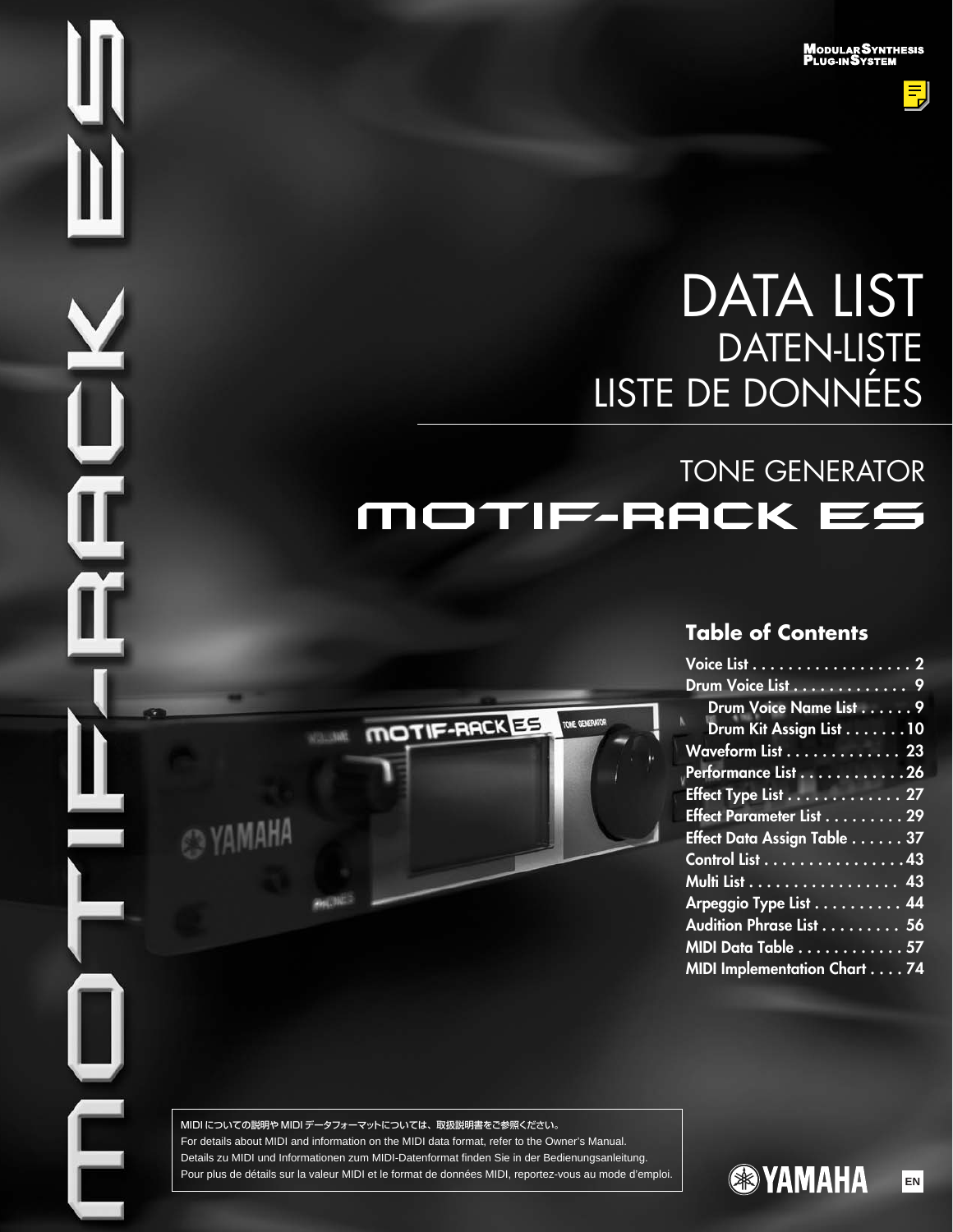### <span id="page-1-0"></span>**PRE1 (MSB=63, LSB=0)**

| <b>Number</b>  | <b>Voice Name</b>        | Category | <b>Sub Category</b> |
|----------------|--------------------------|----------|---------------------|
| 1              | Full Grand               | Ap       | A PIANO             |
| $\overline{c}$ | <b>BriteGrand</b>        | Ap       | A PIANO             |
| 3              | Dark Grand               | Ap       | A PIANO             |
| 4              | RomanticPf               | Ap       | A PIANO             |
| 5              | Glasgow                  | Ap       | A PIANO             |
| 6              | Mono Grand               | Ap       | A PIANO             |
| 7              | Tacky                    | Ap       | A PIANO             |
| 8              | Ragtime                  | Ap       | A PIANO             |
| 9              | Aggressive               | Ap       | A PIANO             |
| 10             | HousePiano               | Ap       | A PIANO             |
| 11             | Home Piano               | Ap       | A PIANO             |
| 12             | Old Blues                | Ap       | A PIANO             |
| 13             | 1968                     | Ap       | A PIANO             |
| 14             | Mono Comp                | Ap       | A PIANO             |
| 15             | 78rpmPiano               | Ap       | A PIANO             |
| 16             | BalladKey                | Ap       | <b>OTHER</b>        |
| 17             | 80s Layer                | Аp       | <b>OTHER</b>        |
| 18             | BaladStack               | Аp       | <b>OTHER</b>        |
| 19             | PianoBack                | Ap       | OTHER               |
| 20             | Piano&Strg               | Ap       | <b>OTHER</b>        |
| 21             | Piano&Ooh                | Ap       | <b>OTHER</b>        |
| 22             | HardCP80                 | Аp       | E GRAND             |
| 23             | <b>CP80&amp;EP</b>       | Kb       | E.PIANO             |
| 24             | Yama EP's                | Kb       | E.PIANO             |
| 25             | DynoStrait               | Kb       | E.PIANO             |
| 26             | ChorusDyno               | Kb       | E.PIANO             |
| 27             | ChorusHard               | Kb       | E.PIANO             |
| 28             | 80th Boost               | Kb       | E.PIANO             |
| 29             | R&B Soft<br>Neo Soul     | Kb       | E.PIANO             |
| 30             |                          | Kb<br>Kb | E.PIANO<br>E.PIANO  |
| 31<br>32       | HrdVintage<br>Phaser Vin | Kb       | E.PIANO             |
| 33             | 1983                     | Kb       | E.PIANO             |
| 34             | Soft Case                | Kb       | E.PIANO             |
| 35             | Early 70's               | Kb       | E.PIANO             |
| 36             | Vintage'74               | Kb       | E.PIANO             |
| 37             | Sweetness                | Kb       | E.PIANO             |
| 38             | VintagFase               | Kb       | E.PIANO             |
| 39             | Max Tine                 | Kb       | E.PIANO             |
| 40             | Early Fusn               | Kb       | E.PIANO             |
| 41             | VintagCase               | Kb       | E.PIANO             |
| 42             | Contempo                 | Kb       | E.PIANO             |
| 43             | Mr. Klank                | Kb       | E.PIANO             |
| 44             | E.PianoPad               | Kb       | OTHER               |
| 45             | BellChorus               | Kb       | E.PIANO             |
| 46             | FM E.Piano               | Kb       | E.PIANO             |
| 47             | BalladEP                 | Kb       | E.PIANO             |
| 48             | SparkleTin               | Kb       | E.PIANO             |
| 49             | TX802                    | Kb       | E.PIANO             |
| 50             | <b>Bell DX</b>           | Kb       | E.PIANO             |
| 51             | Dark DX                  | Kb       | E.PIANO             |
| 52             | Beauty DX                | Kb       | E.PIANO             |
| 53             | <b>GS Tines</b>          | Kb       | E.PIANO             |
| 54             | AnaPiano                 | Kb       | E.PIANO             |
| 55             | AhrAml                   | Kb       | E.PIANO             |
| 56             | Tine EP                  | Kb       | E.PIANO             |
| 57             | Analog EP                | Kb       | E.PIANO             |
| 58             | WurliTrem                | Kb       | E.PIANO             |
| 59             | WurliAmped               | Kb       | E.PIANO             |
| 60             | Wurlix                   | Kb       | E.PIANO             |
| 61             | Vintg Clav               | Kb       | CLAVI               |
| 62             | SuperClavi               | Kb       | CLAVI               |
| 63             | StereoClav               | Kb       | CLAVI               |
| 64             | HollowClav               | Kb       | CLAVI               |

| Number   | <b>Voice Name</b>              | Category | <b>Sub Category</b>        |
|----------|--------------------------------|----------|----------------------------|
| 65       | Nu Phasing                     | Kb       | CLAVI                      |
| 66       | PulseClavi                     | Kb       | <b>CLAVI</b>               |
| 67       | TouchClavi                     | Kb       | CLAVI                      |
| 68       | Marimbell1                     | Cp       | MALLET                     |
| 69       | Marimbell2                     | Cp       | MALLET                     |
| 70       | Kalimbell                      | Cp       | MALLET                     |
| 71       | Tibetan                        | Cp       | <b>BELL</b>                |
| 72       | Gamelan                        | Cp       | <b>BELL</b>                |
| 73       | HandBell                       | Сp       | <b>BELL</b>                |
| 74       | VibesBowMW                     | Cp       | MALLET                     |
| 75       | Metal Fish                     | Cp       | <b>BELL</b>                |
| 76       | <b>BazaarBels</b>              | Cp       | <b>BELL</b>                |
| 77       | <b>MysticBowl</b><br>Twinkle   | Cp       | <b>BELL</b>                |
| 78       |                                | Cp       | <b>BELL</b>                |
| 79       | <b>Stick Bell</b>              | Cp       | <b>BELL</b>                |
| 80       | IceBells                       | Cp       | <b>BELL</b>                |
| 81       | ChorusBell<br>Bell Ice         | Cp       | <b>BELL</b>                |
| 82       |                                | Cp       | <b>BELL</b>                |
| 83       | Stack Bell                     | Cp       | <b>BELL</b>                |
| 84<br>85 | <b>Bell Chiff</b><br>Nice Bell | Cp       | <b>BELL</b><br><b>BELL</b> |
|          | NoisyBell                      | Cp       | <b>BELL</b>                |
| 86<br>87 | Sako Bell                      | Cp       | <b>BELL</b>                |
| 88       | J-Pop                          | Cp       | <b>BELL</b>                |
| 89       |                                | Cp       | MALLET                     |
| 90       | SynStIDrm<br>ToyPiano          | Cp<br>Kb | <b>OTHER</b>               |
| 91       | WoodBell                       | Cp       | <b>BELL</b>                |
| 92       | IslandBell                     | Cp       | <b>BELL</b>                |
| 93       | Log&Drum                       | Сp       | PERC.                      |
| 94       | Tmp/BI/Glk                     | Сp       | <b>BELL</b>                |
| 95       | VelOrcPerc                     | Сp       | PERC.                      |
| 96       | Petit                          | Or       | ELEC.                      |
| 97       | Impromptu                      | Or       | PIPE                       |
| 98       | Mixture                        | Or       | PIPE                       |
| 99       | St. Paul                       | Or       | PIPE                       |
| 100      | Fluty Pipe                     | Or       | PIPE                       |
| 101      | St. Peter                      | Or       | PIPE                       |
| 102      | Clean                          | Or       | ELEC.                      |
| 103      | <b>Reed Split</b>              | Or       | PIPE                       |
| 104      | Tradi                          | Or       | ELEC.                      |
| 105      | Sunday                         | Or       | PIPE                       |
| 106      | BreathPipe                     | Or       | PIPE                       |
| 107      | Reedy Pipe                     | Or       | PIPF                       |
| 108      | Medieval                       | Or       | PIPE                       |
| 109      | Prelude                        | Or       | PIPF                       |
| 110      | Ooh Pipes                      | Or       | PIPE                       |
| 111      | Green Tea                      | Or       | ELEC.                      |
| 112      | <b>Bass Walk</b>               | Or       | ELEC.                      |
| 113      | Amped                          | Or       | ELEC.                      |
| 114      | Vintage C                      | Or       | ELEC.                      |
| 115      | Dave's B                       | Or       | ELEC.                      |
| 116      | 2ndPerc                        | Or       | ELEC.                      |
| 117      | $16 + 8 + 581/3$               | Or       | ELEC.                      |
| 118      | Jazzy 1                        | Or       | ELEC.                      |
| 119      | Jazzy 2                        | Or       | ELEC.                      |
| 120      | Glassy                         | Or       | ELEC.                      |
| 121      | Slow Jam                       | Or       | ELEC.                      |
| 122      | Greasy                         | Or       | ELEC.                      |
| 123      | Swishie                        | Or       | ELEC.                      |
| 124      | Full/CVib                      | Or       | ELEC.                      |
| 125      | Mellow                         | Or       | ELEC.                      |
| 126      | Nu Shade                       | Or       | ELEC.                      |
| 127      | Cool Cat                       | Or       | ELEC.                      |
| 128      | Flutey                         | Or       | ELEC.                      |

### **PRE2 (MSB=63, LSB=1)**

| Number     | <b>Voice Name</b>       | Category | <b>Sub Category</b> | <b>Number</b>  | <b>Voice Name</b>               | Category | <b>Sub Category</b> |
|------------|-------------------------|----------|---------------------|----------------|---------------------------------|----------|---------------------|
| 65         | Nu Phasing              | Kb       | CLAVI               | 1              | LeftManual                      | Or       | ELEC.               |
| 66         | PulseClavi              | Kb       | CLAVI               | $\overline{c}$ | <b>DrawContrl</b>               | Or       | ELEC.               |
| 67         | TouchClavi              | Kb       | CLAVI               | 3              | GosplSplit                      | Or       | ELEC.               |
| 68         | Marimbell1              | Cp       | MALLET              | $\overline{4}$ | Soulemn                         | Or       | ELEC.               |
| 69         | Marimbell2              | Cp       | MALLET              | 5              | Fully                           | Or       | ELEC.               |
| 70         | Kalimbell               | Cp       | MALLET              | 6              | Progressy                       | Or       | ELEC.               |
| 71         | Tibetan                 | Cp       | <b>BELL</b>         | 7              | Crunchy                         | Or       | ELEC.               |
| 72         | Gamelan                 | Cp       | <b>BELL</b>         | 8              | Rocky                           | Or       | ELEC.               |
| 73         | HandBell                | Cp       | <b>BELL</b>         | 9              | DistFull                        | Or       | ELEC.               |
| 74         | VibesBowMW              | Cp       | MALLET              | 10             | Early Bird                      | Or       | ELEC.               |
| 75         | Metal Fish              | Cp       | <b>BELL</b>         | 11             | AnaDrwbr                        | Or       | ELEC.               |
| 76         | <b>BazaarBels</b>       | Cp       | <b>BELL</b>         | 12             | Tiny                            | Or       | ELEC.               |
| 77         | MysticBowl              | Cp       | <b>BELL</b>         | 13             | Paddy                           | Or       | ELEC.               |
| 78         | Twinkle                 | Cp       | <b>BELL</b>         | 14             | Mellow Org                      | Or       | ELEC.               |
| 79         | <b>Stick Bell</b>       | Cp       | <b>BELL</b>         | 15             | ResoDrbrs                       | Or       | ELEC.               |
| 80         | IceBells                | Cp       | <b>BELL</b>         | 16             | OrgPad                          | Or       | <b>OTHER</b>        |
| 81         | ChorusBell              | Cp       | <b>BELL</b>         | 17             | Panther                         | Or       | ELEC.               |
| 82         | Bell Ice                | Cp       | <b>BELL</b>         | 18             | SawCombo                        | Or       | OTHER               |
| 83         | Stack Bell              | Cp       | <b>BELL</b>         | 19             | 1967 Keys                       | Or       | ELEC.               |
| 84         | <b>Bell Chiff</b>       | Cp       | <b>BELL</b>         | 20             | <b>YD-45C</b>                   | Or       | ELEC.               |
| 85         | Nice Bell               | Cp       | <b>BELL</b>         | 21             | Compact                         | Or       | ELEC.               |
| 86         | NoisyBell               | Cp       | <b>BELL</b>         | 22             | Spanish                         | Gt       | A.GTR               |
| 87         | Sako Bell               | Cp       | <b>BELL</b>         | 23             | Nylon+Harm                      | Gt       | A.GTR               |
| 88         | J-Pop                   | Cp       | <b>BELL</b>         | 24             | SimplSteel                      | Gt       | A.GTR               |
| 89         | SynStIDrm               | Cp       | MALLET              | 25             | SteelCmprs                      | Gt       | A.GTR               |
| 90         | ToyPiano                | Kb       | <b>OTHER</b>        | 26             | Mute&Slide                      | Gt       | A.GTR               |
| 91         | WoodBell                | Cp       | <b>BELL</b>         | 27             | Ac&Harmnic                      | Gt       | A.GTR               |
| 92         | IslandBell              | Cp       | <b>BELL</b>         | 28             | SteelSwtch                      | Gt       | A.GTR               |
| 93         | Log&Drum                | Cp       | PERC.               | 29             | Mega Steel                      | Gt       | A.GTR               |
| 94         | Tmp/BI/Glk              | Cp       | <b>BELL</b>         | 30             | 2StlStrngs                      | Gt       | A.GTR               |
| 95         | VelOrcPerc              | Cp       | PERC.               | 31             | 12Strings                       | Gt       | A.GTR               |
| 96         | Petit                   | Or       | ELEC.               | 32             | 12Str Mono                      | Gt       | A.GTR               |
| 97         | Impromptu               | Or       | PIPE<br>PIPE        | 33             | Mega 12str                      | Gt       | A.GTR               |
| 98         | Mixture                 | Or       |                     | 34             | El 12Strng                      | Gt       | E.GTR               |
| 99         | St. Paul                | Or<br>Or | PIPE<br>PIPE        | 35             | Strange 12                      | Gt       | E.GTR               |
| 100<br>101 | Fluty Pipe<br>St. Peter | Or       | PIPE                | 36<br>37       | CleanEl&Ac                      | Gt<br>Gt | A.GTR<br>E.GTR      |
| 102        | Clean                   | Or       | ELEC.               | 38             | <b>Jazzy Pick</b><br>JazzGtMelo | Gt       | E.GTR               |
| 103        | <b>Reed Split</b>       | Or       | PIPE                | 39             | Velo Jazz                       | Gt       | E.GTR               |
| 104        | Tradi                   | Or       | ELEC.               | 40             | 2CoilAmp1                       | Gt       | E.GTR               |
| 105        | Sunday                  | Or       | PIPE                | 41             | 2CoilAmp2                       | Gt       | E.GTR               |
| 106        | BreathPipe              | Or       | PIPE                | 42             | 60sClean1                       | Gt       | E.GTR               |
| 107        | Reedy Pipe              | Or       | PIPE                | 43             | 60sClean2                       | Gt       | E.GTR               |
| 108        | Medieval                | Or       | PIPE                | 44             | CleanSlap                       | Gt       | E.GTR               |
| 109        | Prelude                 | Or       | PIPE                | 45             | Distant                         | Gt       | E.GTR               |
| 110        | Ooh Pipes               | Or       | PIPE                | 46             | SomeHair                        | Gt       | E.GTR               |
| 111        | Green Tea               | Or       | ELEC.               | 47             | MiddyTrem                       | Gt       | E.GTR               |
| 112        | <b>Bass Walk</b>        | Or       | ELEC.               | 48             | CompDream                       | Gt       | E.GTR               |
| 113        | Amped                   | Or       | ELEC.               | 49             | RotoGtr                         | Gt       | E.GTR               |
| 114        | Vintage C               | Or       | ELEC.               | 50             | Alt Rocker                      | Gt       | E.GTR               |
| 115        | Dave's B                | Or       | ELEC.               | 51             | Spanky                          | Gt       | E.GTR               |
| 116        | 2ndPerc                 | Or       | ELEC.               | 52             | Vin Strum                       | Gt       | E.GTR               |
| 117        | $16 + 8 + 5 & 1/3$      | Or       | ELEC.               | 53             | 1CoilChors                      | Gt       | E.GTR               |
| 118        | Jazzy 1                 | Or       | ELEC.               | 54             | VinTremolo                      | Gt       | E.GTR               |
| 119        | Jazzy 2                 | Or       | ELEC.               | 55             | HitltHard                       | Gt       | E.GTR               |
| 120        | Glassy                  | Or       | ELEC.               | 56             | PaddyClean                      | Gt       | E.GTR               |
| 121        | Slow Jam                | Or       | ELEC.               | 57             | Policia                         | Gt       | E.GTR               |
| 122        | Greasy                  | Or       | ELEC.               | 58             | Rockabilly                      | Gt       | E.GTR               |
| 123        | Swishie                 | Or       | ELEC.               | 59             | Rotator                         | Gt       | E.GTR               |
| 124        | Full/CVib               | Or       | ELEC.               | 60             | Baby                            | Gt       | E.GTR               |
| 125        | Mellow                  | Or       | ELEC.               | 61             | TouchWah                        | Gt       | E.GTR               |
| 126        | Nu Shade                | Or       | ELEC.               | 62             | Mega Clean                      | Gt       | E.GTR               |
| 127        | Cool Cat                | Or       | ELEC.               | 63             | OverDriven                      | Gt       | E.GTR               |
| 128        | Flutey                  | Or       | ELEC.               | 64             | TexBoogie                       | Gt       | E.GTR               |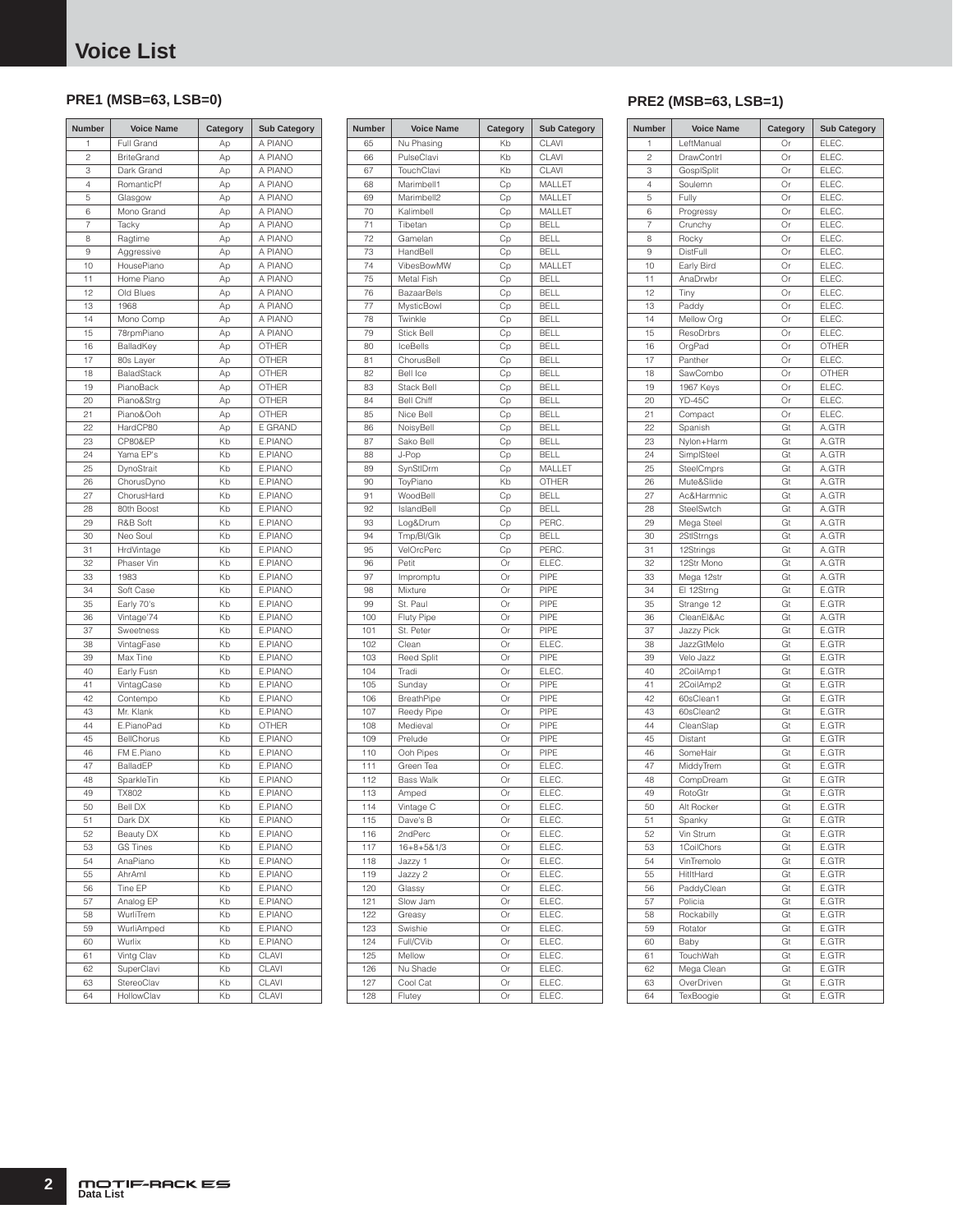#### 65 DynamicAmp Gt E.GTR 66 Drive Gt E.GTR 67 SnakeFingr Gt E.GTR 68 Feedbacker Gt E.GTR 69 KilrWhammy Gt E.GTR 70 Voodooman Gt E.GTR 71 CrunchyGtr Gt E.GTR 72 SmallAmp Gt E.GTR 73 | LatinLover | Gt | E.GTR 74 Still Blue Gt E.GTR 75 59 Combo Gt E.GTR 76 BlueLead Gt E.GTR 77 Chugga Gt E.GTR 78 Metal Mute Gt E.GTR<br>79 OverTheTop Gt E.GTR OverTheTop Gt E.GTR 80 Beater Gt E.GTR 81 | Mega OvrDv | Gt | E.GTR 82 Mega Dist Gt E.GTR 83 Upright Ba A.BASS 84 Groovin'Bs Ba A.BASS 85 VeloGrowl Ba A.BASS<br>86 Mega Acous Ba A.BASS 86 Mega Acous 87 FingerPBs Ba E.BASS 88 PrecFW Ba E.BASS 89 RoundWound Ba E.BASS 90 ActiveP Ba E.BASS 91 FretBuzzy Ra E.BASS 92 3 Sixty Bs Ba E.BASS 93 S-VeeTee Ba E.BASS 94 GnarlyBs Ba E.BASS 95 Reggae Ba E.BASS<br>96 BaCement Ba E.BASS **BaCement** 97 MidRngFngr Ba E.BASS 98 HybridBs1 Ba E.BASS 99 HybridBs2 Ba E.BASS 100 PrecAmped Ba E.BASS 101 FingBsAmp Ba E.BASS 102 PBasFngDst Ba E.BASS 103 FuzzBass Ba E.BASS 104 | MegaFngHrm | Ba | E.BASS 105 Velo Bass Ba E.BASS 106 SlapSwitch Ba E.BASS 107 Mega Fingr Ba E.BASS 108 Mega Slap Ba E.BASS 109 Chilli Ba E.BASS 110 PickOpen Ba E.BASS 111 PickPull Ba E.BASS 112 PickMuteDr Ba E.BASS 113 New Pick Ba E.BASS 114 Mega Pick Ba E.BASS 115 FretlesDry Ba E.BASS 116 FretlsSolo Ba E.BASS 117 Mega Frtls Ba E.BASS 118 Violin 1 St SOLO 119 Violin 2 St SOLO 120 Fiddler St SOLO 121 Viola 1 St SOLO 122 Viola 2 St SOLO 123 Cello 1 St SOLO 124 Cello 2 St SOLO 125 Solo 1 St SOLO 126 Solo 2 St SOLO<br>127 SoloSpicat St SOLO SoloSpicat 128 ContraBass | St | SOLO **Number Voice Name Category Sub Category Number Voice Name Category Sub Category**

#### 2 Violins St ENSEM. 2 2 Violas St ENSEM. 3 2 Cellos St ENSEM 4 Cello Duet St ENSEM. 5 2 Solos St ENSEM 6 CelloEnsem St ENSEM 7 ViolaEnsem St ENSEM 8 ViolnEnsem St ENSEM 9 CB. Sect St ENSEM. 10 SmallSect1 St ENSEM 11 SmallSect2 St ENSEM. 12 MediumEns St ENSEM. 13 Violin Mix St ENSEM. 14 SpicaLines St ENSEM.<br>15 Hard Bow St ENSEM. Hard Bow St ENSEM. 16 BackGround | St | ENSEM. 17 Hophead St ENSEM 18 HoleString St ENSEM. 19 Ens Mix St ENSEM. 20 Hard Ens St ENSEM 21 VeloString St ENSEM. 22 BigStrings St ENSEM. 23 Lush St ENSEM 24 MutedSect St ENSEM. 25 BigSymphny St ENSEM 26 3 8ve Lush St ENSEM. 27 3 8ve Hard St ENSEM 28 BeautyHarp Gt PLUCK 29 StereoHarp Gt PLUCK 30 PizzEns St ENSEM 31 PizzSect St ENSEM.<br>32 Oct Pizz St ENSEM. Oct Pizz 33 OrchstrlPl St ENSEM. 34 PWMStrings St SYNTH 35 Lightpad St SYNTH 36 Noble Pad St SYNTH 37 Romantic St SYNTH<br>38 Stringy St SYNTH 38 Stringy St SYNTH 39 MournStrgs St SYNTH 40 JP Strings St SYNTH 41 3Osc Vintg St SYNTH 42 Superstrgs St SYNTH<br>43 VP Soft St SYNTH 43 VP Soft St SYNTH 44 PWM Simple St SYNTH 45 DblChorus St SYNTH 46 Old String St ENSEM. 47 PhaseStrgs St SYNTH 48 Oct String St SYNTH 49 3 Octave St SYNTH 50 StrMachine St SYNTH 51 SS-40 St SYNTH 52 TapeStrngs St SYNTH<br>53 SlowSuckr St SYNTH SlowSuckr 54 TrpRomantc Br SOLO 55 PiccoloTpt Br SOLO 56 DynoTrumpt Br SOLO 57 SoftJazzTp Br SOLO 58 BaroqTrpt Br SOLO 59 Phase Mute Br SOLO 60 Legend Br SOLO 61 2 Trumpets Br SECTION 62 Fluegel Br SOLO<br>63 JazyFlugel Br SOLO 63 JazyFlugel 64 Trombone Br SOLO **PRE3 (MSB=63, LSB=2)**

| Number     | <b>Voice Name</b>        | Category | <b>Sub Category</b>              |
|------------|--------------------------|----------|----------------------------------|
| 65         | BlownBone                | Br       | SOLO                             |
| 66         | <b>BoneSectn</b>         | Br       | <b>SECTION</b>                   |
| 67         | FrenchHorn               | Br       | SOLO                             |
| 68         | FrHornSect               | Br       | <b>SECTION</b>                   |
| 69         | <b>Big French</b>        | Br       | <b>SECTION</b>                   |
| 70         | MovieHorns               | Br       | <b>SECTION</b>                   |
| 71         | Symphonic                | Br       | <b>SECTION</b>                   |
| 72         | Symphony                 | Br       | <b>SECTION</b>                   |
| 73         | SymphoBrs                | Br       | <b>SECTION</b>                   |
| 74         | SlowAttack               | Br       | <b>SECTION</b>                   |
| 75         | SoftVeloBr               | Br       | <b>SECTION</b>                   |
| 76         | Soft Brass               | Br       | <b>SECTION</b>                   |
| 77         | Velo Brass               | Br       | <b>SECTION</b>                   |
| 78         | SmlBrSect                | Br       | <b>SECTION</b>                   |
| 79         | Fanfare                  | Br       | <b>SECTION</b>                   |
| 80         | Big&Brite                | Br       | <b>SECTION</b>                   |
| 81         | PowerSect                | Br       | <b>SECTION</b>                   |
| 82         | VeloFalls                | Br       | <b>SECTION</b>                   |
| 83         | StabDance                | Br       | <b>SECTION</b>                   |
| 84<br>85   | Mono Sect<br>Sforzando   | Br<br>Br | <b>SECTION</b><br><b>SECTION</b> |
| 86         | Big Band 1               | Br       | <b>SECTION</b>                   |
| 87         | Big Band 2               | Br       | <b>SECTION</b>                   |
| 88         | SaxBigBand               | Br       | <b>SECTION</b>                   |
| 89         | Hybrid                   | Br       | <b>SECTION</b>                   |
| 90         | HybridSect               | Br       | <b>SECTION</b>                   |
| 91         | VeloSynBr                | Br       | <b>SECTION</b>                   |
| 92         | CS-90                    | Br       | <b>SYNTH</b>                     |
| 93         | FM Brass                 | Br       | <b>SYNTH</b>                     |
| 94         | Thinth                   | Br       | <b>SYNTH</b>                     |
| 95         | QuietBrass               | Br       | SYNTH                            |
| 96         | Big Syn                  | Br       | <b>SYNTH</b>                     |
| 97         | ObStuff                  | Br       | <b>SYNTH</b>                     |
| 98         | OberBrass                | Br       | <b>SYNTH</b>                     |
| 99         | OberHorns                | Br       | <b>SYNTH</b>                     |
| 100        | ObSoft                   | Br       | SYNTH                            |
| 101        | T Brass                  | Br       | <b>SYNTH</b>                     |
| 102        | BigSquish                | Br       | <b>SYNTH</b>                     |
| 103        | Slow PWM                 | Br       | <b>SYNTH</b>                     |
| 104        | Soft 5th                 | Br       | <b>SYNTH</b>                     |
| 105        | Timeless                 | Br       | SYNTH                            |
| 106        | After 1984               | Br       | <b>SYNTH</b>                     |
| 107        | Prophy                   | Br       | SYNTH                            |
| 108        | Kustom                   | Br       | <b>SYNTH</b>                     |
| 109        | Soprano                  | Rp       | SAX/RD                           |
| 110        | SoprnoSoft               | Rp       | SAX/RD                           |
| 111        | Alto Vib<br>Velo Alto    | Rp       | SAX/RD                           |
| 112<br>113 | <b>Tenor Soft</b>        | Rp       | SAX/RD<br>SAX/RD                 |
| 114        | TenorSax1                | Rp       | SAX/RD                           |
|            |                          | Rp       |                                  |
| 115        | Hip Bari                 | Rp       | SAX/RD<br>SAX/RD                 |
| 116<br>117 | 4 Brothers<br>Sweet Oboe | Rp<br>Rp | SAX/RD                           |
| 118        | SmoothOboe               | Rp       | SAX/RD                           |
| 119        | BassoonVib               | Rp       | SAX/RD                           |
| 120        | Clarinet 1               | Rp       | SAX/RD                           |
| 121        | <b>WW Trio</b>           | Rp       | SAX/RD                           |
| 122        | <b>DblRdQuart</b>        | Rp       | SAX/RD                           |
| 123        | C Flute                  | Rp       | PIPE                             |
| 124        | SweetFlute               | Rp       | PIPE                             |
| 125        | TapeFlute                | Rp       | PIPE                             |
| 126        | IrishPipe                | Rp       | PIPE                             |
| 127        | BluzDistrt               | Rp       | OTHER                            |
| 128        | Campfire                 | Rp       | OTHER                            |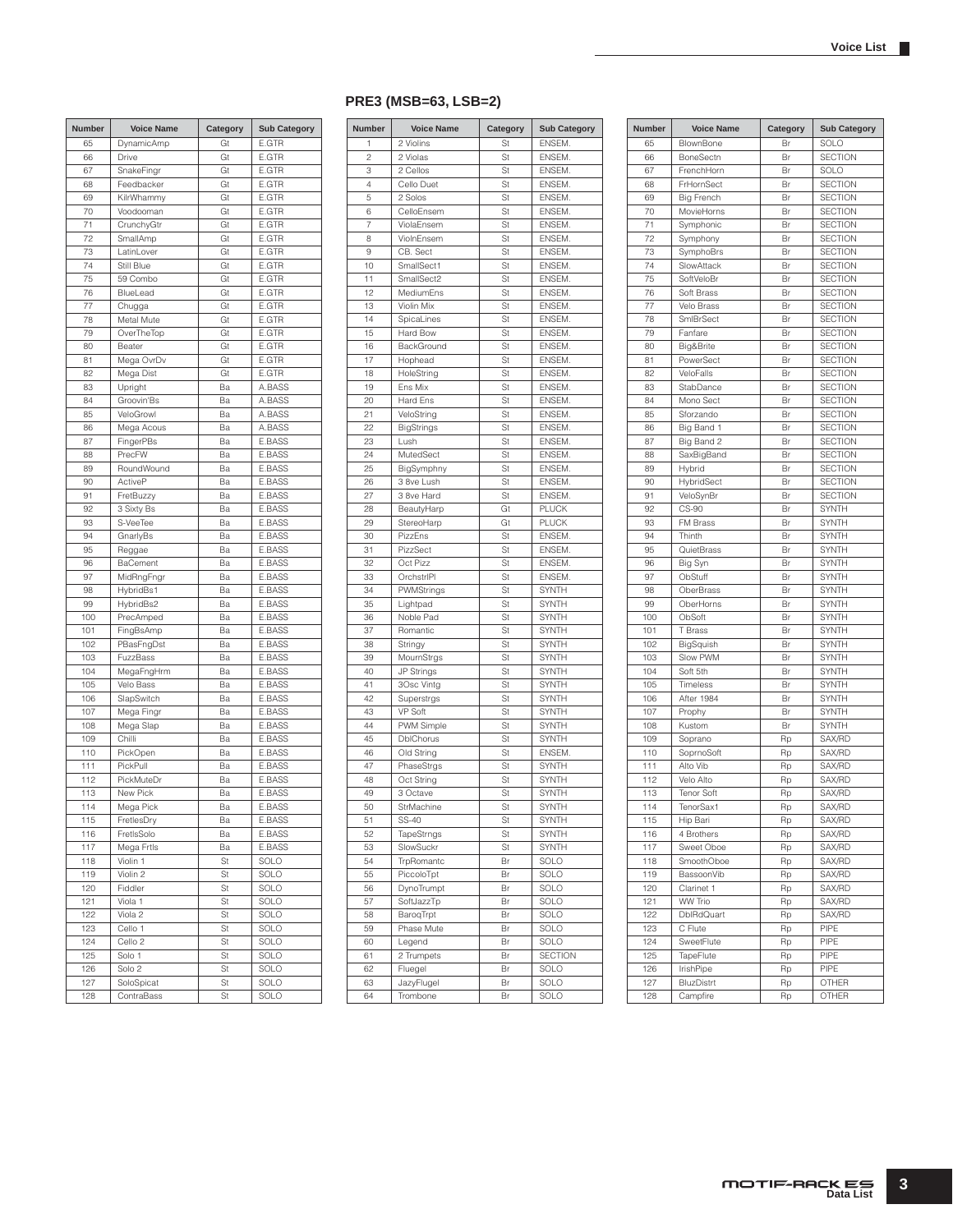| Number         | <b>Voice Name</b>    | Category | <b>Sub Category</b> |
|----------------|----------------------|----------|---------------------|
| 1              | TootsyHarp           | Rp       | OTHER               |
| $\overline{c}$ | WoodyHarp            | Rp       | OTHER               |
| 3              | Santur               | Gt       | <b>PLUCK</b>        |
| 4              | Baglama              | Gt       | <b>PLUCK</b>        |
| 5              | Kotoun               | Gt       | <b>PLUCK</b>        |
| 6              | Kanun                | Gt       | <b>PLUCK</b>        |
| 7              | Bazouk               | Gt       | <b>PLUCK</b>        |
| 8              | Bouzuki              | Gt       | <b>PLUCK</b>        |
| 9              | Oud                  | Gt       | <b>PLUCK</b>        |
| 10             | SazFeeze             | Gt       | <b>PLUCK</b>        |
| 11             | IndianFlai           | Pd       | <b>BRIGHT</b>       |
| 12             | Tamburax             | Pd       | <b>BRIGHT</b>       |
| 13             | WhereAml?            | Gt       | <b>PLUCK</b>        |
| 14             | Sakura               | Gt       | <b>PLUCK</b>        |
| 15             | Nomad                | Gt       | <b>PLUCK</b>        |
| 16             | Ney                  | Rp       | PIPE                |
| 17             | Kawala               | Rp       | PIPE                |
| 18             | Shukran              | Co       | <b>SPLIT</b>        |
| 19             | Zurna                | Rp       | OTHER               |
| 20             | Pungi                | Rp       | OTHER               |
| 21             | Shehnai 1            | Rp       | <b>OTHER</b>        |
| 22             | Digidoo              | Rp       | PIPE                |
| 23             | Gagaku               | Co       | SPLIT               |
| 24             | Kodo                 | Сp       | PERC.               |
| 25             | Djerimbe             | Сp       | PERC.               |
| 26             | Mbira                | Cp       | PERC.               |
| 27             | GlassMbira           | Cp       | PERC.               |
| 28             | Tabla                | Dr       | PERC.               |
| 29             | Tabla <sub>2</sub>   | Dr       | PERC.               |
| 30             | Tabla Zone           | Dr       | PERC.               |
| 31             | Udu                  | Dr       | PERC.               |
| 32             | Djembe               | Dr       | PERC.               |
| 33             | Dhol                 | Dr       | PERC.               |
| 34             | Kemence              | St       | SOLO                |
| 35             | Kemen Wet            | St       | SOLO                |
| 36             | Kokyu                | St       | SOLO                |
| 37             | Yayli                | St       | ENSEM.              |
| 38             | ChurchOohs           | Pd       | CHOIR               |
| 39             | Dark Ooh             | Pd       | CHOIR               |
| 40<br>41       | BrightHaah           | Pd<br>Pd | CHOIR<br>CHOIR      |
| 42             | Ooh-Aah              | Pd       |                     |
| 43             | SynChoir<br>Nativity | Pd       | CHOIR<br>CHOIR      |
| 44             | PeaceVox             | Pd       | CHOIR               |
| 45             | AngelVoice           | Pd       | CHOIR               |
| 46             | SpaceChoir           | Pd       | CHOIR               |
| 47             | Nebulae              | Pd       | CHOIR               |
| 48             | GlassChoir           | Pd       | CHOIR               |
| 49             | Shandala             | Pd       | CHOIR               |
| 50             | AquaStop             | .<br>Pd  | CHOIR               |
| 51             | Talk Box             | Pd       | CHOIR               |
| 52             | Paradies             | Pd       | <b>BRIGHT</b>       |
| 53             | Westerlies           | Pd       | <b>BRIGHT</b>       |
| 54             | Tibet Ens.           | Pd       | <b>BRIGHT</b>       |
| 55             | Pan Sphere           | Pd       | SOFT                |
| 56             | Homesick             | Pd       | SOFT                |
| 57             | Atlantis             | Me       | <b>MOTION</b>       |
| 58             | Forest               | Me       | <b>MOTION</b>       |
| 59             | Analog               | Pd       | SOFT                |
| 60             | MellowAnlg           | Pd       | SOFT                |
| 61             | Square               | Pd       | SOFT                |
| 62             | BackPad MW           | Pd       | SOFT                |
| 63             | PWM Soft             | Pd       | SOFT                |
| 64             | Sine Pad             | Pd       | SOFT                |

| <b>Number</b> | <b>Voice Name</b>     | Category | <b>Sub Category</b> |
|---------------|-----------------------|----------|---------------------|
| 65            | HighSine              | Pd       | SOFT                |
| 66            | The Synth             | Pd       | SOFT                |
| 67            | Ana Dreams            | Pd       | <b>BRIGHT</b>       |
| 68            | BrassMover            | Pd       | SOFT                |
| 69            | Dark Light            | Pd       | SOFT                |
| 70            | <b>Twist Pad</b>      | Pd       | <b>BRIGHT</b>       |
| 71            | Fat Eight             | Pd       | <b>BRIGHT</b>       |
| 72            | X-Shower              | Pd       | <b>BRIGHT</b>       |
| 73            | Digi Stuff            | Pd       | <b>BRIGHT</b>       |
| 74            | Pure Syn              | Pd       | <b>BRIGHT</b>       |
| 75            | Voxy Air              | Pd       | <b>BRIGHT</b>       |
| 76            | SmoothBlue            | Pd       | SOFT                |
| 77            | DarkVox               | Pd       | SOFT                |
| 78            | Ore                   | Pd       | SOFT                |
| 79            | Fazer Pad             | Pd       | <b>BRIGHT</b>       |
| 80            | GreenGiant            | Pd       | <b>BRIGHT</b>       |
| 81            | Love me               | Pd       | <b>BRIGHT</b>       |
| 82            | Pearls                | Pd       | <b>BRIGHT</b>       |
| 83            | Ohm-Like              | Pd       | SOFT                |
| 84            | AllYouNeed            | Pd       | <b>BRIGHT</b>       |
| 85            | FrozenVox             | Pd       | CHOIR               |
| 86            | Sand Pad              | Pd       | <b>BRIGHT</b>       |
| 87            | Digi Sheen            | Pd       | <b>BRIGHT</b>       |
| 88            | Eclipse               | Me       | <b>MOTION</b>       |
| 89            | Arc-light             | Pd       | <b>BRIGHT</b>       |
| 90            | Grass Arp             | Pd       | SOFT                |
| 91            | SabreOrgan            | Pd       | <b>BRIGHT</b>       |
| 92            | Don't Cry!            | Pd       | <b>BRIGHT</b>       |
| 93            | Vapor                 | Pd       | SOFT                |
| 94            | Silverlake            | Pd       | SOFT                |
| 95            | FrozenPad             | Pd       | <b>BRIGHT</b>       |
| 96            | Shine on              | Pd       | SOFT                |
| 97            | DarkTower             | Pd       | <b>BRIGHT</b>       |
| 98            | Sadness               | Pd       | <b>BRIGHT</b>       |
| 99            | Whisperer             | Pd       | <b>BRIGHT</b>       |
| 100           | MagicSquif            | Pd       | SOFT                |
| 101           | Keli Mutu             | Pd       | SOFT                |
| 102           | Mini Three            | Ld       | <b>HARD</b>         |
| 103           | VintageSaw            | Ld       | <b>HARD</b>         |
| 104           | Punch Lead            | Ld       | <b>HARD</b>         |
| 105           | <b>Bright Saw</b>     | Ld       | <b>HARD</b>         |
| 106           | OrbitSine             | Ld       | SOFT                |
| 107           | DuckLead              | Ld       | SOFT                |
| 108           | FunkyPulse            | Ld       | <b>HARD</b>         |
| 109<br>110    | Trojan                | Ld<br>Ld | <b>HARD</b><br>SOFT |
| 111           | Feeling               | Ld       | <b>HARD</b>         |
| 112           | Crying<br>WoodPanel   | Ld       | <b>HARD</b>         |
| 113           | VocoLead              | Ld       | <b>HARD</b>         |
| 114           | JustASync             | Ld       | <b>HARD</b>         |
|               |                       | Ld       | <b>HARD</b>         |
| 115<br>116    | ThinkSync<br>Atk Reso | Ld       | SOFT                |
| 117           | Early Lead            | Ld       | SOFT                |
| 118           | FlangeFilt            | Ld       | <b>HARD</b>         |
| 119           | Free LFO              | Ld       | <b>HARD</b>         |
| 120           | G-Funk                | Ld       | SOFT                |
| 121           | Lucky                 | Ld       | SOFT                |
| 122           | PulseWound            | Ld       | <b>HARD</b>         |
| 123           | PWM Lead              | Ld       | HARD                |
| 124           | Rap Lead 1            | Ld       | SOFT                |
| 125           | Rap Lead 2            | Ld       | <b>HARD</b>         |
| 126           | Soft RnB              | Ld       | SOFT                |
| 127           | Sine Lead             | Ld       | SOFT                |
| 128           | Singleline            | Ld       | SOFT                |

### **PRE4 (MSB=63, LSB=3) PRE5 (MSB=63, LSB=4)**

| Number   | <b>Voice Name</b>     | Category | <b>Sub Category</b>   | <b>Number</b>  | <b>Voice Name</b>  | Category | <b>Sub Category</b>   |
|----------|-----------------------|----------|-----------------------|----------------|--------------------|----------|-----------------------|
| 65       | HighSine              | Pd       | SOFT                  | 1              | Soft Lead          | Ld       | SOFT                  |
| 66       | The Synth             | Pd       | SOFT                  | $\overline{c}$ | SpaceLead          | Ld       | <b>HARD</b>           |
| 67       | Ana Dreams            | Pd       | <b>BRIGHT</b>         | 3              | I.C.U.2.           | Ld       | SOFT                  |
| 68       | BrassMover            | Pd       | SOFT                  | $\overline{4}$ | Mr. Finger         | Ld       | SOFT                  |
| 69       | Dark Light            | Pd       | SOFT                  | 5              | Mini Soft          | Ld       | SOFT                  |
| 70       | <b>Twist Pad</b>      | Pd       | <b>BRIGHT</b>         | 6              | Green Eyes         | Ld       | SOFT                  |
| 71       | Fat Eight             | Pd       | <b>BRIGHT</b>         | $\overline{7}$ | PulseWidth         | Ld       | <b>HARD</b>           |
| 72       | X-Shower              | Pd       | <b>BRIGHT</b>         | 8              | Inda Night         | Ld       | SOFT                  |
| 73       | Digi Stuff            | Pd       | <b>BRIGHT</b>         | 9              | NuMini             | Ld       | SOFT                  |
| 74       | Pure Syn              | Pd       | <b>BRIGHT</b>         | 10             | Clicky Saw         | Ld       | SOFT                  |
| 75       | Voxy Air              | Pd       | <b>BRIGHT</b>         | 11             | SimpleBass         | Ba       | <b>SYNTH</b>          |
| 76       | SmoothBlue            | Pd       | SOFT                  | 12             | <b>Fat Sine</b>    | Ba       | <b>SYNTH</b>          |
| 77       | DarkVox               | Pd       | SOFT                  | 13             | Dark Bass          | Ba       | SYNTH                 |
| 78       | Ore                   | Pd       | SOFT                  | 14             | OneVoice           | Ba       | <b>SYNTH</b>          |
| 79       | Fazer Pad             | Pd       | <b>BRIGHT</b>         | 15             | BobbyBass          | Ba       | <b>SYNTH</b>          |
| 80       | GreenGiant            | Pd       | <b>BRIGHT</b>         | 16             | RnBass             | Ba       | <b>SYNTH</b>          |
| 81       | Love me               | Pd       | <b>BRIGHT</b>         | 17             | Mini Sub           | Ba       | <b>SYNTH</b>          |
| 82       | Pearls                | Pd       | <b>BRIGHT</b>         | 18             | Fundamentl         | Ba       | <b>SYNTH</b>          |
| 83       | Ohm-Like              | Pd       | SOFT                  | 19             | FatSineRes         | Ba       | <b>SYNTH</b>          |
| 84       | AllYouNeed            | Pd       | <b>BRIGHT</b>         | 20             | <b>BalladBass</b>  | Ba       | <b>SYNTH</b>          |
| 85       | FrozenVox             | Pd       | CHOIR                 | 21             | SingleOsc          | Ba       | <b>SYNTH</b>          |
| 86       | Sand Pad              | Pd       | <b>BRIGHT</b>         | 22             | Pro-Atack          | Ba       | SYNTH                 |
| 87       | Digi Sheen            | Pd       | <b>BRIGHT</b>         | 23             | SimpleReso         | Ba       | <b>SYNTH</b>          |
| 88       | Eclipse               | Me       | <b>MOTION</b>         | 24             | Funky Res          | Ba       | <b>SYNTH</b>          |
| 89       | Arc-light             | Pd       | <b>BRIGHT</b>         | 25             | Unison             | Ba       | <b>SYNTH</b>          |
| 90       | Grass Arp             | Pd       | SOFT                  | 26             | Moonbass           | Ba       | <b>SYNTH</b>          |
| 91       | SabreOrgan            | Pd       | <b>BRIGHT</b>         | 27             | Long Spit          | Ba       | <b>SYNTH</b>          |
| 92       | Don't Cry!            | Pd       | <b>BRIGHT</b>         | 28             | Sweeper            | Ba       | <b>SYNTH</b>          |
| 93       | Vapor                 | Pd       | SOFT                  | 29             | Bass&Comp!         | Ba       | <b>SYNTH</b>          |
| 94<br>95 | Silverlake            | Pd       | SOFT                  | 30             | Short PWM          | Ba       | <b>SYNTH</b>          |
| 96       | FrozenPad<br>Shine on | Pd<br>Pd | <b>BRIGHT</b><br>SOFT | 31<br>32       | Lately<br>Boogie A | Ba<br>Ba | <b>SYNTH</b>          |
| 97       | DarkTower             | Pd       | <b>BRIGHT</b>         | 33             | Dark Uni           | Ba       | <b>SYNTH</b><br>SYNTH |
| 98       | Sadness               | Pd       | <b>BRIGHT</b>         | 34             | Boogie B           | Ba       | <b>SYNTH</b>          |
| 99       | Whisperer             | Pd       | <b>BRIGHT</b>         | 35             | UniPunch           | Ba       | <b>SYNTH</b>          |
| 100      | MagicSquif            | Pd       | SOFT                  | 36             | Boogie C           | Ba       | <b>SYNTH</b>          |
| 101      | Keli Mutu             | Pd       | SOFT                  | 37             | Clickie            | Ba       | <b>SYNTH</b>          |
| 102      | Mini Three            | Ld       | <b>HARD</b>           | 38             | Dry Syn            | Ba       | <b>SYNTH</b>          |
| 103      | VintageSaw            | Ld       | <b>HARD</b>           | 39             | Bassline           | Ba       | <b>SYNTH</b>          |
| 104      | Punch Lead            | Ld       | <b>HARD</b>           | 40             | KickBass           | Ba       | <b>SYNTH</b>          |
| 105      | <b>Bright Saw</b>     | Ld       | <b>HARD</b>           | 41             | SomeDoubt          | Ba       | <b>SYNTH</b>          |
| 106      | OrbitSine             | Ld       | SOFT                  | 42             | MiniClassc         | Ba       | SYNTH                 |
| 107      | DuckLead              | Ld       | SOFT                  | 43             | <b>West Coast</b>  | Ba       | SYNTH                 |
| 108      | FunkyPulse            | Ld       | <b>HARD</b>           | 44             | NeedleBs           | Ba       | <b>SYNTH</b>          |
| 109      | Trojan                | Ld       | <b>HARD</b>           | 45             | Wazzo              | Ba       | <b>SYNTH</b>          |
| 110      | Feeling               | Ld       | SOFT                  | 46             | VeloMaster         | Ba       | <b>SYNTH</b>          |
| 111      | Crying                | Ld       | <b>HARD</b>           | 47             | KeepDancin         | Ba       | <b>SYNTH</b>          |
| 112      | WoodPanel             | Ld       | <b>HARD</b>           | 48             | Dave               | Se       | <b>SYNTH</b>          |
| 113      | VocoLead              | Ld       | <b>HARD</b>           | 49             | Willows            | Se       | <b>SYNTH</b>          |
| 114      | JustASync             | Ld       | <b>HARD</b>           | 50             | Space              | Se       | <b>SYNTH</b>          |
| 115      | ThinkSync             | Ld       | <b>HARD</b>           | 51             | Network            | Se       | SYNTH                 |
| 116      | Atk Reso              | Ld       | SOFT                  | 52             | Lazerzz            | Se       | SYNTH                 |
| 117      | Early Lead            | Ld       | SOFT                  | 53             | Wind Blows         | Se       | NATUR.                |
| 118      | FlangeFilt            | Ld       | <b>HARD</b>           | 54             | Fire!              | Se       | NATUR.                |
| 119      | Free LFO              | Ld       | <b>HARD</b>           | 55             | <b>Bullrushes</b>  | Se       | <b>SYNTH</b>          |
| 120      | G-Funk                | Ld       | SOFT                  | 56             | Spacecraft         | Se       | SYNTH                 |
| 121      | Lucky                 | Ld       | SOFT                  | 57             | Storm              | Se       | NATUR.                |
| 122      | PulseWound            | Ld       | <b>HARD</b>           | 58             | Liama Myst         | Se       | NATUR.                |
| 123      | PWM Lead              | Ld       | <b>HARD</b>           | 59             | Signals            | Se       | SYNTH                 |
| 124      | Rap Lead 1            | Ld       | SOFT                  | 60             | FX-MWSweep         | Se       | <b>SYNTH</b>          |
| 125      | Rap Lead 2            | Ld       | <b>HARD</b>           | 61             | Dream Text         | Se       | SYNTH                 |
| 126      | Soft RnB              | Ld       | SOFT                  | 62             | The Gate           | Se       | SYNTH                 |
| 127      | Sine Lead             | Ld       | SOFT                  | 63             | Insanity           | Se       | SYNTH                 |
| 128      | Singleline            | Ld       | SOFT                  | 64             | Crazy Mod          | Se       | SYNTH                 |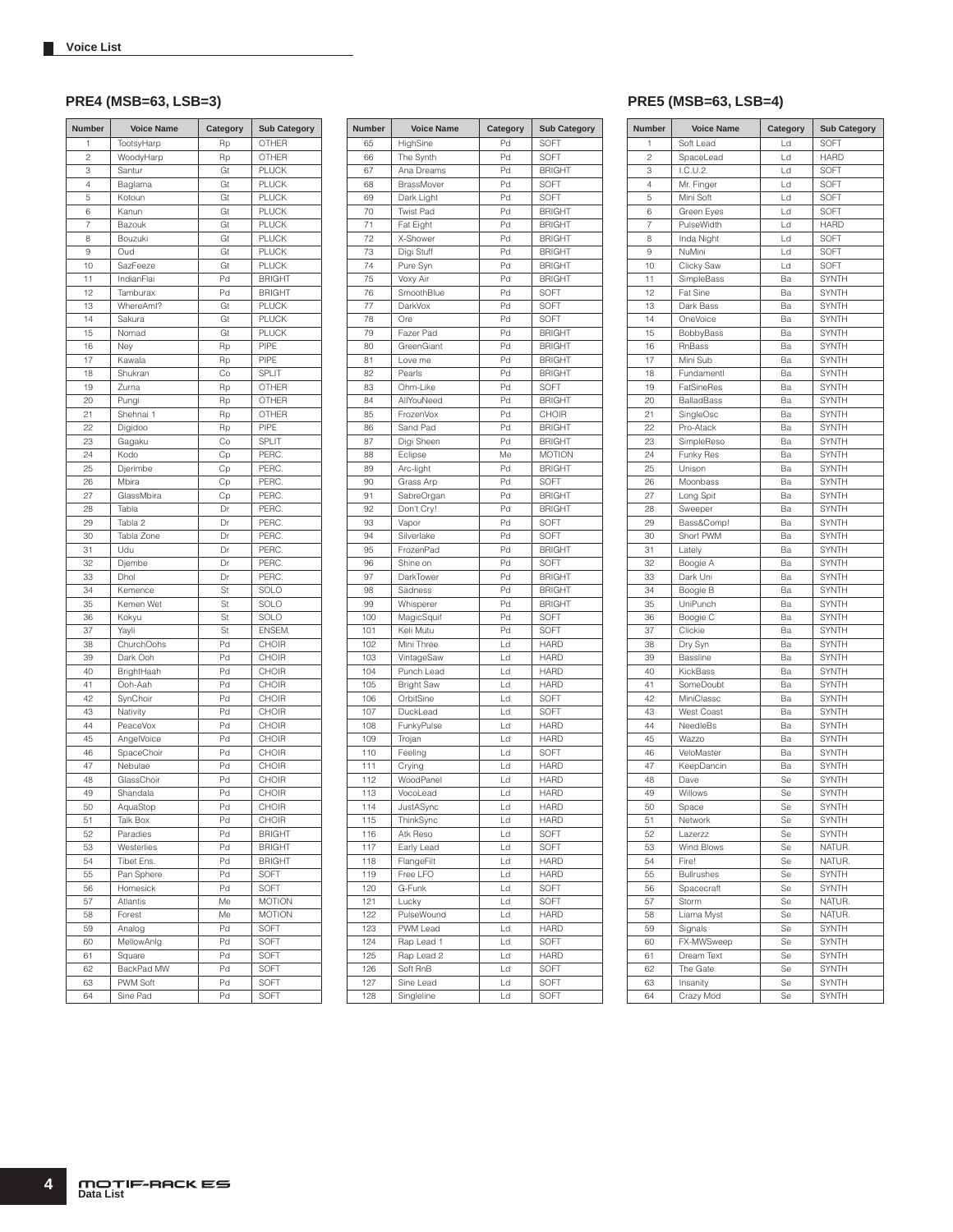#### 65 Doppler Se SYNTH 66 Tron Blip Se SYNTH 67 NevrRepeat Se SYNTH 68 StoneArp Se SYNTH<br>69 Hellfire Me MOTIOI 69 Hellfire Me MOTION 70 Omniflow Me MOTION The Flutter Me MOTION<br>
The Me MOTION<br>
Me MOTION MOTION 73 Chromosome Me MOTION 74 Thieves Me MOTION The Moto Mob Me MOTION<br>
The Motion Me MOTION MOTION 77 Cwmcarn Me MOTION 78 Alioth Me MOTION<br>79 China Bird Me MOTION China Bird 80 | Arctis MW | Me | MOTION 81 Pad&Loop Me MOTION 82 Vespers Me MOTION 83 MIDI Rain Me MOTION 84 Missing Me MOTION 85 Algae Me MOTION<br>86 Glacy Me MOTION Glacy Me MOTION 87 Orch Hits Me HIT 88 80's Hit Me HIT 89 Chaser Me MOTION 90 CosmicRain Me MOTION 91 Galactic Pd CHOIR 92 Mckinley Me MOTION 93 Glass Tube Me MOTION 94 ModrnWinds Me MOTION 95 Red Dragon Me MOTION<br>96 Wireman Sc HARD Wireman 97 After All Sc SOFT 98 QuickPunch Sc HARD 99 PolyMaster Sc HARD 100 BigComp Sc HARD 101 NoizRezz Sc HARD 102 RezzPunch Sc HARD 103 Straight Sc HARD 104 Light Comp Sc HARD 105 Cool Tech Sc HARD 106 Talker Sc HARD<br>107 loing Sc SOFT Icing Sc SOFT 108 Wobbly Sc SOFT 109 A.J. Sc HARD<br>110 NightWatch Sc HARD 110 NightWatch 111 StringBell Sc SOFT 112 Nightfall Sc SOFT 113 Antares Sc HARD 114 Airy Nylon Sc SOFT 115 Retro Sc HARD 116 NeoCrystal Sc HARD<br>117 Sweetland Sc SOFT Sweetland Sc 118 Soleil Sc SOFT 119 PopularSyn Sc HARD 120 Twilight Sc SOFT 121 Long Walk Sc SOFT 122 GX1 Sc HARD 123 PWM Percu Sc HARD<br>124 ResoClavi Sc HARD 124 ResoClavi 125 Ore-Tech Sc HARD 126 PlukdThing Sc HARD<br>127 PluckBells Sc HARD PluckBells 128 | Sine Comp Sc | SOFT **Rumber Voice Name Category Sub Category**

### **PRE6 (MSB=63, LSB=5)**

| Number         | <b>Voice Name</b> | Category | <b>Sub Category</b> |
|----------------|-------------------|----------|---------------------|
| 1              | Aggressor         | Co       | SEQ                 |
| $\overline{c}$ | <b>PNut Brit</b>  | Co       | SEQ                 |
| 3              | <b>British</b>    | Co       | SEQ                 |
| 4              | Wavepanner        | Co       | <b>SEQ</b>          |
| 5              | Pounder           | Co       | SEQ                 |
| 6              | Teck-no           | Co       | SEQ                 |
| 7              | FreshCut          | Co       | SEQ                 |
| 8              | Zhuffle           | Co       | <b>SEQ</b>          |
| 9              | Vanilla           | Co       | <b>SEQ</b>          |
| 10             | XDance            | Br       | <b>SYNTH</b>        |
| 11             | TrncHook          | Ld       | <b>HARD</b>         |
| 12             | Portatone         | Ld       | <b>HARD</b>         |
| 13             |                   | Ld       | SOFT                |
|                | Mayday MW         |          |                     |
| 14             | Moon Dots         | Sc       | SOFT                |
| 15             | Dyna Ring         | Me       | <b>MOTION</b>       |
| 16             | Flangewall        | Pd       | <b>BRIGHT</b>       |
| 17             | Seraphim          | Pd       | CHOIR               |
| 18             | <b>BPFx</b>       | Pd       | <b>BRIGHT</b>       |
| 19             | HPF+LPFpad        | Pd       | <b>BRIGHT</b>       |
| 20             | PWM Wall          | Pd       | <b>BRIGHT</b>       |
| 21             | Trance MW         | Pd       | <b>BRIGHT</b>       |
| 22             | Long HiPa         | Me       | <b>MOTION</b>       |
| 23             | Pad&Syn           | Pd       | <b>BRIGHT</b>       |
| 24             | <b>LFO String</b> | St       | <b>SYNTH</b>        |
| 25             | Phat Dino         | Ld       | <b>HARD</b>         |
| 26             | <b>Big Drone</b>  | Ld       | <b>HARD</b>         |
| 27             | Big Lead          | Ld       | <b>HARD</b>         |
| 28             | TrncMelody        | Ld       | SOFT                |
| 29             | FaaatDance        | Sc       | <b>HARD</b>         |
| 30             | Fast PWM          | Ba       | <b>SYNTH</b>        |
| 31             | Phat Three        | Ba       | <b>SYNTH</b>        |
| 32             | BassPedal         | Ba       | <b>SYNTH</b>        |
| 33             | Hypervelo         | Ba       | <b>SYNTH</b>        |
| 34             | NoiseBass         | Ba       | <b>SYNTH</b>        |
|                |                   |          |                     |
| 35             | Alias Bass        | Ba       | SYNTH               |
| 36             | BassBubble        | Ba       | <b>SYNTH</b>        |
| 37             | Boom Bass         | Ba       | <b>SYNTH</b>        |
| 38             | Doom Bass         | Ba       | <b>SYNTH</b>        |
| 39             | Pulse Step        | Ba       | <b>SYNTH</b>        |
| 40             | Acidd             | Ba       | <b>SYNTH</b>        |
| 41             | TranceBass        | Ba       | <b>SYNTH</b>        |
| 42             | Ambi Bass         | Co       | <b>SEQ</b>          |
| 43             | Deep Point        | Ba       | <b>SYNTH</b>        |
| 44             | Phat Step         | Ba       | <b>SYNTH</b>        |
| 45             | WinterBlue        | Me       | <b>MOTION</b>       |
| 46             | Sprocket          | Se       | <b>SYNTH</b>        |
| 47             | Zippers           | Se       | <b>SYNTH</b>        |
| 48             | Ringvoxx          | Se       | <b>SYNTH</b>        |
| 49             | Crazy Bird        | Se       | SYNTH               |
| 50             | <b>Bitzz MW</b>   | Se       | <b>SYNTH</b>        |
| 51             | Dirthox           | Se       | SYNTH               |
| 52             | P.S.O.L.          | Me       | <b>MOTION</b>       |
| 53             | ProtoType         | Me       | <b>MOTION</b>       |
| 54             | <b>Bit Stream</b> | Me       | <b>MOTION</b>       |
| 55             | Asp               | Se       | SYNTH               |
| 56             | XtremeRezz        | Me       | <b>MOTION</b>       |
|                |                   |          | HIT                 |
| 57             | Ambi Bite         | Me       |                     |
| 58             | RevReality        | Se       | SYNTH               |
| 59             | Francios          | Me       | <b>MOTION</b>       |
| 60             | LoFi-Maj7         | Pd       | SOFT                |
| 61             | Ambi Pizz         | St       | ENSEM.              |
| 62             | Dark'n'Lit        | Me       | <b>MOTION</b>       |
| 63             | MirrorRing        | Me       | <b>MOTION</b>       |
| 64             | Clusters          | Me       | <b>MOTION</b>       |

| Number | <b>Voice Name</b> | Category | <b>Sub Category</b> |
|--------|-------------------|----------|---------------------|
| 65     | Interlude         | Me       | <b>MOTION</b>       |
| 66     | C Theme           | Me       | <b>MOTION</b>       |
| 67     | Horizon           | Me       | <b>MOTION</b>       |
| 68     | Talkmaster        | Me       | <b>MOTION</b>       |
| 69     | <b>Bit Space</b>  | Me       | <b>MOTION</b>       |
| 70     | Thexism           | Se       | <b>SYNTH</b>        |
| 71     | Cardomen          | Me       | <b>MOTION</b>       |
| 72     | EkoWhistle        | Me       | <b>MOTION</b>       |
| 73     | Fathoms           | Pd       | SOFT                |
| 74     | Moai              | Sc       | <b>HARD</b>         |
| 75     | M-Trance          | Sc       | <b>HARD</b>         |
| 76     | <b>HPF</b> Dance  | Ld       | <b>HARD</b>         |
| 77     | PowerWheel        | Ld       | <b>HARD</b>         |
| 78     | ShineChord        | Sc       | <b>HARD</b>         |
| 79     | Hip Voice         | Sc       | <b>HARD</b>         |
| 80     | Vocotouch         | Sc       | <b>HARD</b>         |
| 81     | Voxy Ninth        | Sc       | <b>HARD</b>         |
| 82     | Stabby            | Sc       | <b>HARD</b>         |
| 83     | DetroitSta        | Sc       | <b>HARD</b>         |
| 84     | Corrado           | Sc       | <b>HARD</b>         |
| 85     | Hit&Down          | Me       | HIT                 |
| 86     | FilterHit         | Me       | HIT                 |
| 87     | Griffin           | Sc       | <b>HARD</b>         |
| 88     | Olde Skool        | Sc       | <b>HARD</b>         |
| 89     | Four Skids        | Co       | <b>SPLIT</b>        |
| 90     | TranceStab        | Sc       | <b>HARD</b>         |
| 91     | UFOric            | Co       | <b>SEQ</b>          |
| 92     | Strong Jam        | Co       | <b>SEQ</b>          |
| 93     | Poly HPF          | Co       | <b>SEQ</b>          |
| 94     | SweetNoize        | Co       | <b>SEQ</b>          |
| 95     | Bollinger         | Or       | <b>OTHER</b>        |
| 96     | Moet              | Or       | <b>OTHER</b>        |
| 97     | Step Dance        | Co       | <b>SEQ</b>          |
| 98     | QuadSwell         | Me       | <b>MOTION</b>       |
| 99     | Slice Pad         | Me       | <b>MOTION</b>       |
| 100    | Wake Up           | Pd       | <b>BRIGHT</b>       |
| 101    | CrushPadMW        | Me       | <b>MOTION</b>       |
| 102    | EuroKidz          | Co       | <b>SEQ</b>          |
| 103    | Oxide             | Ba       | <b>SYNTH</b>        |
| 104    | DistortoBa        | Ba       | <b>SYNTH</b>        |
| 105    | Old House         | Ba       | <b>SYNTH</b>        |
| 106    | Dee Tune          | Ba       | <b>SYNTH</b>        |
| 107    | VolumePedl        | Gt       | E.GTR               |
| 108    | PolyTrance        | Co       | <b>SEQ</b>          |
| 109    | SimplyRndm        | Co       | <b>SEQ</b>          |
| 110    | Euro              | Co       | <b>SEQ</b>          |
| 111    | Soft Ice          | Co       | <b>SEQ</b>          |
| 112    | The Ripper        | Se       | <b>SYNTH</b>        |
| 113    | X-fade Pad        | Pd       | SOFT                |
| 114    | ChillGtr          | Gt       | E.GTR               |
| 115    | QuietNight        | Мe       | <b>MOTION</b>       |
| 116    | Taken             | Me       | <b>MOTION</b>       |
| 117    | Lost Ring         | Me       | <b>MOTION</b>       |
| 118    | PlasmaWarp        | Me       | <b>MOTION</b>       |
| 119    | Queens            | Sc       | <b>HARD</b>         |
| 120    | Mizar             | Sc       | <b>HARD</b>         |
| 121    | PulseSus          | Sc       | <b>HARD</b>         |
| 122    | Pinz              | Sc       | SOFT                |
| 123    | Secrets           | Me       | <b>MOTION</b>       |
| 124    | Ar-tic            | Me       | <b>MOTION</b>       |
| 125    | My Reality        | Me       | <b>MOTION</b>       |
| 126    | Gladiator         | Me       | <b>MOTION</b>       |
| 127    | Chordz            | Ld       | <b>HARD</b>         |
| 128    | Trancious         | Pd       | <b>BRIGHT</b>       |
|        |                   |          |                     |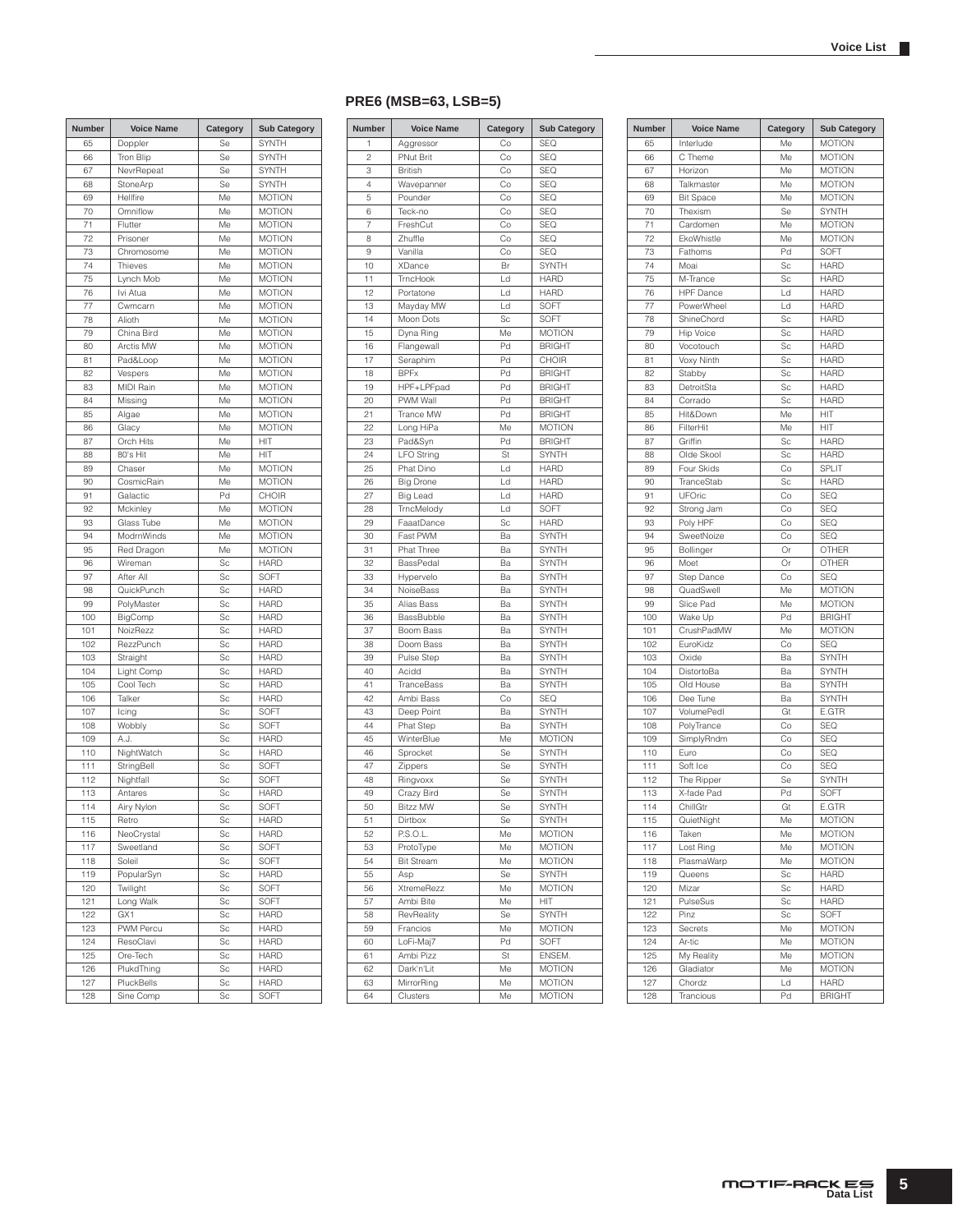| <b>Number</b>  | <b>Voice Name</b>       | Category | <b>Sub Category</b>        |
|----------------|-------------------------|----------|----------------------------|
| 1              | Unplugged               | Gt       | A.GTR                      |
| $\overline{c}$ | FolkGuitar              | Gt       | A.GTR                      |
| 3              | Strum12Str              | Gt       | A.GTR                      |
| 4              | Thin Pick               | Gt       | A.GTR                      |
| 5              | ThickStrum              | Gt       | A.GTR                      |
| 6              | LazyChorus              | Gt       | A.GTR                      |
| 7              | Latin Jam               | Gt       | A.GTR                      |
| 8              | Slippery                | Gt       | A.GTR                      |
| 9              | Nylon Arp               | Gt       | A.GTR                      |
| 10             | WackaWacka              | Gt       | E.GTR                      |
| 11             | Touch Funk              | Gt       | A.GTR                      |
| 12             | Funk Star               | Gt       | E.GTR                      |
| 13             | Clean Funk              | Gt       | E.GTR                      |
| 14             | <b>Riff Rock</b>        | Gt       | E.GTR                      |
| 15             | Dist. Lick              | Gt       | E.GTR                      |
| 16             | VintageAmp              | Gt       | E.GTR                      |
| 17             | RockBackin              | Gt       | E.GTR                      |
| 18             | Wah Lead                | Gt       | E.GTR                      |
| 19             | OverTopArp              | Gt       | E.GTR                      |
| 20             | 1stJazzBas              | Ba       | A.BASS                     |
| 21             | GroovinArp              | Ba       | A.BASS                     |
| 22             | FunkFinger              | Ba       | E.BASS                     |
| 23             | Basman12/8              | Ba       | E.BASS                     |
| 24             | Slapper                 | Ba       | E.BASS                     |
| 25             | No Frettin              | Ba       | E.BASS                     |
| 26             | PickedBass              | Ba       | E.BASS                     |
| 27             | <b>Buzzy Pick</b>       | Ba       | E.BASS                     |
| 28             | MellowBass              | Ba       | E.BASS                     |
| 29             | FingerComp              | Ba       | E.BASS                     |
| 30             | Salsalicio              | Ap       | A PIANO                    |
| 31             | Montuno                 | Ap       | A PIANO                    |
| 32             | Mutey Arp               | Ap       | A PIANO                    |
| 33             | 1FingerRck              | Ap       | A PIANO                    |
| 34             | ClubBackin              | Аp       | A PIANO                    |
| 35             | VintageArp              | Kb       | E.PIANO                    |
| 36             | Arp Clavi               | Kb       | CLAVI                      |
| 37             | House Org               | Or       | ELEC.                      |
| 38             | <b>Bali Bells</b>       | Сp       | <b>BELL</b><br><b>BELL</b> |
| 39             | <b>Bell Shop</b>        | Сp       |                            |
| 40<br>41       | StringPart<br>The Sneak | St<br>St | ENSEM.<br>ENSEM.           |
| 42             | Pizz Arp                | St       | ENSEM.                     |
| 43             | Harp Arp                | St       | SOLO                       |
| 44             | HeavenSent              | Co       | <b>SEQ</b>                 |
| 45             | Quiet Orch              | Br       | <b>SECTION</b>             |
| 46             | Funk Bros               | Br       | <b>SECTION</b>             |
| 47             | Fall Arp                | Br       | <b>SECTION</b>             |
| 48             | Velo Flute              | Rp       | PIPE                       |
| 49             | OrcDrummer              | Dr       | <b>DRUMS</b>               |
| 50             | BaglamaArp              | Gt       | PLUCK                      |
| 51             | Karbala 1               | Gt       | PLUCK                      |
| 52             | Karbala 2               | Gt       | <b>PLUCK</b>               |
| 53             | Ney Arp                 | Rp       | PIPE                       |
| 54             | Sunny                   | Co       | SEQ                        |
| 55             | Afro                    | Co       | SEQ                        |
| 56             | Ethnology               | Co       | SEQ                        |
| 57             | Funk Delhi              | Gt       | <b>PLUCK</b>               |
| 58             | FX Jam                  | Se       | <b>SYNTH</b>               |
| 59             | Rap Top                 | Co       | <b>SEQ</b>                 |
| 60             | MouthShots              | Se       | <b>SYNTH</b>               |
| 61             | R&B Solo                | Ld       | <b>HARD</b>                |
| 62             | Kick Off                | Co       | SEQ                        |
| 63             | Embassy                 | Co       | SEQ                        |
| 64             | Mocha                   | Co       | SEQ                        |

| <b>Number</b> | <b>Voice Name</b>       | Category | <b>Sub Category</b> |
|---------------|-------------------------|----------|---------------------|
| 65            | Safari                  | Co       | <b>SEQ</b>          |
| 66            | Punchy Saw              | Co       | <b>SEQ</b>          |
| 67            | Mr. Groovy              | Ċо       | SEQ                 |
| 68            | StarDrop                | Ċо       | <b>SEQ</b>          |
| 69            | SyncArp 1               | Co       | <b>SEQ</b>          |
| 70            | Madhouse                | Co       | <b>SEQ</b>          |
| 71            | CompingPd               | Co       | <b>SEQ</b>          |
| 72            | 80's Ens                | Co       | <b>SEQ</b>          |
| 73            | Tribal                  | Dr       | PERC.               |
| 74            | SyncArp 2               | Co       | SEQ                 |
| 75            | Orongo                  | Co       | <b>SEQ</b>          |
| 76            | Chinese                 | Co       | SEQ                 |
| 77            | Neptune                 | Co       | <b>SEQ</b>          |
| 78            | Magician                | Ċо       | <b>SEQ</b>          |
| 79            | <b>Basic Arp</b>        | Co       | <b>SEQ</b>          |
| 80            | Soundwork               | Co       | <b>SEQ</b>          |
| 81            | For Bertje              | Co       | <b>SEQ</b>          |
| 82            | ANbasicARP              | Co       | SEQ                 |
| 83            | Particle                | Co       | SEQ                 |
| 84            | FuzzMorf                | Co       | <b>SEQ</b>          |
| 85<br>86      | LighTek<br>Creme Cafe   | Co<br>Co | SEQ<br>SEQ          |
| 87            | Tangerine               | Co       | <b>SEQ</b>          |
| 88            | Chocolate               | Ċо       | <b>SEQ</b>          |
| 89            | Sushima                 | Co       | <b>SEQ</b>          |
| 90            | Metaloop                | Co       | <b>SEQ</b>          |
| 91            | Technokrat              | Co       | <b>SEQ</b>          |
| 92            | Hi 2 Lo MW              | Co       | <b>SEQ</b>          |
| 93            | Engineer                | Co       | SEQ                 |
| 94            | Ghana Rain              | Co       | SEQ                 |
| 95            | SeqPad                  | Co       | <b>SEQ</b>          |
| 96            | Creamy                  | Co       | SEQ                 |
| 97            | Waterproof              | Me       | <b>MOTION</b>       |
| 98            | RingBell                | Ċо       | SEQ                 |
| 99            | SpectrmArp              | Me       | <b>MOTION</b>       |
| 100           | The Hunter              | Ċо       | <b>SEQ</b>          |
| 101           | Himalya                 | Co       | <b>SEQ</b>          |
| 102           | Bass'n Pad              | Co       | <b>SEQ</b>          |
| 103           | Multi Mod               | Co       | <b>SEQ</b>          |
| 104           | Surprise                | Co       | <b>SEQ</b>          |
| 105           | Quo Vadis               | Co       | SEQ                 |
| 106           | Metal Arp               | Co       | <b>SEQ</b>          |
| 107           | DreaminOfU              | Co       | <b>SEQ</b>          |
| 108           | TransmittR              | Ċо       | SEQ                 |
| 109           | Zynitas                 | Ċо       | <b>SEQ</b>          |
| 110           | Pistachio               | Co       | <b>SEQ</b>          |
| 111           | X-Wave                  | Co       | SEQ                 |
| 112           | Cherry                  | Co       | <b>SEQ</b>          |
| 113<br>114    | Elec Drum               | Co       | SEQ                 |
|               | SimpleSize              | Ċо       | SEQ                 |
| 115           | Straighter              | Co       | SEQ                 |
| 116           | <b>BollogPuls</b>       | Co       | SEQ<br><b>SEQ</b>   |
| 117<br>118    | Strawberry<br>Neon Soda | Co<br>Co | SEQ                 |
| 119           | Magnetics               | Me       | <b>MOTION</b>       |
| 120           | Elc.Music               | Co       | <b>SEQ</b>          |
| 121           | ChillOut                | Co       | <b>SEQ</b>          |
| 122           | In My Head              | Se       | SYNTH               |
| 123           | Racer                   | Se       | <b>SYNTH</b>        |
| 124           | Jitter                  | Co       | SEQ                 |
| 125           | Sand ES                 | Me       | <b>MOTION</b>       |
| 126           | V.S.E.Seq               | Co       | <b>SEQ</b>          |
| 127           | Dawn                    | Co       | SEQ                 |
| 128           | LuxAeterna              | Me       | <b>MOTION</b>       |
|               |                         |          |                     |

### **USR1 (MSB=63, LSB=8) USR2 (MSB=63, LSB=9)**

| Number   | <b>Voice Name</b>    | Category | <b>Sub Category</b> | <b>Number</b>  | <b>Voice Name</b>      | Category | <b>Sub Category</b>  |
|----------|----------------------|----------|---------------------|----------------|------------------------|----------|----------------------|
| 65       | Safari               | Co       | <b>SEQ</b>          | 1              | Vanilla                | Co       | <b>SEQ</b>           |
| 66       | Punchy Saw           | Co       | <b>SEQ</b>          | $\overline{c}$ | Nightfall              | Sc       | SOFT                 |
| 67       | Mr. Groovy           | Co       | <b>SEQ</b>          | 3              | <b>BigStrings</b>      | St       | ENSEM.               |
| 68       | StarDrop             | Co       | SEQ                 | $\overline{4}$ | Full Grand             | Ap       | A PIANO              |
| 69       | SyncArp 1            | Co       | SEQ                 | 5              | Progressy              | Or       | ELEC.                |
| 70       | Madhouse             | Co       | <b>SEQ</b>          | 6              | Analog                 | Pd       | SOFT                 |
| 71       | CompingPd            | Co       | <b>SEQ</b>          | $\overline{7}$ | Unplugged              | Gt       | A.GTR                |
| 72       | 80's Ens             | Co       | SEQ                 | 8              | FunkFinger             | Ba       | E.BASS               |
| 73       | Tribal               | Dr       | PERC.               | 9              | Missing                | Me       | <b>MOTION</b>        |
| 74       | SyncArp 2            | Co       | SEQ                 | 10             | Oud                    | Gt       | <b>PLUCK</b>         |
| 75       | Orongo               | Co       | <b>SEQ</b>          | 11             | FaaatDance             | Sc       | <b>HARD</b>          |
| 76       | Chinese              | Co       | <b>SEQ</b>          | 12             | Vintage'74             | Kb       | E.PIANO              |
| 77       | Neptune              | Co       | SEQ                 | 13             | Big&Brite              | Br       | <b>SECTION</b>       |
| 78       | Magician             | Co       | SEQ                 | 14             | Pearls                 | Pd       | <b>BRIGHT</b>        |
| 79       | Basic Arp            | Co       | SEQ                 | 15             | Velo Flute             | Rp       | PIPE                 |
| 80       | Soundwork            | Co       | <b>SEQ</b>          | 16             | SimpleBass             | Ba       | <b>SYNTH</b>         |
| 81       | For Bertje           | Co       | <b>SEQ</b>          | 17             | Bass'n Pad             | Co       | <b>SEQ</b>           |
| 82       | ANbasicARP           | Co       | SEQ                 | 18             | Stack Bell             | Cp       | <b>BELL</b>          |
| 83       | Particle             | Co       | SEQ                 | 19             | 2 Violins              | St       | ENSEM.               |
| 84       | FuzzMorf             | Co       | SEQ                 | 20             | Piano&Strg             | Ap       | OTHER                |
| 85       | LighTek              | Co       | <b>SEQ</b>          | 21             | BreathPipe             | Or       | PIPE                 |
| 86       | Creme Cafe           | Co       | <b>SEQ</b>          | 22             | Homesick               | Pd       | SOFT                 |
| 87       | Tangerine            | Co       | <b>SEQ</b>          | 23             | Wah Lead               | Gt       | E.GTR                |
| 88       | Chocolate            | Co       | SEQ                 | 24             | VeloGrowl              | Ba       | A.BASS               |
| 89       | Sushima              | Co       | SEQ                 | 25             | NevrRepeat             | Se       | <b>SYNTH</b>         |
| 90       | Metaloop             | Co       | SEQ                 | 26             | PizzSect               | St       | ENSEM.               |
| 91       | Technokrat           | Co       | <b>SEQ</b>          | 27             | <b>Big Drone</b>       | Ld       | <b>HARD</b>          |
| 92       | Hi 2 Lo MW           | Co       | SEQ                 | 28             | WurliTrem              | Kb       | E.PIANO              |
| 93       | Engineer             | Co       | SEQ                 | 29             | TrpRomantc             | Br       | SOLO<br><b>SYNTH</b> |
| 94<br>95 | Ghana Rain<br>SeqPad | Co<br>Co | SEQ<br><b>SEQ</b>   | 30<br>31       | PhaseStrgs<br>Alto Vib | St       | SAX/RD               |
| 96       | Creamy               | Co       | <b>SEQ</b>          | 32             | JustASync              | Rp<br>Ld | <b>HARD</b>          |
| 97       | Waterproof           | Me       | <b>MOTION</b>       | 33             | Zhuffle                | Co       | SEQ                  |
| 98       | RingBell             | Co       | SEQ                 | 34             | Paradies               | Pd       | <b>BRIGHT</b>        |
| 99       | SpectrmArp           | Me       | <b>MOTION</b>       | 35             | BackGround             | St       | ENSEM.               |
| 100      | The Hunter           | Co       | <b>SEQ</b>          | 36             | Old Blues              | Ap       | A PIANO              |
| 101      | Himalya              | Co       | SEQ                 | 37             | Soulemn                | Or       | ELEC.                |
| 102      | Bass'n Pad           | Co       | SEQ                 | 38             | Ooh-Aah                | Pd       | CHOIR                |
| 103      | Multi Mod            | Co       | SEQ                 | 39             | OverDriven             | Gt       | E.GTR                |
| 104      | Surprise             | Co       | SEQ                 | 40             | SlapSwitch             | Ba       | E.BASS               |
| 105      | Quo Vadis            | Co       | SEQ                 | 41             | Network                | Se       | <b>SYNTH</b>         |
| 106      | Metal Arp            | Co       | <b>SEQ</b>          | 42             | Santur                 | Gt       | <b>PLUCK</b>         |
| 107      | DreaminOfU           | Co       | <b>SEQ</b>          | 43             | <b>HPF</b> Dance       | Ld       | <b>HARD</b>          |
| 108      | TransmittR           | Co       | SEQ                 | 44             | Nu Phasing             | Kb       | CLAVI                |
| 109      | Zynitas              | Co       | SEQ                 | 45             | MovieHorns             | Br       | <b>SECTION</b>       |
| 110      | Pistachio            | Co       | SEQ                 | 46             | Forest                 | Me       | <b>MOTION</b>        |
| 111      | X-Wave               | Co       | <b>SEQ</b>          | 47             | Ney                    | Rp       | PIPE                 |
| 112      | Cherry               | Co       | SEQ                 | 48             | Pro-Atack              | Ba       | <b>SYNTH</b>         |
| 113      | Elec Drum            | Co       | SEQ                 | 49             | Wavepanner             | Co       | SEQ                  |
| 114      | SimpleSize           | Co       | SEQ                 | 50             | J-Pop                  | Cp       | <b>BELL</b>          |
| 115      | Straighter           | Co       | SEQ                 | 51             | SmallSect1             | St       | ENSEM.               |
| 116      | <b>BollogPuls</b>    | Co       | SEQ                 | 52             | Ragtime                | Ap       | A PIANO              |
| 117      | Strawberry           | Co       | SEQ                 | 53             | Sunday                 | Or       | PIPE                 |
| 118      | Neon Soda            | Co       | SEQ                 | 54             | X-Shower               | Pd       | <b>BRIGHT</b>        |
| 119      | Magnetics            | Me       | <b>MOTION</b>       | 55             | Nylon+Harm             | Gt       | A.GTR                |
| 120      | Elc.Music            | Co       | SEQ                 | 56             | FretBuzzy              | Ba       | E.BASS               |
| 121      | ChillOut             | Co       | SEQ                 | 57             | P.S.O.L.               | Me       | <b>MOTION</b>        |
| 122      | In My Head           | Se       | SYNTH               | 58             | StereoHarp             | Gt       | <b>PLUCK</b>         |
| 123      | Racer                | Se       | SYNTH               | 59             | TrncMelody             | Ld       | SOFT                 |
| 124      | Jitter               | Co       | SEQ                 | 60             | <b>Bell DX</b>         | Kb       | E.PIANO              |
| 125      | Sand ES              | Me       | <b>MOTION</b>       | 61             | Legend                 | Br       | SOLO                 |
| 126      | V.S.E.Seq            | Co       | SEQ                 | 62             | Eclipse                | Me       | <b>MOTION</b>        |
| 127      | Dawn                 | Co       | SEQ                 | 63             | Sweet Oboe             | Rp       | SAX/RD               |
| 128      | LuxAeterna           | Me       | <b>MOTION</b>       | 64             | Soft RnB               | Ld       | SOFT                 |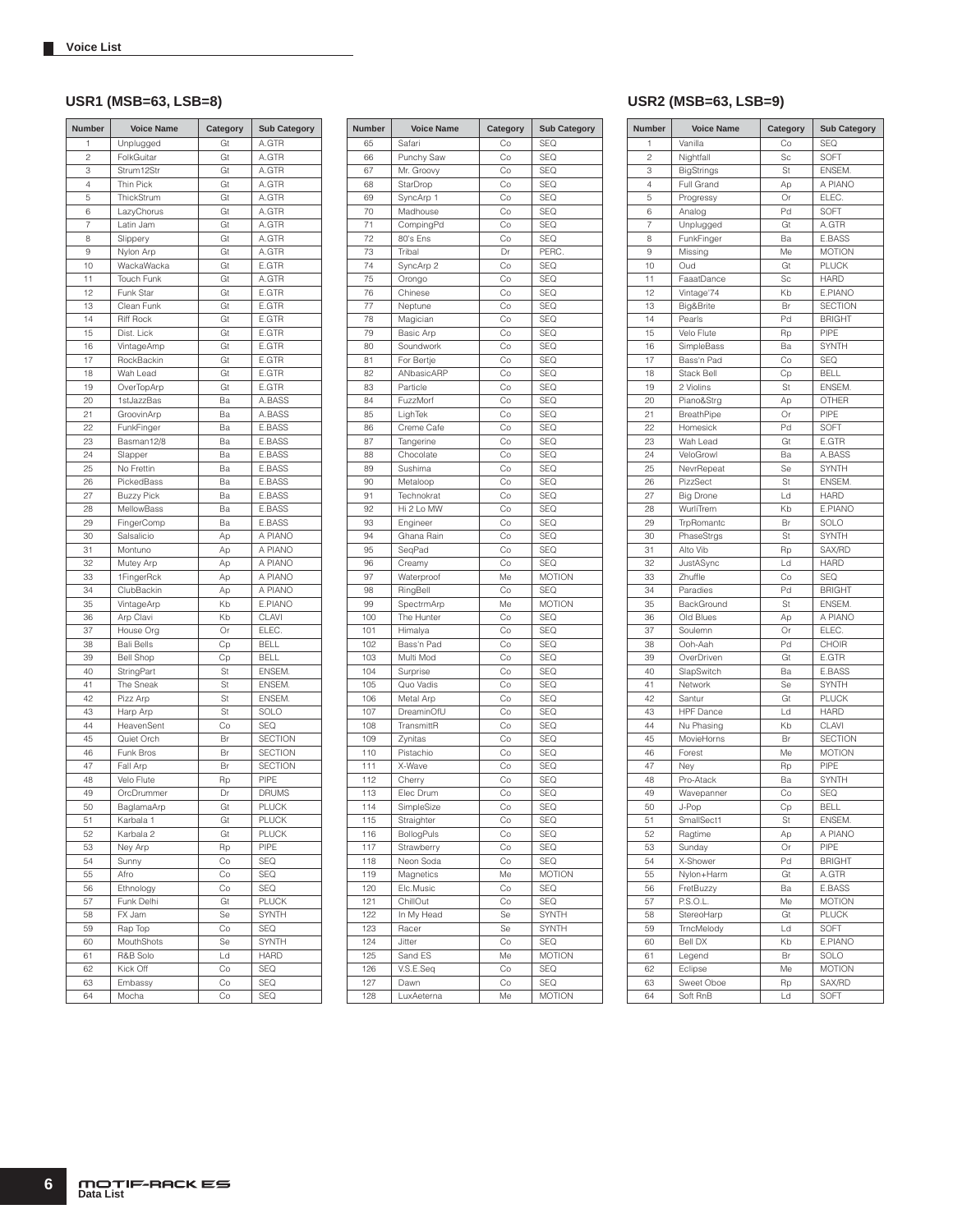### **USR3 (MSB=63, LSB=10)**

| Number | <b>Voice Name</b>     | Category | <b>Sub Category</b> | Number         | <b>Voice Name</b> | Category | <b>Sub Category</b> |
|--------|-----------------------|----------|---------------------|----------------|-------------------|----------|---------------------|
| 65     | <b>PNut Brit</b>      | Co       | <b>SEQ</b>          | 1              | Heavy Db          | Co       | <b>SEQ</b>          |
| 66     | StringBell            | Sc       | SOFT                | $\overline{c}$ | Krew Rolls        | Co       | <b>SEQ</b>          |
| 67     | MediumEns             | St       | ENSEM.              | 3              | BlingBlang        | Co       | <b>SEQ</b>          |
| 68     | RomanticPf            | Ap       | A PIANO             | 4              | Sushi             | Co       | <b>SEQ</b>          |
| 69     | Full/CVib             | Or       | ELEC.               | 5              | Turntablz         | Co       | <b>SEQ</b>          |
| 70     | ChurchOohs            | Pd       | CHOIR               | 6              | Sample #12        | Co       | <b>SEQ</b>          |
| 71     | Baby                  | Gt       | E.GTR               | $\overline{7}$ | Softbeat 1        | Co       | <b>SEQ</b>          |
| 72     | FretIsSolo            | Ba       | E.BASS              | 8              | Softbeat 2        | Co       | <b>SEQ</b>          |
| 73     | Sprocket              | Se       | <b>SYNTH</b>        | 9              | Uptown            | Sc       | <b>HARD</b>         |
| 74     | Tabla Zone            | Dr       | PERC.               | 10             | VinylBumps        | Dr       | <b>DRUMS</b>        |
| 75     | Hypervelo             | Ba       | <b>SYNTH</b>        | 11             | <b>Truck Beat</b> | Co       | <b>SEQ</b>          |
| 76     | Contempo              | Kb       | E.PIANO             | 12             | Wizzo             | Me       | HIT                 |
| 77     | SmIBrSect             | Br       | <b>SECTION</b>      | 13             | \$olid            | Ba       | <b>SYNTH</b>        |
| 78     | Tibet Ens.            | Pd       | <b>BRIGHT</b>       | 14             | Komp              | Ba       | <b>SYNTH</b>        |
| 79     | Kawala                | Rp       | PIPE                | 15             | RotoBass          | Ba       | <b>SYNTH</b>        |
| 80     | Boogie A              | Ba       | <b>SYNTH</b>        | 16             | Phat Sub          | Ba       | <b>SYNTH</b>        |
| 81     | Engineer              | Co       | <b>SEQ</b>          | 17             | Korrused          | Ba       | <b>SYNTH</b>        |
| 82     | <b>Bell Chiff</b>     | Cp       | <b>BELL</b>         | 18             | DropWax           | Ba       | <b>SYNTH</b>        |
| 83     | CelloEnsem            | St       | ENSEM.              | 19             | RadioRoadz        | Kb       | E.PIANO             |
|        |                       |          | A PIANO             |                |                   | Kb       |                     |
| 84     | Aggressive            | Ap       |                     | 20             | Harp-C-Krd        |          | <b>OTHER</b>        |
| 85     | Dave's B              | Or       | ELEC.               | 21             | Hip Koto          | Gt       | <b>PLUCK</b>        |
| 86     | <b>PWM Soft</b>       | Pd       | SOFT                | 22             | DaFunkMan         | Gt       | E.GTR               |
| 87     | 60sClean1             | Gt       | E.GTR               | 23             | Mystereez         | Ld       | <b>HARD</b>         |
| 88     | PickMuteDr            | Ba       | E.BASS              | 24             | Stakkd            | Ld       | <b>HARD</b>         |
| 89     | StoneArp              | Se       | <b>SYNTH</b>        | 25             | Play Toy          | Ld       | <b>HARD</b>         |
| 90     | IndianFlai            | Pd       | <b>BRIGHT</b>       | 26             | KrakdBrass        | Br       | <b>SECTION</b>      |
| 91     | Portatone             | Ld       | <b>HARD</b>         | 27             | KrakdStrgs        | St       | ENSEM.              |
| 92     | SuperClavi            | Kb       | CLAVI               | 28             | RapStrngs1        | St       | ENSEM.              |
| 93     | VeloFalls             | Br       | <b>SECTION</b>      | 29             | RapStrngs2        | St       | ENSEM.              |
| 94     | Silverlake            | Pd       | SOFT                | 30             | M strings         | St       | <b>SYNTH</b>        |
| 95     | TenorSax1             | Rp       | SAX/RD              | 31             | Vinylins          | St       | ENSEM.              |
| 96     | OrbitSine             | Ld       | SOFT                | 32             | WheelsDave        | Or       | ELEC.               |
| 97     | 80's Ens              | Co       | <b>SEQ</b>          | 33             | $16 - 8 - 4 - 2$  | Or       | ELEC.               |
| 98     | Soleil                | Sc       | SOFT                | 34             | $16 - 4 - 2 - 1$  | Or       | ELEC.               |
| 99     | Hophead               | St       | ENSEM.              | 35             | VintageC 2        | Or       | ELEC.               |
| 100    | <b>BriteGrand</b>     | Ap       | A PIANO             | 36             | VintageC 3        | Or       | ELEC.               |
| 101    | Amped                 | Or       | ELEC.               | 37             | 91 Wheels         | Or       | ELEC.               |
| 102    | BrightHaah            | Pd       | CHOIR               | 38             | Leakage           | Or       | ELEC.               |
| 103    | Feedbacker            | Gt       | E.GTR               | 39             | ThruGtrAmp        | Or       | ELEC.               |
| 104    | S-VeeTee              | Ba       | E.BASS              | 40             | DblManual         | Or       | ELEC.               |
| 105    | Crazy Mod             | Se       | <b>SYNTH</b>        | 41             | Thank You         | Or       | ELEC.               |
| 106    | Dhol                  | Dr       | PERC.               | 42             | Pale Shade        | Or       | ELEC.               |
| 107    | Dyna Ring             | Me       | <b>MOTION</b>       | 43             | RedPlastic        | Or       | ELEC.               |
| 108    | R&B Soft              | Kb       | E.PIANO             | 44             | Zombie B          | Or       | ELEC.               |
| 109    | HybridSect            | Br       | <b>SECTION</b>      | 45             | Shutdown          | Or       | ELEC.               |
| 110    | ModrnWinds            | Me       | <b>MOTION</b>       | 46             | <b>TekkNow MW</b> | Co       | <b>SEQ</b>          |
| 111    | IrishPipe             | Rp       | PIPE                | 47             | Pizza No.1        | Co       | <b>SEQ</b>          |
| 112    | Short PWM             | Ba       | <b>SYNTH</b>        | 48             | Deadline          | Co       | <b>SEQ</b>          |
| 113    | Pounder               | Co       | <b>SEQ</b>          | 49             | EleXon MW         | Co       | <b>SEQ</b>          |
| 114    | Wireman               | Sc       | <b>HARD</b>         | 50             | XtremeHarp        | Co       | <b>SEQ</b>          |
|        |                       |          | ENSEM.              |                | Alaska            |          |                     |
| 115    | HoleString<br>CP80&EP | St       |                     | 51             |                   | Co       | <b>SEQ</b>          |
| 116    |                       | Kb       | E.PIANO             | 52             | Bros&Sist         | Co       | SEQ                 |
| 117    | Ooh Pipes             | Or       | PIPE                | 53             | Trip Top          | Co       | SEQ                 |
| 118    | Old String            | St       | ENSEM.              | 54             | Perculator        | Co       | SEQ                 |
| 119    | 1CoilChors            | Gt       | E.GTR               | 55             | Dream Keys        | Ap       | OTHER               |
| 120    | New Pick              | Ba       | E.BASS              | 56             | MagnoChill        | Kb       | E.PIANO             |
| 121    | Spacecraft            | Se       | SYNTH               | 57             | SlicedKeys        | Kb       | E.PIANO             |
| 122    | Log&Drum              | Cp       | PERC.               | 58             | Wide Clavi        | Kb       | CLAVI               |
| 123    | Mayday MW             | Ld       | SOFT                | 59             | Ragamuffin        | Or       | ELEC.               |
| 124    | DynoStrait            | Kb       | E.PIANO             | 60             | Str Bell 2        | St       | ENSEM.              |
| 125    | Trombone              | Br       | SOLO                | 61             | Butterfly         | St       | ENSEM.              |
| 126    | Lynch Mob             | Me       | <b>MOTION</b>       | 62             | Tube DX           | Gt       | E.GTR               |
| 127    | <b>DblRdQuart</b>     | Rp       | SAX/RD              | 63             | Warm Comp         | Sc       | SOFT                |
| 128    | SpaceLead             | Ld       | <b>HARD</b>         | 64             | Reso Comp         | Sc       | <b>HARD</b>         |

| <b>Number</b>  | <b>Voice Name</b> | Category | <b>Sub Category</b> |      |
|----------------|-------------------|----------|---------------------|------|
| 1              | Heavy Db          | Co       | <b>SEQ</b>          | *1   |
| $\overline{c}$ | Krew Rolls        | Co       | SEQ                 | *1   |
| 3              | BlingBlang        | Co       | <b>SEQ</b>          | *1   |
| 4              | Sushi             | Co       | SEQ                 | *1   |
| 5              | Turntablz         | Co       | <b>SEQ</b>          | *1   |
| 6              | Sample #12        | Co       | <b>SEQ</b>          | $*1$ |
| 7              | Softbeat 1        | Co       | <b>SEQ</b>          | *1   |
| 8              | Softbeat 2        | Co       | <b>SEQ</b>          | *1   |
| 9              | Uptown            | Sc       | <b>HARD</b>         | $*1$ |
| 10             | VinylBumps        | Dr       | <b>DRUMS</b>        | *1   |
| 11             | <b>Truck Beat</b> | Co       | <b>SEQ</b>          | $*1$ |
| 12             | Wizzo             | Me       | HIT                 | *1   |
| 13             | \$olid            | Ba       | <b>SYNTH</b>        | *1   |
| 14             | Komp              | Ba       | <b>SYNTH</b>        | *1   |
| 15             | RotoBass          | Ba       | <b>SYNTH</b>        | *1   |
| 16             | Phat Sub          | Ba       | <b>SYNTH</b>        | *1   |
| 17             | Korrused          | Ba       | <b>SYNTH</b>        | *1   |
| 18             | DropWax           | Ba       | <b>SYNTH</b>        | *1   |
| 19             | RadioRoadz        | Kb       | E.PIANO             | *1   |
| 20             | Harp-C-Krd        | Kb       | <b>OTHER</b>        | *1   |
| 21             | Hip Koto          | Gt       | <b>PLUCK</b>        | *1   |
| 22             | DaFunkMan         | Gt       | E.GTR               | *1   |
| 23             | Mystereez         | Ld       | <b>HARD</b>         | *1   |
| 24             | Stakkd            | Ld       | <b>HARD</b>         | *1   |
|                |                   |          | <b>HARD</b>         | $*1$ |
| 25             | Play Toy          | Ld       | <b>SECTION</b>      | *1   |
| 26             | KrakdBrass        | Br       | ENSEM.              | *1   |
| 27             | KrakdStrgs        | St       |                     | *1   |
| 28             | RapStrngs1        | St       | ENSEM.              | $*1$ |
| 29             | RapStrngs2        | St       | ENSEM.              |      |
| 30             | M strings         | St       | <b>SYNTH</b>        | *1   |
| 31             | Vinylins          | St       | ENSEM.              | $*1$ |
| 32             | WheelsDave        | Or       | ELEC.               | *2   |
| 33             | $16 - 8 - 4 - 2$  | Or       | ELEC.               | *2   |
| 34             | $16 - 4 - 2 - 1$  | Or       | ELEC.               | *2   |
| 35             | VintageC 2        | Or       | ELEC.               | *2   |
| 36             | VintageC 3        | Or       | ELEC.               | *2   |
| 37             | 91 Wheels         | Or       | ELEC.               | *2   |
| 38             | Leakage           | Or       | ELEC.               | $*2$ |
| 39             | ThruGtrAmp        | Or       | ELEC.               | *2   |
| 40             | DblManual         | Or       | ELEC.               | *2   |
| 41             | Thank You         | Or       | ELEC.               | *2   |
| 42             | Pale Shade        | Or       | ELEC.               | *2   |
| 43             | RedPlastic        | Or       | ELEC.               | *2   |
| 44             | Zombie B          | Or       | ELEC.               | *2   |
| 45             | Shutdown          | Or       | ELEC.               | *2   |
| 46             | TekkNow MW        | Co       | <b>SEQ</b>          |      |
| 47             | Pizza No.1        | Co       | <b>SEQ</b>          |      |
| 48             | Deadline          | Co       | <b>SEQ</b>          |      |
| 49             | EleXon MW         | Co       | SEQ                 |      |
| 50             | XtremeHarp        | Co       | <b>SEQ</b>          |      |
| 51             | Alaska            | Co       | <b>SEQ</b>          |      |
| 52             | Bros&Sist         | Co       | SEQ                 |      |
| 53             | Trip Top          | Co       | SEQ                 |      |
| 54             | Perculator        | Co       | SEQ                 |      |
| 55             | Dream Keys        | Ap       | OTHER               |      |
| 56             | MagnoChill        | Kb       | E.PIANO             |      |
| 57             | SlicedKeys        | Kb       | E.PIANO             |      |
| 58             | Wide Clavi        | Kb       | CLAVI               |      |
| 59             | Ragamuffin        | Or       | ELEC.               |      |
| 60             | Str Bell 2        | St       | ENSEM.              |      |
| 61             | Butterfly         | St       | ENSEM.              |      |
| 62             | Tube DX           | Gt       | E.GTR               |      |
| 63             | Warm Comp         | Sc       | SOFT                |      |
| 64             | Reso Comp         | Sc       | <b>HARD</b>         |      |
|                |                   |          |                     |      |

| Number     | <b>Voice Name</b>        | Category       | <b>Sub Category</b> |             |
|------------|--------------------------|----------------|---------------------|-------------|
| 65         | Dripping                 | Sc             | SOFT                |             |
| 66         | Eighties                 | Ld             | SOFT                |             |
| 67         | VintgSync                | $\overline{d}$ | SOFT                |             |
| 68         | Magnetix                 | Ld             | SOFT                |             |
| 69         | Flangerous               | Ld             | <b>HARD</b>         |             |
| 70         | Mr. Smooth               | Ld             | SOFT                |             |
| 71         | <b>Wire Stabs</b>        | Ld             | <b>HARD</b>         |             |
| 72         | Airy Pad                 | Pd             | SOFT                |             |
| 73         | Hilly                    | Pd             | SOFT                |             |
| 74         | Silence                  | Pd             | SOFT                |             |
| 75         | Warm Swell               | Pd             | SOFT                |             |
| 76         | CircleLine               | Pd             | <b>BRIGHT</b>       |             |
| 77         | High Wire                | Pd             | SOFT                |             |
| 78         | DanceStabs               | Br             | <b>SYNTH</b>        |             |
| 79         | Xtrafat                  | Br             | <b>SYNTH</b>        |             |
| 80         | Power Hit                | Me             | HIT                 |             |
| 81         | Magic Key                | Me             | <b>MOTION</b>       |             |
| 82         | The Breath               | Me             | <b>MOTION</b>       |             |
| 83         | Faaat S&H                | Me             | <b>MOTION</b>       |             |
| 84         | CP 80                    |                | E GRAND             | *3          |
| 85         |                          | Ap             | A PIANO             | *З          |
|            | ToyPiano 2<br>Fullbodied | Ap             |                     |             |
| 86         |                          | Kb             | E.PIANO             | *З          |
| 87         | Sunshine                 | Kb             | E.PIANO             | *З          |
| 88         | DualPhase                | Kb             | E.PIANO             | *З          |
| 89         | Lacquered                | Kb             | E.PIANO             | *З          |
| 90         | 80sSession               | Kb             | E.PIANO             | *З          |
| 91         | VintgWurly               | Kb             | E.PIANO             | *З          |
| 92         | GrittyWurl               | Kb             | E.PIANO             | *3          |
| 93         | CompactEP                | Kb             | E.PIANO             | *3          |
| 94         | Clav Dee                 | Kb             | <b>CLAVI</b>        | *3          |
| 95         | DX1                      | Kb             | E.PIANO             | *З          |
| 96         | GS Tines 2               | Kb             | E.PIANO             | *З          |
| 97         | DX <sub>2</sub>          | Kb             | E.PIANO             | *З          |
| 98         | Transistor               | Kb             | <b>OTHER</b>        | *З          |
| 99         | National                 | Or             | ELEC.               | *З          |
| 100        | GetFooled                | Or             | ELEC.               | *З          |
| 101        | <b>Brass T</b>           | Br             | <b>SYNTH</b>        | *З          |
| 102        | 1990-fine                | Br             | <b>SYNTH</b>        | *3          |
| 103        | <b>CS80</b>              | Br             | SYNTH               | *3          |
| 104        | Mini Bass                | Ba             | <b>SYNTH</b>        | *3          |
| 105        | Grounded                 | Ba             | <b>SYNTH</b>        | *З          |
| 106        | Threat                   | Ba             | SYNTH               | *З          |
| 107        | BlueSquare               | Ba             | SYNTH               | *З          |
| 108        | Mini Lead                | Ld             | <b>HARD</b>         | *З          |
| 109        | TripleLead               | Ld             | <b>HARD</b>         | *З          |
| 110        | Ap Lead 1                | Ld             | <b>HARD</b>         | *З          |
|            | Ap Lead 2                |                | <b>HARD</b>         | *З          |
| 111<br>112 |                          | Ld<br>Ld       |                     | *3          |
|            | SciFiSynth               |                | SOFT                | $*_{4}$     |
| 113        | V strings                | St             | <b>SYNTH</b>        |             |
| 114        | DX Synthy                | Sc             | <b>HARD</b>         | $*_{4}$     |
| 115        | ReversePad               | Pd             | <b>BRIGHT</b>       | $*_{4}$     |
| 116        | Ominoso                  | Pd             | CHOIR               | $*_{4}$     |
| 117        | Rainbows                 | Me             | <b>MOTION</b>       | $*_{4}$     |
| 118        | Wonderstar               | Me             | <b>MOTION</b>       | *4          |
| 119        | Delhi-cut                | Me             | <b>MOTION</b>       | *4          |
| 120        | Bounceoid                | Co             | SEQ                 | *4          |
| 121        | Shinkansen               | Co             | <b>SEQ</b>          | *4          |
| 122        | Mesmerized               | Co             | <b>SEQ</b>          | $*_{4}$     |
| 123        | Ring Mod                 | Se             | SYNTH               | $*_{4}$     |
| 124        | LiquidMetl               | Se             | SYNTH               | $*_{4}$     |
| 125        | Gong Kong                | Dr             | PERC.               | $^{\star}4$ |
| 126        | Automachin               | Dr             | PERC.               | $*_{4}$     |
| 127        | Sugarcubed               | Dr             | PERC.               | $*_{4}$     |
| 128        | Da Mystic                | Dr             | PERC.               | *4          |

<sup>\*1</sup> indicated voices are part of the library "MoSKOOL" by<br><sup>\*2</sup> iDCP Productions.<br><sup>\*2</sup> indicated voices are part of the library "B's KNEES" by<br><sup>2</sup> DCP Productions.<br>\*3 indicated voices are part of the library "VINTAGE KEYS"

All trademarks belong to their respective owners.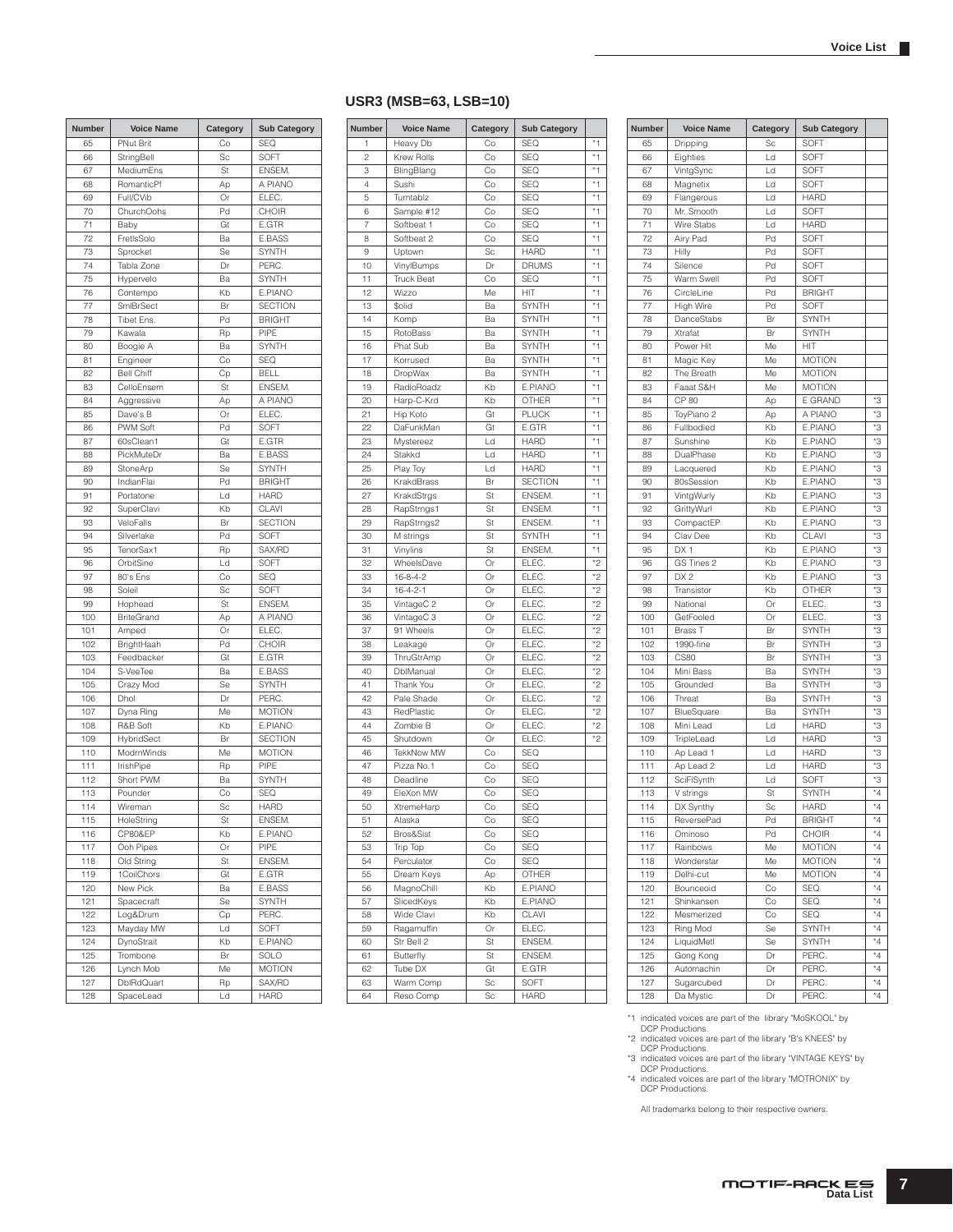### **GM (MSB=0, LSB=0)**

| <b>Number</b>  | <b>Voice Name</b>  | Category | <b>Sub Category</b> |
|----------------|--------------------|----------|---------------------|
| 1              | ConcertGnd         | Аp       | A PIANO             |
| $\overline{c}$ | Rock Brite         | Аp       | A PIANO             |
| 3              | CP 2001            | Ap       | E GRAND             |
| 4              | Honkytonk          | Ap       | A PIANO             |
| 5              | E.Piano 1          | Kb       | E.PIANO             |
| 6              | E.Piano 2          | Kb       | E.PIANO             |
| $\overline{7}$ | Harpsicord         | Kb       | OTHER               |
| 8              | <b>Brite Clav</b>  | Kb       | CLAVI               |
| 9              | Celeste            | Сp       | MALLET              |
| 10             | Glocken            | Сp       | MALLET              |
| 11             | Music Box          | Сp       | PERC.               |
| 12             | Vibes              | Сp       | MALLET              |
| 13             | Marimba            | Сp       | MALLET              |
| 14             | Xylophone          | Cp       | MALLET              |
| 15             | TubulrBel          | Сp       | <b>BELL</b>         |
| 16             | Dulcimar           | Сp       | PERC.               |
| 17             | Draw Organ         | Or       | ELEC.               |
| 18             | Perc Organ         | Or       | ELEC.               |
| 19             | Rock Organ         | Or       | ELEC.               |
| 20             | ChurchOrgn         | Or       | PIPE                |
| 21             | Reed Organ         | Or       | OTHER               |
| 22             | Accordion          | Kb       | OTHER               |
| 23             | Harmonica          | Rp       | <b>OTHER</b>        |
| 24             | <b>TangoAccrd</b>  | Kb       | OTHER               |
| 25             | Velo Nylon         | Gt       | A.GTR               |
| 26             | Steel              | Gt       | A.GTR               |
| 27             | ModernJazz         | Gt       | E.GTR               |
| 28             | Clean Gt           | Gt       | E.GTR               |
| 29             | Mute               | Gt       | E.GTR               |
| 30             | Overdrive          | Gt       | E.GTR               |
| 31             | Distortion         | Gt       | E.GTR               |
| 32             | Harmonics          | Gt       | E.GTR               |
| 33             | Acoustic           | Ba       | A.BASS              |
| 34             | FingerBass         | Ba       | E.BASS              |
| 35             | PickBass           | Ba       | E.BASS              |
| 36             | Fretless           | Ba       | E.BASS              |
| 37             | SimpleSlap         | Ba       | E.BASS              |
| 38             | FingSlp SW         | Ba       | E.BASS              |
| 39             | SynthBass1         | Ba       | <b>SYNTH</b>        |
| 40             | SynthBass2         | Ba       | <b>SYNTH</b>        |
| 41             | Violin 3           | St       | SOLO                |
| 42             | Viola <sub>3</sub> | St       | SOLO                |
| 43             | Cello 3            | St       | SOLO                |
| 44             | Contrabass         | St       | SOLO                |
| 45             | TremoloStr         | St       | ENSEM.              |
| 46             | Pizz               | St       | ENSEM.              |
| 47             | Harp               | Gt       | <b>PLUCK</b>        |
| 48             | Tmpni+Cym          | Сp       | PERC.               |
| 49             | StereoSt1          | St       | ENSEM.              |
| 50             | StereoSt2          | St       | ENSEM.              |
| 51             | Grand Saw          | St       | SYNTH               |
| 52             | SynString          | St       | SYNTH               |
| 53             | Aah Choir          | Pd       | CHOIR               |
| 54             | Ooh Choir          | Pd       | CHOIR               |
| 55             | Syn Voice          | Pd       | CHOIR               |
| 56             | Orch.Hit           | Me       | HIT                 |
| 57             | Trumpet            | Br       | SOLO                |
| 58             | Trombone2          | Br       | SOLO                |
| 59             | Tuba               | Br       | SOLO                |
| 60             | <b>MuteTrpt</b>    | Br       | SOLO                |
| 61             | F.Horns            | Br       | <b>SECTION</b>      |
| 62             | <b>Brass Sect</b>  | Br       | <b>SECTION</b>      |
| 63             | SynthBrass         | Br       | SYNTH               |
| 64             | SoftBrs GM         | Br       | <b>SYNTH</b>        |

| Number | <b>Voice Name</b> | Category       | <b>Sub Category</b> |
|--------|-------------------|----------------|---------------------|
| 65     | Soprano2          | Rp             | SAX/RD              |
| 66     | Alto Sax          | Rp             | SAX/RD              |
| 67     | TenorSax2         | Rp             | SAX/RD              |
| 68     | Bari Sax          | Rp             | SAX/RD              |
| 69     | Oboe              | Rp             | SAX/RD              |
| 70     | Eng.Horn          | Rp             | SAX/RD              |
| 71     | Bassoon           | Rp             | SAX/RD              |
| 72     | Clarinet 2        | Rp             | SAX/RD              |
| 73     | Piccolo           | Rp             | PIPE                |
| 74     | Flute             | Rp             | PIPE                |
| 75     | Recorder          | Rp             | PIPE                |
| 76     | Panflute          | Rp             | PIPE                |
| 77     | <b>Bottle</b>     | Rp             | PIPE                |
| 78     | Shakuhachi        | Rp             | PIPE                |
| 79     | Whistle           | Rp             | PIPF                |
| 80     | Ocarina           | Rp             | PIPE                |
| 81     | Square Ld         | Ld             | <b>HARD</b>         |
| 82     | Saw Ld            | Ld             | <b>HARD</b>         |
| 83     | Caliop Ld         | Ld             | SOFT                |
| 84     | Chiff Ld          | Ld             | <b>HARD</b>         |
| 85     | Charan Ld         | Ld             | <b>HARD</b>         |
| 86     | Voice Ld          | Ld             | SOFT                |
| 87     | Fifth Ld          | $\overline{a}$ | <b>HARD</b>         |
| 88     | Bass&Ld           | Ld             | <b>HARD</b>         |
| 89     | New Age           | Pd             | <b>BRIGHT</b>       |
| 90     | Warm Pad          | Pd             | SOFT                |
| 91     | Poly Synth        | Pd             | <b>BRIGHT</b>       |
| 92     | Choir Pad         | Pd             | CHOIR               |
| 93     | BowedPad          | Pd             | SOFT                |
| 94     | Metal Pad         | Pd             | <b>BRIGHT</b>       |
| 95     | Halo Pad          | Pd             | <b>BRIGHT</b>       |
| 96     | Sweep Pad         | Pd             | <b>BRIGHT</b>       |
| 97     | Rain Pad          | Me             | <b>MOTION</b>       |
| 98     | SoundTrack        | Pd             | <b>BRIGHT</b>       |
| 99     | Crystal           | Cp             | <b>BELL</b>         |
| 100    | Atmosphere        | Pd             | SOFT                |
| 101    | <b>Brightness</b> | Sc             | <b>HARD</b>         |
| 102    | Goblin            | Me             | <b>MOTION</b>       |
| 103    | Echoes            | Me             | <b>MOTION</b>       |
| 104    | Sci-Fi            | Pd             | <b>BRIGHT</b>       |
| 105    | Sitar             | Gt             | <b>PLUCK</b>        |
| 106    | Banjo             | Gt             | <b>PLUCK</b>        |
| 107    | Shamisen          | Gt             | <b>PLUCK</b>        |
| 108    | Koto              | Gt             | <b>PLUCK</b>        |
| 109    | Kalimba           | Сp             | PERC.               |
| 110    | Bagpipe           | Rp             | SAX/RD              |
| 111    | Fiddle            | St             | SOLO                |
| 112    | Shehnai 2         | Rp             | SAX/RD              |
| 113    | Tinkerbel         | Сp             | <b>BELL</b>         |
| 114    | Agogo             | Dr             | PERC.               |
| 115    | Steeldrum         | Cp             | MALLET              |
| 116    | Woodblock         | Dr             | PERC.               |
| 117    | Taikodrum         | Dr             | PERC.               |
| 118    | MelodicTom        | Dr             | DRUMS               |
| 119    | Synth Drum        | Dr             | <b>DRUMS</b>        |
| 120    | Rev Cymbal        | Se             | SYNTH               |
| 121    | Fret Noise        | Se             | NATUR.              |
| 122    | BreathNoiz        | Se             | NATUR.              |
| 123    | Seashore          | Se             | NATUR.              |
| 124    | Tweet             | Se             | NATUR.              |
| 125    | Telephone         | Se             | NATUR.              |
| 126    | Helicopter        | Se             | NATUR.              |
| 127    | Applause          | Se             | NATUR.              |
| 128    | Gunshot           | Se             | NATUR.              |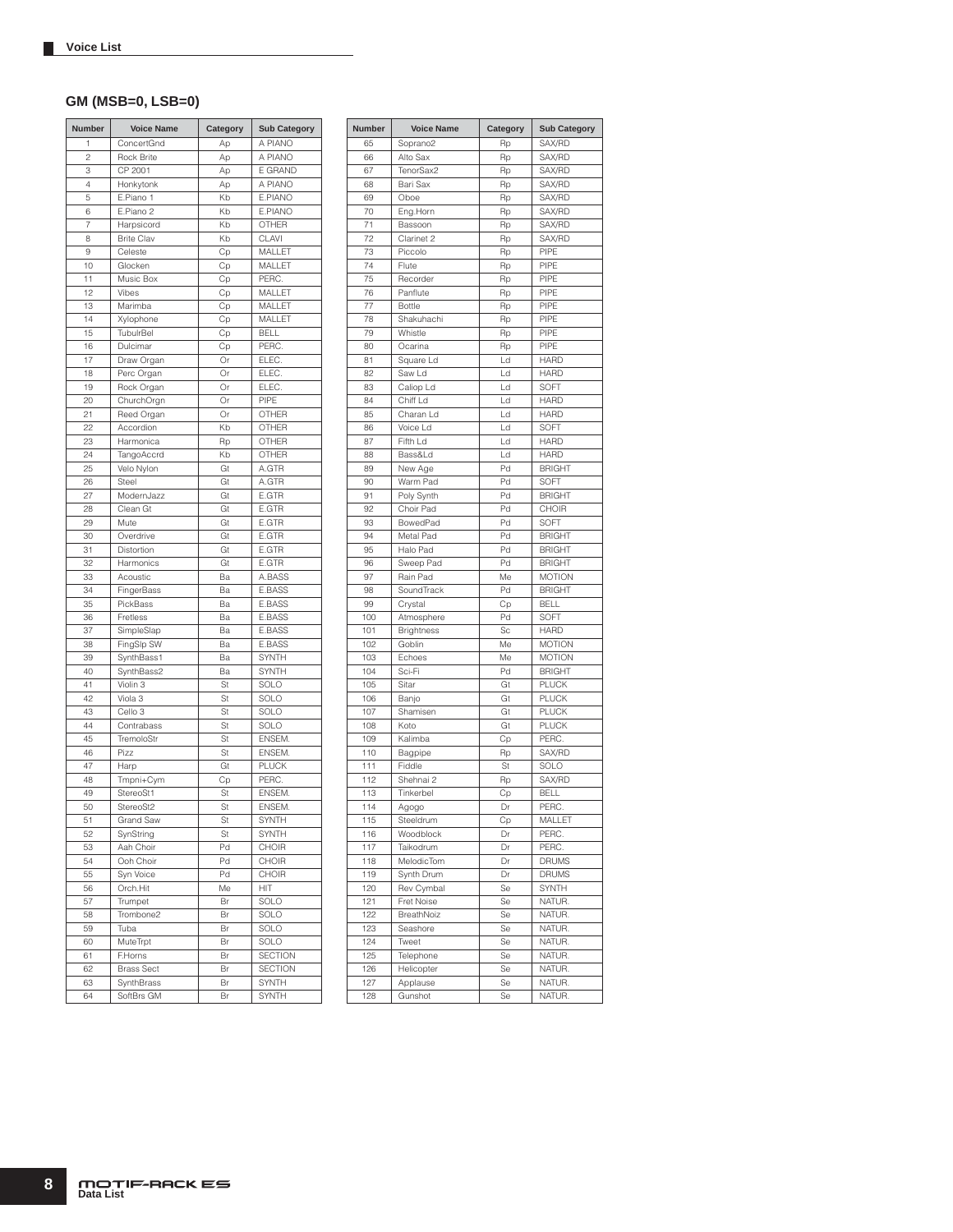# <span id="page-8-0"></span>**Drum Voice Name List**

## **Preset (MSB=63, LSB=32) GM (MSB=127, LSB=0)**

| Pre No.        | <b>Voice Name</b> |                                                                                                                 |
|----------------|-------------------|-----------------------------------------------------------------------------------------------------------------|
| 1              | Hyper Std         |                                                                                                                 |
| $\overline{c}$ | DryStandrd        |                                                                                                                 |
| 3              | NewRock           |                                                                                                                 |
| $\overline{4}$ | RockSt1           |                                                                                                                 |
| 5              | RockSt2           |                                                                                                                 |
| 6              | RockMono1         |                                                                                                                 |
| $\overline{7}$ | RockMono2         |                                                                                                                 |
| 8              | Hip Hop1          |                                                                                                                 |
| 9              | Hip Hop2          |                                                                                                                 |
| 10             | Hip Hop3          |                                                                                                                 |
| 11             | Hip Hop4          |                                                                                                                 |
| 12             | Hip Hop5          |                                                                                                                 |
|                |                   |                                                                                                                 |
| 13             | Hip Hop6          |                                                                                                                 |
| 14             | HipStick1         |                                                                                                                 |
| 15             | HipStick2         |                                                                                                                 |
| 16             | HipStick3         |                                                                                                                 |
| 17             | HipStick4         |                                                                                                                 |
| 18             | T9HipKit1         |                                                                                                                 |
| 19             | T9HipKit2         | These drum kits have been specially programmed for                                                              |
| 20             | R&B Kit1          | different music styles, yet closely follow the standard                                                         |
| 21             | R&B Kit2          | instrument order of the GM kit.                                                                                 |
| 22             | R&B Kit3          |                                                                                                                 |
| 23             | AnalogT9          |                                                                                                                 |
| 24             | AnalogT8          |                                                                                                                 |
| 25             | Tekno Kit         |                                                                                                                 |
| 26             | House Kit1        |                                                                                                                 |
| 27             | House Kit2        |                                                                                                                 |
| 28             | Big Kit           |                                                                                                                 |
| 29             | <b>Break Kit</b>  |                                                                                                                 |
| 30             | Drum'nBass        |                                                                                                                 |
| 31             | Acid Kit          |                                                                                                                 |
| 32             | Jungle Kit        |                                                                                                                 |
| 33             | Electric          |                                                                                                                 |
| 34             | Human Kit         |                                                                                                                 |
| 35             | Hard Kit          |                                                                                                                 |
| 36             | Distorted         |                                                                                                                 |
|                | Ambient           |                                                                                                                 |
| 37             |                   |                                                                                                                 |
| 38             | Jazz Kit          |                                                                                                                 |
| 39             | Orchestral        |                                                                                                                 |
| 40             | Garage            |                                                                                                                 |
| 41             | All Round         | These original drum kits, programmed for the MOTIF<br>ES, feature a special non-standard order for ease in      |
| 42             | Rock Multi        | playing.                                                                                                        |
| 43             | Hip Multi         |                                                                                                                 |
| 44             | Percussion        |                                                                                                                 |
| 45             | Latin Perc        |                                                                                                                 |
| 46             | Gtr/Bs Fx         |                                                                                                                 |
| 47             | Wacko Kit         |                                                                                                                 |
| 48             | Wood Bits         |                                                                                                                 |
| 49             | <b>Metal Bits</b> |                                                                                                                 |
| 50             | Hands Kit         |                                                                                                                 |
| 51             | Scratches         |                                                                                                                 |
| 52             | AcstSnares        |                                                                                                                 |
| 53             | <b>StSnares</b>   |                                                                                                                 |
| 54             | AllKicks          | These original kits feature a variety of instruments and<br>special sound effects, and are grouped according to |
| 55             | DanceKick         | their type.                                                                                                     |
| 56             | EasySnares        |                                                                                                                 |
| 57             | Cuban             |                                                                                                                 |
| 58             | SynPopKit         |                                                                                                                 |
|                |                   |                                                                                                                 |
| 59             | Arabic Mix        |                                                                                                                 |
| 60             | BellyDance        |                                                                                                                 |
| 61             | DanceSnare        |                                                                                                                 |
| 62             | SpecialSFX        |                                                                                                                 |
| 63             | Synthetic         |                                                                                                                 |
| 64             | <b>SFX Kit</b>    |                                                                                                                 |

| <b>GM Drum No.</b> | <b>Voice Name</b> |  |
|--------------------|-------------------|--|
|                    | Stereo GM         |  |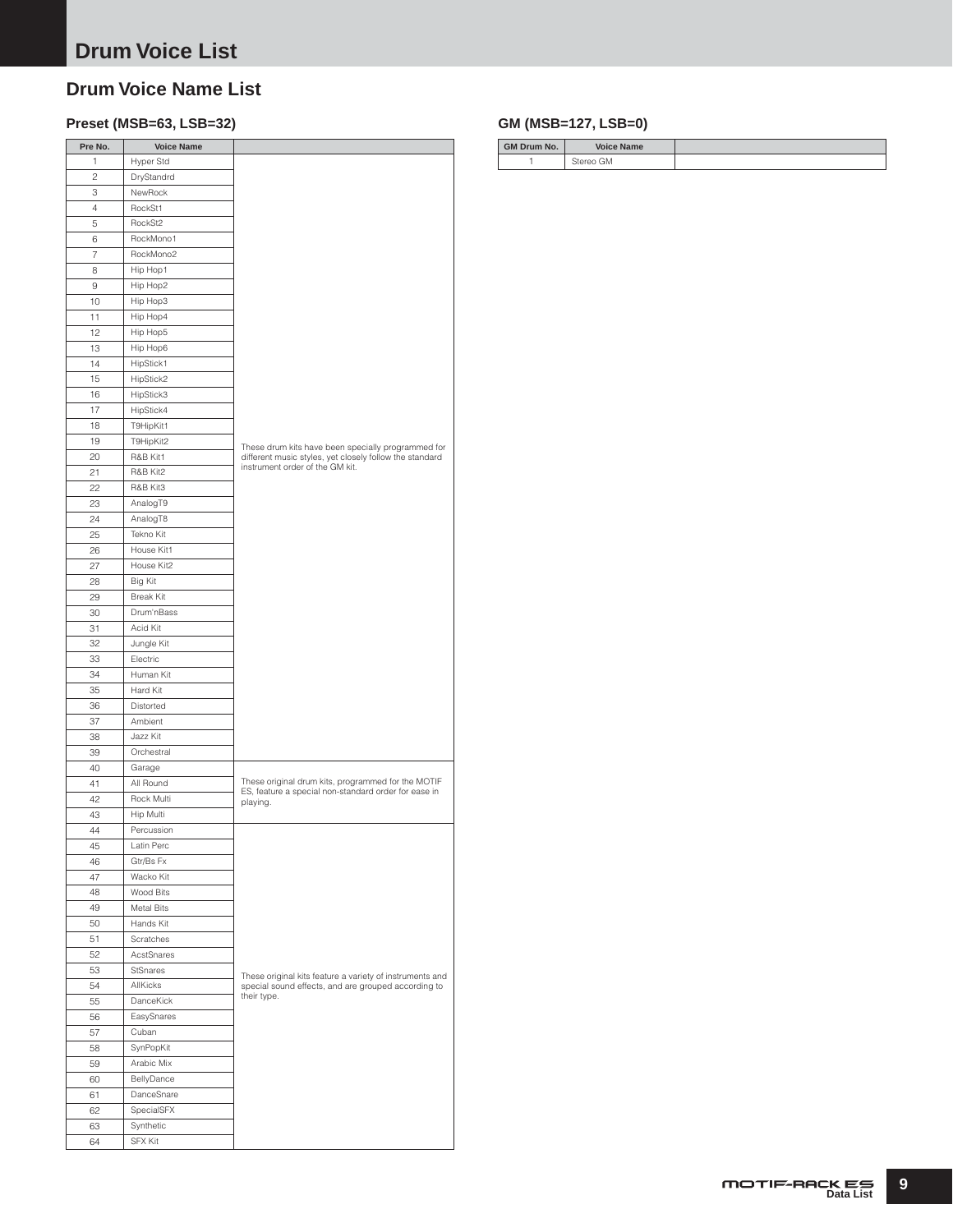### <span id="page-9-0"></span>**Drum Kit Assign List**

PRE 1 Hyper Std PRE 2 DryStandrd PRE 3 NewRock PRE 4 RockSt1 PRE 5 RockSt2

| <b>Note</b>    | Wave<br>No. | <b>Wave Name</b> |
|----------------|-------------|------------------|
| C <sub>0</sub> | 933         | Pc Clave         |
| C‡0            | 1391        | Dr SdBrMtSt      |
| D <sub>0</sub> | 1397        | Dr SdBrSwrSt     |
| D#0            | 1394        | Dr SdBrMt2St     |
| E <sub>0</sub> | 1400        | Dr SdBSwrAtSt    |
| F0             | 1387        | Dr SdLvRolSt     |
| F#0            | 932         | Pc Castanet      |
| G <sub>0</sub> | 1200        | Dr SdNm1St       |
| G#0            | 930         | Pc Stick         |
| A <sub>0</sub> | 1029        | Dr BdFkSonSt     |
| A‡O            | 1232        | Dr SdBsSt1-3     |
| B <sub>0</sub> | 973         |                  |
|                |             | Dr BdSnap1       |
| C <sub>1</sub> | 1023        | Dr BdHSonSt      |
| C#1            | 1376        | Dr SdCIRmSt      |
| D <sub>1</sub> | 1247        | Dr SdSonSt1-4    |
| D#1            | 953         | Pc ClapT9        |
| E 1            | 1297        | Dr SdTgtSt1-4    |
| F <sub>1</sub> | 1636        | Dr TomFIr St     |
| F#1            | 1546        | Dr HHCIFtSt      |
| G <sub>1</sub> | 1636        | Dr TomFlr St     |
| G#1            | 1550        | Dr HHHIf2St      |
| A 1            | 1632        | Dr TomLow St     |
| A‡1            | 1554        | Dr HHOp2St       |
|                |             |                  |
| <b>B</b> 1     | 1632        | Dr TomLow St     |
| C <sub>2</sub> | 1628        | Dr TomMid St     |
| C#2            | 1673        | Dr CrashRL       |
| D <sub>2</sub> | 1624        | Dr TomHi St      |
| D#2            | 1682        | Dr RideCym St    |
| E2             | 1701        | Dr ChinaSt       |
| F <sub>2</sub> | 1690        | Dr RideCup St    |
| F#2            | 912         | Pc TambrnSw      |
| G <sub>2</sub> | 1706        | Dr SplashSt      |
| G#2            | 946         | Pc Cowbell2      |
| A <sub>2</sub> | 1673        | Dr CrashRL       |
| A‡2            |             | Pc Vibraslap     |
|                | 935         |                  |
| <b>B2</b>      | 1685        | Dr RideCym RL    |
| C <sub>3</sub> | 873         | Pc Bongo H1      |
| C#3            | 872         | Pc Bongo L       |
| D <sub>3</sub> | 859         | Pc CongaTip      |
| D#3            | 857         | Pc Conga Opn     |
| E <sub>3</sub> | 866         | Pc TumbaOpen     |
| F <sub>3</sub> | 875         | Pc TmbaleH1-3    |
| F#3            | 879         | Pc TmbaleL1-3    |
| G <sub>3</sub> | 922         | Pc AgogoHi       |
| G#3            | 923         | Pc AgogoLo       |
| A <sub>3</sub> | 893         | Pc Cabasa1-2     |
| A#3            | 891         | Pc MaracasSIr    |
|                |             | Pc Whistle       |
| <b>B3</b>      | 936         |                  |
| C <sub>4</sub> | 936         | Pc Whistle       |
| C#4            | 926         | Pc GuiroShort    |
| D 4            | 925         | Pc GuiroLona     |
| D#4            | 933         | Pc Clave         |
| E 4            | 934         | Pc WoodBlock     |
| F4             | 934         | Pc WoodBlock     |
| F#4            | 871         | Pc CuicaHi       |
| G 4            | 870         | Pc CuicaLo       |
| G#4            | 939         | Pc TriangleMt    |
| A 4            | 938         | Pc TriangleOp    |
| A#4            | 899         | Pc Shaker 1      |
| <b>B4</b>      | 951         | Pc SleighBel     |
| C <sub>5</sub> | 952         | Pc BellTree      |
|                |             |                  |
| C#5            | 1114        | Dr SdBldSt1-4    |
| D <sub>5</sub> | 1267        | Dr SdBISt1-3     |
| D#5            | 1290        | Dr SdBhR1-3      |
| E 5            | 1317        | Dr SdHipSt1-2    |
| F <sub>5</sub> | 1194        | Dr SdNmSt1-4     |
| F#5            | 1355        | Dr SdLdwHMono    |
| G 5            | 1135        | Dr SdSolSt1-3    |
| G#5            | 1358        | Dr SdHeavy       |
| A 5            | 1218        | Dr SdFk1St       |
| A#5            |             | Dr BdNm1St       |
|                | 1000        |                  |
| <b>B5</b>      | 1029        | Dr BdFkSonSt     |
| C 6            | 972         | Dr BdSnap1-2     |

|                | No.  |                              |
|----------------|------|------------------------------|
| C <sub>0</sub> | 933  | Pc Clave                     |
| C#0            | 1391 | Dr SdBrMtSt                  |
| D <sub>0</sub> | 1397 | Dr SdBrSwrSt                 |
| D#0            | 1394 | Dr SdBrMt2St                 |
|                |      |                              |
| E <sub>0</sub> | 1400 | Dr SdBSwrAtSt                |
| F <sub>0</sub> | 1387 | Dr SdLvRolSt                 |
| F#0            | 932  | Pc Castanet                  |
| G <sub>0</sub> | 1200 | Dr SdNm1St                   |
| G#0            | 930  | Pc Stick                     |
|                |      |                              |
| A <sub>0</sub> | 1008 | Dr BdFkSt1-2                 |
| A#0            | 1234 | Dr SdBsSt2-3                 |
| B <sub>0</sub> | 1017 | Dr BdHiSt                    |
| C <sub>1</sub> | 999  | Dr BdNmSt1-2                 |
|                |      |                              |
| C#1            | 1376 | Dr SdCIRmSt                  |
| D <sub>1</sub> | 1194 | Dr SdNmSt1-4                 |
| D#1            | 953  | Pc ClapT9                    |
| E 1            | 1233 | Dr SdBsSt1-2                 |
| F <sub>1</sub> |      |                              |
|                | 1636 | Dr TomFIr St                 |
| F#1            | 1498 | Dr HHCls1-4St                |
| G 1            | 1636 | Dr TomFIr St                 |
| G#1            | 1521 | Dr HHPdI3 St                 |
| A 1            |      | Dr TomLow St                 |
|                | 1632 |                              |
| A#1            | 1534 | Dr HHOpn1-2St                |
| <b>B</b> 1     | 1632 | Dr TomLow St                 |
| C <sub>2</sub> | 1628 | Dr TomMid St                 |
| C#2            |      | Dr CrashRL                   |
|                | 1673 |                              |
| D <sub>2</sub> | 1624 | Dr TomHi St                  |
| D#2            | 1682 | Dr RideCym St                |
| E <sub>2</sub> | 1701 | Dr ChinaSt                   |
| F <sub>2</sub> | 1690 | Dr RideCup St                |
|                |      |                              |
| F#2            | 912  | Pc TambrnSw                  |
| G <sub>2</sub> | 1706 | Dr SplashSt                  |
| G#2            | 946  | Pc Cowbell2                  |
| A <sub>2</sub> | 1673 | Dr CrashRL                   |
|                |      |                              |
| A#2            | 935  | Pc Vibraslap                 |
| <b>B2</b>      | 1685 | Dr RideCym RL                |
| CЗ             | 873  | Pc Bongo H1                  |
| C#3            | 872  | Pc Bongo L                   |
|                |      |                              |
| D3             | 858  | Pc CongaOpSlp                |
| D#3            | 857  | Pc Conga Opn                 |
| EЗ             | 866  | Pc TumbaOpen                 |
| F <sub>3</sub> | 875  | Pc TmbaleH1-3                |
| F#3            | 879  | Pc TmbaleL1-3                |
|                |      |                              |
| G <sub>3</sub> | 922  | Pc AgogoHi                   |
| G#3            | 923  | Pc AgogoLo                   |
| A <sub>3</sub> | 893  | Pc Cabasa1-2                 |
| A#3            | 891  | Pc MaracasSIr                |
|                |      |                              |
| <b>B3</b>      | 936  | Pc Whistle                   |
| C <sub>4</sub> | 936  | Pc Whistle                   |
| C#4            | 926  | Pc GuiroShort                |
| $D_4$          | 925  | Pc GuiroLong                 |
| D#4            | 933  | Pc Clave                     |
|                |      |                              |
| E 4            | 934  | Pc WoodBlock                 |
| F <sub>4</sub> | 934  | Pc WoodBlock                 |
| F#4            | 871  | Pc CuicaHi                   |
| G4             | 870  | Pc CuicaLo                   |
|                |      |                              |
| G#4            | 939  | Pc TriangleMt                |
| A 4            | 938  | Pc TriangleOp                |
| A#4            | 899  | Pc Shaker 1                  |
| <b>B4</b>      | 951  | Pc SleighBel                 |
|                |      |                              |
| C <sub>5</sub> | 952  | Pc BellTree                  |
| C#5            | 1114 | Dr SdBldSt1-4                |
| D <sub>5</sub> | 1274 | Dr SdBIL1-3                  |
| D#5            | 1317 | Dr SdHipSt1-2                |
|                |      |                              |
| E 5            | 1214 | Dr SdFkSt1-3                 |
| F 5            | 1136 | Dr SdSolSt2-4                |
| F#5            | 1355 | Dr SdLdwHMono                |
| G <sub>5</sub> | 1358 | Dr SdHeavy                   |
|                |      |                              |
| G#5            | 1297 | Dr SdTgtSt1-4                |
|                | 1285 | Dr SdBhSt1/3                 |
| A 5            |      |                              |
| A#5            | 972  |                              |
| <b>B5</b>      | 981  | Dr BdSnap1-2<br>Dr BdTigt1-2 |

| Note           | Wave<br>No. | <b>Wave Name</b> | <b>Note</b>    | Wave<br>No. | <b>Wave Name</b> |
|----------------|-------------|------------------|----------------|-------------|------------------|
| CO             | 933         | Pc Clave         | C <sub>0</sub> | 933         | Pc Clave         |
| C#0            | 1391        | Dr SdBrMtSt      | C‡0            | 1391        | Dr SdBrMtSt      |
|                |             |                  |                |             |                  |
| DO             | 1397        | Dr SdBrSwrSt     | D <sub>0</sub> | 1397        | Dr SdBrSwrSt     |
| D#0            | 1394        | Dr SdBrMt2St     | D#0            | 1394        | Dr SdBrMt2St     |
| E 0            | 1400        | Dr SdBSwrAtSt    | E <sub>0</sub> | 1400        | Dr SdBSwrAtSt    |
| F <sub>0</sub> | 1387        | Dr SdLvRolSt     | F <sub>0</sub> | 1387        | Dr SdLvRolSt     |
| F‡0            | 932         | Pc Castanet      | F#0            | 932         | Pc Castanet      |
| G O            | 1200        | Dr SdNm1St       | G 0            | 1326        | Dr SdRkOp1St     |
| G‡0            | 930         | Pc Stick         | G#0            | 930         | Pc Stick         |
| A 0            | 1008        | Dr BdFkSt1-2     | ΑO             | 1032        | Dr BdRk1St       |
| A#O            | 1234        | Dr SdBsSt2-3     | A≢O            | 1183        | Dr SdRngSt4      |
| BO             | 1017        | Dr BdHiSt        | B <sub>0</sub> | 991         | Dr BdAmb1        |
| C 1            | 999         | Dr BdNmSt1-2     | C <sub>1</sub> | 992         | Dr BdAmb2        |
| C#1            | 1376        | Dr SdCIRmSt      | C#1            | 1360        | Dr SdRkStk1St    |
| D <sub>1</sub> | 1194        | Dr SdNmSt1-4     | D 1            | 1175        | Dr SdRngSt1-3    |
| D#1            | 953         | Pc ClapT9        | D#1            | 953         | Pc ClapT9        |
|                |             |                  |                |             |                  |
| Ε1             | 1233        | Dr SdBsSt1-2     | E 1            | 1154        | Dr SdPwrSt1-4    |
| $F_1$          | 1636        | Dr TomFIr St     | F <sub>1</sub> | 1636        | Dr TomFlr St     |
| F#1            | 1498        | Dr HHCls1-4St    | F#1            | 1558        | Dr HHCIRkStSw    |
| G 1            | 1636        | Dr TomFIr St     | G 1            | 1632        | Dr TomLow St     |
| G#1            | 1521        | Dr HHPdI3 St     | G#1            | 1586        | Dr HHHfOpRkSt    |
| A 1            | 1632        | Dr TomLow St     | A 1            | 1632        | Dr TomLow St     |
| A# 1           | 1534        | Dr HHOpn1-2St    | A#≀1           | 1584        | Dr HHOpRkSt      |
| B 1            | 1632        | Dr TomLow St     | <b>B1</b>      | 1628        | Dr TomMid St     |
| C <sub>2</sub> | 1628        | Dr TomMid St     | C <sub>2</sub> | 1628        | Dr TomMid St     |
|                |             |                  |                |             |                  |
| C#2            | 1673        | Dr CrashRL       | C#2            | 1669        | Dr CrashCymRL    |
| D2             | 1624        | Dr TomHi St      | D <sub>2</sub> | 1624        | Dr TomHi St      |
| D#2            | 1682        | Dr RideCym St    | D#2            | 1686        | Dr RideSt        |
| E2             | 1701        | Dr ChinaSt       | E 2            | 1701        | Dr ChinaSt       |
| F <sub>2</sub> | 1690        | Dr RideCup St    | F <sub>2</sub> | 1694        | Dr CupSt         |
| F‡2            | 912         | Pc TambrnSw      | F#2            | 912         | Pc TambrnSw      |
| G <sub>2</sub> | 1706        | Dr SplashSt      | G <sub>2</sub> | 1706        | Dr SplashSt      |
| G#2            | 946         | Pc Cowbell2      | G#2            | 946         | Pc Cowbell2      |
| A <sub>2</sub> | 1673        | Dr CrashRL       | A <sub>2</sub> | 1666        | Dr CrashCymSt    |
| A#2            | 935         | Pc Vibraslap     | A#2            | 935         | Pc Vibraslap     |
|                |             |                  |                |             |                  |
| B <sub>2</sub> | 1685        | Dr RideCym RL    | <b>B2</b>      | 1693        | Dr RideCup RL    |
| CЗ             | 873         | Pc Bongo H1      | C <sub>3</sub> | 873         | Pc Bongo H1      |
| C#3            | 872         | Pc Bongo L       | C#3            | 872         | Pc Bongo L       |
| D <sub>3</sub> | 858         | Pc CongaOpSlp    | D <sub>3</sub> | 859         | Pc CongaTip      |
| D#3            | 857         | Pc Conga Opn     | D#3            | 857         | Pc Conga Opn     |
| EЗ             | 866         | Pc TumbaOpen     | E <sub>3</sub> | 866         | Pc TumbaOpen     |
| F <sub>3</sub> | 875         | Pc TmbaleH1-3    | F <sub>3</sub> | 875         | Pc TmbaleH1-3    |
| F‡3            | 879         | Pc TmbaleL1-3    | F#3            | 879         | Pc TmbaleL1-3    |
| G3             | 922         | Pc AgogoHi       | G <sub>3</sub> | 922         | Pc AgogoHi       |
| G#3            | 923         | Pc AgogoLo       | G#3            | 923         | Pc AgogoLo       |
| ΑЗ             | 893         | Pc Cabasa1-2     | A <sub>3</sub> | 893         | Pc Cabasa1-2     |
| А#З            |             |                  | A#3            |             |                  |
|                | 891         | Pc MaracasSIr    |                | 891         | Pc MaracasSIr    |
| <b>B3</b>      | 936         | Pc Whistle       | <b>B3</b>      | 936         | Pc Whistle       |
| C <sub>4</sub> | 936         | Pc Whistle       | C <sub>4</sub> | 936         | Pc Whistle       |
| C#4            | 926         | Pc GuiroShort    | C#4            | 926         | Pc GuiroShort    |
| $D_4$          | 925         | Pc GuiroLong     | D <sub>4</sub> | 925         | Pc GuiroLong     |
| D#4            | 933         | Pc Clave         | D#4            | 933         | Pc Clave         |
| Ε4             | 934         | Pc WoodBlock     | Ε4             | 934         | Pc WoodBlock     |
| F4             | 934         | Pc WoodBlock     | F4             | 934         | Pc WoodBlock     |
| F‡4            | 871         | Pc CuicaHi       | F#4            | 871         | Pc CuicaHi       |
| G 4            | 870         | Pc CuicaLo       | G 4            | 870         | Pc CuicaLo       |
|                |             |                  |                |             |                  |
| G#4            | 939         | Pc TriangleMt    | G#4            | 939         | Pc TriangleMt    |
| Α4             | 938         | Pc TriangleOp    | A 4            | 938         | Pc TriangleOp    |
| A#4            | 899         | Pc Shaker 1      | A#4            | 899         | Pc Shaker 1      |
| B 4            | 951         | Pc SleighBel     | <b>B4</b>      | 951         | Pc SleighBel     |
| C 5            | 952         | Pc BellTree      | C <sub>5</sub> | 952         | Pc BellTree      |
| C#5            | 1114        | Dr SdBldSt1-4    | C#5            | 1274        | Dr SdBIL1-3      |
| D <sub>5</sub> | 1274        | Dr SdBIL1-3      | D 5            | 1297        | Dr SdTgtSt1-4    |
| D#5            | 1317        | Dr SdHipSt1-2    | D#5            | 1290        | Dr SdBhR1-3      |
| E 5            | 1214        | Dr SdFkSt1-3     | E 5            | 1317        | Dr SdHipSt1-2    |
| F 5            | 1136        | Dr SdSolSt2-4    | F <sub>5</sub> | 1020        | Dr BdLoSt        |
| F#5            |             |                  |                |             |                  |
|                | 1355        | Dr SdLdwHMono    | F#5            | 1355        | Dr SdLdwHMono    |
| G 5            | 1358        | Dr SdHeavy       | G 5            | 1075        | Dr BdR&B1        |
| G#5            | 1297        | Dr SdTgtSt1-4    | G#5            | 1358        | Dr SdHeavy       |
| A 5            | 1285        | Dr SdBhSt1/3     | A 5            | 1043        | Dr BdRoom1       |
| A#5            | 972         | Dr BdSnap1-2     | A#5            | 1352        | Dr SdAmb         |
| B 5            | 981         | Dr BdTigt1-2     | <b>B5</b>      | 1029        | Dr BdFkSonSt     |
| C 6            | 1008        | Dr BdFkSt1-2     | C <sub>6</sub> | 1044        | Dr BdRoom2       |
|                |             |                  |                |             |                  |

| <b>Note</b>                 | Wave<br>No.  | <b>Wave Name</b>              |
|-----------------------------|--------------|-------------------------------|
| C <sub>0</sub>              | 971          | Pc AnaClick                   |
| C#0                         | 1391         | Dr SdBrMtSt                   |
| D <sub>0</sub>              | 1397         | Dr SdBrSwrSt                  |
| D#0                         | 1394         | Dr SdBrMt2St                  |
| E <sub>0</sub>              | 1400         | Dr SdBSwrAtSt                 |
| F <sub>0</sub><br>F#0       | 1381<br>932  | Dr SdRkRolSt<br>Pc Castanet   |
| GO                          | 1335         | Dr SdRkOp2St                  |
| G#O                         | 930          | Pc Stick                      |
| A <sub>0</sub>              | 992          | Dr BdAmb2                     |
| A#O                         | 1332         | Dr SdRkRim1St                 |
| B <sub>0</sub>              | 1035         | Dr BdRk2St                    |
| C <sub>1</sub>              | 1032         | Dr BdRk1St                    |
| C#1<br>D <sub>1</sub>       | 1360<br>1326 | Dr SdRkStk1St<br>Dr SdRkOp1St |
| D#1                         | 940          | Pc HandClapSt                 |
| E 1                         | 1329         | Dr SdRkMte1St                 |
| F <sub>1</sub>              | 1648         | Dr TomRkLoSt                  |
| F#1                         | 1558         | Dr HHCIRkStSw                 |
| G 1                         | 1648         | Dr TomRkLoSt                  |
| G#1                         | 1570         | Dr HHPdRkStSw                 |
| A <sub>1</sub><br>A#≀1      | 1644<br>1582 | Dr TomRkMdSt                  |
| <b>B</b> 1                  | 1644         | Dr HHOpRkStSw<br>Dr TomRkMdSt |
| C <sub>2</sub>              | 1640         | Dr TomRkHiSt                  |
| C#2                         | 1669         | Dr CrashCymRL                 |
| D <sub>2</sub>              | 1640         | Dr TomRkHiSt                  |
| D#2                         | 1686         | Dr RideSt                     |
| E 2                         | 1701         | Dr ChinaSt                    |
| .<br>F 2                    | 1694         | Dr CupSt                      |
| F#2<br>G <sub>2</sub>       | 963<br>1706  | Pc TambrnRX5<br>Dr SplashSt   |
| G#2                         | 945          | Pc Cowbell1                   |
| A <sub>2</sub>              | 1666         | Dr CrashCymSt                 |
| A#2                         | 935          | Pc Vibraslap                  |
| <b>B2</b>                   | 1689         | Dr RideRL                     |
| C <sub>3</sub>              | 873          | Pc Bongo H1                   |
| C#3                         | 872          | Pc Bongo L                    |
| D3                          | 859          | Pc CongaTip                   |
| D#3<br>E <sub>3</sub>       | 857<br>866   | Pc Conga Opn<br>Pc TumbaOpen  |
| F <sub>3</sub>              | 875          | Pc TmbaleH1-3                 |
| F#3                         | 879          | Pc TmbaleL1-3                 |
| G <sub>3</sub>              | 922          | Pc AgogoHi                    |
| G#3                         | 923          | Pc AgogoLo                    |
| A <sub>3</sub>              | 893          | Pc Cabasa1-2                  |
| А#З                         | 891<br>936   | Pc MaracasSIr<br>Pc Whistle   |
| <b>B3</b><br>C <sub>4</sub> | 936          | Pc Whistle                    |
| C#4                         | 926          | Pc GuiroShort                 |
| D <sub>4</sub>              | 925          | Pc GuiroLong                  |
| D#4                         | 933          | Pc Clave                      |
| E 4                         | 934          | Pc WoodBlock                  |
| F4                          | 934          | Pc WoodBlock                  |
| F44                         | 871          | Pc CuicaHi                    |
| G4<br>G#4                   | 870<br>939   | Pc CuicaLo<br>Pc TriangleMt   |
| A 4                         | 938          | Pc TriangleOp                 |
| A#4                         | 899          | Pc Shaker 1                   |
| <b>B4</b>                   | 951          | Pc SleighBel                  |
| C <sub>5</sub>              | 952          | Pc BellTree                   |
| C#5                         | 1344         | Dr SdRkFlmSt                  |
| D <sub>5</sub>              | 1335         | Dr SdRkOp2St                  |
| D#5                         | 1341         | Dr SdRkRim2St                 |
| E 5<br>F <sub>5</sub>       | 1338<br>1009 | Dr SdRkMte2St<br>Dr BdFk1St   |
| F#5                         | 1384         | Dr SdRkRolDSt                 |
| G <sub>5</sub>              | 1023         | Dr BdHSonSt                   |
| G#5                         | 1297         | Dr SdTgtSt1-4                 |
| A 5                         | 1029         | Dr BdFkSonSt                  |
| A#5                         | 1255         | Dr SdSon3St                   |
| <b>B5</b>                   | 1012         | Dr BdFkR1-2                   |
| C <sub>6</sub>              | 1023         | Dr BdHSonSt                   |

#### **Note Wave No. Wave Name** C 0 971 Pc AnaClick  $C_{0}^{\frac{1}{2}}O$ 1391 Dr SdBrMtSt D 0 1397 Dr SdBrSwrSt  $D_{0}^{\sharp}0$ 1394 Dr SdBrMt2St E 0 1400 Dr SdBSwrAtSt F 0 1381 Dr SdRkRolSt  $F#0$ 932 Pc Castanet G 0 1335 Dr SdRkOp2St  $G#O$ 930 Pc Stick A 0 991 Dr BdAmb1  $A#O$ 1341 Dr SdRkRim2St  $BD = 992$  Dr BdAmb2 C 1 | 1035 | Dr BdRk2St  $C^{\frac{p}{p}}1$ 1363 Dr SdRkStk2St D 1 1335 Dr SdRkOp2St  $\overline{D^{\frac{1}{2}}1}$ 940 Pc HandClapSt E 1 | 1338 | Dr SdRkMte2St F 1 1648 Dr TomRkLoSt F#1 1574 Dr HHClRk2St G 1 1648 Dr TomRkLoSt  $G#1$ 1586 Dr HHHfOpRkSt A 1 1644 Dr TomRkMdSt<br>
A#1 1584 Dr HHOpRkSt  $A#1$ Dr HHOpRkSt B 1 1644 Dr TomRkMdSt C 2 | 1640 Dr TomRkHiSt  $C#2$ 1670 Dr CrashSt D 2 1640 Dr TomRkHiSt  $\frac{D}{E}$ <br>E 2 1686 Dr RideSt 1701 Dr ChinaSt F 2 1694 Dr CupSt  $F12$ 963 Pc TambrnRX5 G 2 1706 Dr SplashSt  $G#2$ 945 Pc Cowbell1 A 2 | 1673 | Dr CrashRL  $A#2$ 935 Pc Vibraslap B 2 1689 Dr RideRL C 3 873 Pc Bongo H1  $C<sup>2</sup>3$ 872 | Pc Bongo L D 3 859 Pc CongaTip  $D#3$ 857 Pc Conga Opn E 3 866 Pc TumbaOpen<br>F 3 875 Pc TmbaleH1-3 875 Pc TmbaleH1-3  $F#3$  $879$  Pc Tmbalel 1-3 G 3 922 Pc AgogoHi  $G#3$ 923 Pc AgogoLo A 3 893 Pc Cabasa1-2<br>A 3 891 Pc MaracasSli  $A#3$ Pc MaracasSlr B 3 936 Pc Whistle C 4 936 Pc Whistle  $rac{C}{D}$ 926 Pc GuiroShort 925 Pc GuiroLong  $D_1^{\sharp}4$ 933 Pc Clave E 4 | 934 | Pc WoodBlock F 4 934 Pc WoodBlock  $\frac{F#4}{G4}$ 871 Pc CuicaHi 870 Pc CuicaLo G#4 939 Pc TriangleMt A 4 938 Pc TriangleOp  $\frac{A#4}{B4}$ 899 Pc Shaker 1 951 Pc SleighBel C 5 952 Pc BellTree  $C\sharp 5$ 1344 Dr SdRkFlmSt D 5 1326 Dr SdRkOp1St  $D_7^2$ 1332 Dr SdRkRim1St E 5 1329 Dr SdRkMte1St F 5 1032 Dr BdRk1St  $F\overline{5}$ 1384 Dr SdRkRolDSt G 5 1010 Dr BdFk2St  $G#5$ 1297 Dr SdTgtSt1-4 A 5 | 1017 | Dr BdHiSt  $A#5$ 1256 Dr SdSon4St B 5 1026 Dr BdLSonSt

C 6 | 1032 | Dr BdRk1St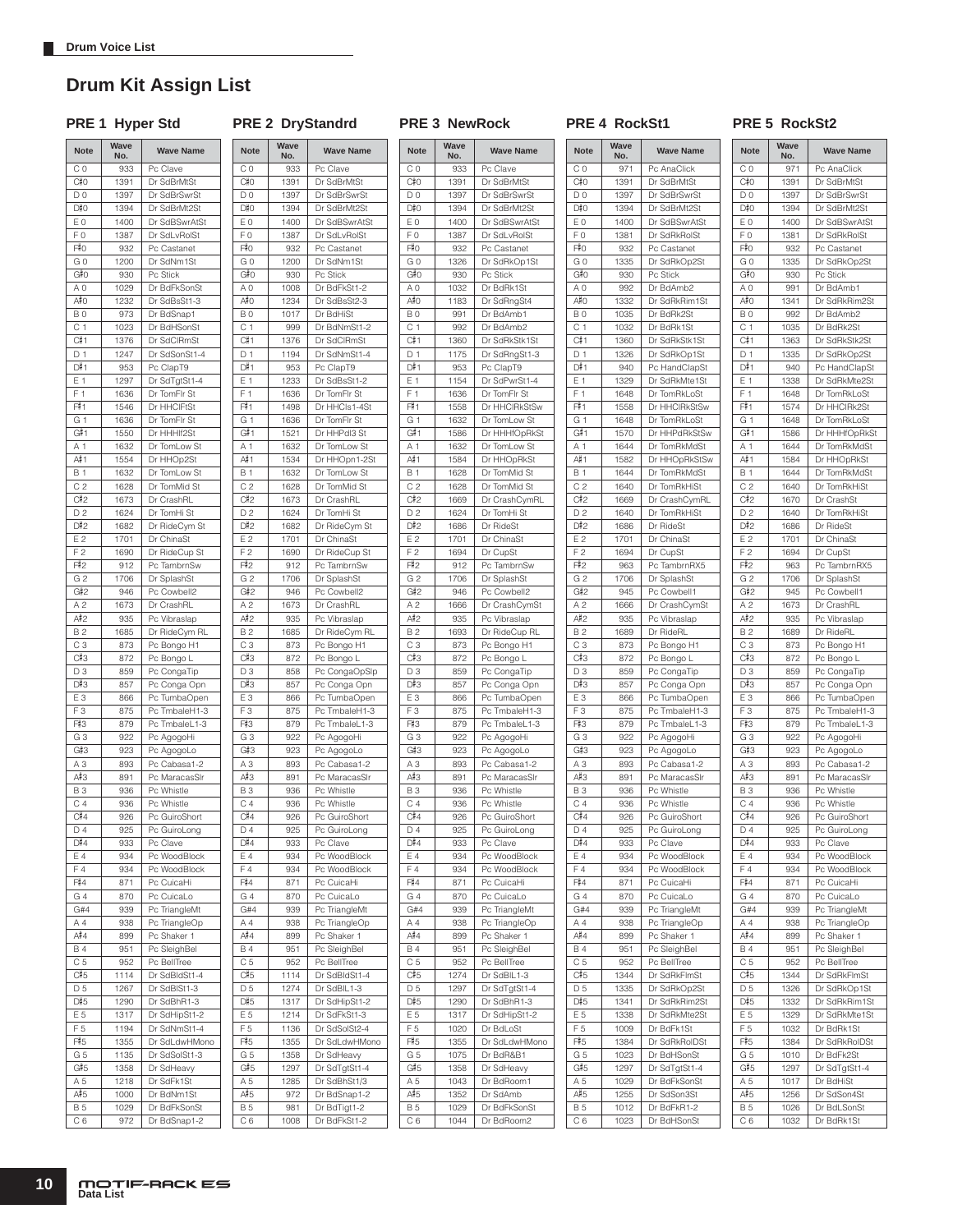# PRE 6 RockMono1 PRE 7 RockMono2 PRE 8 Hip Hop1 PRE 9 Hip Hop2 PRE 10 Hip Hop3

C 0 971 Pc AnaClick

1392 Dr SdBrMtL D 0 1398 Dr SdBrSwrL

1395 Dr SdBrMt2L E 0 1401 Dr SdBrSwrAtL F 0 1388 Dr SdLvRolL

932 Pc Castanet G 0 | 1312 | Dr SdTgt2R

930 Pc Stick A 0 1040 Dr BdPop

1315 Dr SdTgt4L B 0 1007 Dr BdNm2R C 1 | 1038 Dr BdDry1

1378 Dr SdClRmR D 1 1275 Dr SdBIR1-3

941 Pc HandClapl E 1 1308 Dr SdTgtR1-4 F 1 1649 Dr TomRkLoL

1576 Dr HHClRk2R G 1 | 1649 Dr TomRkLoL

1580 Dr HHPdlRkR A 1 1645 Dr TomRkMdL

1590 Dr HHOpRkR B 1 1645 Dr TomRkMdL C 2 1642 Dr TomRkHiR

1671 Dr CrashL D 2 1642 Dr TomRkHiR

1688 Dr RideR E 2 1703 Dr ChinaR F 2 1696 Dr CupR

G 2 1708 Dr SplashR

A 2 1671 Dr Crash

G 3 922 Pc AgogoHi

B 3 936 Pc Whistle C 4 936 Pc Whistle

963 Pc TambrnRX5

945 Pc Cowbell1

935 Pc Vibraslap B 2 1698 Dr RideMono C 3 873 Pc Bongo H1

872 Pc Bongo L D 3 859 Pc CongaTip

857 Pc Conga Opn E 3 866 Pc TumbaOpen<br>F 3 875 Pc TmbaleH1-3 875 Pc TmbaleH1-3

879 Pc TmbaleL1-3

Pc MaracasSlr

923 Pc AgogoLo A 3 893 Pc Cabasa1-2<br>A #3 891 Pc MaracasSI

926 Pc GuiroShort D 4 925 Pc GuiroLong

933 Pc Clave E 4 934 Pc WoodBlock F 4 934 Pc WoodBlock

871 Pc CuicaHi G 4 870 Pc CuicaLo G#4 939 Pc TriangleMt A 4 938 Pc TriangleOp

899 Pc Shaker 951 Pc SleighBel C 5 952 Pc BellTree

1364 Dr SdRkStk2L D 5 1351 Dr SdMdRim

1325 Dr SdHip2R E 5 1350 Dr SdMid F 5 1043 Dr BdRoom1

1313 Dr SdTgt3L G 5 1077 Dr BdHipDp

1316 Dr SdTgt4R A 5 1025 Dr BdHSonR

1327 Dr SdRkOp1L

B 5 1040 Dr BdPop C 6 1044 Dr BdRoom2

**No. Wave Name**

**Note Wave** 

 $C#O$ 

 $D#O$ 

 $F^2 = 0$ 

 $G#O$ 

 $A#0$ 

 $C#1$ 

 $\overline{D^{*}_{n}}$ 

F#1

 $G#1$ 

 $A#1$ 

 $C#2$ 

 $D#2$ 

F#2

 $G#2$ 

 $A#2$ 

 $C#3$ 

 $D#3$ 

 $F33$ 

 $G#3$ 

 $A#3$ 

 $C#4$ 

 $D#4$ 

 $F\frac{4}{3}4$ 

 $\frac{\mathsf{A}^{\sharp}4}{\mathsf{B}4}$ 

 $C#5$ 

 $D#5$ 

 $F5$ 

 $G#5$ 

 $A#5$ 

| <b>Note</b>           | Wave<br>No.  | <b>Wave Name</b>               | Note                  |
|-----------------------|--------------|--------------------------------|-----------------------|
| C <sub>0</sub>        | 1367         | Dr SdHpStk2                    | CΟ                    |
| C#0                   | 815          | Se VoxHitRev                   | C#0                   |
| D <sub>0</sub>        | 821          | Se TurnTable                   | D <sub>0</sub>        |
| D#0                   | 768          | Me HitBrass                    | D#0                   |
| E <sub>0</sub>        | 844          | Se ScratchSdR                  | E <sub>0</sub>        |
| F <sub>0</sub><br>F#0 | 1389<br>969  | Dr SdLvRolR<br>Pc ClaveT8      | F <sub>0</sub><br>F#0 |
| GO                    | 1325         | Dr SdHip2R                     | GO                    |
| G#0                   | 1373         | Dr SdHpStk6R                   | G#0                   |
| A <sub>0</sub>        | 1077         | Dr BdHipDp                     | A <sub>0</sub>        |
| A‡O                   | 1488         | Dr SdDodgL                     | A#O                   |
| <b>B0</b>             | 1063         | Dr BdT8-3                      | B <sub>0</sub>        |
| C <sub>1</sub>        | 1062         | Dr BdT8-2                      | C <sub>1</sub>        |
| C#1                   | 1367         | Dr SdHpStk2                    | C#1                   |
| D <sub>1</sub>        | 1484         | Dr SdClpAna                    | D <sub>1</sub>        |
| D#1                   | 942          | Pc HandClapR                   | D#1                   |
| E 1<br>F <sub>1</sub> | 1465         | Dr SdR&B2                      | E 1                   |
| F#1                   | 1660<br>1599 | Dr TomT8<br>Dr HHCIT8-1        | F <sub>1</sub><br>F#1 |
| G 1                   | 1660         | Dr TomT8                       | G 1                   |
| G#1                   | 1600         | Dr HHOpT8-1                    | G#1                   |
| A 1                   | 1660         | Dr TomT8                       | A 1                   |
| A#≀1                  | 1600         | Dr HHOpT8-1                    | A#≀1                  |
| <b>B</b> 1            | 1660         | Dr TomT8                       | <b>B1</b>             |
| C <sub>2</sub>        | 1660         | Dr TomT8                       | C <sub>2</sub>        |
| C#2                   | 1675         | Dr Crash2                      | C#2                   |
| D <sub>2</sub>        | 1660         | Dr TomT8                       | D <sub>2</sub>        |
| D#2                   | 1688         | Dr RideR                       | D#2                   |
| E <sub>2</sub>        | 1711         | Dr CrashT8                     | E 2                   |
| F <sub>2</sub><br>F#2 | 1713         | Dr RideT9                      | F <sub>2</sub><br>F#2 |
| G <sub>2</sub>        | 963<br>1708  | Pc TambrnRX5<br>Dr SplashR     | G <sub>2</sub>        |
| G#2                   | 949          | Pc MamboBdy                    | G#2                   |
| A <sub>2</sub>        | 1710         | Dr CrashT9                     | A 2                   |
| A#2                   | 935          | Pc Vibraslap                   | A#2                   |
| B <sub>2</sub>        | 1713         | Dr RideT9                      | B <sub>2</sub>        |
| C <sub>3</sub>        | 873          | Pc Bongo H1                    | C <sub>3</sub>        |
| C#3                   | 872          | Pc Bongo L                     | C#3                   |
| D <sub>3</sub>        | 859          | Pc CongaTip                    | D <sub>3</sub>        |
| D#3                   | 857          | Pc Conga Opn                   | D#3                   |
| E <sub>3</sub>        | 866          | Pc TumbaOpen                   | E <sub>3</sub>        |
| F <sub>3</sub>        | 875          | Pc TmbaleH1-3                  | F <sub>3</sub>        |
| F#3<br>G <sub>3</sub> | 879<br>922   | Pc TmbaleL1-3                  | F#3                   |
| G#3                   | 923          | Pc AgogoHi<br>Pc AgogoLo       | G3<br>G#3             |
| A <sub>3</sub>        | 893          | Pc Cabasa1-2                   | A <sub>3</sub>        |
| A#3                   | 891          | Pc MaracasSIr                  | A#3                   |
| <b>B3</b>             | 936          | Pc Whistle                     | B <sub>3</sub>        |
| C <sub>4</sub>        | 936          | Pc Whistle                     | C <sub>4</sub>        |
| C#4                   | 926          | Pc GuiroShort                  | C#4                   |
| D <sub>4</sub>        | 925          | Pc GuiroLong                   | D <sub>4</sub>        |
| D#4                   | 933          | Pc Clave                       | D#4                   |
| E 4                   | 934          | Pc WoodBlock                   | E 4                   |
| F4                    | 934          | Pc WoodBlock                   | F4                    |
| F#4                   | 871          | Pc CuicaHi<br>Pc CuicaLo       | F#4                   |
| G4<br>G#4             | 870<br>939   | Pc TriangleMt                  | G4<br>G#4             |
| A 4                   | 938          | Pc TriangleOp                  | A 4                   |
| A#4                   | 899          | Pc Shaker 1                    | A#4                   |
| <b>B4</b>             | 951          | Pc SleighBel                   | <b>B4</b>             |
| C <sub>5</sub>        | 952          | Pc BellTree                    | C <sub>5</sub>        |
| C#5                   | 1375         | Dr SdHipStk8                   | C#5                   |
| D <sub>5</sub>        | 1457         | Dr SdJngl3                     | D <sub>5</sub>        |
| D#5                   | 942          | Pc HandClapR                   | D#5                   |
| E 5                   | 1474         | Dr SdHipRm5                    | E 5                   |
| F <sub>5</sub>        | 834          | Se Scratch H                   | F <sub>5</sub>        |
| F#5                   | 835          | Se Scratch L                   | F#5                   |
| G <sub>5</sub>        | 836          | Se ScratchDwn                  | G <sub>5</sub>        |
| G#5<br>A 5            | 838<br>841   | Se ScratchHiR<br>Se ScratchBdF | G#5<br>A 5            |
| A#5                   | 853          | Se ScratchCmb                  | A#5                   |
|                       |              |                                |                       |
| <b>B5</b>             | 846          | Se ScratchVoR                  | <b>B5</b>             |

| 'RE 9            |                    | Hip Hop2         |  |  |
|------------------|--------------------|------------------|--|--|
| <b>Note</b>      | <b>Wave</b><br>No. | <b>Wave Name</b> |  |  |
| $\overline{C} 0$ | 1063               | Dr BdT8-3        |  |  |
| C#0              | 1448               | Dr SdT8Rim       |  |  |
| D <sub>0</sub>   | 1466               | Dr SdHip1        |  |  |
| D#0              | 953                | Pc ClapT9        |  |  |
| E 0              | 1491               | Dr SdSyn         |  |  |
| F <sub>0</sub>   | 1389               | Dr SdLvRoIR      |  |  |
| F‡O              | 1369               | Dr SdHpStk4      |  |  |
| GO               | 495                | Pc DjembeEd      |  |  |
| G#0              | 1371               | Dr SdHpStk6St    |  |  |
| A <sub>0</sub>   | 1061               | Dr BdT8-1        |  |  |
| A#O              | 1464               | Dr SdR&B1Rm      |  |  |
| B <sub>0</sub>   | 1081               | Dr BdBreakHvy    |  |  |
| C 1              | 1077               | Dr BdHipDp       |  |  |
| C# 1             | 1446               | Dr SdT8-4        |  |  |
| D <sub>1</sub>   | 1468               | Dr SdHip3        |  |  |
| D#1              | 940                | Pc HandClapSt    |  |  |
| E 1              | 1496               | Dr SdLofi        |  |  |
| F <sub>1</sub>   | 1638               | Dr TomFlr R      |  |  |
| F#1              | 1617               | Dr HHCILoFi      |  |  |
| G <sub>1</sub>   | 1633               | Dr TomLow L      |  |  |
| G#1              | 1606               | Dr HHClBreak     |  |  |
| A 1              | 1633               | Dr TomLow L      |  |  |
| A#1              | 1618               | Dr HHOpLoFi      |  |  |
| <b>B</b> 1       | 1633               | Dr TomLow L      |  |  |
| C <sub>2</sub>   | 1625               | Dr TomHi L       |  |  |
| C#2              | 1674               | Dr Crash         |  |  |
| D <sub>2</sub>   | 1625               | Dr TomHi L       |  |  |
| D#2              | 1713               | Dr RideT9        |  |  |
| E2               | 1705               | Dr China         |  |  |
| F <sub>2</sub>   | 1699               | Dr CupMono       |  |  |
| F‡2              | 963                | Pc TambrnRX5     |  |  |
| G <sub>2</sub>   | 1674               | Dr Crash         |  |  |
| G#2              | 959                | Pc CowBelRX11    |  |  |
| A <sub>2</sub>   | 1672               | Dr CrashR        |  |  |
| A#2              | 958                | Pc CowBelT8      |  |  |
| B <sub>2</sub>   | 1713               | Dr RideT9        |  |  |
| C <sub>3</sub>   | 873                | Pc Bongo H1      |  |  |
| C#3              | 872                | Pc Bongo L       |  |  |
| D3               | 859                | Pc CongaTip      |  |  |
| D#3              | 858                | Pc CongaOpSlp    |  |  |
| E <sub>3</sub>   | 857                | Pc Conga Opn     |  |  |
| F <sub>3</sub>   | 753                | Me RadioNz       |  |  |
| F#3              | 753                | Me RadioNz       |  |  |
| G <sub>3</sub>   | 923                | Pc AgogoLo       |  |  |
| G#3              | 923                | Pc AgogoLo       |  |  |
| AЗ               | 894                | Pc Cabasa1       |  |  |
| A#3              | 967                | Pc MarcsT8       |  |  |
| <b>B3</b>        | 818                | Se FxGun2        |  |  |
| C <sub>4</sub>   | 819                | Se FxGun1        |  |  |

848 Se ScratchSpn 847 Se ScratchStp

841 Se ScratchBdF 842 Se ScratchBdR 939 Pc TriangleMt 938 Pc TriangleOp

962 | Pc AnaShaker 913 Pc TambrnHit 952 Pc BellTree

1454 Dr SdHuman2 1479 Dr SdBreakRol

771 Me StabHard 1455 Dr SdJngl1 1032 Dr BdRk1St

836 Se ScratchDwn 494 Pc Wataiko

5 740 Me HH Hit 772 Me StabOrgan2

765 Me Sonar1 821 Se TurnTable 822 Se Police

969 Pc ClaveT8 823 Se DoorSqk  $814$  Se HiQ2

| <b>Note</b>           | Wave<br>No.  | <b>Wave Name</b>              |
|-----------------------|--------------|-------------------------------|
| C <sub>0</sub>        | 1448         | Dr SdT8Rim                    |
| C‡0                   | 815          | Se VoxHitRev                  |
| D <sub>0</sub>        | 821          | Se TurnTable                  |
| D#0                   | 771          | Me StabHard                   |
| E 0                   | 846          | Se ScratchVoR                 |
| F <sub>0</sub>        | 1390         | Dr SdRollMono                 |
| F#0                   | 969          | Pc ClaveT8                    |
| G <sub>0</sub>        | 1323         | Dr SdHip1R                    |
| G#0                   | 1369         | Dr SdHpStk4                   |
| A <sub>0</sub><br>A#0 | 1065         | Dr BdAnCR                     |
| B <sub>0</sub>        | 1472<br>1056 | Dr SdHipRm3<br>Dr BdT9-3      |
| C <sub>1</sub>        | 1077         | Dr BdHipDp                    |
| C#1                   | 1370         | Dr SdHpStk5                   |
| D <sub>1</sub>        | 1469         | Dr SdHipGate                  |
| D#1                   | 942          | Pc HandClapR                  |
| E 1                   | 1496         | Dr SdLofi                     |
| F 1                   | 1660         | Dr TomT8                      |
| F#1                   | 1614         | Dr HHClHip                    |
| G <sub>1</sub>        | 1660         | Dr TomT8                      |
| G#1                   | 1615         | Dr HHPdlHip                   |
| A 1                   | 1660         | Dr TomT8                      |
| A#1                   | 1616         | Dr HHOpHip                    |
| <b>B</b> 1            | 1660         | Dr TomT8                      |
| C <sub>2</sub>        | 1660         | Dr TomT8                      |
| C#2                   | 1675         | Dr Crash2                     |
| D <sub>2</sub>        | 1660         | Dr TomT8                      |
| D‡2                   | 1688         | Dr RideR                      |
| E 2<br>F <sub>2</sub> | 1711         | Dr CrashT8                    |
| F#2                   | 1713<br>963  | Dr RideT9<br>Pc TambrnRX5     |
| G <sub>2</sub>        | 1708         | Dr SplashR                    |
| G#2                   | 949          | Pc MamboBdy                   |
| A <sub>2</sub>        | 1710         | Dr CrashT9                    |
| A#2                   | 935          | Pc Vibraslap                  |
| <b>B2</b>             | 1713         | Dr RideT9                     |
| CЗ                    | 873          | Pc Bongo H1                   |
| C#3                   | 872          | Pc Bongo L                    |
| D3                    | 859          | Pc CongaTip                   |
| D#3                   | 858          | Pc CongaOpSlp                 |
| E <sub>3</sub>        | 857          | Pc Conga Opn                  |
| F <sub>3</sub>        | 875          | Pc TmbaleH1-3                 |
| F#3                   | 879          | Pc TmbaleL1-3                 |
| G <sub>3</sub>        | 922          | Pc AgogoHi                    |
| G#3                   | 923          | Pc AgogoLo                    |
| A <sub>3</sub><br>A#3 | 902<br>891   | Pc ShakerHip1                 |
| <b>B3</b>             | 936          | Pc MaracasSlr<br>Pc Whistle   |
| C <sub>4</sub>        | 936          | Pc Whistle                    |
| C#4                   | 926          | Pc GuiroShort                 |
| D 4                   | 925          | Pc GuiroLong                  |
| D#4                   | 933          | Pc Clave                      |
| Ε4                    | 934          | Pc WoodBlock                  |
| F <sub>4</sub>        | 934          | Pc WoodBlock                  |
| F#4                   | 871          | Pc CuicaHi                    |
| G 4                   | 870          | Pc CuicaLo                    |
| G#4                   | 939          | Pc TriangleMt                 |
| A 4                   | 938          | Pc TriangleOp                 |
| A#4                   | 899          | Pc Shaker 1                   |
| <b>B4</b>             | 951          | Pc SleighBel                  |
| C <sub>5</sub>        | 952          | Pc BellTree                   |
| C#5                   | 1366         | Dr SdHpStk1                   |
| D <sub>5</sub><br>D#5 | 1455         | Dr SdJngl1                    |
| E 5                   | 942          | Pc HandClapR                  |
| F <sub>5</sub>        | 1478<br>835  | Dr SdBreakHvy<br>Se Scratch L |
| F#5                   | 836          | Se ScratchDwn                 |
| G <sub>5</sub>        | 837          | Se ScratchHiF                 |
| G#5                   | 839          | Se ScratchLoF                 |
| A 5                   | 840          | Se ScratchLoR                 |
| A#5                   | 841          | Se ScratchBdF                 |
| <b>B5</b>             | 842          | Se ScratchBdR                 |
| C <sub>6</sub>        | 1081         | Dr BdBreakHvy                 |

| <b>Note</b>                 | Wave<br>No. | <b>Wave Name</b>            |
|-----------------------------|-------------|-----------------------------|
| CO                          | 971         | Pc AnaClick                 |
| C‡0                         | 1392        | Dr SdBrMtL                  |
| D <sub>0</sub>              | 1398        | Dr SdBrSwrL                 |
| D#0                         | 1395        | Dr SdBrMt2L                 |
| E <sub>0</sub>              | 1401        | Dr SdBrSwrAtL               |
| FΟ                          | 1388        | Dr SdLvRolL                 |
| F#0                         | 932         | Pc Castanet                 |
| GO                          | 1307        | Dr SdTgtL1-4                |
| G#0                         | 930         | Pc Stick                    |
| A <sub>0</sub>              | 1038        | Dr BdDry1                   |
| A#0                         | 1296        | Dr SdBh3R                   |
| BO                          | 1007        | Dr BdNm2R                   |
|                             | 1045        | Dr BdRoom3                  |
| C 1<br>C#1                  |             | Dr SdClRim2                 |
|                             | 1379        | Dr SdSon3L                  |
| D <sub>1</sub><br>D#1       | 1263        |                             |
|                             | 941         | Pc HandClapL                |
| E 1                         | 1266        | Dr SdSon4R                  |
| F 1                         | 1637        | Dr TomFIr L                 |
| F#1                         | 1576        | Dr HHCIRk2R                 |
| G 1                         | 1633        | Dr TomLow L                 |
| G#1                         | 1580        | Dr HHPdIRkR                 |
| A <sub>1</sub>              | 1629        | Dr TomMid L                 |
| A#1                         | 1590        | Dr HHOpRkR                  |
| <b>B</b> 1                  | 1629        | Dr TomMid L                 |
| C <sub>2</sub>              | 1626        | Dr TomHi R                  |
| C#2                         | 1671        | Dr CrashL                   |
| D <sub>2</sub>              | 1626        | Dr TomHi R                  |
| D#2                         | 1698        | Dr RideMono                 |
| E <sub>2</sub>              | 1701        | Dr ChinaSt                  |
| F2                          | 1700        | Dr CupMono2                 |
| F#2                         | 912         | Pc TambrnSw                 |
| G <sub>2</sub>              | 1708        | Dr SplashR                  |
| G#2                         | 945         | Pc Cowbell1                 |
| A <sub>2</sub>              | 1671        | Dr CrashL                   |
| $A^{\sharp}2$               | 935         | Pc Vibraslap                |
|                             |             |                             |
| <b>B2</b>                   | 1698        | Dr RideMono                 |
| CЗ                          | 873         | Pc Bongo H1                 |
| C#3                         | 872         | Pc Bongo L                  |
| D3                          | 859         | Pc CongaTip                 |
| D#3                         | 857         | Pc Conga Opn                |
| E <sub>3</sub>              | 866         | Pc TumbaOpen                |
| FЗ                          | 875         | Pc TmbaleH1-3               |
| F#3                         | 879         | Pc TmbaleL1-3               |
| G <sub>3</sub>              | 922         | Pc AgogoHi                  |
| G#3                         | 923         | Pc AgogoLo                  |
| A <sub>3</sub>              | 893         | Pc Cabasa1-2                |
| А#З                         | 891         | Pc MaracasSlr               |
| <b>B3</b>                   | 936         | Pc Whistle                  |
| C 4                         | 936         | Pc Whistle                  |
| C#4                         | 926         | Pc GuiroShort               |
| D <sub>4</sub>              | 925         | Pc GuiroLong                |
| D#4                         | 933         | Pc Clave                    |
| E 4                         | 934         | Pc WoodBlock                |
| F4                          | 934         | Pc WoodBlock                |
| F#4                         | 871         | Pc CuicaHi                  |
| G4                          | 870         | Pc CuicaLo                  |
| G#4                         | 939         | Pc TriangleMt               |
| A 4                         |             | Pc TriangleOp               |
| A#4                         | 938         | Pc Shaker 1                 |
|                             | 899         |                             |
| <b>B4</b><br>C <sub>5</sub> | 951         | Pc SleighBel<br>Pc BellTree |
|                             | 952         |                             |
| C#5                         | 1378        | Dr SdCIRmR                  |
| D <sub>5</sub>              | 1358        | Dr SdHeavy                  |
| D#5                         | 1334        | Dr SdRkRim1R                |
| E 5                         | 1355        | Dr SdLdwHMono               |
| F 5                         | 1036        | Dr BdRk2L                   |
| F#5                         | 1321        | Dr SdHipR1-2                |
| G <sub>5</sub>              | 1082        | Dr BdBreakHrd               |
| G#5                         | 1316        | Dr SdTgt4R                  |
| A 5                         | 1018        | Dr BdHiL                    |
| A#5                         | 1290        | Dr SdBhR1-3                 |
| <b>B5</b>                   | 1015        | Dr BdFkHL                   |
| C <sub>6</sub>              | 1030        | Dr BdFkSonL                 |

| MOTIF-RACK ES<br>Data List | 11 |
|----------------------------|----|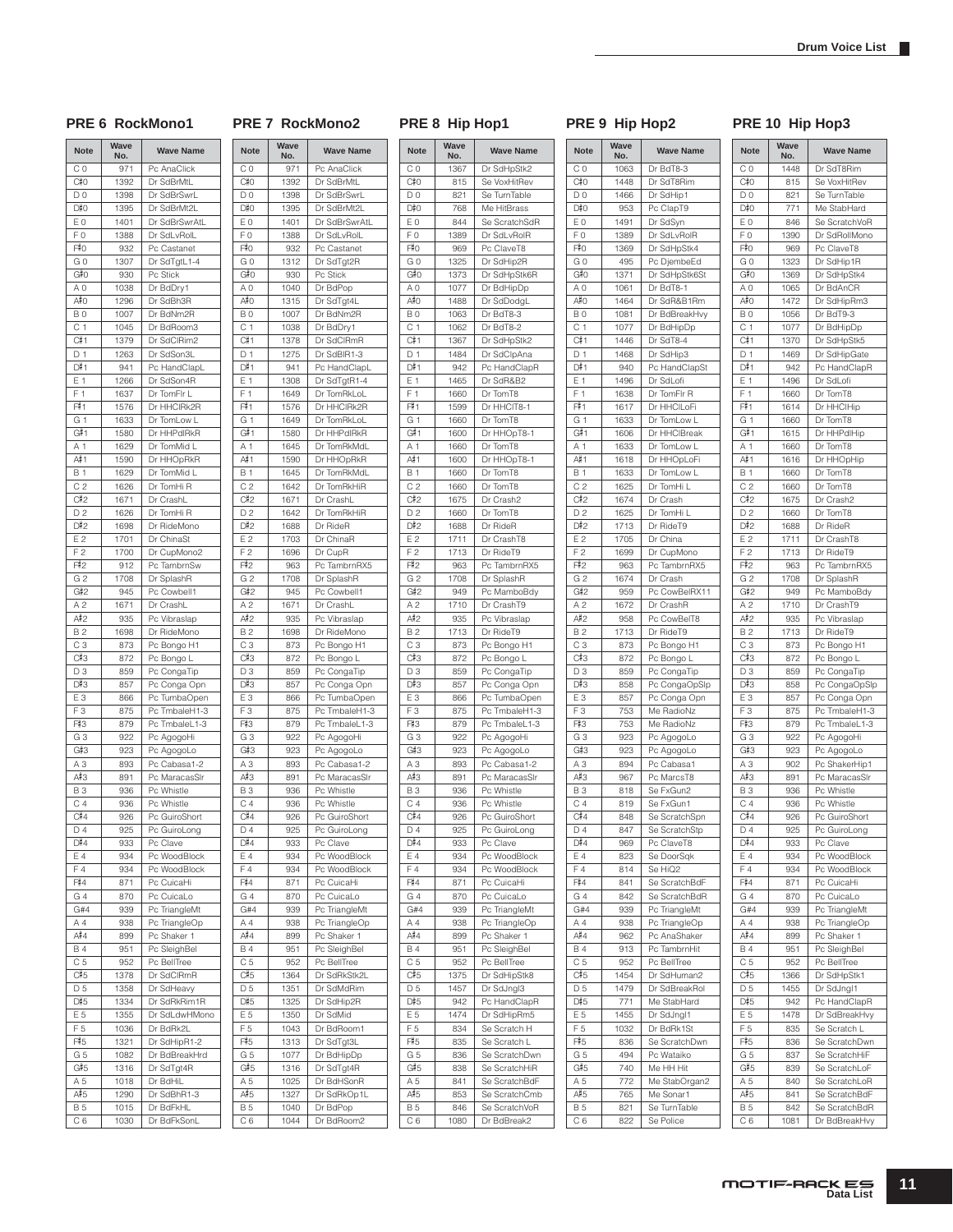PRE 11 Hip Hop4 PRE 12 Hip Hop5 PRE 13 Hip Hop6 PRE 14 HipStick1 PRE 15 HipStick2

D

| <b>Note</b>    | Wave<br>No. | <b>Wave Name</b> | Not            |
|----------------|-------------|------------------|----------------|
| C <sub>0</sub> | 1367        | Dr SdHpStk2      | C <sub>0</sub> |
| C#0            | 814         | Se HiQ2          | C#C            |
| D <sub>0</sub> | 821         | Se TurnTable     | D <sub>0</sub> |
| D#0            | 767         | Me HitOrch1      | D#C            |
| E <sub>0</sub> | 848         | Se ScratchSpn    | E0             |
| F <sub>0</sub> | 1383        | Dr SdRkRolR      | F <sub>0</sub> |
|                |             |                  | F#0            |
| F#0            | 969         | Pc ClaveT8       |                |
| GO             | 1477        | Dr SdBreak3      | G 0            |
| G#0            | 1374        | Dr SdHpStk7      | G#C            |
| A <sub>0</sub> | 1076        | Dr BdR&B2        | A <sub>0</sub> |
| A#0            | 1464        | Dr SdR&B1Rm      | A#0            |
| B <sub>0</sub> | 1057        | Dr BdT9-4        | B <sub>0</sub> |
| C <sub>1</sub> | 1055        | Dr BdT9-2        | C 1            |
| C#1            | 1368        | Dr SdHpStk3      | C#1            |
| D <sub>1</sub> | 1472        | Dr SdHipRm3      | D <sub>1</sub> |
| D#1            | 942         | Pc HandClapR     | D#1            |
| E 1            | 1473        | Dr SdHipRm4      | E 1            |
| F <sub>1</sub> | 1063        | Dr BdT8-3        | F <sub>1</sub> |
| F#1            | 1597        | Dr HHCIT9        | F#1            |
|                |             |                  |                |
| G 1            | 1063        | Dr BdT8-3        | G 1            |
| G#1            | 1598        | Dr HHOpT9        | G#1            |
| A <sub>1</sub> | 1063        | Dr BdT8-3        | A 1            |
| A#1            | 1598        | Dr HHOpT9        | A#1            |
| <b>B</b> 1     | 1063        | Dr BdT8-3        | <b>B1</b>      |
| C <sub>2</sub> | 1063        | Dr BdT8-3        | C <sub>2</sub> |
| C#2            | 1675        | Dr Crash2        | C#2            |
| D <sub>2</sub> | 1063        | Dr BdT8-3        | D <sub>2</sub> |
| D#2            | 1688        | Dr RideR         | D#2            |
| E <sub>2</sub> | 1711        | Dr CrashT8       | E2             |
| F <sub>2</sub> | 1713        | Dr RideT9        | F <sub>2</sub> |
| F#2            | 963         | Pc TambrnRX5     | F#2            |
| G <sub>2</sub> |             | Dr SplashR       | G <sub>2</sub> |
|                | 1708        |                  |                |
| G#2            | 949         | Pc MamboBdy      | G#2            |
| A <sub>2</sub> | 1710        | Dr CrashT9       | A <sub>2</sub> |
| A#2            | 935         | Pc Vibraslap     | A#2            |
| <b>B2</b>      | 1713        | Dr RideT9        | <b>B2</b>      |
| C <sub>3</sub> | 873         | Pc Bongo H1      | C <sub>3</sub> |
| C#3            | 872         | Pc Bongo L       | C#3            |
| D3             | 859         | Pc CongaTip      | D3             |
| D#3            | 858         | Pc CongaOpSlp    | D#3            |
| E <sub>3</sub> | 857         | Pc Conga Opn     | E <sub>3</sub> |
| F <sub>3</sub> | 875         | Pc TmbaleH1-3    | F <sub>3</sub> |
| F#3            | 879         | Pc TmbaleL1-3    | F‡3            |
| $G_3$          | 922         | Pc AgogoHi       | G 3            |
| G#3            | 923         | Pc AgogoLo       | G#3            |
| A3             | 902         | Pc ShakerHip1    | A <sub>3</sub> |
| A#3            | 891         | Pc MaracasSlr    | A#3            |
| B <sub>3</sub> | 936         | Pc Whistle       | B <sub>3</sub> |
|                |             |                  |                |
| C <sub>4</sub> | 936         | Pc Whistle       | C <sub>4</sub> |
| C#4            | 926         | Pc GuiroShort    | C#4            |
| D <sub>4</sub> | 925         | Pc GuiroLong     | D <sub>4</sub> |
| D#4            | 933         | Pc Clave         | D#4            |
| E 4            | 934         | Pc WoodBlock     | E 4            |
| F4             | 934         | Pc WoodBlock     | F4             |
| F#4            | 871         | Pc CuicaHi       | F#4            |
| G <sub>4</sub> | 870         | Pc CuicaLo       | G4             |
| G#4            | 939         | Pc TriangleMt    | G#             |
| A 4            | 938         | Pc TriangleOp    | A 4            |
| A#4            | 899         | Pc Shaker 1      | A#4            |
| <b>B4</b>      | 951         | Pc SleighBel     | <b>B4</b>      |
| C <sub>5</sub> | 952         | Pc BellTree      | C <sub>5</sub> |
| C#5            | 1376        | Dr SdCIRmSt      | C#5            |
| D <sub>5</sub> | 1458        | Dr SdJnglFx      | D <sub>5</sub> |
|                |             |                  |                |
| D#5            | 942         | Pc HandClapR     | D#5            |
| E 5            | 1479        | Dr SdBreakRol    | E 5            |
| F <sub>5</sub> | 838         | Se ScratchHiR    | F <sub>5</sub> |
| F#5            | 839         | Se ScratchLoF    | F#5            |
| G <sub>5</sub> | 840         | Se ScratchLoR    | G <sub>5</sub> |
| G#5            | 841         | Se ScratchBdF    | G#5            |
| A 5            | 842         | Se ScratchBdR    | A 5            |
| A#5            | 843         | Se ScratchSdF    | A#5            |
| <b>B5</b>      | 844         | Se ScratchSdR    | <b>B5</b>      |
| C 6            | 1082        | Dr BdBreakHrd    | C 6            |
|                |             |                  |                |

| <b>Note</b>    | Wave<br>No. | <b>Wave Name</b> |
|----------------|-------------|------------------|
| СO             | 1366        | Dr SdHpStk1      |
| C#0            | 813         | Se HiQ1          |
| DO             | 821         | Se TurnTable     |
| D#0            | 774         | Me Hit Uhh       |
| EΟ             | 847         | Se ScratchStp    |
| FΟ             | 1388        | Dr SdLvRolL      |
| F‡O            | 969         | Pc ClaveT8       |
| G 0            | 1486        | Dr SdCut         |
| G#0            | 1362        | Dr SnRkStk1R     |
| ΑO             | 1055        | Dr BdT9-2        |
| A#O            | 1470        | Dr SdHipRm1      |
| B <sub>0</sub> | 1061        | Dr BdT8-1        |
| C 1            |             |                  |
| C#1            | 1078        | Dr BdBrkDp       |
|                | 1380        | Dr SdClRim3      |
| D 1            | 1471        | Dr SdHipRm2      |
| D#1            | 942         | Pc HandClapR     |
| E 1            | 1463        | Dr SdR&B1        |
| F<br>1         | 957         | Pc CongaT8       |
| F#1            | 1599        | Dr HHCIT8-1      |
| G 1            | 957         | Pc CongaT8       |
| G#1            | 1601        | Dr HHCIT8-2      |
| Α1             | 957         | Pc CongaT8       |
| A# 1           | 1602        | Dr HHOpT8-2      |
| <b>B</b> 1     | 957         | Pc CongaT8       |
| C <sub>2</sub> | 957         | Pc CongaT8       |
| C#2            | 1675        | Dr Crash2        |
| D <sub>2</sub> | 957         | Pc CongaT8       |
| D#2            | 1688        | Dr RideR         |
| Ε2             | 1711        | Dr CrashT8       |
| F <sub>2</sub> | 1713        | Dr RideT9        |
| F‡2            | 963         | Pc TambrnRX5     |
| G <sub>2</sub> | 1708        | Dr SplashR       |
| G#2            | 949         | Pc MamboBdy      |
| A 2            | 1710        | Dr CrashT9       |
| A#2            | 935         | Pc Vibraslap     |
|                |             |                  |
| B 2            | 1713        | Dr RideT9        |
| CЗ             | 873         | Pc Bongo H1      |
| C#3            | 872         | Pc Bongo L       |
| D <sub>3</sub> | 859         | Pc CongaTip      |
| D#3            | 857         | Pc Conga Opn     |
| EЗ             | 866         | Pc TumbaOpen     |
| FЗ             | 875         | Pc TmbaleH1-3    |
| F#3            | 879         | Pc TmbaleL1-3    |
| G3             | 922         | Pc AgogoHi       |
| G#3            | 923         | Pc AgogoLo       |
| ΑЗ             | 893         | Pc Cabasa1-2     |
| А#З            | 891         | Pc MaracasSIr    |
| BЗ             | 936         | Pc Whistle       |
| C4             | 936         | Pc Whistle       |
| C#4            | 926         | Pc GuiroShort    |
| D4             | 925         | Pc GuiroLong     |
| D#4            | 933         | Pc Clave         |
| Ε4             | 934         | Pc WoodBlock     |
| F4             | 934         | Pc WoodBlock     |
| F‡4            | 871         | Pc CuicaHi       |
| G 4            | 870         | Pc CuicaLo       |
| G#4            | 939         | Pc TriangleMt    |
| Α4             | 938         | Pc TriangleOp    |
| A#4            | 899         | Pc Shaker 1      |
| <b>B4</b>      | 951         | Pc SleighBel     |
| C 5            | 952         | Pc BellTree      |
| C#5            |             |                  |
|                | 1378        | Dr SdCIRmR       |
| D 5            | 1450        | Dr SdAnSmRim     |
| D#5            | 940         | Pc HandClapSt    |
| Ε5             | 1468        | Dr SdHip3        |
| F <sub>5</sub> | 844         | Se ScratchSdR    |
| F#5            | 849         | Se ScratchHip    |
| G 5            | 842         | Se ScratchBdR    |
| G#5            | 846         | Se ScratchVoR    |
| A 5            | 850         | Se ScratchHp2    |
| A#5            | 854         | Se ScratchCb2    |
| <b>B5</b>      | 856         | Se ScratchCb4    |
|                | 1077        | Dr BdHipDp       |

| <b>Note</b>      | Wave<br>No. | <b>Wave Name</b> |
|------------------|-------------|------------------|
| $\overline{C} 0$ | 1366        | Dr SdHpStk1      |
| C‡0              | 797         | Se Zap2          |
| D <sub>0</sub>   | 821         | Se TurnTable     |
| D‡0              | 790         | Se Ripper        |
| E <sub>0</sub>   | 850         | Se ScratchHp2    |
| F <sub>0</sub>   | 1388        | Dr SdLvRolL      |
| F#0              | 969         | Pc ClaveT8       |
| G <sub>0</sub>   | 1476        | Dr SdBreak2      |
| G#0              | 1364        | Dr SdRkStk2L     |
| ΑO               | 1043        | Dr BdRoom1       |
| A≢O              | 1468        | Dr SdHip3        |
| B <sub>0</sub>   | 1056        | Dr BdT9-3        |
| C <sub>1</sub>   | 1075        | Dr BdR&B1        |
| C#1              | 1364        | Dr SdRkStk2L     |
| D <sub>1</sub>   | 1466        | Dr SdHip1        |
| D#1              | 942         | Pc HandClapR     |
| E 1              | 1467        | Dr SdHip2        |
| F <sub>1</sub>   | 957         | Pc CongaT8       |
| F#1              | 1614        | Dr HHClHip       |
| G <sub>1</sub>   | 957         | Pc CongaT8       |
| G#1              | 1615        | Dr HHPdlHip      |
| A 1              | 957         | Pc CongaT8       |
| A#≀1             | 1616        | Dr HHOpHip       |
| <b>B1</b>        | 957         | Pc CongaT8       |
| C <sub>2</sub>   | 957         | Pc CongaT8       |
| C#2              | 1675        | Dr Crash2        |
| D <sub>2</sub>   | 957         | Pc CongaT8       |
| D#2              | 1688        | Dr RideR         |
| E <sub>2</sub>   | 1711        | Dr CrashT8       |
| F <sub>2</sub>   | 1713        | Dr RideT9        |
| F#2              | 963         | Pc TambrnRX5     |
| G <sub>2</sub>   | 1708        | Dr SplashR       |
| G#2              | 949         | Pc MamboBdy      |
| A 2              | 1710        | Dr CrashT9       |
| A#2              | 935         | Pc Vibraslap     |
| <b>B2</b>        | 1713        | Dr RideT9        |
| C <sub>3</sub>   | 873         | Pc Bongo H1      |
| C#3              | 872         | Pc Bongo L       |
| D <sub>3</sub>   | 859         | Pc CongaTip      |
| D#3              | 857         | Pc Conga Opn     |
| E <sub>3</sub>   | 866         | Pc TumbaOpen     |
| F <sub>3</sub>   | 875         | Pc TmbaleH1-3    |
| F#3              | 879         | Pc TmbaleL1-3    |
| G <sub>3</sub>   | 922         | Pc AgogoHi       |
| G#3              | 923         | Pc AgogoLo       |
| AЗ               | 893         | Pc Cabasa1-2     |
| A#3              | 891         | Pc MaracasSlr    |
| <b>B3</b>        | 936         | Pc Whistle       |
| C <sub>4</sub>   | 936         | Pc Whistle       |
| C#4              | 926         | Pc GuiroShort    |
| D <sub>4</sub>   | 925         | Pc GuiroLong     |
| D‡4              | 933         | Pc Clave         |
| E 4              | 934         | Pc WoodBlock     |
| F4               | 934         | Pc WoodBlock     |
| F#4              | 871         | Pc CuicaHi       |
| G4               | 870         | Pc CuicaLo       |
| G#4              | 939         | Pc TriangleMt    |
| A 4              | 938         | Pc TriangleOp    |
| A#4              | 899         | Pc Shaker 1      |
| <b>B4</b>        | 951         | Pc SleighBel     |
| C <sub>5</sub>   | 952         | Pc BellTree      |
| C#5              | 1380        | Dr SdClRim3      |
| D <sub>5</sub>   | 1449        | Dr SdAnSm        |
| D#5              | 940         | Pc HandClapSt    |
| E 5              | 1465        | Dr SdR&B2        |
| F 5              | 834         | Se Scratch H     |
| F#5              | 835         | Se Scratch L     |
| G <sub>5</sub>   | 836         | Se ScratchDwn    |
| G#5              | 837         | Se ScratchHiF    |
| A 5              | 838         | Se ScratchHiR    |
| A#5              | 839         | Se ScratchLoF    |
| <b>B5</b>        | 840         | Se ScratchLoR    |
| C 6              | 1071        | Dr BdJngl2       |

| <b>Note</b>           | Wave<br>No.  | <b>Wave Name</b>               |
|-----------------------|--------------|--------------------------------|
| C <sub>0</sub>        | 1473         | Dr SdHipRm4                    |
| C#0                   | 813          | Se HiQ1                        |
| D <sub>0</sub>        | 821          | Se TurnTable                   |
| D#0                   | 767          | Me HitOrch1                    |
| E <sub>0</sub>        | 842          | Se ScratchBdR                  |
| F <sub>0</sub><br>F#0 | 1389         | Dr SdLvRolR                    |
| GO                    | 971<br>1472  | Pc AnaClick<br>Dr SdHipRm3     |
| G#0                   | 1452         | Dr SdAnCRRim                   |
| A <sub>0</sub>        | 1077         | Dr BdHipDp                     |
| A#O                   | 1450         | Dr SdAnSmRim                   |
| B <sub>0</sub>        | 1063         | Dr BdT8-3                      |
| C <sub>1</sub>        | 1062         | Dr BdT8-2                      |
| C#1                   | 1448         | Dr SdT8Rim                     |
| D <sub>1</sub>        | 1366         | Dr SdHpStk1                    |
| D#1                   | 942          | Pc HandClapR                   |
| Ε1                    | 1367         | Dr SdHpStk2                    |
| F <sub>1</sub>        | 1660         | Dr TomT8                       |
| F#1<br>G 1            | 1599         | Dr HHCIT8-1<br>Dr TomT8        |
| G#1                   | 1660<br>1600 | Dr HHOpT8-1                    |
| A 1                   | 1660         | Dr TomT8                       |
| A#≀1                  | 1600         | Dr HHOpT8-1                    |
| <b>B1</b>             | 1660         | Dr TomT8                       |
| C <sub>2</sub>        | 1660         | Dr TomT8                       |
| C#2                   | 1675         | Dr Crash2                      |
| D <sub>2</sub>        | 1660         | Dr TomT8                       |
| D#2                   | 1688         | Dr RideR                       |
| E2                    | 1711         | Dr CrashT8                     |
| F <sub>2</sub><br>F#2 | 1713         | Dr RideT9                      |
| G <sub>2</sub>        | 963<br>1708  | Pc TambrnRX5<br>Dr SplashR     |
| G#2                   | 949          | Pc MamboBdy                    |
| A <sub>2</sub>        | 1710         | Dr CrashT9                     |
| A#2                   | 935          | Pc Vibraslap                   |
| <b>B2</b>             | 1713         | Dr RideT9                      |
| C <sub>3</sub>        | 873          | Pc Bongo H1                    |
| C#3                   | 872          | Pc Bongo L                     |
| D <sub>3</sub>        | 859          | Pc CongaTip                    |
| D#3                   | 857          | Pc Conga Opn                   |
| E <sub>3</sub>        | 866          | Pc TumbaOpen                   |
| FЗ<br>F#3             | 875          | Pc TmbaleH1-3                  |
| G <sub>3</sub>        | 879<br>922   | Pc TmbaleL1-3<br>Pc AgogoHi    |
| G#3                   | 923          | Pc AgogoLo                     |
| AЗ                    | 893          | Pc Cabasa1-2                   |
| А#З                   | 891          | Pc MaracasSIr                  |
| <b>B3</b>             | 936          | Pc Whistle                     |
| C <sub>4</sub>        | 936          | Pc Whistle                     |
| C#4                   | 926          | Pc GuiroShort                  |
| D4                    | 925          | Pc GuiroLong                   |
| D#4                   | 933          | Pc Clave                       |
| E 4                   | 934          | Pc WoodBlock                   |
| F4<br>F#4             | 934          | Pc WoodBlock<br>Pc CuicaHi     |
| G4                    | 871<br>870   | Pc CuicaLo                     |
| G#4                   | 939          | Pc TriangleMt                  |
| Α4                    | 938          | Pc TriangleOp                  |
| A#4                   | 899          | Pc Shaker 1                    |
| <b>B4</b>             | 951          | Pc SleighBel                   |
| C <sub>5</sub>        | 952          | Pc BellTree                    |
| C#5                   | 1449         | Dr SdAnSm                      |
| D <sub>5</sub>        | 1380         | Dr SdClRim3                    |
| D#5                   | 971          | Pc AnaClick                    |
| E 5                   | 1379         | Dr SdClRim2                    |
| F 5                   | 834          | Se Scratch H                   |
| F#5                   | 835          | Se Scratch L                   |
| G <sub>5</sub>        | 836          | Se ScratchDwn                  |
| G#5                   | 838          | Se ScratchHiR                  |
| A 5                   | 841          | Se ScratchBdF                  |
| A#5<br><b>B5</b>      | 853<br>846   | Se ScratchCmb<br>Se ScratchVoR |
| C 6                   | 1071         | Dr BdJngl2                     |
|                       |              |                                |

| <b>Note</b>           | Wave<br>No.  | <b>Wave Name</b>              |
|-----------------------|--------------|-------------------------------|
| C 0                   | 1473         | Dr SdHipRm4                   |
| C#0                   | 795          | Se NzBurst                    |
| D <sub>0</sub>        | 821          | Se TurnTable                  |
| D#0                   | 774          | Me Hit Uhh                    |
| E0                    | 842          | Se ScratchBdR                 |
| F0                    | 1389         | Dr SdLvRolR                   |
| F#0                   | 969          | Pc ClaveT8                    |
| GO<br>G‡0             | 1450         | Dr SdAnSmRim                  |
| A <sub>0</sub>        | 1469<br>1056 | Dr SdHipGate<br>Dr BdT9-3     |
| A#0                   | 1448         | Dr SdT8Rim                    |
| B <sub>0</sub>        | 1062         | Dr BdT8-2                     |
| C <sub>1</sub>        | 1054         | Dr BdT9-1                     |
| C#1                   | 1472         | Dr SdHipRm3                   |
| D <sub>1</sub>        | 1368         | Dr SdHpStk3                   |
| D#1                   | 942          | Pc HandClapR                  |
| E 1                   | 1369         | Dr SdHpStk4                   |
| F <sub>1</sub>        | 1659         | Dr TomT9Lo                    |
| F#1                   | 1597         | Dr HHCIT9                     |
| G <sub>1</sub><br>G#1 | 1659         | Dr TomT9Lo                    |
| A 1                   | 1598<br>1659 | Dr HHOpT9<br>Dr TomT9Lo       |
| A#1                   | 1598         | Dr HHOpT9                     |
| <b>B</b> 1            | 1658         | Dr TomT9Hi                    |
| C <sub>2</sub>        | 1658         | Dr TomT9Hi                    |
| C#2                   | 1675         | Dr Crash2                     |
| D <sub>2</sub>        | 1658         | Dr TomT9Hi                    |
| D#2                   | 1688         | Dr RideR                      |
| E <sub>2</sub>        | 1711         | Dr CrashT8                    |
| F <sub>2</sub>        | 1713         | Dr RideT9                     |
| F#2                   | 963          | Pc TambrnRX5                  |
| G <sub>2</sub>        | 1708         | Dr SplashR                    |
| G‡2                   | 949          | Pc MamboBdy                   |
| A <sub>2</sub>        | 1710         | Dr CrashT9                    |
| A#2                   | 935          | Pc Vibraslap                  |
| <b>B2</b>             | 1713         | Dr RideT9                     |
| C <sub>3</sub>        | 873          | Pc Bongo H1                   |
| C#3                   | 872          | Pc Bongo L                    |
| D3<br>D#3             | 859<br>858   | Pc CongaTip                   |
| E <sub>3</sub>        | 857          | Pc CongaOpSlp<br>Pc Conga Opn |
| F <sub>3</sub>        | 875          | Pc TmbaleH1-3                 |
| F#3                   | 879          | Pc TmbaleL1-3                 |
| G <sub>3</sub>        | 922          | Pc AgogoHi                    |
| G#3                   | 923          | Pc AgogoLo                    |
| A <sub>3</sub>        | 902          | Pc ShakerHip1                 |
| А#З                   | 891          | Pc MaracasSlr                 |
| <b>B3</b>             | 936          | Pc Whistle                    |
| C <sub>4</sub>        | 936          | Pc Whistle                    |
| C#4                   | 926          | Pc GuiroShort                 |
| D <sub>4</sub>        | 925          | Pc GuiroLong                  |
| D#4                   | 933          | Pc Clave                      |
| E 4                   | 934          | Pc WoodBlock                  |
| F4<br>F#4             | 934          | Pc WoodBlock                  |
|                       | 871          | Pc CuicaHi                    |
| G4<br>G#4             | 870<br>939   | Pc CuicaLo<br>Pc TriangleMt   |
| A 4                   | 938          | Pc TriangleOp                 |
| A#4                   | 899          | Pc Shaker 1                   |
| <b>B4</b>             | 951          | Pc SleighBel                  |
| C <sub>5</sub>        | 952          | Pc BellTree                   |
| C#5                   | 1450         | Dr SdAnSmRim                  |
| D <sub>5</sub>        | 1378         | Dr SdCIRmR                    |
| D#5                   | 1473         | Dr SdHipRm4                   |
| E 5                   | 1380         | Dr SdClRim3                   |
| F 5                   | 835          | Se Scratch L                  |
| F#5                   | 836          | Se ScratchDwn                 |
| G <sub>5</sub>        | 837          | Se ScratchHiF                 |
| G#5                   | 839          | Se ScratchLoF                 |
| A 5                   | 842          | Se ScratchBdR                 |
| A#5                   | 854          | Se ScratchCb2                 |
| <b>B5</b>             | 847          | Se ScratchStp                 |
| C 6                   | 1069         | Dr BdBlpHd                    |

**MOTIF-RACK ES**<br>Data List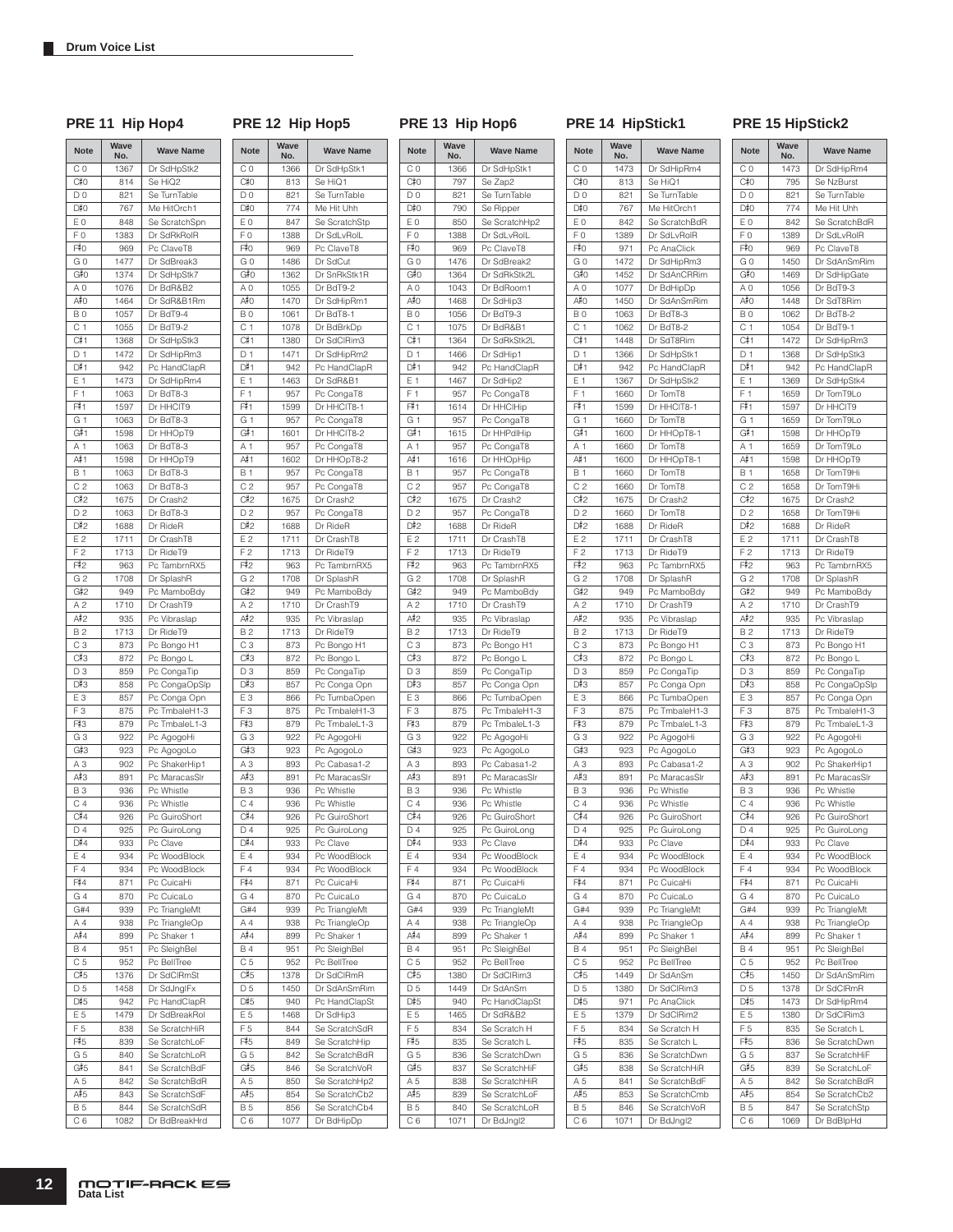$816$  $\overline{D0}$  821  $D#0$ 

776  $\begin{array}{|c|c|c|c|}\n\hline\n\text{E0} & \text{841} \\
\hline\n\text{F0} & \text{1389}\n\end{array}$  $1389$ 

 $\overline{934}$  $G_0$  1452  $G#0$ 

 $1442$ B 0 1061  $C 1$  1055  $rac{C#1}{D 1}$ 

942 E 1 1371  $F1$  1063

 $1616$  $\overline{1063}$  $C 2$  1063  $C#2$ 

1675  $D 2$  1063

1688  $1711$  $F 2$  1713 F#2

935 B 2 1713  $C3$  873

857 E 3 866<br>F 3 875  $875$ 

 $879$ G 3  $922$  $G#3$ 

 $891$ B 3 936 C 4 936  $rac{C}{D}$ 

 $\overline{933}$  $E 4$  934  $F 4$  934  $F#4$ <br>G 4

899  $951$  $C 5$  952  $C#5$ 

1450  $D 5$  1378  $D#5$ 

 $1473$  $E 5$  1379  $F 5$  835  $F#5$ 

854 B 5 847  $CG 1068$ 

 $\begin{array}{|c|c|c|}\n\hline\n\text{G4} & \text{870} \\
\hline\n\text{G#4} & \text{939}\n\end{array}$ 939 A 4 938

 $F#O$ 

 $D#1$ 

 $F#1$ <br>G 1

 $G#1$ 

 $\frac{A\#1}{B\ 1}$ 

 $\frac{D#2}{E 2}$ 

 $rac{C#3}{D 3}$ 

 $D#3$ 

 $F#3$ 

 $D#4$ 

 $\frac{\mathsf{A}^{\sharp}4}{\mathsf{B}4}$ 

### PRE 16 HipStick3 PRE 17 HipStick4 PRE 18 T9HipKit1 PRE 19 T9HipKit2 PRE 20 R&B Kit1

| <b>Note</b>    | Wave<br>No.  | <b>Wave Name</b>               | <b>Note</b>      | Wave<br>No.  | <b>Wave Name</b>               | <b>Note</b>           | Wave<br>No.  | <b>Wave Name</b>               |
|----------------|--------------|--------------------------------|------------------|--------------|--------------------------------|-----------------------|--------------|--------------------------------|
| СO             | 1490         | Dr SdFMRim                     | C <sub>0</sub>   | 1497         | Dr SdRimSE                     | C <sub>0</sub>        | 969          | Pc ClaveT8                     |
| C#0            | 816          | Se Bomb                        | C#0              | 953          | Pc ClapT9                      | C‡0                   | 1440         | Dr SdT9-5                      |
| D 0            | 821          | Se TurnTable                   | D <sub>0</sub>   | 821          | Se TurnTable                   | D <sub>0</sub>        | 821          | Se TurnTable                   |
| D#0            | 776          | Me VoxDrum                     | D#0              | 816          | Se Bomb                        | D#0                   | 761          | Me Quiek                       |
| EΟ             | 841          | Se ScratchBdF                  | E0               | 853          | Se ScratchCmb                  | E <sub>0</sub>        | 855          | Se ScratchCb;                  |
| F0             | 1389         | Dr SdLvRolR                    | F <sub>0</sub>   | 1390         | Dr SdRollMono                  | F <sub>0</sub>        | 1388         | Dr SdLvRolL                    |
| F‡0            | 934          | Pc WoodBlock                   | F#0              | 1442         | Dr SdT9Rim                     | F#0                   | 971          | Pc AnaClick                    |
| G O<br>G#0     | 1452<br>1468 | Dr SdAnCRRim<br>Dr SdHip3      | GO<br>G#0        | 1472<br>1455 | Dr SdHipRm3<br>Dr SdJngl1      | G <sub>0</sub><br>G#0 | 1441<br>1497 | Dr SdT9Gate<br>Dr SdRimSE      |
| ΑO             | 1063         | Dr BdT8-3                      | A <sub>0</sub>   | 1045         | Dr BdRoom3                     | A <sub>0</sub>        | 1056         | Dr BdT9-3                      |
| A#O            | 1442         | Dr SdT9Rim                     | A#O              | 1372         | Dr SdHpStk6L                   | A≢O                   | 1438         | Dr SdT9-3                      |
| ΒO             | 1061         | Dr BdT8-1                      | B <sub>0</sub>   | 1056         | Dr BdT9-3                      | B <sub>0</sub>        | 1055         | Dr BdT9-2                      |
| C 1            | 1055         | Dr BdT9-2                      | C <sub>1</sub>   | 1057         | Dr BdT9-4                      | C <sub>1</sub>        | 1054         | Dr BdT9-1                      |
| C# 1           | 1473         | Dr SdHipRm4                    | C#1              | 1473         | Dr SdHipRm4                    | C#1                   | 1442         | Dr SdT9Rim                     |
| D 1            | 1370         | Dr SdHpStk5                    | D <sub>1</sub>   | 1374         | Dr SdHpStk7                    | D <sub>1</sub>        | 1440         | Dr SdT9-5                      |
| D#1            | 942          | Pc HandClapR                   | D#1              | 942          | Pc HandClapR                   | D#1                   | 953          | Pc ClapT9                      |
| Ε1             | 1371         | Dr SdHpStk6St                  | E 1              | 1375         | Dr SdHipStk8                   | E 1                   | 1439         | Dr SdT9-4                      |
| F <sub>1</sub> | 1063         | Dr BdT8-3                      | F <sub>1</sub>   | 957          | Pc CongaT8                     | F <sub>1</sub>        | 1659         | Dr TomT9Lo                     |
| F#1            | 1614         | Dr HHClHip                     | F#1              | 1612         | Dr HHCITek                     | F#1                   | 1597         | Dr HHCIT9                      |
| G 1            | 1063         | Dr BdT8-3                      | G 1              | 957          | Pc CongaT8                     | G 1                   | 1659         | Dr TomT9Lo                     |
| G#1            | 1615         | Dr HHPdlHip                    | G#1              | 1604         | Dr HHClAnCR                    | G#1                   | 1598         | Dr HHOpT9                      |
| A 1            | 1063         | Dr BdT8-3                      | A 1              | 957          | Pc CongaT8                     | A 1                   | 1659         | Dr TomT9Lo                     |
| A#1            | 1616         | Dr HHOpHip                     | A# 1             | 1613         | Dr HHOpTek                     | A#≀1                  | 1598         | Dr HHOpT9                      |
| B 1            | 1063         | Dr BdT8-3                      | <b>B</b> 1       | 957          | Pc CongaT8                     | <b>B1</b>             | 1659         | Dr TomT9Lo                     |
| C <sub>2</sub> | 1063         | Dr BdT8-3                      | C <sub>2</sub>   | 957          | Pc CongaT8                     | C <sub>2</sub>        | 1658         | Dr TomT9Hi                     |
| C#2            | 1675         | Dr Crash2                      | C#2              | 1675         | Dr Crash2                      | C#2                   | 1710         | Dr CrashT9                     |
| D2             | 1063         | Dr BdT8-3                      | D <sub>2</sub>   | 957          | Pc CongaT8                     | D <sub>2</sub>        | 1658         | Dr TomT9Hi                     |
| D#2            | 1688         | Dr RideR                       | D#2              | 1688         | Dr RideR                       | D#2                   | 1713         | Dr RideT9                      |
| E2             | 1711         | Dr CrashT8                     | E 2              | 1711         | Dr CrashT8                     | E 2                   | 1710         | Dr CrashT9                     |
| F <sub>2</sub> | 1713         | Dr RideT9                      | F <sub>2</sub>   | 1713         | Dr RideT9                      | F <sub>2</sub>        | 1713         | Dr RideT9                      |
| F#2            | 963          | Pc TambrnRX5                   | F#2              | 963          | Pc TambrnRX5                   | F#2                   | 963          | Pc TambrnRX5                   |
| G <sub>2</sub> | 1708         | Dr SplashR                     | G <sub>2</sub>   | 1708         | Dr SplashR                     | G <sub>2</sub>        | 1710         | Dr CrashT9                     |
| G#2            | 949          | Pc MamboBdy                    | G#2              | 949          | Pc MamboBdy                    | G#2                   | 960          | Pc CowBelAn                    |
| A 2            | 1710         | Dr CrashT9                     | A <sub>2</sub>   | 1710         | Dr CrashT9                     | A 2                   | 1710         | Dr CrashT9                     |
| A#2            | 935          | Pc Vibraslap                   | A#2<br><b>B2</b> | 935<br>1713  | Pc Vibraslap                   | A#2<br><b>B2</b>      | 935          | Pc Vibraslap                   |
| B 2<br>CЗ      | 1713<br>873  | Dr RideT9<br>Pc Bongo H1       | C <sub>3</sub>   | 873          | Dr RideT9<br>Pc Bongo H1       | C <sub>3</sub>        | 1713<br>873  | Dr RideT9<br>Pc Bongo H1       |
| C#3            | 872          | Pc Bongo L                     | C#3              | 872          | Pc Bongo L                     | C#3                   | 872          | Pc Bongo L                     |
| D <sub>3</sub> | 859          | Pc CongaTip                    | D <sub>3</sub>   | 859          | Pc CongaTip                    | D <sub>3</sub>        | 859          | Pc CongaTip                    |
| D#3            | 857          | Pc Conga Opn                   | D#3              | 857          | Pc Conga Opn                   | D#3                   | 857          | Pc Conga Opr                   |
| EЗ             | 866          | Pc TumbaOpen                   | E <sub>3</sub>   | 866          | Pc TumbaOpen                   | E <sub>3</sub>        | 866          | Pc TumbaOpe                    |
| F <sub>3</sub> | 875          | Pc TmbaleH1-3                  | F <sub>3</sub>   | 875          | Pc TmbaleH1-3                  | F <sub>3</sub>        | 875          | Pc TmbaleH1-                   |
| F#3            | 879          | Pc TmbaleL1-3                  | F#3              | 879          | Pc TmbaleL1-3                  | F#3                   | 879          | Pc TmbaleL1-                   |
| G3             | 922          | Pc AgogoHi                     | G <sub>3</sub>   | 922          | Pc AgogoHi                     | G <sub>3</sub>        | 922          | Pc AgogoHi                     |
| G#3            | 923          | Pc AgogoLo                     | G#3              | 923          | Pc AgogoLo                     | G#3                   | 923          | Pc AgogoLo                     |
| AЗ             | 893          | Pc Cabasa1-2                   | A <sub>3</sub>   | 893          | Pc Cabasa1-2                   | A <sub>3</sub>        | 893          | Pc Cabasa1-2                   |
| А#З            | 891          | Pc MaracasSIr                  | A#3              | 891          | Pc MaracasSIr                  | A#3                   | 891          | Pc MaracasSlr                  |
| BЗ             | 936          | Pc Whistle                     | <b>B3</b>        | 936          | Pc Whistle                     | <b>B3</b>             | 936          | Pc Whistle                     |
| C4             | 936          | Pc Whistle                     | C <sub>4</sub>   | 936          | Pc Whistle                     | C <sub>4</sub>        | 936          | Pc Whistle                     |
| C#4            | 926          | Pc GuiroShort                  | C#4              | 926          | Pc GuiroShort                  | C#4                   | 926          | Pc GuiroShort                  |
| D 4            | 925          | Pc GuiroLong                   | D <sub>4</sub>   | 925          | Pc GuiroLong                   | D <sub>4</sub>        | 925          | Pc GuiroLong                   |
| D#4            | 933          | Pc Clave                       | D#4              | 933          | Pc Clave                       | D#4                   | 933          | Pc Clave                       |
| Ε4             | 934          | Pc WoodBlock                   | E 4              | 934          | Pc WoodBlock                   | E 4                   | 934          | Pc WoodBlock                   |
| F4             | 934          | Pc WoodBlock                   | F4               | 934          | Pc WoodBlock                   | F4                    | 934          | Pc WoodBlock                   |
| F#4            | 871          | Pc CuicaHi                     | F#4              | 871          | Pc CuicaHi                     | F#4                   | 871          | Pc CuicaHi                     |
| G4             | 870          | Pc CuicaLo                     | G 4              | 870          | Pc CuicaLo                     | G4                    | 870          | Pc CuicaLo                     |
| G#4            | 939          | Pc TriangleMt                  | G#4              | 939          | Pc TriangleMt                  | G#4                   | 939          | Pc TriangleMt                  |
| Α4             | 938          | Pc TriangleOp                  | A 4              | 938          | Pc TriangleOp                  | Α4                    | 938          | Pc TriangleOp                  |
| A#4            | 899          | Pc Shaker 1                    | A#4              | 899          | Pc Shaker 1                    | A#4                   | 899          | Pc Shaker 1                    |
| B 4            | 951          | Pc SleighBel                   | <b>B4</b>        | 951          | Pc SleighBel                   | <b>B4</b>             | 951          | Pc SleighBel                   |
| C 5            | 952          | Pc BellTree                    | C <sub>5</sub>   | 952          | Pc BellTree                    | C <sub>5</sub>        | 952          | Pc BellTree                    |
| C#5            | 1450         | Dr SdAnSmRim                   | C#5              | 1450         | Dr SdAnSmRim                   | C#5                   | 1442         | Dr SdT9Rim                     |
| D 5            | 1378         | Dr SdCIRmR                     | D 5              | 1440         | Dr SdT9-5                      | D 5                   | 1441         | Dr SdT9Gate                    |
| D#5            | 1473         | Dr SdHipRm4                    | D#5              | 1472         | Dr SdHipRm3                    | D#5                   | 940          | Pc HandClapS                   |
| E 5            | 1379         | Dr SdClRim2                    | E 5              | 1377         | Dr SdCIRmL                     | E 5                   | 1440         | Dr SdT9-5                      |
| F <sub>5</sub> | 835          | Se Scratch L                   | F <sub>5</sub>   | 839          | Se ScratchLoF                  | F 5                   | 834          | Se Scratch H                   |
| F#5            | 836          | Se ScratchDwn                  | F#5              | 840          | Se ScratchLoR                  | F#5                   | 835          | Se Scratch L                   |
| G 5            | 837          | Se ScratchHiF                  | G 5              | 841          | Se ScratchBdF                  | G 5                   | 836          | Se ScratchDw                   |
| G#5            | 839<br>842   | Se ScratchLoF                  | G#5              | 842          | Se ScratchBdR                  | G#5                   | 837          | Se ScratchHiF                  |
| A 5<br>A#5     | 854          | Se ScratchBdR<br>Se ScratchCb2 | A 5<br>A#5       | 843<br>844   | Se ScratchSdF<br>Se ScratchSdR | A 5<br>A#5            | 838<br>839   | Se ScratchHiR<br>Se ScratchLoF |
| B 5            | 847          | Se ScratchStp                  | B 5              | 845          | Se ScratchVoF                  | B 5                   | 840          | Se ScratchLoF                  |
| C 6            | 1068         | Dr BdBlip                      | C 6              | 1062         | Dr BdT8-2                      | C 6                   | 1058         | Dr BdT9Hd1                     |
|                |              |                                |                  |              |                                |                       |              |                                |

| <b>Wave Name</b>         | <b>Note</b>                 | Wave<br>No.  | <b>Wave Name</b>           |
|--------------------------|-----------------------------|--------------|----------------------------|
| ClaveT8                  | C <sub>0</sub>              | 969          | Pc ClaveT8                 |
| SdT9-5                   | C#0                         | 1440         | Dr SdT9-5                  |
| <b>TurnTable</b>         | D <sub>0</sub>              | 821          | Se TurnTable               |
| e Quiek                  | D#0                         | 761          | Me Quiek                   |
| ScratchCb3               | E <sub>0</sub>              | 855          | Se ScratchCb3              |
| SdLvRolL                 | F <sub>0</sub>              | 1388         | Dr SdLvRolL                |
| : AnaClick               | F#0                         | 971          | Pc AnaClick                |
| SdT9Gate                 | GO                          | 1441         | Dr SdT9Gate                |
| SdRimSE                  | G#0                         | 1452         | Dr SdAnCRRim               |
| BdT9-3                   | A <sub>0</sub>              | 1060         | Dr BdT9Hd3                 |
| SdT9-3                   | A#O                         | 1437         | Dr SdT9-2                  |
| BdT9-2                   | B <sub>0</sub>              | 1059         | Dr BdT9Hd2                 |
| <b>BdT9-1</b><br>SdT9Rim | C <sub>1</sub><br>C#1       | 1058<br>1442 | Dr BdT9Hd1<br>Dr SdT9Rim   |
| SdT9-5                   | D <sub>1</sub>              | 1436         | Dr SdT9-1                  |
| ClapT9                   | D#1                         | 953          | Pc ClapT9                  |
| SdT9-4                   | E 1                         | 1440         | Dr SdT9-5                  |
| TomT9Lo                  | F <sub>1</sub>              | 1659         | Dr TomT9Lo                 |
| HHCIT9                   | F#1                         | 1597         | Dr HHCIT9                  |
| TomT9Lo                  | G 1                         | 1659         | Dr TomT9Lo                 |
| HHOpT9                   | G#1                         | 1598         | Dr HHOpT9                  |
| TomT9Lo                  | A 1                         | 1659         | Dr TomT9Lo                 |
| HHOpT9                   | A#≀1                        | 1598         | Dr HHOpT9                  |
| TomT9Lo                  | <b>B</b> 1                  | 1659         | Dr TomT9Lo                 |
| TomT9Hi                  | C <sub>2</sub>              | 1658         | Dr TomT9Hi                 |
| CrashT9                  | C#2                         | 1710         | Dr CrashT9                 |
| TomT9Hi                  | D <sub>2</sub>              | 1658         | Dr TomT9Hi                 |
| RideT9                   | D#2                         | 1713         | Dr RideT9                  |
| CrashT9                  | E 2                         | 1710         | Dr CrashT9                 |
| RideT9                   | F <sub>2</sub>              | 1713         | Dr RideT9                  |
| : TambrnRX5              | F#2                         | 963          | Pc TambrnRX5               |
| CrashT9                  | G <sub>2</sub>              | 1710         | Dr CrashT9                 |
| CowBelAnCR               | G#2                         | 960          | Pc CowBelAnCR              |
| CrashT9<br>: Vibraslap   | A <sub>2</sub><br>A#2       | 1710<br>935  | Dr CrashT9<br>Pc Vibraslap |
| RideT9                   | B <sub>2</sub>              | 1713         | Dr RideT9                  |
| Bongo H1                 | C <sub>3</sub>              | 873          | Pc Bongo H1                |
| Bongo L                  | C#3                         | 872          | Pc Bongo L                 |
| CongaTip                 | D3                          | 859          | Pc CongaTip                |
| Conga Opn                | D#3                         | 857          | Pc Conga Opn               |
| : TumbaOpen              | E <sub>3</sub>              | 866          | Pc TumbaOpen               |
| TmbaleH1-3               | F <sub>3</sub>              | 875          | Pc TmbaleH1-3              |
| TmbaleL1-3               | F#3                         | 879          | Pc TmbaleL1-3              |
| : AgogoHi                | G <sub>3</sub>              | 922          | Pc AgogoHi                 |
| : AgogoLo                | G#3                         | 923          | Pc AgogoLo                 |
| Cabasa1-2                | A <sub>3</sub>              | 893          | Pc Cabasa1-2               |
| MaracasSir               | А#З                         | 891          | Pc MaracasSIr              |
| Whistle                  | <b>B3</b>                   | 936          | Pc Whistle                 |
| Whistle                  | C <sub>4</sub>              | 936          | Pc Whistle                 |
| GuiroShort               | C#4<br>D <sub>4</sub>       | 926          | Pc GuiroShort              |
| GuiroLong                |                             | 925          | Pc GuiroLong               |
| : Clave<br>WoodBlock     | D#4<br>E 4                  | 933<br>934   | Pc Clave<br>Pc WoodBlock   |
| WoodBlock                | F4                          | 934          | Pc WoodBlock               |
| CuicaHi                  | F#4                         | 871          | Pc CuicaHi                 |
| CuicaLo                  | G 4                         | 870          | Pc CuicaLo                 |
| : TriangleMt             | G#4                         | 939          | Pc TriangleMt              |
| : TriangleOp             | A 4                         | 938          | Pc TriangleOp              |
| Shaker 1                 | A#4                         | 899          | Pc Shaker 1                |
| SleighBel                | <b>B4</b>                   | 951          | Pc SleighBel               |
| BellTree                 | C <sub>5</sub>              | 952          | Pc BellTree                |
| SdT9Rim                  | C#5                         | 1442         | Dr SdT9Rim                 |
| SdT9Gate                 | D <sub>5</sub>              | 1440         | Dr SdT9-5                  |
| <b>HandClapSt</b>        | D#5                         | 953          | Pc ClapT9                  |
| SdT9-5                   | E 5                         | 1439         | Dr SdT9-4                  |
| Scratch H                | F <sub>5</sub>              | 834          | Se Scratch H               |
| Scratch L                | F#5                         | 835          | Se Scratch L               |
| <b>ScratchDwn</b>        | G <sub>5</sub>              | 836          | Se ScratchDwn              |
| ScratchHiF               | G#5                         | 837          | Se ScratchHiF              |
| <b>ScratchHiR</b>        | A 5                         | 838          | Se ScratchHiR              |
| ScratchLoF               | A#5                         | 839          | Se ScratchLoF              |
| ScratchLoR<br>BdT9Hd1    | <b>B5</b><br>C <sub>6</sub> | 840<br>1054  | Se ScratchLoR<br>Dr BdT9-1 |
|                          |                             |              |                            |
|                          |                             |              |                            |

| <b>Note</b>    | Wave<br>No. | <b>Wave Name</b> |  |  |
|----------------|-------------|------------------|--|--|
| СO             | 1060        | Dr BdT9Hd3       |  |  |
| C#0            | 1451        | Dr SdAnCR        |  |  |
| D <sub>0</sub> | 1450        | Dr SdAnSmRim     |  |  |
| D#0            | 1484        | Dr SdClpAna      |  |  |
| E <sub>0</sub> | 1441        | Dr SdT9Gate      |  |  |
| F <sub>0</sub> | 1390        | Dr SdRollMono    |  |  |
| F#0            | 1493        | Dr SdTimbr       |  |  |
| G 0            | 1490        | Dr SdFMRim       |  |  |
| G#0            | 1458        | Dr SdJngIFx      |  |  |
| A <sub>0</sub> | 1041        | Dr BdVar1        |  |  |
| A#O            | 1470        | Dr SdHipRm1      |  |  |
| B <sub>0</sub> | 1062        | Dr BdT8-2        |  |  |
| C 1            | 1092        | Dr BdZapMid      |  |  |
| C#1            | 1448        | Dr SdT8Rim       |  |  |
| D <sub>1</sub> | 1471        | Dr SdHipRm2      |  |  |
| D#1            | 940         | Pc HandClapSt    |  |  |
| E 1            | 1451        | Dr SdAnCR        |  |  |
| F <sub>1</sub> | 1063        | Dr BdT8-3        |  |  |
| F#1            | 1601        | Dr HHCIT8-2      |  |  |
| G 1            | 1063        | Dr BdT8-3        |  |  |
| G#1            | 1604        | Dr HHClAnCR      |  |  |
| A <sub>1</sub> | 1063        | Dr BdT8-3        |  |  |
| A#1            | 1602        | Dr HHOpT8-2      |  |  |
| <b>B</b> 1     | 1063        | Dr BdT8-3        |  |  |
| C <sub>2</sub> | 1063        | Dr BdT8-3        |  |  |
| C#2            | 1674        | Dr Crash         |  |  |
| D <sub>2</sub> | 1063        | Dr BdT8-3        |  |  |
| D#2            | 1713        | Dr RideT9        |  |  |
| E <sub>2</sub> | 1705        | Dr China         |  |  |
| F <sub>2</sub> | 1699        | Dr CupMono       |  |  |
| F#2            | 913         | Pc TambrnHit     |  |  |
| G <sub>2</sub> | 1674        | Dr Crash         |  |  |
| G#2            | 945         | Pc Cowbell1      |  |  |
| A <sub>2</sub> | 1710        | Dr CrashT9       |  |  |
| A#2            | 958         | Pc CowBelT8      |  |  |
| <b>B2</b>      | 1682        | Dr RideCym St    |  |  |
| CЗ             | 873         | Pc Bongo H1      |  |  |
| C#3            | 872         | Pc Bongo L       |  |  |
| D <sub>3</sub> | 859         | Pc CongaTip      |  |  |
| D#3            | 858         | Pc CongaOpSlp    |  |  |
| E <sub>3</sub> | 857         | Pc Conga Opn     |  |  |
| F <sub>3</sub> | 813         | Se HiQ1          |  |  |
| F#3            | 813         | Se HiQ1          |  |  |
| GЗ             | 923         | Pc AgogoLo       |  |  |
| G#3            | 923         | Pc AgogoLo       |  |  |
| A <sub>3</sub> | 962         | Pc AnaShaker     |  |  |
| A#3            | 891         | Pc MaracasSIr    |  |  |
| <b>B3</b>      | 776         | Me VoxDrum       |  |  |
| С4             | 776         | Me VoxDrum       |  |  |
| C#4            | 813         | Se HiQ1          |  |  |
| D <sub>4</sub> | 814         | Se HiQ2          |  |  |
| D#4            | 969         | Pc ClaveT8       |  |  |
| E 4            | 813         | Se HiQ1          |  |  |
| F4             | 848         | Se ScratchSpn    |  |  |
| F#4            | 838         | Se ScratchHiR    |  |  |
| G 4            | 837         | Se ScratchHiF    |  |  |
| G#4            | 939         | Pc TriangleMt    |  |  |
| A 4            | 938         | Pc TriangleOp    |  |  |
| A#4            | 900         | Pc Shaker 2      |  |  |
| <b>B4</b>      | 913         | Pc TambrnHit     |  |  |
| C <sub>5</sub> | 952         | Pc BellTree      |  |  |
| C#5            | 1479        | Dr SdBreakRol    |  |  |
| D <sub>5</sub> | 795         | Se NzBurst       |  |  |
| D#5            | 731         | Me VoxBell       |  |  |
| E 5            | 1463        | Dr SdR&B1        |  |  |
| F <sub>5</sub> | 741         | Me VoxAlk        |  |  |
| F#5            | 519         | Pc Udo Hi        |  |  |
| G <sub>5</sub> | 736         | Me TranCho       |  |  |
| G#5            | 750         | Me Swarm         |  |  |
| A 5            | 1040        | Dr BdPop         |  |  |
| A#5            | 1464        | Dr SdR&B1Rm      |  |  |
| <b>B5</b>      | 1076        | Dr BdR&B2        |  |  |
| C 6            | 1674        | Dr Crash         |  |  |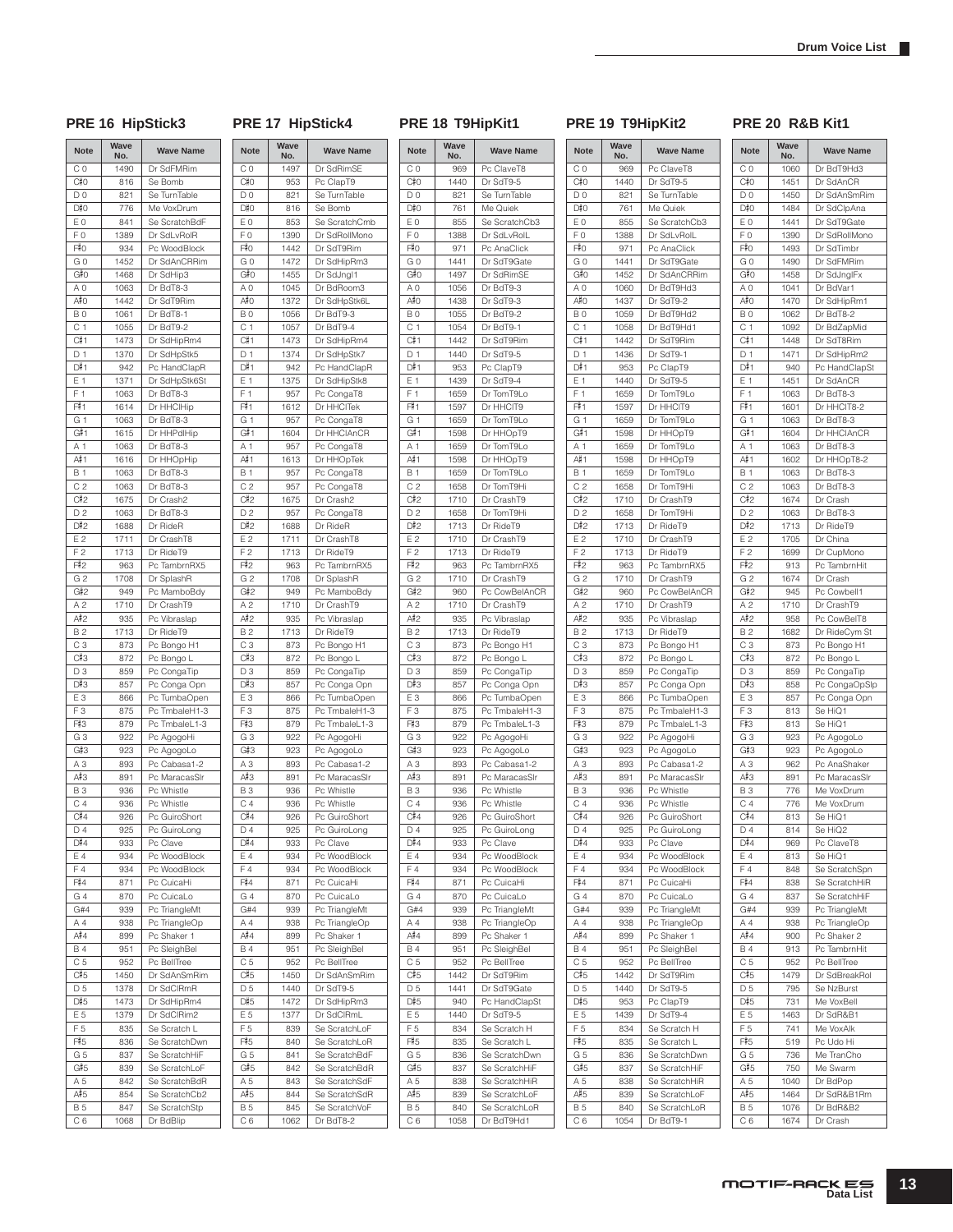### **PRE 21 R&B Kit2 PRE 22 R&B Kit3 PRE 23 AnalogT9 PRE 24 AnalogT8 PRE 25 Tekno Kit**

 $\Gamma$ ٦

| <b>Note</b>           | Wave<br>No. | <b>Wave Name</b>             | <b>Note</b>                 |  |
|-----------------------|-------------|------------------------------|-----------------------------|--|
| СO                    | 1043        | Dr BdRoom1                   | C <sub>0</sub>              |  |
| C#0                   | 971         | Pc AnaClick                  | C#0                         |  |
| D <sub>0</sub>        | 494         | Pc Wataiko                   | D <sub>0</sub>              |  |
| D‡0                   | 1369        | Dr SdHpStk4                  | D#0                         |  |
| E <sub>0</sub>        | 862         | Pc Quint1Opn                 | E <sub>0</sub>              |  |
| F <sub>0</sub>        | 506         | Pc SmlTablTak                | F0                          |  |
| F#0                   | 1442        | Dr SdT9Rim                   | F#0                         |  |
| GO                    | 1194        | Dr SdNmSt1-4                 | G <sub>0</sub>              |  |
| G#0                   | 1464        | Dr SdR&B1Rm                  | G#0                         |  |
| A0                    | 999         | Dr BdNmSt1-2                 | A <sub>0</sub>              |  |
| A≢O                   | 1228        | Dr SdFk3R                    | A#0                         |  |
| ΒO                    | 1063        | Dr BdT8-3                    | B <sub>0</sub>              |  |
| C <sub>1</sub>        | 1075        | Dr BdR&B1                    | C <sub>1</sub>              |  |
| C#1                   | 1380        | Dr SdClRim3                  | C#1                         |  |
| D 1                   | 1348        | Dr SdPcRim                   | D <sub>1</sub>              |  |
| D#1                   | 940         | Pc HandClapSt                | D#1                         |  |
| E 1                   | 1464        | Dr SdR&B1Rm                  | E 1                         |  |
| F <sub>1</sub>        | 1063        | Dr BdT8-3                    | F <sub>1</sub>              |  |
| F#1                   | 1601        | Dr HHCIT8-2                  | F#1                         |  |
| G 1                   | 1063        | Dr BdT8-3                    | G 1                         |  |
| G#1                   | 1599        | Dr HHCIT8-1                  | G#1                         |  |
| A 1                   | 1063        | Dr BdT8-3                    | A <sub>1</sub>              |  |
| A#1                   | 1602        | Dr HHOpT8-2                  | A#1                         |  |
| Β1                    | 1063        | Dr BdT8-3                    | <b>B1</b>                   |  |
| C <sub>2</sub>        | 1660        | Dr TomT8                     | C <sub>2</sub>              |  |
| C#2                   | 1670        | Dr CrashSt                   | C#2                         |  |
| D <sub>2</sub>        | 1660        | Dr TomT8                     | D <sub>2</sub>              |  |
| D#2                   | 1682        | Dr RideCym St                | D#2                         |  |
| E2                    | 1701        | Dr ChinaSt                   | E <sub>2</sub>              |  |
| F <sub>2</sub>        | 1690        |                              | F <sub>2</sub>              |  |
| F#2                   | 912         | Dr RideCup St<br>Pc TambrnSw | F#2                         |  |
|                       | 1674        | Dr Crash                     | G <sub>2</sub>              |  |
| G <sub>2</sub>        |             |                              |                             |  |
| G#2<br>A <sub>2</sub> | 945         | Pc Cowbell1                  | G#2                         |  |
|                       | 1710        | Dr CrashT9                   | A <sub>2</sub>              |  |
| A#2                   | 958         | Pc CowBelT8                  | A#2                         |  |
| B 2<br>C <sub>3</sub> | 1682        | Dr RideCym St                | <b>B2</b>                   |  |
| C#3                   | 873<br>872  | Pc Bongo H1<br>Pc Bongo L    | C <sub>3</sub><br>C#3       |  |
| D3                    |             |                              | D3                          |  |
| D#3                   | 859         | Pc CongaTip                  |                             |  |
| E <sub>3</sub>        | 858         | Pc CongaOpSlp                | D#3                         |  |
| F <sub>3</sub>        | 857         | Pc Conga Opn                 | E <sub>3</sub>              |  |
| F#3                   | 813         | Se HiQ1                      | F <sub>3</sub><br>F#3       |  |
|                       | 813         | Se HiQ1                      |                             |  |
| GЗ<br>G#3             | 923         | Pc AgogoLo                   | G <sub>3</sub>              |  |
|                       | 962         | Pc AnaShaker                 | G#3<br>A <sub>3</sub>       |  |
| AЗ<br>A#3             | 962<br>891  | Pc AnaShaker                 | A#3                         |  |
|                       | 776         | Pc MaracasSIr                |                             |  |
| BЗ                    | 776         | Me VoxDrum                   | <b>B3</b><br>C <sub>4</sub> |  |
| C <sub>4</sub>        |             | Me VoxDrum                   | C#4                         |  |
| C#4                   | 813         | Se HiQ1                      |                             |  |
| $D_4$                 | 814         | Se HiQ2                      | D 4                         |  |
| D#4<br>E4             | 969         | Pc ClaveT8                   | D#4                         |  |
|                       | 813         | Se HiQ1                      | E 4                         |  |
| F4                    | 848         | Se ScratchSpn                | F4                          |  |
| F#4                   | 838         | Se ScratchHiR                | F#4                         |  |
| G 4                   | 837         | Se ScratchHiF                | G4                          |  |
| G#4                   | 939         | Pc TriangleMt                | G#4                         |  |
| A 4                   | 938         | Pc TriangleOp                | A 4                         |  |
| A#4                   | 900         | Pc Shaker 2                  | A#4                         |  |
| B 4                   | 913         | Pc TambrnHit                 | <b>B4</b>                   |  |
| C <sub>5</sub>        | 952         | Pc BellTree                  | C <sub>5</sub>              |  |
| C#5                   | 1496        | Dr SdLofi                    | C#5                         |  |
| D <sub>5</sub>        | 1363        | Dr SdRkStk2St                | D <sub>5</sub>              |  |
| D#5                   | 1347        | Dr SdPicol                   | D#5                         |  |
| E 5                   | 1465        | Dr SdR&B2                    | E <sub>5</sub>              |  |
| F 5                   | 1076        | Dr BdR&B2                    | F <sub>5</sub>              |  |
| F#5                   | 1489        | Dr SdFM                      | F#5                         |  |
| G 5                   | 1077        | Dr BdHipDp                   | G <sub>5</sub>              |  |
| G#5                   | 1495        | Dr SdHammr                   | G#5                         |  |
| A 5                   | 1100        | Dr BdSlimy                   | A 5                         |  |
| A#5                   | 740         | Me HH Hit                    | A#5                         |  |
| B 5                   | 1063        | Dr BdT8-3                    | <b>B5</b>                   |  |
| C 6                   | 821         | Se TurnTable                 | C <sub>6</sub>              |  |

| <b>Note</b>    | Wave<br>No.  | <b>Wave Name</b>               | <b>Note</b>                 | <b>Way</b><br>No |
|----------------|--------------|--------------------------------|-----------------------------|------------------|
| CO             | 265          | Gt PlayFx Mix                  | C 0                         | 10 <sub>i</sub>  |
| C#0            | 1835         | Se Ab FX08                     | C‡0                         | 14               |
| D <sub>0</sub> | 1833         | Se Ab FX06                     | D <sub>0</sub>              | 14               |
| D#0            | 1718         | Se Ag FX02 St                  | D#0                         | 9                |
| EΟ             | 1848         | Se Eb FX 12                    | E <sub>0</sub>              | 14               |
| FΟ             | 1852         | Se Eb FX 16                    | F <sub>0</sub>              | 13               |
| F‡O            | 1513         | Dr HHCls1-4RL                  | F#0                         | 14               |
| G O            | 999          | Dr BdNmSt1-2                   | G <sub>0</sub>              | 14               |
| G#0            | 1521         | Dr HHPdI3 St                   | G#0                         | 14               |
| ΑO             | 1194         | Dr SdNmSt1-4                   | ΑO                          | 10 <sub>i</sub>  |
| A#O            | 1536         | Dr HHOpn2 St                   | A#0                         | 14               |
| BO             | 1063         | Dr BdT8-3                      | B <sub>0</sub>              | 10 <sub>i</sub>  |
| C 1            | 1075         | Dr BdR&B1                      | C <sub>1</sub>              | 10 <sub>i</sub>  |
| C#1<br>D 1     | 1380<br>1348 | Dr SdClRim3<br>Dr SdPcRim      | C#1<br>D <sub>1</sub>       | 14               |
| D#1            | 940          | Pc HandClapSt                  | D#1                         | 14<br>9          |
| E 1            | 1464         | Dr SdR&B1Rm                    | E 1                         | 14               |
| F <sub>1</sub> | 1063         | Dr BdT8-3                      | F <sub>1</sub>              | 16               |
| F#1            | 1601         | Dr HHCIT8-2                    | F#1                         | 15 <sub>2</sub>  |
| G 1            | 1063         | Dr BdT8-3                      | G <sub>1</sub>              | 16               |
| G#1            | 1599         | Dr HHCIT8-1                    | G#1                         | 15 <sub>2</sub>  |
| A 1            | 1063         | Dr BdT8-3                      | A 1                         | 16               |
| A# 1           | 1602         | Dr HHOpT8-2                    | A#≀1                        | 15 <sub>2</sub>  |
| B 1            | 1063         | Dr BdT8-3                      | <b>B1</b>                   | 16               |
| C2             | 1660         | Dr TomT8                       | C <sub>2</sub>              | 16               |
| C#2            | 1670         | Dr CrashSt                     | $C\frac{1}{2}$              | 17               |
| D <sub>2</sub> | 1660         | Dr TomT8                       | D <sub>2</sub>              | 16               |
| D#2            | 1682         | Dr RideCym St                  | D#2                         | 17               |
| E 2            | 1701         | Dr ChinaSt                     | E <sub>2</sub>              | 17               |
| F <sub>2</sub> | 1690         | Dr RideCup St                  | F <sub>2</sub>              | 16               |
| F‡2            | 912          | Pc TambrnSw                    | F#2                         | $\overline{9}$   |
| G <sub>2</sub> | 1674         | Dr Crash                       | G <sub>2</sub>              | 16               |
| G#2            | 962          | Pc AnaShaker                   | G#2                         | 9                |
| A 2            | 962          | Pc AnaShaker                   | A <sub>2</sub>              | 16               |
| A#2            | 967          | Pc MarcsT8                     | A#2                         | 9                |
| B 2<br>CЗ      | 967<br>887   | Pc MarcsT8<br>Pc GanzaAc       | <b>B2</b><br>C <sub>3</sub> | 16<br>9          |
| C#3            | 888          | Pc GanzaBk                     | C#3                         | 9                |
| D <sub>3</sub> | 889          | Pc GanzaFw                     | D <sub>3</sub>              | 8                |
| D#3            | 890          | Pc Maracas1-2                  | D#3                         | 8                |
| EЗ             | 891          | Pc MaracasSIr                  | E <sub>3</sub>              | 8                |
| F <sub>3</sub> | 893          | Pc Cabasa1-2                   | F <sub>3</sub>              | 8                |
| F#3            | 894          | Pc Cabasa1                     | F#3                         | 8                |
| G3             | 895          | Pc Cabasa2                     | G <sub>3</sub>              | 9                |
| G#3            | 896          | Pc Caxixi1-2                   | G#3                         | 9                |
| A <sub>3</sub> | 962          | Pc AnaShaker                   | A <sub>3</sub>              | 8                |
| А#З            | 898          | Pc Caxixi2                     | A#3                         | 8                |
| BЗ             | 899          | Pc Shaker 1                    | <b>B3</b>                   | 8                |
| C 4            | 899          | Pc Shaker 1                    | C <sub>4</sub>              | 8                |
| C#4            | 902          | Pc ShakerHip1                  | C#4                         | 8                |
| D 4            | 905          | Pc ShakerHip4                  | D <sub>4</sub>              | 8                |
| D#4            | 969          | Pc ClaveT8                     | D#4                         | 8                |
| Ε4             | 863          | Pc Quint1Slp                   | E 4                         | 8                |
| F4             | 848          | Se ScratchSpn                  | F4                          | 8                |
| F‡4            | 838          | Se ScratchHiR                  | F#4                         | 8                |
| G 4            | 837          | Se ScratchHiF<br>Pc TriangleMt | G4                          | 8                |
| G#4<br>Α4      | 939<br>938   | Pc TriangleOp                  | G#4<br>A 4                  | 9<br>9           |
| A#4            | 917          | Pc PandierTip                  | $A^{\sharp}4$               | 9                |
| <b>B4</b>      | 913          | Pc TambrnHit                   | <b>B4</b>                   | 9                |
| C <sub>5</sub> | 1095         | Dr BdHardLong                  | C <sub>5</sub>              | 9                |
| C#5            | 1496         | Dr SdLofi                      | C#5                         | 13               |
| D <sub>5</sub> | 1363         | Dr SdRkStk2St                  | D <sub>5</sub>              | 14               |
| D#5            | 1347         | Dr SdPicol                     | D#5                         | 13               |
| E 5            | 821          | Se TurnTable                   | E 5                         | 13 <sub>5</sub>  |
| F <sub>5</sub> | 1465         | Dr SdR&B2                      | F <sub>5</sub>              | 10 <sub>1</sub>  |
| F#5            | 1546         | Dr HHCIFtSt                    | F#5                         | 14               |
| G 5            | 1077         | Dr BdHipDp                     | G <sub>5</sub>              | 10 <sub>2</sub>  |
| G#5            | 1550         | Dr HHHIf2St                    | G#5                         | 14               |
| A 5            | 1100         | Dr BdSlimy                     | A 5                         | 10 <sub>i</sub>  |
| A#5            | 1554         | Dr HHOp2St                     | A#5                         | 14               |
| <b>B5</b>      | 736          | Me TranCho                     | <b>B5</b>                   | 10 <sub>2</sub>  |
| C 6            | 1063         | Dr BdT8-3                      | C6                          | 10 <sub>i</sub>  |
|                |              |                                |                             |                  |

| <b>Note</b>           | Wave<br>No.  | <b>Wave Name</b>             | I                                                    |
|-----------------------|--------------|------------------------------|------------------------------------------------------|
| C 0                   | 1055         | Dr BdT9-2                    | $\overline{\phantom{a}}$                             |
| C‡0                   | 1451         | Dr SdAnCR                    | $\overline{\mathcal{L}}$                             |
| D0                    | 1440         | Dr SdT9-5                    | D                                                    |
| D‡0                   | 954          | Pc ClapAnSm                  | ſ                                                    |
| E <sub>0</sub>        | 1441         | Dr SdT9Gate                  | E                                                    |
| FΟ<br>F#0             | 1381         | Dr SdRkRolSt                 | F                                                    |
| G 0                   | 1438<br>1439 | Dr SdT9-3<br>Dr SdT9-4       | F<br>$\overline{\phantom{a}}$                        |
| G#0                   | 1441         | Dr SdT9Gate                  | $\overline{a}$                                       |
| ΑO                    | 1057         | Dr BdT9-4                    | ł                                                    |
| A≢O                   | 1440         | Dr SdT9-5                    | $\overline{1}$                                       |
| B <sub>0</sub>        | 1054         | Dr BdT9-1                    | E                                                    |
| C <sub>1</sub>        | 1056         | Dr BdT9-3                    | $\overline{\phantom{a}}$                             |
| C#1                   | 1442         | Dr SdT9Rim                   | $\overline{a}$                                       |
| D 1<br>D‡1            | 1436         | Dr SdT9-1                    | D                                                    |
| Ε1                    | 953<br>1437  | Pc ClapT9<br>Dr SdT9-2       | ſ<br>E                                               |
| F<br>1                | 1659         | Dr TomT9Lo                   | F                                                    |
| F#1                   | 1597         | Dr HHCIT9                    | F                                                    |
| G 1                   | 1659         | Dr TomT9Lo                   | $\overline{\phantom{a}}$                             |
| G#1                   | 1598         | Dr HHOpT9                    | $\overline{\phantom{a}}$                             |
| Α1                    | 1659         | Dr TomT9Lo                   | ł                                                    |
| A#≀1                  | 1598         | Dr HHOpT9                    | $\overline{1}$                                       |
| <b>B</b> 1            | 1658         | Dr TomT9Hi                   | E                                                    |
| C <sub>2</sub><br>C‡2 | 1658<br>1710 | Dr TomT9Hi<br>Dr CrashT9     | $\overline{\phantom{a}}$<br>$\overline{\mathcal{L}}$ |
| D <sub>2</sub>        | 1658         | Dr TomT9Hi                   | D                                                    |
| D‡2                   | 1713         | Dr RideT9                    | ſ                                                    |
| Ε2                    | 1705         | Dr China                     | E                                                    |
| F <sub>2</sub>        | 1699         | Dr CupMono                   | F                                                    |
| F#2                   | 963          | Pc TambrnRX5                 | F                                                    |
| G <sub>2</sub>        | 1674         | Dr Crash                     | $\overline{\phantom{a}}$                             |
| G#2                   | 945          | Pc Cowbell1                  | $\overline{a}$                                       |
| A 2<br>A‡2            | 1675<br>958  | Dr Crash2<br>Pc CowBelT8     | ł<br>$\overline{1}$                                  |
| <b>B2</b>             | 1688         | Dr RideR                     | E                                                    |
| CЗ                    | 957          | Pc CongaT8                   | $\overline{\phantom{a}}$                             |
| C#3                   | 957          | Pc CongaT8                   | $\overline{a}$                                       |
| D3                    | 859          | Pc CongaTip                  | D                                                    |
| D#3                   | 858          | Pc CongaOpSIp                | ſ                                                    |
| EЗ                    | 857          | Pc Conga Opn                 | E                                                    |
| F <sub>3</sub><br>F#3 | 875          | Pc TmbaleH1-3                | F                                                    |
| GЗ                    | 879<br>971   | Pc TmbaleL1-3<br>Pc AnaClick | F<br>$\overline{\phantom{a}}$                        |
| G#3                   | 957          | Pc CongaT8                   | $\overline{\phantom{a}}$                             |
| ΑЗ                    | 893          | Pc Cabasa1-2                 | $\overline{y}$                                       |
| А#З                   | 891          | Pc MaracasSIr                | $\overline{1}$                                       |
| <b>B3</b>             | 818          | Se FxGun2                    | E                                                    |
| C <sub>4</sub>        | 819          | Se FxGun1                    | $\overline{\phantom{a}}$                             |
| C#4                   | 834          | Se Scratch H                 | $\overline{a}$                                       |
| D <sub>4</sub><br>D‡4 | 836<br>813   | Se ScratchDwn<br>Se HiO1     | D<br>ſ                                               |
| Ε4                    | 813          | Se HiQ1                      | E                                                    |
| F4                    | 814          | Se HiQ2                      | F                                                    |
| F#4                   | 835          | Se Scratch L                 | F                                                    |
| G4                    | 835          | Se Scratch L                 | $\overline{\phantom{a}}$                             |
| G#4                   | 939          | Pc TriangleMt                | $\overline{\mathcal{L}}$                             |
| Α4                    | 938          | Pc TriangleOp                | ł                                                    |
| A‡4<br><b>B4</b>      | 962          | Pc AnaShaker                 | $\overline{v}$<br>E                                  |
| C <sub>5</sub>        | 951<br>952   | Pc SleighBel<br>Pc BellTree  | $\overline{\phantom{a}}$                             |
| C#5                   | 1347         | Dr SdPicol                   | $\mathcal{L}$                                        |
| D 5                   | 1447         | Dr SdT8-5                    | ſ                                                    |
| D#5                   | 1384         | Dr SdRkRoIDSt                | ſ                                                    |
| E 5                   | 1394         | Dr SdBrMt2St                 | E                                                    |
| F <sub>5</sub>        | 1069         | Dr BdBlpHd                   | F                                                    |
| F#5                   | 1455         | Dr SdJngl1                   | F                                                    |
| G 5                   | 1093         | Dr BdSus                     | $\mathcal{L}$                                        |
| G#5<br>A 5            | 1459<br>1080 | Dr SdD&B1<br>Dr BdBreak2     | $\overline{\mathcal{L}}$<br>ł                        |
| A#5                   | 1485         | Dr SdDist                    | $\overline{v}$                                       |
| B 5                   | 1094         | Dr BdTekPower                | E                                                    |
| C 6                   | 1088         | Dr BdDistRM                  | $\overline{\phantom{a}}$                             |
|                       |              |                              |                                                      |

| <b>Note</b>                      | Wave<br>No.  | <b>Wave Name</b>             |  |  |  |
|----------------------------------|--------------|------------------------------|--|--|--|
| C <sub>0</sub>                   | 1061         | Dr BdT8-1                    |  |  |  |
| C#0                              | 1451         | Dr SdAnCR                    |  |  |  |
| D <sub>0</sub>                   | 1446         | Dr SdT8-4                    |  |  |  |
| D#0                              | 1484         | Dr SdClpAna                  |  |  |  |
| E <sub>0</sub><br>F <sub>0</sub> | 1445         | Dr SdT8-3                    |  |  |  |
| F#0                              | 1660<br>1447 | Dr TomT8<br>Dr SdT8-5        |  |  |  |
| GO                               | 1063         | Dr BdT8-3                    |  |  |  |
| G#O                              | 1446         | Dr SdT8-4                    |  |  |  |
| A <sub>0</sub>                   | 1062         | Dr BdT8-2                    |  |  |  |
| A#0                              | 1445         | Dr SdT8-3                    |  |  |  |
| B <sub>0</sub>                   | 617          | Wv T8KickBass                |  |  |  |
| C <sub>1</sub><br>C#1            | 1061<br>1448 | Dr BdT8-1<br>Dr SdT8Rim      |  |  |  |
| D <sub>1</sub>                   | 1444         | Dr SdT8-2                    |  |  |  |
| D#1                              | 953          | Pc ClapT9                    |  |  |  |
| E 1                              | 1443         | Dr SdT8-1                    |  |  |  |
| F <sub>1</sub>                   | 1660         | Dr TomT8                     |  |  |  |
| F#1                              | 1601         | Dr HHCIT8-2                  |  |  |  |
| G 1                              | 1660         | Dr TomT8                     |  |  |  |
| G#1<br>A 1                       | 1600<br>1660 | Dr HHOpT8-1<br>Dr TomT8      |  |  |  |
| A#≀1                             | 1600         | Dr HHOpT8-1                  |  |  |  |
| <b>B1</b>                        | 1660         | Dr TomT8                     |  |  |  |
| C <sub>2</sub>                   | 1660         | Dr TomT8                     |  |  |  |
| C#2                              | 1711         | Dr CrashT8                   |  |  |  |
| D <sub>2</sub>                   | 1660         | Dr TomT8                     |  |  |  |
| D#2                              | 1713         | Dr RideT9                    |  |  |  |
| E 2<br>.<br>F 2                  | 1705<br>1699 | Dr China                     |  |  |  |
| F12                              | 963          | Dr CupMono<br>Pc TambrnRX5   |  |  |  |
| G <sub>2</sub>                   | 1708         | Dr SplashR                   |  |  |  |
| G#2                              | 958          | Pc CowBelT8                  |  |  |  |
| A <sub>2</sub>                   | 1675         | Dr Crash2                    |  |  |  |
| A#2                              | 935          | Pc Vibraslap                 |  |  |  |
| <b>B2</b>                        | 1688         | Dr RideR                     |  |  |  |
| C <sub>3</sub><br>C#3            | 957<br>957   | Pc CongaT8<br>Pc CongaT8     |  |  |  |
| D <sub>3</sub>                   | 957          | Pc CongaT8                   |  |  |  |
| D#3                              | 957          | Pc CongaT8                   |  |  |  |
| E <sub>3</sub>                   | 957          | Pc CongaT8                   |  |  |  |
| F <sub>3</sub>                   | 876          | Pc TimbaleHi1                |  |  |  |
| F#3                              | 880          | Pc TimbaleLo1                |  |  |  |
| G <sub>3</sub><br>G#3            | 791<br>791   | Se Glass<br>Se Glass         |  |  |  |
| A <sub>3</sub>                   | 893          | Pc Cabasa1-2                 |  |  |  |
| А#З                              | 967          | Pc MarcsT8                   |  |  |  |
| <b>B3</b>                        | 818          | Se FxGun2                    |  |  |  |
| C <sub>4</sub>                   | 819          | Se FxGun1                    |  |  |  |
| C#4                              | 962          | Pc AnaShaker                 |  |  |  |
| D <sub>4</sub><br>$\square$ #4   | 962<br>969   | Pc AnaShaker                 |  |  |  |
| E 4                              | 813          | Pc ClaveT8<br>Se HiQ1        |  |  |  |
| F 4                              | 814          | Se HiQ2                      |  |  |  |
| F#4                              | 835          | Se Scratch L                 |  |  |  |
| G4                               | 835          | Se Scratch L                 |  |  |  |
| G#4                              | 939          | Pc TriangleMt                |  |  |  |
| A 4<br>A#4                       | 938          | Pc TriangleOp                |  |  |  |
| <b>B4</b>                        | 962<br>951   | Pc AnaShaker<br>Pc SleighBel |  |  |  |
| C <sub>5</sub>                   | 952          | Pc BellTree                  |  |  |  |
| C#5                              | 1466         | Dr SdHip1                    |  |  |  |
| D.5                              | 1467         | Dr SdHip2                    |  |  |  |
| D#5                              | 1469         | Dr SdHipGate                 |  |  |  |
| E 5                              | 1475         | Dr SdBreak1                  |  |  |  |
| F <sub>5</sub><br>F#5            | 1068         | Dr BdBlip                    |  |  |  |
| G <sub>5</sub>                   | 1480<br>1090 | Dr SdFx1<br>Dr BdFxHmr       |  |  |  |
| G#5                              | 1495         | Dr SdHammr                   |  |  |  |
| A 5                              | 1091         | Dr BdZapHrd                  |  |  |  |
| A#5                              | 1488         | Dr SdDodgL                   |  |  |  |
| <b>B5</b>                        | 1094         | Dr BdTekPower                |  |  |  |
| C <sub>6</sub>                   | 1100         | Dr BdSlimy                   |  |  |  |

| <b>Note</b>                 | Wave<br>No.  | <b>Wave Name</b>             |
|-----------------------------|--------------|------------------------------|
| C <sub>0</sub>              | 1100         | Dr BdSlimy                   |
| C#0                         | 1442         | Dr SdT9Rim                   |
| D <sub>0</sub>              | 1447         | Dr SdT8-5                    |
| D#0                         | 953          | Pc ClapT9                    |
| E0                          | 1438         | Dr SdT9-3                    |
| F <sub>0</sub>              | 1453         | Dr SdHuman1                  |
| F#0<br>G <sub>0</sub>       | 1468<br>1439 | Dr SdHip3<br>Dr SdT9-4       |
| G‡0                         | 1467         | Dr SdHip2                    |
| A <sub>0</sub>              | 1099         | Dr BdThkSkn                  |
| A#0                         | 1437         | Dr SdT9-2                    |
| B <sub>0</sub>              | 1086         | Dr BdDist4                   |
| C <sub>1</sub>              | 1092         | Dr BdZapMid                  |
| C#1                         | 1448         | Dr SdT8Rim                   |
| D <sub>1</sub>              | 1447         | Dr SdT8-5                    |
| D#1                         | 953          | Pc ClapT9                    |
| E 1<br>F <sub>1</sub>       | 1491<br>1660 | Dr SdSyn<br>Dr TomT8         |
| F#1                         | 1617         | Dr HHCILoFi                  |
| G 1                         | 1660         | Dr TomT8                     |
| G#1                         | 1618         | Dr HHOpLoFi                  |
| A 1                         | 1660         | Dr TomT8                     |
| A#1                         | 1618         | Dr HHOpLoFi                  |
| <b>B</b> 1                  | 1660         | Dr TomT8                     |
| C <sub>2</sub>              | 1660         | Dr TomT8                     |
| C#2                         | 1711         | Dr CrashT8                   |
| D <sub>2</sub>              | 1660         | Dr TomT8                     |
| D#2<br>E 2                  | 1713<br>1674 | Dr RideT9<br>Dr Crash        |
| F 2                         | 1699         | Dr CupMono                   |
| F#2                         | 964          | Pc TambrnAnCR                |
| G <sub>2</sub>              | 1671         | Dr CrashL                    |
| G#2                         | 958          | Pc CowBelT8                  |
| A <sub>2</sub>              | 1710         | Dr CrashT9                   |
| A#2                         | 958          | Pc CowBelT8                  |
| <b>B2</b>                   | 1712         | Dr CrashSyn                  |
| C <sub>3</sub>              | 957          | Pc CongaT8                   |
| C#3<br>D <sub>3</sub>       | 957<br>957   | Pc CongaT8<br>Pc CongaT8     |
| D#3                         | 957          | Pc CongaT8                   |
| E <sub>3</sub>              | 957          | Pc CongaT8                   |
| FЗ                          | 875          | Pc TmbaleH1-3                |
| F#3                         | 879          | Pc TmbaleL1-3                |
| G <sub>3</sub>              | 791          | Se Glass                     |
| G#3                         | 791          | Se Glass                     |
| A <sub>3</sub>              | 894          | Pc Cabasa1                   |
| A#3                         | 967<br>818   | Pc MarcsT8<br>Se FxGun2      |
| <b>B3</b><br>C <sub>4</sub> | 819          | Se FxGun1                    |
| C#4                         | 834          | Se Scratch H                 |
| D 4                         | 836          | Se ScratchDwn                |
| D#4                         | 813          | Se HiQ1                      |
| E 4                         | 813          | Se HiQ1                      |
| F4                          | 814          | Se HiQ2                      |
| F#4                         | 835          | Se Scratch L                 |
| G4                          | 835          | Se Scratch L                 |
| G#4                         | 939          | Pc TriangleMt                |
| A 4                         | 938          | Pc TriangleOp                |
| A#4<br><b>B4</b>            | 962<br>951   | Pc AnaShaker<br>Pc SleighBel |
| C <sub>5</sub>              | 1104         | Dr BdElec4                   |
| C#5                         | 1107         | Dr BdElComp3                 |
| D <sub>5</sub>              | 1109         | Dr BdEIFX2                   |
| D#5                         | 1111         | Dr BdElClick                 |
| E 5                         | 1112         | Dr BdElPwr1                  |
| F 5                         | 1113         | Dr BdElPwr2                  |
| F#5                         | 1103         | Dr BdElec3                   |
| G <sub>5</sub>              | 1101         | Dr BdElec1                   |
| G#5                         | 1429         | Dr SdElec6                   |
| A 5                         | 1430         | Dr SdElec7                   |
| A#5<br><b>B5</b>            | 1431<br>1432 | Dr SdElec8<br>Dr SdElec9     |
| C <sub>6</sub>              | 1435         | Dr SdElec12                  |
|                             |              |                              |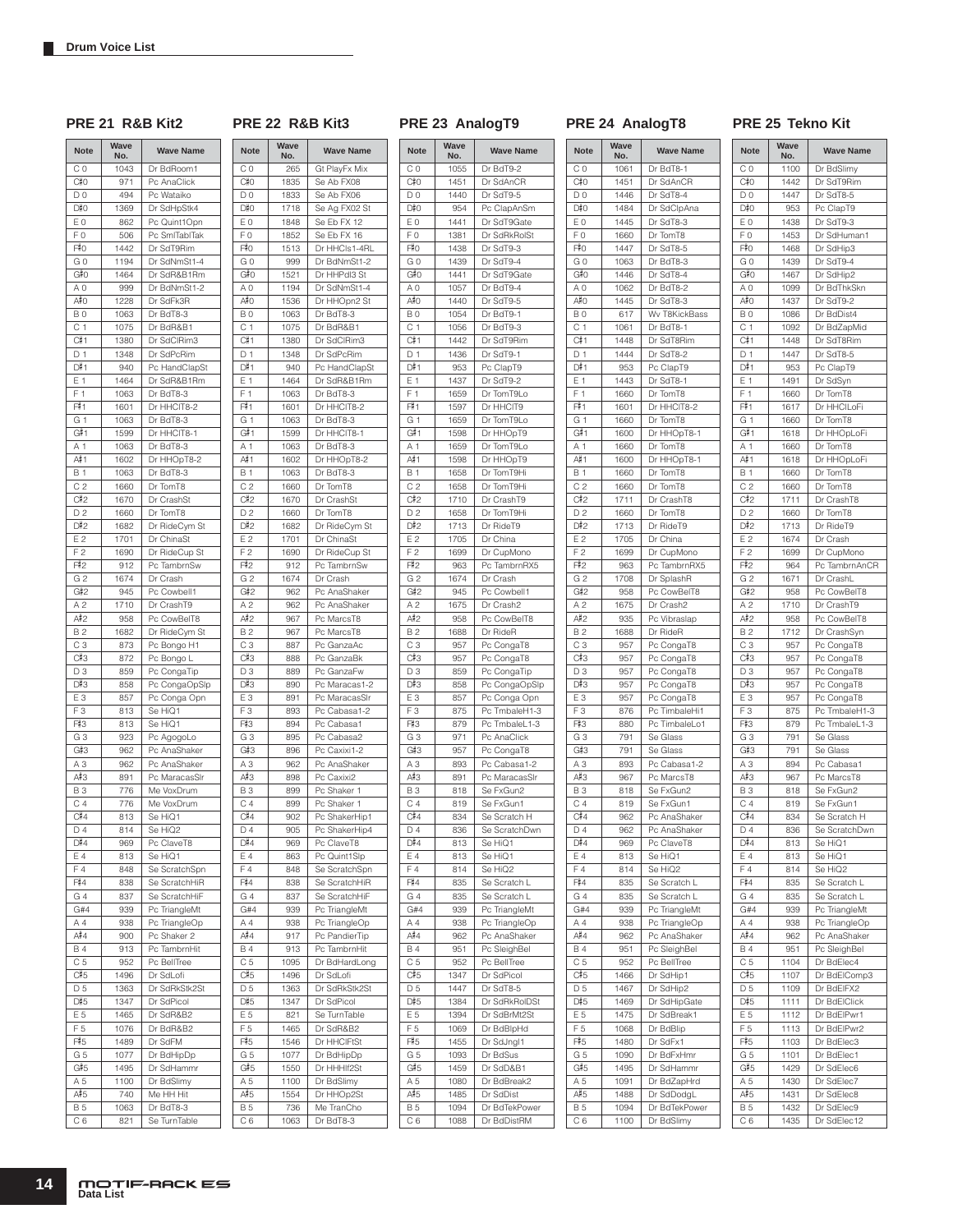**No. Wave Name**

**PRE 26 House Kit1 PRE 27 House Kit2 PRE 28 Big Kit PRE 29 Break Kit PRE 30 Drum'nBass**

C 0 1077 Dr BdHipDp

**Note Wave** 

| <b>Note</b>    | Wave<br>No.  | <b>Wave Name</b>             |  |  |
|----------------|--------------|------------------------------|--|--|
| C <sub>0</sub> | 1057         | Dr BdT9-4                    |  |  |
| C#0            | 1448         | Dr SdT8Rim                   |  |  |
| D <sub>0</sub> | 1447         | Dr SdT8-5                    |  |  |
| D#0            | 940          | Pc HandClapSt                |  |  |
| E <sub>0</sub> | 1488         | Dr SdDodgL                   |  |  |
| F <sub>0</sub> | 1387         | Dr SdLvRolSt                 |  |  |
| F#0            | 1438         | Dr SdT9-3                    |  |  |
| GO             | 1443         | Dr SdT8-1                    |  |  |
| G#0            | 1440         | Dr SdT9-5                    |  |  |
| A <sub>0</sub> | 1054         | Dr BdT9-1                    |  |  |
| A‡O            | 1441         | Dr SdT9Gate                  |  |  |
| B <sub>0</sub> | 1055         | Dr BdT9-2                    |  |  |
| C 1            | 1056         | Dr BdT9-3                    |  |  |
| C#1            | 1442         | Dr SdT9Rim                   |  |  |
| D <sub>1</sub> | 1436         | Dr SdT9-1                    |  |  |
| D#1            | 953          | Pc ClapT9                    |  |  |
| E 1            | 1437         | Dr SdT9-2                    |  |  |
| F 1<br>F#1     | 1659         | Dr TomT9Lo<br>Dr HHCIT8-1    |  |  |
| G 1            | 1599         |                              |  |  |
| G#1            | 1659<br>1598 | Dr TomT9Lo<br>Dr HHOpT9      |  |  |
| A 1            | 1659         | Dr TomT9Lo                   |  |  |
| A#1            | 1598         | Dr HHOpT9                    |  |  |
| <b>B</b> 1     | 1658         | Dr TomT9Hi                   |  |  |
| C <sub>2</sub> | 1658         | Dr TomT9Hi                   |  |  |
| C#2            | 1710         | Dr CrashT9                   |  |  |
| D <sub>2</sub> | 1658         | Dr TomT9Hi                   |  |  |
| D#2            | 1713         | Dr RideT9                    |  |  |
| E <sub>2</sub> | 1674         | Dr Crash                     |  |  |
| F <sub>2</sub> | 1699         | Dr CupMono                   |  |  |
| F#2            | 913          | Pc TambrnHit                 |  |  |
| G <sub>2</sub> | 1674         | Dr Crash                     |  |  |
| G#2            | 945          | Pc Cowbell1                  |  |  |
| A <sub>2</sub> | 1670         | Dr CrashSt                   |  |  |
| A‡2            | 958          | Pc CowBelT8                  |  |  |
| <b>B2</b>      | 1682         | Dr RideCym St                |  |  |
| C <sub>3</sub> | 873          | Pc Bongo H1                  |  |  |
| C#3            | 872          | Pc Bongo L                   |  |  |
| D3             | 859          | Pc CongaTip                  |  |  |
| D#3            | 858          | Pc CongaOpSlp                |  |  |
| E <sub>3</sub> | 857          | Pc Conga Opn                 |  |  |
| F <sub>3</sub> | 876          | Pc TimbaleHi1                |  |  |
| F#3            | 876          | Pc TimbaleHi1                |  |  |
| G <sub>3</sub> | 923          | Pc AgogoLo                   |  |  |
| G#3            | 923          | Pc AgogoLo                   |  |  |
| A <sub>3</sub> | 894          | Pc Cabasa1                   |  |  |
| А#З            | 891          | Pc MaracasSIr                |  |  |
| <b>B3</b>      | 776          | Me VoxDrum                   |  |  |
| C <sub>4</sub> | 776          | Me VoxDrum                   |  |  |
| C#4            | 926          | Pc GuiroShort                |  |  |
| D <sub>4</sub> | 925          | Pc GuiroLong                 |  |  |
| D#4<br>E 4     | 933          | Pc Clave                     |  |  |
| F4             | 934          | Pc WoodBlock<br>Pc WoodBlock |  |  |
| F#4            | 934<br>871   | Pc CuicaHi                   |  |  |
| G <sub>4</sub> | 870          | Pc CuicaLo                   |  |  |
| G#4            | 939          | Pc TriangleMt                |  |  |
| A 4            | 938          | Pc TriangleOp                |  |  |
| A#4            | 962          | Pc AnaShaker                 |  |  |
| <b>B4</b>      | 951          | Pc SleighBel                 |  |  |
| C 5            | 952          | Pc BellTree                  |  |  |
| C#5            | 1479         | Dr SdBreakRol                |  |  |
| D <sub>5</sub> | 795          | Se NzBurst                   |  |  |
| D#5            | 731          | Me VoxBell                   |  |  |
| E 5            | 1463         | Dr SdR&B1                    |  |  |
| F <sub>5</sub> | 741          | Me VoxAlk                    |  |  |
| F#5            | 519          | Pc Udo Hi                    |  |  |
| G <sub>5</sub> | 736          | Me TranCho                   |  |  |
| G#5            | 750          | Me Swarm                     |  |  |
| A 5            | 1040         | Dr BdPop                     |  |  |
| A#5            | 1464         | Dr SdR&B1Rm                  |  |  |
| <b>B5</b>      | 1076         | Dr BdR&B2                    |  |  |
| C 6            | 1674         | Dr Crash                     |  |  |

| <b>Note</b>                      | Wave<br>No. | <b>Wave Name</b>          |
|----------------------------------|-------------|---------------------------|
| CO                               | 1055        | Dr BdT9-2                 |
| C#0                              | 1448        | Dr SdT8Rim                |
| DO                               | 523         | Pc Dohol H                |
| D#0                              | 953         | Pc ClapT9                 |
| EΟ                               | 1437        | Dr SdT9-2                 |
| FΟ                               | 1441        | Dr SdT9Gate               |
| F‡O                              | 1454        | Dr SdHuman2               |
| G 0                              | 1480        | Dr SdFx1                  |
| G#0                              | 1496        | Dr SdLofi                 |
| ΑO                               | 1059        | Dr BdT9Hd2                |
| A#O                              | 1442        |                           |
|                                  |             | Dr SdT9Rim                |
| B <sub>0</sub><br>C <sub>1</sub> | 1056        | Dr BdT9-3                 |
|                                  | 1058        | Dr BdT9Hd1                |
| C#1                              | 1442        | Dr SdT9Rim                |
| D 1                              | 1437        | Dr SdT9-2                 |
| D#1                              | 795         | Se NzBurst                |
| E 1                              | 1164        | Dr SdPwrL1-4              |
| F<br>1                           | 1491        | Dr SdSyn                  |
| F#1                              | 1597        | Dr HHCIT9                 |
| G 1                              | 1491        | Dr SdSyn                  |
| G#1                              | 1598        | Dr HHOpT9                 |
| Α1                               | 1491        | Dr SdSyn                  |
| A# 1                             | 1598        | Dr HHOpT9                 |
| <b>B</b> 1                       | 1491        | Dr SdSyn                  |
| C2                               | 1491        | Dr SdSyn                  |
| C#2                              | 1710        | Dr CrashT9                |
| D <sub>2</sub>                   | 1491        | Dr SdSyn                  |
| D#2                              | 1713        | Dr RideT9                 |
| Ε2                               | 1712        | Dr CrashSyn               |
| F <sub>2</sub>                   | 1699        | Dr CupMono                |
| F‡2                              | 913         | Pc TambrnHit              |
| G <sub>2</sub>                   | 1711        |                           |
|                                  |             | Dr CrashT8                |
| G#2                              | 945         | Pc Cowbell1               |
| A 2                              | 1674        | Dr Crash                  |
| A#2                              | 958         | Pc CowBelT8               |
| B 2                              | 1682        | Dr RideCym St             |
| CЗ                               | 873         | Pc Bongo H1               |
| С#3                              | 872         | Pc Bongo L                |
| D <sub>3</sub>                   | 860         | Pc CongaBtm               |
| D#3                              | 858         | Pc CongaOpSIp             |
| E3                               | 857         | Pc Conga Opn              |
| FЗ                               | 1661        | Dr TomSyn1                |
| F‡3                              | 1661        | Dr TomSyn1                |
| GЗ                               | 971         | Pc AnaClick               |
| G#3                              | 1497        | Dr SdRimSE                |
| ΑЗ                               | 894         | Pc Cabasa1                |
| А#З                              | 891         | Pc MaracasSIr             |
| BЗ                               | 776         | Me VoxDrum                |
| C 4                              | 776         | Me VoxDrum                |
| C#4                              | 964         | Pc TambrnAnCR             |
| D <sub>4</sub>                   | 962         | Pc AnaShaker              |
| D#4                              | 969         | Pc ClaveT8                |
| Ε4                               | 963         | Pc TambrnRX5              |
| F4                               | 959         | Pc CowBelRX11             |
| F‡4                              | 962         | Pc AnaShaker              |
| G 4                              | 837         |                           |
|                                  |             | Se ScratchHiF             |
| G#4<br>A <sub>4</sub>            | 939         | Pc TriangleMt             |
|                                  | 938         | Pc TriangleOp             |
| A#4                              | 962         | Pc AnaShaker              |
| <b>B</b> 4                       | 951         | Pc SleighBel              |
| C 5                              | 952         | Pc BellTree               |
| C#5                              | 499         | Pc TablaBya               |
| D <sub>5</sub>                   | 500         | Pc TablaNah               |
| D#5                              | 501         | Pc TablaMut               |
| Ε5                               | 731         | Me VoxBell                |
| F <sub>5</sub>                   | 1040        | Dr BdPop                  |
| F#5                              | 519         | Pc Udo Hi                 |
|                                  | 1053        | Dr BdFXGate               |
| G 5                              |             |                           |
| G#5                              | 795         | Se NzBurst                |
| A 5                              | 1054        | Dr BdT9-1                 |
| A#5                              | 1479        |                           |
| <b>B5</b>                        | 1674        | Dr SdBreakRol<br>Dr Crash |

| <b>Note</b>           | Wave<br>No.  | <b>Wave Name</b>             |  |  |
|-----------------------|--------------|------------------------------|--|--|
| C <sub>0</sub>        | 1053         | Dr BdFXGate                  |  |  |
| C‡0                   | 872          | Pc Bongo L                   |  |  |
| D <sub>0</sub>        | 1359         | Dr SdGM                      |  |  |
| D#0                   | 940          | Pc HandClapSt                |  |  |
| E <sub>0</sub>        | 1354         | Dr SdGate2                   |  |  |
| F <sub>0</sub>        | 1381         | Dr SdRkRolSt                 |  |  |
| F#0<br>GO             | 1332<br>1347 | Dr SdRkRim1St<br>Dr SdPicol  |  |  |
| G#0                   | 1344         | Dr SdRkFlmSt                 |  |  |
| A <sub>0</sub>        | 1044         | Dr BdRoom2                   |  |  |
| A≢O                   | 1360         | Dr SdRkStk1St                |  |  |
| B <sub>0</sub>        | 1045         | Dr BdRoom3                   |  |  |
| C <sub>1</sub>        | 1052         | Dr BdGate                    |  |  |
| C#1                   | 1351         | Dr SdMdRim                   |  |  |
| D <sub>1</sub>        | 1353         | Dr SdGate1                   |  |  |
| D#1                   | 954          | Pc ClapAnSm                  |  |  |
| E 1                   | 1352         | Dr SdAmb                     |  |  |
| F <sub>1</sub><br>F#1 | 1657         | Dr TomAmbLo                  |  |  |
| G 1                   | 1608<br>1657 | Dr HHCID&B<br>Dr TomAmbLo    |  |  |
| G#1                   | 1609         | Dr HHPdID&B                  |  |  |
| A 1                   | 1657         | Dr TomAmbLo                  |  |  |
| A#≀1                  | 1610         | Dr HHOpD&B                   |  |  |
| <b>B</b> 1            | 1656         | Dr TomAmbHi                  |  |  |
| C <sub>2</sub>        | 1656         | Dr TomAmbHi                  |  |  |
| C#2                   | 1670         | Dr CrashSt                   |  |  |
| D <sub>2</sub>        | 1656         | Dr TomAmbHi                  |  |  |
| D#2                   | 1682         | Dr RideCym St                |  |  |
| E <sub>2</sub>        | 1701         | Dr ChinaSt                   |  |  |
| F <sub>2</sub>        | 1699         | Dr CupMono                   |  |  |
| F#2<br>G <sub>2</sub> | 913<br>1674  | Pc TambrnHit<br>Dr Crash     |  |  |
| G#2                   | 945          | Pc Cowbell1                  |  |  |
| A <sub>2</sub>        | 1670         | Dr CrashSt                   |  |  |
| A#2                   | 935          | Pc Vibraslap                 |  |  |
| <b>B2</b>             | 1682         | Dr RideCym St                |  |  |
| C <sub>3</sub>        | 873          | Pc Bongo H1                  |  |  |
| C#3                   | 872          | Pc Bongo L                   |  |  |
| D <sub>3</sub>        | 859          | Pc CongaTip                  |  |  |
| D#3                   | 858          | Pc CongaOpSIp                |  |  |
| E <sub>3</sub>        | 857          | Pc Conga Opn                 |  |  |
| F <sub>3</sub><br>F#3 | 1089<br>1089 | Dr Bd+HH<br>Dr Bd+HH         |  |  |
| G <sub>3</sub>        | 923          | Pc AgogoLo                   |  |  |
| G#3                   | 923          | Pc AgogoLo                   |  |  |
| A <sub>3</sub>        | 894          | Pc Cabasa1                   |  |  |
| A#3                   | 891          | Pc MaracasSIr                |  |  |
| <b>B3</b>             | 818          | Se FxGun2                    |  |  |
| C <sub>4</sub>        | 819          | Se FxGun1                    |  |  |
| C#4                   | 834          | Se Scratch H                 |  |  |
| D <sub>4</sub>        | 836          | Se ScratchDwn                |  |  |
| D#4                   | 933          | Pc Clave                     |  |  |
| E 4                   | 934          | Pc WoodBlock                 |  |  |
| F 4<br>F#4            | 934<br>835   | Pc WoodBlock<br>Se Scratch L |  |  |
| G <sub>4</sub>        | 835          | Se Scratch L                 |  |  |
| G#4                   | 939          | Pc TriangleMt                |  |  |
| A 4                   | 938          | Pc TriangleOp                |  |  |
| A#4                   | 900          | Pc Shaker 2                  |  |  |
| <b>B4</b>             | 951          | Pc SleighBel                 |  |  |
| C <sub>5</sub>        | 952          | Pc BellTree                  |  |  |
| C#5                   | 1485         | Dr SdDist                    |  |  |
| D <sub>5</sub>        | 1489         | Dr SdFM                      |  |  |
| D#5                   | 1490         | Dr SdFMRim                   |  |  |
| E 5                   | 1492<br>1045 | Dr SdClappy                  |  |  |
| F <sub>5</sub><br>F#5 | 1493         | Dr BdRoom3<br>Dr SdTimbr     |  |  |
| G <sub>5</sub>        | 1032         | Dr BdRk1St                   |  |  |
| G#5                   | 1497         | Dr SdRimSE                   |  |  |
| A <sub>5</sub>        | 1035         | Dr BdRk2St                   |  |  |
| A#5                   | 1479         | Dr SdBreakRol                |  |  |
| <b>B5</b>             | 1073         | Dr BdD&B1                    |  |  |
| C6                    | 1044         | Dr BdRoom2                   |  |  |

| <b>Note</b>                 | Wave<br>No.  | <b>Wave Name</b>           |
|-----------------------------|--------------|----------------------------|
| C <sub>0</sub>              | 1078         | Dr BdBrkDp                 |
| C#0                         | 1318         | Dr SdHip1St                |
| D <sub>0</sub>              | 1496         | Dr SdLofi                  |
| D#0                         | 1492         | Dr SdClappy                |
| E 0                         | 1355         | Dr SdLdwHMono              |
| F <sub>0</sub>              | 1384         | Dr SdRkRolDSt              |
| F#0                         | 1353         | Dr SdGate1                 |
| GO                          | 1350         | Dr SdMid                   |
| G#0                         | 1356         | Dr SdBrRim                 |
| A <sub>0</sub>              | 1081         | Dr BdBreakHvy              |
| A‡0                         | 1473         | Dr SdHipRm4                |
| B <sub>0</sub>              | 1080         | Dr BdBreak2                |
| C <sub>1</sub>              | 1079         | Dr BdBreak1                |
| C#1<br>D 1                  | 1470<br>1477 | Dr SdHipRm1                |
| D#1                         | 1475         | Dr SdBreak3<br>Dr SdBreak1 |
| E 1                         | 1476         | Dr SdBreak2                |
| F <sub>1</sub>              | 1632         | Dr TomLow St               |
| F#1                         | 1567         | Dr HHCIRkSR                |
| G <sub>1</sub>              | 1632         | Dr TomLow St               |
| G#1                         | 1580         | Dr HHPdIRkR                |
| A 1                         | 1632         | Dr TomLow St               |
| A#≀1                        | 1592         | Dr HHHIfOpRkR              |
| <b>B1</b>                   | 1624         | Dr TomHi St                |
| C <sub>2</sub>              | 1624         | Dr TomHi St                |
| C#2                         | 1671         | Dr CrashL                  |
| D <sub>2</sub>              | 1624         | Dr TomHi St                |
| D#2                         | 1687         | Dr RideL                   |
| E 2                         | 1702         | Dr ChinaL                  |
| F <sub>2</sub>              | 1699         | Dr CupMono                 |
| F#2                         | 913          | Pc TambrnHit               |
| G <sub>2</sub>              | 1674         | Dr Crash                   |
| G#2                         | 945          | Pc Cowbell1                |
| A <sub>2</sub>              | 1672         | Dr CrashR                  |
| A#2<br><b>B2</b>            | 959          | Pc CowBelRX11              |
| C <sub>3</sub>              | 1698<br>873  | Dr RideMono<br>Pc Bongo H1 |
| C#3                         | 872          | Pc Bongo L                 |
| D <sub>3</sub>              | 859          | Pc CongaTip                |
| D#3                         | 858          | Pc CongaOpSIp              |
| E <sub>3</sub>              | 857          | Pc Conga Opn               |
| F <sub>3</sub>              | 873          | Pc Bongo H1                |
| F#3                         | 872          | Pc Bongo L                 |
| G <sub>3</sub>              | 857          | Pc Conga Opn               |
| G#3                         | 923          | Pc AgogoLo                 |
| A <sub>3</sub>              | 894          | Pc Cabasa1                 |
| A#3                         | 891          | Pc MaracasSIr              |
| <b>B3</b>                   | 876          | Pc TimbaleHi1              |
| C <sub>4</sub>              | 880          | Pc TimbaleLo1              |
| C#4                         | 834          | Se Scratch H               |
| D4<br>D#4                   | 836          | Se ScratchDwn<br>Pc Clave  |
| Ε4                          | 933<br>934   | Pc WoodBlock               |
| F4                          | 934          | Pc WoodBlock               |
| F#4                         | 835          | Se Scratch L               |
| G <sub>4</sub>              | 835          | Se Scratch L               |
| G#4                         | 939          | Pc TriangleMt              |
| A 4                         | 938          | Pc TriangleOp              |
| A#4                         | 900          | Pc Shaker 2                |
| <b>B</b> 4                  | 951          | Pc SleighBel               |
| C <sub>5</sub>              | 821          | Se TurnTable               |
| C#5                         | 1479         | Dr SdBreakRol              |
| D <sub>5</sub>              | 622          | Wv FMBass5                 |
| D#5                         | 757          | Me Mind Bell               |
| E <sub>5</sub>              | 1480         | Dr SdFx1                   |
| F <sub>5</sub>              | 1035         | Dr BdRk2St                 |
| F <sub>5</sub>              | 762          | Me LfoSeq                  |
| G 5                         | 790          | Se Ripper                  |
| G#5                         | 795          | Se NzBurst                 |
| A 5                         | 822          | Se Police                  |
| A#5                         | 755          | Me Fairwave                |
| <b>B5</b><br>C <sub>6</sub> | 750<br>753   | Me Swarm<br>Me RadioNz     |
|                             |              |                            |

#### $C_{0}^{\frac{1}{2}}O$ 872 | Pc Bongo L  $\overline{D}$  0 1465 Dr SdR&B2  $D_{\tau}^{\sharp}0$ 1493 Dr SdTimbr E 0 1461 Dr SdD&B3 F 0 1495 Dr SdHammr  $F#0$ 791 Se Glass G 0 | 1074 | Dr BdD&B2  $G#O$ 1521 Dr HHPdl3 St A 0 1077 Dr BdHipDp  $A#O$ 1554 Dr HHOp2St B 0 1082 Dr BdBreakHrd C 1 | 1073 | Dr BdD&B1  $C_{1}^{\frac{1}{2}}1$ 1351 Dr SdMdRim D 1 1459 Dr SdD&B1  $\overline{D^{\frac{1}{2}}1}$ 795 Se NzBurst E 1 | 1460 | Dr SdD&B2 F 1 1657 Dr TomAmbLo F#1 1608 Dr HHClD&B G 1 1657 Dr TomAmbLo  $G#1$ 1609 Dr HHPdID&B A 1 1657 Dr TomAmbLo<br>
A#1 1610 Dr HHOpD&B  $\frac{A#1}{B}$ Dr HHOpD&B 1656 Dr TomAmbHi C 2 | 1656 | Dr TomAmbHi  $C#2$ 1671 Dr CrashL D 2 1656 Dr TomAmbHi  $\frac{D_{1}^{\frac{1}{2}}}{E_{2}}$ 1682 Dr RideCym St 1705 Dr China F 2 1699 Dr CupMono 913 Pc TambrnHit G 2 1674 Dr Crash  $G#2$ 945 Pc Cowbell1 A 2 1670 Dr CrashSt  $A#2$ 935 Pc Vibraslap B 2 1682 Dr RideCym St C 3 873 Pc Bongo H1  $C<sup>\frac{1}{2}</sup>3$ 872 Pc Bongo L D 3 859 Pc CongaTip  $D#3$ 858 Pc CongaOpSlp E 3 857 Pc Conga Opn<br>F 3 1462 Dr SdD&B4 1462 Dr SdD&B4  $F#3$ 1611 Dr HHRvD&B G 3 923 Pc AgogoLo  $G#3$ 923 Pc AgogoLo A 3 894 Pc Cabasa1<br>A #3 891 Pc Maracas  $A#3$ Pc MaracasSlr B 3 818 Se FxGun2 C 4 819 Se FxGun1  $\frac{C}{D}$ 4 926 Pc GuiroShort 925 Pc GuiroLong  $D_1^{\frac{1}{2}}4$ 933 Pc Clave E 4 805 Se ElPerc8 F 4 799 Se FIPerc2  $\frac{F#4}{G4}$ 650 Wv P50-1 810 Se ElPerc13 G#4 821 Se TurnTable A 4 938 Pc TriangleOp  $\frac{A#4}{B4}$ 900 Pc Shaker 2 951 Pc SleighBel C 5 952 Pc BellTree  $C\overline{5}5$ 1485 Dr SdDist

 $F12$ 

D 5 1489 Dr SdFM

1490 Dr SdFMRim E 5 1492 Dr SdClappy F 5 1073 Dr BdD&B1

1493 Dr SdTimbr G 5 1087 Dr BdDist5

1497 Dr SdRimSE A 5 1086 Dr BdDist4

1468 Dr SdHip3 B 5 1100 Dr BdSlimy C 6 | 1089 Dr Bd+HH

 $D#5$ 

 $F\overline{5}$ 

 $G#5$ 

 $A#5$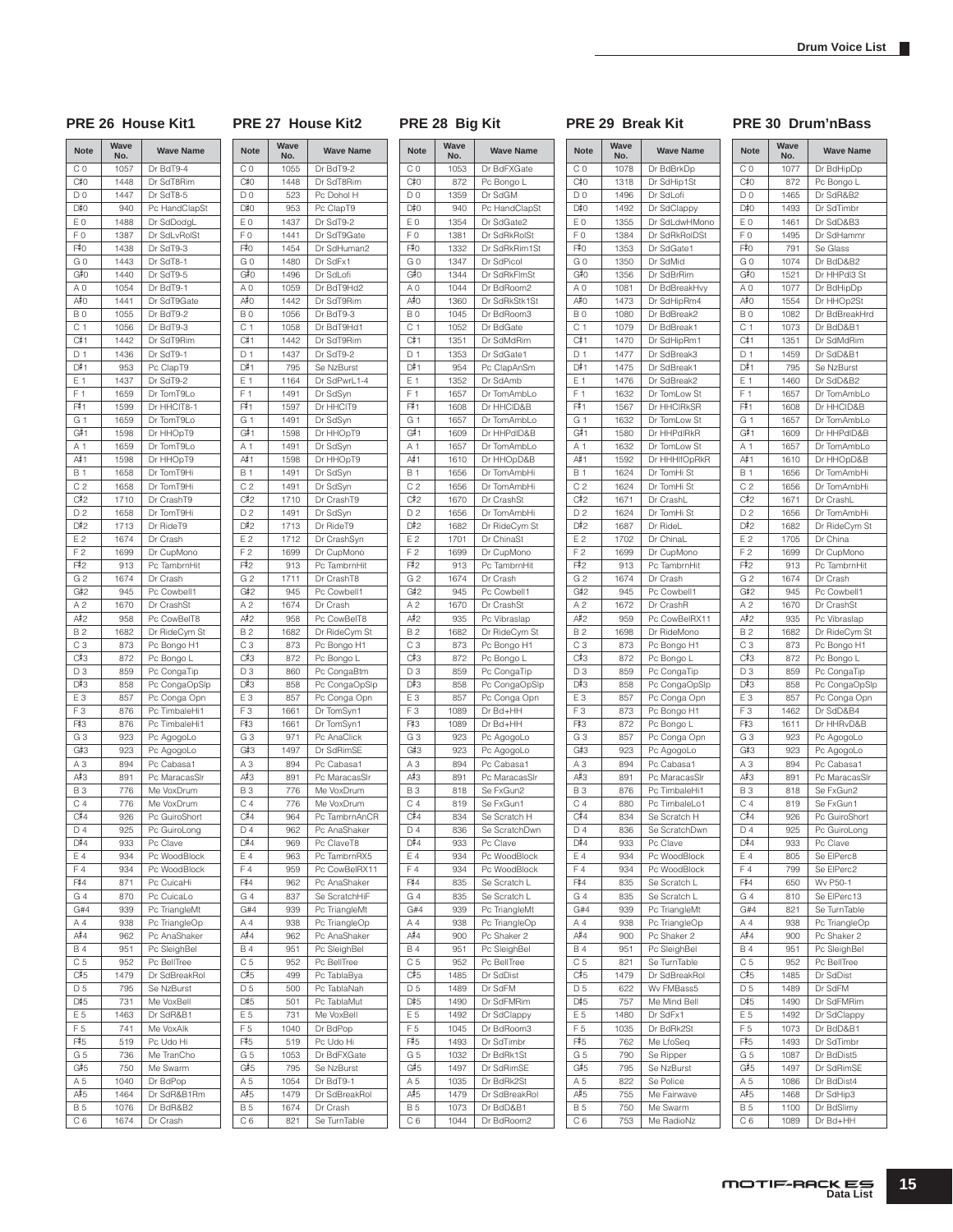**PRE 31 Acid Kit PRE 32 Jungle Kit PRE 33 Electric PRE 34 Human Kit PRE 35 Hard Kit**

| <b>Note</b>           | Wave<br>No.  | <b>Wave Name</b>               | <b>Note</b>           | Wave<br>No.  | <b>Wave Name</b>               | <b>Note</b>           | Wave<br>No.  | <b>Wave Name</b>              |
|-----------------------|--------------|--------------------------------|-----------------------|--------------|--------------------------------|-----------------------|--------------|-------------------------------|
| C <sub>0</sub>        | 1096         | Dr BdATite                     | CO                    | 1071         | Dr BdJngl2                     | C 0                   | 1065         | Dr BdAnCR                     |
| C‡0                   | 1448         | Dr SdT8Rim                     | C#0                   | 1351         | Dr SdMdRim                     | C‡0                   | 1068         | Dr BdBlip                     |
| D <sub>0</sub>        | 1457         | Dr SdJngl3                     | D <sub>0</sub>        | 1457         | Dr SdJngl3                     | D <sub>0</sub>        | 1447         | Dr SdT8-5                     |
| D#0                   | 940          | Pc HandClapSt                  | D#0                   | 1457         | Dr SdJngl3                     | D#0                   | 954          | Pc ClapAnSm                   |
| E <sub>0</sub>        | 1443         | Dr SdT8-1                      | E <sub>0</sub>        | 1348         | Dr SdPcRim                     | ΕO                    | 1471         | Dr SdHipRm2                   |
| F <sub>0</sub>        | 1661         | Dr TomSyn1                     | F <sub>0</sub>        | 1390         | Dr SdRollMono                  | F <sub>0</sub>        | 1390         | Dr SdRollMono                 |
| F#0                   | 1289         | Dr SdBhL1-3                    | F#0                   | 1494         | Dr SdWood                      | F#0                   | 1443         | Dr SdT8-1                     |
| G <sub>0</sub><br>G#0 | 1296<br>1248 | Dr SdBh3R                      | G <sub>0</sub><br>G#0 | 1465<br>1460 | Dr SdR&B2                      | G <sub>0</sub><br>G#0 | 1451<br>1444 | Dr SdAnCR                     |
| A <sub>0</sub>        | 1008         | Dr SdSonSt1-3<br>Dr BdFkSt1-2  | A 0                   | 1071         | Dr SdD&B2<br>Dr BdJngl2        | ΑO                    | 1061         | Dr SdT8-2<br>Dr BdT8-1        |
| A‡O                   | 1232         | Dr SdBsSt1-3                   | A#0                   | 1458         | Dr SdJngIFx                    | A≢O                   | 1446         | Dr SdT8-4                     |
| B <sub>0</sub>        | 1068         | Dr BdBlip                      | B <sub>0</sub>        | 1061         | Dr BdT8-1                      | B <sub>0</sub>        | 1068         | Dr BdBlip                     |
| C <sub>1</sub>        | 1057         | Dr BdT9-4                      | C <sub>1</sub>        | 1070         | Dr BdJngl1                     | C <sub>1</sub>        | 1062         | Dr BdT8-2                     |
| C#1                   | 1442         | Dr SdT9Rim                     | C#1                   | 1473         | Dr SdHipRm4                    | C#1                   | 1448         | Dr SdT8Rim                    |
| D <sub>1</sub>        | 1489         | Dr SdFM                        | D <sub>1</sub>        | 1456         | Dr SdJngl2                     | D <sub>1</sub>        | 1445         | Dr SdT8-3                     |
| D#1                   | 953          | Pc ClapT9                      | D#1                   | 1458         | Dr SdJnglFx                    | D#1                   | 953          | Pc ClapT9                     |
| E 1                   | 1451         | Dr SdAnCR                      | E 1                   | 1457         | Dr SdJngl3                     | E 1                   | 954          | Pc ClapAnSm                   |
| F <sub>1</sub>        | 1659         | Dr TomT9Lo                     | F <sub>1</sub>        | 1637         | Dr TomFlr L                    | F 1                   | 1662         | Dr TomSyn2                    |
| F#1<br>G <sub>1</sub> | 1612<br>1659 | Dr HHCITek<br>Dr TomT9Lo       | F#1<br>G 1            | 1565<br>1633 | Dr HHCIRkRSw<br>Dr TomLow L    | F#1<br>G 1            | 1601<br>1662 | Dr HHCIT8-2<br>Dr TomSyn2     |
| G#1                   | 1612         | Dr HHCITek                     | G#1                   | 1573         | Dr HHPdIRkRSw                  | G#1                   | 1600         | Dr HHOpT8-1                   |
| A 1                   | 1659         | Dr TomT9Lo                     | A 1                   | 1630         | Dr TomMid R                    | A 1                   | 1662         | Dr TomSyn2                    |
| A#≀1                  | 1613         | Dr HHOpTek                     | A#1                   | 1588         | Dr HHOpRkRSw                   | A#≀1                  | 1602         | Dr HHOpT8-2                   |
| <b>B1</b>             | 1658         | Dr TomT9Hi                     | <b>B</b> 1            | 1630         | Dr TomMid R                    | <b>B</b> 1            | 1662         | Dr TomSyn2                    |
| C <sub>2</sub>        | 1658         | Dr TomT9Hi                     | C <sub>2</sub>        | 1626         | Dr TomHi R                     | C <sub>2</sub>        | 1662         | Dr TomSyn2                    |
| C#2                   | 1710         | Dr CrashT9                     | C#2                   | 1671         | Dr CrashL                      | C#2                   | 1710         | Dr CrashT9                    |
| D <sub>2</sub>        | 1658         | Dr TomT9Hi                     | D <sub>2</sub>        | 1626         | Dr TomHi R                     | D <sub>2</sub>        | 1662         | Dr TomSyn2                    |
| D#2                   | 1713         | Dr RideT9                      | D#2                   | 1688         | Dr RideR                       | D#2                   | 1713         | Dr RideT9                     |
| E <sub>2</sub>        | 1674         | Dr Crash                       | E <sub>2</sub>        | 1705         | Dr China                       | E <sub>2</sub>        | 1674         | Dr Crash                      |
| F <sub>2</sub>        | 1695         | Dr CupL                        | F <sub>2</sub>        | 1699         | Dr CupMono                     | F 2                   | 1712         | Dr CrashSyn                   |
| F#2                   | 913          | Pc TambrnHit                   | F#2                   | 913          | Pc TambrnHit                   | F#2                   | 1711         | Dr CrashT8                    |
| G <sub>2</sub><br>G#2 | 1674<br>945  | Dr Crash<br>Pc Cowbell1        | G 2<br>G#2            | 1674<br>945  | Dr Crash<br>Pc Cowbell1        | G <sub>2</sub><br>G#2 | 1674<br>1497 | Dr Crash<br>Dr SdRimSE        |
| A <sub>2</sub>        | 1706         | Dr SplashSt                    | A <sub>2</sub>        | 1670         | Dr CrashSt                     | A <sub>2</sub>        | 1670         | Dr CrashSt                    |
| A#2                   | 958          | Pc CowBelT8                    | A#2                   | 935          | Pc Vibraslap                   | A#2                   | 958          | Pc CowBelT8                   |
| <b>B2</b>             | 1698         | Dr RideMono                    | <b>B2</b>             | 1682         | Dr RideCym St                  | <b>B2</b>             | 1712         | Dr CrashSyn                   |
| C <sub>3</sub>        | 873          | Pc Bongo H1                    | C <sub>3</sub>        | 873          | Pc Bongo H1                    | C <sub>3</sub>        | 1660         | Dr TomT8                      |
| C#3                   | 872          | Pc Bongo L                     | C#3                   | 872          | Pc Bongo L                     | C#3                   | 1660         | Dr TomT8                      |
| D3                    | 859          | Pc CongaTip                    | D3                    | 859          | Pc CongaTip                    | D3                    | 1660         | Dr TomT8                      |
| D#3                   | 858          | Pc CongaOpSlp                  | D#3                   | 858          | Pc CongaOpSlp                  | D#3                   | 1660         | Dr TomT8                      |
| E <sub>3</sub>        | 857          | Pc Conga Opn                   | E <sub>3</sub>        | 857          | Pc Conga Opn                   | E <sub>3</sub>        | 1660         | Dr TomT8                      |
| F <sub>3</sub>        | 876          | Pc TimbaleHi1                  | F <sub>3</sub>        | 500          | Pc TablaNah                    | F <sub>3</sub>        | 832          | Se Applause                   |
| F#3                   | 876<br>922   | Pc TimbaleHi1                  | F#3<br>G <sub>3</sub> | 499<br>923   | Pc TablaBya                    | F#3<br>G <sub>3</sub> | 823<br>824   | Se DoorSqk<br>Se HeartBeat    |
| G <sub>3</sub><br>G#3 | 923          | Pc AgogoHi<br>Pc AgogoLo       | G#3                   | 923          | Pc AgogoLo<br>Pc AgogoLo       | G#3                   | 816          | Se Bomb                       |
| A <sub>3</sub>        | 894          | Pc Cabasa1                     | A <sub>3</sub>        | 894          | Pc Cabasa1                     | A <sub>3</sub>        | 1618         | Dr HHOpLoFi                   |
| A#3                   | 891          | Pc MaracasSIr                  | A#3                   | 891          | Pc MaracasSIr                  | А#З                   | 899          | Pc Shaker 1                   |
| <b>B3</b>             | 818          | Se FxGun2                      | <b>B3</b>             | 876          | Pc TimbaleHi1                  | <b>B3</b>             | 797          | Se Zap2                       |
| C <sub>4</sub>        | 819          | Se FxGun1                      | C <sub>4</sub>        | 880          | Pc TimbaleLo1                  | C <sub>4</sub>        | 796          | Se Zap1                       |
| C#4                   | 834          | Se Scratch H                   | C#4                   | 926          | Pc GuiroShort                  | C#4                   | 834          | Se Scratch H                  |
| D 4                   | 836          | Se ScratchDwn                  | D 4                   | 925          | Pc GuiroLong                   | D 4                   | 835          | Se Scratch L                  |
| D#4                   | 813          | Se HiQ1                        | D#4                   | 933          | Pc Clave                       | D#4                   | 813          | Se HiQ1                       |
| Ε4                    | 813          | Se HiQ1                        | E 4                   | 934          | Pc WoodBlock                   | Ε4                    | 813          | Se HiQ1                       |
| F4                    | 814          | Se HiQ2                        | F4                    | 934          | Pc WoodBlock                   | F4                    | 814          | Se HiQ2                       |
| F#4                   | 835          | Se Scratch L                   | F#4                   | 871          | Pc CuicaHi                     | F#4                   | 835          | Se Scratch L                  |
| G 4<br>G#4            | 835          | Se Scratch L                   | G4<br>G#4             | 870<br>939   | Pc CuicaLo                     | G 4<br>G#4            | 775<br>1621  | Me HitOrch2                   |
| Α4                    | 939<br>938   | Pc TriangleMt<br>Pc TriangleOp | A 4                   | 938          | Pc TriangleMt<br>Pc TriangleOp | Α4                    | 1622         | Dr HHCIFx<br>Dr HHOpFx        |
| A#4                   | 962          | Pc AnaShaker                   | A#4                   | 900          | Pc Shaker 2                    | A#4                   | 962          | Pc AnaShaker                  |
| <b>B4</b>             | 951          | Pc SleighBel                   | B 4                   | 951          | Pc SleighBel                   | B 4                   | 962          | Pc AnaShaker                  |
| C 5                   | 952          | Pc BellTree                    | C 5                   | 952          | Pc BellTree                    | C 5                   | 821          | Se TurnTable                  |
| C#5                   | 1440         | Dr SdT9-5                      | C#5                   | 1611         | Dr HHRvD&B                     | C#5                   | 1479         | Dr SdBreakRol                 |
| D <sub>5</sub>        | 1440         | Dr SdT9-5                      | D <sub>5</sub>        | 833          | Se RainLoop                    | D <sub>5</sub>        | 622          | Wv FMBass5                    |
| D#5                   | 1440         | Dr SdT9-5                      | D#5                   | 834          | Se Scratch H                   | D#5                   | 757          | Me Mind Bell                  |
| E 5                   | 1440         | Dr SdT9-5                      | E 5                   | 835          | Se Scratch L                   | E 5                   | 1476         | Dr SdBreak2                   |
| F <sub>5</sub>        | 1066         | Dr BdHuman1                    | F <sub>5</sub>        | 1069         | Dr BdBlpHd                     | F 5                   | 1035         | Dr BdRk2St                    |
| F#5                   | 1459         | Dr SdD&B1                      | F#5                   | 1491         | Dr SdSyn                       | F#5                   | 753          | Me RadioNz                    |
| G 5                   | 1830         | Se Ab FX03                     | G 5                   | 794          | Se IndusTom                    | G 5                   | 790          | Se Ripper                     |
| G#5                   | 681          | Wv DigiOsc4                    | G#5                   | 915<br>790   | Pc PandieroOp                  | G#5                   | 795          | Se NzBurst                    |
| A 5<br>A#5            | 680<br>1475  | Wv DigiOsc3<br>Dr SdBreak1     | A 5<br>A#5            | 828          | Se Ripper<br>Se TelRing        | A 5<br>A#5            | 848<br>743   | Se ScratchSpn<br>Me BellChoir |
| B 5                   | 1070         | Dr BdJngl1                     | <b>B5</b>             | 840          | Se ScratchLoR                  | <b>B5</b>             | 745          | Me HiLo                       |
| C 6                   | 1081         | Dr BdBreakHvy                  | C 6                   | 817          | Se TapeRewnd                   | C 6                   | 753          | Me RadioNz                    |
|                       |              |                                |                       |              |                                |                       |              |                               |

| <b>Note</b>           | Wave<br>No.  | <b>Wave Name</b>               |  |  |
|-----------------------|--------------|--------------------------------|--|--|
| C <sub>0</sub>        | 1066         | Dr BdHuman1                    |  |  |
| C#0                   | 845          | Se ScratchVoF                  |  |  |
| D <sub>0</sub>        | 774          | Me Hit Uhh                     |  |  |
| D#0                   | 846          | Se ScratchVoR                  |  |  |
| E <sub>0</sub>        | 1458         | Dr SdJngIFx                    |  |  |
| F <sub>0</sub>        | 1381         | Dr SdRkRolSt                   |  |  |
| F#0                   | 1475         | Dr SdBreak1                    |  |  |
| GO<br>G#O             | 1451<br>1436 | Dr SdAnCR<br>Dr SdT9-1         |  |  |
| A <sub>0</sub>        | 1093         | Dr BdSus                       |  |  |
| A#O                   | 1366         | Dr SdHpStk1                    |  |  |
| B O                   | 1067         | Dr BdHuman2                    |  |  |
| C <sub>1</sub>        | 1067         | Dr BdHuman2                    |  |  |
| C#1                   | 1494         | Dr SdWood                      |  |  |
| D <sub>1</sub>        | 1453         | Dr SdHuman1                    |  |  |
| D#1                   | 1487         | Dr SdDodgH                     |  |  |
| E 1                   | 1454         | Dr SdHuman2                    |  |  |
| F <sub>1</sub><br>F#1 | 1066         | Dr BdHuman1                    |  |  |
| G <sub>1</sub>        | 1623<br>1066 | Dr HHOpHuman<br>Dr BdHuman1    |  |  |
| G#1                   | 1623         | Dr HHOpHuman                   |  |  |
| A 1                   | 1066         | Dr BdHuman1                    |  |  |
| A#≀1                  | 1623         | Dr HHOpHuman                   |  |  |
| <b>B1</b>             | 1066         | Dr BdHuman1                    |  |  |
| C <sub>2</sub>        | 1066         | Dr BdHuman1                    |  |  |
| C#2                   | 795          | Se NzBurst                     |  |  |
| D <sub>2</sub>        | 1066         | Dr BdHuman1                    |  |  |
| D#2                   | 1711         | Dr CrashT8                     |  |  |
| E 2                   | 1705         | Dr China                       |  |  |
| F <sub>2</sub><br>F.2 | 1699         | Dr CupMono                     |  |  |
| G <sub>2</sub>        | 844<br>1706  | Se ScratchSdR<br>Dr SplashSt   |  |  |
| G#2                   | 776          | Me VoxDrum                     |  |  |
| A <sub>2</sub>        | 1675         | Dr Crash2                      |  |  |
| A#2                   | 966          | Pc ElTambrn2                   |  |  |
| <b>B2</b>             | 773          | Me StabAah                     |  |  |
| C <sub>3</sub>        | 873          | Pc Bongo H1                    |  |  |
| C#3                   | 872          | Pc Bongo L                     |  |  |
| D3                    | 859          | Pc CongaTip                    |  |  |
| D#3                   | 858          | Pc CongaOpSIp                  |  |  |
| E <sub>3</sub>        | 857          | Pc Conga Opn                   |  |  |
| F <sub>3</sub><br>F#3 | 875<br>879   | Pc TmbaleH1-3<br>Pc TmbaleL1-3 |  |  |
| G <sub>3</sub>        | 923          | Pc AgogoLo                     |  |  |
| G#3                   | 923          | Pc AgogoLo                     |  |  |
| A <sub>3</sub>        | 894          | Pc Cabasa1                     |  |  |
| А#З                   | 891          | Pc MaracasSIr                  |  |  |
| B <sub>3</sub>        | 818          | Se FxGun2                      |  |  |
| C <sub>4</sub>        | 816          | Se Bomb                        |  |  |
| C#4                   | 834          | Se Scratch H                   |  |  |
| D4                    | 836          | Se ScratchDwn                  |  |  |
| D#4                   | 839          | Se ScratchLoF                  |  |  |
| Ε4<br>F 4             | 840<br>814   | Se ScratchLoR<br>Se HiQ2       |  |  |
| F#4                   | 835          | Se Scratch L                   |  |  |
| G4                    | 835          | Se Scratch L                   |  |  |
| G#4                   | 939          | Pc TriangleMt                  |  |  |
| A <sub>4</sub>        | 938          | Pc TriangleOp                  |  |  |
| A#4                   | 900          | Pc Shaker 2                    |  |  |
| <b>B4</b>             | 951          | Pc SleighBel                   |  |  |
| C <sub>5</sub>        | 821          | Se TurnTable                   |  |  |
| C#5                   | 1334         | Dr SdRkRim1R                   |  |  |
| D <sub>5</sub>        | 825          | Se Helicopter                  |  |  |
| D#5<br>E <sub>5</sub> | 771          | Me StabHard                    |  |  |
| F 5                   | 1353<br>1032 | Dr SdGate1<br>Dr BdRk1St       |  |  |
| F#5                   | 836          | Se ScratchDwn                  |  |  |
| G <sub>5</sub>        | 1064         | Dr BdAnSm                      |  |  |
| G#5                   | 765          | Me Sonar1                      |  |  |
| A 5                   | 494          | Pc Wataiko                     |  |  |
| A#5                   | 494          | Pc Wataiko                     |  |  |
| .<br>В 5              | 740          | Me HH Hit                      |  |  |
| C 6                   | 772          | Me StabOrgan2                  |  |  |

| <b>Note</b>      | Wave<br>No. | <b>Wave Name</b>            |  |
|------------------|-------------|-----------------------------|--|
| $\overline{C} 0$ | 1085        | Dr BdDist3                  |  |
| C‡0              | 1494        | Dr SdWood                   |  |
| D <sub>0</sub>   | 1353        | Dr SdGate1                  |  |
| D#0              | 940         | Pc HandClapSt               |  |
| E0               | 1354        | Dr SdGate2                  |  |
| F <sub>0</sub>   | 1390        | Dr SdRollMono               |  |
| F#0              | 1484        | Dr SdClpAna                 |  |
| G <sub>0</sub>   | 1468        | Dr SdHip3                   |  |
| G#0              | 790         | Se Ripper                   |  |
| A <sub>0</sub>   | 1088        | Dr BdDistRM                 |  |
| A#0              | 1448        | Dr SdT8Rim                  |  |
| B <sub>0</sub>   | 1084        | Dr BdDist2                  |  |
| C <sub>1</sub>   | 1083        | Dr BdDist1                  |  |
| C#1              | 1351        | Dr SdMdRim                  |  |
| D <sub>1</sub>   | 1485        | Dr SdDist                   |  |
| D#1              | 795         | Se NzBurst                  |  |
| E 1              | 1481        | Dr SdFx2                    |  |
| Ē1               | 1665        | Dr TomDistLo                |  |
| F#1              | 1597        | Dr HHCIT9                   |  |
| G <sub>1</sub>   | 1665        | Dr TomDistLo                |  |
| G#1              | 1598        | Dr HHOpT9                   |  |
| A 1              | 1665        | Dr TomDistLo                |  |
| A#1              | 1598        | Dr HHOpT9                   |  |
| <b>B</b> 1       | 1664        | Dr TomDistHi                |  |
| C <sub>2</sub>   | 1664        | Dr TomDistHi                |  |
| C#2              | 1710        | Dr CrashT9                  |  |
| D <sub>2</sub>   | 1664        | Dr TomDistHi                |  |
| D#2              | 1713        | Dr RideT9                   |  |
| E <sub>2</sub>   | 1705        | Dr China                    |  |
| F 2<br>F#2       | 1699<br>964 | Dr CupMono<br>Pc TambrnAnCR |  |
| G <sub>2</sub>   | 1674        | Dr Crash                    |  |
| G#2              | 958         | Pc CowBelT8                 |  |
| A <sub>2</sub>   | 1670        | Dr CrashSt                  |  |
| A#2              | 935         | Pc Vibraslap                |  |
| <b>B2</b>        | 1682        | Dr RideCym St               |  |
| C <sub>3</sub>   | 1493        | Dr SdTimbr                  |  |
| C#3              | 1493        | Dr SdTimbr                  |  |
| D3               | 859         | Pc CongaTip                 |  |
| D#3              | 858         | Pc CongaOpSlp               |  |
| E <sub>3</sub>   | 857         | Pc Conga Opn                |  |
| FЗ               | 1089        | Dr Bd+HH                    |  |
| F#3              | 1089        | Dr Bd+HH                    |  |
| G <sub>3</sub>   | 791         | Se Glass                    |  |
| G#3              | 791         | Se Glass                    |  |
| A <sub>3</sub>   | 894         | Pc Cabasa1                  |  |
| A#3              | 891         | Pc MaracasSlr               |  |
| B <sub>3</sub>   | 818         | Se FxGun2                   |  |
| C <sub>4</sub>   | 819         | Se FxGun1                   |  |
| C#4              | 834         | Se Scratch H                |  |
| D <sub>4</sub>   | 836         | Se ScratchDwn               |  |
| D#4              | 813         | Se HiQ1                     |  |
| Ε4               | 813         | Se HiQ1                     |  |
| F4               | 814         | Se HiQ2                     |  |
| F#4              | 835         | Se Scratch L                |  |
| G 4              | 835         | Se Scratch L                |  |
| G#4              | 939         | Pc TriangleMt               |  |
| A <sub>4</sub>   | 938         | Pc TriangleOp               |  |
| A#4              | 962         | Pc AnaShaker                |  |
| <b>B4</b>        | 951         | Pc SleighBel                |  |
| C <sub>5</sub>   | 952         | Pc BellTree                 |  |
| C#5              | 1485        | Dr SdDist                   |  |
| D <sub>5</sub>   | 1489        | Dr SdFM                     |  |
| D#5              | 1490        | Dr SdFMRim                  |  |
| E 5              | 1492        | Dr SdClappy                 |  |
| F <sub>5</sub>   | 1090        | Dr BdFxHmr                  |  |
| F#5              | 794         | Se IndusTom                 |  |
| G <sub>5</sub>   | 1073        | Dr BdD&B1                   |  |
| G#5              | 794         | Se IndusTom                 |  |
| A 5              | 1045        | Dr BdRoom3                  |  |
| A#5              | 794         | Se IndusTom                 |  |
| <b>B5</b>        | 1057        | Dr BdT9-4                   |  |

C 6 | 1495 | Dr SdHammr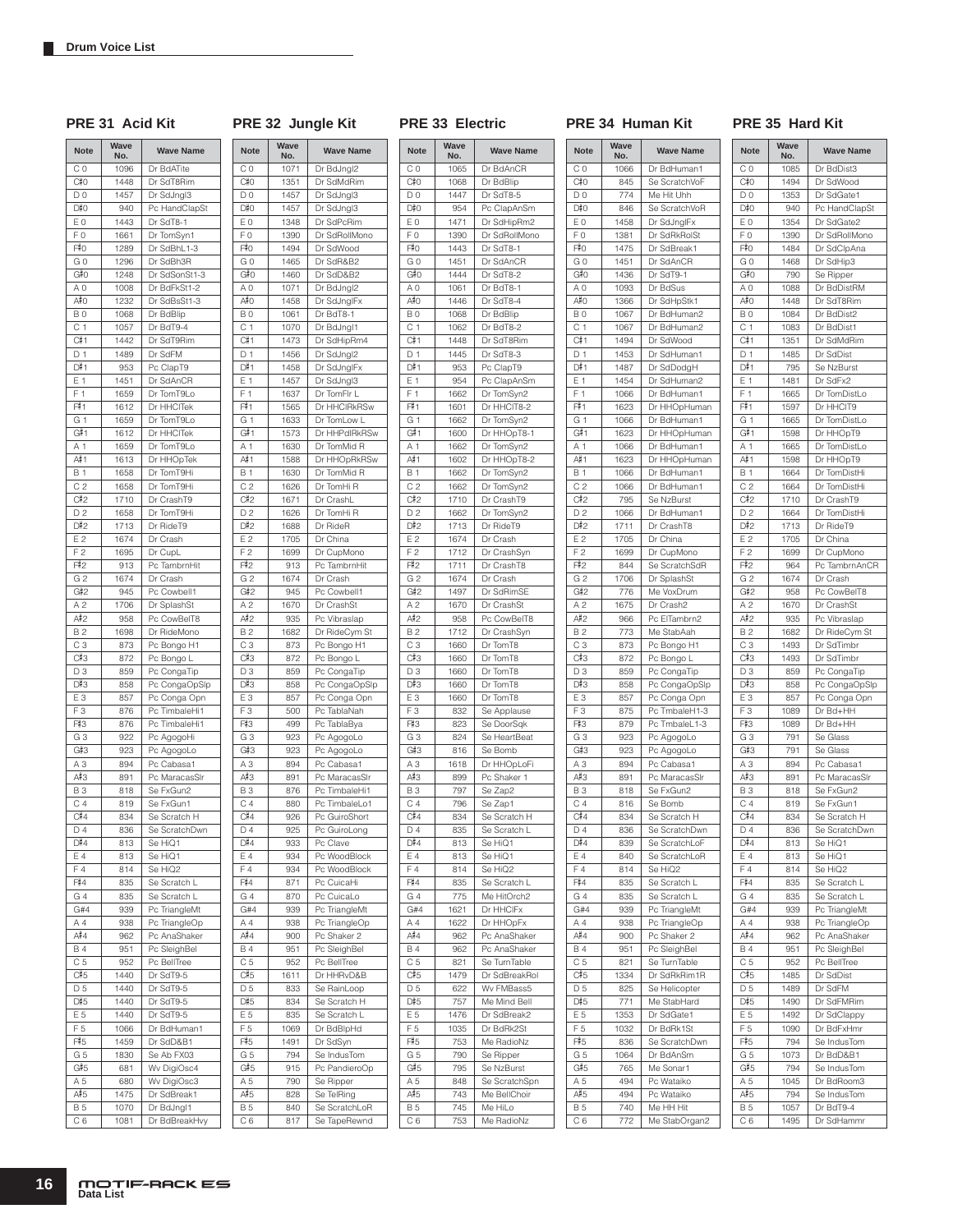T

 $\mathbf{r}$ 

### PRE 36 Distorted PRE 37 Ambient PRE 38 Jazz Kit PRE 39 Orchestral PRE 40 Garage

| <b>Note</b>                      | Wave<br><b>Wave Name</b><br>No. |                                |
|----------------------------------|---------------------------------|--------------------------------|
| C <sub>0</sub>                   | 971                             | Pc AnaClick                    |
| C‡0                              | 1391                            | Dr SdBrMtSt                    |
| D <sub>0</sub>                   | 1397                            | Dr SdBrSwrSt                   |
| D#0                              | 1394                            | Dr SdBrMt2St                   |
| E <sub>0</sub>                   | 1400                            | Dr SdBSwrAtSt                  |
| F <sub>0</sub>                   | 1387                            | Dr SdLvRolSt                   |
| F#0                              | 932                             | Pc Castanet                    |
| G <sub>0</sub>                   | 1200                            | Dr SdNm1St                     |
| G#0                              | 930                             | Pc Stick<br>Dr BdRk2R          |
| A <sub>0</sub><br>A≢O            | 1037<br>1303                    | Dr SdTgt1St                    |
| BO                               | 1079                            | Dr BdBreak1                    |
| C <sub>1</sub>                   | 1037                            | Dr BdRk2R                      |
| C#1                              | 1365                            | Dr SdRkStk2R                   |
| D <sub>1</sub>                   | 1259                            | Dr SdSon1L                     |
| D#1                              | 941                             | Pc HandClapL                   |
| E 1                              | 1348                            | Dr SdPcRim                     |
| F <sub>1</sub>                   | 1657                            | Dr TomAmbLo                    |
| F#1                              | 1576                            | Dr HHCIRk2R                    |
| G 1                              | 1657                            | Dr TomAmbLo                    |
| G#1                              | 1580                            | Dr HHPdIRkR                    |
| A 1                              | 1657                            | Dr TomAmbLo                    |
| A#1                              | 1590                            | Dr HHOpRkR                     |
| <b>B</b> 1                       | 1656                            | Dr TomAmbHi                    |
| C <sub>2</sub>                   | 1656                            | Dr TomAmbHi                    |
| C#2                              | 1671                            | Dr CrashL                      |
| D <sub>2</sub>                   | 1656                            | Dr TomAmbHi                    |
| D#2                              | 1688                            | Dr RideR                       |
| E <sub>2</sub>                   | 1702                            | Dr ChinaL                      |
| F <sub>2</sub>                   | 1696                            | Dr CupR                        |
| F#2                              | 912                             | Pc TambrnSw                    |
| G <sub>2</sub>                   | 1708                            | Dr SplashR                     |
| G#2                              | 948                             | Pc MamboBI2                    |
| A <sub>2</sub>                   | 1671                            | Dr CrashL                      |
| A‡2                              | 935                             | Pc Vibraslap                   |
| <b>B2</b>                        | 1682                            | Dr RideCym St                  |
| C <sub>3</sub>                   | 873                             | Pc Bongo H1                    |
| C#3                              | 872                             | Pc Bongo L                     |
| D3                               | 859                             | Pc CongaTip                    |
| D#3                              | 858                             | Pc CongaOpSlp                  |
| E <sub>3</sub><br>F <sub>3</sub> | 857                             | Pc Conga Opn                   |
| F#3                              | 875<br>879                      | Pc TmbaleH1-3<br>Pc TmbaleL1-3 |
| G <sub>3</sub>                   | 922                             | Pc AgogoHi                     |
| G#3                              | 923                             | Pc AgogoLo                     |
| A <sub>3</sub>                   | 893                             | Pc Cabasa1-2                   |
| A#3                              | 891                             | Pc MaracasSIr                  |
| <b>B3</b>                        | 936                             | Pc Whistle                     |
| C <sub>4</sub>                   | 936                             | Pc Whistle                     |
| C#4                              | 926                             | Pc GuiroShort                  |
| D 4                              | 925                             | Pc GuiroLong                   |
| D#4                              | 933                             | Pc Clave                       |
| E 4                              | 934                             | Pc WoodBlock                   |
| F4                               | 934                             | Pc WoodBlock                   |
| F#4                              | 854                             | Se ScratchCb2                  |
| G 4                              | 838                             | Se ScratchHiR                  |
| G#4                              | 939                             | Pc TriangleMt                  |
| A 4                              | 938                             | Pc TriangleOp                  |
| A#4                              | 899                             | Pc Shaker 1                    |
| B 4                              | 951                             | Pc SleighBel                   |
| C <sub>5</sub>                   | 952                             | Pc BellTree                    |
| C#5                              | 1347                            | Dr SdPicol                     |
| D <sub>5</sub>                   | 1358                            | Dr SdHeavy                     |
| D#5                              | 1484                            | Dr SdClpAna                    |
| E 5                              | 1348                            | Dr SdPcRim                     |
| F <sub>5</sub>                   | 1044                            | Dr BdRoom2                     |
| F#5                              | 1350                            | Dr SdMid                       |
| G 5                              | 1045                            | Dr BdRoom3                     |
| G#5                              | 1351                            | Dr SdMdRim                     |
| A 5                              | 1052                            | Dr BdGate                      |
| A#5                              | 1353                            | Dr SdGate1                     |
| <b>B5</b><br>C <sub>6</sub>      | 1053<br>1073                    | Dr BdFXGate<br>Dr BdD&B1       |
|                                  |                                 |                                |

| <b>Note</b>              | Wave<br>No. | <b>Wave Name</b> |
|--------------------------|-------------|------------------|
| СO                       | 1068        | Dr BdBlip        |
| C#0                      | 814         | Se HiQ2          |
| D <sub>0</sub>           | 1349        | Dr SdPcRim2      |
| D#0                      | 813         | Se HiQ1          |
| E0                       | 1451        | Dr SdAnCR        |
| F <sub>0</sub>           | 1661        | Dr TomSyn1       |
| F‡O                      | 1619        | Dr HHClSyn       |
| GO                       | 1661        | Dr TomSyn1       |
| G‡0                      | 1621        | Dr HHCIFx        |
| A O                      | 1662        | Dr TomSyn2       |
| A#O                      | 1620        | Dr HHOpSyn       |
| B <sub>0</sub>           | 1065        | Dr BdAnCR        |
| C 1                      | 1054        | Dr BdT9-1        |
| C#1                      |             |                  |
| D <sub>1</sub>           | 1368        | Dr SdHpStk3      |
|                          | 1455        | Dr SdJngl1       |
| D#1                      | 953         | Pc ClapT9        |
| E 1                      | 1455        | Dr SdJngl1       |
| F<br>1                   | 1660        | Dr TomT8         |
| F#1                      | 1601        | Dr HHCIT8-2      |
| G 1                      | 1660        | Dr TomT8         |
| G# 1                     | 1600        | Dr HHOpT8-1      |
| A 1                      | 1660        | Dr TomT8         |
| A# 1                     | 1602        | Dr HHOpT8-2      |
| Β1                       | 1660        | Dr TomT8         |
| C <sub>2</sub>           | 1660        | Dr TomT8         |
| C#2                      | 1712        | Dr CrashSyn      |
| D <sub>2</sub>           | 1660        | Dr TomT8         |
| D#2                      | 1713        | Dr RideT9        |
| E2                       | 1674        | Dr Crash         |
| F <sub>2</sub>           | 1699        | Dr CupMono       |
| F‡2                      | 913         | Pc TambrnHit     |
|                          |             |                  |
| G <sub>2</sub>           | 1674        | Dr Crash         |
| G#2                      | 958         | Pc CowBelT8      |
| A <sub>2</sub>           | 1670        | Dr CrashSt       |
| A#2                      | 935         | Pc Vibraslap     |
| B 2                      | 1682        | Dr RideCym St    |
| C <sub>3</sub>           | 873         | Pc Bongo H1      |
| C#3                      | 872         | Pc Bongo L       |
| D <sub>3</sub>           | 859         | Pc CongaTip      |
| D#3                      | 858         | Pc CongaOpSIp    |
| E <sub>3</sub>           | 857         | Pc Conga Opn     |
| F <sub>3</sub>           | 875         | Pc TmbaleH1-3    |
| F‡3                      | 879         | Pc TmbaleL1-3    |
| G 3                      | 791         | Se Glass         |
| G#3                      | 791         | Se Glass         |
| A <sub>3</sub>           | 894         | Pc Cabasa1       |
| А#З                      | 967         | Pc MarcsT8       |
|                          |             | Se Bird          |
| BЗ                       | 829         |                  |
| C <sub>4</sub>           | 779         | Me EngnRoomSt    |
| C#4                      | 811         | Se ElPerc14      |
| D 4                      | 831         | Se Gunshot       |
| D#4                      | 969         | Pc ClaveT8       |
| E 4                      | 934         | Pc WoodBlock     |
| F4                       | 934         | Pc WoodBlock     |
| F‡4                      | 964         | Pc TambrnAnCR    |
| G 4                      | 960         | Pc CowBelAnCR    |
| G#4                      | 939         | Pc TriangleMt    |
| A <sub>4</sub>           | 938         | Pc TriangleOp    |
| A#4                      | 962         | Pc AnaShaker     |
| <b>B4</b>                | 951         | Pc SleighBel     |
| C <sub>5</sub>           | 952         | Pc BellTree      |
| C#5                      | 1447        | Dr SdT8-5        |
| D <sub>5</sub>           | 765         | Me Sonar1        |
| D#5                      | 1447        | Dr SdT8-5        |
|                          |             |                  |
| E 5                      | 765         | Me Sonar1        |
| F <sub>5</sub>           | 749         | Me Bubble        |
| F#5                      | 1447        | Dr SdT8-5        |
|                          | 749         | Me Bubble        |
|                          |             | Dr SdT8-5        |
|                          | 1447        |                  |
|                          | 738         | Me Eery          |
| G 5<br>G#5<br>A 5<br>A#5 | 1447        | Dr SdT8-5        |
| B 5                      | 733         | Me WindChime     |

| <b>Note</b>           | Wave<br>No.  | <b>Wave Name</b>               |
|-----------------------|--------------|--------------------------------|
| СO                    | 1044         | Dr BdRoom2                     |
| C‡0                   | 1393         | Dr SdBrMtR                     |
| D <sub>0</sub>        | 1400         | Dr SdBSwrAtSt                  |
| D‡0                   | 1394         | Dr SdBrMt2St                   |
| E <sub>0</sub>        | 1400         | Dr SdBSwrAtSt                  |
| FΟ                    | 1387         | Dr SdLvRolSt                   |
| F#0                   | 932          | Pc Castanet                    |
| G <sub>0</sub>        | 1318         | Dr SdHip1St                    |
| G#0                   | 930          | Pc Stick                       |
| A <sub>0</sub>        | 1013         | Dr BdFkML                      |
| A≢O                   | 1363         | Dr SdRkStk2St                  |
| B <sub>0</sub>        | 1029         | Dr BdFkSonSt                   |
| C <sub>1</sub>        | 1008         | Dr BdFkSt1-2                   |
| C#1                   | 1376         | Dr SdClRmSt                    |
| D <sub>1</sub>        | 1303         | Dr SdTgt1St                    |
| D#1                   | 940          | Pc HandClapSt                  |
| E 1                   | 1282         | Dr SdBhSt1-3                   |
| F <sub>1</sub>        | 1636         | Dr TomFlr St                   |
| F#1                   | 1546         | Dr HHCIFtSt                    |
| G <sub>1</sub><br>G#1 | 1636         | Dr TomFlr St                   |
|                       | 1521         | Dr HHPdI3 St                   |
| A 1<br>A#≀1           | 1632         | Dr TomLow St                   |
| B 1                   | 1554         | Dr HHOp2St<br>Dr TomMid St     |
| C <sub>2</sub>        | 1628<br>1628 | Dr TomMid St                   |
| C#2                   | 1670         | Dr CrashSt                     |
| D <sub>2</sub>        | 1624         | Dr TomHi St                    |
| D‡2                   | 1682         | Dr RideCym St                  |
| E2                    | 1701         | Dr ChinaSt                     |
| F <sub>2</sub>        | 1690         | Dr RideCup St                  |
| F#2                   | 913          | Pc TambrnHit                   |
| G <sub>2</sub>        | 1706         | Dr SplashSt                    |
| G#2                   | 945          | Pc Cowbell1                    |
| A <sub>2</sub>        | 1670         | Dr CrashSt                     |
| A#2                   | 935          | Pc Vibraslap                   |
| <b>B2</b>             | 1682         | Dr RideCym St                  |
| C <sub>3</sub>        | 873          | Pc Bongo H1                    |
| C#3                   | 872          | Pc Bongo L                     |
| D3                    | 859          | Pc CongaTip                    |
| D#3                   | 858          | Pc CongaOpSIp                  |
| E <sub>3</sub>        | 857          | Pc Conga Opn                   |
| F3                    | 876          | Pc TimbaleHi1                  |
| F#3                   | 876          | Pc TimbaleHi1                  |
| G <sub>3</sub>        | 923          | Pc AgogoLo                     |
| G#3                   | 923          | Pc AgogoLo                     |
| A <sub>3</sub>        | 894          | Pc Cabasa1                     |
| A#3                   | 891          | Pc MaracasSIr                  |
| <b>B3</b>             | 1397         | Dr SdBrSwrSt                   |
| C <sub>4</sub>        | 1397         | Dr SdBrSwrSt                   |
| C#4                   | 926          | Pc GuiroShort                  |
| D <sub>4</sub>        | 925          | Pc GuiroLong                   |
| D#4                   | 933          | Pc Clave                       |
| E 4                   | 934          | Pc WoodBlock                   |
| F4                    | 934          | Pc WoodBlock                   |
| F#4                   | 871          | Pc CuicaHi                     |
| G4                    | 870          | Pc CuicaLo                     |
| G#4<br>A 4            | 939<br>938   | Pc TriangleMt<br>Pc TriangleOp |
| A#4                   | 900          | Pc Shaker 2                    |
| <b>B4</b>             | 951          | Pc SleighBel                   |
| C <sub>5</sub>        | 952          | Pc BellTree                    |
| C#5                   | 1274         | Dr SdBIL1-3                    |
| D <sub>5</sub>        | 1229         | Dr SdFkAySt                    |
| D#5                   | 1290         | Dr SdBhR1-3                    |
| E <sub>5</sub>        | 1268         | Dr SdBISt1-2                   |
| F 5                   | 1021         | Dr BdLoL                       |
| F#5                   | 1355         | Dr SdLdwHMono                  |
| G <sub>5</sub>        | 1039         | Dr BdDry2                      |
| G#5                   | 1400         | Dr SdBSwrAtSt                  |
| A <sub>5</sub>        | 1100         | Dr BdSlimy                     |
| A#5                   | 1390         | Dr SdRollMono                  |
| <b>B5</b>             | 1007         | Dr BdNm2R                      |
| C 6                   | 1674         | Dr Crash                       |
|                       |              |                                |

| <b>Note</b>           | Wave<br><b>Wave Name</b><br>No. |                              |
|-----------------------|---------------------------------|------------------------------|
| C <sub>0</sub>        | 971                             | Pc AnaClick                  |
| C#O                   | 1395                            | Dr SdBrMt2L                  |
| D <sub>0</sub>        | 1399                            | Dr SdBrSwrR                  |
| D#0                   | 1395                            | Dr SdBrMt2L                  |
| E <sub>0</sub>        | 1402                            | Dr SdBrSwrAtR                |
| F <sub>0</sub>        | 1421                            | Dr SdMrcRolSt                |
| F#0                   | 932                             | Pc Castanet                  |
| G <sub>0</sub>        | 1404                            | Dr SdMrc1S St                |
| G#O                   | 930                             | Pc Stick                     |
| A <sub>0</sub>        | 1049                            | Dr GrnCasMtSt                |
| A‡0                   | 1409                            | Dr SdMrc1H L                 |
| B <sub>0</sub>        | 1049                            | Dr GrnCasMtSt                |
| C <sub>1</sub>        | 1046                            | Dr GrnCasOpSt                |
| C#1                   | 1378                            | Dr SdCIRmR                   |
| D <sub>1</sub>        | 1405                            | Dr SdMrc1H St                |
| D#1                   | 940                             | Pc HandClapSt                |
| E 1                   | 1414                            | Dr SdMrc2H St                |
| F <sub>1</sub>        | 105                             | Cp TimpStSw                  |
| F#1                   | 1498                            | Dr HHCls1-4St                |
| G 1                   | 105                             | Cp TimpStSw                  |
| G#1                   | 1523                            | Dr HHPdI1-3 R                |
| A 1                   | 105                             | Cp TimpStSw                  |
| A#≀1                  | 1534                            | Dr HHOpn1-2St                |
| <b>B</b> 1            | 105                             | Cp TimpStSw                  |
| C <sub>2</sub>        | 105                             | Cp TimpStSw                  |
| C#2                   | 1676                            | Dr HndCymOpSt                |
| D <sub>2</sub>        | 105                             | Cp TimpStSw                  |
| D#2                   | 1682                            | Dr RideCym St                |
| E 2                   | 1701                            | Dr ChinaSt                   |
| F <sub>2</sub>        | 1690                            | Dr RideCup St                |
| F#2                   | 913                             | Pc TambrnHit                 |
| G <sub>2</sub><br>G#2 | 1679                            | Dr HndCymMtSt                |
| A <sub>2</sub>        | 946<br>1666                     | Pc Cowbell2<br>Dr CrashCymSt |
| A#2                   | 935                             | Pc Vibraslap                 |
| B <sub>2</sub>        | 1686                            | Dr RideSt                    |
| CЗ                    | 873                             | Pc Bongo H1                  |
| C#3                   | 872                             | Pc Bongo L                   |
| D <sub>3</sub>        | 859                             | Pc CongaTip                  |
| D#3                   | 857                             | Pc Conga Opn                 |
| .<br>Е З              | 866                             | Pc TumbaOpen                 |
| F <sub>3</sub>        | 875                             | Pc TmbaleH1-3                |
| F#3                   | 879                             | Pc TmbaleL1-3                |
| G <sub>3</sub>        | 922                             | Pc AgogoHi                   |
| G#3                   | 923                             | Pc AgogoLo                   |
| A <sub>3</sub>        | 893                             | Pc Cabasa1-2                 |
| A#3                   | 891                             | Pc MaracasSIr                |
| B <sub>3</sub>        | 936                             | Pc Whistle                   |
| C <sub>4</sub>        | 936                             | Pc Whistle                   |
| C#4                   | 926                             | Pc GuiroShort                |
| D4                    | 925                             | Pc GuiroLong                 |
| D#4<br>E 4            | 933                             | Pc Clave                     |
| F <sub>4</sub>        | 934<br>934                      | Pc WoodBlock<br>Pc WoodBlock |
| F#4                   | 871                             | Pc CuicaHi                   |
| G4                    | 870                             | Pc CuicaLo                   |
| G#4                   | 939                             | Pc TriangleMt                |
| $A_4$                 | 938                             | Pc TriangleOp                |
| A#4                   | 899                             | Pc Shaker 1                  |
| <b>B4</b>             | 951                             | Pc SleighBel                 |
| C 5                   | 952                             | Pc BellTree                  |
| C#5                   | 934                             | Pc WoodBlock                 |
| D <sub>5</sub>        | 934                             | Pc WoodBlock                 |
| D#5                   | 934                             | Pc WoodBlock                 |
| E 5                   | 934                             | Pc WoodBlock                 |
| F <sub>5</sub>        | 934                             | Pc WoodBlock                 |
| F#5                   | 934                             | Pc WoodBlock                 |
| G <sub>5</sub>        | 934                             | Pc WoodBlock                 |
| G#5                   | 934                             | Pc WoodBlock                 |
| A 5                   | 934                             | Pc WoodBlock                 |
| A#5                   | 934                             | Pc WoodBlock                 |
| <b>B5</b>             | 934                             | Pc WoodBlock                 |
| C <sub>6</sub>        | 934                             | Pc WoodBlock                 |

| <b>Note</b>           | Wave<br>No.  | <b>Wave Name</b>               |
|-----------------------|--------------|--------------------------------|
| C <sub>0</sub>        | 1095         | Dr BdHardLong                  |
| C#0                   | 1054         | Dr BdT9-1                      |
| D <sub>0</sub>        | 1100         | Dr BdSlimy                     |
| D#0                   | 1097         | Dr BdAnHard                    |
| E <sub>0</sub>        | 1086         | Dr BdDist4                     |
| F <sub>0</sub>        | 1107         | Dr BdElComp3                   |
| F#0                   | 1077         | Dr BdHipDp                     |
| GO                    | 1090         | Dr BdFxHmr                     |
| G‡0                   | 1056         | Dr BdT9-3                      |
| A <sub>0</sub>        | 1063         | Dr BdT8-3                      |
| A#O                   | 1093         | Dr BdSus                       |
| B <sub>0</sub>        | 1076         | Dr BdR&B2                      |
| C <sub>1</sub>        | 1058         | Dr BdT9Hd1                     |
| C#1<br>D <sub>1</sub> | 1100<br>1443 | Dr BdSlimy<br>Dr SdT8-1        |
| D#1                   | 1448         | Dr SdT8Rim                     |
| E 1                   | 1492         | Dr SdClappy                    |
| F <sub>1</sub>        | 1273         | Dr SdBI3St                     |
| F#1                   | 1536         | Dr HHOpn2 St                   |
| G 1                   | 1601         | Dr HHCIT8-2                    |
| G#1                   | 1536         | Dr HHOpn2 St                   |
| A 1                   | 1602         | Dr HHOpT8-2                    |
| A#1                   | 1536         | Dr HHOpn2 St                   |
| <b>B</b> 1            | 1602         | Dr HHOpT8-2                    |
| C <sub>2</sub>        | 954          | Pc ClapAnSm                    |
| $C_{12}$              | 1670         | Dr CrashSt                     |
| D <sub>2</sub>        | 1710         | Dr CrashT9                     |
| D#2                   | 1682         | Dr RideCym St                  |
| E <sub>2</sub>        | 1713         | Dr RideT9                      |
| F <sub>2</sub>        | 971          | Pc AnaClick                    |
| F#2                   | 969          | Pc ClaveT8                     |
| G <sub>2</sub>        | 954          | Pc ClapAnSm                    |
| G#2                   | 953          | Pc ClapT9                      |
| A <sub>2</sub><br>A#2 | 962<br>957   | Pc AnaShaker<br>Pc CongaT8     |
| <b>B2</b>             | 957          | Pc CongaT8                     |
| C <sub>3</sub>        | 1451         | Dr SdAnCR                      |
| C#3                   | 1381         | Dr SdRkRolSt                   |
| D3                    | 922          | Pc AgogoHi                     |
| D#3                   | 1704         | Dr ChinaRL                     |
| E <sub>3</sub>        | 814          | Se HiQ2                        |
| FЗ                    | 813          | Se HiQ1                        |
| F#3                   | 797          | Se Zap2                        |
| G <sub>3</sub>        | 796          | Se Zap1                        |
| G#3                   | 797          | Se Zap2                        |
| A <sub>3</sub>        | 823          | Se DoorSqk                     |
| A#3                   | 855          | Se ScratchCb3                  |
| <b>B3</b>             | 1793         | Se Ag FX27 St                  |
| C <sub>4</sub><br>C#4 | 265          | Gt PlayFx Mix<br>Se ScratchHiF |
| $\mathsf{D}$ 4        | 837<br>70    | Ep Wurli+                      |
| D#4                   | 70           | Ep Wurli+                      |
| E 4                   | 70           | Ep Wurli+                      |
| F4                    | 760          | Me ResoXFade                   |
| F#4                   | 765          | Me Sonar1                      |
| G4                    | 776          | Me VoxDrum                     |
| G#4                   | 776          | Me VoxDrum                     |
| A 4                   | 776          | Me VoxDrum                     |
| A#4                   | 1620         | Dr HHOpSyn                     |
| <b>B4</b>             | 1619         | Dr HHClSyn                     |
| C <sub>5</sub>        | 652          | Wv TriWv                       |
| C#5                   | 652          | Wv TriWv                       |
| D <sub>5</sub>        | 652          | Wy TriWy                       |
| D#5                   | 652          | Wv TriWv<br>Wv TriWv           |
| E 5                   | 652<br>652   | Wv TriWv                       |
| F 5<br>F#5            | 652          | Wv TriWv                       |
| G <sub>5</sub>        | 652          | Wv TriWv                       |
| G#5                   | 652          | Wv TriWv                       |
| A 5                   | 652          | Wv TriWv                       |
| A#5                   | 652          | Wv TriWv                       |
| <b>B5</b>             | 652          | Wv TriWv                       |

#### **MOTIF-RACK ES**<br>Data List **17**

B 5 652 Wv TriWv C 6 652 Wv TriWv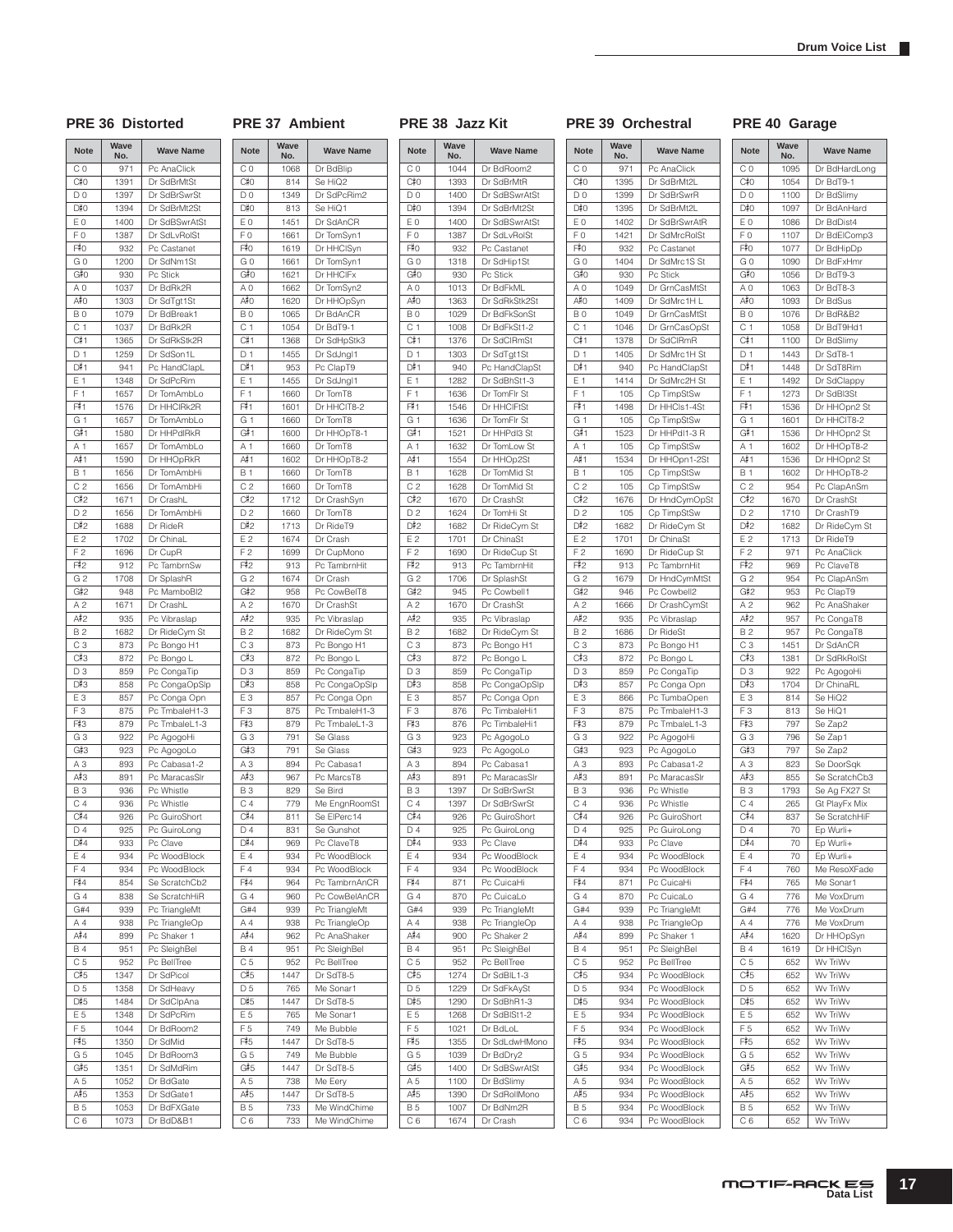# $M<sub>2</sub>$ <sub>Wave</sub>

**PRE 41 All Round PRE 42 Rock Multi PRE 43 Hip Multi PRE 44 Percussion PRE 45 Latin Perc**

|                       | Wave         |                              |        |
|-----------------------|--------------|------------------------------|--------|
| <b>Note</b>           | No.          | <b>Wave Name</b>             | N      |
| C <sub>0</sub>        | 1095         | Dr BdHardLong                | C      |
| C‡0                   | 1094         | Dr BdTekPower                | C      |
| D <sub>0</sub>        | 1087         | Dr BdDist5                   | D      |
| D#0                   | 1085         | Dr BdDist3                   | D      |
| E <sub>0</sub>        | 1083         | Dr BdDist1                   | Е      |
| F <sub>0</sub>        | 1073         | Dr BdD&B1                    | F      |
| F#0                   | 1068         | Dr BdBlip                    | Fi     |
| G <sub>0</sub>        | 1064         | Dr BdAnSm                    | G      |
| G#0<br>A <sub>0</sub> | 1062         | Dr BdT8-2<br>Dr BdT8-1       | G<br>Α |
| A#0                   | 1061<br>1060 | Dr BdT9Hd3                   | Аł     |
| B <sub>0</sub>        | 1055         | Dr BdT9-2                    | B      |
| C 1                   | 1056         | Dr BdT9-3                    | C      |
| C#1                   | 1093         | Dr BdSus                     | C      |
| D <sub>1</sub>        | 1436         | Dr SdT9-1                    | D      |
| D#1                   | 1442         | Dr SdT9Rim                   | D      |
| E 1                   | 1439         | Dr SdT9-4                    | Е      |
| F <sub>1</sub>        | 1659         | Dr TomT9Lo                   | F      |
| F#1                   | 1597         | Dr HHCIT9                    | Fį     |
| G 1                   | 1659         | Dr TomT9Lo                   | G      |
| G#1                   | 1598         | Dr HHOpT9                    | G      |
| A <sub>1</sub>        | 1659         | Dr TomT9Lo                   | Α      |
| A#1                   | 1598         | Dr HHOpT9                    | Аł     |
| <b>B</b> 1            | 953          | Pc ClapT9                    | В      |
| C <sub>2</sub>        | 954          | Pc ClapAnSm                  | C      |
| C#2                   | 1710         | Dr CrashT9                   | C      |
| D <sub>2</sub>        | 957          | Pc CongaT8                   | D      |
| D#2                   | 1713         | Dr RideT9                    | D      |
| E 2                   | 957          | Pc CongaT8                   | Ε      |
| F <sub>2</sub>        | 971          | Pc AnaClick                  | F      |
| F#2                   | 969          | Pc ClaveT8                   | Fi     |
| G <sub>2</sub>        | 967          | Pc MarcsT8                   | G      |
| G#2                   | 964          | Pc TambrnAnCR                | G      |
| A <sub>2</sub>        | 962          | Pc AnaShaker                 | Α      |
| A#2                   | 958          | Pc CowBelT8                  | Аł     |
| <b>B2</b>             | 960          | Pc CowBelAnCR                | B      |
| C <sub>3</sub>        | 1443         | Dr SdT8-1                    | C      |
| C#3                   | 1444         | Dr SdT8-2                    | C      |
| D <sub>3</sub>        | 1445         | Dr SdT8-3                    | D      |
| D#3                   | 1451         | Dr SdAnCR                    | D      |
| E <sub>3</sub>        | 1455         | Dr SdJngl1                   | Е      |
| F <sub>3</sub>        | 1459         | Dr SdD&B1                    | F      |
| F#3                   | 1462         | Dr SdD&B4                    | Fį     |
| G <sub>3</sub>        | 1463         | Dr SdR&B1                    | G      |
| G#3                   | 1465         | Dr SdR&B2                    | G      |
| A <sub>3</sub>        | 1466         | Dr SdHip1                    | Α      |
| A#3                   | 1494         | Dr SdWood                    | Ął     |
| <b>B3</b>             | 1493         | Dr SdTimbr                   | В      |
| C <sub>4</sub>        | 1599         | Dr HHCIT8-1                  | C      |
| C#4                   | 1600         | Dr HHOpT8-1                  | C      |
| D4<br>D#4             | 1601         | Dr HHCIT8-2                  | D      |
| E 4                   | 1602         | Dr HHOpT8-2                  | D      |
| F4                    | 1521         | Dr HHPdI3 St                 | Ε<br>F |
| F#4                   | 1536<br>1536 | Dr HHOpn2 St<br>Dr HHOpn2 St | Fį     |
| G4                    | 1617         | Dr HHCILoFi                  | G      |
| G#4                   | 1618         | Dr HHOpLoFi                  | G      |
| A 4                   | 1619         | Dr HHClSyn                   | Α      |
| A#4                   | 1620         | Dr HHOpSyn                   | Ął     |
| <b>B4</b>             | 962          | Pc AnaShaker                 | B      |
| C <sub>5</sub>        | 963          | Pc TambrnRX5                 | C      |
| C#5                   | 912          | Pc TambrnSw                  | C      |
| D <sub>5</sub>        | 946          | Pc Cowbell2                  | D      |
| D#5                   | 872          | Pc Bongo L                   | D      |
| E 5                   | 876          | Pc TimbaleHi1                | Е      |
| F <sub>5</sub>        | 934          | Pc WoodBlock                 | F      |
| F#5                   | 1095         | Dr BdHardLong                | Fi     |
| G <sub>5</sub>        | 866          | Pc TumbaOpen                 | G      |
| G#5                   | 864          | Pc Quint2Opn                 | G      |
| A 5                   | 818          | Se FxGun2                    | Α      |
| A#5                   | 816          | Se Bomb                      | Ął     |
| <b>B5</b>             | 1091         | Dr BdZapHrd                  | В      |

| <b>Note</b>    | Wave<br>No. | <b>Wave Name</b> |
|----------------|-------------|------------------|
| СO             | 999         | Dr BdNmSt1-2     |
| C#0            | 1360        | Dr SdRkStk1St    |
| DO             | 1335        | Dr SdRkOp2St     |
| D#0            | 1381        | Dr SdRkRolSt     |
| ΕO             | 1326        | Dr SdRkOp1St     |
| F <sub>0</sub> | 1632        | Dr TomLow St     |
| F≢O            | 1546        | Dr HHCIFtSt      |
| G 0            | 1632        | Dr TomLow St     |
|                |             |                  |
| G#0            | 1521        | Dr HHPdI3 St     |
| ΑO             | 1628        | Dr TomMid St     |
| A#O            | 1536        | Dr HHOpn2 St     |
| BO             | 1624        | Dr TomHi St      |
| C 1            | 1035        | Dr BdRk2St       |
| C#1            | 1360        | Dr SdRkStk1St    |
| D <sub>1</sub> | 1335        | Dr SdRkOp2St     |
| D#1            | 940         | Pc HandClapSt    |
| Ε1             | 1338        | Dr SdRkMte2St    |
| F<br>1         | 1648        | Dr TomRkLoSt     |
| F#1            | 1558        | Dr HHCIRkStSw    |
| G 1            | 1648        | Dr TomRkLoSt     |
| G#1            | 1570        | Dr HHPdRkStSw    |
| Α1             | 1644        | Dr TomRkMdSt     |
| A# 1           | 1582        | Dr HHOpRkStSw    |
| B 1            | 1644        | Dr TomRkMdSt     |
| C <sub>2</sub> | 1640        | Dr TomRkHiSt     |
| C#2            | 1670        |                  |
|                |             | Dr CrashSt       |
| D2             | 1640        | Dr TomRkHiSt     |
| D#2            | 1682        | Dr RideCym St    |
| Ε2             | 1701        | Dr ChinaSt       |
| F <sub>2</sub> | 1690        | Dr RideCup St    |
| F‡2            | 912         | Pc TambrnSw      |
| G <sub>2</sub> | 1706        | Dr SplashSt      |
| G#2            | 945         | Pc Cowbell1      |
| A 2            | 1670        | Dr CrashSt       |
| A#2            | 899         | Pc Shaker 1      |
| <b>B2</b>      | 1682        | Dr RideCym St    |
| CЗ             | 1032        | Dr BdRk1St       |
| C#3            | 1363        | Dr SdRkStk2St    |
|                |             |                  |
| D <sub>3</sub> | 1326        | Dr SdRkOp1St     |
| D#3            | 953         | Pc ClapT9        |
| EЗ             | 1329        | Dr SdRkMte1St    |
| F 3            | 1648        | Dr TomRkLoSt     |
| F#3            | 1558        | Dr HHCIRkStSw    |
| GЗ             | 1648        | Dr TomRkLoSt     |
| G#3            | 1578        | Dr HHPdIRkSt     |
| A <sub>3</sub> | 1644        | Dr TomRkMdSt     |
| А#З            | 1586        | Dr HHHfOpRkSt    |
| <b>B3</b>      | 1644        | Dr TomRkMdSt     |
| C4             | 1640        | Dr TomRkHiSt     |
| C#4            | 1670        | Dr CrashSt       |
| D <sub>4</sub> | 1640        | Dr TomRkHiSt     |
| D#4            | 1687        | Dr RideL         |
| Ε4             | 1701        | Dr ChinaSt       |
| F4             |             |                  |
|                | 1690        | Dr RideCup St    |
| F‡4            | 913         | Pc TambrnHit     |
| G4             | 1706        | Dr SplashSt      |
| G#4            | 948         | Pc MamboBI2      |
| Α4             | 1670        | Dr CrashSt       |
| A#4            | 906         | Pc ShekereDw     |
| <b>B</b> 4     | 1688        | Dr RideR         |
| C 5            | 1008        | Dr BdFkSt1-2     |
| C#5            | 1360        | Dr SdRkStk1St    |
| D <sub>5</sub> | 1332        | Dr SdRkRim1St    |
| D#5            | 1344        | Dr SdRkFlmSt     |
| Ε5             | 1341        | Dr SdRkRim2St    |
|                |             |                  |
| F <sub>5</sub> | 1636        | Dr TomFlr St     |
| F#5            | 1502        | Dr HHCls4 St     |
| G 5            | 1632        | Dr TomLow St     |
|                | 1521        | Dr HHPdI3 St     |
|                |             | Dr TomMid St     |
| G#5<br>A 5     | 1628        |                  |
| A#5            | 1554        | Dr HHOp2St       |
| <b>B5</b>      | 1628        | Dr TomMid St     |

| <b>Note</b>    | No.  | <b>Wave Name</b> |
|----------------|------|------------------|
| C <sub>0</sub> | 1063 | Dr BdT8-3        |
| C‡0            | 1448 | Dr SdT8Rim       |
| D0             | 1488 | Dr SdDodgL       |
| D#0            | 953  | Pc ClapT9        |
| ΕO             | 1468 | Dr SdHip3        |
| F <sub>0</sub> | 1063 | Dr BdT8-3        |
| F#0            | 1612 | Dr HHCITek       |
| G 0            | 1063 | Dr BdT8-3        |
| G#0            | 1613 | Dr HHOpTek       |
| A O            | 1063 | Dr BdT8-3        |
| A#O            |      |                  |
|                | 1613 | Dr HHOpTek       |
| ΒO             | 1063 | Dr BdT8-3        |
| C 1            | 1077 | Dr BdHipDp       |
| C#1            | 1369 | Dr SdHpStk4      |
| D 1            | 1470 | Dr SdHipRm1      |
| D‡1            | 942  | Pc HandClapR     |
| E 1            | 1467 | Dr SdHip2        |
| F <sub>1</sub> | 1660 | Dr TomT8         |
| F# 1           | 1601 | Dr HHCIT8-2      |
| G 1            | 1660 | Dr TomT8         |
| G#1            | 1605 | Dr HHOpAnCR      |
| A 1            | 1660 | Dr TomT8         |
| A#≀1           | 1600 | Dr HHOpT8-1      |
| <b>B</b> 1     | 1660 | Dr TomT8         |
| С2             | 1660 | Dr TomT8         |
| C‡2            | 1710 | Dr CrashT9       |
| D <sub>2</sub> | 1660 | Dr TomT8         |
| D#2            | 1712 | Dr CrashSyn      |
| E2             | 1712 |                  |
|                |      | Dr CrashSyn      |
| F <sub>2</sub> | 1711 | Dr CrashT8       |
| F#2            | 963  | Pc TambrnRX5     |
| G <sub>2</sub> | 1708 | Dr SplashR       |
| G#2            | 958  | Pc CowBelT8      |
| A <sub>2</sub> | 1710 | Dr CrashT9       |
| A‡2            | 960  | Pc CowBelAnCR    |
| B 2            | 1713 | Dr RideT9        |
| C <sub>3</sub> | 1077 | Dr BdHipDp       |
| C#3            | 1370 | Dr SdHpStk5      |
| DЗ             | 1471 | Dr SdHipRm2      |
| D#3            | 941  | Pc HandClapl     |
| EЗ             | 1466 | Dr SdHip1        |
| F <sub>3</sub> | 1659 | Dr TomT9Lo       |
| F#3            | 1603 | Dr HHCIRX5       |
| GЗ             | 1659 | Dr TomT9Lo       |
| G#3            | 1604 | Dr HHCIAnCR      |
| AЗ             | 1659 | Dr TomT9Lo       |
| A#3            | 1602 | Dr HHOpT8-2      |
|                | 1659 | Dr TomT9Lo       |
| B 3            |      | Dr TomT9Hi       |
| С4             | 1658 |                  |
| C#4            | 1672 | Dr CrashR        |
| D4             | 1658 | Dr TomT9Hi       |
| D#4            | 1711 | Dr CrashT8       |
| Ε4             | 1712 | Dr CrashSyn      |
| F4             | 1711 | Dr CrashT8       |
| F#4            | 913  | Pc TambrnHit     |
| G 4            | 1703 | Dr ChinaR        |
| G#4            | 959  | Pc CowBelRX11    |
| A 4            | 1671 | Dr CrashL        |
| A#4            | 945  | Pc Cowbell1      |
| <b>B4</b>      | 1688 | Dr RideR         |
| C <sub>5</sub> | 1077 | Dr BdHipDp       |
| C‡5            | 1375 | Dr SdHipStk8     |
| D <sub>5</sub> | 1469 | Dr SdHipGate     |
| D#5            | 1467 | Dr SdHip2        |
| Ε5             | 1474 | Dr SdHipRm5      |
| F <sub>5</sub> |      | Dr TomDistLo     |
|                | 1665 |                  |
| F#5            | 1614 | Dr HHClHip       |
| G 5            | 1665 | Dr TomDistLo     |
| G#5            | 1615 | Dr HHPdlHip      |
| A 5            | 1664 | Dr TomDistHi     |
| A#5            | 1616 | Dr HHOpHip       |
| <b>B5</b>      | 1664 | Dr TomDistHi     |
| C <sub>6</sub> | 1663 | Dr TomAnSm       |
|                |      |                  |

| <b>Note</b>                 | Wave<br>No. | <b>Wave Name</b>               |
|-----------------------------|-------------|--------------------------------|
| C <sub>0</sub>              | 494         | Pc Wataiko                     |
| C#0                         | 519         | Pc Udo Hi                      |
| D <sub>0</sub>              | 497         | Pc DjembeOp                    |
| D#0                         | 862         | Pc Quint1Opn                   |
| E <sub>0</sub>              | 520         | Pc Udo Low                     |
| F <sub>0</sub>              | 518         | Pc UdoFinger                   |
| F#0                         | 519         | Pc Udo Hi                      |
| GO                          | 499         | Pc TablaBya                    |
| G#0                         | 919         | Pc TmbourimOp                  |
| A <sub>0</sub><br>A#O       | 501         | Pc TablaMut<br>Pc TablaNah     |
| B <sub>0</sub>              | 500<br>501  | Pc TablaMut                    |
| C <sub>1</sub>              | 105         | Cp TimpStSw                    |
| C#1                         | 774         | Me Hit Uhh                     |
| D <sub>1</sub>              | 873         | Pc Bongo H1                    |
| D#1                         | 953         | Pc ClapT9                      |
| Ε1                          | 939         | Pc TriangleMt                  |
| F 1                         | 938         | Pc TriangleOp                  |
| F#1                         | 932         | Pc Castanet                    |
| G 1                         | 932         | Pc Castanet                    |
| G#1                         | 932         | Pc Castanet                    |
| Α1                          | 925         | Pc GuiroLong                   |
| A#≀1                        | 927         | Pc GuiroSwp                    |
| <b>B1</b><br>C <sub>2</sub> | 926<br>935  | Pc GuiroShort<br>Pc Vibraslap  |
| C#2                         | 933         | Pc Clave                       |
| D <sub>2</sub>              | 969         | Pc ClaveT8                     |
| D#2                         | 870         | Pc CuicaLo                     |
| E2                          | 871         | Pc CuicaHi                     |
| F <sub>2</sub>              | 879         | Pc TmbaleL1-3                  |
| F#2                         | 934         | Pc WoodBlock                   |
| G <sub>2</sub>              | 881         | Pc TimbaleLo2                  |
| G#2                         | 934         | Pc WoodBlock                   |
| A <sub>2</sub>              | 875         | Pc TmbaleH1-3                  |
| A#2                         | 950         | Pc ChaCha                      |
| <b>B2</b>                   | 877         | Pc TimbaleHi2                  |
| C <sub>3</sub><br>C#3       | 884         | Pc TmblPailaL                  |
| D3                          | 884<br>883  | Pc TmblPailaL<br>Pc TmblPailaH |
| D#3                         | 947         | Pc MamboBI1                    |
| E <sub>3</sub>              | 872         | Pc Bongo L                     |
| F <sub>3</sub>              | 872         | Pc Bongo L                     |
| F#3                         | 943         | Pc Handbell L                  |
| G <sub>3</sub>              | 873         | Pc Bongo H1                    |
| G#3                         | 944         | Pc Handbell H                  |
| AЗ                          | 873         | Pc Bongo H1                    |
| A#3                         | 923         | Pc AgogoLo                     |
| <b>B3</b>                   | 922         | Pc AgogoHi                     |
| C <sub>4</sub><br>C#4       | 860<br>859  | Pc CongaBtm                    |
| D4                          | 867         | Pc CongaTip<br>Pc TumbaSlp     |
| D#4                         | 891         | Pc MaracasSIr                  |
| Ε4                          | 866         | Pc TumbaOpen                   |
| F4                          | 860         | Pc CongaBtm                    |
| F#4                         | 859         | Pc CongaTip                    |
| G 4                         | 858         | Pc CongaOpSIp                  |
| G#4                         | 899         | Pc Shaker 1                    |
| Α4                          | 857         | Pc Conga Opn                   |
| A#4                         | 894         | Pc Cabasa1                     |
| <b>B4</b>                   | 893         | Pc Cabasa1-2                   |
| C <sub>5</sub>              | 860         | Pc CongaBtm                    |
| C#5                         | 859         | Pc CongaTip                    |
| D <sub>5</sub><br>D#5       | 863<br>899  | Pc Quint1Slp<br>Pc Shaker 1    |
| E 5                         | 864         | Pc Quint2Opn                   |
| F 5                         | 896         | Pc Caxixi1-2                   |
| F#5                         | 914         | Pc TambrnShk                   |
| G <sub>5</sub>              | 913         | Pc TambrnHit                   |
| G#5                         | 912         | Pc TambrnSw                    |
| A 5                         | 913         | Pc TambrnHit                   |
| A#5                         | 951         | Pc SleighBel                   |
| <b>B5</b>                   | 936         | Pc Whistle                     |
| C 6                         | 936         | Pc Whistle                     |

#### **Note Wave No. Wave Name** C 0 1026 Dr BdLSonSt  $C_{0}^{\frac{1}{2}}O$ 1363 Dr SdRkStk2St D 0 1217 Dr SdEkSt1/3  $D_{\tau}^{\sharp}0$ 1670 Dr CrashSt E 0 1706 Dr SplashSt F 0 1632 Dr TomLow St  $F#0$ 1498 Dr HHCls1-4St G 0 | 1632 Dr TomLow St  $G#O$ 1521 Dr HHPdl3 St A 0 1628 Dr TomMid St  $A#O$ 1536 Dr HHOpn2 St B 0 1624 Dr TomHi St C 1 859 Pc CongaTip  $C_{1}^{\frac{1}{2}}1$ 860 Pc CongaBtm D 1 867 Pc TumbaSlp  $\overline{D^{\frac{1}{2}}1}$ 933 | Pc Clave E 1 | 866 | Pc TumbaOpen F 1 859 Pc CongaTip F#1 860 Pc CongaBtm G 1 858 Pc CongaOpSlp  $G#1$ 943 Pc Handbell L A 1 857 Pc Conga Opn<br>A#1 944 Pc Handbell H  $A#1$ Pc Handbell H B 1 947 Pc MamboBl1 C 2 859 Pc CongaTip  $C#2$ 860 Pc CongaBtm D 2 863 Pc Quint1Slp  $D_1^2$ 950 | Pc ChaCha E 2 862 Pc Quint1Opn F 2 872 Pc Bongo L  $F12$ 873 Pc Bongo H1 G 2 874 Pc Bongo H2  $G#2$ 880 Pc TimbaleLo1 A 2 884 Pc TmblPailaL  $A#2$ 876 | Pc TimbaleHi1 B 2 883 Pc TmblPailaH C 3 934 Pc WoodBlock  $C<sup>\frac{1}{2}</sup>3$ 934 Pc WoodBlock D 3 906 Pc ShekereDw  $D#3$ 907 Pc ShekereUp E 3 908 Pc ShekereSap<br>F 3 891 Pc MaracasSlr 891 Pc MaracasSlr  $F#3$ 892 Pc MaracasStc G 3 925 Pc GuiroLong  $G#3$ 927 Pc GuiroSwp A 3 926 Pc GuiroShort<br>A #3 929 Pc SurdoMt  $A#3$ Pc SurdoMt B 3 928 Pc SurdoOp C 4 917 Pc PandierTip  $\frac{C}{D}$ 4 918 Pc PandroHeel 916 Pc PandierThm  $D_1^{\frac{1}{2}}4$ 915 Pc PandieroOp E 4 920 Pc TmbourmFng F 4 919 Pc TmbourimOp  $\frac{F#4}{G4}$ 921 Pc TmbourimMt 924 | Pc AgogoLoTap G#4 923 Pc AgogoLo A 4 922 Pc AgogoHi  $\frac{A#4}{B4}$ 938 Pc TriangleOp 939 Pc TriangleMt C 5 | 900 | Pc Shaker 2  $C_{\rm 55}$ 899 | Pc Shaker 1 D 5 901 Pc Shaker 3  $D#5$ 894 Pc Cabasa1 E 5 895 Pc Cabasa2 F 5 897 Pc Caxixi1  $F\overline{5}$ 898 Pc Caxixi2 G 5 870 Pc CuicaLo  $G#5$ 871 Pc CuicaHi A 5 936 Pc Whistle  $A#5$ 936 Pc Whistle B 5 935 Pc Vibraslap

C 6 952 Pc BellTree

C 6 | 850 | Se ScratchHp2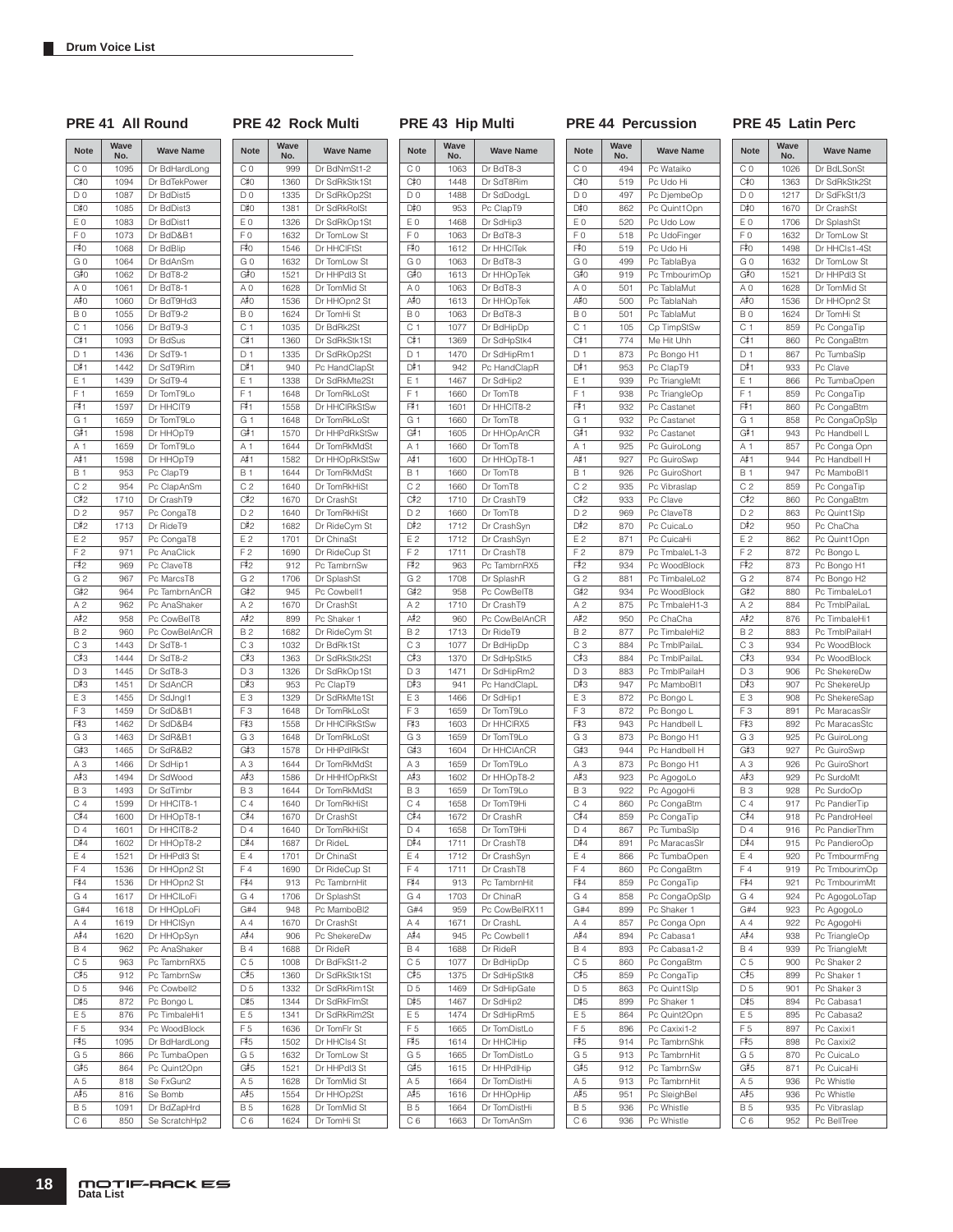### **PRE 46 Gtr/Bs Fx PRE 47 Wacko Kit PRE 48 Wood Bits PRE 49 Metal Bits PRE 50 Hands Kit**

| <b>Note</b>    | Wave<br>No. | <b>Wave Name</b> |
|----------------|-------------|------------------|
| CO             | 1833        | Se Ab FX06       |
| C#0            | 1833        | Se Ab FX06       |
| D <sub>0</sub> | 265         | Gt PlayFx Mix    |
| D#0            | 264         | Gt PwrChdMono    |
| E <sub>0</sub> | 264         | Gt PwrChdMono    |
| F <sub>0</sub> | 1828        | Se Ab FX01       |
| F#0            | 1718        | Se Ag FX02 St    |
| G 0            | 1841        | Se Eb FX 05      |
| G#0            | 1852        | Se Eb FX 16      |
| A <sub>0</sub> | 1837        | Se Eb FX 01      |
| A≢o            | 1810        | Se Eg FX06       |
| B <sub>0</sub> | 1853        | Se Eb FX 17      |
| C <sub>1</sub> | 1840        | Se Eb FX 04      |
| C#1            | 1846        | Se Eb FX 10      |
| D <sub>1</sub> | 265         | Gt PlayFx Mix    |
| D#1            | 1847        | Se Eb FX 11      |
| E 1            | 265         | Gt PlayFx Mix    |
| F <sub>1</sub> | 1854        | Se Eb FX 18      |
| F#1            | 1852        | Se Eb FX 16      |
| G 1            | 1854        | Se Eb FX 18      |
| G#1            | 1853        | Se Eb FX 17      |
| A 1            | 1854        | Se Eb FX 18      |
| A‡1            | 1817        | Se Eg FX13       |
| <b>B</b> 1     | 1854        | Se Eb FX 18      |
| C 2            | 1854        | Se Eb FX 18      |
| C#2            | 1799        | Se Ag FX29 St    |
| D <sub>2</sub> | 1854        | Se Eb FX 18      |
| D#2            | 1847        | Se Eb FX 11      |
| E2             | 1799        | Se Ag FX29 St    |
| F <sub>2</sub> | 1847        | Se Eb FX 11      |
| F#2            | 1846        | Se Eb FX 10      |
| G <sub>2</sub> | 1799        | Se Ag FX29 St    |
| G#2            | 265         | Gt PlayFx Mix    |
| A <sub>2</sub> | 1799        | Se Ag FX29 St    |
| A‡2            |             |                  |
|                | 1849        | Se Eb FX 13      |
| <b>B2</b>      | 1847        | Se Eb FX 11      |
| CЗ             | 1846        | Se Eb FX 10      |
| C#3            | 1846        | Se Eb FX 10      |
| D <sub>3</sub> | 1838        | Se Eb FX 02      |
| D#3            | 1844        | Se Eb FX 08      |
| E <sub>3</sub> | 1854        | Se Eb FX 18      |
| F <sub>3</sub> | 1836        | Se Ab FX09       |
| F#3            | 1836        | Se Ab FX09       |
| G <sub>3</sub> | 1834        | Se Ab FX07       |
| G#3            | 1834        | Se Ab FX07       |
| A <sub>3</sub> | 1833        | Se Ab FX06       |
| A#3            | 1836        | Se Ab FX09       |
| <b>B3</b>      | 265         | Gt PlayFx Mix    |
| С4             | 265         | Gt PlayFx Mix    |
| C#4            | 1858        | Se Eb FX 22      |
| D 4            | 1730        | Se Ag FXU6 St    |
| D#4            | 1852        | Se Eb FX 16      |
| Ε4             | 1852        | Se Eb FX 16      |
| F4             | 1839        | Se Eb FX 03      |
| F#4            | 265         | Gt PlayFx Mix    |
| G4             | 265         | Gt PlayFx Mix    |
| G#4            | 1847        | Se Eb FX 11      |
| Α4             | 1853        | Se Eb FX 17      |
| A#4            | 1718        | Se Ag FX02 St    |
| <b>B4</b>      | 1850        | Se Eb FX 14      |
| C 5            | 1825        | Se Eg FX21       |
| C#5            | 1824        | Se Eg FX20       |
| D <sub>5</sub> | 1823        | Se Eg FX19       |
| D#5            | 265         | Gt PlayFx Mix    |
| E 5            | 265         | Gt PlayFx Mix    |
| F <sub>5</sub> | 265         | Gt PlayFx Mix    |
| F#5            | 265         | Gt PlayFx Mix    |
| G 5            | 287         | Ba Pick Dd FX    |
| G#5            | 1858        | Se Eb FX 22      |
| A <sub>5</sub> | 1841        | Se Eb FX 05      |
| A#5            | 1851        | Se Eb FX 15      |
| <b>B5</b>      | 325         | Ba EBassFX       |
| C 6            | 1855        | Se Eb FX 19      |
|                |             |                  |

| <b>Note</b>      | Wave<br>No. | <b>Wave Name</b> |
|------------------|-------------|------------------|
| C <sub>0</sub>   | 1837        | Se Eb FX 01      |
| C#0              | 797         | Se Zap2          |
| D <sub>0</sub>   | 1609        | Dr HHPdID&B      |
| D#0              | 941         | Pc HandClapL     |
| E <sub>0</sub>   | 845         | Se ScratchVoF    |
| F <sub>0</sub>   | 794         | Se IndusTom      |
| F#0              | 1494        | Dr SdWood        |
| G <sub>0</sub>   | 794         | Se IndusTom      |
| G#0              | 1484        | Dr SdClpAna      |
| A <sub>0</sub>   | 794         | Se IndusTom      |
| A#O              | 1490        | Dr SdFMRim       |
| B <sub>0</sub>   | 1053        | Dr BdFXGate      |
| C <sub>1</sub>   |             |                  |
| C#1              | 1090        | Dr BdFxHmr       |
|                  | 858         | Pc CongaOpSlp    |
| D <sub>1</sub>   | 1489        | Dr SdFM          |
| D#1              | 941         | Pc HandClapL     |
| E 1              | 1493        | Dr SdTimbr       |
| F <sub>1</sub>   | 1662        | Dr TomSyn2       |
| F#1              | 1619        | Dr HHClSyn       |
| G <sub>1</sub>   | 1662        | Dr TomSyn2       |
| G#1              | 1620        | Dr HHOpSyn       |
| A <sub>1</sub>   | 1662        | Dr TomSyn2       |
| A#1              | 1620        | Dr HHOpSyn       |
| B 1              | 1662        | Dr TomSyn2       |
| C <sub>2</sub>   | 1662        | Dr TomSyn2       |
| C#2              | 1595        |                  |
|                  |             | Dr HHOpMono      |
| D <sub>2</sub>   | 765         | Me Sonar1        |
| D#2              | 1600        | Dr HHOpT8-1      |
| E <sub>2</sub>   | 1595        | Dr HHOpMono      |
| F <sub>2</sub>   | 1695        | Dr CupL          |
| F#2              | 951         | Pc SleighBel     |
| G <sub>2</sub>   | 1602        | Dr HHOpT8-2      |
| G#2              | 760         | Me ResoXFade     |
| A <sub>2</sub>   | 1671        | Dr CrashL        |
| A#2              | 833         | Se RainLoop      |
| <b>B2</b>        | 1696        | Dr CupR          |
| C <sub>3</sub>   | 747         | Me AirHoseL      |
| C#3              | 747         | Me AirHoseL      |
| D3               | 519         | Pc Udo Hi        |
| D#3              | 607         | Wv MgBass2       |
| E <sub>3</sub>   | 608         |                  |
|                  |             | Wv MgBass3       |
| F <sub>3</sub>   | 1833        | Se Ab FX06       |
| F#3              | 1833        | Se Ab FX06       |
| G <sub>3</sub>   | 923         | Pc AgogoLo       |
| G#3              | 923         | Pc AgogoLo       |
| A <sub>3</sub>   | 1623        | Dr HHOpHuman     |
| A#3              | 815         | Se VoxHitRev     |
| <b>B3</b>        | 813         | Se HiQ1          |
| C <sub>4</sub>   | 813         | Se HiQ1          |
| C#4              | 762         | Me LfoSeq        |
| D <sub>4</sub>   | 762         | Me LfoSeg        |
| D#4              | 734         | Me BellAir       |
| E 4              | 740         | Me HH Hit        |
| F4               | 740         | Me HH Hit        |
| F#4              | 754         | Me OohFB         |
| G 4              | 754         | Me OohFB         |
| G#4              | 757         | Me Mind Bell     |
| A 4              | 791         |                  |
|                  |             | Se Glass         |
| A#4              | 750         | Me Swarm         |
| <b>B4</b>        | 818         | Se FxGun2        |
| C <sub>5</sub>   | 751         | Me Lektronica    |
| C#5              | 265         | Gt PlayFx Mix    |
| D 5              | 831         | Se Gunshot       |
| D#5              | 822         | Se Police        |
| E <sub>5</sub>   | 790         | Se Ripper        |
| F <sub>5</sub>   | 265         | Gt PlayFx Mix    |
| F#5              | 817         | Se TapeRewnd     |
| G <sub>5</sub>   | 819         | Se FxGun1        |
| G#5              | 816         | Se Bomb          |
| A 5              | 797         | Se Zap2          |
| A#5              | 795         | Se NzBurst       |
|                  | 770         |                  |
|                  |             | Me StabGiant     |
| <b>B5</b><br>C 6 | 769         | Me StabOrch      |

| <b>Note</b>        | Wave<br>No. | <b>Wave Name</b> |
|--------------------|-------------|------------------|
| C <sub>0</sub>     | 969         | Pc ClaveT8       |
| C#0                | 1372        | Dr SdHpStk6L     |
|                    |             |                  |
| D <sub>0</sub>     | 925         | Pc GuiroLong     |
| D#0                | 1373        | Dr SdHpStk6R     |
| ΕO                 | 925         | Pc GuiroLong     |
| F <sub>0</sub>     | 1751        | Se Ag FX13 St    |
| F#0                | 932         | Pc Castanet      |
| G 0                | 1847        | Se Eb FX 11      |
| G#0                | 930         | Pc Stick         |
| A <sub>0</sub>     | 1844        | Se Eb FX 08      |
| A#0                | 1843        | Se Eb FX 07      |
|                    |             |                  |
| B <sub>0</sub>     | 1658        | Dr TomT9Hi       |
| C <sub>1</sub>     | 1853        | Se Eb FX 17      |
| C#1                | 1380        | Dr SdClRim3      |
| D 1                | 931         | Pc Stick2        |
| D#1                | 925         | Pc GuiroLong     |
| E 1                | 931         | Pc Stick2        |
| F <sub>1</sub>     |             |                  |
|                    | 928         | Pc SurdoOp       |
| F#1                | 1450        | Dr SdAnSmRim     |
| G <sub>1</sub>     | 928         | Pc SurdoOp       |
| G#1                | 954         | Pc ClapAnSm      |
| A 1                | 928         | Pc SurdoOp       |
| A#1                | 935         | Pc Vibraslap     |
|                    |             |                  |
| <b>B</b> 1         | 928         | Pc SurdoOp       |
| C <sub>2</sub>     | 928         | Pc SurdoOp       |
| C#2                | 826         | Se Seashore      |
| D <sub>2</sub>     | 928         | Pc SurdoOp       |
| D#2                | 1363        | Dr SdRkStk2St    |
| E2                 | 832         | Se Applause      |
| F <sub>2</sub>     |             |                  |
|                    | 1361        | Dr SdRkStk1L     |
| F#2                | 914         | Pc TambrnShk     |
| G <sub>2</sub>     | 826         | Se Seashore      |
| G#2                | 934         | Pc WoodBlock     |
| A <sub>2</sub>     | 832         | Se Applause      |
| A#2                | 825         | Se Helicopter    |
| <b>B2</b>          | 1365        | Dr SdRkStk2R     |
|                    |             |                  |
| C <sub>3</sub>     | 858         | Pc CongaOpSlp    |
| C#3                | 858         | Pc CongaOpSIp    |
| D <sub>3</sub>     | 932         | Pc Castanet      |
| D#3                | 932         | Pc Castanet      |
| E <sub>3</sub>     | 934         | Pc WoodBlock     |
| .<br>F 3           | 884         | Pc TmblPailaL    |
| F#3                | 884         | Pc TmblPailaL    |
|                    |             |                  |
| G <sub>3</sub>     | 930         | Pc Stick         |
| G#3                | 931         | Pc Stick2        |
| A <sub>3</sub>     | 896         | Pc Caxixi1-2     |
| А#З                | 898         | Pc Caxixi2       |
| <b>B3</b>          | 823         | Se DoorSqk       |
| C <sub>4</sub>     | 823         | Se DoorSqk       |
| C#4                |             | Pc GuiroShort    |
|                    | 926         |                  |
| D <sub>4</sub>     | 925         | Pc GuiroLong     |
| D#4                | 933         | Pc Clave         |
| Ε4                 | 934         | Pc WoodBlock     |
| F <sub>4</sub>     | 934         | Pc WoodBlock     |
| F#4                | 823         | Se DoorSqk       |
| G4                 | 823         | Se DoorSqk       |
| G#4                | 934         | Pc WoodBlock     |
|                    |             |                  |
| A 4                | 933         | Pc Clave         |
| $A^{\frac{1}{2}}A$ | 823         | Se DoorSqk       |
| <b>B4</b>          | 941         | Pc HandClapL     |
| C <sub>5</sub>     | 950         | Pc ChaCha        |
| C#5                | 1335        | Dr SdRkOp2St     |
| D <sub>5</sub>     | 1072        | Dr BdJngl3       |
|                    |             |                  |
| D#5                | 863         | Pc Quint1Slp     |
| E 5                | 1044        | Dr BdRoom2       |
| F <sub>5</sub>     | 1023        | Dr BdHSonSt      |
| F#5                | 1358        | Dr SdHeavy       |
| G <sub>5</sub>     | 928         | Pc SurdoOp       |
| G#5                | 1360        | Dr SdRkStk1St    |
|                    |             |                  |
| A 5                | 1100        | Dr BdSlimy       |
| A#5                | 1353        | Dr SdGate1       |
| <b>B5</b>          | 1029        | Dr BdFkSonSt     |
| C <sub>6</sub>     | 1052        | Dr BdGate        |

| <b>Note</b>           | Wave<br>No.  | <b>Wave Name</b>               |
|-----------------------|--------------|--------------------------------|
| C 0                   | 958          | Pc CowBelT8                    |
| C#0                   | 1512         | Dr HHCls4 R                    |
| D <sub>0</sub>        | 1696         | Dr CupR                        |
| D#0                   | 1620         | Dr HHOpSyn                     |
| E0                    | 1695         | Dr CupL                        |
| F <sub>0</sub><br>F‡O | 1690<br>633  | Dr RideCup St<br>Wv FMMetal2   |
| GO                    | 1682         | Dr RideCym St                  |
| G#0                   | 804          | Se ElPerc7                     |
| ΑO                    | 946          | Pc Cowbell2                    |
| A#O                   | 1499         | Dr HHCls1 St                   |
| B <sub>0</sub>        | 950          | Pc ChaCha                      |
| C 1                   | 946          | Pc Cowbell2                    |
| C#1                   | 1619         | Dr HHClSyn                     |
| D 1                   | 1613         | Dr HHOpTek                     |
| D#1                   | 1601         | Dr HHCIT8-2                    |
| Ε1                    | 1603         | Dr HHCIRX5                     |
| F<br>1<br>F#1         | 946          | Pc Cowbell2<br>Dr HHOpT8-1     |
| G 1                   | 1600<br>946  | Pc Cowbell2                    |
| G#1                   | 1619         | Dr HHClSyn                     |
| A 1                   | 946          | Pc Cowbell2                    |
| A# 1                  | 1620         | Dr HHOpSyn                     |
| B 1                   | 946          | Pc Cowbell2                    |
| C <sub>2</sub>        | 946          | Pc Cowbell2                    |
| C#2                   | 1622         | Dr HHOpFx                      |
| D <sub>2</sub>        | 946          | Pc Cowbell2                    |
| D#2                   | 1690         | Dr RideCup St                  |
| E 2                   | 1605<br>1690 | Dr HHOpAnCR                    |
| F <sub>2</sub><br>F‡2 | 912          | Dr RideCup St<br>Pc TambrnSw   |
| G <sub>2</sub>        | 1622         | Dr HHOpFx                      |
| G#2                   | 948          | Pc MamboBI2                    |
| A 2                   | 1622         | Dr HHOpFx                      |
| A#2                   | 951          | Pc SleighBel                   |
| B 2                   | 1698         | Dr RideMono                    |
| CЗ                    | 88           | Cp Vibraphone                  |
| C#3                   | 88           | Cp Vibraphone                  |
| D3                    | 92           | Cp TubularBel                  |
| D#3                   | 93           | Cp Bell                        |
| EЗ<br>F3              | 96           | Cp BrBell<br>Pc TmblPailaH     |
| F#3                   | 883<br>884   | Pc TmblPailaL                  |
| G <sub>3</sub>        | 93           | Cp Bell                        |
| G#3                   | 93           | Cp Bell                        |
| ΑЗ                    | 1499         | Dr HHCls1 St                   |
| А#З                   | 1605         | Dr HHOpAnCR                    |
| <b>B3</b>             | 734          | Me BellAir                     |
| C 4                   | 733          | Me WindChime                   |
| C#4                   | 1589         | Dr HHOpRkL                     |
| D <sub>4</sub>        | 751          | Me Lektronica                  |
| D#4                   | 923          | Pc AgogoLo                     |
| E 4<br>F4             | 945<br>946   | Pc Cowbell1<br>Pc Cowbell2     |
| F#4                   | 745          | Me HiLo                        |
| G 4                   | 745          | Me HiLo                        |
| G#4                   | 939          | Pc TriangleMt                  |
| Α4                    | 938          | Pc TriangleOp                  |
| A#4                   | 733          | Me WindChime                   |
| <b>B</b> 4            | 951          | Pc SleighBel                   |
| C <sub>5</sub>        | 952          | Pc BellTree                    |
| C#5                   | 97           | Cp SmBell                      |
| D 5                   | 97           | Cp SmBell                      |
| D#5                   | 96           | Cp BrBell                      |
| E 5                   | 100          | Cp Hibasi                      |
| F 5<br>F#5            | 86           | Kb Harpscd                     |
| G <sub>5</sub>        | 1355<br>88   | Dr SdLdwHMono<br>Cp Vibraphone |
| G#5                   | 1356         | Dr SdBrRim                     |
| A 5                   | 490          | Cp Gamelan2                    |
| A#5                   | 518          | Pc UdoFinger                   |
| <b>B5</b>             | 98           | Cp FingerCym                   |
| C 6                   | 93           | Cp Bell                        |

t

#### **Note Wave No. Wave Name** C 0 501 Pc TablaMut  $C_{0}^{\frac{1}{2}}O$ 1391 Dr SdBrMtSt D 0 1397 Dr SdBrSwrSt  $D_{0}^{\sharp}0$ 1394 Dr SdBrMt2St E 0 1400 Dr SdBSwrAtSt F 0 1799 Se Ag FX29 St  $F#0$ 931 Pc Stick2 G 0 916 Pc PandierThm  $G#O$ 501 Pc TablaMut A 0 1852 Se Eb FX 16  $A#O$ 1763 Se Ag FX17 St B 0 502 Pc TablaCmb C 1 494 Pc Wataiko<br>C 1 863 Pc Quint 1S  $C^{\frac{p}{p}}1$ Pc Quint1Slp D 1 1394 Dr SdBrMt2St  $\overline{D^2}$ 1 940 Pc HandClapSt E 1 | 1229 | Dr SdFkAySt F 1 520 Pc Udo Low F#1 501 Pc TablaMut G 1 520 Pc Udo Low  $G#1$ 499 Pc TablaBya A 1 519 Pc Udo Hi  $A#1$ 500 Pc TablaNah B 1 519 Pc Udo Hi C 2 518 Pc UdoFinger  $C_{12}$ 1688 Dr RideR D 2 518 Pc UdoFinger  $D#2$ 1690 Dr RideCup St E 2 1700 Dr CupMono2 F 2 1690 Dr RideCup St  $F12$ 913 Pc TambrnHit G 2 1690 Dr RideCup St  $G#2$ 945 Pc Cowbell1 A 2 | 1698 | Dr RideMono  $A#2$ 935 Pc Vibraslap **B 2** 1687 Dr RideL C 3 873 Pc Bongo H1  $C#3$ 872 | Pc Bongo L D 3 859 Pc CongaTip  $D#3$ 858 Pc CongaOpSlp E 3 857 Pc Conga Opn<br>F 3 875 Pc TmbaleH1-3 875 Pc TmbaleH1-3  $F*3$  $879$  Pc Tmbalel 1-3 G 3 922 Pc AgogoHi  $G#3$ 923 Pc AgogoLo A 3 920 Pc TmbourmFng<br>A#3 920 Pc TmbourmFng  $A#3$ Pc TmbourmFng B 3 941 Pc HandClapL C 4 941 Pc HandClapL  $rac{C}{D}$ 925 Pc GuiroLong 925 Pc GuiroLong  $D_1^{\frac{1}{2}}4$ 518 Pc UdoFinger E 4 499 Pc TablaBya F 4 859 Pc CongaTip  $\frac{F#4}{G4}$ 519 Pc Udo Hi 519 Pc Udo Hi G#4 518 Pc UdoFinger A 4 98 Cp FingerCym  $\frac{A#4}{B4}$ 501 Pc TablaMut 951 Pc SleighBel C 5 952 Pc BellTree  $C\overline{5}5$ 858 Pc CongaOpSlp D 5 868 Pc TumbaTip  $D#5$ 868 Pc TumbaTip E 5 1844 Se Eb FX 08 F 5 868 Pc TumbaTip  $F\overline{5}$ 1837 Se Eb FX 01 G 5 866 Pc TumbaOpen  $G#5$ 1842 Se Eb FX 06 A 5 | 1724 | Se Ag FX04 St

520 | Pc Udo Low B 5 498 Pc DjembeCmb C 6 867 Pc TumbaSlp

 $A#5$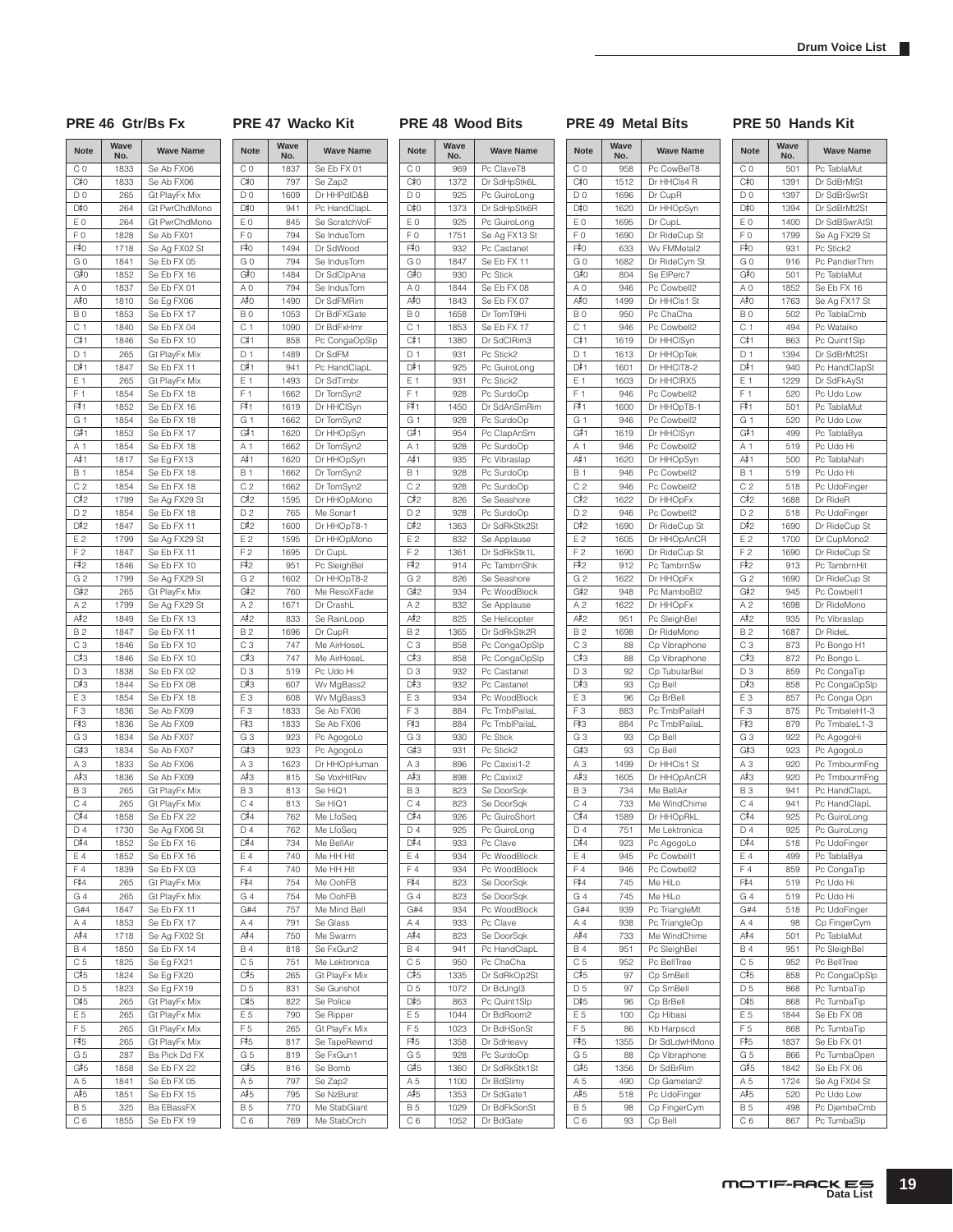### **PRE 51 Scratches PRE 52 AcstSnares PRE 53 StSnares PRE 54 AllKicks PRE 55 DanceKick**

| <b>Note</b>           | Wave<br>No. | <b>Wave Name</b>              | <b>Note</b>           | Wave<br>No.  | <b>Wave Name</b>               |
|-----------------------|-------------|-------------------------------|-----------------------|--------------|--------------------------------|
| C 0                   | 834         | Se Scratch H                  | CΟ                    | 1200         | Dr SdNm1St                     |
| C#0                   | 835         | Se Scratch L                  | C#0                   | 1201         | Dr SdNm2St                     |
| D <sub>0</sub>        | 836         | Se ScratchDwn                 | D <sub>0</sub>        | 1202         | Dr SdNm3St                     |
| D#0                   | 837         | Se ScratchHiF                 | D#0                   | 1203         | Dr SdNm4St                     |
| E <sub>0</sub>        | 838         | Se ScratchHiR                 | ΕO                    | 1218         | Dr SdFk1St                     |
| F <sub>0</sub>        | 839         | Se ScratchLoF                 | F <sub>0</sub>        | 1219         | Dr SdFk2St                     |
| F#0                   | 840         | Se ScratchLoR                 | F#0                   | 1220         | Dr SdFk3St                     |
| G <sub>0</sub>        | 841         | Se ScratchBdF                 | GO                    | 1229         | Dr SdFkAySt                    |
| G#0                   | 842         | Se ScratchBdR                 | G#0                   | 1236         | Dr SdBs1St                     |
| ΑO                    | 843         | Se ScratchSdF                 | A 0                   | 1237         | Dr SdBs2St                     |
| A#0                   | 844         | Se ScratchSdR                 | A#O                   | 1238         | Dr SdBs3St                     |
| B <sub>0</sub>        | 845         | Se ScratchVoF                 | B <sub>0</sub>        | 1253         | Dr SdSon1St                    |
| C <sub>1</sub>        | 834         | Se Scratch H                  | C <sub>1</sub>        | 1254         | Dr SdSon2St                    |
| C#1                   | 835         | Se Scratch L                  | C#1                   | 1255         | Dr SdSon3St                    |
| D <sub>1</sub>        | 836         | Se ScratchDwn                 | D 1                   | 1256         | Dr SdSon4St                    |
| D#1                   | 837         | Se ScratchHiF                 | D#1                   | 1271         | Dr SdBI1St                     |
| E 1                   | 838         | Se ScratchHiR                 | E 1                   | 1272         | Dr SdBI2St                     |
| F <sub>1</sub>        | 839         | Se ScratchLoF                 | F <sub>1</sub>        | 1273         | Dr SdBI3St                     |
| F#1                   | 840         | Se ScratchLoR                 | F#1                   | 1286         | Dr SdBh1St                     |
| G <sub>1</sub>        | 841         | Se ScratchBdF                 | G 1                   | 1287         | Dr SdBh2St                     |
| G#1                   | 842         | Se ScratchBdR                 | G#1                   | 1288         | Dr SdBh3St                     |
| Α1                    | 843         | Se ScratchSdF                 | Α1                    | 1303         | Dr SdTgt1St                    |
| A#1                   | 844         | Se ScratchSdR                 | A#1                   | 1304         | Dr SdTgt2St                    |
| <b>B</b> 1            | 845         | Se ScratchVoF                 | <b>B</b> 1            | 1305         | Dr SdTgt3St                    |
| C <sub>2</sub>        | 846         | Se ScratchVoR                 | C <sub>2</sub>        | 1306         | Dr SdTgt4St                    |
| C#2                   | 847         | Se ScratchStp                 | C#2                   | 1318         | Dr SdHip1St                    |
| D <sub>2</sub>        | 848         | Se ScratchSpn                 | D <sub>2</sub>        | 1319         | Dr SdHip2St                    |
| D#2                   | 849         | Se ScratchHip                 | D#2                   | 1326         | Dr SdRkOp1St                   |
| E <sub>2</sub>        | 850         | Se ScratchHp2                 | E <sub>2</sub>        | 1329         | Dr SdRkMte1St                  |
| F <sub>2</sub>        | 853         | Se ScratchCmb                 | F <sub>2</sub>        | 1332         | Dr SdRkRim1St                  |
| F#2                   | 854         | Se ScratchCb2                 | F#2                   | 1335         | Dr SdRkOp2St                   |
| G <sub>2</sub><br>G#2 | 855         | Se ScratchCb3                 | G <sub>2</sub><br>G#2 | 1338<br>1341 | Dr SdRkMte2St<br>Dr SdRkRim2St |
| A <sub>2</sub>        | 856<br>834  | Se ScratchCb4<br>Se Scratch H | A <sub>2</sub>        | 1344         | Dr SdRkFlmSt                   |
| A#2                   | 835         | Se Scratch L                  | A#2                   | 1326         | Dr SdRkOp1St                   |
| <b>B2</b>             | 836         | Se ScratchDwn                 | <b>B2</b>             | 1329         | Dr SdRkMte1St                  |
| C <sub>3</sub>        | 837         | Se ScratchHiF                 | C <sub>3</sub>        | 1332         | Dr SdRkRim1St                  |
| C#3                   | 838         | Se ScratchHiR                 | C#3                   | 1335         | Dr SdRkOp2St                   |
| D3                    | 839         | Se ScratchLoF                 | D <sub>3</sub>        | 1338         | Dr SdRkMte2St                  |
| D#3                   | 840         | Se ScratchLoR                 | D#3                   | 1341         | Dr SdRkRim2St                  |
| E <sub>3</sub>        | 841         | Se ScratchBdF                 | E <sub>3</sub>        | 1344         | Dr SdRkFlmSt                   |
| F <sub>3</sub>        | 842         | Se ScratchBdR                 | F <sub>3</sub>        | 1202         | Dr SdNm3St                     |
| F#3                   | 843         | Se ScratchSdF                 | F#3                   | 1229         | Dr SdFkAySt                    |
| G <sub>3</sub>        | 844         | Se ScratchSdR                 | G <sub>3</sub>        | 1238         | Dr SdBs3St                     |
| G#3                   | 845         | Se ScratchVoF                 | G#3                   | 1255         | Dr SdSon3St                    |
| A <sub>3</sub>        | 846         | Se ScratchVoR                 | A3                    | 1288         | Dr SdBh3St                     |
| A#3                   | 847         | Se ScratchStp                 | A#3                   | 1305         | Dr SdTgt3St                    |
| <b>B3</b>             | 848         | Se ScratchSpn                 | <b>B3</b>             | 1314         | Dr SdTgt3R                     |
| C <sub>4</sub>        | 849         | Se ScratchHip                 | C 4                   | 1114         | Dr SdBldSt1-4                  |
| C#4                   | 850         | Se ScratchHp2                 | C#4                   | 1134         | Dr SdSolSt1-4                  |
| D <sub>4</sub>        | 853         | Se ScratchCmb                 | D <sub>4</sub>        | 1154         | Dr SdPwrSt1-4                  |
| D#4                   | 854         | Se ScratchCb2                 | D#4                   | 1174         | Dr SdRngSt1-4                  |
| E 4                   | 855         | Se ScratchCb3                 | E 4                   | 1351         | Dr SdMdRim                     |
| F4                    | 856         | Se ScratchCb4<br>Se Scratch H | F4                    | 1352         | Dr SdAmb<br>Dr SdGate1         |
| F#4<br>G4             | 834<br>835  | Se Scratch L                  | F#4<br>G4             | 1353<br>1355 | Dr SdLdwHMono                  |
| G#4                   | 836         | Se ScratchDwn                 | G#4                   | 1356         | Dr SdBrRim                     |
| Α4                    | 837         | Se ScratchHiF                 | A 4                   | 1357         | Dr SdDry                       |
| $A^{\frac{1}{2}}4$    | 838         | Se ScratchHiR                 | A#4                   | 1358         | Dr SdHeavy                     |
| <b>B4</b>             | 839         | Se ScratchLoF                 | <b>B4</b>             | 1359         | Dr SdGM                        |
| C 5                   | 840         | Se ScratchLoR                 | C 5                   | 1360         | Dr SdRkStk1St                  |
| C#5                   | 841         | Se ScratchBdF                 | C#5                   | 1363         | Dr SdRkStk2St                  |
| D <sub>5</sub>        | 842         | Se ScratchBdR                 | D <sub>5</sub>        | 1376         | Dr SdCIRmSt                    |
| D#5                   | 843         | Se ScratchSdF                 | D#5                   | 1379         | Dr SdClRim2                    |
| E 5                   | 844         | Se ScratchSdR                 | E 5                   | 1380         | Dr SdClRim3                    |
| F <sub>5</sub>        | 845         | Se ScratchVoF                 | F <sub>5</sub>        | 1381         | Dr SdRkRolSt                   |
| F#5                   | 846         | Se ScratchVoR                 | F#5                   | 1335         | Dr SdRkOp2St                   |
| G <sub>5</sub>        | 847         | Se ScratchStp                 | G <sub>5</sub>        | 1387         | Dr SdLvRolSt                   |
| G#5                   | 848         | Se ScratchSpn                 | G#5                   | 1254         | Dr SdSon2St                    |
| A 5                   | 849         | Se ScratchHip                 | A 5                   | 1390         | Dr SdRollMono                  |
| A#5                   | 850         | Se ScratchHp2                 | A#5                   | 1305         | Dr SdTgt3St                    |
| <b>B5</b>             | 853         | Se ScratchCmb                 | <b>B5</b>             | 1391         | Dr SdBrMtSt                    |
| C 6                   | 854         | Se ScratchCb2                 | C 6                   | 1400         | Dr SdBSwrAtSt                  |

| Vave<br>No.  | <b>Wave Name</b>              | <b>Note</b>           | Wave<br>No.  | <b>Wave Name</b>             |
|--------------|-------------------------------|-----------------------|--------------|------------------------------|
| 1200         | Dr SdNm1St                    | C <sub>0</sub>        | 1194         | Dr SdNmSt1-4                 |
| 1201         | Dr SdNm2St                    | C‡0                   | 1195         | Dr SdNmSt1-3                 |
| 1202         | Dr SdNm3St                    | D <sub>0</sub>        | 1196         | Dr SdNmSt2-4                 |
| 1203         | Dr SdNm4St                    | D#0                   | 1197         | Dr SdNmSt1-2                 |
| 1218         | Dr SdFk1St                    | E <sub>0</sub>        | 1198         | Dr SdNmSt2-3                 |
| 1219         | Dr SdFk2St                    | F <sub>0</sub>        | 1199         | Dr SdNmSt3-4                 |
| 1220         | Dr SdFk3St                    | F#0                   | 1200         | Dr SdNm1St                   |
| 1229         | Dr SdFkAySt                   | G <sub>0</sub>        | 1201         | Dr SdNm2St                   |
| 1236         | Dr SdBs1St                    | G#0                   | 1202         | Dr SdNm3St                   |
| 1237         | Dr SdBs2St                    | ΑO                    | 1203         | Dr SdNm4St                   |
| 1238         | Dr SdBs3St                    | A≢O                   | 1214         | Dr SdFkSt1-3                 |
| 1253         | Dr SdSon1St                   | B <sub>0</sub>        | 1215         | Dr SdFkSt1-2                 |
| 1254         | Dr SdSon2St                   | C <sub>1</sub>        | 1216         | Dr SdFkSt2-3                 |
| 1255         | Dr SdSon3St<br>Dr SdSon4St    | C#1                   | 1217         | Dr SdFkSt1/3                 |
| 1256<br>1271 | Dr SdBI1St                    | D <sub>1</sub><br>D#1 | 1218<br>1219 | Dr SdFk1St<br>Dr SdFk2St     |
| 1272         | Dr SdBI2St                    | E 1                   | 1220         | Dr SdFk3St                   |
| 1273         | Dr SdBI3St                    | F <sub>1</sub>        | 1229         | Dr SdFkAySt                  |
| 1286         | Dr SdBh1St                    | F#1                   | 1232         | Dr SdBsSt1-3                 |
| 1287         | Dr SdBh2St                    | G 1                   | 1233         | Dr SdBsSt1-2                 |
| 1288         | Dr SdBh3St                    | G#1                   | 1234         | Dr SdBsSt2-3                 |
| 1303         | Dr SdTgt1St                   | A 1                   | 1235         | Dr SdBsSt1/3                 |
| 1304         | Dr SdTgt2St                   | A#≀1                  | 1236         | Dr SdBs1St                   |
| 1305         | Dr SdTqt3St                   | <b>B1</b>             | 1237         | Dr SdBs2St                   |
| 1306         | Dr SdTgt4St                   | C <sub>2</sub>        | 1238         | Dr SdBs3St                   |
| 1318         | Dr SdHip1St                   | C#2                   | 1247         | Dr SdSonSt1-4                |
| 1319         | Dr SdHip2St                   | D <sub>2</sub>        | 1248         | Dr SdSonSt1-3                |
| 1326         | Dr SdRkOp1St                  | D#2                   | 1249         | Dr SdSonSt2-4                |
| 1329         | Dr SdRkMte1St                 | E <sub>2</sub>        | 1250         | Dr SdSonSt1-2                |
| 1332         | Dr SdRkRim1St                 | F 2                   | 1251         | Dr SdSonSt2-3                |
| 1335         | Dr SdRkOp2St                  | F#2                   | 1252         | Dr SdSonSt3-4                |
| 1338         | Dr SdRkMte2St                 | G <sub>2</sub>        | 1253         | Dr SdSon1St                  |
| 1341         | Dr SdRkRim2St                 | G#2                   | 1254         | Dr SdSon2St                  |
| 1344         | Dr SdRkFlmSt                  | A <sub>2</sub>        | 1255         | Dr SdSon3St                  |
| 1326         | Dr SdRkOp1St                  | A#2                   | 1256         | Dr SdSon4St                  |
| 1329         | Dr SdRkMte1St                 | <b>B2</b>             | 1267         | Dr SdBISt1-3                 |
| 1332         | Dr SdRkRim1St                 | C <sub>3</sub><br>C#3 | 1268         | Dr SdBISt1-2                 |
| 1335<br>1338 | Dr SdRkOp2St<br>Dr SdRkMte2St | D3                    | 1269<br>1270 | Dr SdBISt2-3<br>Dr SdBISt1/3 |
| 1341         | Dr SdRkRim2St                 | D#3                   | 1271         | Dr SdBI1St                   |
| 1344         | Dr SdRkFlmSt                  | E <sub>3</sub>        | 1272         | Dr SdBI2St                   |
| 1202         | Dr SdNm3St                    | F <sub>3</sub>        | 1273         | Dr SdBI3St                   |
| 1229         | Dr SdFkAySt                   | F#3                   | 1282         | Dr SdBhSt1-3                 |
| 1238         | Dr SdBs3St                    | G <sub>3</sub>        | 1283         | Dr SdBhSt1-2                 |
| 1255         | Dr SdSon3St                   | G#3                   | 1284         | Dr SdBhSt2-3                 |
| 1288         | Dr SdBh3St                    | A3                    | 1285         | Dr SdBhSt1/3                 |
| 1305         | Dr SdTgt3St                   | A#3                   | 1286         | Dr SdBh1St                   |
| 1314         | Dr SdTgt3R                    | <b>B3</b>             | 1287         | Dr SdBh2St                   |
| 1114         | Dr SdBldSt1-4                 | C <sub>4</sub>        | 1288         | Dr SdBh3St                   |
| 1134         | Dr SdSolSt1-4                 | C#4                   | 1297         | Dr SdTgtSt1-4                |
| 1154         | Dr SdPwrSt1-4                 | D <sub>4</sub>        | 1298         | Dr SdTgtSt1-3                |
| 1174         | Dr SdRngSt1-4                 | D#4                   | 1299         | Dr SdTgtSt2-4                |
| 1351         | Dr SdMdRim                    | Ε4                    | 1300         | Dr SdTgtSt1-2                |
| 1352         | Dr SdAmb                      | F4                    | 1301         | Dr SdTgtSt2-3                |
| 1353         | Dr SdGate1                    | F#4                   | 1302         | Dr SdTgtSt3-4                |
| 1355         | Dr SdLdwHMono                 | G 4                   | 1303         | Dr SdTgt1St                  |
| 1356<br>1357 | Dr SdBrRim<br>Dr SdDry        | G#4<br>A 4            | 1304<br>1305 | Dr SdTgt2St<br>Dr SdTgt3St   |
| 1358         | Dr SdHeavy                    | A#4                   | 1306         | Dr SdTgt4St                  |
| 1359         | Dr SdGM                       | <b>B4</b>             | 1318         | Dr SdHip1St                  |
| 1360         | Dr SdRkStk1St                 | C <sub>5</sub>        | 1326         | Dr SdRkOp1St                 |
| 1363         | Dr SdRkStk2St                 | C#5                   | 1329         | Dr SdRkMte1St                |
| 1376         | Dr SdCIRmSt                   | D <sub>5</sub>        | 1332         | Dr SdRkRim1St                |
| 1379         | Dr SdClRim2                   | D#5                   | 1335         | Dr SdRkOp2St                 |
| 1380         | Dr SdClRim3                   | E 5                   | 1338         | Dr SdRkMte2St                |
| 1381         | Dr SdRkRolSt                  | F <sub>5</sub>        | 1341         | Dr SdRkRim2St                |
| 1335         | Dr SdRkOp2St                  | F#5                   | 1344         | Dr SdRkFlmSt                 |
| 1387         | Dr SdLvRolSt                  | G <sub>5</sub>        | 1381         | Dr SdRkRolSt                 |
| 1254         | Dr SdSon2St                   | G#5                   | 1326         | Dr SdRkOp1St                 |
| 1390         | Dr SdRollMono                 | A 5                   | 1384         | Dr SdRkRoIDSt                |
| 1305         | Dr SdTgt3St                   | A#5                   | 1335         | Dr SdRkOp2St                 |
| 1391         | Dr SdBrMtSt                   | <b>B5</b>             | 1387         | Dr SdLvRolSt                 |
| 1400         | Dr SdBSwrAtSt                 | C 6                   | 1202         | Dr SdNm3St                   |

 $\overline{\phantom{a}}$ 

| <b>Note</b>           | Wave<br>No.  | <b>Wave Name</b>           |
|-----------------------|--------------|----------------------------|
| C <sub>0</sub>        | 999          | Dr BdNmSt1-2               |
| C#0                   | 972          | Dr BdSnap1-2               |
| D <sub>0</sub>        | 982          | Dr BdTigt1                 |
| D#0                   | 1002         | Dr BdNmL1-2                |
| E <sub>0</sub>        | 1008         | Dr BdFkSt1-2               |
| F <sub>0</sub><br>F#0 | 990<br>1010  | Dr BdAmb1-2<br>Dr BdFk2St  |
| GO                    | 1017         | Dr BdHiSt                  |
| G#O                   | 1020         | Dr BdLoSt                  |
| A <sub>0</sub>        | 1023         | Dr BdHSonSt                |
| A#O                   | 1026         | Dr BdLSonSt                |
| B <sub>0</sub>        | 1029         | Dr BdFkSonSt               |
| C <sub>1</sub>        | 1032         | Dr BdRk1St                 |
| C#1                   | 1035         | Dr BdRk2St                 |
| D <sub>1</sub>        | 1038         | Dr BdDrv1                  |
| D#1                   | 1039         | Dr BdDry2                  |
| E 1<br>F <sub>1</sub> | 1040<br>1041 | Dr BdPop<br>Dr BdVar1      |
| F#1                   | 1042         | Dr BdVar2                  |
| G 1                   | 1043         | Dr BdRoom1                 |
| G#1                   | 1044         | Dr BdRoom2                 |
| A 1                   | 1045         | Dr BdRoom3                 |
| A#≀1                  | 1052         | Dr BdGate                  |
| <b>B1</b>             | 1053         | Dr BdFXGate                |
| C <sub>2</sub>        | 1054         | Dr BdT9-1                  |
| C#2                   | 1055         | Dr BdT9-2                  |
| D <sub>2</sub>        | 1056         | Dr BdT9-3                  |
| D#2<br>E 2            | 1057         | Dr BdT9-4<br>Dr BdT9Hd1    |
| .<br>F 2              | 1058<br>1059 | Dr BdT9Hd2                 |
| F#2                   | 1060         | Dr BdT9Hd3                 |
| G <sub>2</sub>        | 1061         | Dr BdT8-1                  |
| G#2                   | 1062         | Dr BdT8-2                  |
| A <sub>2</sub>        | 1063         | Dr BdT8-3                  |
| A#2                   | 1064         | Dr BdAnSm                  |
| <b>B2</b>             | 1065         | Dr BdAnCR                  |
| C <sub>3</sub>        | 1066         | Dr BdHuman1                |
| C#3                   | 1067         | Dr BdHuman2                |
| D <sub>3</sub><br>D#3 | 1068<br>1069 | Dr BdBlip<br>Dr BdBlpHd    |
| E <sub>3</sub>        | 1070         | Dr BdJngl1                 |
| F <sub>3</sub>        | 1071         | Dr BdJngl2                 |
| F#3                   | 1072         | Dr BdJngl3                 |
| G <sub>3</sub>        | 1073         | Dr BdD&B1                  |
| G#3                   | 1074         | Dr BdD&B2                  |
| A <sub>3</sub>        | 1075         | Dr BdR&B1                  |
| A#3                   | 1076         | Dr BdR&B2                  |
| <b>B3</b>             | 1077         | Dr BdHipDp                 |
| C <sub>4</sub>        | 1078         | Dr BdBrkDp                 |
| C#4<br>D4             | 1079<br>1080 | Dr BdBreak1<br>Dr BdBreak2 |
| $\square$ #4          | 1081         | Dr BdBreakHvy              |
| E 4                   | 1082         | Dr BdBreakHrd              |
| F4                    | 1083         | Dr BdDist1                 |
| F#4                   | 1084         | Dr BdDist2                 |
| G4                    | 1085         | Dr BdDist3                 |
| G#4                   | 1086         | Dr BdDist4                 |
| A 4                   | 1087         | Dr BdDist5                 |
| A#4                   | 1088         | Dr BdDistRM                |
| <b>B4</b>             | 1089         | Dr Bd+HH                   |
| C <sub>5</sub>        | 1090         | Dr BdFxHmr                 |
| C#5                   | 1091<br>1092 | Dr BdZapHrd                |
| D <sub>5</sub><br>D#5 | 1093         | Dr BdZapMid<br>Dr BdSus    |
| E 5                   | 1094         | Dr BdTekPower              |
| F <sub>5</sub>        | 1095         | Dr BdHardLong              |
| F#5                   | 1096         | Dr BdATite                 |
| G <sub>5</sub>        | 1097         | Dr BdAnHard                |
| G#5                   | 1098         | Dr BdLofi                  |
| A 5                   | 1099         | Dr BdThkSkn                |
| A#5                   | 1100         | Dr BdSlimy                 |
| .<br>В 5              | 1100         | Dr BdSlimy                 |
| C <sub>6</sub>        | 1100         | Dr BdSlimy                 |

| <b>Note</b>                      | Wave<br>No.  | <b>Wave Name</b>            |
|----------------------------------|--------------|-----------------------------|
| C <sub>0</sub>                   | 1054         | Dr BdT9-1                   |
| C#0                              | 1054         | Dr BdT9-1                   |
| D <sub>0</sub>                   | 1055         | Dr BdT9-2                   |
| D#0                              | 1056         | Dr BdT9-3                   |
| E <sub>0</sub>                   | 1056         | Dr BdT9-3                   |
| F <sub>0</sub>                   | 1057         | Dr BdT9-4                   |
| F#0                              | 1058         | Dr BdT9Hd1                  |
| G 0                              | 1059         | Dr BdT9Hd2                  |
| G#O                              | 1060         | Dr BdT9Hd3                  |
| A <sub>0</sub>                   | 1060         | Dr BdT9Hd3                  |
| A#0                              | 1095         | Dr BdHardLong               |
| B <sub>0</sub>                   | 1065         | Dr BdAnCR                   |
| C <sub>1</sub><br>C#1            | 1054         | Dr BdT9-1                   |
| D 1                              | 1055<br>1056 | Dr BdT9-2<br>Dr BdT9-3      |
| D#1                              | 1057         | Dr BdT9-4                   |
| E 1                              | 1058         | Dr BdT9Hd1                  |
| F <sub>1</sub>                   | 1059         | Dr BdT9Hd2                  |
| F#1                              | 1060         | Dr BdT9Hd3                  |
| G 1                              | 1061         | Dr BdT8-1                   |
| G#1                              | 1062         | Dr BdT8-2                   |
| A 1                              | 1063         | Dr BdT8-3                   |
| A#1                              | 1101         | Dr BdElec1                  |
| <b>B</b> 1                       | 1065         | Dr BdAnCR                   |
| C <sub>2</sub>                   | 1066         | Dr BdHuman1                 |
| $C_{12}$                         | 1101         | Dr BdElec1                  |
| D <sub>2</sub>                   | 1068         | Dr BdBlip                   |
| D#2<br>E <sub>2</sub>            | 1069<br>1103 | Dr BdBlpHd<br>Dr BdElec3    |
| F <sub>2</sub>                   | 1108         | Dr BdEIFX1                  |
| F#2                              | 1109         | Dr BdEIFX2                  |
| G <sub>2</sub>                   | 1110         | Dr BdElGate                 |
| G#2                              | 1111         | Dr BdElClick                |
| A <sub>2</sub>                   | 1112         | Dr BdElPwr1                 |
| A#2                              | 1076         | Dr BdR&B2                   |
| <b>B2</b>                        | 1077         | Dr BdHipDp                  |
| CЗ                               | 1078         | Dr BdBrkDp                  |
| C#3                              | 1079         | Dr BdBreak1                 |
| D <sub>3</sub>                   | 1113         | Dr BdElPwr2                 |
| D#3                              | 1081         | Dr BdBreakHvy               |
| E <sub>3</sub><br>F <sub>3</sub> | 1082         | Dr BdBreakHrd<br>Dr BdDist1 |
| F#3                              | 1083<br>1084 | Dr BdDist2                  |
| G3                               | 1085         | Dr BdDist3                  |
| G#3                              | 1086         | Dr BdDist4                  |
| A <sub>3</sub>                   | 1087         | Dr BdDist5                  |
| A#3                              | 1102         | Dr BdElec2                  |
| <b>B3</b>                        | 1105         | Dr BdElComp1                |
| C <sub>4</sub>                   | 1090         | Dr BdFxHmr                  |
| C#4                              | 1091         | Dr BdZapHrd                 |
| D <sub>4</sub>                   | 1092         | Dr BdZapMid                 |
| D#4                              | 1093         | Dr BdSus                    |
| E 4                              | 1094         | Dr BdTekPower               |
| F 4<br>F#4                       | 1095<br>1096 | Dr BdHardLong<br>Dr BdATite |
| G 4                              | 1097         | Dr BdAnHard                 |
| G#4                              | 1106         | Dr BdElComp2                |
| A 4                              | 1107         | Dr BdElComp3                |
| A#4                              | 1100         | Dr BdSlimy                  |
| <b>B4</b>                        | 1052         | Dr BdGate                   |
| C 5                              | 1053         | Dr BdFXGate                 |
| C#5                              | 1054         | Dr BdT9-1                   |
| D <sub>5</sub>                   | 1055         | Dr BdT9-2                   |
| D#5                              | 1056         | Dr BdT9-3                   |
| E 5                              | 1057         | Dr BdT9-4                   |
| F <sub>5</sub><br>F#5            | 1058<br>1059 | Dr BdT9Hd1<br>Dr BdT9Hd2    |
| G 5                              | 1060         | Dr BdT9Hd3                  |
| G#5                              | 1069         | Dr BdBlpHd                  |
| $\overline{A}5$                  | 1076         | Dr BdR&B2                   |
| A#5                              | 1092         | Dr BdZapMid                 |
| <b>B5</b>                        | 1095         | Dr BdHardLong               |
| C 6                              | 1096         | Dr BdATite                  |

MOTIF-RACK ES **Data List**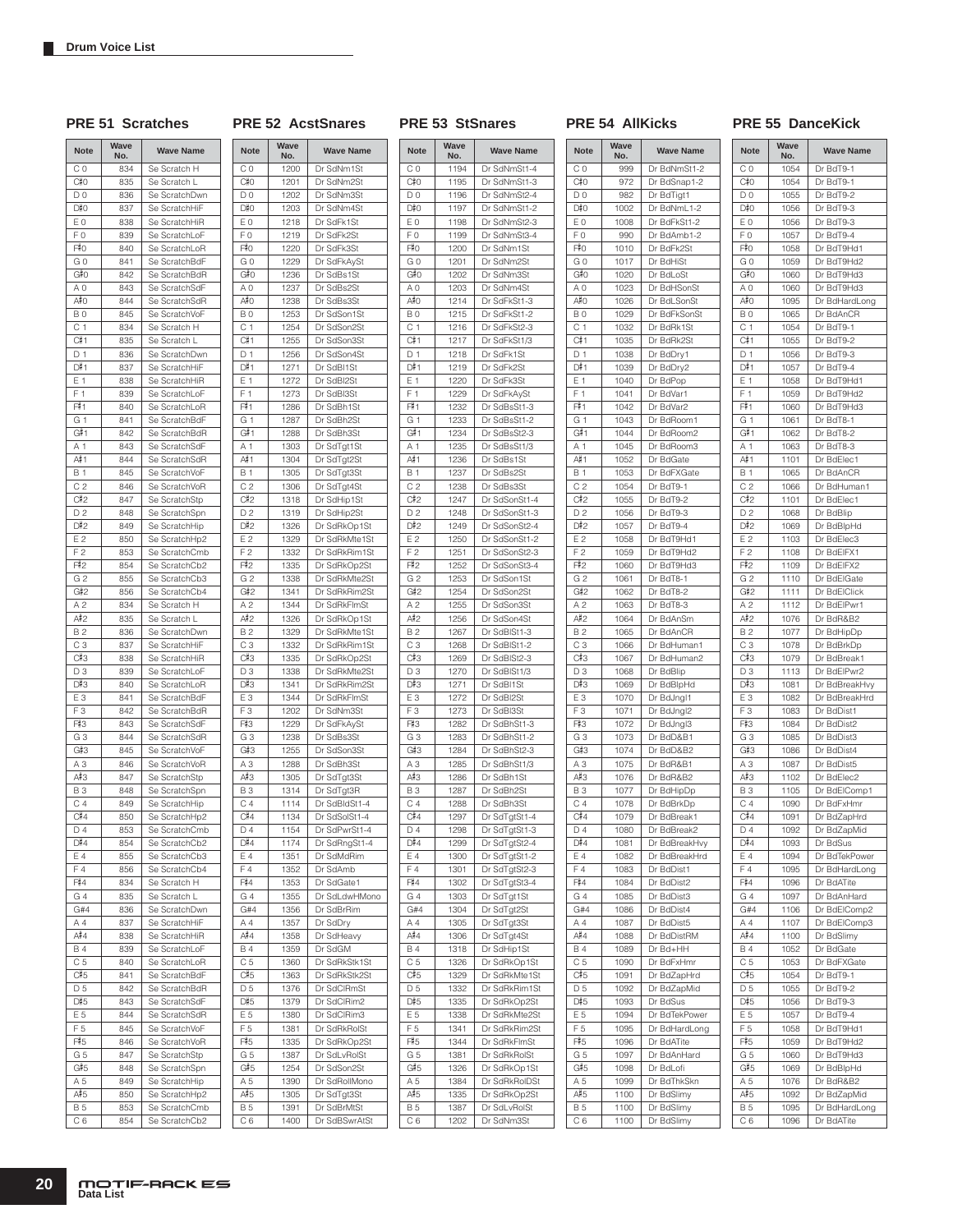#### PRE 56 EasySnares PRE 57 Cuban PRE 58 SynPopKit PRE 59 Arabic Mix PRE 60 Bellydance

# **Note Wave**

 $C<sub>0</sub>$ 

**No. Wave Name**

 $M$ <sup>No</sup>

C 0 952 Pc BellTree

1391 Dr SdBrMtSt D 0 1397 Dr SdBrSwrSt

1394 Dr SdBrMt2St<br>1400 Dr SdBSwrAtS E 0 1400 Dr SdBSwrAtSt F 0 1387 Dr SdLvRolSt

932 Pc Castanet G 0 1200 Dr SdNm1St

1232 Dr SdBsSt1-3

940 Pc HandClapSt E 1 1134 Dr SdSolSt1-4 F 1 1648 Dr TomRkLoSt

1498 Dr HHCls1-4St G 1 | 1644 Dr TomRkMdSt

1518 Dr HHPdI1-3St A 1 1636 Dr TomFlr St

1534 Dr HHOpn1-2St B 1 1632 Dr TomLow St C 2 1628 Dr TomMid St

1670 Dr CrashSt D 2 1624 Dr TomHi St

1534 Dr HHOpn1-2St E 2 1714 Dr RevCymbal F 2 879 Pc Tmbalel 1-3

857 Pc Conga Opn G 2 875 Pc TmbaleH1-3

858 Pc CongaOpSlp A 2 912 Pc TambrnSw

866 Pc TumbaOpen B 2 945 Pc Cowbell1 C 3 933 Pc Clave

873 Pc Bongo H1 D 3 934 Pc WoodBlock

872 Pc Bongo L E 3 934 Pc WoodBlock<br>F 3 522 Pc Dohol L 522 Pc Dohol L

899 Pc Shaker 1 A 3 932 Pc Castanet

890 Pc Maracas1-2 B 3 932 Pc Castanet C 4 531 Pc Twaisat3

529 Pc Twaisat D 4 530 Pc Twaisat2

532 Pc Twaisat4 E 4 532 Pc Twaisat4 F 4 503 Pc SmlTablDom

5 527 Pc Segal Dom D 5 508 Pc BigTablTak

528 Pc Segal Tak E 5 509 Pc BigTablSak F 5 510 Pc TablaDom

511 Pc TablaTak1 G 5 517 Pc TablaTrem

512 Pc TablaTak2 A 5 | 513 | Pc TablaTik1

516 Pc TablaSak1 B 515 Pc TablaTik3 C 6 514 Pc TablaTik2

G 4 504 Pc SmlTablSnp G#4 525 Pc BarasimSak A 4 505 Pc SmlTablSak

C 5 | 507 | Pc BigTablDom

G 3 523 Pc Dohol H

930 Pc Stick A 0 1055 Dr BdT9-2

**B 0 1017 Dr BdHiSt** C 1 999 Dr BdNmSt1-2<br>
C#1 1214 Dr SdFkSt1-3

D 1 1114 Dr SdBldSt1-4

**Note Wave** 

 $C#0$ 

 $D#O$ 

 $F^*$ 0

 $G#O$ 

 $A#O$ 

 $C#1$ 

 $\overline{D#1}$ 

F#1

 $G#1$ 

 $A^{\frac{1}{2}}$ 1

 $C#2$ 

 $D#2$ 

F#2

 $G#2$ 

A#2

 $C#3$ 

 $D#3$ 

 $F3$ 

 $G#3$ 

 $A#3$ 

 $C#4$ 

 $D#4$ 

 $F\frac{4}{3}4$ 

 $\frac{A}{\cancel{B}}4$ 

 $C#5$ 

 $D#5$ 

 $F5$ 

 $G#5$ 

 $A#5$ 

| ave | <b>Wave Name</b> | <b>Note</b>    | Wave | <b>Wave Name</b> |
|-----|------------------|----------------|------|------------------|
| ٧o. |                  |                | No.  |                  |
| 952 | Pc BellTree      | C <sub>0</sub> | 514  | Pc TablaTik2     |
| 391 | Dr SdBrMtSt      | C#0            | 494  | Pc Wataiko       |
| 397 | Dr SdBrSwrSt     | D <sub>0</sub> | 495  | Pc DjembeEd      |
| 394 | Dr SdBrMt2St     | D#0            | 496  | Pc DjembeMt      |
| 400 | Dr SdBSwrAtSt    | E <sub>0</sub> | 497  | Pc DjembeOp      |
| 387 |                  |                |      |                  |
|     | Dr SdLvRolSt     | F0             | 498  | Pc DjembeCmb     |
| 932 | Pc Castanet      | F#0            | 499  | Pc TablaBya      |
| 200 | Dr SdNm1St       | G 0            | 500  | Pc TablaNah      |
| 930 | Pc Stick         | G#O            | 501  | Pc TablaMut      |
| 055 | Dr BdT9-2        | ΑO             | 502  | Pc TablaCmb      |
| 232 | Dr SdBsSt1-3     | A#0            | 503  | Pc SmlTablDom    |
| 017 | Dr BdHiSt        | B <sub>0</sub> | 503  | Pc SmlTablDom    |
| 999 | Dr BdNmSt1-2     | C <sub>1</sub> | 1095 | Dr BdHardLong    |
| 214 | Dr SdFkSt1-3     | C#1            | 1054 | Dr BdT9-1        |
| 114 | Dr SdBldSt1-4    | D <sub>1</sub> | 1437 | Dr SdT9-2        |
| 940 | Pc HandClapSt    | D#1            | 955  | Pc ElClap1       |
| 134 |                  |                |      |                  |
|     | Dr SdSolSt1-4    | E 1            | 1164 | Dr SdPwrL1-4     |
| 648 | Dr TomRkLoSt     | F <sub>1</sub> | 1665 | Dr TomDistLo     |
| 498 | Dr HHCls1-4St    | F#1            | 1597 | Dr HHCIT9        |
| 644 | Dr TomRkMdSt     | G 1            | 1664 | Dr TomDistHi     |
| 518 | Dr HHPdI1-3St    | G#1            | 1599 | Dr HHCIT8-1      |
| 636 | Dr TomFlr St     | A 1            | 1661 | Dr TomSyn1       |
| 534 | Dr HHOpn1-2St    | A#1            | 1598 | Dr HHOpT9        |
| 632 | Dr TomLow St     | <b>B</b> 1     | 1662 | Dr TomSyn2       |
| 628 | Dr TomMid St     | C <sub>2</sub> | 1466 | Dr SdHip1        |
| 670 | Dr CrashSt       | C#2            | 1675 | Dr Crash2        |
|     |                  |                |      |                  |
| 624 | Dr TomHi St      | D <sub>2</sub> | 1462 | Dr SdD&B4        |
| 534 | Dr HHOpn1-2St    | D#2            | 1606 | Dr HHClBreak     |
| 714 | Dr RevCymbal     | F <sub>2</sub> | 1714 | Dr RevCymbal     |
| 879 | Pc TmbaleL1-3    | F <sub>2</sub> | 879  | Pc TmbaleL1-3    |
| 857 | Pc Conga Opn     | F#2            | 857  | Pc Conga Opn     |
| 875 | Pc TmbaleH1-3    | G <sub>2</sub> | 875  | Pc TmbaleH1-3    |
| 858 | Pc CongaOpSlp    | G#2            | 858  | Pc CongaOpSlp    |
| 912 | Pc TambrnSw      | A <sub>2</sub> | 912  | Pc TambrnSw      |
| 866 | Pc TumbaOpen     | A#2            | 866  | Pc TumbaOpen     |
| 945 | Pc Cowbell1      | <b>B2</b>      | 945  | Pc Cowbell1      |
|     |                  |                |      |                  |
| 933 | Pc Clave         | C <sub>3</sub> | 933  | Pc Clave         |
| 873 | Pc Bongo H1      | C#3            | 873  | Pc Bongo H1      |
| 934 | Pc WoodBlock     | D <sub>3</sub> | 934  | Pc WoodBlock     |
| 872 | Pc Bongo L       | D#3            | 872  | Pc Bongo L       |
| 934 | Pc WoodBlock     | E <sub>3</sub> | 934  | Pc WoodBlock     |
| 522 | Pc Dohol L       | FЗ             | 522  | Pc Dohol L       |
| 893 | Pc Cabasa1-2     | F#3            | 893  | Pc Cabasa1-2     |
| 523 | Pc Dohol H       | G <sub>3</sub> | 523  | Pc Dohol H       |
| 899 | Pc Shaker 1      | G#3            | 899  | Pc Shaker 1      |
| 932 | Pc Castanet      | A <sub>3</sub> | 932  | Pc Castanet      |
| 890 | Pc Maracas1-2    | A#3            | 890  | Pc Maracas1-2    |
|     |                  |                |      |                  |
| 932 | Pc Castanet      | <b>B3</b>      | 932  | Pc Castanet      |
| 531 | Pc Twaisat3      | C <sub>4</sub> | 531  | Pc Twaisat3      |
| 529 | Pc Twaisat       | C#4            | 529  | Pc Twaisat       |
| 530 | Pc Twaisat2      | D 4            | 530  | Pc Twaisat2      |
| 532 | Pc Twaisat4      | D#4            | 532  | Pc Twaisat4      |
| 532 | Pc Twaisat4      | Ε4             | 532  | Pc Twaisat4      |
| 503 | Pc SmlTablDom    | F4             | 503  | Pc SmlTablDom    |
| 524 | Pc BarasimDom    | F#4            | 524  | Pc BarasimDom    |
| 504 | Pc SmlTabISnp    | G 4            | 504  | Pc SmlTablSnp    |
| 525 | Pc BarasimSak    | G#4            | 525  | Pc BarasimSak    |
| 505 | Pc SmlTablSak    | Α4             | 505  | Pc SmlTablSak    |
|     |                  |                |      |                  |
| 526 | Pc BarasimTak    | A#4            | 526  | Pc BarasimTak    |
| 506 | Pc SmlTablTak    | <b>B4</b>      | 506  | Pc SmlTablTak    |
| 507 | Pc BigTablDom    | C <sub>5</sub> | 507  | Pc BigTablDom    |
| 527 | Pc Segal Dom     | C#5            | 527  | Pc Segal Dom     |
| 508 | Pc BigTablTak    | D 5            | 508  | Pc BigTablTak    |
| 528 | Pc Segal Tak     | D#5            | 528  | Pc Segal Tak     |
| 509 | Pc BigTablSak    | E 5            | 509  | Pc BigTablSak    |
| 510 | Pc TablaDom      | F 5            | 510  | Pc TablaDom      |
| 511 | Pc TablaTak1     | F#5            | 511  | Pc TablaTak1     |
|     |                  |                |      |                  |
| 517 | Pc TablaTrem     | G 5            | 517  | Pc TablaTrem     |
| 512 | Pc TablaTak2     | G#5            | 512  | Pc TablaTak2     |
| 513 | Pc TablaTik1     | A 5            | 513  | Pc TablaTik1     |
| 516 | Pc TablaSak1     | A#5            | 516  | Pc TablaSak1     |
| 515 | Pc TablaTik3     | <b>B5</b>      | 515  | Pc TablaTik3     |
| 514 | Pc TablaTik2     | C <sub>6</sub> | 514  | Pc TablaTik2     |

| <b>Note</b>                 | Wave<br>No.  | <b>Wave Name</b>           |
|-----------------------------|--------------|----------------------------|
| CO                          | 1387         | Dr SdLvRolSt               |
| C#0                         | 1400         | Dr SdBSwrAtSt              |
| D <sub>0</sub>              | 1397         | Dr SdBrSwrSt               |
| D#0                         | 1394         | Dr SdBrMt2St               |
| ΕO                          | 1391         | Dr SdBrMtSt                |
| FΟ                          | 1376         | Dr SdCIRmSt                |
| F#0                         | 1142         | Dr SdSolSt1<br>Dr SdSolSt1 |
| GO<br>G#0                   | 1142<br>1143 | Dr SdSolSt2                |
| A <sub>0</sub>              | 1143         | Dr SdSolSt2                |
| A‡0                         | 1144         | Dr SdSolSt3                |
| B0                          | 1144         | Dr SdSolSt3                |
| C 1                         | 1145         | Dr SdSolSt4                |
| C#1                         | 1145         | Dr SdSolSt4                |
| D <sub>1</sub>              | 1120         | Dr SdBldSt1                |
| D#1                         | 1121         | Dr SdBldSt2                |
| E 1                         | 1122         | Dr SdBldSt3                |
| F <sub>1</sub>              | 1123         | Dr SdBldSt4                |
| F#1<br>G 1                  | 1123<br>1218 | Dr SdBldSt4<br>Dr SdFk1St  |
| G#1                         | 1218         | Dr SdFk1St                 |
| A 1                         | 1218         | Dr SdFk1St                 |
| A#1                         | 1219         | Dr SdFk2St                 |
| <b>B</b> 1                  | 1219         | Dr SdFk2St                 |
| C <sub>2</sub>              | 1220         | Dr SdFk3St                 |
| C#2                         | 1220         | Dr SdFk3St                 |
| D <sub>2</sub>              | 1271         | Dr SdBI1St                 |
| D#2                         | 1272         | Dr SdBI2St                 |
| E <sub>2</sub>              | 1272         | Dr SdBI2St                 |
| F2<br>F#2                   | 1273<br>1273 | Dr SdBI3St<br>Dr SdBI3St   |
| G <sub>2</sub>              | 1200         | Dr SdNm1St                 |
| G#2                         | 1201         | Dr SdNm2St                 |
| A 2                         | 1201         | Dr SdNm2St                 |
| A‡2                         | 1202         | Dr SdNm3St                 |
| <b>B2</b>                   | 1202         | Dr SdNm3St                 |
| CЗ                          | 1203         | Dr SdNm4St                 |
| C#3                         | 1203         | Dr SdNm4St                 |
| D3<br>D#3                   | 1318<br>1318 | Dr SdHip1St<br>Dr SdHip1St |
| E <sub>3</sub>              | 1318         | Dr SdHip1St                |
| FЗ                          | 1319         | Dr SdHip2St                |
| F#3                         | 1319         | Dr SdHip2St                |
| -<br>G 3                    | 1253         | Dr SdSon1St                |
| G#3                         | 1254         | Dr SdSon2St                |
| A <sub>3</sub>              | 1254<br>1255 | Dr SdSon2St                |
| A#3<br><b>B3</b>            | 1255         | Dr SdSon3St<br>Dr SdSon3St |
| C <sub>4</sub>              | 1256         | Dr SdSon4St                |
| C#4                         | 1256         | Dr SdSon4St                |
| D 4                         | 1236         | Dr SdBs1St                 |
| D#4                         | 1237         | Dr SdBs2St                 |
| E 4                         | 1237         | Dr SdBs2St                 |
| F <sub>4</sub>              | 1238         | Dr SdBs3St                 |
| F#4                         | 1238<br>1303 | Dr SdBs3St                 |
| $G_4$<br>G#4                | 1304         | Dr SdTgt1St<br>Dr SdTgt2St |
| A 4                         | 1304         | Dr SdTgt2St                |
| A#4                         | 1305         | Dr SdTgt3St                |
| <b>B4</b>                   | 1305         | Dr SdTgt3St                |
| C 5                         | 1306         | Dr SdTgt4St                |
| C#5                         | 1306         | Dr SdTgt4St                |
| D <sub>5</sub>              | 1286         | Dr SdBh1St                 |
| D#5<br>E 5                  | 1287<br>1287 | Dr SdBh2St<br>Dr SdBh2St   |
| F <sub>5</sub>              | 1288         | Dr SdBh3St                 |
| F#5                         | 1288         | Dr SdBh3St                 |
| G 5                         | 940          | Pc HandClapSt              |
| G#5                         | 953          | Pc ClapT9                  |
| A 5                         | 954          | Pc ClapAnSm                |
| A#5                         | 930          | Pc Stick                   |
| <b>B5</b><br>C <sub>6</sub> | 931<br>1229  | Pc Stick2<br>Dr SdFkAySt   |
|                             |              |                            |

| C#O                         |     |               |
|-----------------------------|-----|---------------|
| D <sub>0</sub>              |     |               |
| D#0                         |     |               |
| E 0                         |     |               |
| F <sub>0</sub>              |     |               |
| F#0                         |     |               |
| GO                          |     |               |
| G#0                         |     |               |
| A <sub>0</sub>              |     |               |
| A#O                         | 859 | Pc CongaTip   |
| B <sub>0</sub>              | 860 | Pc CongaBtm   |
| C <sub>1</sub>              | 857 | Pc Conga Opn  |
| C#1                         | 857 | Pc Conga Opn  |
| D <sub>1</sub>              | 858 | Pc CongaOpSlp |
| D#1                         | 858 | Pc CongaOpSlp |
| E 1                         |     |               |
| F <sub>1</sub>              | 858 | Pc CongaOpSlp |
|                             | 859 | Pc CongaTip   |
| F#1                         | 857 | Pc Conga Opn  |
| G 1                         | 857 | Pc Conga Opn  |
| G#1                         | 857 | Pc Conga Opn  |
| A 1                         | 858 | Pc CongaOpSlp |
| A#1                         | 858 | Pc CongaOpSlp |
| B 1                         | 857 | Pc Conga Opn  |
| C <sub>2</sub>              | 873 | Pc Bongo H1   |
| C#2                         | 874 | Pc Bongo H2   |
| D <sub>2</sub>              | 873 | Pc Bongo H1   |
| D#2                         | 874 | Pc Bongo H2   |
| E 2                         | 874 | Pc Bongo H2   |
| F <sub>2</sub>              | 874 | Pc Bongo H2   |
| F#2                         | 872 | Pc Bongo L    |
| G <sub>2</sub>              | 872 | Pc Bongo L    |
| G#2                         | 872 | Pc Bongo L    |
| A <sub>2</sub>              | 864 | Pc Quint2Opn  |
| A#2                         | 872 | Pc Bongo L    |
| B <sub>2</sub>              | 863 | Pc Quint1Slp  |
| C <sub>3</sub>              | 879 | Pc TmbaleL1-3 |
| C#3                         |     |               |
|                             |     |               |
|                             |     |               |
| D <sub>3</sub>              |     |               |
| D#3                         |     |               |
| E <sub>3</sub>              |     |               |
| F <sub>3</sub>              | 885 | Pc Paila L    |
| F#3                         | 875 | Pc TmbaleH1-3 |
| G <sub>3</sub>              |     |               |
| G#3                         |     |               |
| A <sub>3</sub>              |     |               |
| A#3                         |     |               |
| B <sub>3</sub>              | 886 | Pc Paila H    |
| C <sub>4</sub>              | 946 | Pc Cowbell2   |
| C#4                         |     |               |
| D <sub>4</sub>              |     |               |
| D#4                         |     |               |
| E 4                         | 926 | Pc GuiroShort |
| F <sub>4</sub>              | 925 | Pc GuiroLong  |
| F#4                         |     |               |
| G 4                         |     |               |
| G#4                         | 912 | Pc TambrnSw   |
| A 4                         |     |               |
| A#4                         |     |               |
| <b>B4</b>                   |     |               |
| C <sub>5</sub>              |     |               |
|                             | 890 | Pc Maracas1-2 |
| C#5                         | 901 | Pc Shaker 3   |
| D <sub>5</sub>              | 893 | Pc Cabasa1-2  |
| D#5                         |     |               |
| E 5                         |     |               |
| F <sub>5</sub>              |     |               |
| F#5                         |     |               |
| G <sub>5</sub>              |     |               |
| G#5                         |     |               |
| A 5                         |     |               |
| A#5                         |     |               |
| <b>B5</b><br>C <sub>6</sub> |     |               |

| <b>Note</b>     | No.  | <b>Wave Name</b> |
|-----------------|------|------------------|
| C <sub>0</sub>  | 1111 | Dr BdElClick     |
| C#0             | 1103 | Dr BdElec3       |
| D <sub>0</sub>  | 1101 | Dr BdElec1       |
| D#0             | 1109 | Dr BdEIFX2       |
| ΕO              | 1108 | Dr BdEIFX1       |
| F <sub>0</sub>  | 1110 | Dr BdElGate      |
| F#0             | 1113 | Dr BdElPwr2      |
| G <sub>0</sub>  | 1102 | Dr BdElec2       |
| G#0             | 1105 | Dr BdElComp1     |
|                 |      |                  |
| A <sub>0</sub>  | 1106 | Dr BdElComp2     |
| A‡O             | 1107 | Dr BdElComp3     |
| <b>B0</b>       | 1104 | Dr BdElec4       |
| C <sub>1</sub>  | 1112 | Dr BdElPwr1      |
| C#1             | 1442 | Dr SdT9Rim       |
| D 1             | 1435 | Dr SdElec12      |
| D#1             | 953  | Pc ClapT9        |
| E 1             | 1431 | Dr SdElec8       |
| F <sub>1</sub>  | 1659 | Dr TomT9Lo       |
| F#1             | 1597 | Dr HHCIT9        |
| G 1             | 1659 | Dr TomT9Lo       |
|                 |      |                  |
| G#1             | 1598 | Dr HHOpT9        |
| A 1             | 1659 | Dr TomT9Lo       |
| A#≀1            | 1598 | Dr HHOpT9        |
| <b>B</b> 1      | 1658 | Dr TomT9Hi       |
| C <sub>2</sub>  | 1658 | Dr TomT9Hi       |
| $C_{12}$        | 1710 | Dr CrashT9       |
| D <sub>2</sub>  | 1658 | Dr TomT9Hi       |
| D#2             | 1713 | Dr RideT9        |
| E2              | 1710 | Dr CrashT9       |
| F <sub>2</sub>  | 1713 | Dr RideT9        |
| F#2             | 966  | Pc ElTambrn2     |
| G <sub>2</sub>  | 1710 | Dr CrashT9       |
|                 |      |                  |
| G#2             | 961  | Pc ElCowbell     |
| A <sub>2</sub>  | 1710 | Dr CrashT9       |
| A#2             | 965  | Pc ElTambrn1     |
| <b>B2</b>       | 1713 | Dr RideT9        |
| C <sub>3</sub>  | 802  | Se ElPerc5       |
| C#3             | 801  | Se ElPerc4       |
| D <sub>3</sub>  | 809  | Se ElPerc12      |
| D#3             | 803  | Se ElPerc6       |
| E <sub>3</sub>  | 798  | Se ElPerc1       |
| F <sub>3</sub>  | 792  | Se BellFX1       |
| F#3             | 793  | Se BellFX2       |
|                 | 851  |                  |
| G <sub>3</sub>  |      | Se ScratchAtk    |
| G#3             | 852  | Se ScratchR&B    |
| A <sub>3</sub>  | 893  | Pc Cabasa1-2     |
| A#3             | 891  | Pc MaracasSlr    |
| <b>B3</b>       | 811  | Se ElPerc14      |
| C <sub>4</sub>  | 812  | Se ElPerc15      |
| C <sub>14</sub> | 799  | Se ElPerc2       |
| D 4             | 800  | Se ElPerc3       |
| D#4             | 804  | Se ElPerc7       |
| E 4             | 805  | Se ElPerc8       |
| F4              | 806  | Se ElPerc9       |
| F#4             | 807  | Se ElPerc10      |
|                 |      |                  |
| G4              | 810  | Se ElPerc13      |
| G#4             | 939  | Pc TriangleMt    |
| A 4             | 938  | Pc TriangleOp    |
| A#4             | 968  | Pc ElMarcs       |
| <b>B4</b>       | 970  | Pc ElTriangl     |
| C <sub>5</sub>  | 808  | Se ElPerc11      |
| C#5             | 1424 | Dr SdElec1       |
| D <sub>5</sub>  | 1432 | Dr SdElec9       |
| D#5             | 1433 | Dr SdElec10      |
| E 5             | 1434 | Dr SdElec11      |
| F <sub>5</sub>  | 1425 | Dr SdElec2       |
| F#5             |      | Dr SdElec3       |
|                 | 1426 |                  |
| G <sub>5</sub>  | 1427 | Dr SdElec4       |
| G#5             | 1428 | Dr SdElec5       |
| A 5             | 1429 | Dr SdElec6       |
| A#5             | 1430 | Dr SdElec7       |
| <b>B5</b>       | 955  | Pc ElClap1       |
| C <sub>6</sub>  | 956  | Pc ElClap2       |

#### **MOTIF-RACK ES**<br>Data List **21**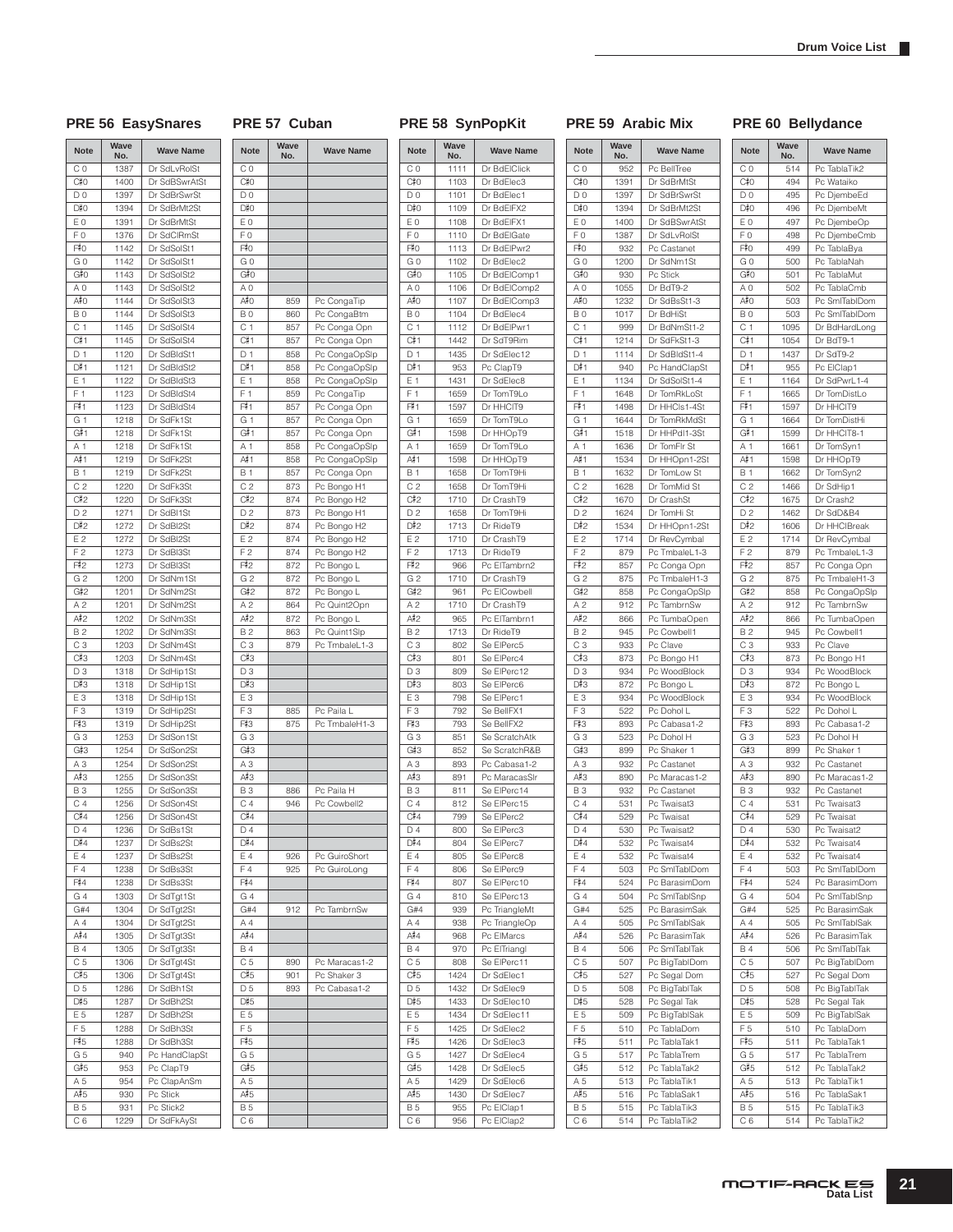### PRE 61 DanceSnare PRE 62 SpecialSFX PRE 63 Synthetic PRE 64 SFX Kit GM Drum Stereo GM

| <b>Note</b>           | Wave<br>No.  | <b>Wave Name</b>           | <b>Note</b>           | Wav<br>No. |
|-----------------------|--------------|----------------------------|-----------------------|------------|
| CO                    | 1480         | Dr SdFx1                   | CO                    | 62         |
| C‡0                   | 1481         | Dr SdFx2                   | C#0                   | 62         |
| D <sub>0</sub>        | 1482         | Dr SdFx3                   | D <sub>0</sub>        | 62         |
| D#0                   | 1483         | Dr SdFx4                   | D#0                   | 62         |
| E <sub>0</sub>        | 1485         | Dr SdDist                  | E <sub>0</sub>        | 62         |
| F <sub>0</sub>        | 1486         | Dr SdCut                   | F <sub>0</sub>        | 62         |
| F#0                   | 1487         | Dr SdDodgH                 | F#0                   | 79         |
| GO<br>G#0             | 1488<br>1489 | Dr SdDodgL                 | GO<br>G#0             | 79<br>80   |
| A <sub>0</sub>        | 1491         | Dr SdFM<br>Dr SdSyn        | A <sub>0</sub>        | 80         |
| A#O                   | 1495         | Dr SdHammr                 | A#0                   | 81         |
| B <sub>0</sub>        | 1496         | Dr SdLofi                  | B <sub>0</sub>        | 80         |
| C <sub>1</sub>        | 1436         | Dr SdT9-1                  | C <sub>1</sub>        | 79         |
| C#1                   | 1437         | Dr SdT9-2                  | C#1                   | 80         |
| D <sub>1</sub>        | 1438         | Dr SdT9-3                  | D <sub>1</sub>        | 80         |
| D#1                   | 1439         | Dr SdT9-4                  | D#1                   | 80         |
| E 1                   | 1440         | Dr SdT9-5                  | E 1                   | 80         |
| F <sub>1</sub>        | 1441         | Dr SdT9Gate                | F <sub>1</sub>        | 80         |
| F#1                   | 1443         | Dr SdT8-1                  | F#1                   | 81         |
| G 1<br>G#1            | 1444         | Dr SdT8-2                  | G 1                   | 81         |
| A 1                   | 1445<br>1446 | Dr SdT8-3<br>Dr SdT8-4     | G#1<br>A 1            | 80<br>70   |
| A#1                   | 1447         | Dr SdT8-5                  | A#1                   | 70         |
| <b>B</b> 1            | 1449         | Dr SdAnSm                  | <b>B</b> 1            | 70         |
| C <sub>2</sub>        | 1451         | Dr SdAnCR                  | C <sub>2</sub>        | 78         |
| C#2                   | 1453         | Dr SdHuman1                | C#2                   | 78         |
| D <sub>2</sub>        | 1455         | Dr SdJngl1                 | D <sub>2</sub>        | 78         |
| D#2                   | 1456         | Dr SdJngl2                 | D#2                   | 77         |
| E <sub>2</sub>        | 1457         | Dr SdJngl3                 | E <sub>2</sub>        | 77         |
| F <sub>2</sub>        | 1458         | Dr SdJnglFx                | F <sub>2</sub>        | 78         |
| F#2                   | 1459         | Dr SdD&B1                  | F#2                   | 76         |
| G <sub>2</sub>        | 1460         | Dr SdD&B2                  | G <sub>2</sub>        | 71         |
| G#2                   | 1461         | Dr SdD&B3                  | G#2                   | 71         |
| A <sub>2</sub><br>A#2 | 1462<br>1463 | Dr SdD&B4                  | A <sub>2</sub><br>A#2 | 71         |
| <b>B2</b>             | 1464         | Dr SdR&B1<br>Dr SdR&B1Rm   | <b>B2</b>             | 75<br>76   |
| C <sub>3</sub>        | 1465         | Dr SdR&B2                  | C <sub>3</sub>        | 77         |
| C#3                   | 1466         | Dr SdHip1                  | C#3                   | 76         |
| D3                    | 1467         | Dr SdHip2                  | D <sub>3</sub>        | 77         |
| D#3                   | 1468         | Dr SdHip3                  | D#3                   | 77         |
| E <sub>3</sub>        | 1469         | Dr SdHipGate               | E <sub>3</sub>        | 77         |
| F <sub>3</sub>        | 1470         | Dr SdHipRm1                | F <sub>3</sub>        | 77         |
| F#3                   | 1471         | Dr SdHipRm2                | F#3                   | 77         |
| G <sub>3</sub>        | 1472         | Dr SdHipRm3                | G <sub>3</sub>        | 76         |
| G#3                   | 1473         | Dr SdHipRm4                | G#3<br>A <sub>3</sub> | 76         |
| A <sub>3</sub><br>A#3 | 1474<br>1476 | Dr SdHipRm5<br>Dr SdBreak2 | A#3                   | 72<br>72   |
| B <sub>3</sub>        | 1478         | Dr SdBreakHvy              | <b>B3</b>             | 73         |
| C <sub>4</sub>        | 1424         | Dr SdElec1                 | C <sub>4</sub>        | 26         |
| C#4                   | 1425         | Dr SdElec2                 | C#4                   | 26         |
| D 4                   | 1426         | Dr SdElec3                 | D4                    | 26         |
| D#4                   | 1427         | Dr SdElec4                 | D#4                   | 183        |
| E 4                   | 1428         | Dr SdElec5                 | E 4                   | 183        |
| F4                    | 1429         | Dr SdElec6                 | F <sub>4</sub>        | 183        |
| F#4                   | 1430         | Dr SdElec7                 | F#4                   | 83         |
| G4                    | 1431         | Dr SdElec8                 | G4                    | 83         |
| G#4                   | 1432         | Dr SdElec9                 | G#4                   | 83         |
| A 4<br>A#4            | 1433<br>1434 | Dr SdElec10<br>Dr SdElec11 | A 4<br>A#4            | 83<br>84   |
| <b>B4</b>             | 1435         | Dr SdElec12                | <b>B4</b>             | 84         |
| C 5                   | 1424         | Dr SdElec1                 | C <sub>5</sub>        | 79         |
| C#5                   | 1444         | Dr SdT8-2                  | C#5                   | 79         |
| D <sub>5</sub>        | 1426         | Dr SdElec3                 | D <sub>5</sub>        | 79         |
| D#5                   | 1427         | Dr SdElec4                 | D#5                   | 79         |
| E 5                   | 1428         | Dr SdElec5                 | E 5                   | 81         |
| F <sub>5</sub>        | 1429         | Dr SdElec6                 | F <sub>5</sub>        | 81         |
| F#5                   | 1430         | Dr SdElec7                 | F#5                   | 81         |
| G <sub>5</sub>        | 1424         | Dr SdElec1                 | G <sub>5</sub>        | 81         |
| G#5                   | 1431         | Dr SdElec8                 | G#5                   | 73         |
| A 5                   | 1433         | Dr SdElec10                | A 5                   | 74         |
| A#5                   | 1434         | Dr SdElec11                | A#5                   | 57         |
| <b>B5</b><br>C 6      | 1435<br>1438 | Dr SdElec12<br>Dr SdT9-3   | <b>B5</b><br>C 6      | 61<br>63   |
|                       |              |                            |                       |            |

| <b>Note</b>    | Wave<br>No. | <b>Wave Name</b>               | <b>Note</b>           | Wave<br>No. |
|----------------|-------------|--------------------------------|-----------------------|-------------|
| CO             | 625         | Wv MiniBlip2                   | C 0                   | 1102        |
| C#0            | 624         | Wv MiniBlip1                   | C‡0                   | 847         |
| D <sub>0</sub> | 626         | Wv MiniBlip3                   | D <sub>0</sub>        | 1398        |
| D#0            | 627         | Wv MiniBlip4                   | D#0                   | 1396        |
| ΕO             | 628         | Wv MiniBlip5                   | E <sub>0</sub>        | 1397        |
| FΟ             | 629         | Wv MiniBlip6                   | F <sub>0</sub>        | 1390        |
| F≢O            | 792         | Se BellFX1                     | F#0                   | 623         |
| G O            | 793         | Se BellFX2                     | GO                    | 826         |
| G#0            | 801         | Se ElPerc4                     | G#0                   | 801         |
| ΑO             | 803         | Se ElPerc6                     | A <sub>0</sub>        | 1107        |
| A#O            | 812         | Se ElPerc15                    | A≢O                   | 1171        |
| BO             | 802         | Se ElPerc5                     | B <sub>0</sub>        | 1102        |
| C 1            | 799         | Se ElPerc2                     | C <sub>1</sub>        | 1100        |
| C#1<br>D 1     | 800<br>804  | Se ElPerc3<br>Se ElPerc7       | C#1<br>D <sub>1</sub> | 883<br>1347 |
| D#1            | 805         | Se ElPerc8                     | D#1                   | 954         |
| E 1            | 806         | Se ElPerc9                     | E 1                   | 1433        |
| F <sub>1</sub> | 807         | Se ElPerc10                    | F <sub>1</sub>        | 607         |
| F#1            | 811         | Se ElPerc14                    | F#1                   | 814         |
| G 1            | 810         | Se ElPerc13                    | G 1                   | 607         |
| G#1            | 800         | Se ElPerc3                     | G#1                   | 804         |
| A 1            | 701         | Wv Spectrum1                   | A 1                   | 1660        |
| A# 1           | 703         | Wv Spectrum3                   | A#≀1                  | 1602        |
| B 1            | 702         | Wv Spectrum2                   | <b>B1</b>             | 1660        |
| C2             | 783         | Me Shower St                   | C <sub>2</sub>        | 1660        |
| C#2            | 786         | Me ComputerSt                  | C#2                   | 1674        |
| D <sub>2</sub> | 789         | Me Chatter                     | D <sub>2</sub>        | 1660        |
| D#2            | 779         | Me EngnRoomSt                  | D#2                   | 1699        |
| E <sub>2</sub> | 777         | Me Raspberry                   | E <sub>2</sub>        | 1699        |
| F <sub>2</sub> | 782         | Me DigiHeli                    | F <sub>2</sub>        | 1699        |
| F‡2            | 763         | Me HopFX1                      | F#2                   | 843         |
| G <sub>2</sub> | 710         | Me Willow St                   | G <sub>2</sub>        | 1693        |
| G#2            | 713         | Me Anemone St                  | G#2                   | 804         |
| A 2<br>A#2     | 716<br>753  | Me MagnitudSt<br>Me RadioNz    | A <sub>2</sub><br>A#2 | 1674<br>745 |
| B 2            | 761         | Me Quiek                       | <b>B2</b>             | 1705        |
| CЗ             | 770         | Me StabGiant                   | C <sub>3</sub>        | 572         |
| C#3            | 769         | Me StabOrch                    | C#3                   | 805         |
| D <sub>3</sub> | 771         | Me StabHard                    | D3                    | 572         |
| D#3            | 772         | Me StabOrgan2                  | D#3                   | 804         |
| E <sub>3</sub> | 773         | Me StabAah                     | E <sub>3</sub>        | 808         |
| FЗ             | 774         | Me Hit Uhh                     | FЗ                    | 886         |
| F#3            | 775         | Me HitOrch2                    | F#3                   | 886         |
| G3             | 767         | Me HitOrch1                    | G <sub>3</sub>        | 763         |
| G#3            | 768         | Me HitBrass                    | G#3                   | 764         |
| ΑЗ             | 724         | Me OrchHit1St                  | A <sub>3</sub>        | 834         |
| А#З            | 727         | Me OrchHit2St                  | A#3                   | 837         |
| BЗ             | 730         | Me OrchHit3                    | <b>B3</b>             | 797         |
| C 4<br>C#4     | 265         | Gt PlayFx Mix<br>Gt PlayFx Mix | C <sub>4</sub>        | 762         |
| D4             | 265<br>265  | Gt PlayFx Mix                  | C#4<br>D <sub>4</sub> | 762<br>593  |
| D#4            | 1834        | Se Ab FX07                     | D#4                   | 761         |
| Ε4             | 1835        | Se Ab FX08                     | E 4                   | 778         |
| F4             | 1836        | Se Ab FX09                     | F4                    | 782         |
| F#4            | 834         | Se Scratch H                   | F#4                   | 804         |
| G 4            | 835         | Se Scratch L                   | G 4                   | 634         |
| G#4            | 836         | Se ScratchDwn                  | G#4                   | 536         |
| Α4             | 837         | Se ScratchHiF                  | A 4                   | 536         |
| A#4            | 847         | Se ScratchStp                  | A#4                   | 527         |
| B 4            | 848         | Se ScratchSpn                  | <b>B4</b>             | 781         |
| C 5            | 790         | Se Ripper                      | C <sub>5</sub>        | 805         |
| C#5            | 795         | Se NzBurst                     | C#5                   | 195         |
| D <sub>5</sub> | 796         | Se Zap1                        | D 5                   | 625         |
| D#5            | 797         | Se Zap2                        | D#5                   | 702         |
| E 5            | 813         | Se HiQ1                        | E 5                   | 628         |
| F <sub>5</sub> | 814         | Se HiQ2                        | F <sub>5</sub>        | 705         |
| F#5            | 816         | Se Bomb                        | F#5                   | 1073        |
| G 5            | 819         | Se FxGun1                      | G <sub>5</sub>        | 702         |
| G#5<br>A 5     | 739<br>740  | Me Electer<br>Me HH Hit        | G#5<br>A 5            | 719<br>811  |
| A#5            | 576         | Wv PWMfast                     | A#5                   | 805         |
| B 5            | 619         | Wv FMBass2                     | <b>B5</b>             | 782         |
| C 6            | 633         | Wv FMMetal2                    | C <sub>6</sub>        | 952         |
|                |             |                                |                       |             |

| <b>Note</b>           | Wave<br>No.  | <b>Wave Name</b>               | <b>Not</b>            |
|-----------------------|--------------|--------------------------------|-----------------------|
| C 0                   | 1102         | Dr BdElec2                     | C <sub>0</sub>        |
| C‡O                   | 847          | Se ScratchStp                  | C#O                   |
| D0                    | 1398         | Dr SdBrSwrL                    | D <sub>0</sub>        |
| D#0                   | 1396         | Dr SdBrMt2R                    | D#0                   |
| ΕO                    | 1397         | Dr SdBrSwrSt                   | E0                    |
| F <sub>0</sub><br>F#0 | 1390<br>623  | Dr SdRollMono<br>Wv FMBass6    | F <sub>0</sub><br>F#0 |
| G 0                   | 826          | Se Seashore                    | GO                    |
| G#0                   | 801          | Se ElPerc4                     | G#0                   |
| ΑO                    | 1107         | Dr BdElComp3                   | ΑO                    |
| A≢O                   | 1171         | Dr SdPwrR2                     | A#O                   |
| B <sub>0</sub>        | 1102         | Dr BdElec2                     | B <sub>0</sub>        |
| С<br>1                | 1100         | Dr BdSlimy                     | C <sub>1</sub>        |
| C#1                   | 883          | Pc TmblPailaH                  | C#1                   |
| D <sub>1</sub><br>D#1 | 1347         | Dr SdPicol                     | D <sub>1</sub>        |
| Ε1                    | 954<br>1433  | Pc ClapAnSm<br>Dr SdElec10     | D#1<br>Ε1             |
| F 1                   | 607          | Wv MgBass2                     | F1                    |
| F#1                   | 814          | Se HiQ2                        | F#1                   |
| G 1                   | 607          | Wv MgBass2                     | G 1                   |
| G#1                   | 804          | Se ElPerc7                     | G#1                   |
| Α1                    | 1660         | Dr TomT8                       | Α1                    |
| A# 1                  | 1602         | Dr HHOpT8-2                    | A#≀1                  |
| <b>B</b> 1            | 1660         | Dr TomT8                       | <b>B1</b>             |
| C <sub>2</sub>        | 1660         | Dr TomT8                       | C <sub>2</sub>        |
| C‡2                   | 1674         | Dr Crash                       | C#2                   |
| D <sub>2</sub><br>D‡2 | 1660<br>1699 | Dr TomT8<br>Dr CupMono         | D <sub>2</sub><br>D#2 |
| Ε2                    | 1699         | Dr CupMono                     | E2                    |
| F <sub>2</sub>        | 1699         | Dr CupMono                     | F <sub>2</sub>        |
| F#2                   | 843          | Se ScratchSdF                  | F#2                   |
| G <sub>2</sub>        | 1693         | Dr RideCup RL                  | G <sub>2</sub>        |
| G#2                   | 804          | Se ElPerc7                     | G#2                   |
| A <sub>2</sub>        | 1674         | Dr Crash                       | A 2                   |
| A#2                   | 745          | Me HiLo                        | A#2                   |
| <b>B2</b>             | 1705         | Dr China                       | <b>B2</b>             |
| CЗ<br>C#3             | 572<br>805   | Wv RingMod<br>Se ElPerc8       | C <sub>3</sub><br>C#3 |
| D3                    | 572          | Wv RingMod                     | D3                    |
| D#3                   | 804          | Se ElPerc7                     | D#3                   |
| EЗ                    | 808          | Se ElPerc11                    | E <sub>3</sub>        |
| F <sub>3</sub>        | 886          | Pc Paila H                     | FЗ                    |
| F#3                   | 886          | Pc Paila H                     | F#3                   |
| GЗ                    | 763          | Me HopFX1                      | G <sub>3</sub>        |
| G#3                   | 764          | Me HopFX2                      | G#3                   |
| AЗ<br>А#З             | 834          | Se Scratch H                   | ΑЗ<br>А#З             |
| <b>B3</b>             | 837<br>797   | Se ScratchHiF<br>Se Zap2       | <b>B3</b>             |
| С4                    | 762          | Me LfoSeg                      | C <sub>4</sub>        |
| C#4                   | 762          | Me LfoSeq                      | C#4                   |
| D <sub>4</sub>        | 593          | Wv MiniBa3                     | D 4                   |
| D‡4                   | 761          | Me Quiek                       | D#4                   |
| Ε4                    | 778          | Me DigiBreath                  | E 4                   |
| F4                    | 782          | Me DigiHeli                    | F4                    |
| F#4                   | 804          | Se ElPerc7                     | F#4                   |
| G 4                   | 634          | Wv FMOrgan1                    | G4                    |
| G#4<br>A 4            | 536<br>536   | Pc TibetnBowl<br>Pc TibetnBowl | G#4<br>Α4             |
| A‡4                   | 527          | Pc Segal Dom                   | A#4                   |
| <b>B</b> 4            | 781          | Me EngnRoom R                  | <b>B4</b>             |
| С5                    | 805          | Se ElPerc8                     | C <sub>5</sub>        |
| C#5                   | 195          | Gt StISId St                   | C#5                   |
| D <sub>5</sub>        | 625          | Wv MiniBlip2                   | D 5                   |
| D#5                   | 702          | Wv Spectrum2                   | D#5                   |
| E 5                   | 628          | Wv MiniBlip5                   | E 5                   |
| F <sub>5</sub>        | 705          | Wv Noise                       | F <sub>5</sub>        |
| F#5                   | 1073         | Dr BdD&B1                      | F#5                   |
| G 5<br>G#5            | 702<br>719   | Wv Spectrum2<br>Me SabreTone   | G <sub>5</sub><br>G#5 |
| A 5                   | 811          | Se ElPerc14                    | A 5                   |
| A#5                   | 805          | Se ElPerc8                     | A#5                   |
| B 5                   | 782          | Me DigiHeli                    | <b>B5</b>             |
| C 6                   | 952          | Pc BellTree                    | C 6                   |
|                       |              |                                |                       |

| <b>Note</b>           | Wave<br>No.  | <b>Wave Name</b>           |
|-----------------------|--------------|----------------------------|
| CO                    | 559          | Wv FatSawMn                |
| C#0                   | 851          | Se ScratchAtk              |
| D <sub>0</sub>        | 702          | Wv Spectrum2               |
| D#0                   | 585          | Wv 3o3Saw2                 |
| E <sub>0</sub>        | 821          | Se TurnTable               |
| FΟ                    | 1390         | Dr SdRollMono              |
| F‡O                   | 623          | Wv FMBass6                 |
| G 0                   | 817          | Se TapeRewnd               |
| G#0                   | 802          | Se ElPerc5                 |
| A <sub>0</sub><br>A#O | 1106         | Dr BdElComp2               |
| B <sub>0</sub>        | 1194<br>1100 | Dr SdNmSt1-4<br>Dr BdSlimy |
| C <sub>1</sub>        | 1102         | Dr BdElec2                 |
| C# 1                  | 593          | Wv MiniBa3                 |
| D <sub>1</sub>        | 1282         | Dr SdBhSt1-3               |
| D#1                   | 586          | Wv 3o3Squ                  |
| E 1                   | 1263         | Dr SdSon3L                 |
| F<br>1                | 1664         | Dr TomDistHi               |
| F#1                   | 782          | Me DigiHeli                |
| G 1                   | 1664         | Dr TomDistHi               |
| G#1                   | 799          | Se ElPerc2                 |
| A 1                   | 1664         | Dr TomDistHi               |
| A#≀1                  | 1602         | Dr HHOpT8-2                |
| <b>B</b> 1            | 1664         | Dr TomDistHi               |
| C <sub>2</sub>        | 1664         | Dr TomDistHi               |
| C#2                   | 1674         | Dr Crash                   |
| D <sub>2</sub>        | 1664         | Dr TomDistHi               |
| D#2                   | 1692         | Dr RideCup R               |
| E2                    | 1689         | Dr RideRL                  |
| F <sub>2</sub>        | 1700         | Dr CupMono2                |
| F‡2                   | 837          | Se ScratchHiF              |
| G <sub>2</sub>        | 1707         | Dr SplashL                 |
| G#2                   | 591          | Wv MiniBa1                 |
| A <sub>2</sub>        | 1666         | Dr CrashCymSt              |
| A#2                   | 779          | Me EngnRoomSt              |
| B <sub>2</sub>        | 1693         | Dr RideCup RL              |
| CЗ                    | 573          | Wv SyncLFO                 |
| C#3                   | 579          | Wv P5SawLp                 |
| D <sub>3</sub>        | 565          | Wv OBStrings               |
| D#3                   | 1195         | Dr SdNmSt1-3               |
| E <sub>3</sub>        | 808          | Se ElPerc11                |
| FЗ                    | 577          | Wv PWMslow                 |
| F#3                   | 762          | Me LfoSeq                  |
| G <sub>3</sub><br>G#3 | 735<br>735   | Me BigSyn                  |
| AЗ                    | 775          | Me BigSyn<br>Me HitOrch2   |
| А#З                   | 503          | Pc SmlTablDom              |
| <b>B3</b>             | 655          | Wv Digi03                  |
| C <sub>4</sub>        | 655          | Wv Digi03                  |
| C#4                   | 653          | Wv Digi01                  |
| D4                    | 653          | Wv Digi01                  |
| D#4                   | 765          | Me Sonar1                  |
| E 4                   | 771          | Me StabHard                |
| $F_4$                 | 779          | Me EngnRoomSt              |
| F#4                   | 789          | Me Chatter                 |
| G 4                   | 756          | Me Hoo                     |
| G#4                   | 534          | Pc Mondira                 |
| A 4                   | 534          | Pc Mondira                 |
| A#4                   | 163          | Or Rotar                   |
| B 4                   | 777          | Me Raspberry               |
| C <sub>5</sub>        | 782          | Me DigiHeli                |
| C#5                   | 586          | Wv 3o3Squ                  |
| D <sub>5</sub>        | 764          | Me HopFX2                  |
| D#5                   | 696          | Wv DigiBell3               |
| E 5                   | 815          | Se VoxHitRev               |
| F 5                   | 813          | Se HiQ1                    |
| F#5                   | 817          | Se TapeRewnd               |
| G <sub>5</sub>        | 818          | Se FxGun2                  |
| G#5                   | 819          | Se FxGun1                  |
| A 5                   | 820          | Se Thunder                 |
| A#5                   | 822          | Se Police                  |
| <b>B5</b>             | 816          | Se Bomb                    |
| C 6                   | 816          | Se Bomb                    |

| <b>Note</b>                              | Wave         | <b>Wave Name</b>              |
|------------------------------------------|--------------|-------------------------------|
| C <sub>0</sub>                           | No.<br>933   | Pc Clave                      |
| C‡0                                      | 1391         | Dr SdBrMtSt                   |
| D <sub>0</sub>                           | 1397         | Dr SdBrSwrSt                  |
| D#0                                      | 1394         | Dr SdBrMt2St                  |
| E <sub>0</sub>                           | 1400         | Dr SdBSwrAtSt                 |
| FΟ                                       | 1387         | Dr SdLvRolSt                  |
| F‡0                                      | 932          | Pc Castanet                   |
| GO                                       | 1200         | Dr SdNm1St                    |
| G#0                                      | 930          | Pc Stick                      |
| A <sub>0</sub>                           | 1008         | Dr BdFkSt1-2                  |
| A#0                                      | 1234         | Dr SdBsSt2-3                  |
| B <sub>0</sub>                           | 1017         | Dr BdHiSt                     |
| C 1                                      | 999          | Dr BdNmSt1-2                  |
| C#1                                      | 1376         | Dr SdClRmSt                   |
| D <sub>1</sub>                           | 1194         | Dr SdNmSt1-4                  |
| D#1                                      | 953          | Pc ClapT9                     |
| E 1                                      | 1233         | Dr SdBsSt1-2                  |
| F 1                                      | 1636         | Dr TomFlr St                  |
| F#1                                      | 1498         | Dr HHCls1-4St                 |
| G <sub>1</sub>                           | 1632         | Dr TomLow St                  |
| G#1                                      | 1521         | Dr HHPdI3 St                  |
| A 1                                      | 1632         | Dr TomLow St                  |
| A#1                                      | 1536         | Dr HHOpn2 St                  |
| <b>B1</b>                                | 1628         | Dr TomMid St                  |
| C <sub>2</sub><br>$C_{12}^{\frac{1}{2}}$ | 1628<br>1670 | Dr TomMid St<br>Dr CrashSt    |
| D <sub>2</sub>                           | 1624         | Dr TomHi St                   |
| D#2                                      | 1682         | Dr RideCym St                 |
| E 2                                      | 1701         | Dr ChinaSt                    |
| F <sub>2</sub>                           | 1690         | Dr RideCup St                 |
| F#2                                      | 912          | Pc TambrnSw                   |
| -<br>G 2                                 | 1706         | Dr SplashSt                   |
| G#2                                      | 946          | Pc Cowbell2                   |
| A <sub>2</sub>                           | 1673         | Dr CrashRL                    |
| A#2                                      | 935          | Pc Vibraslap                  |
| B <sub>2</sub>                           | 1685         | Dr RideCym RL                 |
| C <sub>3</sub>                           | 873          | Pc Bongo H1                   |
| C#3                                      | 872          | Pc Bongo L                    |
| D <sub>3</sub>                           | 859          | Pc CongaTip                   |
| D#3                                      | 857          | Pc Conga Opn                  |
| E <sub>3</sub>                           | 866          | Pc TumbaOpen                  |
| FЗ                                       | 875          | Pc TmbaleH1-3                 |
| F#3                                      | 879          | Pc TmbaleL1-3                 |
| $\overline{G}$ 3                         | 922          | Pc AgogoHi                    |
| G#3<br>A <sub>3</sub>                    | 923<br>893   | Pc AgogoLo                    |
| A#3                                      |              | Pc Cabasa1-2<br>Pc MaracasSlr |
| <b>B3</b>                                | 891<br>936   | Pc Whistle                    |
| C <sub>4</sub>                           | 936          | Pc Whistle                    |
| C#4                                      | 926          | Pc GuiroShort                 |
| D <sub>4</sub>                           | 925          | Pc GuiroLong                  |
| $D=4$                                    | 933          | Pc Clave                      |
| E 4                                      | 934          | Pc WoodBlock                  |
| F4                                       | 934          | Pc WoodBlock                  |
| F#4                                      | 871          | Pc CuicaHi                    |
| G <sub>4</sub>                           | 870          | Pc CuicaLo                    |
| G#4                                      | 939          | Pc TriangleMt                 |
| A 4                                      | 938          | Pc TriangleOp                 |
| A#4                                      | 899          | Pc Shaker 1                   |
| <b>B4</b>                                | 951          | Pc SleighBel                  |
| C <sub>5</sub>                           | 952          | Pc BellTree                   |
| C#5                                      | 1274         | Dr SdBIL1-3                   |
| D <sub>5</sub><br>D#5                    | 1297         | Dr SdTgtSt1-4                 |
| E 5                                      | 1290<br>1317 | Dr SdBhR1-3                   |
| F <sub>5</sub>                           | 1020         | Dr SdHipSt1-2                 |
| F#5                                      | 1355         | Dr BdLoSt<br>Dr SdLdwHMono    |
| G 5                                      | 1075         | Dr BdR&B1                     |
| G#5                                      | 1358         | Dr SdHeavy                    |
| A 5                                      | 1043         | Dr BdRoom1                    |
| A#5                                      | 1352         | Dr SdAmb                      |
| <b>B5</b>                                | 1029         | Dr BdFkSonSt                  |
| C6                                       | 1044         | Dr BdRoom2                    |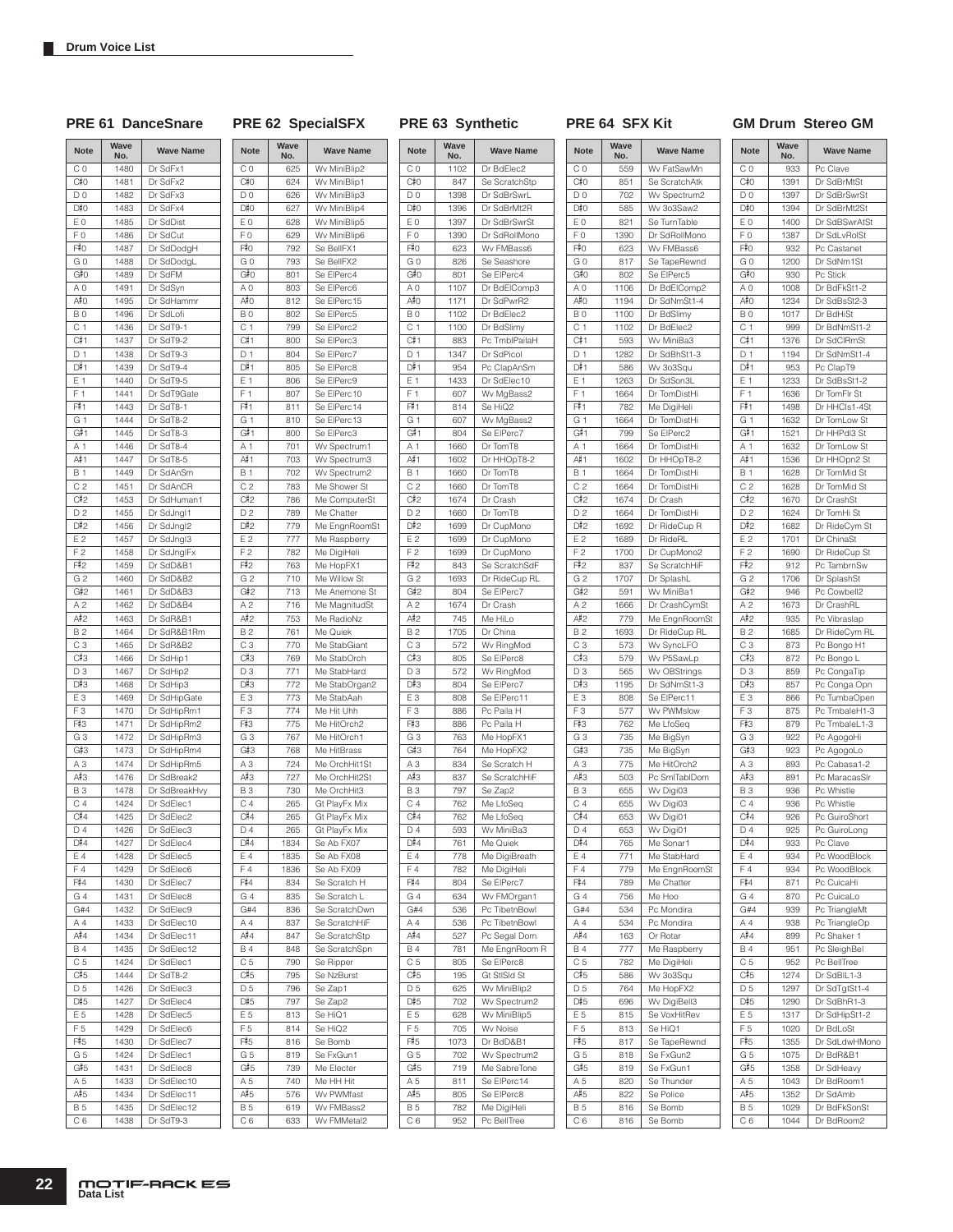# <span id="page-22-0"></span>**Waveform List**

| No.                 | Category | <b>Name</b>             | No.        | Categor  | Name                            | No.        | Category | Name                                      | No.        | Category  | Name                            | No.        | Category       | Name                     | No.        | Category       | Name                     | No.        | Categor  | Name                   |
|---------------------|----------|-------------------------|------------|----------|---------------------------------|------------|----------|-------------------------------------------|------------|-----------|---------------------------------|------------|----------------|--------------------------|------------|----------------|--------------------------|------------|----------|------------------------|
| $\overline{1}$      | Ap       | GrndStSw1               | 101        | Cp       | StoneH                          | 201        | Gt       | StlMute St                                | 301        | Ba        | Fing Sw                         | 401        | Br             | Trumpet2M                | 501        | Pc             | <b>TablaMut</b>          | 601        | Wv       | KlickBass              |
| $\overline{2}$      | Ap       | GrndStSw2               | 102        | Cp       | StoneS                          | 202        | Gt       | StlMute L                                 | 302        | Ba        | Fing M+                         | 402        | Br             | Trumpet2H                | 502        | P <sub>C</sub> | TablaCmb                 | 602        | Wv       | PulsBass               |
| 3                   | Ap       | GrndStS                 | 103        | Cp       | WoodBell1                       | 203        | Gt       | StlMute <sub>R</sub>                      | 303        | Ba        | Fing H+                         | 403        | Br             | TrmptMute                | 503        | Pc             | SmlTablDom               | 603        | Wv       | ShortUni               |
| $\overline{4}$      | Ap       | GrndStM                 | 104        | Cp       | WoodBell2                       | 204        | Gt       | StIDead St                                | 304        | Ba        | Fing M-                         | 404        | Br             | PicolTrmpt               | 504        | Pc             | SmlTablSnp               | 604        | Wv       | NoiseBass              |
| $\,$ 5 $\,$         | Ap       | GrndStH                 | 105        | Cp       | TimpStSw                        | 205        | Gt       | StIDead I                                 | 305        | Ba        | Fing H-                         | 405        | Br             | Trombone                 | 505        | Pc             | SmlTablSak               | 605        | Wv       | MgRamp                 |
| $\,6\,$             | Ap       | GrndMnSw1               | 106        | Cp       | TimpStSft                       | 206        | Gt       | StIDead R                                 | 306        | Ba        | Fing Dead                       | 406        | Br             | Trombone                 | 506        | Pc             | SmlTablTak               | 606        | Wv       | MgBass1                |
| $\overline{7}$<br>8 | Ap       | GrndMnSw2               | 107<br>108 | Cp       | TimpStHrd                       | 207<br>208 | Gt<br>Gt | StIFx St                                  | 307        | Ba        | PrecRW <sub>M</sub>             | 407        | Br             | Trombone2                | 507        | Pc             | BigTablDom               | 607        | Wv       | MgBass2                |
| 9                   | Ap<br>Ap | GrndMnS<br>GrndMnM      | 109        | Cp<br>Cp | TimpSw L<br>TimpSft L           | 209        | Gt       | StIF <sub>xL</sub><br>StIF <sub>x</sub> R | 308<br>309 | Ba<br>Ba  | PrecRW H<br>PrecRW M+           | 408<br>409 | Br<br>Br       | SoftTrb<br>SoftFlugel    | 508<br>509 | Pc<br>Pc       | BigTablTak<br>BigTablSak | 608<br>609 | Wv<br>Wv | MgBass3<br>ModBass     |
| 10                  | Ap       | GrndMnH                 | 110        | Cp       | TimpHrd L                       | 210        | Gt       | StISw <sub>St</sub>                       | 310        | Ba        | PrecRW H+                       | 410        | Br             | SoftFlugl                | 510        | Pc             | <b>TablaDom</b>          | 610        | Wv       | AnaBass1               |
| 11                  | Ap       | GrndStSw1+              | 111        | Cp       | TimpSw <sub>R</sub>             | 211        | Gt       | StlSw Mn                                  | 311        | Ba        | PrecRW M-                       | 411        | Br             | FlugelHorn               | 511        | Pc             | TablaTak1                | 611        | Wv       | AnaBass2               |
| 12                  | Ap       | GrndStSw2-              | 112        | Cp       | TimpSft R                       | 212        | Gt       | StlHmHmSt                                 | 312        | Ba        | PrecRW H                        | 412        | Br             | FrncHrn St               | 512        | Pc             | TablaTak2                | 612        | Wv       | UniBass                |
| 13                  | Ap       | GrndStS+                | 113        | Cp       | TimpHrd R                       | 213        | Gt       | StlHmHmMn                                 | 313        | Ba        | PrecFW                          | 413        | Br             | FrncHrn I                | 513        | Pc             | TablaTik1                | 613        | Wv       | AnaBass3               |
| 14                  | Ap       | GrndStM+                | 114        | Or       | RockVb                          | 214        | Gt       | StIMtDdSt                                 | 314        | Ba        | PrecFW+                         | 414        | Br             | FrncHrn R                | 514        | Pc             | TablaTik2                | 614        | Wv       | AnaBass4               |
| 15                  | Ap       | GrndStH+                | 115        | Or       | RockPc                          | 215        | Gt       | StIMtDdMn                                 | 315        | Ba        | PrecFW-                         | 415        | Br             | FrncHrnSt+               | 515        | Pc             | TablaTik3                | 615        | Wv       | AnaBass5               |
| 16                  | Ap       | GrndMnSw1+              | 116        | Or       | Click                           | 216        | Gt       | StlFxSdHrm                                | 316        | Ba        | Slap                            | 416        | Br             | FrncHrn L+               | 516        | Pc             | TablaSak1                | 616        | Wv       | AnaBass6               |
| 17                  | Ap       | GrndMnSw2+              | 117        | Or       | Rock2                           | 217        | Gt       | StlFxSwHmr                                | 317        | Ba        | Slap2                           | 417        | Br             | FrncHrn R+               | 517        | Pc             | <b>TablaTrem</b>         | 617        | Wv       | <b>T8KickBass</b>      |
| 18                  | Ap       | GrndMnS+                | 118        | Or       | Rock2+                          | 218        | Gt       | StlFxMtHmr                                | 318        | Ba        | SlapHarmo                       | 418        | Br             | FrncHrnSt-               | 518        | Pc             | UdoFinger                | 618        | Wv       | FMBass1                |
| 19                  | Ap       | GrndMnM+                | 119        | Or       | Rock <sub>2</sub>               | 219        | Gt       | StlFxDdHmr                                | 319        | Ba        | Frtls                           | 419        | Br             | FrncHrn L                | 519        | Pc             | Udo Hi                   | 619        | Wv       | FMBass2                |
| 20                  | Ap       | GrndMnH+                | 120        | Or       | JazzPrc                         | 220        | Gt       | StIDdMtHmr                                | 320        | Ba        | Frtls Hrm                       | 420        | Br             | FrncHrn R-               | 520        | Pc             | Udo Low                  | 620        | Wv       | FMBass3                |
| 21                  | Ap       | GrndStSw1               | 121        | Or       | JazzPrc                         | 221        | Gt       | HiStr S St                                | 321        | Ba        | Frtls-DdFX                      | 421        | Br             | FrncHrSol                | 521        | Pc             | UduCombi                 | 621        | Wv       | FMBass4                |
| 22                  | Ap       | GrndStSw2-              | 122        | Or       | Jazz                            | 222        | Gt       | HiStr SL                                  | 322        | Ba        | Frtls+                          | 422        | Br             | FrncHrSol+               | 522        | Pc             | Dohol L                  | 622        | Wv       | FMBass5                |
| 23<br>24            | Ap       | GrndStS-                | 123<br>124 | Or<br>Or | Jazz+                           | 223<br>224 | Gt<br>Gt | HiStr S R                                 | 323        | Ba        | Frtls-                          | 423        | Br             | FrncHrSol                | 523        | Pc             | Dohol H                  | 623        | Wv       | FMBass6                |
| 25                  | Ap<br>Ap | GrndStM                 | 125        | Or       | Jazz-                           | 225        | Gt       | HiStr H St                                | 324        | Ba        | Frtls Dead                      | 424        | Br             | Tuba                     | 524        | Pc             | BarasimDom               | 624        | Wv       | MiniBlip1              |
| 26                  | Ap       | GrndStH-<br>GrndMnSw1-  | 126        | Or       | Full<br>Full+                   | 226        | Gt       | HiStr H L<br>HiStr H R                    | 325<br>326 | Ba<br>St  | EBassFX<br>ViolnStrt            | 425<br>426 | Rd<br>Rd       | Soprano                  | 525<br>526 | Pc<br>Pc       | BarasimSak               | 625<br>626 | Wv<br>Wv | MiniBlip2<br>MiniBlip3 |
| 27                  | Ap       | GrndMnSw2-              | 127        | Or       | Full-                           | 227        | Gt       | <b>HiStrFXSt</b>                          | 327        | St        | ViolnStrt+                      | 427        | Rd             | Soprano2<br>Alto         | 527        | Pc             | BarasimTak<br>Segal Dom  | 627        | Wv       | MiniBlip4              |
| 28                  | Ap       | GrndMnS-                | 128        | Or       | Swish                           | 228        | Gt       | HiStrFX <sub>L</sub>                      | 328        | St        | ViolnStrt                       | 428        | Rd             | Alto <sub>2</sub>        | 528        | P <sub>C</sub> | Segal Tak                | 628        | Wv       | MiniBlip5              |
| 29                  | Ap       | GrndMnM-                | 129        | Or       | Swish-                          | 229        | Gt       | <b>HiStrFXR</b>                           | 329        | St        | ViolinVb                        | 429        | Rd             | <b>AltoSaxVb</b>         | 529        | Pc             | Twaisat                  | 629        | Wv       | MiniBlip6              |
| 30                  | Ap       | GrndMnH-                | 130        | Or       | Compact                         | 230        | Gt       | HiStr FX2                                 | 330        | St        | ViolinVb+                       | 430        | Rd             | Tenor                    | 530        | Pc             | Twaisat2                 | 630        | Wv       | FMSquare               |
| 31                  | Ap       | <b>Brite Pno</b>        | 131        | Or       | Compact                         | 231        | Gt       | CInOpenM                                  | 331        | St        | ViolinVb                        | 431        | Rd             | Tenor <sub>2</sub>       | 531        | Pc             | Twaisat3                 | 631        | Wv       | FMShaper               |
| 32                  | Ap       | Brite Pno-              | 132        | Or       | Portable                        | 232        | Gt       | CInOpenH                                  | 332        | St        | ViolinVb2                       | 432        | Rd             | Baritone                 | 532        | Pc             | Twaisat4                 | 632        | Wv       | <b>FMMetal1</b>        |
| 33                  | Ap       | <b>CP80</b>             | 133        | Or       | Portable-                       | 233        | Gt       | CinHmmr                                   | 333        | St        | ViolinVb2+                      | 433        | Rd             | Clarinet                 | 533        | Pc             | LamaCym                  | 633        | Wv       | FMMetal2               |
| 34                  | Ap       | CP80+                   | 134        | Or       | BowNv                           | 234        | Gt       | CinSlap                                   | 334        | St        | ViolinVb2-                      | 434        | Rd             | Clarinet2                | 534        | Pc             | Mondira                  | 634        | Wv       | FMOrgan1               |
| 35                  | Ap       | CP80-                   | 135        | Or       | BowV <sub>b</sub>               | 235        | Gt       | CInSlide                                  | 335        | St        | ViolaVb                         | 435        | Rd             | Oboe                     | 535        | Pc             | TibetanBel               | 635        | Wv       | FMOrgan2               |
| 36                  | Ep       | EP1 Soft                | 136        | Or       | Gospel                          | 236        | Gt       | CinHarmo                                  | 336        | St        | ViolaVb+                        | 436        | Rd             | OboeVb                   | 536        | Pc             | TibetnBowl               | 636        | Wv       | FMOrgan3               |
| 37                  | Ep       | EP1 Soft+               | 137        | Or       | Soul                            | 237        | Gt       | ClnMute                                   | 337        | St        | ViolaVb-                        | 437        | Rd             | EngHorn1                 | 537        | Pc             | Ghunghuru                | 637        | Wv       | FMOrgan4               |
| 38                  | Ep       | EP1 Soft-               | 138        | Or       | 1stFour                         | 238        | Gt       | CInDead                                   | 338        | St        | ViolaVb2                        | 438        | Rd             | EngHorn2                 | 538        | Vo             | HahChoirSt               | 638        | Wv       | DarkOrgan              |
| 39                  | Ep       | EP1 Med                 | 139        | Or       | Draw 16                         | 239        | Gt       | CInFX                                     | 339        | St        | ViolaVb2+                       | 439        | Rd             | Bassoon1                 | 539        | Vo             | HahChoir L               | 639        | Wv       | FMFunk                 |
| 40                  | Ep       | EP1 Med+                | 140        | Or       | Draw 5 1/3                      | 240        | Gt       | CInSwSIpFX                                | 340        | St        | ViolaVb2-                       | 440        | Rd             | Bassoon2                 | 540        | Vo             | HahChoir R               | 640        | Wv       | FMGuitar               |
| 41                  | Ep       | EP1 Med-                | 141        | Or       | Draw <sub>8</sub>               | 241        | Gt       | CInHmrHrm                                 | 341        | St        | CelloVb                         | 441        | Rd             | Bagpipe1                 | 541        | Vo             | OohChoirSt               | 641        | Wv       | FSBuzz                 |
| 42<br>43            | Ep<br>Ep | EP1 Hard                | 142<br>143 | Or<br>Or | Draw 4                          | 242<br>243 | Gt<br>Gt | CInMutDed                                 | 342<br>343 | St        | CelloVb-                        | 442<br>443 | Rd             | Bagpipe2                 | 542<br>543 | Vo             | OohChoir L               | 642<br>643 | Wv<br>Wv | WetPluck               |
| 44                  | Ep       | EP1 Hard+<br>EP1 Hard-  | 144        | Or       | Draw 2 2/3<br>Draw <sub>2</sub> | 244        | Gt       | CInFxSdHrm<br>CIFxSwSIHm                  | 344        | St<br>St  | CelloVb<br>CelloVb <sub>2</sub> | 444        | Rd<br>Rd       | SaxBreath<br>Harmonica   | 544        | Vo<br>Vo       | OohChoir R<br>Ooh St     | 644        | Wv       | Lately-S<br>Lately-L   |
| 45                  | Ep       | EP2 Soft1               | 145        | Or       | Draw 1 3/5                      | 245        | Gt       | CInFxSwHmr                                | 345        | St        | CelloVb2+                       | 445        | Rd             | ChrmtcHarp               | 545        | Vo             | Ooh L                    | 645        | Wv       | P10-1                  |
| 46                  | Ep       | EP2 Soft1+              | 146        | Or       | Draw 1 1/3                      | 246        | Gt       | CInFxMtHmr                                | 346        | St        | CelloVb <sub>2</sub>            | 446        | Rd             | BluesHarp                | 546        | Vo             | Ooh R                    | 646        | Wv       | P10-2                  |
| 47                  | Ep       | EP2 Soft1               | 147        | Or       | Draw 1                          | 247        | Gt       | CInFxDdHmr                                | 347        | St        | Contrabass                      | 447        | Pi             | Flute                    | 547        | Vo             | ChoBreathL               | 647        | Wv       | P10-3                  |
| 48                  | Ep       | EP2 Soft2               | 148        | Or       | Draw 1+3                        | 248        | Gt       | CInDdMtHmr                                | 348        | St        | Contrabas+                      | 448        | Pi             | FluteVb                  | 548        | Vo             | ChoBreathR               | 648        | Wv       | P25-1                  |
| 49                  | Ep       | EP2 Soft2+              | 149        | Or       | Draw 1+3+                       | 249        | Gt       | Jazz Gtr                                  | 349        | St        | Contrabas                       | 449        | Pi             | FluteVbAtk               | 549        | Vo             | ChoOohLPSt               | 649        | Wv       | P25-2                  |
| 50                  | Ep       | EP2 Soft2-              | 150        | Or       | Draw 1+3                        | 250        | Gt       | VintAmpA                                  | 350        | St        | SoloVbCmb                       | 450        | Pi             | Piccolo                  | 550        | Vo             | ChoOohLPL                | 650        | Wv       | P50-1                  |
| 51                  | Ep       | EP2 Hard1               | 151        | Or       | Draw 2+4                        | 251        | Gt       | VintAmpB                                  | 351        | St        | SoloVbCmb+                      | 451        | Pi             | PanFlute                 | 551        | Vo             | ChoOohLPR                | 651        | Wv       | P50-2                  |
| 52                  | Ep       | EP2 Hard1+              | 152        | Or       | Draw 2+4+                       | 252        | Gt       | Front                                     | 352        | St        | SoloVbCmb-                      | 452        | Pi             | PanFlute-                | 552        | Vo             | SynVox                   | 652        | Wv       | TriWv                  |
| 53                  | Ep       | EP2 Hard1-              | 153        | Or       | Draw 2+4-                       | 253        | Gt       | <b>HmBckrM</b>                            | 353        | St        | SoloVbCmb2                      | 453        | Pi             | IrishPipe                | 553        | Vo             | VoxNoiz                  | 653        | Wv       | Digi01                 |
| 54                  | Ep       | EP2 Hard2               | 154        | Or       | Draw Even                       | 254        | Gt       | HmBckrH                                   | 354        | St        | SoloVbCm2+                      | 454        | Pi             | Shakuhachi               | 554        | Vo             | Itopia                   | 654        | Wv       | Digi02                 |
| 55                  | Ep       | EP2 Hard2+              | 155        | Or       | Draw Even+                      | 255        | Gt       | Dist Open                                 | 355        | St        | SoloVbCm2-                      | 455        | Pi             | Recorder                 | 555        | Wv             | PWMStrg St               | 655        | Wv       | Digi03                 |
| 56                  | Ep       | EP2 Hard2-              | 156        | Or       | Draw Even-                      | 256        | Gt       | Dist Harmo                                | 356        | St        | SoloSpcCmb                      | 456        | Pi             | Bottle                   | 556        | Wv             | PWMStrg Mn               | 656        | Wv       | Digi04                 |
| 57                  | Ep       | EP3 Soft1               | 157        | Or       | Draw Odd                        | 257        | Gt       | Dist Mute                                 | 357        | St        | SoloSpCmb+                      | 457        | Pi             | Ocarina                  | 557        | Wv             | LongSaw                  | 657        | Wv       | Digi05                 |
| 58                  | Ep       | EP3 Soft1+              | 158        | Or       | Draw Odd+                       | 258<br>259 | Gt       | Ovrdrv Opn                                | 358        | St        | SoloSpCmb-                      | 458        | Pi             | Whistle                  | 558        | Wv             | FatSaw St                | 658        | Wv       | Digi06                 |
| 59<br>60            | Ep<br>Ep | EP3 Soft1-<br>EP3 Soft2 | 159<br>160 | Or<br>Or | Draw Odd<br>Perc                | 260        | Gt<br>Gt | Ovrdrv Mut<br>Dist FX                     | 359<br>360 | St<br>St  | Pizz1 St<br>Pizz1 Mn            | 459<br>460 | Pi<br>Pi       | BreathO.S.<br>Didgerido1 | 559<br>560 | Wv<br>Wv       | FatSawMn<br>FatSawMn-    | 659<br>660 | Wv<br>Wv | Digi07<br>Digi08       |
| 61                  | Ep       | EP3 Soft2+              | 161        | Or       | Perc+                           | 261        | Gt       | Dist/OvrFX                                | 361        | St        | Pizz2                           | 461        | Pi             | Didgerido <sub>2</sub>   | 561        | Wv             | OBModSaw                 | 661        | Wv       | Digi09                 |
| 62                  | Ep       | EP3 Soft2-              | 162        | Or       | Perc                            | 262        | Gt       | FeedBack                                  | 362        | St        | Pizz3                           | 462        | Pi             | Didgerido3               | 562        | Wv             | VPStrngSt                | 662        | Wv       | Digi10                 |
| 63                  | Ep       | EP3 Hard1               | 163        | Or       | Rotar                           | 263        | Gt       | PwrChrdSt                                 | 363        | St        | PopPizz                         | 463        | Pi             | DidgCmb1                 | 563        | Wv             | VPStrngL                 | 663        | Wv       | Digi11                 |
| 64                  | Ep       | EP3 Hard1+              | 164        | Or       | Clack                           | 264        | Gt       | PwrChdMono                                | 364        | St        | EnsMix                          | 464        | Pi             | DidgCmb2                 | 564        | Wv             | VPStrngR                 | 664        | Wv       | Digi12                 |
| 65                  | Ep       | FP3 Hard1               | 165        | Or       | <b>RotarWhstl</b>               | 265        | Gt       | PlayFx Mix                                | 365        | St        | <b>EnsMixS</b>                  | 465        | Pi             | Sho                      | 565        | Wv             | OBStrings                | 665        | Wv       | Bel1Wy                 |
| 66                  | Ep       | EP3 Hard2               | 166        | Or       | RotarGrit                       | 266        | Gt       | PChdSt&Fx                                 | 366        | St        | EnsMixL                         | 466        | Pi             | Shanai                   | 566        | Wv             | SyzleStrng               | 666        | Wv       | Bel2Wv                 |
| 67                  | Ep       | EP3 Hard2+              | 167        | Or       | RotarGrit2                      | 267        | Gt       | PChd&Fx                                   | 367        | St        | EnsMixR                         | 467        | Pi             | Ney                      | 567        | Wv             | Padd                     | 667        | Wv       | DigiVox1               |
| 68                  | Ep       | EP3 Hard2-              | 168        | Or       | SftTmp                          | 268        | Gt       | Banjo                                     | 368        | St        | EnsMute                         | 468        | Pi             | Kaval                    | 568        | Wv             | Darklight                | 668        | Wv       | DigiVox2               |
| 69                  | Ep       | Wurli                   | 169        | Or       | Pipe1St                         | 269        | Ba       | Aco M                                     | 369        | St        | <b>EnsMute-</b>                 | 469        | St             | Keman                    | 569        | Wv             | OBBrass                  | 669        | Wv       | DigiVox3               |
| 70                  | Ep       | Wurli+                  | 170        | Or       | Pipe1L                          | 270        | Ba       | Aco H                                     | 370        | St        | EnsMuteSt                       | 470        | Gt             | Sitar                    | 570        | Wv             | <b>Trance St</b>         | 670        | Wv       | DigiVox4               |
| 71                  | Ep       | Wurli-                  | 171        | Or       | Pipe1R                          | 271        | Ba       | Aco Harmo                                 | 371        | St        | HardEnsSt                       | 471        | Gt             | SitarWv1                 | 571        | Wv             | Trance Mn                | 671        | Wv       | DigiVox5               |
| 72<br>73            | Ep<br>Ep | DX1<br>DX2              | 172<br>173 | Or<br>Or | Pipe2                           | 272<br>273 | Ba<br>Ba | Aco Dead                                  | 372<br>373 | St<br>St  | HardEnsSt+                      | 472<br>473 | Gt<br>Gt       | SitarWv2<br>SitarWv3     | 572<br>573 | Wv<br>Wv       | RingMod                  | 672<br>673 | Wv<br>Wv | VoxG2                  |
| 74                  | Ep       | DX3                     | 174        | Or       | Pipe3St<br>Pipe3L               | 274        | Ba       | Aco FX<br>Aco FX2                         | 374        | St        | HardEnsSt-<br>HardEnsL          | 474        | Gt             | SitarWv4                 | 574        | Wv             | SyncLFO<br>Sync          | 674        | Wv       | VoxE3<br>DigiEb        |
| 75                  | Ep       | DX4                     | 175        | Or       | Pipe3R                          | 275        | Ba       | Aco Ded FX                                | 375        | St        | HardEnsL+                       | 475        | Gt             | SitarWv5                 | 575        | Wv             | SyncLd                   | 675        | Wv       | DigiEg                 |
| 76                  | Ep       | DX5                     | 176        | Or       | Pipe4                           | 276        | Ba       | Aco Sw                                    | 376        | St        | HardEnsL                        | 476        | Gt             | SitarWv6                 | 576        | Wv             | PWMfast                  | 676        | Wy       | DigiBow1               |
| 77                  | Kb       | Clav1                   | 177        | Or       | Pipe5                           | 277        | Ba       | Aco M+                                    | 377        | St        | HardEnsR                        | 477        | Gt             | Tambura                  | 577        | Wv             | PWMslow                  | 677        | Wv       | DigiBow2               |
| 78                  | Kb       | $Clav1+$                | 178        | Or       | Accordion                       | 278        | Ba       | Aco H+                                    | 378        | St        | HardEnsR+                       | 478        | Gt             | TamburaWv1               | 578        | Wv             | CS80Brass                | 678        | Wv       | DigiOsc1               |
| 79                  | Kb       | Clav1-                  | 179        | Or       | TangoAcd                        | 279        | Ba       | Aco M-                                    | 379        | St        | HardEnsR-                       | 479        | Gt             | TamburaWv2               | 579        | Wv             | P5SawLp                  | 679        | Wv       | DigiOsc2               |
| 80                  | Kb       | Clav <sub>2</sub>       | 180        | Gt       | Nylon St                        | 280        | Ba       | Aco H-                                    | 380        | St        | EnsMxLPSt                       | 480        | Gt             | TamburaWv3               | 580        | Wv             | P5SawAtk                 | 680        | Wv       | DigiOsc3               |
| 81                  | Kb       | Clav2+                  | 181        | Gt       | Nylon L                         | 281        | Ba       | PickOpen                                  | 381        | St        | EnsMxLP L                       | 481        | Gt             | Santur                   | 581        | Wv             | P5SawAtRnd               | 681        | Wv       | DigiOsc4               |
| 82                  | Kb       | Clav2-                  | 182        | Gt       | Nylon R                         | 282        | Ba       | PickHarm                                  | 382        | St        | EnsMxLP R                       | 482        | Gt             | Ud                       | 582        | Wv             | OBSaw                    | 682        | Wv       | DigiOsc5               |
| 83                  | Kb       | Clav3                   | 183        | Gt       | NylonHrmSt                      | 283        | Ba       | PickMute                                  | 383        | St        | EnsMuteLP                       | 483        | Gt             | Kanun                    | 583        | Wv             | Saw2                     | 683        | Wv       | DigiOsc6               |
| 84                  | Kb       | $Clav3+$                | 184        | Gt       | NylonHrm L                      | 284        | Ba       | PickDead                                  | 384        | St        | EnsMuteLP-                      | 484        | Gt             | Baglama                  | 584        | Wv             | 3o3Saw                   | 684        | Wv       | DigiOsc7               |
| 85<br>86            | Kb<br>Kb | Clav3-                  | 185<br>186 | Gt       | NylonHrm R                      | 285<br>286 | Ba<br>Ba | Pick FX                                   | 385        | St        | EnsMutLPSt                      | 485        | Gt             | Bouzouk                  | 585        | Wv             | 3o3Saw2                  | 685        | Wv       | Wave 1                 |
| 87                  |          | Harpscd                 | 187        | Gt       | StlOpnM St                      |            |          | Pick Mt FX                                | 386        | St        | HrdEnsLPSt                      | 486        | Gt             | Shamisen                 | 586        | Wv             | 3o3Squ                   | 686        | Wv       | Wave 2                 |
| 88                  | Cp<br>Cp | Celeste                 | 188        | Gt<br>Gt | StlOpnM L                       | 287<br>288 | Ba<br>Ba | Pick Dd FX<br>Pick+                       | 387<br>388 | St<br>St  | HrdEnsLP L                      | 487<br>488 | Gt             | Koto<br>Kalimba          | 587<br>588 | Wv<br>Wv       | 1o1Saw                   | 687<br>688 | Wv<br>Wv | Wave 3<br>Wave 4       |
| 89                  | Cp       | Vibraphone<br>Mairmba   | 189        | Gt       | StlOpnM R<br>StlOpnH St         | 289        | Ba       | Pick Mt+                                  | 389        | St        | HrdEnsLP R<br>Harp              | 489        | Cp<br>Cp       | Gamelan1                 | 589        | Wv             | 1o1Sub<br>SawSqu         | 689        | Wv       | Wave 5                 |
| 90                  | Cp       | GlockenSpl              | 190        | Gt       | StlOpnH L                       | 290        | Ba       | Pick-                                     | 390        | <b>Br</b> | <b>BrsSctSt</b>                 | 490        | Cp             | Gamelan2                 | 590        | Wv             | SquSaw                   | 690        | Wv       | EP Wave 6              |
| 91                  | Cp       | Xylophone               | 191        | Gt       | StlOpnH R                       | 291        | Ba       | Pick Mt-                                  | 391        | Br        | <b>BrsSctSt+</b>                | 491        | Cp             | SteelDrum                | 591        | Wv             | MiniBa1                  | 691        | Wv       | Org Wave1              |
| 92                  | Cp       | TubularBel              | 192        | Gt       | StlHmmr St                      | 292        | Ba       | PickFxHrm                                 | 392        | Br        | <b>BrsSctSt-</b>                | 492        | Pc             | Log1                     | 592        | Wv             | MiniBa2                  | 692        | Wv       | Org Wave2              |
| 93                  | Cp       | Bell                    | 193        | Gt       | StlHmmr L                       | 293        | Ba       | PickFxOpn                                 | 393        | Br        | <b>BrsSctL</b>                  | 493        | Pc             | Log <sub>2</sub>         | 593        | Wv             | MiniBa3                  | 693        | Wv       | Org Wave3              |
| 94                  | Cp       | BellSt1                 | 194        | Gt       | StlHmmr R                       | 294        | Ba       | PickFxMute                                | 394        | Br        | BrsSctL+                        | 494        | Pc             | Wataiko                  | 594        | Wv             | MiniBa3-a                | 694        | Wv       | DigiBell1              |
| 95                  | Cp       | BellSt <sub>2</sub>     | 195        | Gt       | StISId St                       | 295        | Ba       | PickFxDead                                | 395        | Br        | BrsSctL-                        | 495        | Pc             | DjembeEd                 | 595        | Wv             | MiniBa3-b                | 695        | Wv       | DigiBell2              |
| 96                  | Cp       | <b>BrBell</b>           | 196        | Gt       | StISId <sub>L</sub>             | 296        | Ba       | PickOpHarm                                | 396        | Br        | <b>BrsSctR</b>                  | 496        | Pc             | DjembeMt                 | 596        | Wv             | Q Synbass                | 696        | Wv       | DigiBell3              |
| 97                  | Cp       | SmBell                  | 197        | Gt       | StISId R                        | 297        | Ba       | Fing M                                    | 397        | Br        | BrsSctR+                        | 497        | Pc             | DjembeOp                 | 597        | Wv             | Punch                    | 697        | Wv       | DigiBell4              |
| 98                  | Cp       | FingerCym               | 198        | Gt       | StlHarm St                      | 298        | Ba       | Fing H                                    | 398        | Br        | BrsSctR-                        | 498        | Pc             | DjembeCmb                | 598        | Wv             | SynthBa1                 | 698        | Wv       | DigiBell5              |
| 99                  | Cp       | HandBel                 | 199        | Gt       | StlHarm L                       | 299        | Ba       | FingHarmo                                 | 399        | Br        | <b>BrassFal</b>                 | 499        | Pc             | TablaBya                 | 599        | Wv             | SynthBa2                 | 699        | Wv       | DigiBell6              |
| 100                 | Cp       | Hibasi                  | 200        | Gt       | StlHarm R                       | 300        | Ba       | Fng-Ded-FX                                | 400        | Br        | Trumpet1                        | 500        | P <sub>C</sub> | TablaNah                 | 600        | Wv             | <b>BlipBass</b>          | 700        | Wv       | DigiBell7              |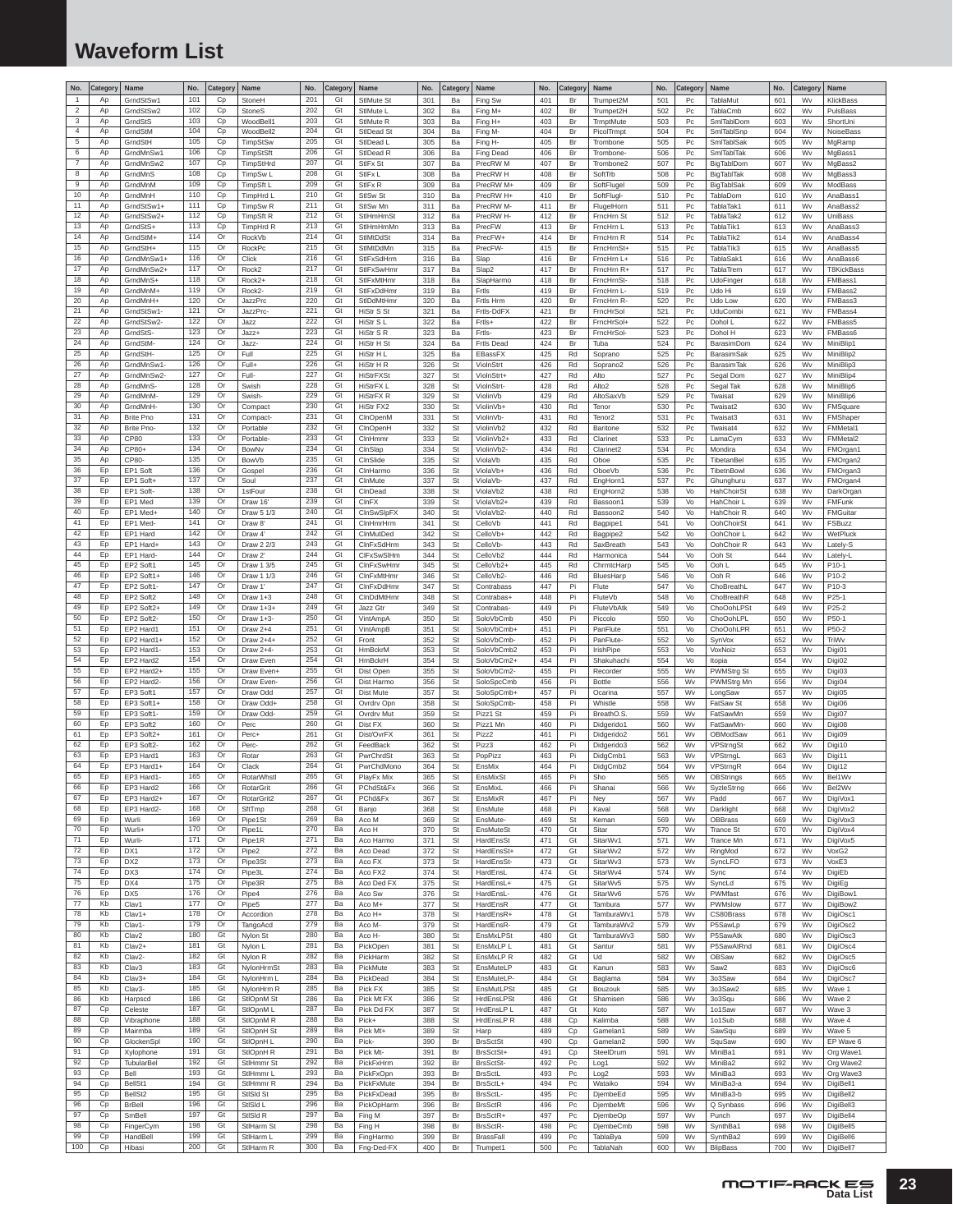| No.        | Category | Name                        | No.        | Categor              | Name                     | No.        | Category                          | Name                    | No.          | Category | Name                            | No.          | Category | Name                                | No.          | Category | Name                         | No.          | Category | Name                    |
|------------|----------|-----------------------------|------------|----------------------|--------------------------|------------|-----------------------------------|-------------------------|--------------|----------|---------------------------------|--------------|----------|-------------------------------------|--------------|----------|------------------------------|--------------|----------|-------------------------|
| 701        | Wv       | Spectrum1                   | 801        | Se                   | ElPerc4                  | 901        | Pc                                | Shaker 3                | 1001         | Dr       | BdNm2St                         | 1101         | Dr       | BdElec1                             | 1201         | Dr       | SdNm2St                      | 1301         | Dr       | SdTgtSt2-3              |
| 702        | Wv       | Spectrum <sub>2</sub>       | 802        | Se                   | ElPerc5                  | 902        | Pc                                | ShakerHip1              | 1002         | Dr       | BdNmL1-2                        | 1102         | Dr       | BdElec2                             | 1202         | Dr       | SdNm3St                      | 1302         | Dr       | SdTgtSt3-4              |
| 703        | Wv       | Spectrum3                   | 803        | Se                   | ElPerc6                  | 903        | Pc                                | ShakerHip2              | 1003         | Dr       | BdNmR1-2                        | 1103         | Dr       | BdElec3                             | 1203         | Dr       | SdNm4St                      | 1303         | Dr       | SdTgt1St                |
| 704        | Wv       | Sine                        | 804        | Se                   | ElPerc7                  | 904        | Pc                                | ShakerHip3              | 1004         | D)       | BdNm1L                          | 1104         | Dr       | BdElec4                             | 1204         | Dr       | SdNmL1-4                     | 1304         | Dr       | SdTgt2St                |
| 705        | Wv       | Noise                       | 805        | Se                   | ElPerc8                  | 905        | Pc                                | ShakerHip4              | 1005         | Dr       | BdNm1R                          | 1105         | Dr       | BdEIComp1                           | 1205         | Dr       | SdNmR1-4                     | 1305         | Dr       | SdTgt3S                 |
| 706        | Wv       | VibeNF                      | 806        | Se                   | ElPerc9                  | 906        | Pc                                | ShekereDw               | 1006         | Dr       | BdNm2L                          | 1106         | Dr       | BdEIComp2                           | 1206         | Dr       | SdNm1L                       | 1306         | Dr       | SdTgt4St                |
| 707        | Me       | <b>Birch St</b>             | 807        | Se                   | ElPerc10                 | 907        | Pc                                | ShekereUp               | 1007         | Dr       | BdNm2R                          | 1107         | Dr       | BdEIComp3                           | 1207         | Dr       | SdNm1R                       | 1307         | Dr       | SdTgtL1-4               |
| 708        | Me       | Birch L                     | 808        | Se                   | ElPerc11                 | 908        | Pc                                | ShekereSap              | 1008         | Dr       | BdFkSt1-2                       | 1108         | Dr       | BdEIFX1                             | 1208         | Dr       | SdNm2L                       | 1308         | Dr       | SdTgtR1-4               |
| 709<br>710 | Me<br>Me | <b>Birch R</b>              | 809<br>810 | Se<br>Se             | ElPerc12                 | 909<br>910 | Pc<br>Pc                          | Tumbo 1                 | 1009         | Dr       | BdFk1St                         | 1109         | Dr       | BdEIFX2                             | 1209         | Dr       | SdNm <sub>2R</sub>           | 1309         | Dr       | SdTgt1l                 |
| 711        | Me       | Willow St<br>Willow L       | 811        | Se                   | ElPerc13<br>ElPerc14     | 911        | Pc                                | Tumbo 2<br>Tumbo 3      | 1010<br>1011 | Dr<br>Dr | BdFk2St<br>BdFkL1-2             | 1110<br>111' | Dr<br>Dr | <b>BdEIGate</b><br><b>BdEIClick</b> | 1210<br>1211 | Dr<br>Dr | SdNm3L<br>SdNm3R             | 1310<br>1311 | Dr<br>Dr | SdTgt1R<br>SdTgt2L      |
| 712        | Me       | Willow R                    | 812        | Se                   | ElPerc15                 | 912        | Pc                                | TambrnSw                | 1012         | Dr       | BdFkR1-2                        | 1112         | Dr       | BdElPwr1                            | 1212         | Dr       | SdNm4L                       | 1312         | Dr       | SdTgt2R                 |
| 713        | Me       | Anemone St                  | 813        | Se                   | HiQ1                     | 913        | Pc                                | TambrnHit               | 1013         | Dr       | <b>BdFkML</b>                   | 1113         | Dr       | BdElPwr2                            | 1213         | Dr       | SdNm4R                       | 1313         | Dr       | SdTgt3L                 |
| 714        | Me       | Anemone L                   | 814        | Se                   | HiQ2                     | 914        | $\widetilde{P}c$                  | TambrnShk               | 1014         | Dr       | <b>BdFkMR</b>                   | 1114         | Dr       | SdBldSt1-4                          | 1214         | Dr       | SdFkSt1-3                    | 1314         | Dr       | SdTgt3R                 |
| 715        | Me       | Anemone R                   | 815        | Se                   | VoxHitRev                | 915        | Pc                                | PandieroOp              | 1015         | Dr       | <b>BdFkHL</b>                   | 1115         | Dr       | SdBldSt1-3                          | 1215         | Dr       | SdFkSt1-2                    | 1315         | Dr       | SdTgt4L                 |
| 716        | Me       | MagnitudSt                  | 816        | Se                   | Bomb                     | 916        | Pc                                | PandierThm              | 1016         | Dr       | <b>BdFkHR</b>                   | 1116         | Dr       | SdBldSt2-4                          | 1216         | Dr       | SdFkSt2-3                    | 1316         | Dr       | SdTgt4R                 |
| 717        | Me       | Magnitud L                  | 817        | Se                   | TapeRewnd                | 917        | Pc                                | PandierTip              | 1017         | Dr       | <b>BdHiSt</b>                   | 1117         | Dr       | SdBldSt1-2                          | 1217         | Dr       | SdFkSt1/3                    | 1317         | Dr       | SdHipSt1-2              |
| 718        | Me       | Magnitud R                  | 818        | Se                   | FxGun2                   | 918        | Pc                                | PandroHee               | 1018         | Dr       | BdHiL                           | 1118         | Dr       | SdBldSt2-3                          | 1218         | Dr       | SdFk1St                      | 1318         | Dr       | SdHip1St                |
| 719        | Me       | SabreTone                   | 819        | Se                   | FxGun1                   | 919        | Pc                                | TmbourimOp              | 1019         | D)       | <b>BdHiR</b>                    | 1119         | Dr       | SdBldSt3-4                          | 1219         | Dr       | SdFk2St                      | 1319         | Dr       | SdHip2St                |
| 720        | Me       | StrngPadSt                  | 820        | Se                   | Thunde                   | 920        | Pc                                | TmbourmFng              | 1020         | Dr       | <b>BdLoSt</b>                   | 1120         | Dr       | SdBldSt1                            | 1220         | Dr       | SdFk3St                      | 1320         | Dr       | SdHipL1-2               |
| 721        | Me       | StrngPad                    | 821        | Se                   | <b>TurnTable</b>         | 921        | Pc                                | TmbourimMt              | 1021         | Dr       | BdLol                           | 1121         | Dr       | SdBldSt2                            | 1221         | Dr       | SdFkL1-3                     | 1321         | Dr       | SdHipR1-2               |
| 722<br>723 | Me<br>Me | StrngPad R                  | 822<br>823 | Se<br>Se             | Police                   | 922<br>923 | Pc<br>Pc                          | AgogoHi                 | 1022         | Dr<br>Dr | BdLoR                           | 1122         | Dr<br>Dr | SdBldSt3                            | 1222         | Dr<br>Dr | SdFkR1-3                     | 1322         | Dr       | SdHip1L                 |
| 724        | Me       | VocalRes                    | 824        | Se                   | DoorSqk<br>HeartBeat     | 924        | Pc                                | AgogoLo                 | 1023<br>1024 | Dr       | <b>BdHSonSt</b>                 | 1123         | Dr       | SdBldSt4<br>SdBldL1-4               | 1223         | Dr       | SdFk1L<br>SdFk1R             | 1323<br>1324 | Dr<br>Dr | SdHip1R                 |
| 725        | Me       | OrchHit1St                  | 825        | Se                   |                          | 925        | Pc                                | AgogoLoTap              | 1025         |          | BdHSonl                         | 1124<br>1125 | Dr       | SdBldR1-4                           | 1224<br>1225 | Dr       |                              | 1325         |          | SdHip2L                 |
| 726        | Me       | OrchHit1 L<br>OrchHit1 R    | 826        | Se                   | Helicopter<br>Seashore   | 926        | Pc                                | GuiroLong<br>GuiroShort | 1026         | Dr<br>Dr | BdHSonR<br><b>BdLSonSt</b>      | 1126         | Dr       | SdBldL1                             | 1226         | Dr       | SdFk2L<br>SdFk2R             | 1326         | Dr<br>Dr | SdHip2R<br>SdRkOp1St    |
| 727        | Me       | OrchHit2St                  | 827        | Se                   | Telephone                | 927        | Pc                                | GuiroSwp                | 1027         | Dr       | BdLSonL                         | 1127         | Dr       | SdBldL2                             | 1227         | Dr       | SdFk3L                       | 1327         | Dr       | SdRkOp1I                |
| 728        | Me       | OrchHit2 L                  | 828        | Se                   | TelRing                  | 928        | Po                                | SurdoOp                 | 1028         | Dr       | <b>BdLSonR</b>                  | 1128         | Dr       | SdBldL3                             | 1228         | Dr       | SdFk3R                       | 1328         | Dr       | SdRkOp1R                |
| 729        | Me       | OrchHit2 R                  | 829        | Se                   | Bird                     | 929        | Pc                                | SurdoMt                 | 1029         | Dr       | <b>BdFkSonSt</b>                | 1129         | Dr       | SdBldL4                             | 1229         | Dr       | SdFkAySt                     | 1329         | Dr       | SdRkMte1St              |
| 730        | Me       | OrchHit3                    | 830        | Se                   | Stream                   | 930        | Pc                                | <b>Stick</b>            | 1030         | Dr       | BdFkSonL                        | 1130         | Dr       | SdBldR1                             | 1230         | Dr       | SdFkAyL                      | 1330         | Dr       | SdRkMte1L               |
| 731        | Me       | VoxBell                     | 831        | Se                   | Gunshot                  | 931        | Pc                                | Stick <sub>2</sub>      | 1031         | Dr       | BdFkSonR                        | 1131         | Dr       | SdBldR2                             | 1231         | Dr       | SdFkAyR                      | 1331         | Dr       | SdRkMte1R               |
| 732        | Me       | Melow                       | 832        | Se                   | Applause                 | 932        | Pc                                | Castanet                | 1032         | Dr       | BdRk1St                         | 1132         | Dr       | SdBldR3                             | 1232         | Dr       | SdBsSt1-3                    | 1332         | Dr       | SdRkRim1St              |
| 733        | Me       | WindChime                   | 833        | Se                   | RainLoop                 | 933        | Pc                                | Clave                   | 1033         | Dr       | BdRk1L                          | 1133         | Dr       | SdBldR4                             | 1233         | Dr       | SdBsSt1-2                    | 1333         | Dı       | SnRkRim1L               |
| 734        | Me       | <b>BellAir</b>              | 834        | Se                   | Scratch H                | 934        | Pc                                | WoodBlock               | 1034         | D)       | BdRk1R                          | 1134         | Dr       | SdSolSt1-4                          | 1234         | Dr       | SdBsSt2-3                    | 1334         | Dr       | SdRkRim1R               |
| 735        | Me       | BigSyn                      | 835        | Se                   | Scratch I                | 935        | Pc                                | Vibraslap               | 1035         | Dr       | BdRk2St                         | 1135         | Dr       | SdSolSt1-3                          | 1235         | Dr       | SdBsSt1/3                    | 1335         | Dr       | SdRkOp2St               |
| 736        | Me       | TranCho                     | 836        | Se                   | ScratchDwn               | 936        | Pc                                | Whistle                 | 1036         | Dr       | BdRk2L                          | 1136         | Dr       | SdSolSt2-4                          | 1236         | Dr       | SdBs1St                      | 1336         | Dr       | SdRkOp2I                |
| 737        | Me       | StabOrgLP                   | 837        | Se                   | ScratchHiF               | 937        | Pc                                | TriangleSw              | 1037         | Dr       | BdRk2R                          | 1137         | Dr       | SdSolSt1-2                          | 1237         | Dr       | SdBs2St                      | 1337         | Dı       | SdRkOp2R                |
| 738<br>739 | Me<br>Me | Eery                        | 838<br>839 | Se<br>Se             | ScratchHiR<br>ScratchLoF | 938<br>939 | Pc<br>Pc                          | TriangleOp              | 1038<br>1039 | Dr<br>Dr | BdDry1                          | 1138         | Dr<br>Dr | SdSolSt2-3                          | 1238         | Dr<br>Dr | SdBs3St                      | 1338         | Dr<br>Dr | SdRkMte2St<br>SdRkMte2L |
| 740        | Me       | Electer                     | 840        | Se                   | ScratchLoR               | 940        | Pc                                | TriangleMt              |              |          | BdDry2                          | 1139         | Dr       | SdSolSt3-4                          | 1239         |          | SdBsL1-3                     | 1339<br>1340 |          |                         |
| 741        | Me       | HH Hit<br>VoxAlk            | 841        | Se                   | ScratchBdF               | 941        | Pc                                | HandClapSt<br>HandClapL | 1040<br>1041 | Dr<br>Dr | <b>BdPop</b><br>BdVar1          | 1140<br>1141 | Dr       | SdSolL1-4<br>SdSolR1-4              | 1240<br>1241 | Dr<br>Dr | SdBsR1-3<br>SdBs1L           | 1341         | Dr<br>Dr | SdRkMte2R<br>SdRkRim2St |
| 742        | Me       | MultiPiano                  | 842        | Se                   | ScratchBdR               | 942        | Pc                                | HandClapR               | 1042         | Dr       | BdVar2                          | 1142         | Dr       | SdSolSt1                            | 1242         | Dr       | SdBs1R                       | 1342         | Dr       | SdRkRim2L               |
| 743        | Me       | BellChoir                   | 843        | Se                   | ScratchSdF               | 943        | Po                                | Handbell L              | 1043         | Dr       | BdRoom1                         | 1143         | Dr       | SdSolSt2                            | 1243         | Dr       | SdBs2L                       | 1343         | Dr       | SdRkRim2R               |
| 744        | Me       | <b>DirtyPerc</b>            | 844        | Se                   | ScratchSdR               | 944        | Pc                                | Handbell H              | 1044         | Dr       | BdRoom2                         | 1144         | Dr       | SdSolSt3                            | 1244         | Dr       | SdBs2R                       | 1344         | Dr       | SdRkFlmSt               |
| 745        | Me       | HiLo                        | 845        | Se                   | <b>ScratchVoF</b>        | 945        | Pc                                | Cowbell1                | 1045         | Dr       | BdRoom3                         | 1145         | Dr       | SdSolSt4                            | 1245         | Dr       | SdBs3L                       | 1345         | Dr       | SdRkFlmL                |
| 746        | Me       | AirHoseSt                   | 846        | Se                   | <b>ScratchVoR</b>        | 946        | Pc                                | Cowbell <sub>2</sub>    | 1046         | Dr       | GrnCasOpSt                      | 1146         | Dr       | SdSolL1                             | 1246         | Dr       | SdBs3R                       | 1346         | Dr       | SdRkFlmR                |
| 747        | Me       | AirHoseL                    | 847        | Se                   | ScratchStp               | 947        | Pc                                | MamboBI1                | 1047         | Dr       | GrnCasOp I                      | 1147         | Dr       | SdSolL2                             | 1247         | Dr       | SdSonSt1-4                   | 1347         | Dr       | SdPicol                 |
| 748        | Me       | AirHoseR                    | 848        | Se                   | ScratchSpn               | 948        | $\overline{\mathsf{P}}\mathsf{c}$ | MamboBI2                | 1048         | Dr       | GrnCasOp R                      | 1148         | Dr       | SdSolL3                             | 1248         | Dr       | SdSonSt1-3                   | 1348         | Dı       | SdPcRim                 |
| 749        | Me       | <b>Bubble</b>               | 849        | Se                   | ScratchHip               | 949        | Pc                                | MamboBdy                | 1049         | D)       | GrnCasMtSt                      | 1149         | Dr       | SdSolL4                             | 1249         | Dr       | SdSonSt2-4                   | 1349         | Dr       | SdPcRim2                |
| 750        | Me       | Swarm                       | 850        | Se                   | ScratchHp2               | 950        | Pc                                | ChaCha                  | 1050         | Dr       | GrnCasMt                        | 1150         | Dr       | SdSolR1                             | 1250         | Dr       | SdSonSt1-2                   | 1350         | Dr       | SdMid                   |
| 751        | Me       | Lektronica                  | 851        | Se                   | ScratchAtk               | 951        | Pc                                | SleighBel               | 1051         | Dr       | GrnCasMt R                      | 1151         | Dr       | SdSolR2                             | 1251         | Dr       | SdSonSt2-3                   | 1351         | Dr       | SdMdRim                 |
| 752        | Me       | SpaceScrem                  | 852        | Se                   | ScratchR&B               | 952        | Pc                                | <b>BellTree</b>         | 1052         | Dr       | <b>BdGate</b>                   | 1152         | Dr       | SdSolR3                             | 1252         | Dr       | SdSonSt3-4                   | 1352         | Dr       | SdAmb                   |
| 753        | Me       | RadioNz                     | 853        | Se                   | ScratchCmb               | 953<br>954 | Pc                                | ClapT9                  | 1053         | Dr       | <b>BdFXGate</b>                 | 1153         | Dr       | SdSolR4                             | 1253         | Dr       | SdSon1St                     | 1353         | Dr       | SdGate1                 |
| 754<br>755 | Me<br>Me | OohFB                       | 854<br>855 | Se<br>Se             | ScratchCb2               | 955        | Pc<br>Pc                          | ClapAnSm                | 1054         | Dr       | <b>BdT9-1</b>                   | 1154         | Dr       | SdPwrSt1-4                          | 1254         | Dr       | SdSon2St                     | 1354         | Dr       | SdGate2                 |
| 756        | Me       | Fairwave<br>Hoo             | 856        | Se                   | ScratchCb3<br>ScratchCb4 | 956        | Pc                                | EIClap1<br>ElClap2      | 1055<br>1056 | Dr<br>Dr | <b>BdT9-2</b><br>BdT9-3         | 1155<br>1156 | Dr<br>Dr | SdPwrSt1-3<br>SdPwrSt2-4            | 1255<br>1256 | Dr<br>Dr | SdSon3St<br>SdSon4St         | 1355<br>1356 | Dr<br>Dr | SdLdwHMono<br>SdBrRim   |
| 757        | Me       | Mind Bel                    | 857        | Pc                   | Conga Opn                | 957        | Pc                                | CongaT8                 | 1057         | Dr       | <b>BdT9-4</b>                   | 1157         | Dr       | SdPwrSt1-2                          | 1257         | Dr       | SdSonL1-4                    | 1357         | Dr       | SdDry                   |
| 758        | Me       | Loop145                     | 858        | Pc                   | CongaOpSlp               | 958        | Pc                                | CowBelT8                | 1058         | Dr       | BdT9Hd <sup>®</sup>             | 1158         | Dr       | SdPwrSt2-3                          | 1258         | Dr       | SdSonR1-4                    | 1358         | Dr       | SdHeavy                 |
| 759        | Me       | X-Fade                      | 859        | Pc                   | CongaTip                 | 959        | Pc                                | CowBelRX11              | 1059         | Dr       | BdT9Hd2                         | 1159         | Dr       | SdPwrSt3-4                          | 1259         | Dr       | SdSon1L                      | 1359         | Dr       | SdGM                    |
| 760        | Me       | ResoXFade                   | 860        | Pc                   | CongaBtm                 | 960        | Pc                                | CowBelAnCR              | 1060         | Dr       | BdT9Hd3                         | 1160         | Dr       | SdPwrSt1                            | 1260         | Dr       | SdSon1R                      | 1360         | Dr       | SdRkStk1St              |
| 761        | Me       | Quiek                       | 861        | Pc                   | CongaStick               | 961        | Pc                                | ElCowbell               | 1061         | Dr       | <b>BdT8-1</b>                   | 1161         | Dr       | SdPwrSt2                            | 1261         | Dr       | SdSon2L                      | 1361         | Dr       | SdRkStk1L               |
| 762        | Me       | LfoSeq                      | 862        | Pc                   | Quint1Opn                | 962        | Pc                                | AnaShaker               | 1062         | D)       | <b>BdT8-2</b>                   | 1162         | Dr       | SdPwrSt3                            | 1262         | Dr       | SdSon2R                      | 1362         | Dr       | SnRkStk1R               |
| 763        | Me       | HopFX1                      | 863        | Pc                   | Quint1Slp                | 963        | Pc                                | TambrnRX5               | 1063         | Dı       | <b>BdT8-3</b>                   | 1163         | Dr       | SdPwrSt4                            | 1263         | Dr       | SdSon3L                      | 1363         | Dr       | SdRkStk2St              |
| 764        | Me       | HopFX2                      | 864        | Pc                   | Quint2Opn                | 964        | Pc                                | TambrnAnCR              | 1064         | D)       | <b>BdAnSm</b>                   | 1164         | Dr       | SdPwrL1-4                           | 1264         | Dr       | SdSon3R                      | 1364         | Dr       | SdRkStk2L               |
| 765<br>766 | Me<br>Me | Sonar1                      | 865<br>866 | Pc<br>Pc             | Quint2Heel               | 965<br>966 | Pc<br>Pc                          | ElTambrn1               | 1065         | Dı       | <b>BdAnCR</b>                   | 1165         | Dr       | SdPwrR1-4                           | 1265         | Dr       | SdSon4L                      | 1365         | Dı       | SdRkStk2F               |
|            |          | Sonar2                      |            |                      | <b>TumbaOpen</b>         |            |                                   | ElTambrn2               | 1066         | Dr       | BdHuman1                        | 1166         | Dr       | SdPwrL1                             | 1266         | Dr       | SdSon4R                      | 1366         | Dr       | SdHpStk1                |
| 767<br>768 | Me<br>Me | HitOrch1<br><b>HitBrass</b> | 867<br>868 | Pc<br>Pc             | TumbaSlp<br>TumbaTip     | 967<br>968 | Pc<br>Pc                          | MarcsT8<br>ElMarcs      | 1067<br>1068 | Dr<br>Dr | BdHuman2<br><b>BdBlip</b>       | 1167<br>1168 | Dr<br>Dr | SdPwrL2<br>SdPwrL3                  | 1267<br>1268 | Dr<br>Dr | SdBISt1-3<br>SdBISt1-2       | 1367<br>1368 | Dr<br>Dr | SdHpStk2<br>SdHpStk3    |
| 769        | Me       | StabOrch                    | 869        | Pc                   | TumbaHeel                | 969        | Pc                                | ClaveT8                 | 1069         | Dr       | BdBlpHd                         | 1169         | Dr       | SdPwrL4                             | 1269         | Dr       | SdBISt2-3                    | 1369         | Dr       | SdHpStk4                |
| 770        | Me       | StabGiant                   | 870        | Pc                   | CuicaLo                  | 970        | Pc                                | ElTriangl               | 1070         | Dr       | BdJngl1                         | 1170         | Dr       | SdPwrR1                             | 1270         | Dr       | SdBISt1/3                    | 1370         | Dr       | SdHpStk5                |
| 771        | Me       | StabHard                    | 871        | Pc                   | CuicaHi                  | 971        | Pc                                | AnaClick                | 1071         | Dr       | BdJngl2                         | 1171         | Dr       | SdPwrR2                             | 1271         | Dr       | SdBI1St                      | 1371         | Dr       | SdHpStk6St              |
| 772        | Me       | StabOrgan2                  | 872        | P <sub>C</sub>       | Bongo L                  | 972        | Dr                                | BdSnap1-2               | 1072         | Dr       | BdJngl3                         | 1172         | Dr       | SdPwrR3                             | 1272         | Dr       | SdBI2St                      | 1372         | Dr       | SdHpStk6L               |
| 773        | Me       | StabAah                     | 873        | Pc                   | Bongo H1                 | 973        | Dr                                | BdSnap1                 | 1073         | Dr       | BdD&B <sup>®</sup>              | 1173         | Dr       | SdPwrR4                             | 1273         | Dr       | SdBI3St                      | 1373         | Dr       | SdHpStk6R               |
| 774        | Me       | Hit Uhh                     | 874        | Pc                   | Bongo H <sub>2</sub>     | 974        | Dr                                | BdSnap2                 | 1074         | Dr       | BdD&B2                          | 1174         | Dr       | SdRngSt1-4                          | 1274         | Dr       | SdBIL1-3                     | 1374         | Dr       | SdHpStk7                |
| 775        | Me       | HitOrch2                    | 875        | Pc                   | TmbaleH1-3               | 975        | Dr                                | BdSnapL1-2              | 1075         | Dr       | BdR&B1                          | 1175         | Dr       | SdRngSt1-3                          | 1275         | Dr       | SdBIR1-3                     | 1375         | Dr       | SdHipStk8               |
| 776        | Me       | VoxDrum                     | 876        | Pc                   | TimbaleHi1               | 976        | Dr                                | BdSnapR1-2              | 1076         | Dr       | BdR&B2                          | 1176         | Dr       | SdRngSt2-4                          | 1276         | Dr       | SdBI1L                       | 1376         | Dr       | SdCIRmSt                |
| 777        | Me       | Raspberry                   | 877        | Pc                   | TimbaleHi2               | 977        | Dr                                | BdSnapL1                | 1077         | Dr       | BdHipDp                         | 1177         | Dr       | SdRngSt1-2                          | 1277         | Dr       | SdBI1R                       | 1377         | Dr       | SdCIRmL                 |
| 778<br>779 | Me<br>Me | DigiBreath                  | 878<br>879 | P <sub>C</sub><br>Pc | TimbaleHi3               | 978<br>979 | Dr<br>Dr                          | BdSnapL2                | 1078         | Dr<br>Đı | <b>BdBrkDp</b>                  | 1178         | Dr       | SdRngSt2-3                          | 1278         | Dr       | SdBI2L                       | 1378         | Dr       | SdCIRmR                 |
| 780        | Me       | EngnRoomSt<br>EngnRoom I    | 880        | Pc                   | TmbaleL1-3<br>TimbaleLo1 | 980        | Dr                                | BdSnapR1<br>BdSnapR2    | 1079<br>1080 | Dr       | BdBreak1<br>BdBreak2            | 1179<br>1180 | Dr<br>Dr | SdRngSt3-4<br>SdRngSt1              | 1279<br>1280 | Dr<br>Dr | SdBI2R<br>SdBI3L             | 1379<br>1380 | Dr<br>Dr | SdCIRim2<br>SdClRim3    |
| 781        | Me       | EngnRoom R                  | 881        | Pc                   | TimbaleLo2               | 981        | Dr                                | BdTigt1-2               | 1081         | Dr       | BdBreakHvy                      | 1181         | Dr       | SdRngSt2                            | 1281         | Dr       | SdBI3R                       | 1381         | Dr       | SdRkRolSt               |
| 782        | Me       | DigiHeli                    | 882        | Pc                   | TimbaleRim               | 982        | Dr                                | BdTigt1                 | 1082         | Dr       | BdBreakHrd                      | 1182         | Dr       | SdRngSt3                            | 1282         | Dr       | SdBhSt1-3                    | 1382         | Dr       | SdRkRoll                |
| 783        | Me       | Shower St                   | 883        | Pc                   | TmblPailaH               | 983        | Dr                                | BdTigt2                 | 1083         | Dr       | BdDist1                         | 1183         | Dr       | SdRngSt4                            | 1283         | Dr       | SdBhSt1-2                    | 1383         | Dr       | SdRkRolR                |
| 784        | Me       | Shower L                    | 884        | Pc                   | TmblPailaL               | 984        | Dr                                | BdTigtL1-2              | 1084         | Dr       | BdDist2                         | 1184         | Dr       | SdRngL1-4                           | 1284         | Dr       | SdBhSt2-3                    | 1384         | Dr       | SdRkRoIDS               |
| 785        | Me       | Shower <sub>R</sub>         | 885        | Pc                   | Paila L                  | 985        | Dr                                | BdTigtR1-2              | 1085         | Dr       | BdDist3                         | 1185         | Dr       | SdRngR1-4                           | 1285         | Dr       | SdBhSt1/3                    | 1385         | Dr       | SdRkRolDL               |
| 786        | Me       | ComputerSt                  | 886        | Pc                   | Paila H                  | 986        | Dr                                | BdTigtL1                | 1086         | Dr       | BdDist4                         | 1186         | Dr       | SdRngL1                             | 1286         | Dr       | SdBh1St                      | 1386         | Dr       | SdRkRoIDR               |
| 787        | Me       | Computer L                  | 887        | Pc                   | GanzaAc                  | 987        | Dr                                | BdTigtL2                | 1087         | Dr       | BdDist5                         | 1187         | Dr       | SdRngL2                             | 1287         | Dr       | SdBh2St                      | 1387         | Dr       | SdLvRolSt               |
| 788        | Me       | Computer R                  | 888        | Pc                   | GanzaBk                  | 988        | Dr                                | BdTigtR1                | 1088         | Dr       | <b>BdDistRM</b>                 | 1188         | Dr       | SdRngL3                             | 1288         | Dr       | SdBh3St                      | 1388         | Dr       | SdLvRoll                |
| 789        | Me       | Chatter                     | 889        | Pc                   | GanzaFw                  | 989        | Dr                                | BdTigtR2                | 1089         | Dr       | Bd+HH                           | 1189         | Dr       | SdRngL4                             | 1289         | Dr       | SdBhL1-3                     | 1389         | Dr       | SdLvRolR                |
| 790        | Se       | Ripper                      | 890        | Pc                   | Maracas1-2               | 990        | Dr                                | BdAmb1-2                | 1090         | Dr       | BdFxHmr                         | 1190         | Dr       | SdRngR1                             | 1290         | Dr       | SdBhR1-3                     | 1390         | Dr       | SdRollMono              |
| 791        | Se       | Glass                       | 891        | Pc                   | MaracasSlr               | 991        | Dr                                | BdAmb1                  | 1091         | Dr       | BdZapHrd                        | 1191         | Dr       | SdRngR2                             | 1291         | Dr       | SdBh1L                       | 1391         | Dr       | SdBrMtSt                |
| 792<br>793 | Se       | BellFX1                     | 892<br>893 | Pc<br>P <sub>C</sub> | MaracasStc               | 992<br>993 | Dı                                | BdAmb2                  | 1092         | Dr       | BdZapMid                        | 1192         | Dr       | SdRngR3                             | 1292         | Dr       | SdBh1R                       | 1392         | Dr       | SdBrMtL                 |
| 794        | Se<br>Se | BellFX2                     | 894        | Pc                   | Cabasa1-2                | 994        | Dr<br>Dr                          | BdAmbL1-2               | 1093         | Dr<br>D) | <b>BdSus</b>                    | 1193         | Dr       | SdRngR4                             | 1293         | Dr       | SdBh2L                       | 1393         | Dr       | SdBrMtR                 |
| 795        | Se       | IndusTom<br>NzBurst         | 895        | Pc                   | Cabasa1<br>Cabasa2       | 995        | Dr                                | BdAmbR1-2<br>BdAmbL1    | 1094<br>1095 | Dr       | <b>BdTekPower</b><br>BdHardLong | 1194<br>1195 | Dr<br>Dr | SdNmSt1-4<br>SdNmSt1-3              | 1294<br>1295 | Dr<br>Dr | SdBh <sub>2R</sub><br>SdBh3L | 1394<br>1395 | Dr<br>Dr | SdBrMt2St<br>SdBrMt2L   |
| 796        | Se       | Zap1                        | 896        | Pc                   | Caxixi1-2                | 996        | Dr                                | BdAmbL2                 | 1096         | Dr       | <b>BdATite</b>                  | 1196         | Dr       | SdNmSt2-4                           | 1296         | Dr       | SdBh3R                       | 1396         | Dr       | SdBrMt2R                |
| 797        | Se       | Zap2                        | 897        | Pc                   | Caxixi1                  | 997        | Dr                                | BdAmbR1                 | 1097         | Dr       | BdAnHard                        | 1197         | Dr       | SdNmSt1-2                           | 1297         | Dr       | SdTgtSt1-4                   | 1397         | Dr       | SdBrSwrSt               |
| 798        | Se       | ElPerc1                     | 898        | Pc                   | Caxixi2                  | 998        | Dr                                | BdAmbR2                 | 1098         | Dr       | BdLofi                          | 1198         | Dr       | SdNmSt2-3                           | 1298         | Dr       | SdTgtSt1-3                   | 1398         | Dr       | SdBrSwrL                |
| 799        | Se       | ElPerc2                     | 899        | Pc                   | Shaker 1                 | 999        | Dr                                | BdNmSt1-2               | 1099         | Dı       | <b>BdThkSkn</b>                 | 1199         | Dr       | SdNmSt3-4                           | 1299         | Dr       | SdTgtSt2-4                   | 1399         | Dı       | SdBrSwrR                |
| 800        | Se       | ElPerc3                     | 900        | Pc                   | Shaker 2                 | 1000       | Dr                                | BdNm1St                 | 1100         | Dr       | BdSlimy                         | 1200         | Dr       | SdNm1St                             | 1300         | Dr       | SdTgtSt1-2                   | 1400         | Dr       | SdBSwrAtSt              |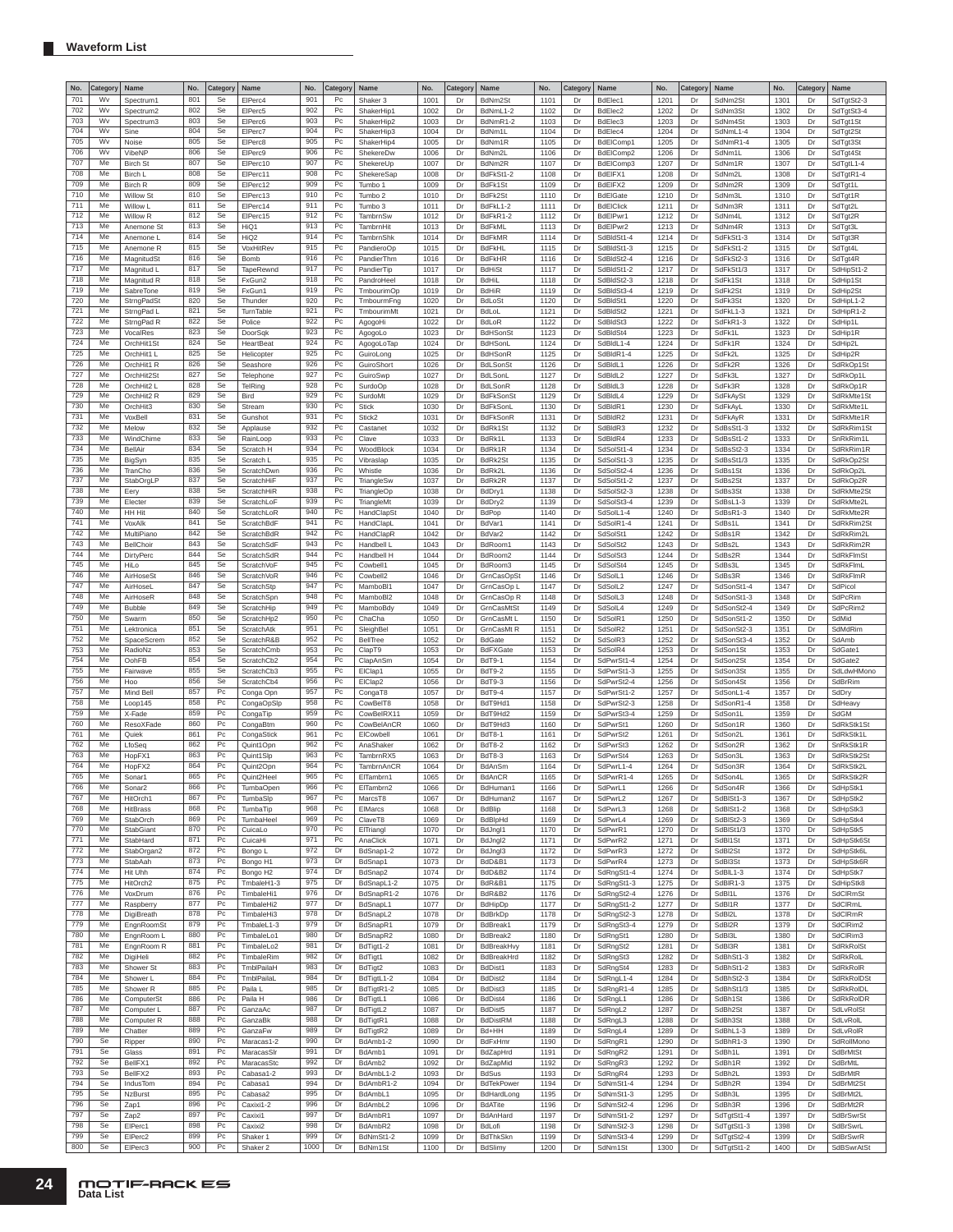| No.          | Category | Name                  | No.          | Category | Name                                 | No.          | Category | Name                    | No.          | Category | Name                    | No.  | Category | Name                 |
|--------------|----------|-----------------------|--------------|----------|--------------------------------------|--------------|----------|-------------------------|--------------|----------|-------------------------|------|----------|----------------------|
| 1401         | Dr       | SdBrSwrAtL            | 1501         | Dr       | HHCls3 St                            | 1601         | Dr       | HHCIT8-2                | 1701         | Dr       | ChinaSt                 | 1801 | Se       | Ag FX29 R            |
| 1402         | Dr       | SdBrSwrAtR            | 1502         | Dr       | <b>HHCIs4 St</b>                     | 1602         | Dr       | HHOpT8-2                | 1702         | Dr       | ChinaL                  | 1802 | Se       | Ag FX30 St           |
| 1403         | Dr       | SdMrc1SwSt            | 1503         | Dr       | HHCls1-4 L                           | 1603         | Dr       | HHCIRX5                 | 1703         | Dr       | ChinaR                  | 1803 | Se       | Ag FX30 L            |
| 1404         | Dr       | SdMrc1S St            | 1504         | Dr       | HHCls1-4 R                           | 1604         | Dr       | <b>HHCIAnCR</b>         | 1704         | Dr       | ChinaRL                 | 1804 | Se       | Ag FX30 R            |
| 1405         | Dr       | SdMrc1H St            | 1505         | Dr       | HHCIs1 L                             | 1605         | Dr       | <b>HHOpAnCR</b>         | 1705         | Dr       | China                   | 1805 | Se       | Eg FX01              |
| 1406         | Dr       | SdMrc1SwL             | 1506         | Dr       | HHCIs2 L                             | 1606         | Dr       | <b>HHCIBreak</b>        | 1706         | Dr       | SplashSt                | 1806 | Se       | Eg FX02              |
| 1407         | Dr       | SdMrc1Sw <sub>R</sub> | 1507         | Dr       | HHCIs3 L                             | 1607         | Dr       | <b>HHPdlBreak</b>       | 1707         | Dr       | SplashL                 | 1807 | Se       | Eg FX03              |
| 1408         | Dr       | SdMrc1SL              | 1508         | Dr       | HHCIs4 L                             | 1608         | Dr       | HHCID&B                 | 1708         | Dr       | SplashR                 | 1808 | Se       | Eg FX04              |
| 1409         | Dr       | SdMrc1HL              | 1509         | Dr       | HHCls1 R                             | 1609         | Dr       | HHPdID&B                | 1709         | Dr       | SplashRL                | 1809 | Se       | Eg FX05              |
| 1410         | Dr       | SdMrc1SR              | 1510         | Dr       | HHCIs2 R                             | 1610         | Dr       | HHOpD&B                 | 1710         | Dr       | CrashT9                 | 1810 | Se       | Eg FX06              |
| 1411         | Dr       | SdMrc1HR              | 1511         | Dr       | HHCIs3 R                             | 1611         | Dr       | HHRvD&B                 | 1711         | Dr       | CrashT8                 | 1811 | Se       | Eg FX07              |
| 1412         | Dr       | SdMrc2SwSt            | 1512         | Dr       | HHCls4 R                             | 1612         | Dr       | <b>HHCITek</b>          | 1712         | Dr       | CrashSyn                | 1812 | Se       | Eg FX08              |
| 1413         | Dr       | SdMrc2S St            | 1513         | Dr       | HHCls1-4RL                           | 1613         | Dr       | <b>HHOpTek</b>          | 1713         | Dr       | RideT9                  | 1813 | Se       | Eg FX09              |
| 1414         | Dr       | SdMrc2H St            | 1514         | Dr       | HHCIs1 RL                            | 1614         | Dr       | <b>HHClHip</b>          | 1714         | Dr       | RevCymbal               | 1814 | Se       | Eg FX10              |
| 1415         | Dr       | SdMrc2SwL             | 1515         | Dr       | HHCIs2 RL                            | 1615         | Dr       | <b>HHPdlHip</b>         | 1715         | Se       | Ag FX01 St              | 1815 | Se       | Eg FX11              |
| 1416         | Dr       | SdMrc2Sw R            | 1516         | Dr       | HHCIs3 RL                            | 1616         | Dr       | <b>HHOpHip</b>          | 1716         | Se       | Ag FX01 L               | 1816 | Se       | Eg FX12              |
| 1417         | Dr       | SdMrc2SL              | 1517         | Dr       | <b>HHCIs4 RL</b>                     | 1617         | Dr       | <b>HHCILoFi</b>         | 1717         | Se       | Ag FX01 R               | 1817 | Se       | Eg FX13              |
| 1418         | Dr       | SdMrc2H L             | 1518         | Dr       | HHPdl1-3St                           | 1618         | Dr       | HHOpLoFi                | 1718         | Se       | Ag FX02 St              | 1818 | Se       | Eg FX14              |
| 1419         | Dr       | SdMrc2S <sub>R</sub>  | 1519         | Dr       | HHPdl1 St                            | 1619         | Dr       | <b>HHCISyn</b>          | 1719         | Se       | Ag FX02 L               | 1819 | Se       | Eg FX15              |
| 1420         | Dr       | SdMrc2H R             | 1520         | Dr       | HHPdl2 St                            | 1620         | Dr       | <b>HHOpSyn</b>          | 1720         | Se       | Ag FX02 R               | 1820 | Se       | Eg FX16              |
| 1421         | Dr       | SdMrcRolSt            | 1521         | Dr       | HHPdI3 St                            | 1621         | Dr       | <b>HHCIFx</b>           | 1721         | Se       | Ag FX03 St              | 1821 | Se       | Eg FX17              |
| 1422         | Dr       | SdMrcRol L            | 1522         | Dr       | HHPdl1-3L                            | 1622         | Dr       | <b>HHOpFx</b>           | 1722         | Se       | Ag FX03L                | 1822 | Se       | Eg FX18              |
| 1423         | Dr       | SdMrcRol R            | 1523         | Dr       | HHPdI1-3 R                           | 1623         | Dr       | <b>HHOpHuman</b>        | 1723         | Se       | Ag FX03 R               | 1823 | Se       | Eg FX19              |
| 1424         | Dr       | SdElec1               | 1524         | Dr       | HHPdI1 L                             | 1624         | Dr       | TomHi St                | 1724         | Se       | Ag FX04 St              | 1824 | Se       | Eg FX20              |
| 1425         | Dr       | SdElec2               | 1525         | Dr       | HHPdl2 L                             | 1625         | Dr       | TomHi L                 | 1725         | Se       | Ag FX04 L               | 1825 | Se       | Eg FX21              |
| 1426         | Dr       | SdElec3               | 1526         | Dr       | HHPdI3 L                             | 1626         | Dr       | TomHi <sub>R</sub>      | 1726         | Se       | Ag FX04 R               | 1826 | Se       | Eg FX22              |
| 1427         | Dr       | SdElec4               | 1527         | Dr       | HHPdl1 R                             | 1627         | Dr       | TomHi RL                | 1727         | Se       | Ag FX05 St              | 1827 | Se       | Eg FX23              |
| 1428         | Dr       | SdElec5               | 1528         | Dr       | HHPdl2 R                             | 1628         | Dr       | TomMid St               | 1728         | Se       | Ag FX05L                | 1828 | Se       | Ab FX01              |
| 1429         | Dr       | SdElec6               | 1529         | Dr       | HHPdI3 R                             | 1629         | Dr       | TomMid L                | 1729         | Se       | Ag FX05 R               | 1829 | Se       | Ab FX02              |
| 1430         | Dr       | SdElec7               | 1530         | Dr       | HHPdl1-3RL                           | 1630         | Dr       | TomMid R                | 1730         | Se       | Ag FX06 St              | 1830 | Se       | Ab FX03              |
| 1431         | Dr       | SdElec8               | 1531         | Dr       | HHPdl1 RL                            | 1631         | Dr       | TomMid RL               | 1731         | Se       | Ag FX06 L               | 1831 | Se       | Ab FX04              |
| 1432         | Dr       | SdElec9               | 1532         | Dr       | HHPdl2 RL                            | 1632         | Dı       | TomLow St               | 1732         | Se       | Ag FX06 R               | 1832 | Se       | Ab FX05              |
| 1433         | Dr       | SdElec10              | 1533         | Dr       | HHPdI3 RL                            | 1633         | Dr       | TomLow L                | 1733         | Se       | Ag FX07 St              | 1833 | Se       | Ab FX06              |
| 1434         | Dr       | SdElec11              | 1534         | Dr       | HHOpn1-2St                           | 1634         | Dr       | TomLow R                | 1734         | Se       | Ag FX07 L               | 1834 | Se       | Ab FX07              |
| 1435         | Dr       | SdElec12              | 1535         | Dr       | HHOpn1 St                            | 1635         | Dr       | TomLow RL               | 1735         | Se       | Ag FX07 R               | 1835 | Se       | Ab FX08              |
| 1436         | Dr       | SdT9-1                | 1536         | Dr       | HHOpn2 St                            | 1636         | Dr       | TomFlr St               | 1736         | Se       | Ag FX08 St              | 1836 | Se       | Ab FX09              |
| 1437         | Dr       | SdT9-2                | 1537         | Dr       | HHOpn1-2 L                           | 1637         | Dr       | TomFIr L                | 1737         | Se       | Ag FX08L                | 1837 | Se       | Eb FX 01             |
| 1438         | Dr       | SdT9-3                | 1538         | Dr       | HHOpn1-2 R                           | 1638         | Dr       | TomFlr R                | 1738         | Se       | Ag FX08 R               | 1838 | Se       | Eb FX 02             |
| 1439         | Dr       | SdT9-4                | 1539         | Dr       | HHOpn1 L                             | 1639         | Dr       | TomFIr RL               | 1739         | Se       | Ag FX09 St              | 1839 | Se       | Eb FX 03             |
| 1440         | Dr       | SdT9-5                | 1540         | Dr       | HHOpn2 L                             | 1640         | Dr       | <b>TomRkHiSt</b>        | 1740         | Se       | Ag FX09L                | 1840 | Se       | Eb FX 04             |
| 1441         | Dr       | SdT9Gate              | 1541         | Dr       | HHOpn1 R                             | 1641         | Dr       | <b>TomRkHiL</b>         | 1741         | Se       | Ag FX09 R               | 1841 | Se       | Eb FX 05             |
| 1442         | Dr       | SdT9Rim               | 1542         | Dr       | HHOpn2 R                             | 1642         | Dr       | TomRkHiR                | 1742         | Se       | Ag FX10 St              | 1842 | Se       | Eb FX 06             |
| 1443         | Dr       | SdT8-1                | 1543         | Dr       | HHOpn1-2RL                           | 1643         | Dr       | TomRkHiRL               | 1743         | Se       | Ag FX10L                | 1843 | Se       | Eb FX 07             |
| 1444         | Dr       | SdT8-2                | 1544         | Dr       | HHOpn1 RL                            | 1644         | Dr       | TomRkMdSt               | 1744         | Se       | Ag FX10 R               | 1844 | Se       | Eb FX 08             |
| 1445         | Dr       | SdT8-3                | 1545         | Dr       | HHOpn2 RL                            | 1645         | Dr       | TomRkMdL                | 1745         | Se       | Ag FX11 St              | 1845 | Se       | Eb FX 09             |
| 1446         | Dr       | SdT8-4                | 1546         | Dr       | <b>HHCIFtSt</b>                      | 1646         | Dr       | TomRkMdR                | 1746         | Se       | Ag FX11 L               | 1846 | Se       | Eb FX 10             |
| 1447         | Dr       | SdT8-5                | 1547         | Dı       | <b>HHCIFtL</b>                       | 1647         | Dı       | TomRkMdRL               | 1747         | Se       |                         | 1847 |          |                      |
| 1448         | Dr       | SdT8Rim               | 1548         | Dr       | <b>HHCIFtR</b>                       | 1648         | Dr       | TomRkLoSt               | 1748         | Se       | Ag FX11 R<br>Ag FX12 St | 1848 | Se<br>Se | Eb FX 11<br>Eb FX 12 |
| 1449         | Dr       | SdAnSm                | 1549         | Dr       | <b>HHCIFtRL</b>                      | 1649         | Dr       | TomRkLoL                | 1749         | Se       | Ag FX12L                | 1849 | Se       | Eb FX 13             |
| 1450         | Dr       | SdAnSmRim             | 1550         | Dr       | HHHIf2St                             | 1650         | Dr       | TomRkLoR                | 1750         | Se       | Ag FX12 R               | 1850 | Se       | Eb FX 14             |
| 1451         | Dr       | SdAnCR                | 1551         | Dr       | HHHIf2L                              | 1651         | Dr       | TomRkLoRL               | 1751         | Se       | Ag FX13 St              | 1851 | Se       | Eb FX 15             |
| 1452         | Dr       | SdAnCRRim             | 1552         | Dr       | HHHIf2R                              | 1652         | Dr       | <b>TomMonoHi</b>        | 1752         | Se       | Ag FX13L                | 1852 | Se       | Eb FX 16             |
| 1453         | Dr       | SdHuman1              | 1553         | Dr       | HHHIf2RL                             | 1653         | Dr       | TomMonoLo               | 1753         | Se       | Ag FX13R                | 1853 | Se       | Eb FX 17             |
| 1454         | Dr       | SdHuman2              | 1554         | Dr       | HHOp2St                              | 1654         | Dr       | TomDryHi                | 1754         |          |                         | 1854 |          | Eb FX 18             |
| 1455         | Dr       |                       | 1555         | Dr       |                                      | 1655         | Dr       |                         |              | Se       | Ag FX14 St              |      | Se       |                      |
| 1456         | Dr       | SdJngl1               | 1556         | Dr       | HHOp2L                               | 1656         | Dr       | TmDryLo                 | 1755         | Se       | Ag FX14 L               | 1855 | Se       | Eb FX 19             |
| 1457         | Dr       | SdJngl2               | 1557         | Dr       | HHOp2R                               | 1657         | Dr       | <b>TomAmbHi</b>         | 1756         | Se       | Ag FX14 R               | 1856 | Se       | <b>Eb FX 20</b>      |
| 1458         | Dr       | SdJngl3               | 1558         | Dr       | HHOp2RL                              | 1658         | Dr       | TomAmbLo                | 1757         | Se<br>Se | Ag FX15 St              | 1857 | Se<br>Se | Eb FX 21             |
| 1459         | Dr       | SdJngIFx              | 1559         | Dr       | <b>HHCIRkStSw</b>                    | 1659         | Dr       | TomT9Hi                 | 1758         |          | Ag FX15L                | 1858 |          | Eb FX 22             |
| 1460         | Dr       | SdD&B1<br>SdD&B2      | 1560         | Dr       | <b>HHCIRKRLSw</b>                    | 1660         | Dr       | TomT9Lo                 | 1759<br>1760 | Se<br>Se | Ag FX15 R               | 1859 | Se       | Eb FX 23             |
| 1461         | Dr       |                       | 1561         | Dr       | <b>HHCIRkSSt</b>                     | 1661         | Dr       | TomT8<br>TomSyn1        |              |          | Ag FX16 St              |      |          |                      |
| 1462         | Dr       | SdD&B3                | 1562         | Dı       | <b>HHCIRKSRL</b>                     | 1662         | Dı       |                         | 1761         | Se       | Ag FX16L                |      |          |                      |
|              |          | SdD&B4                |              |          | <b>HHCIRkHSt</b>                     |              |          | TomSyn2                 | 1762         | Se       | Ag FX16 R               |      |          |                      |
| 1463<br>1464 | Dr<br>Dr | SdR&B1                | 1563<br>1564 | Dr<br>Dr | <b>HHCIRKHRL</b>                     | 1663<br>1664 | Dr<br>Dr | TomAnSm                 | 1763         | Se       | Ag FX17 St              |      |          |                      |
|              |          | SdR&B1Rm              |              |          | <b>HHCIRkLSw</b><br><b>HHCIRkRSw</b> |              |          | TomDistHi<br>TomDistl o | 1764         | Se       | Ag FX17L                |      |          |                      |
| 1465<br>1466 | Dr<br>Dr | SdR&B2                | 1565<br>1566 | Dr<br>Dr |                                      | 1665<br>1666 | Dr<br>Dr |                         | 1765         | Se       | Ag FX17 R               |      |          |                      |
|              |          | SdHip1                |              |          | <b>HHCIRKSL</b>                      |              |          | CrashCymSt              | 1766         | Se       | Ag FX18 St              |      |          |                      |
| 1467<br>1468 | Dr<br>Dr | SdHip2                | 1567<br>1568 | Dr<br>Dr | <b>HHCIRKSR</b><br><b>HHCIRKHL</b>   | 1667<br>1668 | Dr<br>Dr | CrashCym L              | 1767         | Se       | Ag FX18L                |      |          |                      |
|              |          | SdHip3                |              |          |                                      |              |          | CrashCym R              | 1768         | Se       | Ag FX18 R               |      |          |                      |
| 1469<br>1470 | Dr<br>Dr | SdHipGate             | 1569<br>1570 | Dr<br>Dr | <b>HHCIRKHR</b>                      | 1669<br>1670 | Dr<br>Dr | CrashCymRL              | 1769         | Se       | Ag FX19 St              |      |          |                      |
| 1471         | Dr       | SdHipRm1              | 1571         | Dr       | <b>HHPdRkStSw</b>                    | 1671         | Dr       | CrashSt                 | 1770         | Se       | Ag FX19L                |      |          |                      |
| 1472         | Dr       | SdHipRm2              | 1572         | Dr       | <b>HHPdRkRLSw</b>                    | 1672         | Dr       | CrashL                  | 1771         | Se       | Ag FX19 R               |      |          |                      |
| 1473         | Dr       | SdHipRm3<br>SdHipRm4  | 1573         | Dr       | <b>HHPdIRkLSw</b>                    | 1673         | Dr       | CrashR                  | 1772         | Se       | Ag FX20 St              |      |          |                      |
| 1474         | Dr       |                       | 1574         | Dr       | <b>HHPdIRkRSw</b>                    | 1674         | Dr       | CrashRL                 | 1773         | Se       | Ag FX20 L               |      |          |                      |
| 1475         | Dr       | SdHipRm5<br>SdBreak1  | 1575         | Dr       | <b>HHCIRk2St</b>                     | 1675         | Dr       | Crash                   | 1774         | Se       | Ag FX20 R               |      |          |                      |
| 1476         | Dr       |                       | 1576         | Dr       | HHCIRk2L<br>HHCIRk2R                 | 1676         | Dr       | Crash2                  | 1775         | Se       | Ag FX21 St              |      |          |                      |
| 1477         | Dr       | SdBreak2              | 1577         |          |                                      | 1677         |          | HndCymOpSt              | 1776         | Se       | Ag FX21 L               |      |          |                      |
| 1478         | Dr       | SdBreak3              | 1578         | Dr       | <b>HHCIRk2RL</b>                     |              | Dr       | HndCymOp L              | 1777         | Se       | Ag FX21 R               |      |          |                      |
| 1479         | Dr       | SdBreakHvy            | 1579         | Dr       | <b>HHPdIRkSt</b>                     | 1678<br>1679 | Dr       | HndCymOp R              | 1778         | Se       | Ag FX22 St              |      |          |                      |
|              |          | SdBreakRol            |              | Dr       | <b>HHPdIRkL</b>                      |              | Dr       | HndCymMtSt              | 1779         | Se       | Ag FX22 L               |      |          |                      |
| 1480         | Dr       | SdFx1                 | 1580         | Dr       | <b>HHPdIRkR</b>                      | 1680         | Dr       | HndCymMt L              | 1780         | Se       | Ag FX22 R               |      |          |                      |
| 1481         | Dr       | SdFx2                 | 1581         | Dr       | HHPdIRkRL                            | 1681         | Dr       | HndCymMt R              | 1781         | Se       | Ag FX23 St              |      |          |                      |
| 1482         | Dr       | SdFx3                 | 1582         | Dr       | <b>HHOpRkStSw</b>                    | 1682         | Dr       | RideCym St              | 1782         | Se       | Ag FX23 L               |      |          |                      |
| 1483         | Dr       | SdFx4                 | 1583         | Dr       | <b>HHOpRkRLSw</b>                    | 1683         | Dr       | RideCym L               | 1783         | Se       | Ag FX23 R               |      |          |                      |
| 1484         | Dr       | SdClpAna              | 1584         | Dr       | <b>HHOpRkSt</b>                      | 1684         | Dr       | RideCym R               | 1784         | Se       | Ag FX24 St              |      |          |                      |
| 1485         | Dr       | SdDist                | 1585         | Dr       | HHOpRkRL                             | 1685         | Dr       | RideCym RL              | 1785         | Se       | Ag FX24 L               |      |          |                      |
| 1486         | Dr       | SdCut                 | 1586         | Dr       | <b>HHHfOpRkSt</b>                    | 1686         | Dr       | <b>RideSt</b>           | 1786         | Se       | Ag FX24 R               |      |          |                      |
| 1487         | Dr       | SdDodgH               | 1587         | Dr       | <b>HHOpRkLSw</b>                     | 1687         | Dr       | RideL                   | 1787         | Se       | Ag FX25 St              |      |          |                      |
| 1488         | Dr       | SdDodgL               | 1588         | Dr       | <b>HHOpRkRSw</b>                     | 1688         | Dr       | RideR                   | 1788         | Se       | Ag FX25 L               |      |          |                      |
| 1489         | Dr       | SdFM                  | 1589         | Dr       | <b>HHOpRkL</b>                       | 1689         | Dr       | RideRL                  | 1789         | Se       | Ag FX25 R               |      |          |                      |
| 1490         | Dr       | SdFMRim               | 1590         | Dr       | <b>HHOpRkR</b>                       | 1690         | Dr       | RideCup St              | 1790         | Se       | Ag FX26 St              |      |          |                      |
| 1491         | Dr       | SdSyn                 | 1591         | Dr       | HHHIfOpRkL                           | 1691         | Dr       | RideCup L               | 1791         | Se       | Ag FX26 L               |      |          |                      |
| 1492         | Dr       | SdClappy              | 1592         | Dr       | <b>HHHIfOpRkR</b>                    | 1692         | Dr       | RideCup R               | 1792         | Se       | Ag FX26 R               |      |          |                      |
| 1493         | Dr       | SdTimbr               | 1593         | Dr       | HHHfOpRkRL                           | 1693         | Dr       | RideCup RL              | 1793         | Se       | Ag FX27 St              |      |          |                      |
| 1494         | Dr       | SdWood                | 1594         | Dr       | <b>HHCIMono</b>                      | 1694         | Dr       | CupSt                   | 1794         | Se       | Ag FX27 L               |      |          |                      |
| 1495         | Dr       | SdHammr               | 1595         | Dr       | <b>HHOpMono</b>                      | 1695         | Dr       | CupL                    | 1795         | Se       | Ag FX27 R               |      |          |                      |
| 1496         | Dr       | SdLofi                | 1596         | Dr       | HHPdlMono                            | 1696         | Dr       | CupR                    | 1796         | Se       | Ag FX28 St              |      |          |                      |
| 1497         | Dr       | SdRimSE               | 1597         | Dr       | HHCIT9                               | 1697         | Dr       | CupRL                   | 1797         | Se       | Ag FX28 L               |      |          |                      |
| 1498         | Dr       | HHCls1-4St            | 1598         | Dr       | HHOpT9                               | 1698         | Dr       | RideMono                | 1798         | Se       | Ag FX28 R               |      |          |                      |
| 1499         | Dr       | HHCls1 St             | 1599         | Dr       | HHCIT8-1                             | 1699         | Dr       | CupMono                 | 1799         | Se       | Ag FX29 St              |      |          |                      |
| 1500         | Dr       | HHCls2 St             | 1600         | Dr       | HHOpT8-1                             | 1700         | Dr       | CupMono2                | 1800         | Se       | Ag FX29 L               |      |          |                      |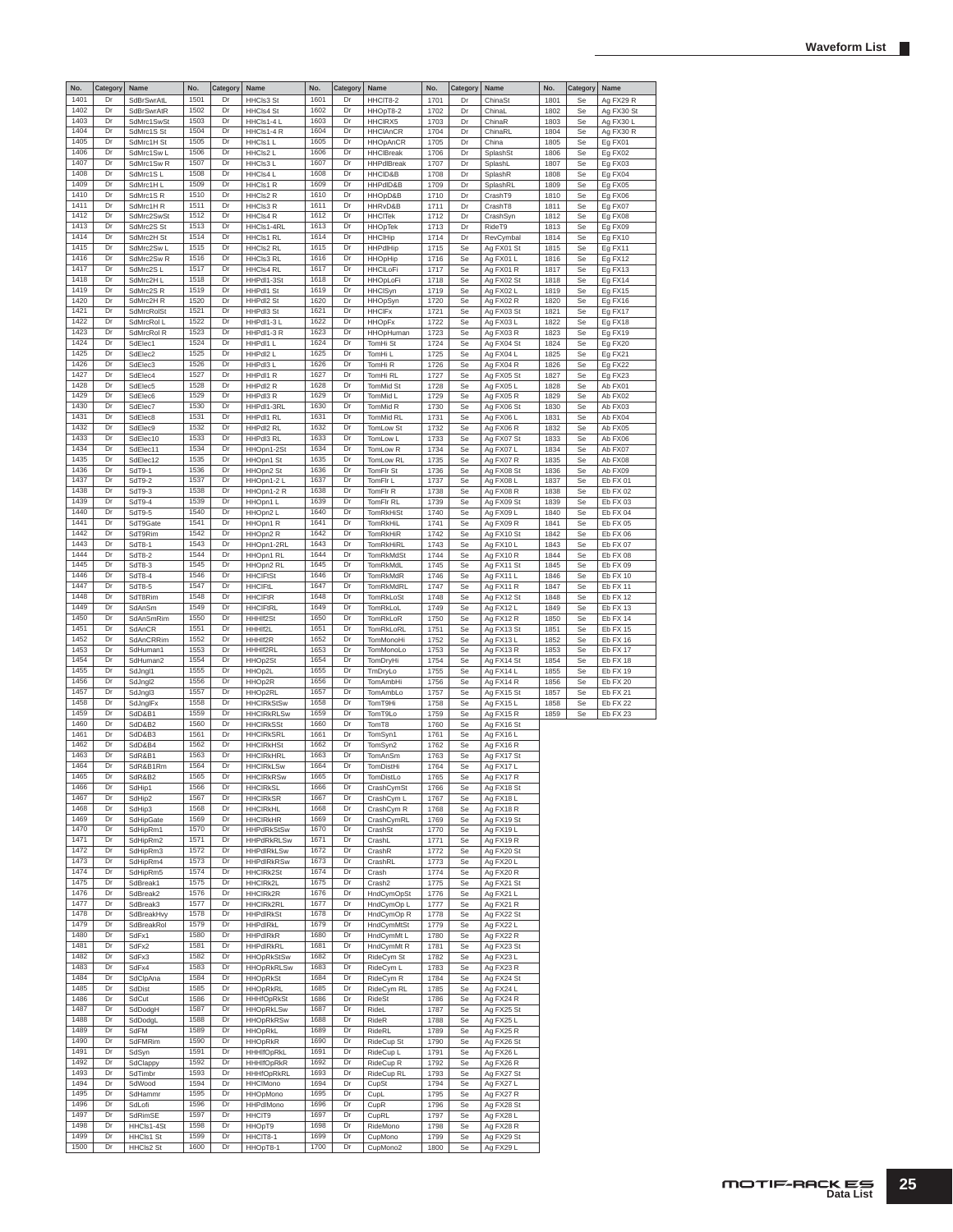# <span id="page-25-0"></span>**Performance List**

| Number         | <b>Performance Name</b> | Perf. Category | Subcategory   |
|----------------|-------------------------|----------------|---------------|
| 1              | Cyber Step              | Co             | <b>SEQ</b>    |
| $\overline{c}$ | 9Ft.Hammrz              | Co             | <b>SEQ</b>    |
| 3              | Dynasty                 | Co             | SPLIT         |
| $\overline{4}$ | HyperComp               | Co             | <b>SEQ</b>    |
| 5              | SambaMan                | Co             | <b>SEQ</b>    |
| 6              | Istanbul                | Co             | <b>SEQ</b>    |
| $\overline{7}$ | Criminal                | Gt             | A.GTR         |
| 8              | OnTheTube               | Co             | <b>SEQ</b>    |
| 9              | ProgBallad              | Co             | <b>SEQ</b>    |
| 10             | Shibui                  | Co             | SEQ           |
| 11             | Lena                    | Pd             | <b>BRIGHT</b> |
| 12             | ClavsOFunk              | Co             | <b>SEQ</b>    |
| 13             | Purgatory               | Me             | <b>MOTION</b> |
| 14             | DreamBlld               | Ap             | A PIANO       |
| 15             | HoodBeater              | Co             | <b>SEQ</b>    |
| 16             | 80'sSynths              | Co             | <b>SEQ</b>    |
| 17             | New Lover               | Co             | SEQ           |
| 18             | GuitarBed               | Co             | <b>SEQ</b>    |
| 19             | MusicalBox              | Pd             | <b>SOFT</b>   |
| 20             | WaterDance              | Co             | SEQ           |
| 21             | Latinizer               | Co             | <b>SEQ</b>    |
| 22             | Traveller               | Co             | <b>SEQ</b>    |
| 23             | Latin Gig               | Co             | <b>SPLIT</b>  |
| 24             | DnB Voxy                | Co             | <b>SEQ</b>    |
| 25             | <b>BluesCruis</b>       | Co             | SEQ           |
| 26             | Relax EP                | Co             | SEQ           |
| 27             | Fat Analog              | Pd             | SOFT          |
| 28             | Gospel                  | Co             | SEQ           |
| 29             | Spectral                | Me             | <b>MOTION</b> |
| 30             | LoveAffair              | Kb             | E.PIANO       |
| 31             | R&B 2003                | Co             | <b>SEQ</b>    |
| 32             | RareGroove              | Co             | <b>SEQ</b>    |
| 33             | RoundBeat               | Co             | SEQ           |
| 34             | Alterno                 | Co             | <b>SEQ</b>    |
| 35             | Baroque                 | Co             | SPLIT         |
| 36             | Systematic              | Co             | <b>SEQ</b>    |
| 37             | San Juan                | Co             | SPLIT         |
| 38             | Masala                  | Co             | <b>SEQ</b>    |
| 39             | RhthmBreak              | Co             | SPLIT         |
| 40             | <b>Blitz</b>            | Co             | SEQ           |
| 41             | Worship                 | Co             | SEQ           |
| 42             | Hands                   | Ap             | A PIANO       |
| 43             | Voxy Pad                | Pd             | SOFT          |
| 44             | Jazz Combo              | Co             | <b>SEQ</b>    |
| 45             | FromHeaven              | Me             | <b>MOTION</b> |
| 46             | Romance                 | Ap             | A PIANO       |
| 47             | Cross Over              | Co             | <b>SEQ</b>    |
| 48             | SoftAnalog              | Co             | SEQ           |
| 49             | Powerdrive              | Co             | SEQ           |
| 50             | ConcertRck              | Co             | SEQ           |
| 51             | BigChurch               | Co             | SPLIT         |
| 52             | X-Flange                | Me             | <b>MOTION</b> |
| 53             | LatinRockr              | Co             | SEQ           |
| 54             | DelhiShade              | Gt             | <b>PLUCK</b>  |
| 55             | FreezeOver              | Co             | SPLIT         |
| 56             | ClapBeat                | Co             | SEQ           |
| 57             | SlapHappy               | Co             | SPLIT         |
| 58             | Pulsewings              | Co             | SEQ           |
| 59             | AnglBreath              | Pd             | SOFT          |
| 60             | Cruizin'                | Co             | SEQ           |
| 61             | Marbles                 | Pd             | <b>BRIGHT</b> |
| 62             | MotionRose              | Me             | <b>MOTION</b> |
| 63             | Hop It                  | Co             | SEQ           |
| 64             | AnlogPower              | Co             | SEQ           |
|                |                         |                |               |

| <b>Number</b> | <b>Performance Name</b> | Perf. Category | Subcategory    |
|---------------|-------------------------|----------------|----------------|
| 65            | Newcomer                | Co             | <b>SEQ</b>     |
| 66            | Wah Wow!                | Co             | <b>SEQ</b>     |
| 67            | Concerto                | St             | ENSEM.         |
| 68            | PlayzMusic              | Co             | <b>SEQ</b>     |
| 69            | WurlyRetro              | Co             | <b>SEQ</b>     |
| 70            | 7 Veils                 | Co             | <b>SEQ</b>     |
| 71            | SoftFeelin              | Co             | SPLIT          |
| 72            | Seconds                 | Co             | <b>SEQ</b>     |
| 73            | Bass&Key                | Co             | SPLIT          |
| 74            | Phase Dyno              | Co             | <b>SEQ</b>     |
| 75            | Sprinkler               | Pd             | <b>SOFT</b>    |
| 76            | <b>EP Kruzer</b>        | Co             | <b>SEQ</b>     |
| 77            | Ojmjakon                | Me             | <b>MOTION</b>  |
| 78            | Stormy                  | Kb             | E.PIANO        |
| 79            | EasyGroove              | Co             | <b>SEQ</b>     |
| 80            | DarkGroove              | Co             | <b>SEQ</b>     |
| 81            | Happy Hour              | Co             | <b>SEQ</b>     |
| 82            | Atmos-Rock              | Co             | <b>SEQ</b>     |
| 83            | Finale                  | St             | ENSEM.         |
| 84            | Sister                  | Co             | <b>SEQ</b>     |
| 85            | Jazz-Fes                | Co             | <b>SEQ</b>     |
| 86            | WorldWind               | Co             | <b>SEQ</b>     |
| 87            | The Piper               | Co             | SPLIT          |
| 88            | PsychBreak              | Co             | <b>SEQ</b>     |
| 89            | Suspicion               | Co             | <b>SPLIT</b>   |
| 90            | <b>MIDI Pluck</b>       | Co             | <b>SEQ</b>     |
| 91            | Oceans                  | Pd             | <b>SOFT</b>    |
| 92            | 70'sFusion              | Co             | <b>SEQ</b>     |
| 93            | Absinth                 | Me             | <b>MOTION</b>  |
| 94            | 2Manuals                | Or             | ELEC.          |
| 95            | Reflection              | Co             | <b>SEQ</b>     |
| 96            | FunkyHouse              | Co             | <b>SEQ</b>     |
| 97            | Example                 | Co             | <b>SEQ</b>     |
| 98            | Loud&Proud              | Co             | <b>SEQ</b>     |
| 99            | Dolcemente              | Co             | SPLIT          |
| 100           | ChillKid                | Co             | <b>SEQ</b>     |
| 101           | <b>BrassOctvs</b>       | Br             | <b>SECTION</b> |
| 102           | Ya Rayah                | Co             | <b>SEQ</b>     |
| 103           | Chillin'                | Co             | <b>SEQ</b>     |
| 104           | LunarBeats              | Co             | <b>SEQ</b>     |
| 105           | FunkJam                 | Co             | <b>SEQ</b>     |
| 106           | 80s Split               | Co             | <b>SEQ</b>     |
| 107           | <b>Big Back</b>         | Pd             | SOFT           |
| 108           | Tiger                   | Co             | <b>SEQ</b>     |
| 109           | WaveDance               | Me             | <b>MOTION</b>  |
| 110           | FullMonty               | Or             | ELEC.          |
| 111           | iXacto                  | Co             | <b>SEQ</b>     |
| 112           | TranceSet               | Co             | SEQ            |
| 113           | NewRetro                | Co             | SEQ            |
| 114           | Outcast                 | Co             | SEQ            |
| 115           | WarmStrngs              | St             | ENSEM.         |
| 116           | Icelandic               | Co             | <b>SEQ</b>     |
| 117           | <b>BrassChord</b>       | Br             | <b>SECTION</b> |
| 118           | Ivory                   | Co             | SEQ            |
| 119           | UrbanNylon              | Co             | SEQ            |
| 120           | Tekkmaster              | Co             | SEQ            |
| 121           | SmoothLead              | Co             | SPLIT          |
| 122           | Wurli Pop               | Co             | SPLIT          |
| 123           | FattyPaddy              | Pd             | SOFT           |
| 124           | SoulOfOld               | Co             | SEQ            |
| 125           | Baikal                  | Me             | <b>MOTION</b>  |
| 126           | LushSwish               | Or             | ELEC.          |
| 127           | CosmosDanc              | Co             | SEQ            |
| 128           | NuJazz Gig              | Co             | SEQ            |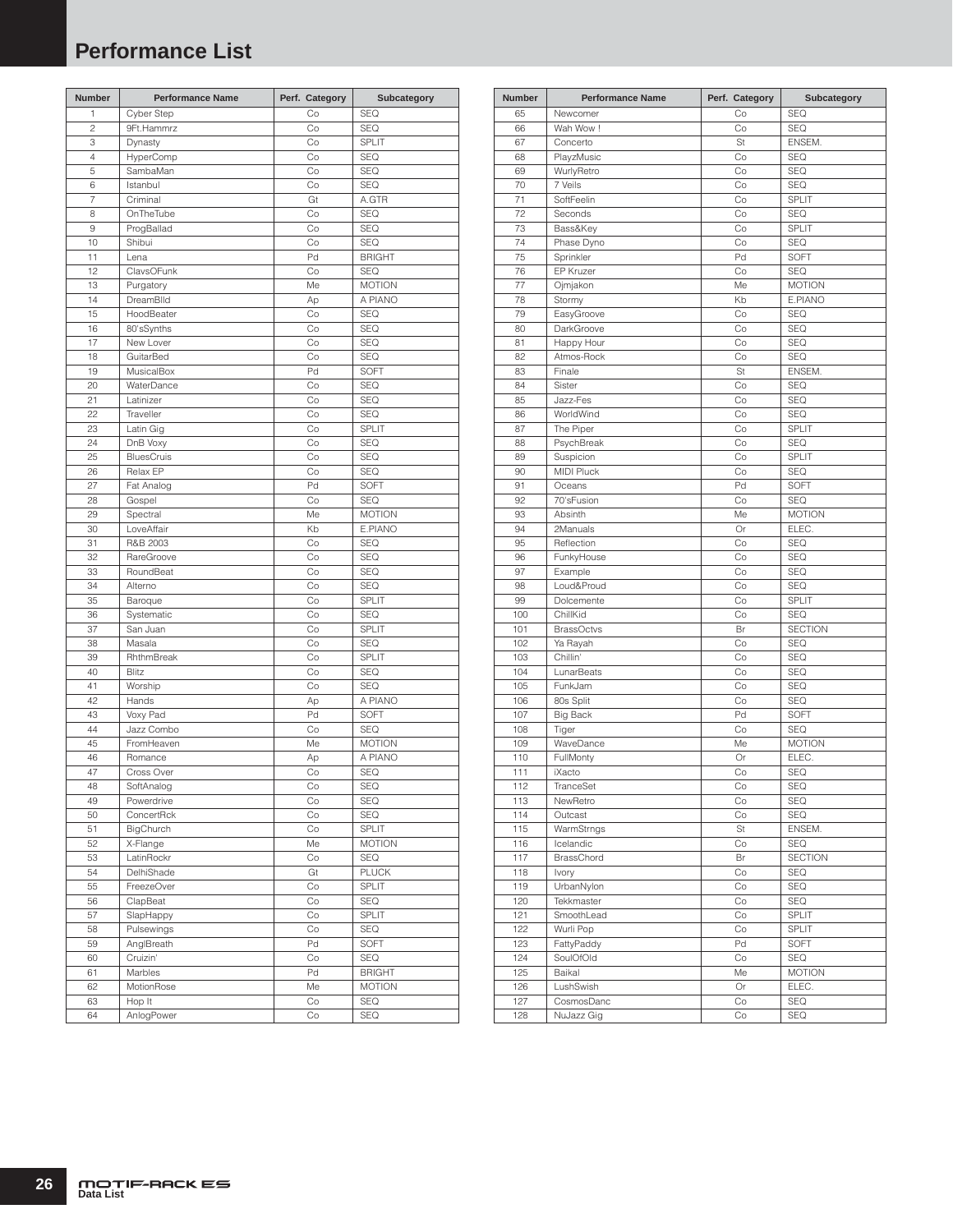# <span id="page-26-0"></span>**Effect Type List**

| <b>Effect Category</b>  |                          | <b>Effect Name</b>             | LCD          | MIDI (HEX) |                          |                |                         | No.                     |                |
|-------------------------|--------------------------|--------------------------------|--------------|------------|--------------------------|----------------|-------------------------|-------------------------|----------------|
|                         |                          |                                |              | <b>MSB</b> | <b>LSB</b>               | <b>REV</b>     | CHO                     | InsA                    | InsB           |
|                         | $\overline{\phantom{a}}$ | NO EFFECT                      | off          | 00         | 00                       | $\mathbb O$    | 0                       |                         |                |
|                         | $\overline{a}$           | THRU                           | Thru         | $\sim$     | $\overline{\phantom{a}}$ |                |                         | $\circ$                 | 0              |
| <b>REVERB</b>           |                          |                                |              |            |                          |                |                         |                         |                |
|                         | <b>REV</b>               | HALL 1                         | Hall 1       | 01         | 00                       | $\mathbf{1}$   | $\mathbf{1}$            | 1                       | 1              |
|                         | REV                      | HALL <sub>2</sub>              | Hall 2       | 01         | 01                       | $\overline{c}$ | $\overline{\mathbf{c}}$ | $\overline{\mathbf{c}}$ | $\sqrt{2}$     |
|                         | REV                      | ROOM 1                         | Room 1       | 01         | 10                       | 3              | 3                       | 3                       | 3              |
|                         | REV                      | ROOM <sub>2</sub>              | Room 2       | 01         | 11                       | $\overline{4}$ | $\overline{4}$          | 4                       | $\overline{4}$ |
|                         | REV                      | ROOM <sub>3</sub>              | Room 3       | 01         | 12                       | $\,$ 5         | 5                       | 5                       | 5              |
|                         | REV                      | STAGE 1                        | Stage 1      | 01         | 20                       | $\,6$          | 6                       | 6                       | 6              |
|                         | REV                      | STAGE 2                        | Stage 2      | 01         | 21                       | $\overline{7}$ | $\overline{7}$          | $\overline{7}$          | $\overline{7}$ |
|                         | REV                      | PLATE                          | Plate        | 01         | 30                       | 8              | 8                       | 8                       | 8              |
|                         | REV                      | WHITE ROOM                     | White Room   | 01         | 40                       | $\,9$          |                         |                         |                |
|                         | REV                      | TUNNEL                         | Tunnel       | 01         | 41                       | 10             |                         |                         |                |
|                         | REV                      | <b>BASEMENT</b>                | Basement     | 01         | 42                       | 11             |                         |                         |                |
|                         | REV                      | CANYON                         | Canyon       | 01         | 43                       | 12             |                         |                         |                |
|                         | REV                      | R3 HALL                        | R3 Hall      | 01         | 02                       | 13             |                         |                         |                |
|                         | REV                      | R3 ROOM                        | R3 Room      | 01         | 13                       | 14             |                         |                         |                |
|                         | REV                      | R3 PLATE                       | R3 Plate     | 01         | 31                       | 15             |                         |                         |                |
|                         | REV                      | <b>LARGE HALL</b>              |              | 01         | 08                       | 16             |                         |                         |                |
|                         |                          |                                | Large Hall   |            |                          |                |                         |                         |                |
|                         | REV                      | MIDIUM HALL                    | Medium Hall  | 01         | 09                       | 17             |                         |                         |                |
|                         | REV                      | WARM ROOM                      | Warm Room    | 01         | 18                       | 18             |                         |                         |                |
|                         | REV                      | WOODY ROOM                     | Woody Room   | 01         | 19                       | 19             |                         |                         |                |
|                         | REV                      | RICH PLATE                     | Rich Plate   | 01         | 38                       | 20             |                         |                         |                |
| <b>DELAY</b>            |                          |                                |              |            |                          |                |                         |                         |                |
|                         | DLY                      | DELAY L, C, R                  | Delay L,C,R  | 02         | 00                       |                | 9                       | 9                       | 9              |
|                         | DLY                      | DELAY L, R                     | Delay L,R    | 02         | 10                       |                | 10                      | 10                      | 10             |
|                         | DLY                      | DELAY L, R (Stereo)            | Delay L,R St | 02         | 18                       |                | 11                      | 11                      | 11             |
|                         | DLY                      | <b>ECHO</b>                    | Echo         | 02         | 20                       |                | 12                      | 12                      | 12             |
|                         | DLY                      | CROSS DELAY                    | Cross Delay  | 02         | 30                       |                | 13                      | 13                      | 13             |
|                         | DLY                      | CONTROL DELAY (MONO)           | Ctrl Delay 1 | 02         | 40                       |                |                         | 14                      | 14             |
|                         | DLY                      | CONTROL DELAY (STEREO)         | Ctrl Delay 2 | 02         | 48                       |                |                         | 15                      | 15             |
|                         | DLY                      | TEMPO DELAY (MONO)             | TempDelay 1  | 02         | 50                       |                | 14                      | 16                      | 16             |
|                         | DLY                      | TEMPO DELAY (STEREO)           | TempDelay 2  | 02         | 58                       |                | 15                      | 17                      | 17             |
|                         | DLY                      | TEMPO CROSS DELAY              | TempoCrosDly | 02         | 60                       |                | 16                      | 18                      | 18             |
| <b>EARLY REFLECTION</b> |                          |                                |              |            |                          |                |                         |                         |                |
|                         | ER                       | EARLY REFLECTION 1             | Early Ref 1  | 03         | 00                       |                | 17                      | 19                      | 19             |
|                         |                          |                                |              |            |                          |                |                         | 20                      |                |
|                         | ER                       | EARLY REFLECTION 2             | Early Ref 2  | 03         | 01                       |                | 18                      |                         | 20             |
|                         | ER                       | <b>GATE REVERB</b>             | Gate Reverb  | 03         | 10                       |                | 19                      | 21                      | 21             |
|                         | ER                       | <b>REVERSE GATE</b>            | Reverse Gate | 03         | 20                       |                | 20                      | 22                      | 22             |
| <b>KARAOKE</b>          |                          |                                |              |            |                          |                |                         |                         |                |
|                         | <b>KAR</b>               | KARAOKE 1                      | Karaoke 1    | 04         | 00                       |                | 21                      | 23                      | 23             |
|                         | KAR                      | KARAOKE <sub>2</sub>           | Karaoke 2    | 04         | 01                       |                | 22                      | 24                      | 24             |
|                         | <b>KAR</b>               | KARAOKE 3                      | Karaoke 3    | 04         | 02                       |                | 23                      | 25                      | 25             |
| <b>CHORUS</b>           |                          |                                |              |            |                          |                |                         |                         |                |
|                         | CHO                      | CHORUS <sub>1</sub>            | Chorus 1     | 05         | 00                       |                | 24                      | 26                      | 26             |
|                         | CHO                      | CHORUS <sub>2</sub>            | Chorus 2     | 05         | 01                       |                | 25                      | 27                      | 27             |
|                         | CHO                      | CHORUS <sub>3</sub>            | Chorus 3     | 05         | 02                       |                | 26                      | 28                      | 28             |
|                         | CHO                      | CHORUS 4                       | Chorus 4     | 05         | 08                       |                | 27                      | 29                      | 29             |
|                         | CHO                      | CHORUS <sub>5</sub>            | Chorus 5     | 05         | 09                       |                | 28                      | 30                      | 30             |
|                         | CHO                      | CELESTE 1                      | Celeste 1    | 05         | 10                       |                | 29                      | 31                      | 31             |
|                         | CHO                      | CELESTE 2                      | Celeste 2    | 05         | 11                       |                | 30                      | 32                      | 32             |
|                         | CHO                      | CELESTE 3                      | Celeste 3    | 05         | 12                       |                | 31                      | 33                      | 33             |
|                         | CHO                      | CELESTE 4                      | Celeste 4    | 05         | 18                       |                | 32                      | 34                      | 34             |
|                         | CHO                      | SYMPHONIC                      | Symphonic    | 05         | 20                       |                | 33                      | 35                      | 35             |
|                         | CHO                      | <b>ENSEMBLE DETUNE</b>         | Ensemble     | 05         | 30                       |                | 34                      | 36                      | 36             |
|                         |                          |                                |              |            |                          |                |                         |                         |                |
| <b>FLANGER</b>          |                          |                                |              |            |                          |                |                         |                         |                |
|                         | FLG                      | FLANGER 1                      | Flanger 1    | 06         | 00                       |                | 35                      | 37                      | 37             |
|                         | <b>FLG</b>               | <b>FLANGER 2</b>               | Flanger 2    | 06         | 01                       |                | 36                      | 38                      | 38             |
|                         | FLG                      | FLANGER 3                      | Flanger 3    | 06         | 08                       |                | 37                      | 39                      | 39             |
|                         | <b>FLG</b>               | V-FLANGER                      | V-Flanger    | 06         | 10                       |                | 38                      | 40                      | 40             |
|                         | FLG                      | VINTAGE FLANGER 1              | VntgFlanger1 | 06         | 20                       |                | 39                      | 41                      | 41             |
|                         | <b>FLG</b>               | VINTAGE FLANGER 2              | VntgFlanger2 | 06         | 21                       |                | 40                      | 42                      | 42             |
|                         | <b>FLG</b>               | VINTAGE FLANGER 3              | VntgFlanger3 | 06         | 22                       |                | 41                      | 43                      | 43             |
|                         | <b>FLG</b>               | <b>TEMPO FLANGER</b>           | TempoFlanger | 06         | 50                       |                | 42                      | 44                      | 44             |
|                         | <b>FLG</b>               | DYNAMIC FLANGER                | DynamFlanger | 06         | 60                       |                |                         | 45                      | 45             |
| <b>PHASER</b>           |                          |                                |              |            |                          |                |                         |                         |                |
|                         | PHA                      | PHASER 1                       | Phaser 1     | 07         | 00                       |                | 43                      | 46                      | 46             |
|                         | PHA                      | PHASER 2                       | Phaser 2     | 07         | 08                       |                | 44                      | 47                      | 47             |
|                         | PHA                      | VINTAGE STEREO PHASER 1        | VntgPhsr1 St | 07         | 20                       |                | 45                      | 48                      | 48             |
|                         | PHA                      | VINTAGE STEREO PHASER 2        | VntgPhsr2 St | 07         | 21                       |                | 46                      | 49                      | 49             |
|                         | PHA                      | VINTAGE MONO PHASER 1          | VntgPhsr1 Mn | 07         | 30                       |                | 47                      | 50                      | 50             |
|                         | PHA                      | VINTAGE MONO PHASER 2          | VntgPhsr2 Mn | 07         | 31                       |                | 48                      | 51                      | 51             |
|                         | PHA                      | <b>TEMPO PHASER</b>            | TempoPhaser  | 07         | 50                       |                | 49                      | 52                      | 52             |
|                         | PHA                      | <b>DYNAMIC PHASER</b>          | DynamPhaser  | 07         | 60                       |                |                         | 53                      | 53             |
| <b>MODULATION</b>       |                          |                                |              |            |                          |                |                         |                         |                |
|                         | <b>MOD</b>               | TREMOLO                        | Tremolo      | 08         | 00                       |                |                         | 54                      | 54             |
|                         | MOD                      | AUTO PAN                       | Auto Pan     | 08         | 10                       |                |                         | 55                      | 55             |
|                         | MOD                      | AUTO PAN2                      | Auto Pan 2   | 08         | 11                       |                |                         | 56                      | 56             |
|                         |                          |                                |              |            |                          |                |                         |                         |                |
|                         | MOD                      | ROTARY SPEAKER                 | Rotary SP 1  | 08         | 50                       |                |                         | 57                      | 57             |
|                         | <b>MOD</b>               | DISTORTION+ROTARY SPEAKER      | Dist+RotSp1  | 08         | 51                       |                |                         | 58                      | 58             |
|                         | <b>MOD</b>               | OVERDRIVE+ROTARY SPEAKER       | Odrv+RotSp1  | 08         | 52                       |                |                         | 59                      | 59             |
|                         | <b>MOD</b>               | AMP SIM.+ROTARY SPEAKER        | Amp +RotSp1  | 08         | 53                       |                |                         | 60                      | 60             |
|                         | MOD                      | 2WAY ROTARY SPEAKER            | Rotary Sp 2  | 08         | 60                       |                |                         | 61                      | 61             |
|                         | <b>MOD</b>               | DISTORTION+2WAY ROTARY SPEAKER | Dist+RotSp2  | 08         | 61                       |                |                         | 62                      | 62             |
|                         | <b>MOD</b>               | OVERDRIVE+2WAY ROTARY SPEAKER  | Odrv+RotSp2  | 08         | 62                       |                |                         | 63                      | 63             |
|                         | <b>MOD</b>               | AMP SIM.+2WAY ROTARY SPEAKER   | Amp +RotSp2  | 08         | 63                       |                |                         | 64                      | 64             |
|                         | <b>MOD</b>               | DUAL ROTOR SPEAKER1            | Dual RotSp 1 | 08         | 70                       |                |                         | 65                      | 65             |
|                         | <b>MOD</b>               | DUAL ROTOR SPEAKER2            | Dual RotSp 2 | 08         | 71                       |                |                         | 66                      | 66             |
|                         | MOD                      | DUAL ROTOR SPEAKER3            | Dual RotSp 3 | 08         | 72                       |                |                         | 67                      | 67             |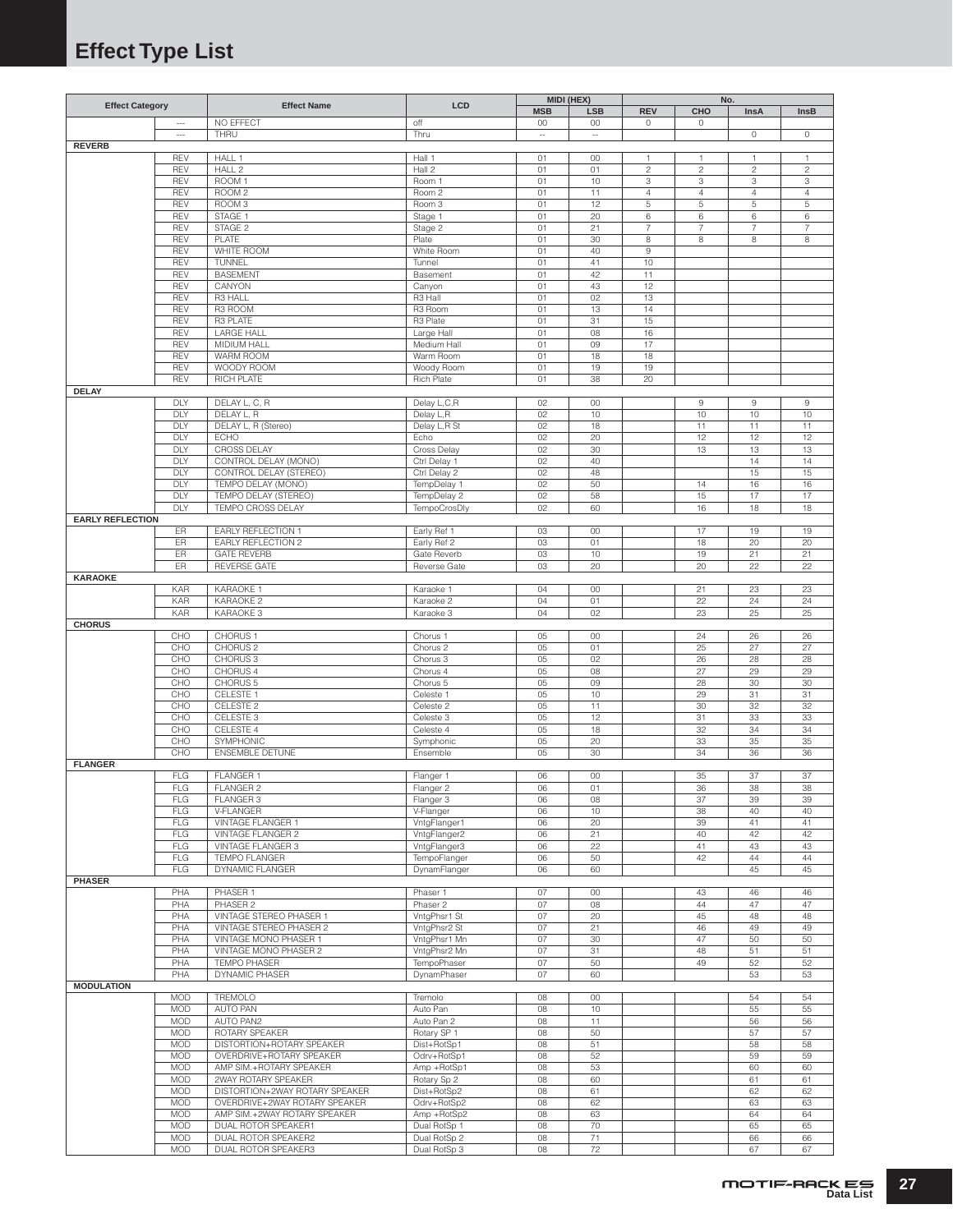|                        |            |                        |                    |                | MIDI (HEX) |            |     | No.         |             |
|------------------------|------------|------------------------|--------------------|----------------|------------|------------|-----|-------------|-------------|
| <b>Effect Category</b> |            | <b>Effect Name</b>     | <b>LCD</b>         | <b>MSB</b>     | <b>LSB</b> | <b>REV</b> | CHO | <b>InsA</b> | <b>InsB</b> |
| <b>DISTORTION</b>      |            |                        |                    |                |            |            |     |             |             |
|                        | <b>DST</b> | <b>DISTORTION</b>      | Distortion         | 09             | 00         |            |     | 68          | 68          |
|                        | <b>DST</b> | <b>COMP DISTORTION</b> | Comp + Dist        | 09             | 01         |            |     | 69          | 69          |
|                        | <b>DST</b> | V-DISTORTION           | V-Distortion       | 09             | 10         |            |     | 70          | 70          |
|                        | <b>DST</b> | OVERDRIVE              | Overdrive          | 09             | 20         |            |     | 71          | 71          |
|                        | <b>DST</b> | AMP SIMULATOR          | AmpSimulator       | 09             | 30         |            |     | 72          | 72          |
|                        | <b>DST</b> | AMP SIMULATOR2         | AmpSim 2           | 09             | 31         |            |     | 73          | 73          |
|                        | <b>DST</b> | DISTORTION+DELAY       | Dist + Delay       | 09             | 40         |            |     | 74          | 74          |
|                        | <b>DST</b> | OVERDRIVE+DELAY        | Odrv + Delay       | 09             | 41         |            |     | 75          | 75          |
| <b>DYNAMIC</b>         |            |                        |                    |                |            |            |     |             |             |
|                        | <b>DYN</b> | COMPRESSOR             | Compressor         | 0A             | 00         |            |     | 76          | 76          |
|                        | <b>DYN</b> | NOISE GATE             | Noise Gate         | 0A             | 20         |            |     | 77          | 77          |
|                        | <b>DYN</b> | COMP+DISTORTION+DELAY  | Cmp+Dist+Dly       | 0A             | 40         |            |     | 78          | 78          |
|                        | <b>DYN</b> | COMP+OVERDRIVE+DELAY   | Cmp+Odrv+Dly       | 0A             | 41         |            |     | 79          | 79          |
|                        | <b>DYN</b> | MULTI BAND COMP 1      | MItBndComp 1       | 0A             | 50         |            |     | 80          | 80          |
|                        | <b>DYN</b> | MULTI BAND COMP 2      | MItBndComp 2       | 0A             | 51         |            |     | 81          | 81          |
| <b>PITCH CHANGE</b>    |            |                        |                    |                |            |            |     |             |             |
|                        | PCH        | PITCH CHANGE 1         | PitchChange1       | 0B             | 00         |            |     | 82          | 82          |
|                        | PCH        | PITCH CHANGE 2         | PitchChange2       | 0 <sub>B</sub> | 01         |            |     | 83          | 83          |
| <b>WAH</b>             |            |                        |                    |                |            |            |     |             |             |
|                        | WAH        | <b>AUTO WAH</b>        | Auto Wah           | OC             | 00         |            |     | 84          | 84          |
|                        | WAH        | AUTO WAH+DISTORTION    | A.Wah+Dist         | OC             | 01         |            |     | 85          | 85          |
|                        | WAH        | AUTO WAH+OVERDRIVE     | A.Wah+Odrv         | 0C             | 02         |            |     | 86          | 86          |
|                        | WAH        |                        |                    |                |            |            |     |             |             |
|                        |            | VINTAGE AUTO WAH 1     | Vntg A.Wah1        | 0C             | 20         |            |     | 87          | 87          |
|                        | WAH        | VINTAGE AUTO WAH 2     | Vntg A.Wah2        | OC             | 21         |            |     | 88          | 88          |
|                        | WAH        | <b>TOUCH WAH</b>       | Touch Wah          | OC             | 10         |            |     | 89          | 89          |
|                        | WAH        | TOUCH WAH+DISTORTION   | T.Wah+Dist         | 0C             | 11         |            |     | 90          | 90          |
|                        | WAH        | TOUCH WAH+OVERDRIVE    | T.Wah+Odrv         | OC             | 12         |            |     | 91          | 91          |
|                        | WAH        | VINTAGE TOUCH WAH 1    | Vntg T.Wah1        | OC             | 30         |            |     | 92          | 92          |
|                        | WAH        | VINTAGE TOUCH WAH 2    | Vntg T.Wah2        | OC             | 31         |            |     | 93          | 93          |
|                        | WAH        | WAH+DISTORTION+DELAY   | Wah+Dist+Dly       | OC             | 40         |            |     | 94          | 94          |
|                        | WAH        | WAH+OVERDRIVE+DELAY    | Wah+Odrv+Dly       | 0C             | 41         |            |     | 95          | 95          |
| LO-FI                  |            |                        |                    |                |            |            |     |             |             |
|                        | L-F        | LO-FI                  | Lo-Fi              | 0D             | 00         |            |     | 96          | 96          |
|                        | L-F        | LOW RESOLUTION         | LoResolution       | 0D             | 10         |            |     | 97          | 97          |
|                        | L-F        | <b>NOISY</b>           | Noisy              | 0D             | 20         |            |     | 98          | 98          |
|                        | L-F        | <b>ATTACK LOFI</b>     | Attack LoFi        | 0D             | 30         |            |     | 99          | 99          |
|                        | L-F        | DIGITAL TURNTABLE      | D.Turntable        | 0 <sub>D</sub> | 50         |            |     | 100         | 100         |
| <b>TECH</b>            |            |                        |                    |                |            |            |     |             |             |
|                        | TEC        | DIGITAL SCRATCH        | D.Scratch          | 0E             | 00         |            |     | 101         | 101         |
|                        | TEC        | <b>AUTO SYNTH</b>      | Auto Synth         | 0E             | 10         |            |     | 102         | 102         |
|                        | TEC        | <b>TECH MODULATION</b> | Tech Mod           | 0E             | 20         |            |     | 103         | 103         |
|                        | TEC        | <b>JUMP</b>            | Jump               | 0E             | 30         |            |     | 104         | 104         |
|                        | <b>TEC</b> | <b>ISOLATOR</b>        | Isolator           | 0E             | 40         |            |     | 105         | 105         |
|                        | <b>TEC</b> | <b>SLICE</b>           | Slice              | 0E             | 50         |            |     | 106         | 106         |
| <b>MISC</b>            |            |                        |                    |                |            |            |     |             |             |
|                        | <b>MSC</b> | 3-BAND EQ              | 3 Band EQ          | OF             | 00         |            |     | 107         | 107         |
|                        | <b>MSC</b> | 2-BAND EQ              | 2 Band EQ          | 0F             | 01         |            |     | 108         | 108         |
|                        | <b>MSC</b> | HARMONIC ENHANCER      | Enhancer           | OF             | 10         |            |     | 109         | 109         |
|                        | <b>MSC</b> | <b>VOICE CANCEL</b>    | Voice Cancel       | 0F             | 20         |            |     | 110         | 110         |
|                        | <b>MSC</b> | <b>AMBIENCE</b>        | Ambience           | 0F             | 30         |            |     | 111         | 111         |
|                        | <b>MSC</b> | TALKING MODULATOR      | <b>Talking Mod</b> | OF             | 40         |            |     | 112         | 112         |
|                        | <b>MSC</b> | <b>BEAT CHANGE</b>     | Beat Change        | 0F             | 50         |            |     | 113         | 113         |
|                        | <b>MSC</b> | RING MODULATOR         | Ring Mod           | 0F             | 70         |            |     | 114         | 114         |
|                        | <b>MSC</b> | DYNAMIC RING MODULATOR | DynamRingMod       | 0F             | 71         |            |     | 115         | 115         |
|                        | <b>MSC</b> | DYNAMIC FILTER         | DynamFilter        | 0F             | 78         |            |     | 116         | 116         |
|                        |            |                        |                    |                |            |            |     |             |             |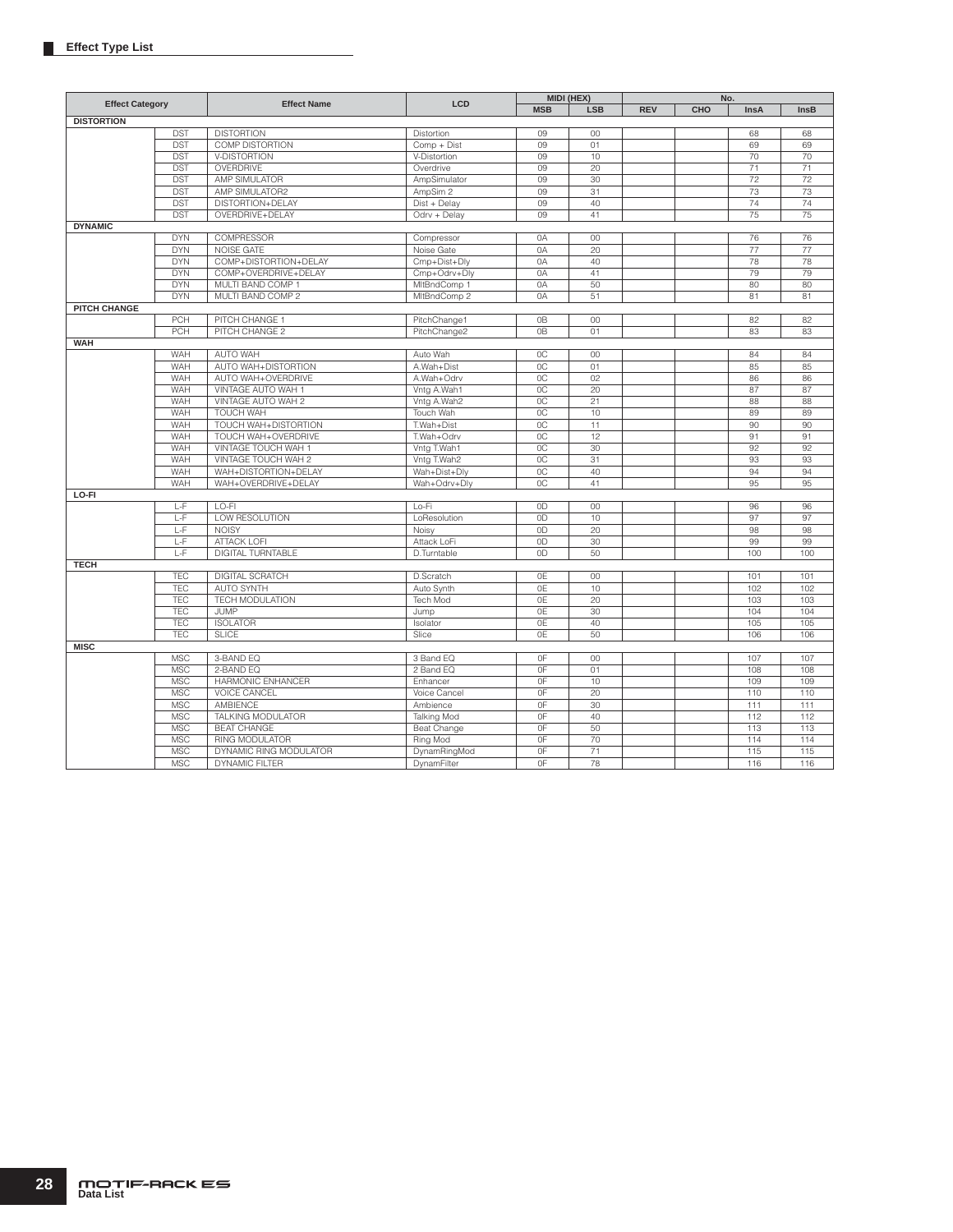# <span id="page-28-0"></span>**Reverb Block**

### **HALL1 – PLATE, R3 HALL – R3 PLATE**

| No. | Parameter                   | Range                             | Value       | Table No.      |
|-----|-----------------------------|-----------------------------------|-------------|----------------|
| 01  | Reverb Time                 | $0.3s - 30.0s$                    | $(0 - 69)$  | $\overline{4}$ |
| 02  | Diffusion                   | $0 - 10$                          | $(0 - 10)$  |                |
| 03  | <b>Initial Delav</b>        | $0.1 \text{ms} - 200.0 \text{ms}$ | $(0 - 127)$ | 5              |
| 04  | <b>HPF Cutoff Frequency</b> | $20Hz - 8.0kHz$                   | $(0 - 52)$  | 3              |
| 05  | <b>LPF Cutoff Frequency</b> | $1.0$ kHz $-$ 20.0kHz             | $(34 - 60)$ | 3              |
| 11  | Reverb Delay                | $0.1ms - 200.0ms$                 | $(0 - 127)$ | 5              |
| 12  | Density                     | $0 - 4$                           | $(0 - 4)$   |                |
| 13  | ER / Rev Balance            | $F63 > R - F = R - F < R63$       | $(1 - 127)$ |                |
| 14  | Feedback High Damp          | $0.1 - 1.0$                       | $(1 - 10)$  |                |
| 15  | Feedback Level              | $-63 - +63$                       | $(1 - 127)$ |                |

### **WHITE ROOM – CANYON**

| No. | Parameter                   | Range                       | Value       | Table No.      |
|-----|-----------------------------|-----------------------------|-------------|----------------|
| 01  | Reverb Time                 | $0.3s - 30.0s$              | $(0 - 69)$  | $\overline{4}$ |
| 02  | <b>Diffusion</b>            | $0 - 10$                    | $(0 - 10)$  |                |
| 03  | <b>Initial Delay</b>        | $0.1ms - 200.0ms$           | $(0 - 127)$ | 5              |
| 04  | <b>HPF Cutoff Frequency</b> | $20Hz - 8.0kHz$             | $(0 - 52)$  | 3              |
| 05  | <b>LPF Cutoff Frequency</b> | $1.0$ kHz $-$ 20.0kHz       | $(34 - 60)$ | 3              |
| 06  | Width                       | $0.5m - 30.2m$              | $(0 - 104)$ | 11             |
| 07  | Height                      | $0.5m - 30.2m$              | $(0 - 104)$ | 11             |
| 08  | Depth                       | $0.5m - 30.2m$              | $(0 - 104)$ | 11             |
| 09  | Wall Vary                   | $0 - 30$                    | $(0 - 30)$  |                |
| 11  | Reverb Delay                | $0.1ms - 200.0ms$           | $(0 - 127)$ | 5              |
| 12  | Density                     | $0 - 4$                     | $(0 - 4)$   |                |
| 13  | ER / Rev Balance            | $E63 > R - E = R - E < R63$ | $(1 - 127)$ |                |
| 14  | Feedback High Damp          | $0.1 - 1.0$                 | $(1 - 10)$  |                |
| 15  | Feedback Level              | $-63 - +63$                 | $(1 - 127)$ |                |

### **LARGE HALL – RICH PLATE**

| No. | Parameter                   | Range                      | Value       | Table No. |
|-----|-----------------------------|----------------------------|-------------|-----------|
| 01  | Reverb Time                 | $0.3s - 18.0s/10.0s/26.0s$ | $(0 - 69)$  | 25/26/27  |
| 02  | <b>Diffusion</b>            | $0 - 10$                   | $(0 - 10)$  |           |
| 03  | <b>Initial Delay</b>        | $0.1ms - 200.0ms$          | $(0 - 127)$ | 5         |
| 04  | <b>HPF Cutoff Frequency</b> | $20Hz - 8.0kHz$            | $(0 - 52)$  | 3         |
| 05  | <b>LPF Cutoff Frequency</b> | $1.0$ kHz $-$ 20.0kHz      | $(34 - 60)$ | 3         |
| 06  | Room Size                   | $0 - 31$                   | $(0 - 31)$  |           |
| 07  | <b>High Ratio</b>           | $0.1 - 1.0$                | $(1 - 10)$  |           |
| 08  | Low Ratio                   | $0.1 - 1.4$                | $(1 - 14)$  |           |
| 09  | Decay                       | $0 - 63$                   | $(0 - 63)$  |           |

Large Hall, Medium Hall: (Table No.25) Warm Room, Woody Room: (Table No.26) Rich Plate: (Table No.27) For details, refer to the Effect Data Assign Table.

# **Chorus, Insertion 1, 2 Block**

### **THRU**

### **HALL1 – PLATE**

| No. | Parameter                   | Range                       | Value       | Table No.      |
|-----|-----------------------------|-----------------------------|-------------|----------------|
| 01  | Reverb Time                 | $0.3s - 30.0s$              | $(0 - 69)$  | $\overline{4}$ |
| 02  | <b>Diffusion</b>            | $0 - 10$                    | $(0 - 10)$  |                |
| 03  | <b>Initial Delav</b>        | $0.1ms - 99.3ms$            | $(0 - 63)$  | 5              |
| 04  | <b>HPF Cutoff Frequency</b> | $20Hz - 8.0kHz$             | $(0 - 52)$  | 3              |
| 05  | <b>LPF Cutoff Frequency</b> | $1.0$ kHz $-$ 20.0kHz       | $(34 - 60)$ | 3              |
| 10  | Dry / Wet Balance           | $D63>W - D=W - D< W63$      | $(1 - 127)$ |                |
| 11  | Reverb Delay                | $0.1ms - 99.3ms$            | $(0 - 63)$  | 5              |
| 12  | Density                     | $0 - 4$                     | $(0 - 4)$   |                |
| 13  | ER / Rev Balance            | $F63 > R - F = R - F < R63$ | $(1 - 127)$ |                |
| 14  | Feedback High Damp          | $0.1 - 1.0$                 | $(1 - 10)$  |                |
| 15  | Feedback Level              | $-63 - +63$                 | $(1 - 127)$ |                |

### **DELAY L, C, R**

| No. | Parameter                | Range                     | Value         | Table No. |         |
|-----|--------------------------|---------------------------|---------------|-----------|---------|
| 01  | Delay Time L             | $0.1ms - 1638.3ms$        | $(1 - 16383)$ |           |         |
| 02  | Delay Time R             | $0.1ms - 1638.3ms$        | $(1 - 16383)$ |           |         |
| 03  | Delay Time C             | $0.1ms - 1638.3ms$        | $(1 - 16383)$ |           |         |
| 04  | Feedback Time            | $0.1ms - 1638.3ms$        | $(1 - 16383)$ |           |         |
| 05  | Feedback Level           | $-63 - +63$               | $(1 - 127)$   |           |         |
| 06  | Delay Level C            | $0 - 127$                 | $(0 - 127)$   |           |         |
| 07  | Feedback High Damp       | $0.1 - 1.0$               | $(1 - 10)$    |           |         |
| 10  | Dry / Wet Balance        | $D63 > W - D=W - D < W63$ | $(1 - 127)$   |           |         |
| 13  | EQ Low Frequency         | $32Hz - 2.0kHz$           | $(4 - 40)$    | 3         | $\star$ |
| 14  | EQ Low Gain              | $-12dB - +12dB$           | $(52 - 76)$   |           |         |
| 15  | <b>EQ High Frequency</b> | $500$ Hz $- 16.0$ kHz     | $(28 - 58)$   | 3         |         |
| 16  | EQ High Gain             | $-12dB - +12dB$           | $(52 - 76)$   |           |         |

#### **DELAY L, R**

| No.            | Parameter                          | Range                       | Value         | Table No. |
|----------------|------------------------------------|-----------------------------|---------------|-----------|
| 01             | Delay Time L                       | $0.1ms - 1638.3ms$          | $(1 - 16383)$ |           |
| 02             | Delay Time R                       | $0.1ms - 1638.3ms$          | $(1 - 16383)$ |           |
| 03             | Feedback Time 1                    | $0.1ms - 1638.3ms$          | $(1 - 16383)$ |           |
| 04             | Feedback Time 2                    | $0.1ms - 1638.3ms$          | $(1 - 16383)$ |           |
| 0 <sub>5</sub> | Feedback Level                     | $-63 - +63$                 | $(1 - 127)$   |           |
| 06             | Feedback High Damp                 | $0.1 - 1.0$                 | $(1 - 10)$    |           |
| 10             | Dry / Wet Balance                  | $D63 > W - D = W - D < W63$ | $(1 - 127)$   |           |
|                | 13 – 16: Same as marked with $*$ . |                             |               |           |

#### **DELAY L, R (Stereo)**

| No.                                   | Parameter          | Range                  | Value         | Table No. |
|---------------------------------------|--------------------|------------------------|---------------|-----------|
| 01                                    | Delay Time L       | $0.1ms - 1638.3ms$     | $(1 - 16383)$ |           |
| 02                                    | Delay Time R       | $0.1ms - 1638.3ms$     | $(1 - 16383)$ |           |
| 03                                    | Feedback Time L    | $0.1ms - 1638.3ms$     | $(1 - 16383)$ |           |
| 04                                    | Feedback Time R    | $0.1ms - 1638.3ms$     | $(1 - 16383)$ |           |
| 0 <sub>5</sub>                        | Feedback Level     | $-63 - +63$            | $(1 - 127)$   |           |
| 06                                    | Feedback High Damp | $0.1 - 1.0$            | $(1 - 10)$    |           |
| 10                                    | Dry / Wet Balance  | $D63>W - D=W - D< W63$ | $(1 - 127)$   |           |
| $13 - 16$ : Same as marked with $*$ . |                    |                        |               |           |

#### **ECHO**

| No. | Parameter                       | Range                  | Value         | Table No. |  |  |
|-----|---------------------------------|------------------------|---------------|-----------|--|--|
| 01  | Delay Time L1                   | $0.1ms - 1638.3ms$     | $(1 - 16383)$ |           |  |  |
| 02  | Feedback Level L                | $-63 - +63$            | $(1 - 127)$   |           |  |  |
| 03  | Delay Time R1                   | $0.1ms - 1638.3ms$     | $(1 - 16383)$ |           |  |  |
| 04  | Feedback Level R                | $-63 - +63$            | $(1 - 127)$   |           |  |  |
| 05  | Feedback High Damp              | $0.1 - 1.0$            | $(1 - 10)$    |           |  |  |
| 06  | Delay Time L2                   | $0.1ms - 1638.3ms$     | $(1 - 16383)$ |           |  |  |
| 07  | Delay Time R2                   | $0.1ms - 1638.3ms$     | $(1 - 16383)$ |           |  |  |
| 08  | Delay Level 2                   | $0 - 127$              | $(0 - 127)$   |           |  |  |
| 10  | Dry / Wet Balance               | $D63>W - D=W - D< W63$ | $(1 - 127)$   |           |  |  |
|     | 13 - 16: Same as marked with *. |                        |               |           |  |  |

### **CROSS DELAY**

| No. | Parameter                       | Range                  | Value         | Table No. |  |
|-----|---------------------------------|------------------------|---------------|-----------|--|
| 01  | Delay Time L>R                  | $0.1ms - 1638.3ms$     | $(1 - 16383)$ |           |  |
| 02  | Delay Time R>L                  | $0.1ms - 1638.3ms$     | $(1 - 16383)$ |           |  |
| 03  | Feedback Level                  | $-63 - +63$            | $(1 - 127)$   |           |  |
| 04  | Input Select                    | L. R. L&R              | $(0 - 2)$     |           |  |
| 05  | Feedback High Damp              | $0.1 - 1.0$            | $(1 - 10)$    |           |  |
| 10  | Dry / Wet Balance               | $D63>W - D=W - D< W63$ | $(1 - 127)$   |           |  |
|     | 13 - 16: Same as marked with *. |                        |               |           |  |

#### **CONTROL DELAY 1 (MONO)**

| No.                             | Parameter             | Range                  | Value         | Table No. |
|---------------------------------|-----------------------|------------------------|---------------|-----------|
| 01                              | Delay Time            | $0.1ms - 1486.0ms$     | $(1 - 14860)$ |           |
| 02                              | Delay Transition Rate | $1 - 48$               | $(1 - 48)$    |           |
| 03                              | Feedback Level        | $-63 - +63$            | $(1 - 127)$   |           |
| 04                              | Feedback High Damp    | $0.1 - 1.0$            | $(1 - 10)$    |           |
| 05                              | Delay Time Offset     | $0 - 127$              | $(0 - 127)$   |           |
| 06 - 09: Same as marked with *. |                       |                        |               |           |
| 10                              | Dry / Wet Balance     | $D63>W - D=W - D< W63$ | $(1 - 127)$   |           |
| 11                              | Control Type          | normal, scratch        | $(0 - 1)$     |           |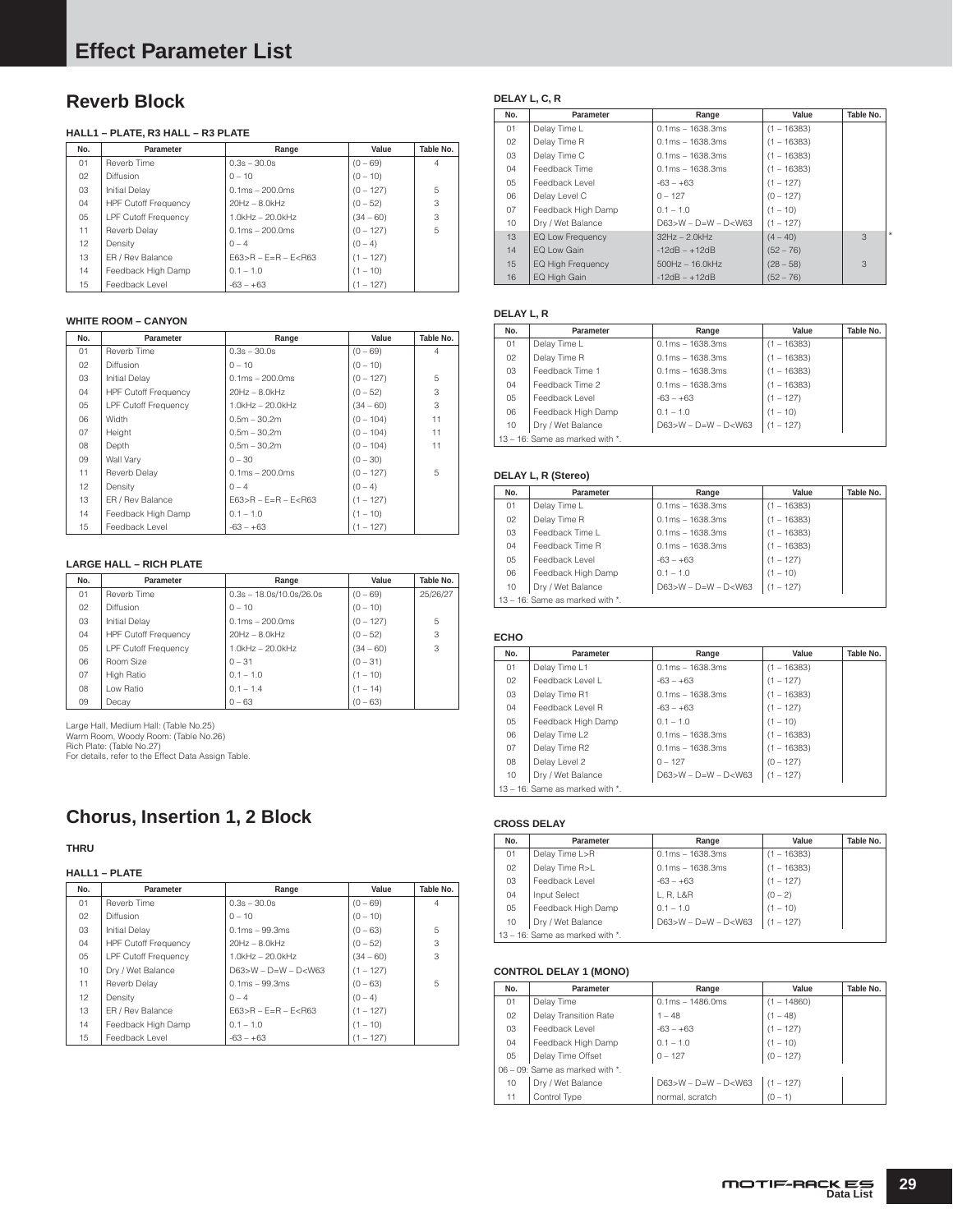### **CONTROL DELAY 2 (STEREO)**

| No. | Parameter                       | Range                  | Value         | Table No. |
|-----|---------------------------------|------------------------|---------------|-----------|
| 01  | Delay Time                      | $0.1ms - 1486.0ms$     | $(1 - 14860)$ |           |
| 02  | Delay transition rate           | $1 - 48$               | $(1 - 48)$    |           |
| 03  | Feedback Level                  | $-63 - +63$            | $(1 - 127)$   |           |
| 04  | Feedback High Damp              | $0.1 - 1.0$            | $(1 - 10)$    |           |
| 05  | Delay Time Offset               | $0 - 127$              | $(0 - 127)$   |           |
|     | 06 - 09: Same as marked with *. |                        |               |           |
| 10  | Dry / Wet Balance               | $D63>W - D=W - D< W63$ | $(1 - 127)$   |           |
|     | Control Type                    | normal, scratch        | $(0 - 1)$     |           |

#### **TEMPO DELAY 1 (MONO)**

| No.            | Parameter          | Range                       | Value       | Table No. |
|----------------|--------------------|-----------------------------|-------------|-----------|
| 01             | Delay Time         | $32th/3 - 4thx6$            | $(0 - 19)$  | 14        |
| 02             | Feedback Level     | $-63 - +63$                 | $(1 - 127)$ |           |
| 03             | Feedback High Dump | $0.1 - 1.0$                 | $(1 - 10)$  |           |
| 04             | L/R Diffusion      | $-63ms - +63ms$             | $(1 - 127)$ |           |
| 0 <sub>5</sub> | Lag                | $-63ms - +63ms$             | $(1 - 127)$ |           |
| 10             | Dry/Wet            | $D63 > W - D = W - D < W63$ | $(1 - 127)$ |           |
| 13             | EQ Low Frequency   | $32Hz - 2.0kHz$             | $(4 - 40)$  | 3         |
| 14             | FO Low Gain        | $-12dB - +12dB$             | $(52 - 76)$ |           |
| 15             | EQ High Frequency  | $500Hz - 16.0kHz$           | $(28 - 58)$ | 3         |
| 16             | EQ High Gain       | $-12dB - +12dB$             | $(52 - 76)$ |           |

### **TEMPO DELAY 2 (STEREO)**

| No.             | Parameter          | Range                  | Value       | Table No. |
|-----------------|--------------------|------------------------|-------------|-----------|
| 01              | Delay Time         | $32th/3 - 4thx6$       | $(0 - 19)$  | 14        |
| 02 <sub>2</sub> | Feedback Level     | $-63 - +63$            | $(1 - 127)$ |           |
| 03              | Feedback High Dump | $0.1 - 1.0$            | $(1 - 10)$  |           |
| 04              | L/R Diffusion      | $-63ms - +63ms$        | $(1 - 127)$ |           |
| 05              | Lag                | $-63ms - +63ms$        | $(1 - 127)$ |           |
| 10              | Dry/Wet            | $D63>W - D=W - D< W63$ | $(1 - 127)$ |           |
| 13              | EQ Low Frequency   | $32Hz - 2.0kHz$        | $(4 - 40)$  | 3         |
| 14              | FO Low Gain        | $-12dB - +12dB$        | $(52 - 76)$ |           |
| 15              | EQ High Frequency  | $500Hz - 16.0kHz$      | $(28 - 58)$ | 3         |
| 16              | EQ High Gain       | $-12dB - +12dB$        | $(52 - 76)$ |           |

### **TEMPO CROSS DELAY**

| No.             | Parameter                | Range                  | Value       | Table No. |
|-----------------|--------------------------|------------------------|-------------|-----------|
| 01              | Delay Time L>R           | $32th/3 - 4thx6$       | $(0 - 19)$  | 14        |
| 02 <sub>2</sub> | Delay Time R>L           | $32th/3 - 4thx6$       | $(0 - 19)$  | 14        |
| 03              | Feedback Level           | $-63 - +63$            | $(1 - 127)$ |           |
| 04              | Input Select             | L. R. L&R              | $(0 - 2)$   |           |
| 05              | Feedback High Dump       | $0.1 - 1.0$            | $(1 - 10)$  |           |
| 06              | Lag                      | $-63ms - +63ms$        | $(1 - 127)$ |           |
| 10              | Drv/Wet                  | $D63>W - D=W - D< W63$ | $(1 - 127)$ |           |
| 13              | EQ Low Frequency         | $32Hz - 2.0kHz$        | $(4 - 40)$  | 3         |
| 14              | EQ Low Gain              | $-12dB - +12dB$        | $(52 - 76)$ |           |
| 15              | <b>EQ High Frequency</b> | $500$ Hz $- 16.0$ kHz  | $(28 - 58)$ | 3         |
| 16              | EQ High Gain             | $-12dB - +12dB$        | $(52 - 76)$ |           |

#### **EARLY REFLECTION1 – 2**

| No. | Parameter                   | Range                                             | Value       | Table No. |
|-----|-----------------------------|---------------------------------------------------|-------------|-----------|
| 01  | Type                        | S-hall, L-hall, random, reverse,<br>plate, spring | $(0 - 5)$   |           |
| 02  | Room Size                   | $0.1 - 20.0$                                      | $(0 - 127)$ | 6         |
| 03  | <b>Diffusion</b>            | $0 - 10$                                          | $(0 - 10)$  |           |
| 04  | Initial Delav               | $0.1ms - 200.0ms$                                 | $(0 - 127)$ | 5         |
| 05  | Feedback Level              | $-63 - +63$                                       | $(1 - 127)$ |           |
| 06  | <b>HPF Cutoff Frequency</b> | $20Hz - 8.0kHz$                                   | $(0 - 52)$  | 3         |
| 07  | <b>LPF Cutoff Frequency</b> | $1.0$ kHz $-$ 20.0kHz                             | $(34 - 60)$ | 3         |
| 10  | Dry / Wet Balance           | $D63 > W - D = W - D < W63$                       | $(1 - 127)$ |           |
| 11  | I iveness                   | $0 - 10$                                          | $(0 - 10)$  |           |
| 12  | Density                     | $0 - 3$                                           | $(0 - 3)$   |           |
| 13  | Feedback High Damp          | $0.1 - 1.0$                                       | $(1 - 10)$  |           |

# **GATE REVERB REVERSE GATE**

| No. | Parameter                                | Range          | Value     | Table No. |
|-----|------------------------------------------|----------------|-----------|-----------|
|     | Type                                     | type-A, type-B | $(0 - 1)$ |           |
|     | 02 - 13: Same as in "EARLY REFLECTION1." |                |           |           |

#### **KARAOKE1 – 3**

| No. | Parameter                   | Range                       | Value       | Table No. |
|-----|-----------------------------|-----------------------------|-------------|-----------|
| 01  | Delay Time                  | $0.1ms - 400.0ms$           | $(0 - 127)$ |           |
| 02  | Feedback Level              | $-63 - +63$                 | $(1 - 127)$ |           |
| 03  | <b>HPF Cutoff Frequency</b> | $20Hz - 8.0kHz$             | $(0 - 52)$  | 3         |
| 04  | <b>LPF Cutoff Frequency</b> | $1.0$ kHz $-$ 20.0kHz       | $(34 - 60)$ | 3         |
| 10  | Dry / Wet Balance           | $D63 > W - D = W - D < W63$ | $(1 - 127)$ |           |
| 11  | Density                     | $0 - 3$                     | $(0 - 3)$   |           |

# **CHORUS1 – 5 CELESTE1 – 4**

| No. | Parameter                             | Range                  | Value       | Table No.      |
|-----|---------------------------------------|------------------------|-------------|----------------|
| 01  | <b>LFO</b> Speed                      | $0.0$ Hz $-$ 39.70Hz   | $(0 - 127)$ |                |
| 02  | LFO Depth                             | $0 - 127$              | $(0 - 127)$ |                |
| 03  | Feedback Level                        | $-63 - +63$            | $(1 - 127)$ |                |
| 04  | Delay Offset                          | $0.0ms - 50.0ms$       | $(0 - 127)$ | $\overline{c}$ |
|     | $06 - 09$ : Same as marked with $*$ . |                        |             |                |
| 10  | Dry / Wet Balance                     | $D63>W - D=W - D< W63$ | $(1 - 127)$ |                |
| 11  | EQ Mid Frequency                      | $100Hz - 10.0kHz$      | $(14 - 54)$ | 3              |
| 12  | EQ Mid Gain                           | $-12dB - +12dB$        | $(52 - 76)$ |                |
| 13  | FO Mid Width                          | $0.1 - 12.0$           | $(1 - 120)$ |                |
| 15  | Input Mode                            | mono/stereo            | $(0 - 1)$   |                |

#### **SYMPHONIC**

| No.                             | Parameter         | Range                  | Value       | Table No.      |
|---------------------------------|-------------------|------------------------|-------------|----------------|
| 01                              | <b>LFO</b> Speed  | $0.0$ Hz $-$ 39.70Hz   | $(0 - 127)$ |                |
| 02                              | LFO Depth         | $0 - 127$              | $(0 - 127)$ |                |
| 03                              | Delay Offset      | $0.0ms - 50.0ms$       | $(0 - 127)$ | $\overline{c}$ |
| 06 - 09: Same as marked with *. |                   |                        |             |                |
| 10                              | Dry / Wet Balance | $D63>W - D=W - D< W63$ | $(1 - 127)$ |                |
| 11                              | EQ Mid Frequency  | 100Hz - 10.0kHz        | $(14 - 54)$ | 3              |
| 12                              | EQ Mid Gain       | $-12dB - +12dB$        | $(52 - 76)$ |                |
| 13                              | EQ Mid Width      | $0.1 - 12.0$           | $(1 - 120)$ |                |

### **ENSEMBLE DETUNE**

| No. | Parameter                       | Range                   | Value        | Table No.      |  |
|-----|---------------------------------|-------------------------|--------------|----------------|--|
| 01  | Detune                          | $-50$ cent $- +50$ cent | $(14 - 114)$ |                |  |
| 02  | Initial Delay Lch               | $0.0ms - 50.0ms$        | $(0 - 127)$  | $\overline{c}$ |  |
| 03  | Initial Delay Rch               | $0.0ms - 50.0ms$        | $(0 - 127)$  | $\overline{c}$ |  |
| 10  | Dry / Wet Balance               | $D63>W - D=W - D< W63$  | $(1 - 127)$  |                |  |
|     | 11 - 14: Same as marked with *. |                         |              |                |  |

### **FLANGER1 – 3**

| No. | Parameter                       | Range                   | Value       | Table No.      |
|-----|---------------------------------|-------------------------|-------------|----------------|
| 01  | <b>LFO</b> Speed                | $0.0Hz - 39.70Hz$       | $(0 - 127)$ |                |
| 02  | LFO Depth                       | $0 - 127$               | $(0 - 127)$ |                |
| 03  | Feedback Level                  | $-63 - +63$             | $(1 - 127)$ |                |
| 04  | Delay Offset                    | $0.0ms - 50.0ms$        | $(0 - 127)$ | $\overline{c}$ |
|     | 06 - 09: Same as marked with *. |                         |             |                |
| 10  | Dry / Wet Balance               | $D63>W - D=W - D< W63$  | $(1 - 127)$ |                |
| 11  | EQ Mid Frequency                | $100Hz - 10.0kHz$       | $(14 - 54)$ | 3              |
| 12  | EQ Mid Gain                     | $-12dB - +12dB$         | $(52 - 76)$ |                |
| 13  | EQ Mid Width                    | $0.1 - 12.0$            | $(1 - 120)$ |                |
| 14  | LFO Phase Difference            | $-180$ deg $- +180$ deg | $(4 - 124)$ |                |

#### **V-FLANGER**

| No.             | Parameter                             | Range                  | Value       | Table No. |
|-----------------|---------------------------------------|------------------------|-------------|-----------|
| 01              | <b>LFO</b> Speed                      | $0.0$ Hz $-$ 39.70Hz   | $(0 - 127)$ |           |
| 02              | LFO Depth                             | $0 - 127$              | $(0 - 127)$ |           |
| 03              | <b>LFO</b> Wave                       | Triangle, Sine, Random | $(0 - 2)$   |           |
| 04              | Delay Offset                          | $0.09 - 36.21$ ms      | $(0 - 139)$ | 20        |
| 05              | Feedback Level                        | $-100 - +100\%$        | $(0 - 200)$ |           |
|                 | $06 - 09$ : Same as marked with $*$ . |                        |             |           |
| 10              | Dry / Wet Balance                     | $D63>W - D=W - D< W63$ | $(1 - 127)$ |           |
| 11              | EQ Mid Frequency                      | 100Hz - 10.0kHz        | $(14 - 54)$ | 3         |
| 12 <sup>2</sup> | EQ Mid Gain                           | $-12dB - +12dB$        | $(52 - 76)$ |           |
| 13              | FO Mid Width                          | $0.1 - 12.0$           | $(1 - 120)$ |           |
| 14              | <b>Modulation Phase</b>               | $-180 - +180$          | $(0 - 16)$  | 21        |
| 15              | Feedback High Damp                    | $0.1 - 1.0$            | $(1 - 10)$  |           |
| 16              | Analog Feel                           | $0 - 10$               | $(0 - 10)$  |           |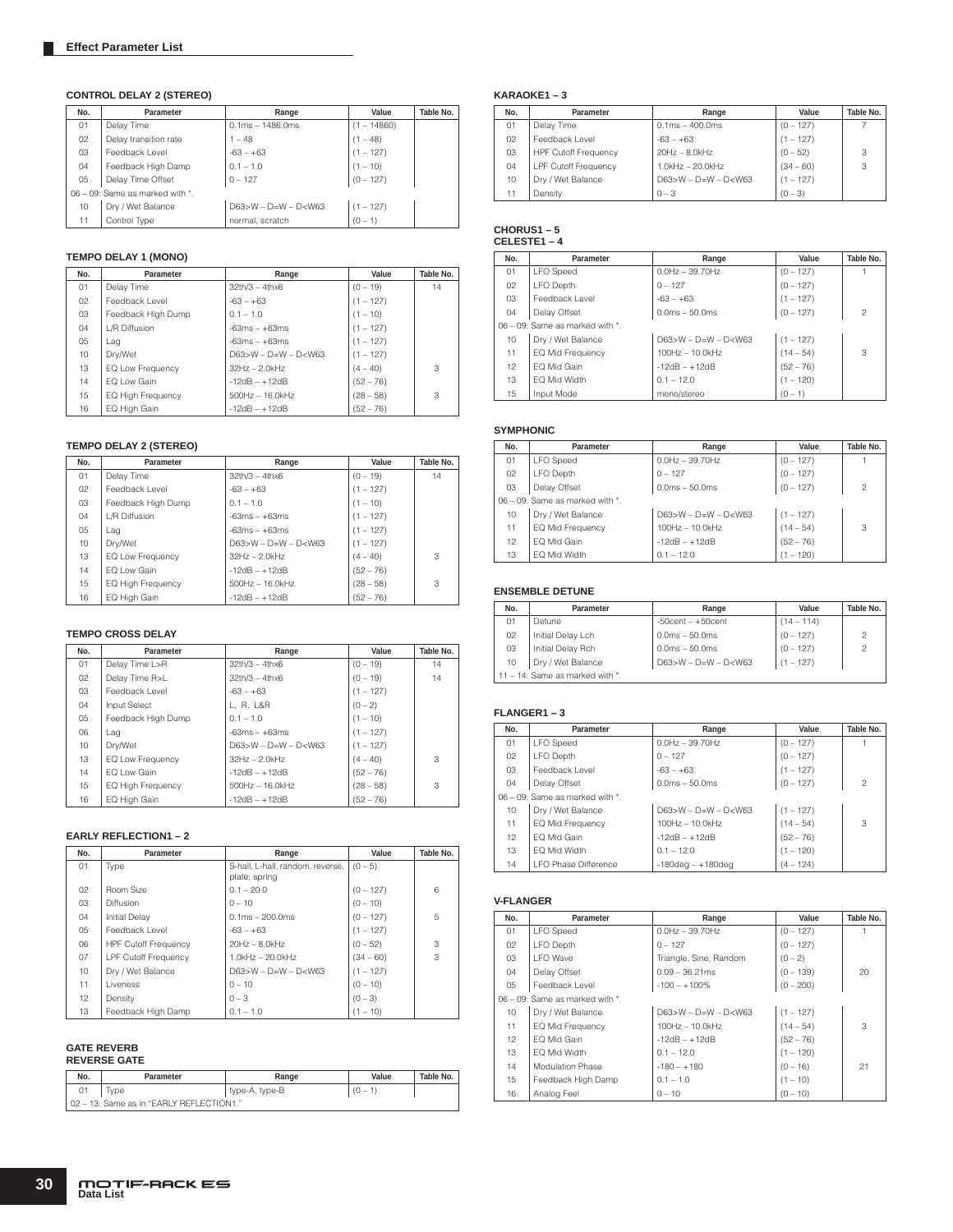### **VINTAGE FLANGER 1 – 3**

| No. | Parameter                | Range                   | Value       | Table No. |
|-----|--------------------------|-------------------------|-------------|-----------|
| 01  | Speed                    | $0.040$ Hz $- 10.00$ Hz | $(0 - 235)$ | 22        |
| 02  | Manual                   | $0 - 127$               | $(0 - 127)$ |           |
| 03  | Depth                    | $0 - 127$               | $(0 - 127)$ |           |
| 04  | Feedback                 | $0 - 127$               | $(0 - 127)$ |           |
| 05  | Type                     | $1 - 3$                 | $(0 - 2)$   |           |
| 06  | Spread                   | $0 - 127$               | $(0 - 127)$ |           |
| 07  | Mix                      | $0 - 127$               | $(0 - 127)$ |           |
| 13  | EQ Low Frequency         | $32Hz - 2.0kHz$         | $(4 - 40)$  | 3         |
| 14  | EQ Low Gain              | $-12dB - +12dB$         | $(52 - 76)$ |           |
| 15  | <b>EQ High Frequency</b> | $500$ Hz $- 16.0$ kHz   | $(28 - 58)$ | 3         |
| 16  | EQ High Gain             | $-12dB - +12dB$         | $(52 - 76)$ |           |

#### **TEMPO FLANGER**

| No.             | Parameter                   | Range                                                 | Value       | Table No.      |
|-----------------|-----------------------------|-------------------------------------------------------|-------------|----------------|
| 01              | <b>LFO</b> Speed            | $16th - 4thx8$                                        | $(5 - 21)$  | 14             |
| 02              | LFO Depth                   | $0 - 127$                                             | $(0 - 127)$ |                |
| 03              | Feedback Level              | $-63 - +63$                                           | $(1 - 127)$ |                |
| 04              | Delay Offset                | $0.0ms - 50.0ms$                                      | $(0 - 127)$ | $\mathfrak{p}$ |
| 05              | <b>I FO Phase Reset</b>     | off (free run), KeyOnReset,<br><b>SEQ Start Reset</b> | $(0 - 2)$   |                |
| 06              | EQ Low Frequency            | $32Hz - 2.0kHz$                                       | $(4 - 40)$  | 3              |
| 07              | EQ Low Gain                 | $-12dB - +12dB$                                       | $(52 - 76)$ |                |
| 08              | EQ High Frequency           | $500$ Hz $- 16.0$ kHz                                 | $(28 - 58)$ | 3              |
| 09              | EQ High Gain                | $-12dB - +12dB$                                       | $(52 - 76)$ |                |
| 10 <sup>1</sup> | Dry / Wet Balance           | $D63>W - D=W - D< W63$                                | $(1 - 127)$ |                |
| 11              | EQ Mid Frequency            | 100Hz - 10.0kHz                                       | $(14 - 54)$ | 3              |
| 12              | EQ Mid Gain                 | $-12dB - +12dB$                                       | $(52 - 76)$ |                |
| 13              | EQ Mid Width                | $0.1 - 12.0$                                          | $(1 - 120)$ |                |
| 14              | <b>LFO Phase Difference</b> | $-180$ dea - $+180$ dea                               | $(4 - 124)$ |                |

#### **DYNAMIC FLANGER**

| No.             | Parameter            | Range                  | Value       | Table No. |
|-----------------|----------------------|------------------------|-------------|-----------|
| 01              | Sensitivity          | $0 - 127$              | $(0 - 127)$ |           |
| 02 <sub>2</sub> | Delay Time Offset    | $0 - 127$              | $(0 - 127)$ |           |
| 03              | Feedback Level       | $-63 - +63$            | $(1 - 127)$ |           |
| 04              | Attack Time          | $0.3ms - 227ms$        | $(0 - 127)$ | 17        |
| 05              | Release Time         | $2.6ms - 2171ms$       | $(0 - 127)$ | 18        |
| 06              | Release Curve        | $0 - 127$              | $(0 - 127)$ |           |
| 07              | <b>Direction</b>     | up, down               | $(0 - 1)$   |           |
| 08              | Dyna Threshold Level | $0 - 127$              | $(0 - 127)$ |           |
| 09              | Dyna Level Offset    | $0 - 127$              | $(0 - 127)$ |           |
| 10              | Dry / Wet Balance    | $D63>W - D=W - D< W63$ | $(1 - 127)$ |           |
| 13              | EQ Low Frequency     | $32Hz - 2.0kHz$        | $(4 - 40)$  | 3         |
| 14              | EQ Low Gain          | $-12dB - +12dB$        | $(52 - 76)$ |           |
| 15              | EQ High Frequency    | $500$ Hz $- 16.0$ kHz  | $(28 - 58)$ | 3         |
| 16              | EQ High Gain         | $-12dB - +12dB$        | $(52 - 76)$ |           |

#### **PHASER1**

| No. | Parameter                       | Range                       | Value       | Table No. |
|-----|---------------------------------|-----------------------------|-------------|-----------|
| 01  | <b>LFO</b> Speed                | $0.0$ Hz $-$ 39.70Hz        | $(0 - 127)$ |           |
| 02  | LFO Depth                       | $0 - 127$                   | $(0 - 127)$ |           |
| 03  | Phase Shift Offset              | $0 - 127$                   | $(0 - 127)$ |           |
| 04  | Feedback Level                  | $-63 - +63$                 | $(1 - 127)$ |           |
|     | 06 - 09: Same as marked with *. |                             |             |           |
| 10  | Dry / Wet Balance               | $D63 > W - D = W - D < W63$ | $(1 - 127)$ |           |
| 11  | Stage                           | $4 - 22$                    | $(4 - 22)$  |           |
| 12  | Diffusion                       | mono/stereo                 | $(0 - 1)$   |           |

#### **PHASER2**

| No. | Parameter                             | Range                   | Value       | Table No. |
|-----|---------------------------------------|-------------------------|-------------|-----------|
| 01  | <b>LFO</b> Speed                      | $0.0$ Hz $-$ 39.70Hz    | $(0 - 127)$ |           |
| 02  | LFO Depth                             | $0 - 127$               | $(0 - 127)$ |           |
| 03  | Phase Shift Offset                    | $0 - 127$               | $(0 - 127)$ |           |
| 04  | Feedback Level                        | $-63 - +63$             | $(1 - 127)$ |           |
|     | $06 - 09$ : Same as marked with $*$ . |                         |             |           |
| 10  | Dry / Wet Balance                     | $D63>W - D=W - D< W63$  | $(1 - 127)$ |           |
| 11  | Stage                                 | $3 - 11$                | $(3 - 11)$  |           |
| 13  | <b>LFO Phase Difference</b>           | $-180$ deg $- +180$ deg | $(4 - 124)$ |           |

#### **VINTAGE STEREO PHASER 1 – 2**

| No. | Parameter | Range               | Value       | Table No. |
|-----|-----------|---------------------|-------------|-----------|
| 01  | Speed     | $0.100Hz - 10.00Hz$ | $(0 - 252)$ | 23        |
| 02  | Manual    | $0 - 127$           | $(0 - 127)$ |           |
| 03  | Depth     | $0 - 127$           | $(0 - 127)$ |           |
| 04  | Feedback  | $0 - 127$           | $(0 - 127)$ |           |
| 05  | Stage     | 4, 6, 8, 10         | $(0 - 3)$   |           |
| 06  | Mode      | 1.2                 | $(0 - 1)$   |           |
| 07  | Color     | $0 - 127$           | $(0 - 127)$ |           |
| 08  | Spread    | $0 - 127$           | $(0 - 127)$ |           |

The Color parameter is not available when the Mode = 1 and the Stage = 4, 6, 8, or the Mode = 2 and the Stage = 4, 10.

#### **VINTAGE MONO PHASER 1 – 2**

| No. | Parameter                | Range               | Value       | Table No. |
|-----|--------------------------|---------------------|-------------|-----------|
| 01  | Speed                    | $0.100Hz - 10.00Hz$ | $(0 - 252)$ | 23        |
| 02  | Manual                   | $0 - 127$           | $(0 - 127)$ |           |
| 03  | Depth                    | $0 - 127$           | $(0 - 127)$ |           |
| 04  | Feedback                 | $0 - 127$           | $(0 - 127)$ |           |
| 05  | Stage                    | 4, 6, 8, 10, 12, 16 | $(0 - 5)$   |           |
| 06  | Mode                     | 1.2                 | $(0 - 1)$   |           |
| 07  | Color                    | $0 - 127$           | $(0 - 127)$ |           |
| 13  | EQ Low Frequency         | $32Hz - 2.0kHz$     | $(4 - 40)$  | 3         |
| 14  | FO Low Gain              | $-12dB - +12dB$     | $(52 - 76)$ |           |
| 15  | <b>EQ High Frequency</b> | $500Hz - 16.0kHz$   | $(28 - 58)$ | 3         |
| 16  | EQ High Gain             | $-12dB - +12dB$     | $(52 - 76)$ |           |

The Color parameter is not available when the Mode = 1 and the Stage = 4, 6, 8, 12, 16, or the Mode = 2 and the Stage = 4, 10.

#### **TEMPO PHASER**

| No. | Parameter                   | Range                                                 | Value       | Table No. |
|-----|-----------------------------|-------------------------------------------------------|-------------|-----------|
| 01  | <b>LFO</b> Speed            | $16th - 4thx8$                                        | $(5 - 21)$  | 14        |
| 02  | LFO Depth                   | $0 - 127$                                             | $(0 - 127)$ |           |
| 03  | Phase Shift Offset          | $0 - 127$                                             | $(0 - 127)$ |           |
| 04  | Feedback Level              | $-63 - +63$                                           | $(1 - 127)$ |           |
| 05  | <b>I FO Phase Reset</b>     | off (free run), KeyOnReset,<br><b>SFO Start Reset</b> | $(0 - 2)$   |           |
| 06  | EQ Low Frequency            | $32Hz - 2.0kHz$                                       | $(4 - 40)$  | 3         |
| 07  | FO Low Gain                 | $-12dB - +12dB$                                       | $(52 - 76)$ |           |
| 08  | <b>EQ High Frequency</b>    | $500Hz - 16.0kHz$                                     | $(28 - 58)$ | 3         |
| 09  | EQ High Gain                | $-12dB - +12dB$                                       | $(52 - 76)$ |           |
| 10  | Dry / Wet Balance           | $D63 > W - D = W - D < W63$                           | $(1 - 127)$ |           |
| 11  | Stage                       | $3 - 11$                                              | $(3 - 11)$  |           |
| 13  | <b>LFO Phase Difference</b> | $-180$ dea - $+180$ dea                               | $(4 - 124)$ |           |

#### **DYNAMIC PHASER**

| No. | Parameter                | Range                       | Value       | Table No. |
|-----|--------------------------|-----------------------------|-------------|-----------|
| 01  | Sensitivity              | $0 - 127$                   | $(0 - 127)$ |           |
| 02  | Dyna Level Offset        | $0 - 127$                   | $(0 - 127)$ |           |
| 03  | Feedback Level           | $-63 - +63$                 | $(1 - 127)$ |           |
| 04  | Attack Time              | $0.3ms - 227ms$             | $(0 - 127)$ | 17        |
| 05  | Release Time             | $2.6ms - 2171ms$            | $(0 - 127)$ | 18        |
| 06  | Release Curve            | $0 - 127$                   | $(0 - 127)$ |           |
| 07  | <b>Direction</b>         | up, down                    | $(0 - 1)$   |           |
| 08  | Dyna Threshold Level     | $0 - 127$                   | $(0 - 127)$ |           |
| 10  | Dry / Wet Balance        | $D63 > W - D = W - D < W63$ | $(1 - 127)$ |           |
| 11  | Stage                    | 4, 5, 6                     | $(4-6)$     |           |
| 13  | EQ Low Frequency         | $32Hz - 2.0kHz$             | $(4 - 40)$  | 3         |
| 14  | EQ Low Gain              | $-12dB - +12dB$             | $(52 - 76)$ |           |
| 15  | <b>EQ High Frequency</b> | $500Hz - 16.0kHz$           | $(28 - 58)$ | 3         |
| 16  | EQ High Gain             | $-12dB - +12dB$             | $(52 - 76)$ |           |

#### **TREMOLO**

| No.                             | Parameter            | Range                   | Value       | Table No. |
|---------------------------------|----------------------|-------------------------|-------------|-----------|
| 01                              | <b>LFO</b> Speed     | $0.0$ Hz $-$ 39.70Hz    | $(0 - 127)$ |           |
| 02                              | AM Depth             | $0 - 127$               | $(0 - 127)$ |           |
| 03                              | PM Depth             | $0 - 127$               | $(0 - 127)$ |           |
| 06 - 09: Same as marked with *. |                      |                         |             |           |
| 11                              | EQ Mid Frequency     | 100Hz - 10.0kHz         | $(14 - 54)$ | 3         |
| 12 <sup>2</sup>                 | EQ Mid Gain          | $-12dB - +12dB$         | $(52 - 76)$ |           |
| 13                              | EQ Mid Width         | $0.1 - 12.0$            | $(1 - 120)$ |           |
| 14                              | LFO Phase Difference | $-180$ deg $- +180$ deg | $(4 - 124)$ |           |
| 15                              | Input Mode           | mono/stereo             | $(0 - 1)$   |           |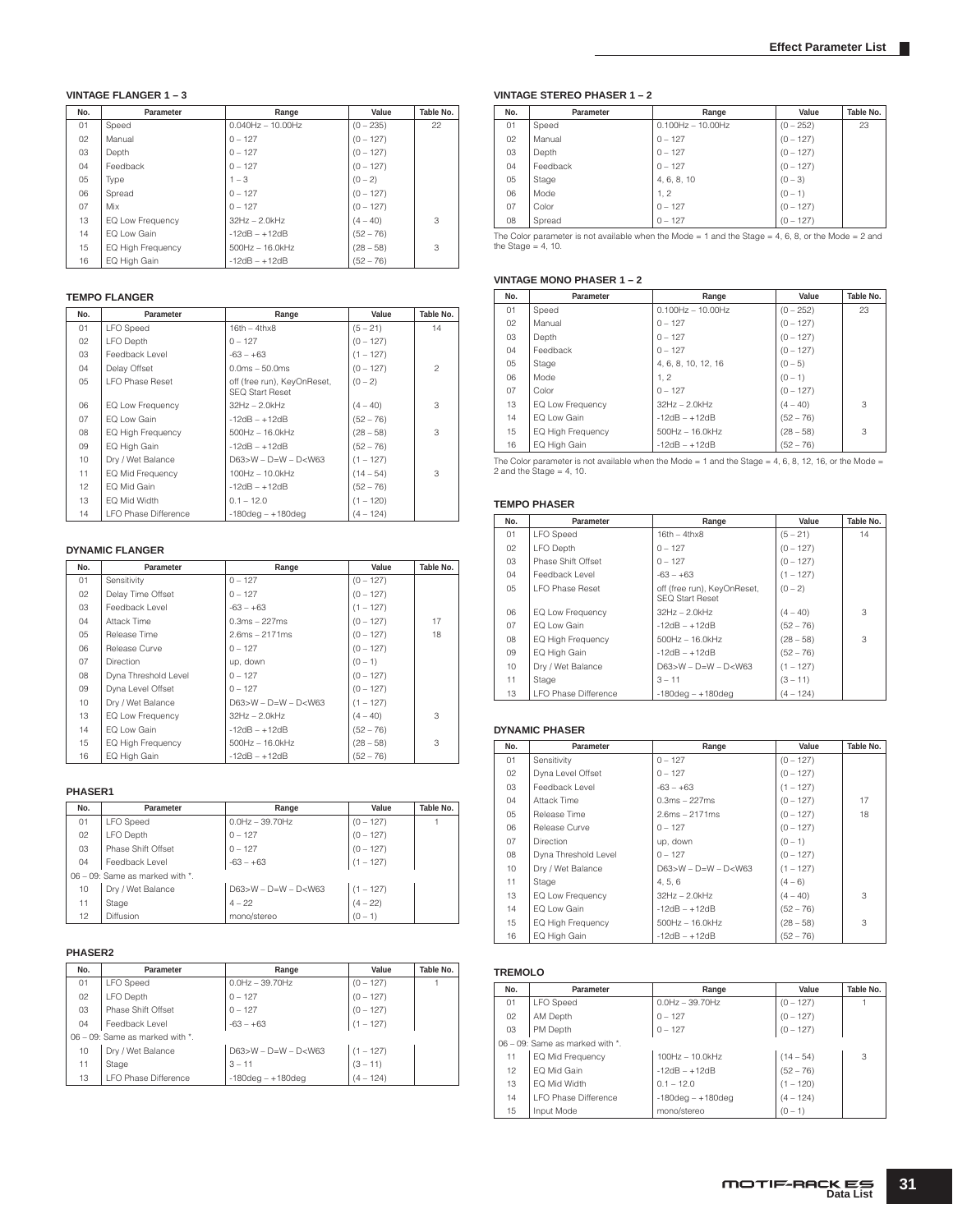#### **AUTO PAN**

| No. | Parameter                       | Range                                           | Value       | Table No. |
|-----|---------------------------------|-------------------------------------------------|-------------|-----------|
| 01  | <b>LFO</b> Speed                | $0.0$ Hz $-$ 39.70Hz                            | $(0 - 127)$ |           |
| 02  | L/R Depth                       | $0 - 127$                                       | $(0 - 127)$ |           |
| 03  | F/R Depth                       | $0 - 127$                                       | $(0 - 127)$ |           |
| 04  | <b>PAN Direction</b>            | L<>R, L>>R, L< <r, lturn,<br="">Rturn, L/R</r,> | $(0 - 5)$   |           |
|     | 06 - 09: Same as marked with *. |                                                 |             |           |
| 11  | EQ Mid Frequency                | 100Hz - 10.0kHz                                 | $(14 - 54)$ | 3         |
| 12  | EQ Mid Gain                     | $-12dB - +12dB$                                 | $(52 - 76)$ |           |
| 13  | EQ Mid Width                    | $0.1 - 12.0$                                    | $(1 - 120)$ |           |

#### **AUTO PAN2**

| No.             | Parameter         | Range                                           | Value       | Table No. |
|-----------------|-------------------|-------------------------------------------------|-------------|-----------|
| 01              | <b>LFO</b> Speed  | $0.0$ Hz $-$ 39.70Hz                            | $(0 - 127)$ |           |
| 02              | L/R Depth         | $0 - 127$                                       | $(0 - 127)$ |           |
| 03              | F/R Depth         | $0 - 127$                                       | $(0 - 127)$ |           |
| 04              | PAN direction     | L<>R, L>>R, L< <r, lturn,<br="">Rturn, L/R</r,> | $(0 - 5)$   |           |
| 02              | I FO Wave         | $0 - 28$                                        | $(0 - 28)$  |           |
| 06              | EQ Low Frequency  | $32Hz - 2.0kHz$                                 | $(4 - 40)$  | 3         |
| 07              | EQ Low Gain       | $-12dB - +12dB$                                 | $(52 - 76)$ |           |
| 08              | EQ High Frequency | $500$ Hz $- 16.0$ kHz                           | $(28 - 58)$ | 3         |
| 09              | EQ High Gain      | $-12dB - +12dB$                                 | $(52 - 76)$ |           |
| 11              | EQ Mid Frequency  | 100Hz - 10.0kHz                                 | $(14 - 54)$ | 3         |
| 12 <sup>°</sup> | EQ Mid Gain       | $-12dB - +12dB$                                 | $(52 - 76)$ |           |
| 13              | EQ Mid Width      | $0.1 - 12.0$                                    | $(1 - 120)$ |           |
| 15              | Input Mode        | Mono/Stereo                                     | $(0 - 1)$   |           |

### **ROTARY SPEAKER**

| No. | Parameter                       | Range                  | Value       | Table No. |
|-----|---------------------------------|------------------------|-------------|-----------|
| 01  | <b>LFO</b> Speed                | $0.0$ Hz $-$ 39.70Hz   | $(0 - 127)$ |           |
| 02  | LFO Depth                       | $0 - 127$              | $(0 - 127)$ |           |
|     | 06 - 09: Same as marked with *. |                        |             |           |
| 10  | Dry / Wet Balance               | $D63>W - D=W - D< W63$ | $(1 - 127)$ |           |
| 11  | EQ Mid Frequency                | 100Hz - 10.0kHz        | $(14 - 54)$ | 3         |
| 12  | EQ Mid Gain                     | $-12dB - +12dB$        | $(52 - 76)$ |           |
| 13  | EQ Mid Width                    | $0.1 - 12.0$           | $(1 - 120)$ |           |

# **DISTORTION+ROTARY SPEAKER OVERDRIVE+ROTARY SPEAKER**

| No. | Parameter             | Range                 | Value       | Table No. |
|-----|-----------------------|-----------------------|-------------|-----------|
| 01  | <b>LFO</b> Speed      | $0.0$ Hz $-$ 39.70Hz  | $(0 - 127)$ |           |
| 02  | LFO Depth             | $0 - 127$             | $(0 - 127)$ |           |
| 06  | EQ Low Frequency      | $32Hz - 2.0kHz$       | $(4 - 40)$  | 3         |
| 07  | FO Low Gain           | $-12dB - +12dB$       | $(52 - 76)$ |           |
| 80  | EQ High Frequency     | $500Hz - 16.0kHz$     | $(28 - 58)$ | 3         |
| 09  | EQ High Gain          | $-12dB - +12dB$       | $(52 - 76)$ |           |
| 14  | Dist. Drive           | $0 - 127$             | $(0 - 127)$ |           |
| 15  | Dist. LPF Cutoff Freq | $1.0$ kHz $-$ 20.0kHz | $(34 - 60)$ | 3         |
| 16  | Dist. Output Level    | $0 - 127$             | $(0 - 127)$ |           |

#### **AMP SIMULATOR+ROTARY SPEAKER**

| No. | Parameter           | Range                   | Value       | Table No. |
|-----|---------------------|-------------------------|-------------|-----------|
| 01  | <b>LFO</b> Speed    | $0.0$ Hz $-$ 39.70Hz    | $(0 - 127)$ |           |
| 02  | LFO Depth           | $0 - 127$               | $(0 - 127)$ |           |
| 03  | AMP Type            | off, stack, combo, tube | $(0 - 3)$   |           |
| 06  | EQ Low Frequency    | $32Hz - 2.0kHz$         | $(4 - 40)$  | 3         |
| 07  | FO Low Gain         | $-12dB - +12dB$         | $(52 - 76)$ |           |
| 08  | EQ High Frequency   | $500Hz - 16.0kHz$       | $(28 - 58)$ | 3         |
| 09  | EQ High Gain        | $-12dB - +12dB$         | $(52 - 76)$ |           |
| 14  | <b>AMP Drive</b>    | $0 - 127$               | $(0 - 127)$ |           |
| 15  | AMP LPF Cutoff Freq | $1.0$ kHz $-$ 20.0kHz   | $(34 - 60)$ | 3         |
| 16  | AMP Output Level    | $0 - 127$               | $(0 - 127)$ |           |

#### **2WAY ROTARY SPEAKER**

| No. | Parameter                       | Range                                                                          | Value       | Table No. |
|-----|---------------------------------|--------------------------------------------------------------------------------|-------------|-----------|
| 01  | Rotor Speed                     | $0.0$ Hz $-$ 39.70Hz                                                           | $(0 - 127)$ |           |
| 02  | Drive Low                       | $0 - 127$                                                                      | $(0 - 127)$ |           |
| 03  | Drive High                      | $0 - 127$                                                                      | $(0 - 127)$ |           |
| 04  | Low / High Balance              | $L63$ >H - L=H - L <h63< td=""><td><math>(1 - 127)</math></td><td></td></h63<> | $(1 - 127)$ |           |
|     | 06 - 09: Same as marked with *. |                                                                                |             |           |
| 11  | Divide Frequency                | 100Hz - 10.0kHz                                                                | $(14 - 54)$ | 3         |
| 12  | Mic L-R Angle                   | 0dea - 180dea                                                                  | $(0 - 60)$  |           |

# **DISTORTION+2WAY ROTARY SPEAKER OVERDRIVE+2WAY ROTARY SPEAKER**

| No. | Parameter                | Range                       | Value       | Table No. |
|-----|--------------------------|-----------------------------|-------------|-----------|
| 01  | Rotor Speed              | $0.0$ Hz $-$ 39.70Hz        | $(0 - 127)$ |           |
| 02  | Drive Low                | $0 - 127$                   | $(0 - 127)$ |           |
| 03  | Drive High               | $0 - 127$                   | $(0 - 127)$ |           |
| 04  | Low/High Balance         | $L63 > H - L = H - L < H63$ | $(1 - 127)$ |           |
| 06  | EQ Low Frequency         | $32Hz - 2.0kHz$             | $(4 - 40)$  | 3         |
| 07  | FO Low Gain              | $-12dB - +12dB$             | $(52 - 76)$ |           |
| 08  | <b>EQ High Frequency</b> | $500Hz - 16.0kHz$           | $(28 - 58)$ | 3         |
| 09  | EQ High Gain             | $-12dB - +12dB$             | $(52 - 76)$ |           |
| 11  | Divide Frequency         | 100Hz - 10.0kHz             | $(14 - 54)$ | 3         |
| 12  | Mic L-R Angle            | 0dea - 180dea               | $(0 - 60)$  |           |
| 14  | Dist. Drive              | $0 - 127$                   | $(0 - 127)$ |           |
| 15  | Dist. LPF Cutoff Freq    | $1.0$ kHz $-$ 20.0kHz       | $(34 - 60)$ | 3         |
| 16  | Dist. Output Level       | $0 - 127$                   | $(0 - 127)$ |           |

#### **AMP SIM.+2WAY ROTARY SPEAKER**

| No. | Parameter                | Range                                                                       | Value       | Table No. |
|-----|--------------------------|-----------------------------------------------------------------------------|-------------|-----------|
| 01  | Rotor Speed              | $0.0$ Hz $-$ 39.70Hz                                                        | $(0 - 127)$ |           |
| 02  | Drive Low                | $0 - 127$                                                                   | $(0 - 127)$ |           |
| 03  | Drive High               | $0 - 127$                                                                   | $(0 - 127)$ |           |
| 04  | Low/High Balance         | L63>H - L=H - L <h63< td=""><td><math>(1 - 127)</math></td><td></td></h63<> | $(1 - 127)$ |           |
| 06  | EQ Low Frequency         | $32Hz - 2.0kHz$                                                             | $(4 - 40)$  | 3         |
| 07  | EQ Low Gain              | $-12dB - +12dB$                                                             | $(52 - 76)$ |           |
| 08  | <b>EQ High Frequency</b> | $500Hz - 16.0kHz$                                                           | $(28 - 58)$ | 3         |
| 09  | EQ High Gain             | $-12dB - +12dB$                                                             | $(52 - 76)$ |           |
| 11  | Divide Frequency         | 100Hz - 10.0kHz                                                             | $(14 - 54)$ | 3         |
| 12  | Mic L-R Angle            | $0$ deg - 180 $deq$                                                         | $(0 - 60)$  |           |
| 13  | AMP Type                 | off, stack, combo, tube                                                     | $(0 - 3)$   |           |
| 14  | <b>AMP Drive</b>         | $0 - 127$                                                                   | $(0 - 127)$ |           |
| 15  | AMP LPF Cutoff Frea      | $1.0$ kHz $-$ 20.0kHz                                                       | $(34 - 60)$ | 3         |
| 16  | AMP Output Level         | $0 - 127$                                                                   | $(0 - 127)$ |           |

#### **DUAL ROTOR SPEAKER 1**

| No. | Parameter                | Range                                                                       | Value        | Table No. |
|-----|--------------------------|-----------------------------------------------------------------------------|--------------|-----------|
| 01  | Rotor Speed Slow         | $0.0$ Hz $- 2.65$ Hz                                                        | $(0 - 63)$   |           |
| 02  | Horn Speed Slow          | $0.0$ Hz $- 2.65$ Hz                                                        | $(0 - 63)$   |           |
| 03  | Rotor Speed Fast         | 2.69Hz - 39.70Hz                                                            | $(64 - 127)$ |           |
| 04  | Horn Speed Fast          | $2.69$ Hz $- 39.70$ Hz                                                      | $(64 - 127)$ |           |
| 05  | Slow-Fast Time of R      | $0 - 127$                                                                   | $(0 - 127)$  |           |
| 06  | Slow-Fast Time of H      | $0 - 127$                                                                   | $(0 - 127)$  |           |
| 07  | Drive Low                | $0 - 127$                                                                   | $(0 - 127)$  |           |
| 08  | Drive High               | $0 - 127$                                                                   | $(0 - 127)$  |           |
| 09  | Low/High Balance         | L63>H - L=H - L <h63< td=""><td><math>(1 - 127)</math></td><td></td></h63<> | $(1 - 127)$  |           |
| 11  | EQ Low Frequency         | $32Hz - 2.0kHz$                                                             | $(4 - 40)$   | 3         |
| 12  | EQ Low Gain              | $-12dB - +12dB$                                                             | $(52 - 76)$  |           |
| 13  | <b>EQ High Frequency</b> | $500Hz - 16.0kHz$                                                           | $(28 - 58)$  | 3         |
| 14  | EQ High Gain             | $-12dB - +12dB$                                                             | $(52 - 76)$  |           |
| 15  | Mic L-R Angle            | $0$ deg - 180 deg                                                           | $(0 - 60)$   |           |
| 16  | Speed Control            | slow, fast                                                                  | $(0 - 1)$    |           |

### **DUAL ROTOR SPEAKER 2**

| No. | Parameter           | Range                       | Value        | Table No. |
|-----|---------------------|-----------------------------|--------------|-----------|
| 01  | Rotor Speed Slow    | $0.0$ Hz $- 2.65$ Hz        | $(0 - 63)$   |           |
| 02  | Horn Speed Slow     | $0.0$ Hz $- 2.65$ Hz        | $(0 - 63)$   |           |
| 03  | Rotor Speed Fast    | $2.69$ Hz $- 39.70$ Hz      | $(64 - 127)$ |           |
| 04  | Horn Speed Fast     | $2.69$ Hz $- 39.70$ Hz      | $(64 - 127)$ |           |
| 05  | Slow-Fast Time of R | $0 - 127$                   | $(0 - 127)$  |           |
| 06  | Slow-Fast Time of H | $0 - 127$                   | $(0 - 127)$  |           |
| 07  | Drive Low           | $0 - 127$                   | $(0 - 127)$  |           |
| 08  | Drive High          | $0 - 127$                   | $(0 - 127)$  |           |
| 09  | Low/High Balance    | $L63 > H - L = H - L < H63$ | $(1 - 127)$  |           |
| 11  | EQ Low Frequency    | $32Hz - 2.0kHz$             | $(4 - 40)$   | 3         |
| 12  | EQ Low Gain         | $-12dB - +12dB$             | $(52 - 76)$  |           |
| 13  | EQ High Frequency   | $500Hz - 16.0kHz$           | $(28 - 58)$  | 3         |
| 14  | EQ High Gain        | $-12dB - +12dB$             | $(52 - 76)$  |           |
| 15  | Mic L-R Angle       | $0$ deg - 180 $deq$         | $(0 - 60)$   |           |
| 16  | Speed Control       | slow, fast                  | $(0 - 1)$    |           |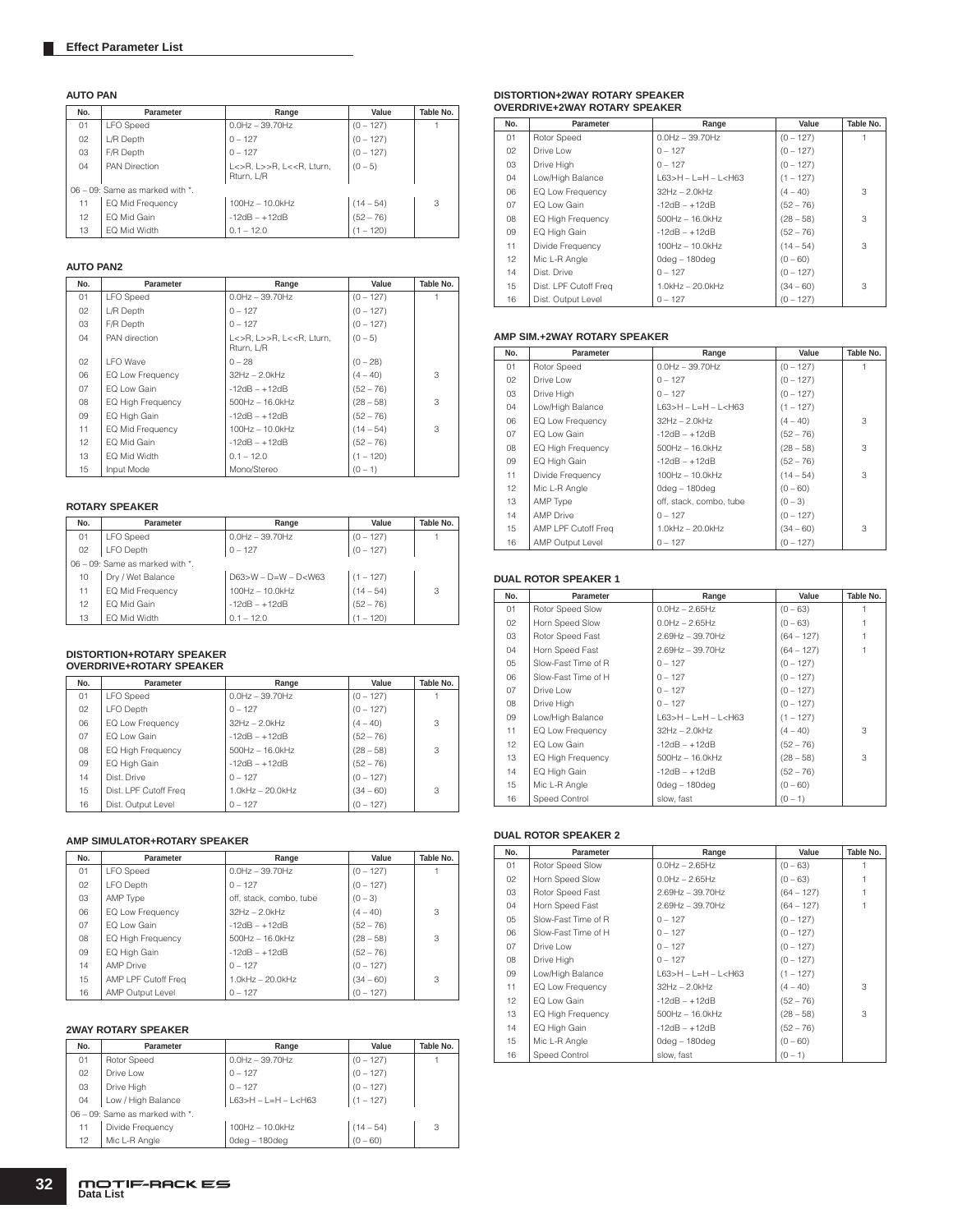### **DUAL ROTOR SPEAKER 3**

| No. | Parameter           | Range                       | Value        | Table No. |
|-----|---------------------|-----------------------------|--------------|-----------|
| 01  | Rotor Speed Slow    | $0.0$ Hz $- 2.65$ Hz        | $(0 - 63)$   |           |
| 02  | Horn Speed Slow     | $0.0$ Hz $- 2.65$ Hz        | $(0 - 63)$   |           |
| 03  | Rotor Speed Fast    | $2.69$ Hz - 39.70Hz         | $(64 - 127)$ |           |
| 04  | Horn Speed Fast     | $2.69$ Hz - 39.70Hz         | $(64 - 127)$ |           |
| 05  | Slow-Fast Time of R | $0 - 127$                   | $(0 - 127)$  |           |
| 06  | Slow-Fast Time of H | $0 - 127$                   | $(0 - 127)$  |           |
| 07  | Drive Low           | $0 - 127$                   | $(0 - 127)$  |           |
| 08  | Drive High          | $0 - 127$                   | $(0 - 127)$  |           |
| 09  | Low/High Balance    | $L63 > H - L = H - L < H63$ | $(1 - 127)$  |           |
| 11  | EQ Low Frequency    | $32Hz - 2.0kHz$             | $(4 - 40)$   | 3         |
| 12  | EQ Low Gain         | $-12dB - +12dB$             | $(52 - 76)$  |           |
| 13  | EQ High Frequency   | $500$ Hz $- 16.0$ kHz       | $(28 - 58)$  | 3         |
| 14  | EQ High Gain        | $-12dB - +12dB$             | $(52 - 76)$  |           |
| 15  | Mic L-R Angle       | 0dea - 180dea               | $(0 - 60)$   |           |
| 16  | Speed Control       | slow, fast                  | $(0 - 1)$    |           |

# **DISTORTION OVERDRIVE**

| No.             | Parameter                   | Range                       | Value       | Table No. |
|-----------------|-----------------------------|-----------------------------|-------------|-----------|
| 01              | Drive                       | $0 - 127$                   | $(0 - 127)$ |           |
| 02 <sub>2</sub> | EQ Low Frequency            | $32Hz - 2.0kHz$             | $(4 - 40)$  | 3         |
| 03              | FO Low Gain                 | $-12dB - +12dB$             | $(52 - 76)$ |           |
| 04              | <b>LPF Cutoff Frequency</b> | $1.0$ kHz $-$ 20.0kHz       | $(34 - 60)$ | 3         |
| 05              | Output Level                | $0 - 127$                   | $(0 - 127)$ |           |
| 07              | EQ Mid Frequency            | $100Hz - 10.0kHz$           | $(14 - 54)$ | 3         |
| 80              | EQ Mid Gain                 | $-12dB - +12dB$             | $(52 - 76)$ |           |
| 09              | EQ Mid Width                | $0.1 - 12.0$                | $(1 - 120)$ |           |
| 10              | Dry / Wet Balance           | $D63 > W - D = W - D < W63$ | $(1 - 127)$ |           |
| 11              | Edge                        | $0 - 127$                   | $(0 - 127)$ |           |

#### **COMP DISTORTION**

| No. | Parameter                   | Range                  | Value        | Table No. |
|-----|-----------------------------|------------------------|--------------|-----------|
| 01  | <b>Drive</b>                | $0 - 127$              | $(0 - 127)$  |           |
| 02  | EQ Low Frequency            | $32Hz - 2.0kHz$        | $(4 - 40)$   | 3         |
| 03  | EQ Low Gain                 | $-12dB - +12dB$        | $(52 - 76)$  |           |
| 04  | <b>LPF Cutoff Frequency</b> | $1.0$ kHz $-$ 20.0kHz  | $(34 - 60)$  | 3         |
| 05  | Output Level                | $0 - 127$              | $(0 - 127)$  |           |
| 07  | EQ Mid Frequency            | 100Hz - 10.0kHz        | $(14 - 54)$  | 3         |
| 08  | EQ Mid Gain                 | $-12dB - +12dB$        | $(52 - 76)$  |           |
| 09  | EQ Mid Width                | $0.1 - 12.0$           | $(1 - 120)$  |           |
| 10  | Dry / Wet Balance           | $D63>W - D=W - D< W63$ | $(1 - 127)$  |           |
| 11  | Edge                        | $0 - 127$              | $(0 - 127)$  |           |
| 12  | Attack                      | $1ms - 40ms$           | $(0 - 19)$   | 8         |
| 13  | Release                     | $10ms - 680ms$         | $(0 - 15)$   | 9         |
| 14  | Threshold                   | $-48dB - -6dB$         | $(79 - 121)$ |           |
| 15  | Ratio                       | $1 - 20.0$             | $(0 - 7)$    | 10        |

#### **V-DISTORTION**

| No. | Parameter          | Range                                                          | Value         | Table No. |
|-----|--------------------|----------------------------------------------------------------|---------------|-----------|
| 01  | Over Drive         | $0 - 100\%$                                                    | $(0 - 100)$   |           |
| 02  | Device             | Transistor, Vintage Tube,<br>Dsitortion1, Dsitortion2,<br>Fuzz | $(0 - 4)$     |           |
| 03  | Speaker Type       | Flat, Stack, Combo, Twin,<br>Radio, Megaphone                  | $(0 - 5)$     |           |
| 04  | Presence           | $-10 - 10$                                                     | $(0 - 20)$    |           |
| 05  | Output Level       | $0 - 100\%$                                                    | $(0 - 100)$   |           |
| 06  | Delay Time L       | $0.1ms - 1638.3ms$                                             | $(1 - 16383)$ |           |
| 07  | Delay Time R       | $0.1ms - 1638.3ms$                                             | $(1 - 16383)$ |           |
| 08  | Feedback Time      | $0.1ms - 1638.3ms$                                             | $(1 - 16383)$ |           |
| 09  | Feedback Level     | $-63 - +63$                                                    | $(1 - 127)$   |           |
| 10  | Dry/Wet Balance    | $D63>W - D=W - D< W63$                                         | $(1 - 127)$   |           |
| 11  | Delay Mix          | $0 - 127$                                                      | $(0 - 127)$   |           |
| 12  | Feedback High Damp | $0.1 - 1.0$                                                    | $(1 - 10)$    |           |

### **AMP SIMULATOR**

| No. | Parameter                   | Range                   | Value       | Table No. |
|-----|-----------------------------|-------------------------|-------------|-----------|
| 01  | Drive                       | $0 - 127$               | $(0 - 127)$ |           |
| 02  | AMP Type                    | off, stack, combo, tube | $(0 - 3)$   |           |
| 03  | <b>LPF Cutoff Frequency</b> | $1.0$ kHz $-$ 20.0kHz   | $(34 - 60)$ | 3         |
| 04  | Output Level                | $0 - 127$               | $(0 - 127)$ |           |
| 10  | Dry / Wet Balance           | $D63>W - D=W - D< W63$  | $(1 - 127)$ |           |
| 11  | Edge                        | $0 - 127$               | $(0 - 127)$ |           |

#### **AMP SIMULATOR2**

| No. | Parameter                   | Range                                                | Value       | Table No. |
|-----|-----------------------------|------------------------------------------------------|-------------|-----------|
| 01  | Drive                       | $0 - 127$                                            | $(0 - 127)$ |           |
| 02  | AMP type                    | off, stack, combo, tube,<br>crunch, hi Gain, british | $(0 - 6)$   |           |
| 03  | <b>LPF Cutoff Frequency</b> | $1.0kHz - 20.0kHz$                                   | $(34 - 60)$ | 3         |
| 04  | Output Level                | $0 - 127$                                            | $(0 - 127)$ |           |
| 10  | Dry / Wet Balance           | $D63 > W - D = W - D < W63$                          | $(1 - 127)$ |           |

# **DIST+DELAY OVERDRIVE+DELAY**

| No. | Parameter            | Range                       | Value         | Table No. |
|-----|----------------------|-----------------------------|---------------|-----------|
| 01  | Delay Time L         | $0.1ms - 1638.3ms$          | $(1 - 16383)$ |           |
| 02  | Delay Time R         | $0.1ms - 1638.3ms$          | $(1 - 16383)$ |           |
| 03  | Delay Feedback Time  | $0.1ms - 1638.3ms$          | $(1 - 16383)$ |           |
| 04  | Delay Feedback Level | $-63 - +63$                 | $(1 - 127)$   |           |
| 05  | Delay mix            | $0 - 127$                   | $(0 - 127)$   |           |
| 06  | Dist. Drive          | $0 - 127$                   | $(0 - 127)$   |           |
| 07  | Dist Output Level    | $0 - 127$                   | $(0 - 127)$   |           |
| 08  | Dist. EQ Low Gain    | $-12dB - +12dB$             | $(52 - 76)$   |           |
| 09  | Dist. EQ Mid Gain    | $-12dB - +12dB$             | $(52 - 76)$   |           |
| 10  | Dry / Wet Balance    | $D63 > W - D = W - D < W63$ | $(1 - 127)$   |           |

### **COMPRESSOR**

| No. | Parameter    | Range          | Value        | Table No. |
|-----|--------------|----------------|--------------|-----------|
| 01  | Attack       | $1ms - 40ms$   | $(0 - 19)$   | 8         |
| 02  | Release      | $10ms - 680ms$ | $(0 - 15)$   | 9         |
| 03  | Threshold    | $-48dB - -6dB$ | $(79 - 121)$ |           |
| 04  | Ratio        | $1 - 20.0$     | $(0 - 7)$    | 10        |
| 05  | Output Level | $0 - 127$      | $(0 - 127)$  |           |

### **NOISE GATE**

| No. | Parameter    | Range           | Value       | Table No. |
|-----|--------------|-----------------|-------------|-----------|
| 01  | Attack       | $1ms - 40ms$    | $(0 - 19)$  | 8         |
| 02  | Release      | $10ms - 680ms$  | $(0 - 15)$  | 9         |
| 03  | Threshold    | $-72dB - -30dB$ | $(55 - 97)$ |           |
| 04  | Output Level | $0 - 127$       | $(0 - 127)$ |           |

# **COMP+DIST+DELAY COMP+ODRV+DELAY**

| No. | Parameter            | Range                       | Value         | Table No. |
|-----|----------------------|-----------------------------|---------------|-----------|
| 01  | Delay Time           | $0.1ms - 1638.3ms$          | $(1 - 16383)$ |           |
| 02  | Delay Feedback Level | $-63 - +63$                 | $(1 - 127)$   |           |
| 03  | Delay Mix            | $0 - 127$                   | $(0 - 127)$   |           |
| 04  | Dist. Drive          | $0 - 127$                   | $(0 - 127)$   |           |
| 05  | Dist Output Level    | $0 - 127$                   | $(0 - 127)$   |           |
| 06  | Dist. EQ Low Gain    | $-12dB - +12dB$             | $(52 - 76)$   |           |
| 07  | Dist. EQ Mid Gain    | $-12dB - +12dB$             | $(52 - 76)$   |           |
| 10  | Dry / Wet Balance    | $D63 > W - D = W - D < W63$ | $(1 - 127)$   |           |
| 11  | Comp. Attack         | $1ms - 40ms$                | $(0 - 19)$    | 8         |
| 12  | Comp. Release        | $10ms - 680ms$              | $(0 - 15)$    | 9         |
| 13  | Comp. Threshold      | $-48dB - -6dB$              | $(79 - 121)$  |           |
| 14  | Comp. Ratio          | $1 - 20.0$                  | $(0 - 7)$     | 10        |

### **MULTI BAND COMP 1**

| No.            | Parameter               | Range                                                                                                        | Value       | Table No. |
|----------------|-------------------------|--------------------------------------------------------------------------------------------------------------|-------------|-----------|
|                | Type                    | Normal, Low, Mid, High, Low/<br>High, Low/Mid, Mid/High, Full<br>Bit, Wild, Attacky, Low End,<br>Hard, Basic | $(0 - 12)$  |           |
| $\mathfrak{p}$ | <b>Threshold Offset</b> | $-32 - +32$                                                                                                  | $(32 - 96)$ |           |
| 3              | Low Gain Offset         | $-63 - +63$                                                                                                  | $(1 - 127)$ |           |
| $\overline{4}$ | Mid Gain Offset         | $-63 - +63$                                                                                                  | $(1 - 127)$ |           |
| 5              | High Gain Offset        | $-63 - +63$                                                                                                  | $(1 - 127)$ |           |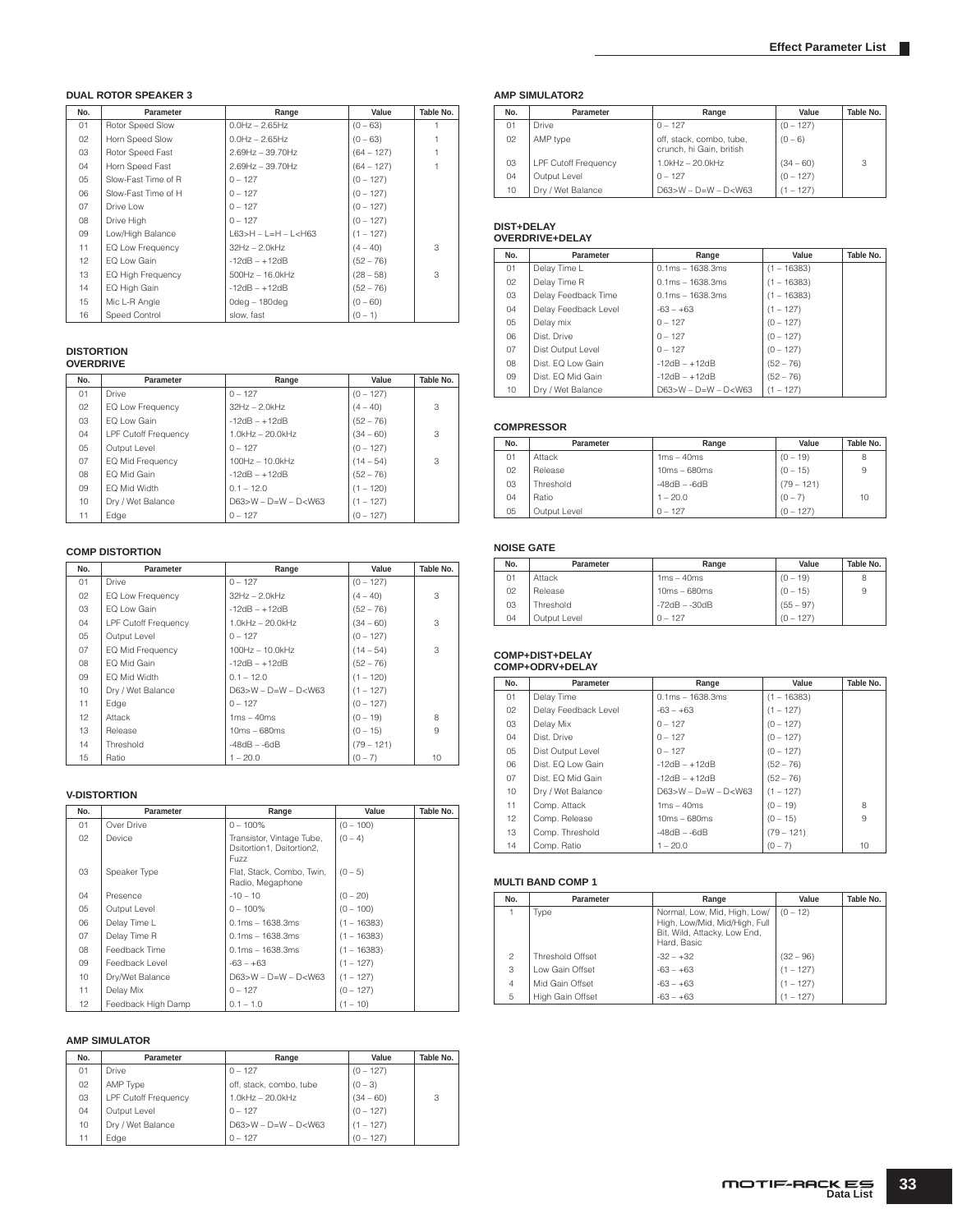#### **MULTI BAND COMP 2**

| No.            | Parameter             | Range             | Value        | Table No. |
|----------------|-----------------------|-------------------|--------------|-----------|
| 1              | Low Attack            | $1ms - 200ms$     | $(0 - 29)$   | 8         |
| $\overline{c}$ | Low Release           | $10ms - 3000ms$   | $(0 - 23)$   | 9         |
| 3              | Low Threshold         | $-54dB - -6dB$    | $(73 - 121)$ |           |
| $\overline{4}$ | Low Ratio             | $1 - 20.0$        | $(0 - 7)$    | 10        |
| 5              | Low Gain              | $-\infty - +18dB$ | $(0 - 55)$   | 15        |
| 6              | Mid Attack            | $1ms - 200ms$     | $(0 - 29)$   | 8         |
| $\overline{7}$ | Mid Release           | $10ms - 3000ms$   | $(0 - 23)$   | 9         |
| 8              | Mid Threshold         | $-54dB - -6dB$    | $(73 - 121)$ |           |
| $\overline{9}$ | Mid Ratio             | $1 - 20.0$        | $(0 - 7)$    | 10        |
| 10             | Mid Gain              | $-\infty - +18dB$ | $(0 - 55)$   | 15        |
| 11             | <b>High Attack</b>    | $1ms - 200ms$     | $(0 - 29)$   | 8         |
| 12             | <b>High Release</b>   | $10ms - 3000ms$   | $(0 - 23)$   | 9         |
| 13             | <b>High Threshold</b> | $-54dB - -6dB$    | $(73 - 121)$ |           |
| 14             | High Ratio            | $1 - 20.0$        | $(0 - 7)$    | 10        |
| 15             | High Gain             | $-\infty - +18dB$ | $(0 - 55)$   | 15        |
| 16             | Divide Freq           | $0 - 89$          | $(0 - 89)$   | 16        |

# **PITCH CHANGE1 PITCH CHANGE2**

| No. | Parameter            | Range                             | Value        | Table No. |
|-----|----------------------|-----------------------------------|--------------|-----------|
| 01  | Pitch                | $-24-+24$                         | $(40 - 88)$  |           |
| 02  | <b>Initial Delay</b> | $0.1 \text{ms} - 400.0 \text{ms}$ | $(0 - 127)$  |           |
| 03  | Fine1                | $-50 - +50$                       | $(14 - 114)$ |           |
| 04  | Fine2                | $-50 - +50$                       | $(14 - 114)$ |           |
| 05  | Feedback Level       | $-63 - +63$                       | $(1 - 127)$  |           |
| 10  | Dry / Wet Balance    | $D63>W - D=W - D< W63$            | $(1 - 127)$  |           |
| 11  | PAN <sub>1</sub>     | $L63 - C - R63$                   | $(1 - 127)$  |           |
| 12  | Output Level1        | $0 - 127$                         | $(0 - 127)$  |           |
| 13  | PAN <sub>2</sub>     | $L63 - C - R63$                   | $(1 - 127)$  |           |
| 14  | Output Level2        | $0 - 127$                         | $(0 - 127)$  |           |

03: Fine 1 and 04: Fine 2 for PITCH CHANGE2 are described in cent.

#### **AUTO WAH**

| No. | Parameter                             | Range                  | Value        | Table No. |
|-----|---------------------------------------|------------------------|--------------|-----------|
| 01  | <b>LFO</b> Speed                      | $0.0Hz - 39.70Hz$      | $(0 - 127)$  |           |
| 02  | LFO Depth                             | $0 - 127$              | $(0 - 127)$  |           |
| 03  | Cutoff Frequency Offset               | $0 - 127$              | $(0 - 127)$  |           |
| 04  | Resonance                             | $1 - 12.0$             | $(10 - 120)$ |           |
|     | $06 - 09$ : Same as marked with $*$ . |                        |              |           |
| 10  | Dry / Wet Balance                     | $D63>W - D=W - D< W63$ | $(1 - 127)$  |           |

# **AUTO WAH DISTORTION AUTO WAH OVERDRIVE**

| No.             | Parameter                       | Range                  | Value        | Table No. |
|-----------------|---------------------------------|------------------------|--------------|-----------|
| 01              | <b>LFO</b> Speed                | $0.0$ Hz $-$ 39.70Hz   | $(0 - 127)$  |           |
| 02              | LFO Depth                       | $0 - 127$              | $(0 - 127)$  |           |
| 03              | Cutoff Frequency Offset         | $0 - 127$              | $(0 - 127)$  |           |
| 04              | Resonance                       | $1 - 12.0$             | $(10 - 120)$ |           |
|                 | 06 - 09: Same as marked with *. |                        |              |           |
| 10              | Dry / Wet Balance               | $D63>W - D=W - D< W63$ | $(1 - 127)$  |           |
| 11              | Drive                           | $0 - 127$              | $(0 - 127)$  |           |
| 12 <sup>7</sup> | Dist Low Gain                   | $-12dB - +12dB$        | $(52 - 76)$  |           |
| 13              | Dist Mid Gain                   | $-12dB - +12dB$        | $(52 - 76)$  |           |
| 14              | <b>LPF Cutoff Frequency</b>     | $1.0$ kHz $-$ 20.0kHz  | $(34 - 60)$  | 3         |
| 15              | Output Level                    | $0 - 127$              | $(0 - 127)$  |           |

### **VINTAGE AUTO WAH 1 – 2**

| No. | Parameter                | Range                 | Value       | Table No. |
|-----|--------------------------|-----------------------|-------------|-----------|
| 01  | Speed                    | $0.100Hz - 20.00Hz$   | $(0 - 254)$ | 24        |
| 02  | <b>Bottom</b>            | $0 - 127$             | $(0 - 127)$ |           |
| 03  | Top                      | $0 - 127$             | $(0 - 127)$ |           |
| 04  | Resonance Offset         | $-12.0 - +12.0$       | $(40 - 88)$ |           |
| 05  | I FO Wave                | Sin. Trp              | $(0 - 1)$   |           |
| 06  | Type                     | High, Mid, Low, Bass  | $(0 - 3)$   |           |
| 07  | OverDrive                | $0.0dB - +40.0dB$     | $(0 - 80)$  |           |
| 08  | Output                   | $-20.0dB - +10.0dB$   | $(24 - 84)$ |           |
| 13  | EQ Low Frequency         | $32Hz - 2.0kHz$       | $(4 - 40)$  | 3         |
| 14  | EQ Low Gain              | $-12dB - +12dB$       | $(52 - 76)$ |           |
| 15  | <b>EQ High Frequency</b> | $500$ Hz $- 16.0$ kHz | $(28 - 58)$ | 3         |
| 16  | EQ High Gain             | $-12dB - +12dB$       | $(52 - 76)$ |           |

When Bottom > Top, the sound will not be modulated and only the Bottom value is available.

#### **TOUCH WAH**

| No.                             | Parameter               | Range                       | Value        | Table No. |
|---------------------------------|-------------------------|-----------------------------|--------------|-----------|
| 01                              | Sensitive               | $0 - 127$                   | $(0 - 127)$  |           |
| 02                              | Cutoff Frequency Offset | $0 - 127$                   | $(0 - 127)$  |           |
| 03                              | Resonance               | $1 - 12.0$                  | $(10 - 120)$ |           |
| 06 - 09: Same as marked with *. |                         |                             |              |           |
| 10                              | Dry / Wet Balance       | $D63 > W - D = W - D < W63$ | $(1 - 127)$  |           |

# **TOUCH WAH+DISTORTION TOUCH WAH+OVERDRIVE**

| No. | Parameter                       | Range                       | Value        | Table No. |
|-----|---------------------------------|-----------------------------|--------------|-----------|
| 01  | Sensitive                       | $0 - 127$                   | $(0 - 127)$  |           |
| 02  | Cutoff Frequency Offset         | $0 - 127$                   | $(0 - 127)$  |           |
| 03  | Resonance                       | $1 - 12.0$                  | $(10 - 120)$ |           |
|     | 06 - 09: Same as marked with *. |                             |              |           |
| 10  | Dry / Wet Balance               | $D63 > W - D = W - D < W63$ | $(1 - 127)$  |           |
| 11  | <b>Drive</b>                    | $0 - 127$                   | $(0 - 127)$  |           |
| 12  | Dist Low Gain                   | $-12dB - +12dB$             | $(52 - 76)$  |           |
| 13  | Dist Mid Gain                   | $-12dB - +12dB$             | $(52 - 76)$  |           |
| 14  | <b>LPF Cutoff Frequency</b>     | $1.0$ kHz $-$ 20.0kHz       | $(34 - 60)$  | 3         |
| 15  | Output Level                    | $0 - 127$                   | $(0 - 127)$  |           |

#### **VINTAGE TOUCH WAH 1 – 2**

| No. | Parameter                | Range                       | Value       | Table No. |
|-----|--------------------------|-----------------------------|-------------|-----------|
| 01  | Sensitivity              | $0 - 127$                   | $(0 - 127)$ |           |
| 02  | <b>Bottom</b>            | $0 - 127$                   | $(0 - 127)$ |           |
| 03  | Top                      | $0 - 127$                   | $(0 - 127)$ |           |
| 04  | Resonance Offset         | $-12.0 - +12.0$             | $(40 - 88)$ |           |
| 05  | <b>Direction</b>         | up, down                    | $(0 - 1)$   |           |
| 06  | Type                     | High, Mid, Low, Bass        | $(0 - 3)$   |           |
| 07  | OverDrive                | $0.0dB - +40.0dB$           | $(0 - 80)$  |           |
| 08  | Output                   | $-20.0$ d $B - +10.0$ d $B$ | $(24 - 84)$ |           |
| 11  | Attack Offset            | $-5 - +5$                   | $(59 - 69)$ |           |
| 13  | EQ Low Frequency         | $32Hz - 2.0kHz$             | $(4 - 40)$  | 3         |
| 14  | EQ Low Gain              | $-12dB - +12dB$             | $(52 - 76)$ |           |
| 15  | <b>EQ High Frequency</b> | $500Hz - 16.0kHz$           | $(28 - 58)$ | 3         |
| 16  | EQ High Gain             | $-12dB - +12dB$             | $(52 - 76)$ |           |

When Bottom > Top, the sound will not be modulated and only the Bottom value is available.

# **WAH+DIST+DELAY WAH+OVERDRIVE+DELAY**

| No. | Parameter            | Range                     | Value         | Table No. |
|-----|----------------------|---------------------------|---------------|-----------|
| 01  | Delay Time           | $0.1ms - 1638.3ms$        | $(1 - 16383)$ |           |
| 02  | Delay Feedback Level | $-63 - +63$               | $(1 - 127)$   |           |
| 03  | Delay mix            | $0 - 127$                 | $(0 - 127)$   |           |
| 04  | Dist Drive           | $0 - 127$                 | $(0 - 127)$   |           |
| 05  | Dist Output Level    | $0 - 127$                 | $(0 - 127)$   |           |
| 06  | Dist FO Low Gain     | $-12dB - +12dB$           | $(52 - 76)$   |           |
| 07  | Dist EQ Mid Gain     | $-12dB - +12dB$           | $(52 - 76)$   |           |
| 10  | Dry / Wet Balance    | $D63 > W - D=W - D <$ W63 | $(1 - 127)$   |           |
| 11  | Wah Sensitive        | $0 - 127$                 | $(0 - 127)$   |           |
| 12  | Wah Cutoff Frequency | $0 - 127$                 | $(0 - 127)$   |           |
| 13  | Wah Resonance        | $1 - 12.0$                | $(10 - 120)$  |           |
| 14  | Wah Release          | $10ms - 680ms$            | $(52 - 67)$   | 12        |

#### **LO-FI**

| No. | Parameter                | Range                                             | Value        | Table No. |
|-----|--------------------------|---------------------------------------------------|--------------|-----------|
| 01  | Sampling Freg Control    | 44.1kHz - 344Hz                                   | $(0 - 127)$  | 13        |
| 02  | Word Length              | $1 - 127$                                         | $(1 - 127)$  |           |
| 03  | Output Gain              | $-6dB - +36dB$                                    | $(0 - 42)$   |           |
| 04  | Pre-LPF Cutoff Frequency | $63Hz - 20.0kHz$                                  | $(10 - 60)$  | 3         |
| 05  | Filter Type              | thru, Power Bass, Radio,<br>Telephone, Clean, Low | $(0 - 5)$    |           |
| 06  | Pre-I PF Resonance       | $1 - 12.0$                                        | $(10 - 120)$ |           |
| 07  | <b>Bit Assign</b>        | $0 - 6$                                           | $(0 - 6)$    |           |
| 08  | Emphasis                 | off/on                                            | $(0 - 1)$    |           |
| 10  | Dry / Wet Balance        | $D63 > W - D = W - D < W63$                       | $(1 - 127)$  |           |
| 15  | Input Mode               | mono/stereo                                       | $(0 - 1)$    |           |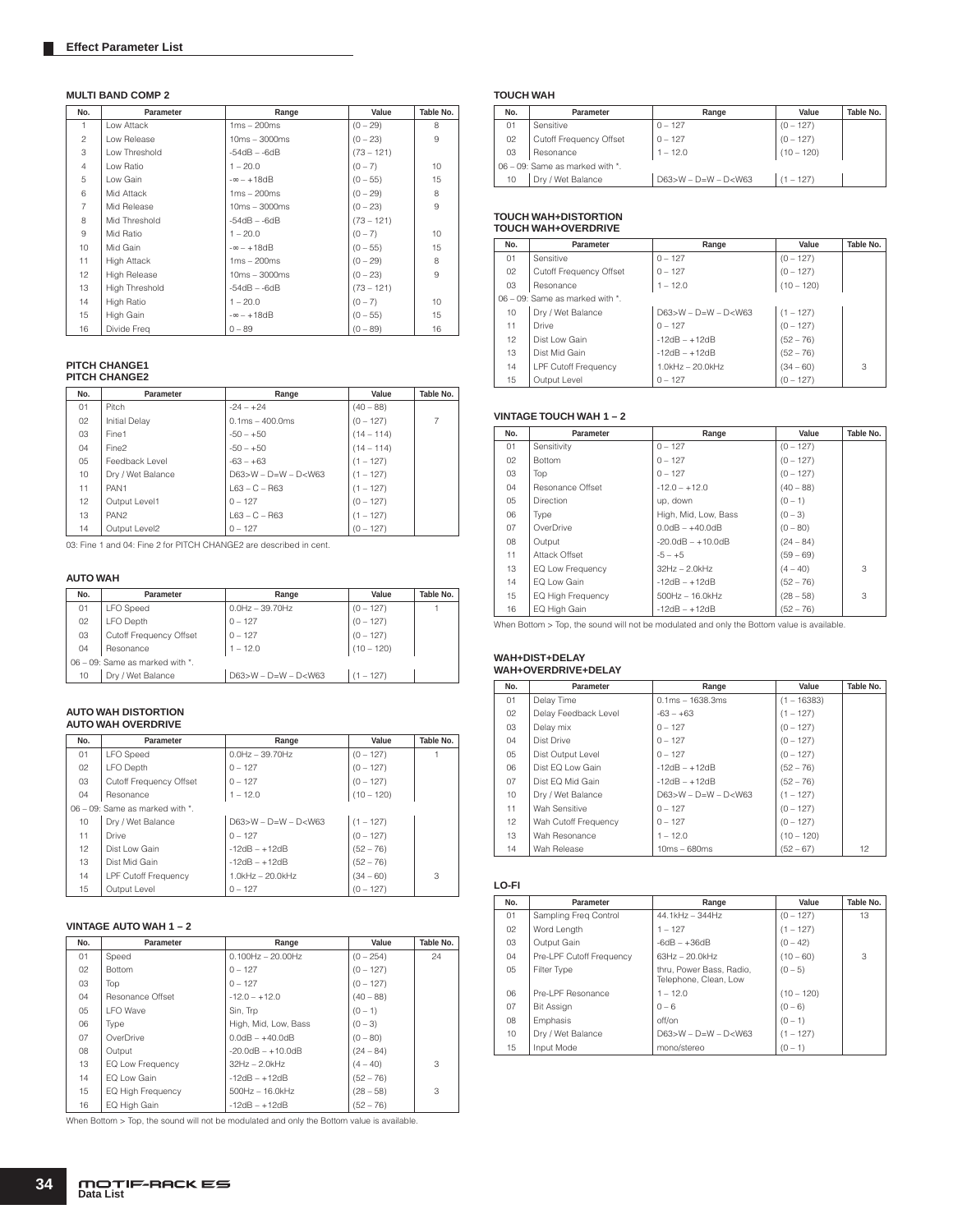### **LOW RESOLUTION**

| No. | Parameter        | Range                  | Value       | Table No. |
|-----|------------------|------------------------|-------------|-----------|
| 01  | Mod Depth        | $0 - 127$              | $(0 - 127)$ |           |
| 02  | Mod Delay Offset | $1 - 127$              | $(1 - 127)$ |           |
| 03  | Mod Feedback     | $-63 - +63$            | $(1 - 127)$ |           |
| 04  | Resolution       | $1,1/2 - 1/128$        | $(0 - 7)$   |           |
| 05  | Mod Mix Balance  | $0 - 127$              | $(0 - 127)$ |           |
| 06  | Phase Inverse R  | off, wet, wet+drv      | $(0 - 2)$   |           |
| 10  | Drv/Wet Balance  | $D63>W - D=W - D< W63$ | $(1 - 127)$ |           |

#### **NOISY**

| No.             | Parameter            | Range                  | Value        | Table No. |
|-----------------|----------------------|------------------------|--------------|-----------|
| 01              | Mod Depth            | $0 - 10$               | $(0 - 10)$   |           |
| 02 <sub>2</sub> | Mod Speed            | $0 - 127$              | $(0 - 127)$  |           |
| 03              | Mod Feedback         | $-63 - +63$            | $(1 - 127)$  |           |
| 04              | Mod Mix Balance      | $1 - 127$              | $(1 - 127)$  |           |
| 05              | Drive                | $0 - 127$              | $(0 - 127)$  |           |
| 06              | AM Speed             | $0.00$ Hz $-$ 39.7Hz   | $(0 - 127)$  |           |
| 07              | AM Depth             | $0 - 127$              | $(0 - 127)$  |           |
| 08              | <b>LPF Frequency</b> | $1.0$ kHz $-$ 20.0kHz  | $(34 - 60)$  | 3         |
| 09              | <b>LPF</b> Resonance | $1.0 - 12.0$           | $(10 - 120)$ |           |
| 10              | Dry / Wet Balance    | $D63>W - D=W - D< W63$ | $(1 - 127)$  |           |
| 11              | <b>EQ Frequency</b>  | 100Hz - 10.0kHz        | $(14 - 54)$  | 3         |
| 12              | EQ Gain              | $-12 - +12dB$          | $(52 - 76)$  |           |
| 13              | EQ Width             | $1.0 - 12.0$           | $(10 - 120)$ |           |

#### **ATTACK LOFI**

| No. | Parameter            | Range                       | Value        | Table No. |
|-----|----------------------|-----------------------------|--------------|-----------|
| 01  | Sensitive            | $0 - 127$                   | $(0 - 127)$  |           |
| 02  | Resolution           | $1, 1/2 - 1/32$             | $(0 - 5)$    |           |
| 03  | Peak Frequency       | 100Hz - 10.0kHz             | $(14 - 54)$  | 3         |
| 04  | <b>LPF Frequency</b> | $1.0$ kHz $-$ 20.0kHz       | $(34 - 60)$  | 3         |
| 05  | Flanger Speed        | $0.00Hz - 39.7Hz$           | $(0 - 127)$  |           |
| 06  | Flanger LFO Wave     | tri, sine, saw up, saw down | $(0 - 3)$    |           |
| 07  | Flanger Depth        | $0 - 127$                   | $(0 - 127)$  |           |
| 08  | Flg Depth Ofst R     | $-63 - +63$                 | $(1 - 127)$  |           |
| 09  | Flg Mix Balance      | $1 - 127$                   | $(1 - 127)$  |           |
| 10  | Dry/Wet Balance      | $D63>W - D=W - D< W63$      | $(1 - 127)$  |           |
| 11  | Flanger Delay        | $0.1 - 650.0$ ms            | $(1 - 6500)$ |           |
| 12  | Flg Delay Ofst R     | $0 - -884$                  | $(0 - 884)$  |           |
| 13  | Flanger Feedback     | $-63 - +63$                 | $(1 - 127)$  |           |
| 14  | Flanger FB Ofst R    | $-63 - +63$                 | $(1 - 127)$  |           |
| 15  | Flanger FB HiDamp    | $0.1 - 1.0$                 | $(1 - 10)$   |           |
| 16  | FB HiDamp Ofst R     | $-0.9 - +0.9$               | $(1 - 19)$   |           |

### **DIGITAL TURNTABLE**

| No. | Parameter            | Range                 | Value        | Table No. |
|-----|----------------------|-----------------------|--------------|-----------|
| 01  | <b>Click Density</b> | $0 - 5$               | $(0 - 5)$    |           |
| 02  | Click Level          | $0 - 127$             | $(0 - 127)$  |           |
| 03  | Noise Tone           | $0 - 6$               | $(0 - 6)$    |           |
| 04  | Noise Mod Speed      | $0.00$ Hz $- 39.7$ Hz | $(0 - 127)$  |           |
| 05  | Noise Mod Depth      | $0 - 127$             | $(0 - 127)$  |           |
| 06  | Dry Send to Noise    | $0 - 127$             | $(0 - 127)$  |           |
| 07  | Noise LPF Frea       | $1.0$ kHz $-$ 20.0kHz | $(34 - 60)$  | 3         |
| 08  | Noise LPF Q          | $1.0 - 12.0$          | $(10 - 120)$ |           |
| 09  | Noise Level          | $0 - 127$             | $(0 - 127)$  |           |
| 11  | Dry Level            | $0 - 127$             | $(0 - 127)$  |           |
| 12  | Drv LPF Frequency    | $1.0$ kHz $-$ 20.0kHz | $(34 - 60)$  | 3         |

#### **DIGITAL SCRATCH**

| No. | Parameter            | Range                  | Value        | Table No. |
|-----|----------------------|------------------------|--------------|-----------|
| 01  | Input Level          | $0 - 127$              | $(0 - 127)$  |           |
| 02  | Initial Delav        | $0.1 - 460.0$ ms       | $(1 - 4600)$ |           |
| 03  | Scratch Speed        | $1 - 127$              | $(1 - 127)$  |           |
| 04  | Scratch Depth        | $0 - 127$              | $(0 - 127)$  |           |
| 05  | Auto Pan Speed       | $0.00$ Hz $-$ 39.7Hz   | $(0 - 127)$  |           |
| 06  | Auto Pan Depth       | $0 - 127$              | $(0 - 127)$  |           |
| 07  | <b>EQ Frequency</b>  | 100Hz - 10.0kHz        | $(14 - 54)$  | 3         |
| 08  | EQ Gain              | $-12 - +12$ dB         | $(52 - 76)$  |           |
| 0.9 | EQ Width             | $1.0 - 12.0$           | $(10 - 120)$ |           |
| 10  | Dry / Wet Balance    | $D63>W - D=W - D< W63$ | $(1 - 127)$  |           |
| 11  | <b>HPF Frequency</b> | $20Hz - 8.0kHz$        | $(0 - 52)$   | 3         |

### **AUTO SYNTH**

| No. | Parameter            | Range                       | Value        | Table No. |
|-----|----------------------|-----------------------------|--------------|-----------|
| 01  | Mod Speed            | $0 - 127$                   | $(0 - 127)$  |           |
| 02  | Mod Wave Type        | typeA, typeB, typeC, typeD  | $(0 - 3)$    |           |
| 03  | Mod Depth            | $0 - 127$                   | $(0 - 127)$  |           |
| 04  | Mod Depth Ofst R     | $-63 - +63$                 | $(1 - 127)$  |           |
| 05  | <b>HPF Frequency</b> | $20Hz - 8.0kHz$             | $(0 - 52)$   | 3         |
| 06  | <b>LPF Frequency</b> | $1.0$ kHz $-$ 20.0kHz       | $(34 - 60)$  | 3         |
| 07  | Delay Time           | $0.1 - 370.0$ ms            | $(1 - 3700)$ |           |
| 08  | Delay Time Ofst R    | $0 - 884$                   | $(0 - 884)$  |           |
| 09  | Delay Level          | $0 - 127$                   | $(0 - 127)$  |           |
| 10  | Dry Mix Level        | $0 - 127$                   | $(0 - 127)$  |           |
| 11  | Feedback Level       | $-63 - +63$                 | $(1 - 127)$  |           |
| 12  | FB Level Ofst R      | $-63 - +63$                 | $(1 - 127)$  |           |
| 13  | AM Speed             | $0.00$ Hz $-$ 39.7Hz        | $(0 - 127)$  |           |
| 14  | AM Wave              | tri, sine, saw up, saw down | $(0 - 3)$    |           |
| 15  | AM Depth             | $0 - 127$                   | $(0 - 127)$  |           |
| 16  | AM Inverse R         | normal, inverse             | $(0 - 1)$    |           |

#### **TECH MODULATION**

| No. | Parameter         | Range                       | Value        | Table No. |
|-----|-------------------|-----------------------------|--------------|-----------|
| 01  | Mod Speed         | $0 - 127$                   | $(0 - 127)$  |           |
| 02  | Mod Depth         | $0 - 127$                   | $(0 - 127)$  |           |
| 03  | Mod Gain          | $-12 - +12$ dB              | $(52 - 76)$  |           |
| 04  | Mod Mix Balance   | $D63 > W - D=W - D <$ W63   | $(1 - 127)$  |           |
| 05  | Pre Mod HPF Frea  | $20Hz - 8.0kHz$             | $(0 - 52)$   | 3         |
| 06  | Mod LPF Frequency | 1.0kHz - 20.0kHz            | $(34 - 60)$  | 3         |
| 07  | Mod LPF Resonance | $1.0 - 12.0$                | $(10 - 120)$ |           |
| 08  | Delay Time        | $0.1 - 740.0$ ms            | $(1 - 7400)$ |           |
| 09  | Delay Time Ofst R | $0 - 884$                   | $(0 - 884)$  |           |
| 10  | Dry/Wet Balance   | $D63 > W - D = W - D < W63$ | $(1 - 127)$  |           |
| 11  | Feedback Level    | $-63 - +63$                 | $(1 - 127)$  |           |
| 12  | FB Level Ofst R   | $-63 - +63$                 | $(1 - 127)$  |           |
| 13  | Feedback Hi Damp  | $0.1 - 1.0$                 | $(1 - 10)$   |           |
| 14  | FB Hi Damp Ofst R | $-0.9 - +0.9$               | $(1 - 19)$   |           |

#### **JUMP**

| No. | Parameter            | Range                       | Value       | Table No. |
|-----|----------------------|-----------------------------|-------------|-----------|
| 01  | Depth                | $0 - 127$                   | $(0 - 127)$ |           |
| 02  | Speed                | $0 - 127$                   | $(0 - 127)$ |           |
| 03  | Direction            | $L < > R$ , $L >> R$        | $(0 - 1)$   |           |
| 04  | Type                 | typeA, typeB, typeC         | $(0 - 2)$   |           |
| 05  | Jump Wave Type       | typeA, typeB, typeC, typeD  | $(0 - 3)$   |           |
| 06  | Resolution           | $1,1/2 - 1/256$             | $(0 - 8)$   |           |
| 07  | <b>HPF Frequency</b> | $20Hz - 8.0kHz$             | $(0 - 52)$  | 3         |
| 08  | <b>LPF Frequency</b> | $1.0$ kHz $-$ 20.0kHz       | $(34 - 60)$ | 3         |
| 10  | Drv / Wet Balance    | $D63 > W - D = W - D < W63$ | $(1 - 127)$ |           |

#### **ISOLATOR**

| No. | <b>Parameter</b> | Range       | Value       | Table No. |
|-----|------------------|-------------|-------------|-----------|
| 01  | On/off SW        | on. off     | $(0 - 1)$   |           |
| 02  | Low Level        | $-64 - +63$ | $(0 - 127)$ |           |
| 03  | Mid Level        | $-64 - +63$ | $(0 - 127)$ |           |
| 04  | High Level       | $-64 - +63$ | $(0 - 127)$ |           |
| 05  | Low Mute         | off/on      | $(0 - 1)$   |           |
| 06  | Mid Mute         | off/on      | $(0 - 1)$   |           |
| 07  | High Mute        | off/on      | $(0 - 1)$   |           |

#### **SLICE**

| No. | Parameter                | Range                     | Value       | Table No. |
|-----|--------------------------|---------------------------|-------------|-----------|
| 01  | Divide Type              | $16th - 4th$              | $(5 - 11)$  | 14        |
| 02  | Gate Time                | $0 - 100\%$               | $(0 - 100)$ |           |
| 03  | Pan Aeg Type             | $A - E$                   | $(0 - 4)$   |           |
| 04  | Pan Aeg Min Level        | $0 - 127$                 | $(0 - 127)$ |           |
| 05  | Pan Depth                | $-63 - +63$               | $(1 - 127)$ |           |
| 06  | Divide Min Level         | $0 - 127$                 | $(0 - 127)$ |           |
| 07  | Pan Type                 | $A - J$                   | $(0 - 9)$   |           |
| 08  | Drive                    | $0 - 127$                 | $(0 - 127)$ |           |
| 09  | AEG Phase                | $0 - 15$ ( $x$ 16th note) | $(0 - 15)$  |           |
| 10  | Dry/Wet Balance          | $D63>W - D=W - D< W63$    | $(1 - 127)$ |           |
| 12  | Set Slice Tempo          | $- - -$                   |             |           |
| 13  | EQ Low Frequency         | $32Hz - 2.0kHz$           | $(4 - 40)$  | 3         |
| 14  | EQ Low Gain              | $-12dB - +12dB$           | $(52 - 76)$ |           |
| 15  | <b>EQ High Frequency</b> | $500Hz - 16.0kHz$         | $(28 - 58)$ | 3         |
| 16  | EQ High Gain             | $-12dB - +12dB$           | $(52 - 76)$ |           |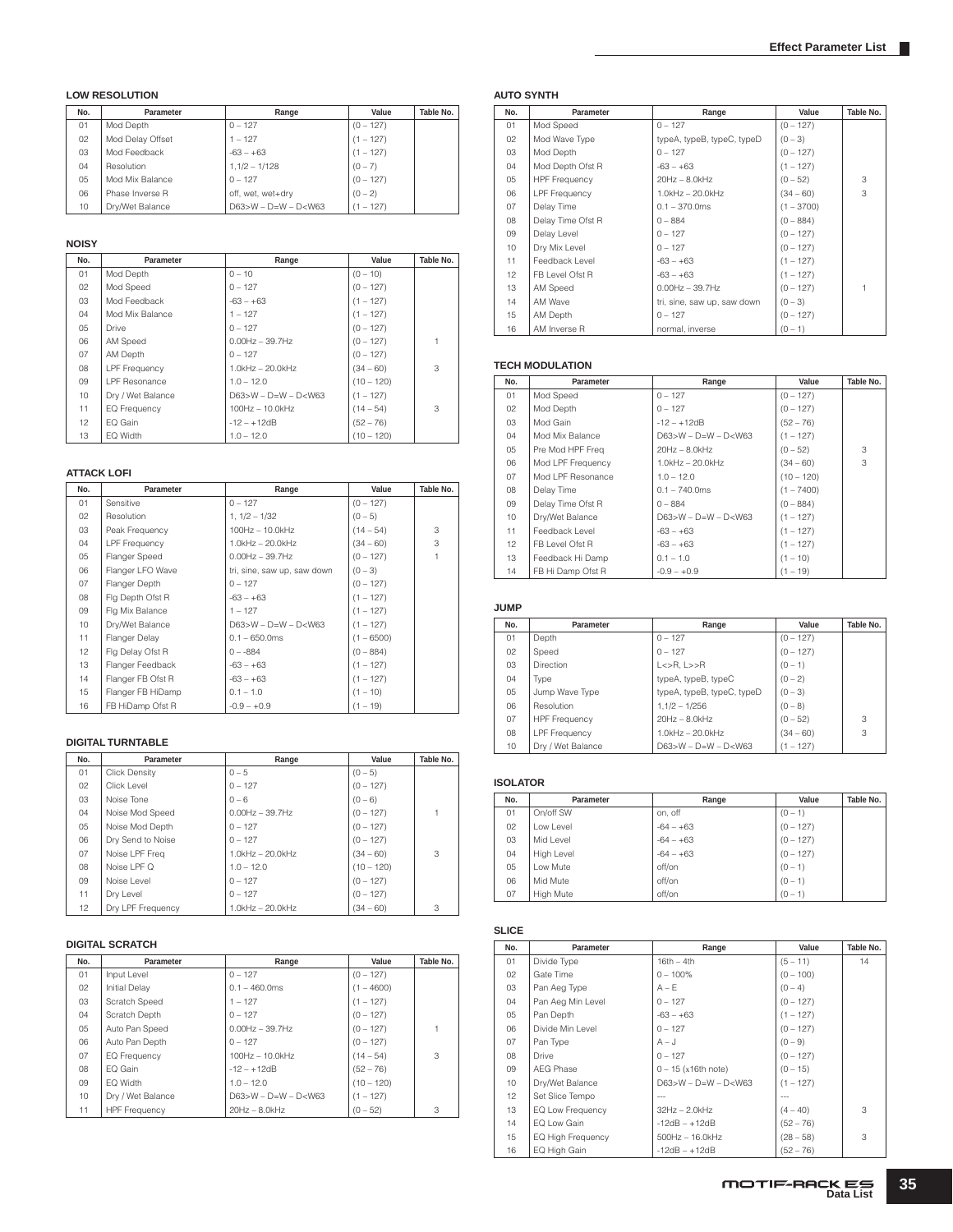#### **3BAND EQ**

| No. | Parameter         | Range             | Value       | Table No. |
|-----|-------------------|-------------------|-------------|-----------|
| 01  | EQ Low Gain       | $-12dB - +12dB$   | $(52 - 76)$ |           |
| 02  | EQ Mid Frequency  | 100Hz - 16.0kHz   | $(14 - 58)$ | 3         |
| 03  | EQ Mid Gain       | $-12dB - +12dB$   | $(52 - 76)$ |           |
| 04  | EQ Mid Width      | $0.1 - 12.0$      | $(1 - 120)$ |           |
| 05  | EQ High Gain      | $-12dB - +12dB$   | $(52 - 76)$ |           |
| 06  | EQ Low Frequency  | $50Hz - 2.0kHz$   | $(8 - 40)$  | 3         |
| 07  | EQ High Frequency | $500Hz - 16.0kHz$ | $(28 - 58)$ | 3         |
| 15  | Input Mode        | mono/stereo       | $(0 - 1)$   |           |

#### **2BAND EQ**

| No.                             | ameter                      | .kange | Value | Table No. |
|---------------------------------|-----------------------------|--------|-------|-----------|
| 04:<br>$\overline{\phantom{a}}$ | . with<br>Same as<br>marked |        |       |           |

### **HARMONIC ENHANCER**

| No. | Parameter                   | Range                | Value       | Table No. |
|-----|-----------------------------|----------------------|-------------|-----------|
| 01  | <b>HPF Cutoff Frequency</b> | $500$ Hz $-16.0$ kHz | $(28 - 58)$ | J         |
| 02  | <b>Drive</b>                | $0 - 127$            | $(0 - 127)$ |           |
| 03  | Mix Level                   | $0 - 127$            | $(0 - 127)$ |           |

#### **VOICE CANCELER**

| No. | Parameter   | Range    | Value      | Table No. |
|-----|-------------|----------|------------|-----------|
|     | Low Adjust  | $0 - 26$ | $(0 - 26)$ |           |
| 12  | High Adjust | $0 - 26$ | $(0 - 26)$ |           |

#### **AMBIENCE**

| No.    | Parameter                       | Range                       | Value       | Table No. |  |  |
|--------|---------------------------------|-----------------------------|-------------|-----------|--|--|
| 01     | Delay Time                      | $0.0ms - 50.0ms$            | $(0 - 127)$ |           |  |  |
| 02     | Wet Output Phase                | normal/inverse              | $(0 - 1)$   |           |  |  |
|        | 06 - 09: Same as marked with *. |                             |             |           |  |  |
| $10 -$ | Dry / Wet Balance               | $D63 > W - D = W - D < W63$ | $(1 - 127)$ |           |  |  |

### **TALKING MODULATION**

| No. | Parameter    | Range     | Value       | Table No. |
|-----|--------------|-----------|-------------|-----------|
| 01  | Vowel        | a/i/u/e/o | $(0 - 4)$   |           |
| 02  | Move Speed   | $1 - 62$  | $(1 - 62)$  |           |
| 03  | <b>Drive</b> | $0 - 127$ | $(0 - 127)$ |           |
| 04  | Output Level | $0 - 127$ | $(0 - 127)$ |           |

#### **BEAT CHANGE**

| No. | Parameter           | Range                          | Value        | Table No. |
|-----|---------------------|--------------------------------|--------------|-----------|
| 01  | BeatChange          | $-63 - +63$                    | $(1 - 127)$  |           |
| 02  | Beat Range          | $0 - 12$                       | $(0 - 12)$   |           |
| 03  | PitchChange         | $-63 - +63$                    | $(1 - 127)$  |           |
| 04  | Pitch Range         | $0 - 12$                       | $(0 - 12)$   |           |
| 05  | Accuracy Type       | sound $4$ – normal – rythm $4$ | $(0 - 8)$    |           |
| 06  | <b>EQ Frequency</b> | $32Hz - 2.0kHz$                | $(4 - 40)$   | 3         |
| 07  | EQ Gain             | $-12dB - +12dB$                | $(52 - 76)$  |           |
| 80  | EQ Width            | $1.0 - 12.0$                   | $(10 - 120)$ |           |
| 10  | Dry/Wet Balance     | $D63>W - D=W - D< W63$         | $(1 - 127)$  |           |

#### **RING MODULATOR**

| No.    | Parameter                   | Range                       | Value       | Table No. |
|--------|-----------------------------|-----------------------------|-------------|-----------|
| 01     | OSC Freq Course             | $0.5 - 5kHz$                | $(0 - 127)$ | 19        |
| 02     | OSC Freq Fine               | $0 - 127$                   | $(0 - 127)$ |           |
| 03     | I FO Wave                   | tri, sine                   | $(0 - 1)$   |           |
| 04     | <b>LFO Depth</b>            | $0 - 127$                   | $(0 - 127)$ |           |
| 05     | <b>LFO</b> Speed            | $0.0$ Hz $-$ 39.70Hz        | $(0 - 127)$ |           |
| 06     | <b>HPF Cutoff Frequency</b> | $20Hz - 8.0kHz$             | $(0 - 52)$  | 3         |
| 07     | <b>LPF Cutoff Frequency</b> | $1.0$ kHz $-$ 20.0kHz       | $(34 - 60)$ | 3         |
| 10     | Dry / Wet Balance           | $D63 > W - D = W - D < W63$ | $(1 - 127)$ |           |
| 13     | EQ Low Frequency            | $32Hz - 2.0kHz$             | $(4 - 40)$  | 3         |
| 14     | EQ Low Gain                 | $-12dB - +12dB$             | $(52 - 76)$ |           |
| $15 -$ | EQ High Frequency           | $500$ Hz $- 16.0$ kHz       | $(28 - 58)$ | 3         |
| 16     | EQ High Gain                | $-12dB - +12dB$             | $(52 - 76)$ |           |

### **DYNAMIC RING MODULATOR**

| No. | Parameter                   | Range                       | Value       | Table No. |
|-----|-----------------------------|-----------------------------|-------------|-----------|
| 01  | Sensitivity                 | $0 - 127$                   | $(0 - 127)$ |           |
| 02  | <b>HPF Cutoff Frequency</b> | $20Hz - 8.0kHz$             | $(0 - 52)$  | 3         |
| 03  | <b>LPF Cutoff Frequency</b> | 1.0kHz - 20.0kHz            | $(34 - 60)$ | 3         |
| 04  | Attack Time                 | $0.3ms - 227ms$             | $(0 - 127)$ | 17        |
| 05  | Release Time                | $2.6ms - 2171ms$            | $(0 - 127)$ | 18        |
| 06  | Release Curve               | $0 - 127$                   | $(0 - 127)$ |           |
| 07  | <b>Direction</b>            | up, down                    | $(0 - 1)$   |           |
| 08  | Dyna Threshold Level        | $0 - 127$                   | $(0 - 127)$ |           |
| 09  | Dyna Level Offset           | $0 - 127$                   | $(0 - 127)$ |           |
| 10  | Dry / Wet Balance           | $D63 > W - D = W - D < W63$ | $(1 - 127)$ |           |
| 13  | EQ Low Frequency            | $32Hz - 2.0kHz$             | $(4 - 40)$  | 3         |
| 14  | EQ Low Gain                 | $-12dB - +12dB$             | $(52 - 76)$ |           |
| 15  | EQ High Frequency           | $500Hz - 16.0kHz$           | $(28 - 58)$ | 3         |
| 16  | EQ High Gain                | $-12dB - +12dB$             | $(52 - 76)$ |           |

#### **DYNAMIC FILTER**

| No. | Parameter                | Range                                                | Value       | Table No. |
|-----|--------------------------|------------------------------------------------------|-------------|-----------|
| 01  | Filter Type              | LPF (12dB), LPF (18dB), LPF<br>(24dB), HPF, BPF, BEF | $(0 - 5)$   |           |
| 02  | Sensitivity              | $0 - 127$                                            | $(0 - 127)$ |           |
| 03  | Dyna Level Offset        | $0 - 127$                                            | $(0 - 127)$ |           |
| 04  | Resonance                | $-16 - +111$                                         | $(0 - 127)$ |           |
| 05  | Attack Time              | $0.3ms - 227ms$                                      | $(0 - 127)$ | 17        |
| 06  | Release Time             | $2.6ms - 2171ms$                                     | $(0 - 127)$ | 18        |
| 07  | Release Curve            | $0 - 127$                                            | $(0 - 127)$ |           |
| 08  | <b>Direction</b>         | up, down                                             | $(0 - 1)$   |           |
| 09  | Dyna Threshold Level     | $0 - 127$                                            | $(0 - 127)$ |           |
| 10  | Dry/Wet Balance          | $D63>W - D=W - D< W63$                               | $(1 - 127)$ |           |
| 13  | EQ Low Frequency         | $32Hz - 2.0kHz$                                      | $(4 - 40)$  | 3         |
| 14  | EQ Low Gain              | $-12dB - +12dB$                                      | $(52 - 76)$ |           |
| 15  | <b>EQ High Frequency</b> | $500Hz - 16.0kHz$                                    | $(28 - 58)$ | 3         |
| 16  | EQ High Gain             | $-12dB - +12dB$                                      | $(52 - 76)$ |           |

# **Master Effect Block**

**Control Delay2 (stereo) LO-FI V-Distortion Isolator Dynamic Filter Slice Ring Modulator Multi Band Comp 1**

## **Master EQ Block**

#### **Master EQ**

| No. | Parameter     | Display           | Value       | Table No. |
|-----|---------------|-------------------|-------------|-----------|
| 01  | EQ Gain1      | $-12dB - +12dB$   | $(52 - 76)$ |           |
| 02  | EQ Frequency1 | $32Hz - 2.0kHz$   | $(4 - 40)$  | 3         |
| 03  | EQ Q1         | $0.1 - 12.0$      | $(1 - 120)$ |           |
| 04  | EQ Shape1     | shelving, peaking | $(0 - 1)$   |           |
| 05  | EQ Gain2      | $-12dB - +12dB$   | $(52 - 76)$ |           |
| 06  | EQ Frequency2 | $100Hz - 10kHz$   | $(14 - 54)$ | 3         |
| 07  | EQ 02         | $0.1 - 12.0$      | $(1 - 120)$ |           |
| 09  | EQ Gain3      | $-12dB - +12dB$   | $(52 - 76)$ |           |
| 10  | EQ Frequency3 | $100Hz - 10kHz$   | $(14 - 54)$ | 3         |
| 11  | EQ Q3         | $0.1 - 12.0$      | $(1 - 120)$ |           |
| 13  | EQ Gain4      | $-12dB - +12dB$   | $(52 - 76)$ |           |
| 14  | EQ Frequency4 | $100Hz - 10kHz$   | $(14 - 54)$ | 3         |
| 15  | EQ Q4         | $0.1 - 12.0$      | $(1 - 120)$ |           |
| 17  | EQ Gain5      | $-12dB - +12dB$   | $(52 - 76)$ |           |
| 18  | EQ Frequency5 | $500Hz - 16kHz$   | $(28 - 58)$ | 3         |
| 19  | EQ Q5         | $0.1 - 12.0$      | $(1 - 120)$ |           |
| 20  | EQ Shape5     | shelving, peaking | $(0 - 1)$   |           |

When the EQ Shape1 is set to Peaking, the range of EQ Frequency 1 is 63Hz – 2.0 kHz (10 – 40).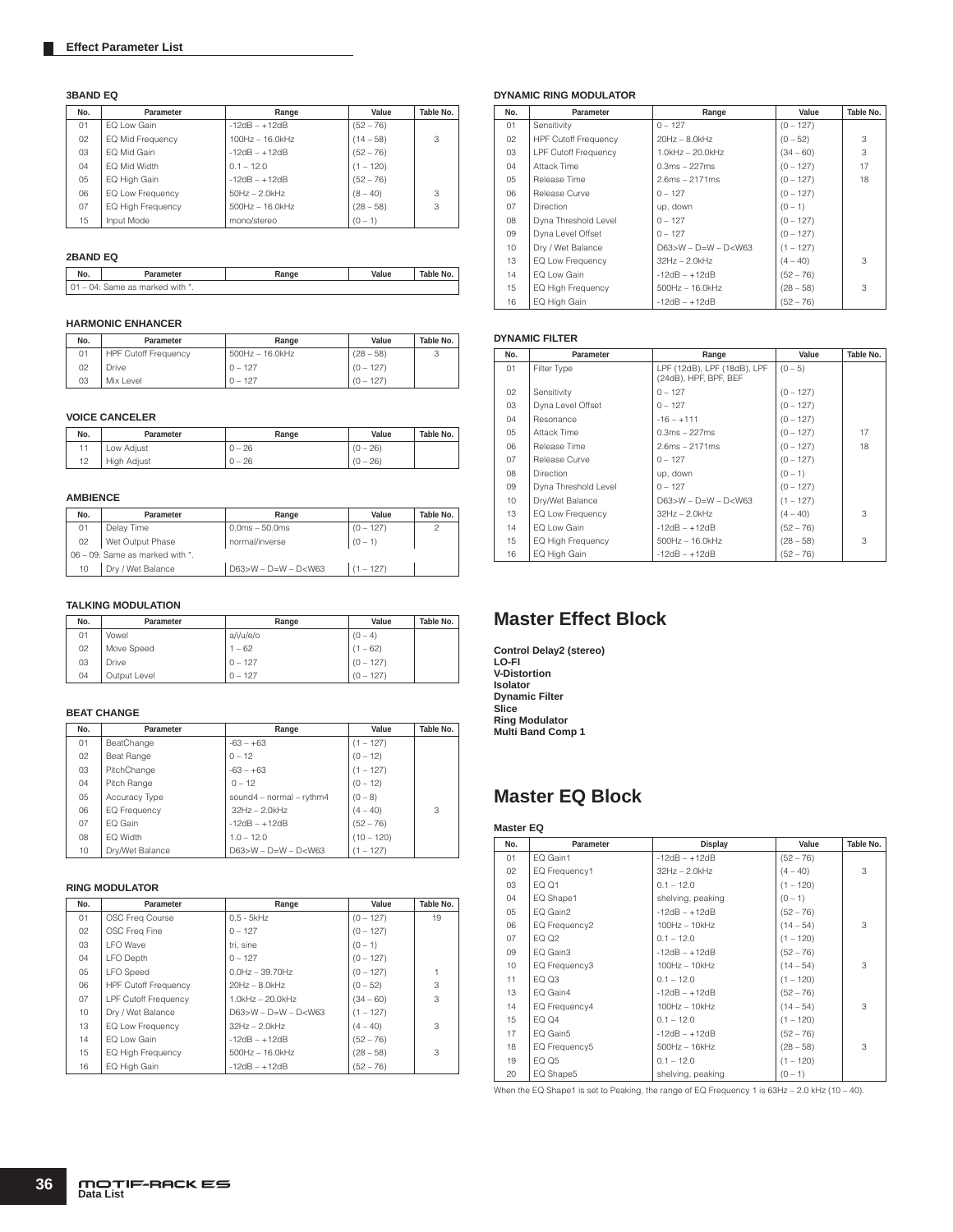# **Effect Data Assign Table**

### **Table#1 LFO Frequency Data Value Data Value** 0 0.00 64 2.69<br>1 0.04 65 2.78  $0.04$

 $6$  0.25

 $11 0.46$ 

 $\begin{array}{|c|c|c|}\n\hline\n24 & 1.01 \\
\hline\n25 & 1.05\n\end{array}$ 

 $42 \ 1.77$ 

43 1.81 1.07 1.41 44 1.85 108 14.8<br>45 1.89 109 15.5  $1.89$ 46 1.94 110 16.2<br>47 1.98 111 16.8 1.98 48 2.02 112 17.5 49 2.06 113 18.2 50 2.10 114 19.5<br>51 2.15 115 20.9 2.15 115 20.9<br>2.19 116 22.2

 $\overline{52}$  2.19 116 53 2.23 117 23.6 54 2.27 118 24.9 55 2.31 119 26.2  $2.36$ 57 2.40 121 28.9 58 2.44 122 30.3 59 2.48 123 31.6  $2.52$ 61 2.57 125 34.3 62 2.61 126 37.0 63 2.65 127 39.7

 0.08 66 2.86 0.13 67 2.94 4 0.17 68 3.03<br>5 0.21 69 3.11 0.21 69 3.11

7 0.29 71 3.28 8 0.34 72 3.37<br>9 0.38 73 3.45 9 0.38 73 10 0.42 74 3.53<br>11 0.46 75 3.62

12 0.51 76 3.70<br>13 0.55 77 3.87 13 0.55 77 3.87  $0.59$ 15 0.63 79 4.21 16 0.67 80 4.37 17 0.72 81 4.54<br>18 0.76 82 4.71 18 0.76 82<br>19 0.80 83 19 0.80 83 4.88 20 0.84 84 5.05<br>21 0.88 85 5.22 21 0.88 85 5.22 22 0.93 86 5.38<br>23 0.97 87 5.55 23 0.97 87 5.55<br>24 1.01 88 5.72

25 1.05 89 6.06 26 1.09 90 6.39<br>27 1.14 91 6.73  $1.14$ 28 1.18 92 7.07<br>29 1.22 93 7.40 1.22 93 7.40 30 1.26 94 7.74 31 1.30 95 8.08 32 1.35 96 8.41 33 1.39 97 8.75 34 1.43 98 9.08 35 1.47 99 9.42 36 1.51 100 9.76<br>37 1.56 101 10.1 37 1.56 101 10.1<br>38 1.60 102 10.8  $1.60$ 39 1.64 103 11.4 40 1.68 104 12.1 41 1.72 105 12.8<br>42 1.77 106 13.5

#### **Table#2 Modulation Delay Offset**

 $1 0.1$ 

 $6$  0.6

**Data Value Data Value** 0 0.0 64 6.4<br>1 0.1 65 6.5

> 2 0.2 66 6.6 3 0.3 67 6.7 4 0.4 68 6.8<br>5 0.5 69 6.9 0.5 69 6.9<br>0.6 70 7.0

7 0.7 71 7.1 8 0.8 72 7.2<br>9 0.9 73 7.3 9 0.9 73 7.3 10 1.0 74 7.4 11 1.1 75 7.5 12 1.2 76 7.6 13 1.3 77 7.7<br>14 1.4 78 7.8  $1.4$ 15 1.5 79 7.9 16 1.6 80 8.0 17 1.7 81 8.1 18 1.8 82 8.2<br>19 1.9 83 8.3 19 1.9 83<br>20 2.0 84 20 2.0 84 8.4<br>21 2.1 85 8.5

 $85 \ 8.5$ 

 $\overline{102}$  12.2

 $\overline{111}$  24.9

 $\overline{116}$  32.8

 $39.0$ 

45.3

 $17.1$ 

39 3.9 103 13.3 40 4.0 104 14.4 41 4.1 105 15.5<br>42 4.2 106 17.1

43 4.3 107 18.6 44 4.4 108 20.2 45 4.5 109 21.8<br>46 4.6 110 23.3 46 4.6 110 23.3<br>47 4.7 111 24.9

48 4.8 112 26.5 49 4.9 113 28.0 50 5.0 114 29.6 51 5.1 115 31.2

53 5.3 117 34.3 54 5.4 118 35.9 55 5.5 119 37.5<br>56 5.6 120 39.0

57 5.7 121 40.6 58 5.8 122 42.2 59 5.9 123 43.7

61 6.1 125 46.9 62 6.2 126 48.4 63 6.3 127 50.0

22 2.2 86 8.6<br>23 2.3 87 8.7 23 2.3 87 8.7<br>24 2.4 88 8.8

25 2.5 89 8.9 26 2.6 90 9.0 27 2.7 91 9.1 28 2.8 92 9.2<br>29 2.9 93 9.3  $2.9$ 30 3.0 94 9.4 31 3.1 95 9.5 32 3.2 96 9.6<br>33 3.3 97 9.7 33 3.3 97<br>34 3.4 98 34 3.4 98 9.8 35 3.5 99 9.9<br>36 3.6 100 10.0 36 3.6 100 10.0<br>37 3.7 101 11.1 37 3.7 101 11.1<br>38 3.8 102 12.2

 $\begin{array}{|c|c|c|}\n\hline\n24 & 2.4 \\
\hline\n25 & 2.5 \\
\hline\n\end{array}$ 

#### **Table#3 EQ Frequency**

|                 | ٠.               |
|-----------------|------------------|
| Data            | Value            |
| 0               | <b>THRU (20)</b> |
| 1               | 22               |
| 2               | 25               |
| 3               | 28               |
| 4               | 32               |
| 5               | 36               |
| 6               | 40               |
| 7               | 45               |
| 8               | 50               |
| 9               | 56               |
| 10              | 63               |
| 11              | 70               |
| 12              | 80               |
|                 |                  |
| 13              | 90               |
| 14              | 100              |
| 15              | 110              |
| 16              | 125              |
| $\overline{17}$ | 140              |
| 18              | 160              |
| 19              | 180              |
| 20              | 200              |
| 21              | 225              |
| 22              | 250              |
| 23              | 280              |
| 24              | 315              |
| 25              | 355              |
| 26              | 400              |
|                 |                  |
| 27              | 450              |
| 28              | 500              |
| 29              | 560              |
| 30              | 630              |
| 31              | 700              |
| 32              | 800              |
| 33              | 900              |
| 34              | 1.0k             |
| 35              | 1.1k             |
| 36              | 1.2k             |
| 37              | 1.4k             |
| 38              | 1.6k             |
| 39              | 1.8k             |
| 40              | 2.0k             |
|                 | 2.2k             |
| 41              |                  |
| 42              | 2.5k             |
| 43              | 2.8k             |
| 44              | 3.2k             |
| 45              | 3.6k             |
| 46              | 4.0k             |
| 47              | 4.5k             |
| 48              | 5.0k             |
| 49              | 5.6k             |
| 50              | 6.3k             |
| 51              | 7.0k             |
| 52              | 8.0k             |
| 53              |                  |
|                 | 9.0k             |
| 54              | 10.0k            |
| 55              | 11.0k            |
| 56              | 12.0k            |
| 57              | 14.0k            |
| 58              | 16.0k            |
| 59              | 18.0k            |
| 60              | THRU<br>(20.0k)  |
|                 |                  |

|                 | Reverb Time       |
|-----------------|-------------------|
| Data            | Value             |
| 0               | 0.3               |
| 1               | 0.4               |
| $\overline{c}$  | 0.5               |
| 3               | 0.6               |
|                 |                   |
| 4               | 0.7               |
| 5               | 0.8               |
| 6               | 0.9               |
| 7               | 1.0               |
| 8               | 1.1               |
| 9               | 1.2               |
| 10              | 1.3               |
| 11              | 1.4               |
| 12              | 1.5               |
|                 |                   |
| 13              | 1.6               |
| 14              | 1.7               |
| $1\overline{5}$ | 1.8               |
| 16              | 1.9               |
| 17              | 2.0               |
| 18              | 2.1               |
| 19              | 2.2               |
| 20              | 2.3               |
| 21              | 2.4               |
|                 |                   |
| 22              | 2.5               |
| $\overline{23}$ | 2.6               |
| 24              | 2.7               |
| 25              | 2.8               |
| 26              | 2.9               |
| 27              | $\overline{3.0}$  |
| 28              | 3.1               |
| 29              | 3.2               |
|                 |                   |
| 30              | $3.\overline{3}$  |
| 31              | 3.4               |
| 32              | 3.5               |
| 33              | 3.6               |
| 34              | 3.7               |
| 35              | 3.8               |
| 36              | 3.9               |
| 37              | 4.0               |
| 38              |                   |
|                 | 4.1               |
| 39              | 4.2               |
| 40              | 4.3               |
| 41              | 4.4               |
| 42              | 4.5               |
| 43              | 4.6               |
| 44              | 4.7               |
| 45              | 4.8               |
| 46              | 4.9               |
| 47              | 5.0               |
| 48              | $5.\bar{5}$       |
|                 |                   |
| 49              | 6.0               |
| 50              | 6.5               |
| 51              | 7.0               |
| 52              | 7.5               |
| 53              | 8.0               |
| 54              | 8.5               |
| 55              | 9.0               |
| 56              | 9.5               |
| 57              | 10.0              |
| 58              | 11.0              |
|                 |                   |
| 59              | 12.0              |
| 60              | $\overline{13.0}$ |
| $\overline{6}1$ | 14.0              |
| 62              | 15.0              |
| $6\bar{3}$      | 16.0              |
| 64              | 17.0              |
| 65              | 18.0              |
| 66              | 19.0              |
| 67              | 20.0              |
|                 |                   |
|                 | $\frac{1}{25.0}$  |
| 68<br>69        | $\frac{1}{30.0}$  |

| Data | Value | Data | Value |
|------|-------|------|-------|
| 0    | 0.1   | 64   | 100.8 |
| 1    | 1.7   | 65   | 102.4 |
| 2    | 3.2   | 66   | 104.0 |
| 3    | 4.8   | 67   | 105.6 |
| 4    | 6.4   | 68   | 107.1 |
| 5    | 8.0   | 69   | 108.7 |
| 6    | 9.5   | 70   | 110.3 |
| 7    | 11.1  | 71   | 111.9 |
| 8    | 12.7  | 72   | 113.4 |
| 9    | 14.3  | 73   | 115.0 |
| 10   | 15.8  | 74   | 116.6 |
| 11   | 17.4  | 75   | 118.2 |
| 12   | 19.0  | 76   | 119.7 |
| 13   | 20.6  | 77   | 121.3 |
| 14   | 22.1  | 78   | 122.9 |
| 15   | 23.7  | 79   | 124.4 |
| 16   | 25.3  | 80   | 126.0 |
| 17   | 26.9  | 81   | 127.6 |
| 18   | 28.4  | 82   | 129.2 |
| 19   | 30.0  | 83   | 130.7 |
| 20   | 31.6  | 84   | 132.3 |
| 21   | 33.2  | 85   | 133.9 |
| 22   | 34.7  | 86   | 135.5 |
| 23   | 36.3  | 87   | 137.0 |
| 24   | 37.9  | 88   | 138.6 |
| 25   | 39.5  | 89   | 140.2 |
| 26   | 41.0  | 90   | 141.8 |
| 27   | 42.6  | 91   | 143.3 |
| 28   | 44.2  | 92   | 144.9 |
| 29   | 45.7  | 93   | 146.5 |
| 30   | 47.3  | 94   | 148.1 |
| 31   | 48.9  | 95   | 149.6 |
| 32   | 50.5  | 96   | 151.2 |
| 33   | 52.0  | 97   | 152.8 |
| 34   | 53.6  | 98   | 154.4 |
| 35   | 55.2  | 99   | 155.9 |
| 36   | 56.8  | 100  | 157.5 |
| 37   | 58.3  | 101  | 159.1 |
| 38   | 59.9  | 102  | 160.6 |
| 39   | 61.5  | 103  | 162.2 |
| 40   | 63.1  | 104  | 163.8 |
| 41   | 64.6  | 105  | 165.4 |
| 42   | 66.2  | 106  | 166.9 |
| 43   | 67.8  | 107  | 168.5 |
| 44   | 69.4  | 108  | 170.1 |
| 45   | 70.9  | 109  | 171.7 |
| 46   | 72.5  | 110  | 173.2 |
| 47   | 74.1  | 111  | 174.8 |
| 48   | 75.7  | 112  | 176.4 |
| 49   | 77.2  | 113  | 178.0 |
| 50   | 78.8  | 114  | 179.5 |
| 51   | 80.4  | 115  | 181.1 |
| 52   | 81.9  | 116  | 182.7 |
| 53   | 83.5  | 117  | 184.3 |
| 54   | 85.1  | 118  | 185.8 |
| 55   | 86.7  | 119  | 187.4 |
| 56   | 88.2  | 120  | 189.0 |
| 57   | 89.8  | 121  | 190.6 |
| 58   | 91.4  | 122  | 192.1 |
| 59   | 93.0  | 123  | 193.7 |

60 94.5 124 195.3 61 96.1 125 196.9<br>62 97.7 126 198.4  $62$  97.7 126 1984 63 99.3 127 200.0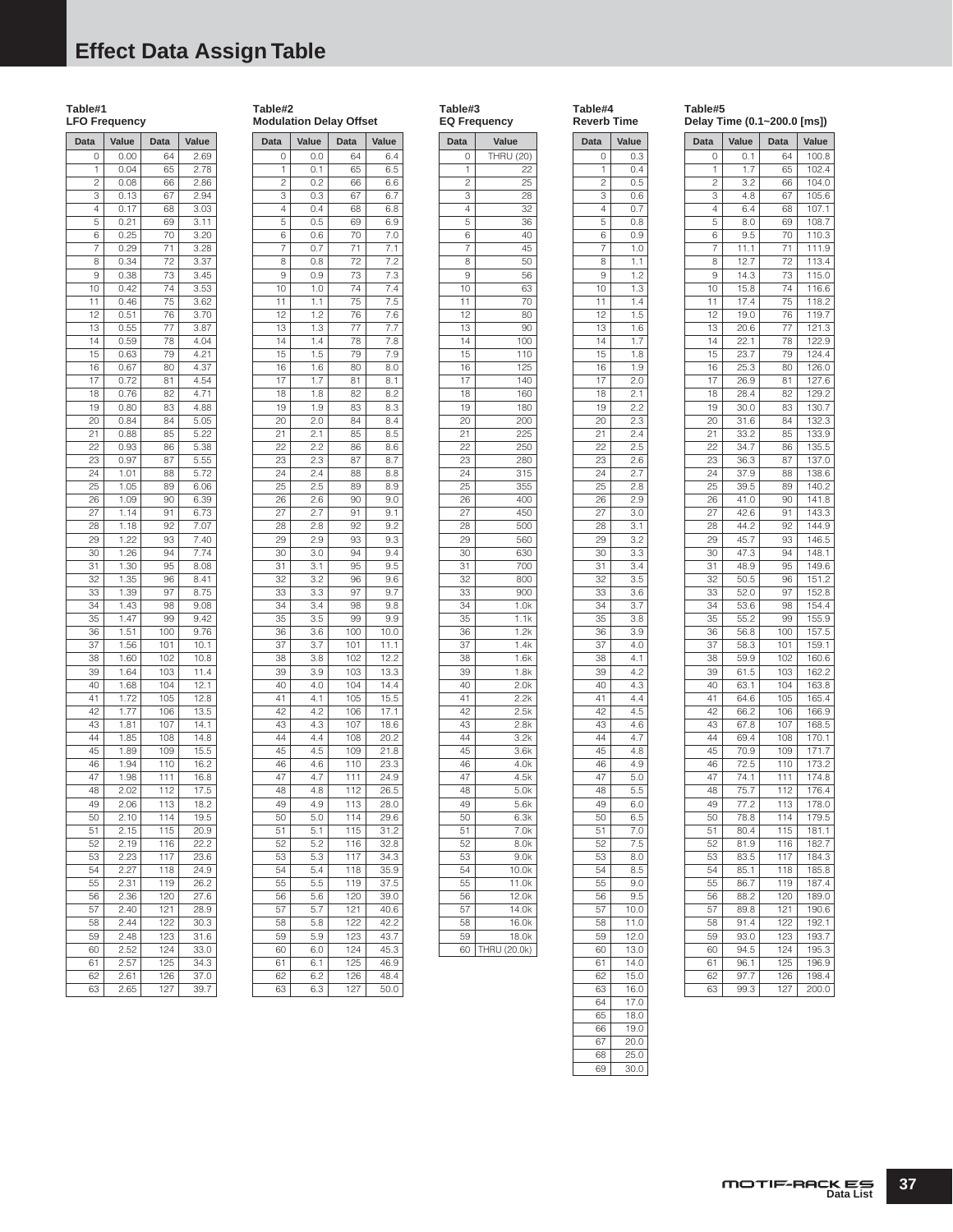| Table#6<br>Room Size |                  |            |              |  |
|----------------------|------------------|------------|--------------|--|
| Data                 | Value            | Data       | Value        |  |
| 0                    | 0.1              | 64         | 10.1         |  |
| 1                    | 0.3              | 65         | 10.3         |  |
| 2                    | 0.4              | 66         | 10.4         |  |
| 3                    | 0.6              | 67         | 10.6         |  |
| 4<br>5               | 0.7              | 68         | 10.8<br>10.9 |  |
| 6                    | 0.9<br>1.0       | 69<br>70   | 11.1         |  |
| 7                    | 1.2              | 71         | 11.2         |  |
| 8                    | 1.4              | 72         | 11.4         |  |
| 9                    | 1.5              | 73         | 11.5         |  |
| 10                   | 1.7              | 74         | 11.7         |  |
| 11                   | 1.8              | 75         | 11.9         |  |
| 12                   | 2.0              | 76         | 12.0         |  |
| 13                   | 2.1              | 77         | 12.2         |  |
| 14                   | 2.3              | 78         | 12.3         |  |
| 15                   | 2.5              | 79         | 12.5         |  |
| 16                   | 2.6              | 80         | 12.6         |  |
| 17                   | 2.8              | 81         | 12.8         |  |
| 18                   | 2.9              | 82         | 12.9         |  |
| 19                   | 3.1              | 83         | 13.1         |  |
| 20                   | 3.2              | 84         | 13.3         |  |
| 21                   | 3.4              | 85         | 13.4         |  |
| 22                   | 3.5              | 86         | 13.6         |  |
| 23                   | 3.7              | 87         | 13.7         |  |
| 24                   | 3.9              | 88         | 13.9         |  |
| 25                   | 4.0              | 89         | 14.0         |  |
| 26                   | 4.2              | 90         | 14.2         |  |
| 27                   | 4.3              | 91         | 14.4         |  |
| 28                   | 4.5              | 92         | 14.5         |  |
| 29                   | 4.6              | 93         | 14.7         |  |
| 30                   | 4.8              | 94         | 14.8         |  |
| 31                   | 5.0              | 95         | 15.0         |  |
| 32                   | 5.1              | 96         | 15.1         |  |
| 33                   | 5.3              | 97         | 15.3         |  |
| 34                   | 5.4              | 98         | 15.5         |  |
| 35                   | 5.6              | 99         | 15.6         |  |
| 36                   | 5.7              | 100        | 15.8         |  |
| 37<br>38             | 5.9              | 101<br>102 | 15.9         |  |
| 39                   | 6.1<br>6.2       | 103        | 16.1<br>16.2 |  |
| 40                   | 6.4              | 104        | 16.4         |  |
| 41                   | 6.5              | 105        | 16.6         |  |
| 42                   | 6.7              | 106        | 16.7         |  |
| 43                   | 6.8              | 107        | 16.9         |  |
| 44                   | 7.0              | 108        | 17.0         |  |
| 45                   | 7.2              | 109        | 17.2         |  |
| 46                   | 7.3              | 110        | 17.3         |  |
| 47                   | 7.5              | 111        | 17.5         |  |
| 48                   | 7.6              | 112        | 17.6         |  |
| 49                   | 7.8              | 113        | 17.8         |  |
| 50                   | 7.9              | 114        | 18.0         |  |
| 51                   | 8.1              | 115        | 18.1         |  |
| 52                   | $8.\overline{2}$ | 116        | 18.3         |  |
| 53                   | 8.4              | 117        | 18.4         |  |
| 54                   | 8.6              | 118        | 18.6         |  |
| 55                   | 8.7              | 119        | 18.7         |  |
| 56                   | 8.9              | 120        | 18.9         |  |
| 57                   | 9.0              | 121        | 19.1         |  |
| 58                   | 9.2              | 122        | 19.2         |  |
| 59                   | 9.3              | 123        | 19.4         |  |
| 60                   | 9.5              | 124        | 19.5         |  |
| 61                   | 9.7              | 125        | 19.7         |  |
| 62                   | 9.8              | 126        | 19.8         |  |
| 63                   | 10.0             | 127        | 20.0         |  |

| Table#7<br>Delay Time (0.1~400.0 [ms]) |                |                  |                   |  |
|----------------------------------------|----------------|------------------|-------------------|--|
| Data                                   | Value          | Data             | Value             |  |
| 0                                      | $_{0.1}$       | 64               | 201.6             |  |
| 1                                      | 3.2            | 65               | 204.8             |  |
| 2                                      | 6.4            | 66               | 207.9             |  |
| 3                                      | 9.5            | 67               | 211.1             |  |
| 4                                      | 12.7           | 68               | 214.2             |  |
| 5                                      | 15.8           | 69               | 217.4             |  |
| 6<br>7                                 | 19.0<br>22.1   | 70<br>71         | 220.5<br>223.7    |  |
| 8                                      | 25.3           | 72               | 226.8             |  |
| 9                                      | 28.4           | 73               | 230.0             |  |
| 10                                     | 31.6           | 74               | 233.1             |  |
| 11                                     | 34.7           | 75               | 236.3             |  |
| 12                                     | 37.9           | 76               | 239.4             |  |
| 13                                     | 41.0           | 77               | 242.6             |  |
| 14                                     | 44.2           | 78               | 245.7             |  |
| 15                                     | 47.3           | 79               | 248.9             |  |
| 16                                     | 50.5           | 80               | 252.0             |  |
| 17                                     | 53.6           | 81               | 255.2             |  |
| 18                                     | 56.8           | 82               | 258.3             |  |
| 19                                     | 59.9           | 83               | 261.5             |  |
| 20<br>21                               | 63.1<br>66.2   | 84<br>85         | 264.6<br>267.7    |  |
| 22                                     | 69.4           | 86               | 270.9             |  |
| 23                                     | 72.5           | 87               | 274.0             |  |
| 24                                     | 75.7           | 88               | 277.2             |  |
| 25                                     | 78.8           | 89               | 280.3             |  |
| 26                                     | 82.0           | 90               | 283.5             |  |
| 27                                     | 85.1           | 91               | 286.6             |  |
| 28                                     | 88.3           | 92               | 289.8             |  |
| 29                                     | 91.4           | 93               | 292.9             |  |
| 30                                     | 94.6           | 94               | 296.1             |  |
| 31                                     | 97.7           | 95               | 299.2             |  |
| 32                                     | 100.9          | 96               | 302.4             |  |
| 33<br>34                               | 104.0<br>107.2 | 97<br>98         | 305.5<br>308.7    |  |
| 35                                     | 110.3          | 99               | 311.8             |  |
| 36                                     | 113.5          | 100              | 315.0             |  |
| 37                                     | 116.6          | 101              | 318.1             |  |
| 38                                     | 119.8          | 102              | 321.3             |  |
| 39                                     | 122.9          | 103              | 324.4             |  |
| 40                                     | 126.1          | 104              | 327.6             |  |
| 41                                     | 129.2          | 105              | 330.7             |  |
| 42                                     | 132.4          | 106              | 333.9             |  |
| 43                                     | 135.5          | 107              | 337.0             |  |
| 44                                     | 138.6          | 108              | 340.2             |  |
| 45                                     | 141.8<br>144.9 | 109              | 343.3<br>346.5    |  |
| 46<br>47                               | 148.1          | 110<br>111       | 349.6             |  |
| 48                                     | 151.2          | 112              | 352.8             |  |
| 49                                     | 154.4          | 113              | 355.9             |  |
| 50                                     | 157.5          | 114              | 359.1             |  |
| 51                                     | 160.7          | 115              | 362.2             |  |
| 52                                     | 163.8          | 116              | 365.4             |  |
| 53                                     | 167.0          | 117              | 368.5             |  |
| 54                                     | 170.1          | $\overline{118}$ | $\frac{1}{371.7}$ |  |
| 55                                     | 173.3          | 119              | 374.8             |  |
| 56                                     | 176.4          | 120              | 378.0             |  |
| 57                                     | 179.6          | 121              | 381.1             |  |
| 58                                     | 182.7          | 122              | 384.3             |  |
| 59                                     | 185.9<br>189.0 | 123              | 387.4             |  |
| 60<br>61                               | 192.2          | 124<br>125       | 390.6<br>393.7    |  |
| 62                                     | 195.3          | 126              | 396.9             |  |
| 63                                     | 198.5          | 127              | 400.0             |  |

| ompre;<br>Attack          | Time         |
|---------------------------|--------------|
| Data                      | Value        |
| 0                         | 1            |
| 1                         | 2            |
| $\overline{c}$            | 3            |
| 3                         | 4            |
|                           | 5            |
| 4                         |              |
| 5                         | 6            |
| 6                         | 7            |
| 7                         | 8            |
| 8                         | 9            |
| 9                         | 10           |
| 10                        | 12           |
| 11                        | 14           |
| 12                        | 16           |
| 13                        | 18           |
|                           |              |
| 14                        | 20           |
| 15                        | 23           |
| 16                        | 26           |
| 17                        | 30           |
| 18                        | 35           |
| 19                        | 40           |
| 20                        | 50           |
| 21                        | 60           |
| 22                        | 70           |
|                           |              |
| 23                        | 80           |
| 24                        | 100          |
| 25                        | 120          |
| 26                        | 140          |
|                           |              |
| $\overline{27}$           | 160          |
|                           |              |
| 28<br>29                  | 180<br>200   |
| Table#9                   |              |
| Compressor                | Release Time |
|                           | Value        |
| O                         | 10           |
| 1                         | 15           |
| $\overline{c}$            | 25           |
|                           |              |
| $\overline{\overline{3}}$ | 35           |
| 4                         | 45           |
| 5                         | 55           |
| 6                         | 65           |
| 7                         | 75           |
|                           |              |
| 8                         | 85           |
| 9                         | 100          |
| 10                        | 115          |
| 11                        | 140          |
| $\overline{12}$           | 70<br>1      |
| 13                        | 230          |
| 14                        | 340          |
| 15                        | 680          |
| Data                      |              |
| 16                        | 850          |
| 17                        | 1000         |
| 18                        | 1200         |
| 19                        | 1500         |
| 20                        | 1700         |
| 21                        | 2000         |
| 22                        | 2400         |
| 23                        | 3000         |

| 0              | 0.5  | 53  | 14.5 |
|----------------|------|-----|------|
| 1              | 0.8  | 54  | 14.8 |
| $\overline{c}$ | 1.0  | 55  | 15.1 |
| 3              | 1.3  | 56  | 15.4 |
| 4              | 1.5  | 57  | 15.6 |
| 5              | 1.8  | 58  | 15.9 |
| 6              | 2.0  | 59  | 16.2 |
| 7              | 2.3  | 60  | 16.5 |
| 8              | 2.6  | 61  | 16.8 |
| 9              | 2.8  | 62  | 17.1 |
| 10             | 3.1  | 63  | 17.3 |
| 11             | 3.3  | 64  | 17.6 |
| 12             | 3.6  | 65  | 17.9 |
| 13             | 3.9  | 66  | 18.2 |
| 14             | 4.1  | 67  | 18.5 |
| 15             | 4.4  | 68  | 18.8 |
| 16             | 4.6  | 69  | 19.1 |
| 17             | 4.9  | 70  | 19.4 |
| 18             | 5.2  | 71  | 19.7 |
| 19             | 5.4  | 72  | 20.0 |
| 20             | 5.7  | 73  | 20.2 |
| 21             | 5.9  | 74  | 20.5 |
| 22             | 6.2  | 75  | 20.8 |
| 23             | 6.5  | 76  | 21.1 |
| 24             | 6.7  | 77  | 21.4 |
| 25             | 7.0  | 78  | 21.7 |
| 26             | 7.2  | 79  | 22.0 |
| 27             | 7.5  | 80  | 22.4 |
| 28             | 7.8  | 81  | 22.7 |
| 29             | 8.0  | 82  | 23.0 |
| 30             | 8.3  | 83  | 23.3 |
| 31             | 8.6  | 84  | 23.6 |
| 32             | 8.8  | 85  | 23.9 |
| 33             | 9.1  | 86  | 24.2 |
| 34             | 9.4  | 87  | 24.5 |
| 35             | 9.6  | 88  | 24.9 |
| 36             | 9.9  | 89  | 25.2 |
| 37             | 10.2 | 90  | 25.5 |
| 38             | 10.4 | 91  | 25.8 |
| 39             | 10.7 | 92  | 26.1 |
| 40             | 11.0 | 93  | 26.5 |
| 41             | 11.2 | 94  | 26.8 |
| 42             | 11.5 | 95  | 27.1 |
| 43             | 11.8 | 96  | 27.5 |
| 44             | 12.1 | 97  | 27.8 |
| 45             | 12.3 | 98  | 28.1 |
| 46             | 12.6 | 99  | 28.5 |
| 47             | 12.9 | 100 | 28.8 |
| 48             | 13.1 | 101 | 29.2 |
| 49             | 13.4 | 102 | 29.5 |
| 50             | 13.7 | 103 | 29.9 |
| 51             | 14.0 | 104 | 30.2 |
| 52             | 14.2 |     |      |

**Data Value**  $\begin{array}{|c|c|c|}\n\hline\n52 & 10 \\
\hline\n53 & 15\n\end{array}$  $\begin{array}{|c|c|c|}\n\hline\n53 & 15 \\
\hline\n54 & 25 \\
\hline\n\end{array}$  $rac{54}{55}$ 

> 56 45<br>57 55<br>58 65 57 55 58 65 59 75 60 85<br>61 100  $\begin{array}{|c|c|c|}\n\hline\n61 & 100 \\
> \hline\n62 & 115 \\
> \hline\n\end{array}$  $\begin{array}{|c|c|c|}\n\hline\n62 & 115 \\
> \hline\n63 & 140\n\end{array}$ 63 140<br>64 170 170 65 230<br>66 340 66 340<br>67 680 680

 $\frac{1}{35}$ 

**Table#11**

**Reverb Width; Depth; Height**

**Data Value Data Value**

# **Table#13 LO-FI Sampling Frequency Control**

| Data     | Value                       | Data       | Value              |
|----------|-----------------------------|------------|--------------------|
| 0        | 44.1k                       | 64         | 678.5              |
| 1        | 22.1k                       | 65         | 668.2              |
| 2        | 14.7k                       | 66         | 658.2              |
| 3        | 11.0k                       | 67         | 648.5              |
| 4        | 8.82k                       | 68         | 639.1              |
| 5        | 7.35k                       | 69         | 630.0              |
| 6        | 6.30k                       | 70         | 621.1              |
| 7        | 5.51k                       | 71         | 612.5              |
| 8        | 4.90k                       | 72         | 604.1              |
| 9        | 4.41k                       | 73         | 595.9              |
| 10       | 4.01k                       | 74         | 588.0              |
| 11       | 3.68k                       | 75         | 580.3              |
| 12<br>13 | 3.39k<br>3.15k              | 76<br>77   | 572.7<br>565.4     |
| 14       | 2.94k                       | 78         | 558.2              |
| 15       | 2.76k                       | 79         | $\overline{5}51.3$ |
| 16       | 2.59k                       | 80         | 544.4              |
| 17       | 2.45k                       | 81         | 537.8              |
| 18       | 2.32k                       | 82         | 531.3              |
| 19       | 2.21k                       | 83         | 525.0              |
| 20       | 2.10k                       | 84         | 518.8              |
| 21       | 2.00k                       | 85         | 512.8              |
| 22       | 1.92k                       | 86         | 506.9              |
| 23       | 1.84k                       | 87         | 501.1              |
| 24       | 1.76k                       | 88         | 495.5              |
| 25       | 1.70k                       | 89         | 490.0              |
| 26       | 1.63k                       | 90         | 484.6              |
| 27       | 1.58k                       | 91         | 479.3              |
| 28       | 1.52k                       | 92         | 474.2              |
| 29       | 1.47k                       | 93         | 469.1              |
| 30       | 1.42k                       | 94         | 464.2              |
| 31       | 1.38k                       | 95         | 459.4              |
| 32       | 1.34k                       | 96         | 454.6              |
| 33       | 1.30k                       | 97         | 450.0              |
| 34       | 1.26k                       | 98         | 445.5              |
| 35       | 1.23k                       | 99         | 441.0              |
| 36       | 1.19k                       | 100        | 436.6              |
| 37       | 1.16k                       | 101        | 432.4              |
| 38       | 1.13k                       | 102        | 428.2              |
| 39       | 1.10k                       | 103        | 424.0              |
| 40       | 1.08k<br>$\overline{1.05k}$ | 104        | 420.0              |
| 41       |                             | 105        | 416.0<br>412.1     |
| 42<br>43 | 1.03k<br>1.00k              | 106<br>107 | 408.3              |
| 44       | 980.0                       | 108        | 404.6              |
| 45       | 958.7                       | 109        | 400.9              |
| 46       | 938.3                       | 110        | 397.3              |
| 47       | 918.8                       | 111        | 393.8              |
| 48       | 900.0                       | 112        | 390.3              |
| 49       | 882.0                       | 113        | 386.8              |
| 50       | 864.7                       | 114        | 383.5              |
| 51       | 848.1                       | 115        | 380.2              |
| 52       | 832.1                       | 116        | 376.9              |
| 53       | 816.7                       | 117        | 373.7              |
| 54       | 801.8                       | 118        | 370.6              |
| 55       | 787.5                       | 119        | 367.5              |
| 56       | 773.7                       | 120        | 364.5              |
| 57       | 760.3                       | 121        | 361.5              |
| 58       | 747.5                       | 122        | 358.5              |
| 59       | 735.0                       | 123        | 355.6              |
| 60       | 723.0                       | 124        | 352.8              |
| 61       | 711.3                       | 125        | 350.0              |
| 62       | 700.0                       | 126        | 347.2              |
| 63       | 689.1                       | 127        | 344.5              |

**Table#10 Compressor Ratio**

| Data | Value |
|------|-------|
| O    | 1.0   |
|      | 1.5   |
| 2    | 2.0   |
| 3    | 3.0   |
| 4    | 5.0   |
| 5    | 7.0   |
| 6    | 10.0  |
|      | 20.0  |

| MOTIF-RACK ES |
|---------------|
| Data List     |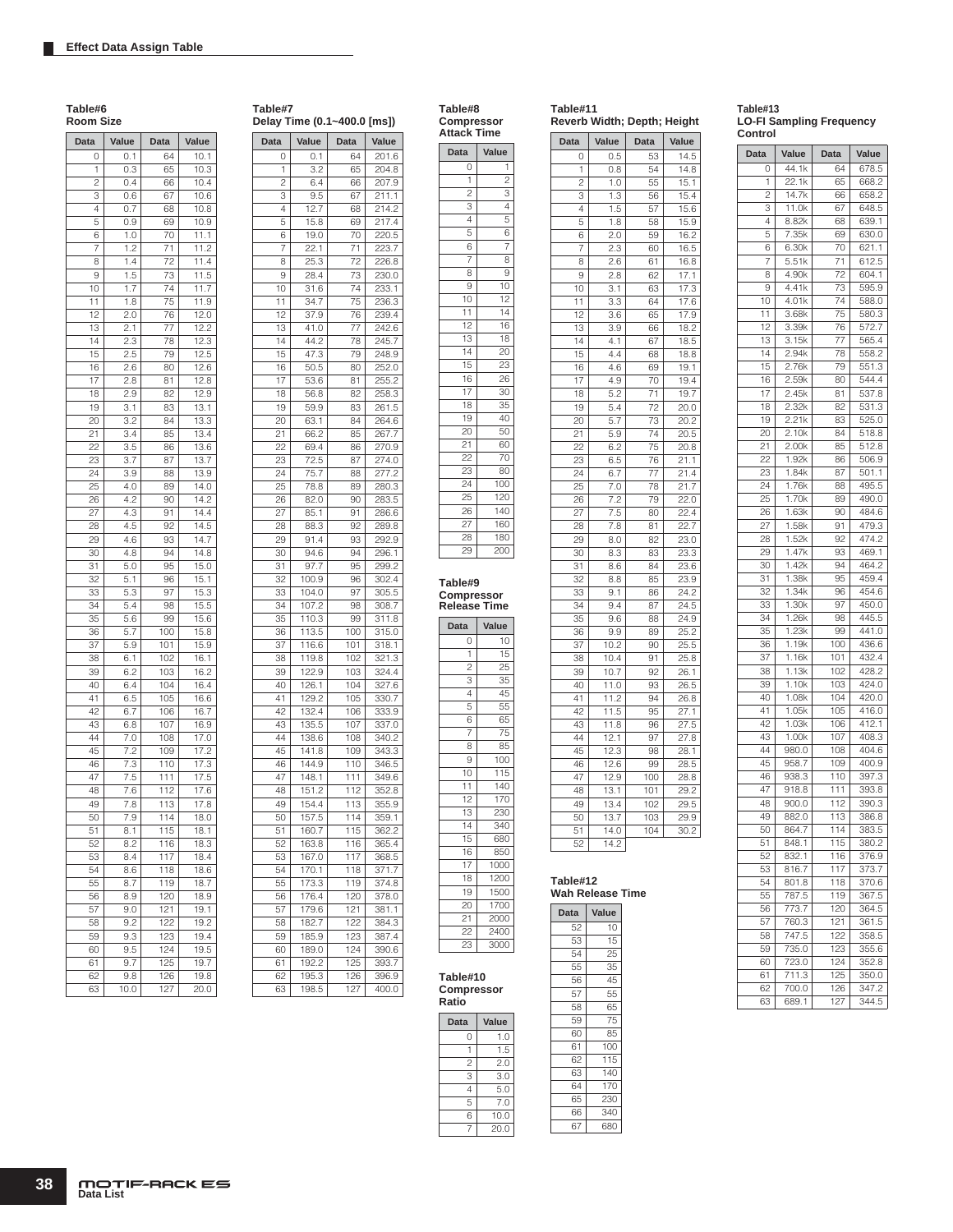#### **Table#14 Tempo**

| Data            | Value               |
|-----------------|---------------------|
| 0               | 32th/3              |
| 1               | 64th.               |
| $\overline{c}$  | 32nd                |
| $\overline{3}$  | $\frac{1}{16}$ th/3 |
| 4               | 32nd.               |
| 5               | 16th                |
| 6               | 8th/3               |
| 7               | 16th.               |
| 8               | 8th                 |
| $\mathbf{Q}$    | 4th/3               |
| 10              | 8th.                |
| 11              | 4th                 |
| 12              | 2nd/3               |
| $\overline{13}$ | 4th.                |
| 14              | 2nd                 |
| 15              | Whole/3             |
| 16              | 2nd.                |
| 17              | 4thX4               |
| 18              | 4thX5               |
| 19              | 4thX6               |
| 20              | 4thX7               |
| 21              | 4thX8               |

#### **Table#15 Multi Compressor Gain (dB)**

| <b>Data</b>    | Value     | Data            | Value          |
|----------------|-----------|-----------------|----------------|
| 0              | $-\infty$ | 31              | $-6$           |
| 1              | $-60$     | 32              | $-5$           |
| $\overline{c}$ | $-57$     | 33              | $-4$           |
| 3              | $-54$     | 34              | -3             |
| 4              | $-51$     | 35              | $-2$           |
| 5              | $-48$     | 36              | $-1$           |
| 6              | $-45$     | 37              | 0              |
| 7              | $-42$     | 38              | 1              |
| 8              | $-39$     | 39              | $\overline{2}$ |
| 9              | $-36$     | 40              | з              |
| 10             | $-33$     | 41              | 4              |
| 11             | $-30$     | 42              | 5              |
| 12             | $-27$     | 43              | 6              |
| 13             | $-24$     | 44              | 7              |
| 14             | $-23$     | 45              | 8              |
| 15             | $-22$     | 46              | 9              |
| 16             | $-21$     | $4\overline{7}$ | 10             |
| 17             | $-20$     | 48              | 11             |
| 18             | $-19$     | 49              | 12             |
| 19             | $-18$     | 50              | 13             |
| 20             | $-17$     | 51              | 14             |
| 21             | $-16$     | 52              | 15             |
| 22             | $-15$     | 53              | 16             |
| 23             | $-14$     | 54              | 17             |
| 24             | $-13$     | 55              | 18             |
| 25             | $-12$     |                 |                |
| 26             | $-11$     |                 |                |
| 27             | $-10$     |                 |                |
| 28             | -9        |                 |                |
| 29             | $-8$      |                 |                |
| 30             | $-7$      |                 |                |

| Data                    | Value1     | Value <sub>2</sub> | Data     | Value1     | Value2           |
|-------------------------|------------|--------------------|----------|------------|------------------|
| 0                       | 32         | 1.2k               | 64       | 315        | 3.2k             |
| 1                       | 32         | 1.6k               | 65       | 315        | 4.0k             |
| $\overline{\mathbf{c}}$ | 32         | 2.0k               | 66       | 315        | 5.0k             |
| 3                       | 32         | 2.5k               | 67       | 315        | 6.3k             |
| 4                       | 32         | 3.2k               | 68       | 315        | 8.0k             |
| 5                       | 32         | 4.0k               | 69       | 315        | 10.0k            |
| 6                       | 32         | 5.0k               | 70       | 500        | 1.2k             |
| $\overline{7}$          | 32         | 6.3k               | 71       | 500        | 1.6k             |
| 8                       | 32         | 8.0k               | 72       | 500        | 2.0 <sub>k</sub> |
| 9                       | 32         | 10.0k              | 73<br>74 | 500<br>500 | 2.5k<br>3.2k     |
| 10                      | 63<br>63   | 1.2k               | 75       |            |                  |
| 11<br>12                | 63         | 1.6k<br>2.0k       | 76       | 500<br>500 | 4.0k<br>5.0k     |
| 13                      | 63         | 2.5k               | 77       | 500        | 6.3k             |
| 14                      | 63         | 3.2k               | 78       | 500        | 8.0k             |
| 15                      | 63         | 4.0k               | 79       | 500        | 10.0k            |
| 16                      | 63         | 5.0k               | 80       | 630        | 1.2k             |
| 17                      | 63         | 6.3k               | 81       | 630        | 1.6k             |
| 18                      | 63         | 8.0k               | 82       | 630        | 2.0k             |
| 19                      | 63         | 10.0k              | 83       | 630        | 2.5k             |
| 20                      | 80         | 1.2k               | 84       | 630        | 3.2k             |
| 21                      | 80         | 1.6k               | 85       | 630        | 4.0k             |
| 22                      | 80         | 2.0k               | 86       | 630        | 5.0k             |
| 23                      | 80         | 2.5k               | 87       | 630        | 6.3k             |
| 24                      | 80         | 3.2k               | 88       | 630        | 8.0k             |
| 25                      | 80         | 4.0k               | 89       | 630        | 10.0k            |
| 26                      | 80         | 5.0k               |          |            |                  |
| 27                      | 80         | 6.3k               |          |            |                  |
| 28                      | 80         | 8.0k               |          |            |                  |
| 29<br>30                | 80<br>125  | 10.0k<br>1.2k      |          |            |                  |
| 31                      | 125        | 1.6k               |          |            |                  |
| 32                      | 125        | 2.0k               |          |            |                  |
| 33                      | 125        | 2.5k               |          |            |                  |
| 34                      | 125        | 3.2k               |          |            |                  |
| 35                      | 125        | 4.0k               |          |            |                  |
| 36                      | 125        | 5.0k               |          |            |                  |
| 37                      | 125        | 6.3k               |          |            |                  |
| 38                      | 125        | 8.0k               |          |            |                  |
| 39                      | 125        | 10.0k              |          |            |                  |
| 40                      | 160        | 1.2k               |          |            |                  |
| 41                      | 160        | 1.6k               |          |            |                  |
| 42                      | 160        | 2.0k               |          |            |                  |
| 43                      | 160        | 2.5k               |          |            |                  |
| 44<br>45                | 160<br>160 | 3.2k<br>4.0k       |          |            |                  |
| 46                      | 160        | 5.0k               |          |            |                  |
| 47                      | 160        | 6.3k               |          |            |                  |
| 48                      | 160        | 8.0k               |          |            |                  |
| 49                      | 160        | 10.0k              |          |            |                  |
| 50                      | 250        | 1.2k               |          |            |                  |
| 51                      | 250        | 1.6k               |          |            |                  |
| 52                      | 250        | 2.0k               |          |            |                  |
| 53                      | 250        | 2.5k               |          |            |                  |
| 54                      | 250        | 3.2k               |          |            |                  |
| 55                      | 250        | 4.0k               |          |            |                  |
| 56                      | 250        | 5.0k               |          |            |                  |
| 57                      | 250        | 6.3k               |          |            |                  |
| 58                      | 250        | 8.0k               |          |            |                  |
| 59                      | 250        | 10.0k              |          |            |                  |
| 60                      | 315        | 1.2k               |          |            |                  |
| 61<br>62                | 315<br>315 | 1.6k<br>2.0k       |          |            |                  |
| 63                      | 315        | 2.5k               |          |            |                  |
|                         |            |                    |          |            |                  |

**Table#16**

**Divide Frequency (Hz)**

| Data           | Value          | Data       | Value            |
|----------------|----------------|------------|------------------|
| 0              | 0.3            | 64         | 112              |
| 1              | 0.9            | 65         | 114              |
| $\overline{c}$ | 1.8            | 66         | 116              |
| 3              | 2.7            | 67         | 118              |
| $\overline{4}$ | 3.6            | 68         | 120              |
| 5              | 5.4            | 69         | 121              |
| 6              | 7.2            | 70         | 123              |
| 7              | 9.0            | 71         | 125              |
| 8              | 10.0           | 72         | 127              |
| 9              | 12.0           | 73         | 129              |
| 10             | 14.0           | 74         | 130              |
| 11             | 16.0           | 75         | 132              |
| 12             | 18.0           | 76         | 134              |
| 13             | 20.0           | 77         | 136              |
| 14             | 21.0           | 78         | 138              |
| 15             | 23.0           | 79         | 140              |
| 16             | 25.0           | 80         | 141              |
| 17             | 27.0           | 81         | 143              |
| 18             | 29.0           | 82         | 145              |
| 19             | 30.0           | 83         | 147              |
| 20             | 32.0           | 84         | 149              |
| 21             | 34.0           | 85         | 150              |
| 22             | 36.0           | 86         | 152              |
| 23             | 38.0           | 87         | 154              |
| 24             | 40.0           | 88         | 156              |
| 25             | 41.0           | 89         | 158              |
| 26             | 43.0           | 90         | 160              |
| 27             | 45.0           | 91         | 161              |
| 28             | 47.0           | 92         | 163              |
| 29             | 49.0           | 93         | 165              |
| 30             | 50.0           | 94         | 167              |
| 31             | 52.0           | 95         | 169              |
| 32             | 54.0           | 96         | 170              |
| 33             | 56.0           | 97         | 172              |
| 34             | 58.0           | 98         | 174              |
| 35             | 60.0           | 99         | 176              |
| 36             | 61.0           | 100        | 178              |
| 37             | 63.0           | 101        | 180              |
| 38             | 65.0           | 102        | 181              |
| 39             | 67.0           | 103        | 183              |
| 40             | 69.0           | 104        | 185              |
| 41             | 70.0           | 105        | 187              |
| 42             | 72.0           | 106        | 189              |
| 43             | 74.0           | 107        | 190              |
| 44             | 76.0           | 108        | 192              |
| 45             | 78.0           | 109        | 194              |
| 46             | 80.0           | 110        | 196              |
|                |                | 111        |                  |
| 47             | 81.0           | 112        | 198<br>200       |
| 48             | 83.0           |            |                  |
| 49             | 85.0           | 113        | 201              |
| 50             | 87.0           | 114        | 203              |
| 51             | 89.0           | 115        | 205              |
| 52             | 90.0           | 116        | 207              |
| 53             | 92.0           | 117        | 209              |
| 54             | 94.0           | 118        | 210              |
| 55             | 96.0           | 119        | $21\overline{2}$ |
| 56             | 98.0           | 120        | 214              |
| 57             | 100.0          | 121        | 216              |
| 58             | 101.0          | 122        | 218              |
| 59             | 103.0          | 123        | 220              |
| 60             | 105.0          | 124        | 221              |
| 61             | 107.0          | 125        | 223              |
| 62             | 109.0<br>110.0 | 126<br>127 | 225<br>227       |
| 63             |                |            |                  |

|                 | Dyna Release Time (ms) |                 |       |
|-----------------|------------------------|-----------------|-------|
| Data            | Value                  | Data            | Value |
| 0               | 2.6                    | 64              | 369   |
| 1               | 3.0                    | 65              | 391   |
| 2               | 3.4                    | 66              | 413   |
| 3               | 3.9                    | 67              | 434   |
| 4               | 4.3                    | 68              | 456   |
| 5               | 4.7                    | 69              | 478   |
| 6               | 5.2                    | 70              | 499   |
| 7               | 5.6                    | 71              | 521   |
| 8               | 6.0                    | 72              | 543   |
| 9               | 6.5                    | 73              | 565   |
| 10              | 6.9                    | 74              | 586   |
| 11              | 7.3                    | 75              | 608   |
| 12              | 7.8                    | 76              | 630   |
| 13              | 8.2                    | 77              | 651   |
| 14              | 8.6                    | 78              | 673   |
| 15              | 13                     | 79              | 695   |
| 16              | 17                     | 80              | 717   |
| 17              | 22                     | 81              | 738   |
| 18              | 26                     | 82              | 760   |
|                 |                        |                 |       |
| 19              | 30                     | 83              | 782   |
| 20              | 35                     | 84              | 803   |
| $\overline{21}$ | 39                     | 85              | 825   |
| 22              | 43                     | 86              | 847   |
| 23              | 48                     | 87              | 869   |
| 24              | 52                     | 88              | 890   |
| 25              | 56                     | 89              | 912   |
| 26              | 61                     | 90              | 934   |
| 27              | 65                     | 91              | 955   |
| 28              | 69                     | 92              | 977   |
| 29              | 74                     | 93              | 999   |
| 30              | 78                     | 94              | 1021  |
| 31              | 83                     | 95              | 1042  |
| 32              | 87                     | 96              | 1064  |
| 33              | 91                     | 97              | 1086  |
| 34              | 96                     | 98              | 1107  |
| 35              | 100                    | 99              | 1129  |
| 36              | 104                    | 100             | 1151  |
| 37              | 109                    | 101             | 1173  |
| 38              | 113                    | 102             | 1194  |
| 39              | 117                    | 103             | 1216  |
| 40              | 122                    | 104             | 1238  |
| 41              | 126                    | 105             | 1259  |
| 42              | 130                    | 106             | 1281  |
| 43              | 135                    | 107             | 1303  |
| 44              | 139                    | 108             | 1346  |
| 45              | 143                    | 109             | 1390  |
|                 |                        | 110             |       |
| 46              | 148                    |                 | 1433  |
| 47              | 152                    | 111             | 1477  |
| 48              | 156                    | 112             | 1520  |
| 49              | 161                    | 113             | 1563  |
| 50              | 165                    | 114             | 1607  |
| 51              | 169                    | 115             | 1650  |
| 52              | 174                    | 116             | 1694  |
| 53              | 178                    | 117             | 1737  |
| 54              | 182                    | 118             | 1781  |
| 55              | 187                    | 119             | 1824  |
| 56              | 195                    | 120             | 1867  |
| 57              | 217                    | 121             | 1911  |
| 58              | 239                    | 122             | 1954  |
| 59              | 261                    | 123             | 1998  |
| 60              | 282                    | i <sub>24</sub> | 2041  |
| 61              | 304                    | 125             | 2085  |
| 62              | 326                    | 126             | 2128  |
| 63              | 347                    | 127             | 2171  |
|                 |                        |                 |       |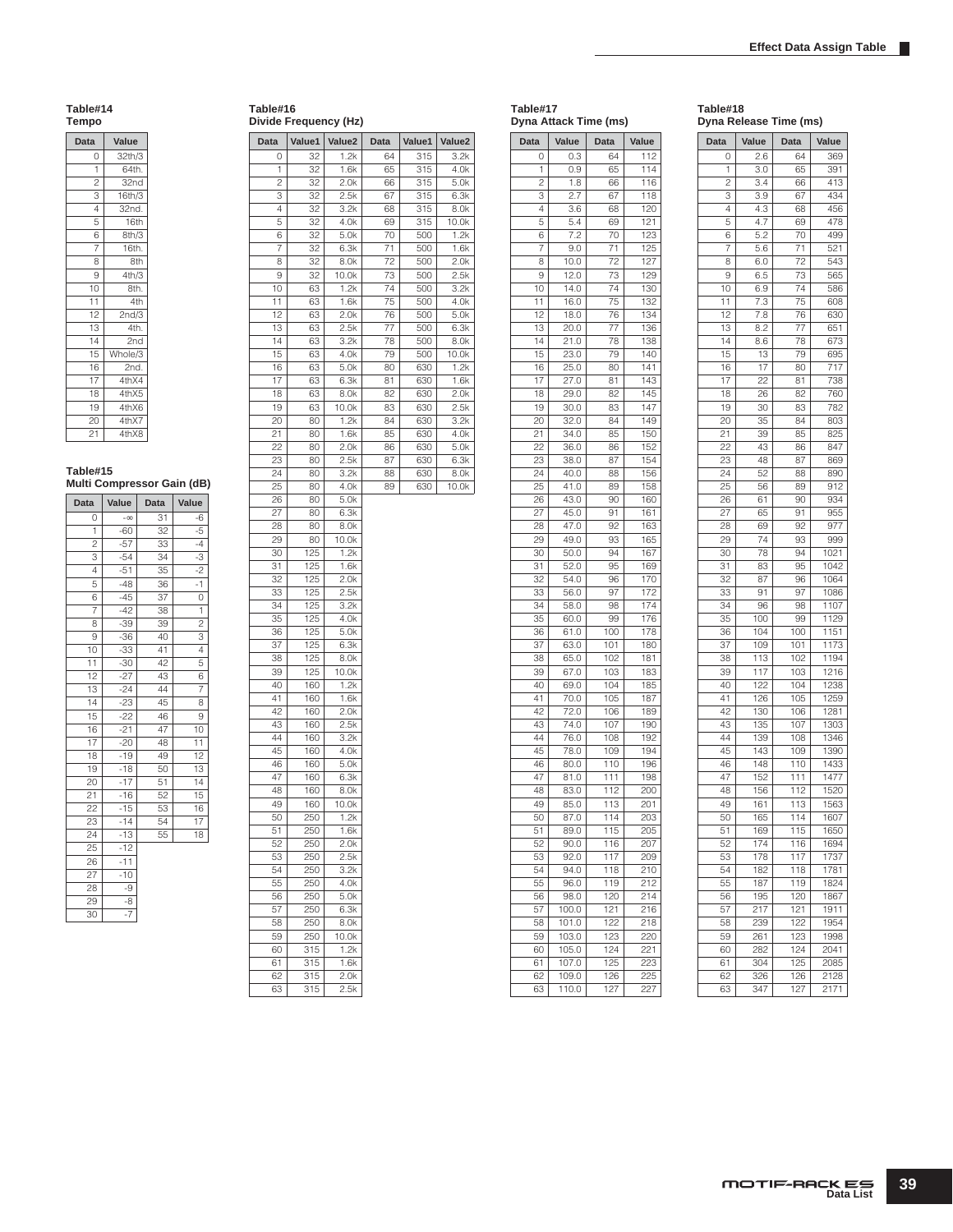**Table#19 Ring Mod Carrier Freq** 

# **Table#20**

 $1 0.11$ 

**V-Flanger Delay Offset Data Value Data Value**

0 0.09 70 6.35<br>1 0.11 71 6.67

2 0.13 72 7.01<br>3 0.15 73 7.37 3 0.15 73 7.37 4 0.18 74 7.74<br>5 0.20 75 8.13 0.20 75 8.13<br>0.22 76 8.54

6 0.22 76<br>7 0.24 77 7 0.24 77 8.97 **Table#21 Modulation**  **Table#22**

**Vintage Flanger Speed**

| Phase          |        |
|----------------|--------|
| Data           | Value  |
| 0              | $-180$ |
| 1              | $-158$ |
| $\overline{c}$ | $-135$ |
| 3              | $-113$ |
| 4              | $-90$  |
| 5              | $-68$  |
| 6              | $-45$  |
| 7              | $-23$  |
| 8              | 0      |
| 9              | 23     |
| 10             | 45     |
| 11             | 68     |
| 12             | 90     |
| 13             | 113    |
| 14             | 135    |
| 15             | 158    |

| Data | Value | Data             | Value | Data | Value | Data | Value |
|------|-------|------------------|-------|------|-------|------|-------|
| 0    | 0.040 | 64               | 0.247 | 128  | 0.988 | 192  | 3.953 |
| 1    | 0.042 | 65               | 0.252 | 129  | 1.009 | 193  | 4.037 |
| 2    | 0.045 | 66               | 0.258 | 130  | 1.030 | 194  | 4.122 |
| З    | 0.047 | 67               | 0.263 | 131  | 1.051 | 195  | 4.206 |
| 4    | 0.050 | 68               | 0.268 | 132  | 1.072 | 196  | 4.290 |
| 5    | 0.053 | 69               | 0.273 | 133  | 1.093 | 197  | 4.374 |
| 6    | 0.055 | 70               | 0.281 | 134  | 1.125 | 198  | 4.500 |
| 7    | 0.058 | 71               | 0.287 | 135  | 1.146 | 199  | 4.584 |
| 8    | 0.060 | 72               | 0.292 | 136  | 1.167 | 200  | 4.668 |
| 9    | 0.063 | 73               | 0.300 | 137  | 1.199 | 201  | 4.752 |
| 10   | 0.066 | 74               | 0.308 | 138  | 1.220 | 202  | 4.879 |
| 11   | 0.068 | 75               | 0.313 | 139  | 1.251 | 203  | 5.005 |
| 12   | 0.071 | 76               | 0.321 | 140  | 1.272 | 204  | 5.131 |
| 13   | 0.074 | 77               | 0.326 | 141  | 1.304 | 205  | 5.215 |
| 14   | 0.076 | 78               | 0.334 | 142  | 1.335 | 206  | 5.341 |
| 15   | 0.079 | 79               | 0.342 | 143  | 1.367 | 207  | 5.467 |
| 16   | 0.081 | 80               | 0.347 | 144  | 1.409 | 208  | 5.552 |
| 17   | 0.084 | 81               | 0.357 | 145  | 1.430 | 209  | 5.720 |
| 18   | 0.087 | 82               | 0.363 | 146  | 1.451 | 210  | 5.804 |
| 19   | 0.089 | 83               | 0.373 | 147  | 1.493 | 211  | 5.972 |
| 20   | 0.092 | 84               | 0.379 | 148  | 1.514 | 212  | 6.056 |
| 21   | 0.095 | 85               | 0.389 | 149  | 1.556 | 213  | 6.224 |
| 22   | 0.097 | 86               | 0.400 | 150  | 1.577 | 214  | 6.309 |
| 23   | 0.100 | 87               | 0.405 | 151  | 1.619 | 215  | 6.477 |
| 24   | 0.102 | 88               | 0.415 | 152  | 1.661 | 216  | 6.645 |
| 25   | 0.105 | 89               | 0.426 | 153  | 1.682 | 217  | 6.813 |
| 26   | 0.108 | 90               | 0.431 | 154  | 1.724 | 218  | 6.897 |
| 27   | 0.110 | 91               | 0.442 | 155  | 1.766 | 219  | 7.066 |
| 28   | 0.113 | 92               | 0.452 | 156  | 1.808 | 220  | 7.234 |
| 29   | 0.116 | 93               | 0.463 | 157  | 1.851 | 221  | 7.402 |
| 30   | 0.118 | 94               | 0.473 | 158  | 1.893 | 222  | 7.570 |
| 31   | 0.121 | 95               | 0.484 | 159  | 1.935 | 223  | 7.738 |
| 32   | 0.124 | 96               | 0.494 | 160  | 1.977 | 224  | 7.907 |
| 33   | 0.126 | 97               | 0.505 | 161  | 2.019 | 225  | 8.075 |
| 34   | 0.129 | 98               | 0.515 | 162  | 2.061 | 226  | 8.243 |
| 35   | 0.131 | 99               | 0.526 | 163  | 2.103 | 227  | 8.411 |
| 36   | 0.134 | 100              | 0.562 | 164  | 2.145 | 228  | 8.580 |
| 37   | 0.137 | 101              | 0.547 | 165  | 2.187 | 229  | 8.748 |
| 38   | 0.139 | 102              | 0.563 | 166  | 2.250 | 230  | 9.000 |
| 39   | 0.145 | 103              | 0.573 | 167  | 2.292 | 231  | 9.168 |
| 40   | 0.147 | 104              | 0.589 | 168  | 2.334 | 232  | 9.337 |
| 41   | 0.150 | 105              | 0.599 | 169  | 2.397 | 233  | 9.589 |
| 42   | 0.152 | 106              | 0.615 | 170  | 2.460 | 234  | 9.757 |
| 43   | 0.158 | 107              | 0.626 | 171  | 2.502 | 235  | 10.00 |
| 44   | 0.160 | 108              | 0.636 | 172  | 2.565 |      |       |
| 45   | 0.163 | 109              | 0.652 | 173  | 2.608 |      |       |
| 46   | 0.168 | 110              | 0.668 | 174  | 2.671 |      |       |
| 47   | 0.171 | 111              | 0.683 | 175  | 2.733 |      |       |
| 48   | 0.173 | 112              | 0.704 | 176  | 2.776 |      |       |
| 49   | 0.179 | 113              | 0.715 | 177  | 2.860 |      |       |
| 50   | 0.181 | 114              | 0.725 | 178  | 2.902 |      |       |
| 51.  | 0.187 | 115              | 0.747 | 179  | 2.986 |      |       |
| 52   | 0.189 | 116              | 0.757 | 180  | 3.028 |      |       |
| 53   | 0.195 | 117              | 0.778 | 181  | 3.112 |      |       |
| 54   | 0.197 | 118              | 0.789 | 182  | 3.154 |      |       |
| 55   | 0.202 | 119              | 0.810 | 183  | 3.238 |      |       |
| 56   | 0.208 | 120              | 0.831 | 184  | 3.323 |      |       |
| 57   | 0.210 | 121              | 0.852 | 185  | 3.365 |      |       |
| 58   | 0.216 | $\overline{122}$ | 0.862 | 186  | 3.449 |      |       |
| 59   | 0.221 | 123              | 0.883 | 187  | 3.533 |      |       |
| 60   | 0.226 | 124              | 0.904 | 188  | 3.617 |      |       |
| 61   | 0.231 | 125              | 0.925 | 189  | 3.701 |      |       |
| 62   | 0.237 | 126              | 0.946 | 190  | 3.785 |      |       |
| 63   | 0.242 | 127              | 0.967 | 191  | 3.869 |      |       |
|      |       |                  |       |      |       |      |       |

| Course (Hz)     |       |            |                |
|-----------------|-------|------------|----------------|
| Data            | Value | Data       | Value          |
| 0               | 0.5   | 64         | 152            |
| 1               | 1.5   | 65         | 160            |
| 2               | 2.0   | 66         | 169            |
| 3               | 2.5   | 67         | 179            |
| 4               | 3.5   | 68         | 189            |
| 5               | 4.0   | 69         | 200            |
| 6               | 4.5   | 70         | 211            |
| $\sqrt{2}$      | 5.5   | 71         | 224            |
| 8               | 6.0   | 72         | 236            |
| 9               | 6.5   | 73         | 250            |
| 10              | 7.5   | 74         | 264            |
| 11              | 8.0   | 75         | 279            |
| 12              | 8.5   | 76         | 295            |
| 13              | 8.9   | 77         | 312            |
| 14              | 9.4   | 78         | 330            |
| 15              | 10.0  | 79         | 348            |
| 16              | 10.6  | 80         | 368            |
| 17              | 11.2  | 81         | 389            |
| 18              | 11.8  | 82         | 412            |
| 19              | 12.5  | 83         | 435            |
| 20              | 13.2  | 84         | 460            |
| 21              | 13.9  | 85         | 486            |
| 22              | 14.7  | 86         | 514            |
| 23              | 15.6  | 87         | 543            |
| 24              | 16.5  | 88         | 574            |
| 25              | 17.4  | 89         | 607            |
| 26              | 18.4  | 90         | 642            |
| 27              | 19.4  | 91         | 678            |
| 28              | 20.6  | 92         | 717            |
| 29              | 21.7  | 93         | 758            |
| 30              | 23.0  | 94         | 801            |
| 31              | 24.3  | 95         | 847            |
|                 | 25.7  | 96         | 895            |
| 32<br>33        |       |            |                |
|                 | 27.1  | 97         | 946            |
| 34              | 28.7  | 98         | 1.00k          |
| 35              | 30.3  | 99         | 1.05k          |
| 36              | 32.0  | 100        | 1.11k          |
| 37              | 33.9  | 101        | 1.18k<br>1.24k |
| 38              | 35.8  | 102<br>103 |                |
| 39              | 37.8  |            | 1.32k          |
| 40              | 40.0  | 104        | 1.39k          |
| 41              | 42.3  | 105        | 1.47k          |
| 42              | 44.7  | 106        | 1.55k          |
| 43<br>44        | 47.3  | 107        | 1.64k          |
|                 | 49.9  | 108        | 1.74k          |
| 45              | 52.8  | 109        | 1.84k          |
| 46              | 55.8  | 110        | 1.94k          |
| 47              | 59.0  | 111        | 2.05k          |
| 48              | 62.4  | 112        | 2.17k          |
| 49              | 65.9  | 113        | 2.29k          |
| 50              | 69.7  | l 14       | 2.43k          |
| 51              | 73.7  | 115        | 2.56k          |
| 52              | 77.9  | 116        | 2.71k          |
| 53              | 82.3  | 117        | 2.87k          |
| 54              | 87.0  | 118        | 3.03k          |
| 55              | 92.0  | 119        | 3.20k          |
| 56              | 97.2  | 120        | 3.39k          |
| $5\overline{7}$ | 103   | 121        | 3.58k          |
| 58              | 109   | 122        | 3.79k          |
| 59              | 115   | 123        | 4.00k          |
| 60              | 121   | 124        | 4.23k          |
| 61              | 128   | 125        | 4.47k          |
|                 |       |            |                |
| 62<br>63        | 136   | 126<br>127 | 4.73k<br>5.00k |

| 8  | 0.27 | 78  | 9.41  |
|----|------|-----|-------|
| 9  | 0.29 | 79  | 9.85  |
| 10 | 0.31 | 80  | 10.29 |
| 11 | 0.34 | 81  | 10.73 |
| 12 | 0.36 | 82  | 11.17 |
| 13 | 0.38 | 83  | 11.61 |
| 14 | 0.40 | 84  | 12.05 |
| 15 | 0.42 | 85  | 12.49 |
| 16 | 0.43 | 86  | 12.93 |
| 17 | 0.46 | 87  | 13.37 |
| 18 | 0.48 | 88  | 13.81 |
| 19 | 0.51 | 89  | 14.24 |
| 20 | 0.53 | 90  | 14.68 |
| 21 | 0.56 | 91  | 15.12 |
| 22 | 0.59 | 92  | 15.56 |
| 23 | 0.62 | 93  | 16.00 |
| 24 | 0.65 | 94  | 16.44 |
| 25 | 0.68 | 95  | 16.88 |
| 26 | 0.72 | 96  | 17.32 |
| 27 | 0.76 | 97  | 17.76 |
| 28 | 0.79 | 98  | 18.20 |
| 29 | 0.83 | 99  | 18.64 |
| 30 | 0.88 | 100 | 19.08 |
| 31 | 0.92 | 101 | 19.52 |
| 32 | 0.97 | 102 | 19.96 |
| 33 | 1.02 | 103 | 20.40 |
| 34 | 1.07 | 104 | 20.83 |
| 35 | 1.12 | 105 | 21.27 |
| 36 | 1.18 | 106 | 21.71 |
| 37 | 1.24 | 107 | 22.15 |
| 38 | 1.30 | 108 | 22.59 |
| 39 | 1.37 | 109 | 23.03 |
| 40 | 1.44 | 110 | 23.47 |
| 41 | 1.51 | 111 | 23.91 |
| 42 | 1.59 | 112 | 24.35 |
| 43 | 1.67 | 113 | 24.79 |
| 44 | 1.76 | 114 | 25.23 |
| 45 | 1.84 | 115 | 25.66 |
| 46 | 1.94 | 116 | 26.10 |
| 47 | 2.04 | 117 | 26.54 |
| 48 | 2.14 | 118 | 26.98 |
| 49 | 2.25 | 119 | 27.42 |
| 50 | 2.36 | 120 | 27.86 |
| 51 | 2.48 | 121 | 28.30 |
| 52 | 2.61 | 122 | 28.74 |
| 53 | 2.74 | 123 | 29.18 |
| 54 | 2.88 | 124 | 29.62 |
| 55 | 3.03 | 125 | 30.06 |
| 56 | 3.18 | 126 | 30.50 |
| 57 | 3.34 | 127 | 30.94 |
| 58 | 3.51 | 128 | 31.38 |
| 59 | 3.69 | 129 | 31.82 |
| 60 | 3.87 | 130 | 32.25 |
| 61 | 4.07 | 131 | 32.69 |
| 62 | 4.28 | 132 | 33.13 |
| 63 | 4.49 | 133 | 33.57 |
| 64 | 4.72 | 134 | 34.01 |
| 65 | 4.96 | 135 | 34.45 |
| 66 | 5.21 | 136 | 34.89 |
| 67 | 5.47 | 137 | 35.33 |
| 68 | 5.75 | 138 | 35.77 |
| 69 | 6.04 | 139 | 36.21 |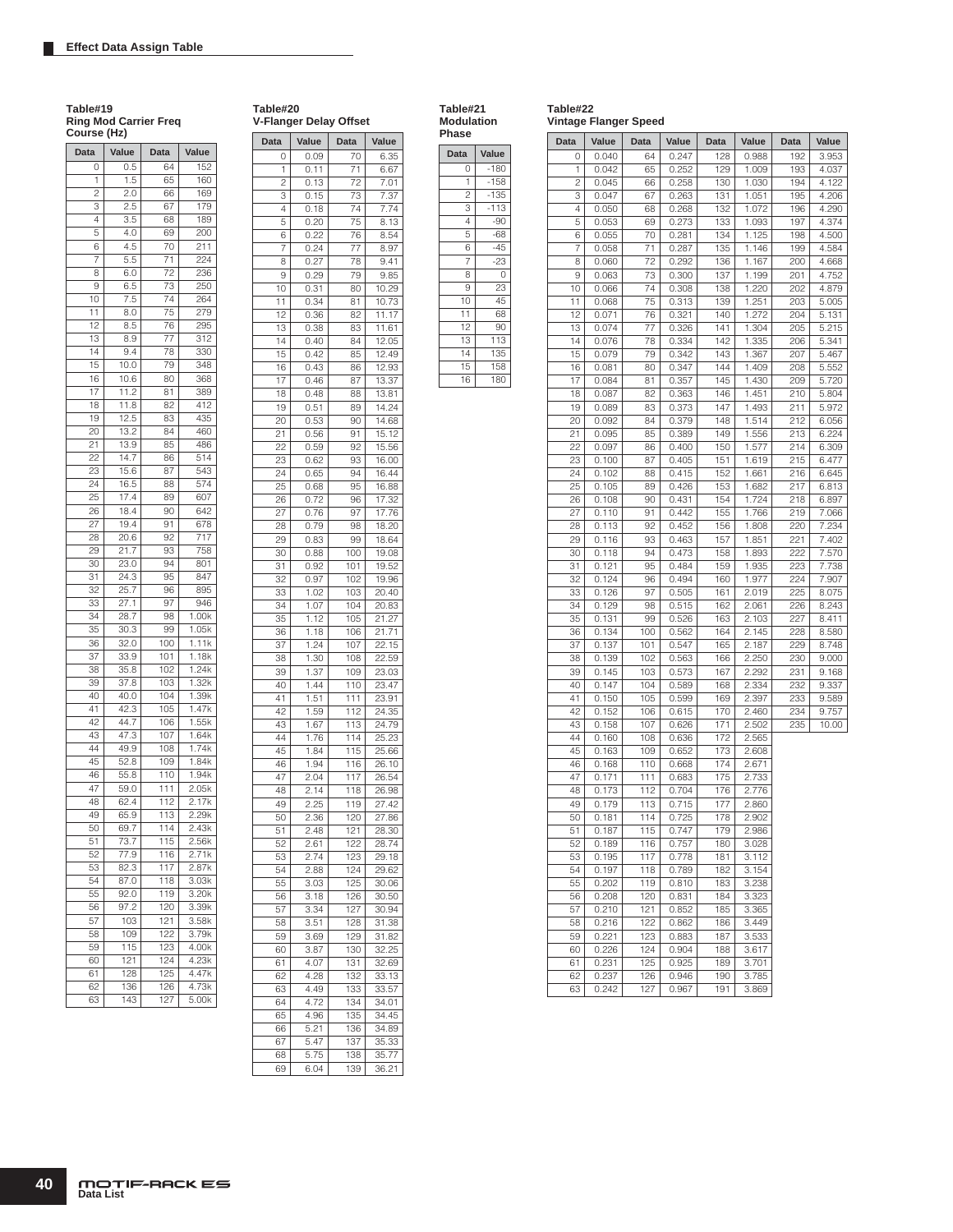П

# **Table#23**

# **Vintage Phaser Speed**

| <b>Data</b>    | Value          | Data       | Value          | Data       | Value          | Data       | Value          |
|----------------|----------------|------------|----------------|------------|----------------|------------|----------------|
| 0              | 0.100          | 64         | 0.334          | 128        | 1.062          | 192        | 3.365          |
| 1              | 0.103          | 65         | 0.342          | 129        | 1.083          | 193        | 3.449          |
| $\overline{c}$ | 0.105          | 66         | 0.347          | 130        | 1.104          | 194        | 3.491          |
| 3              | 0.108          | 67         | 0.357          | 131        | 1.125          | 195        | 3.575          |
| 4              | 0.110          | 68         | 0.363          | 132        | 1.146          | 196        | 3.659          |
| 5              | 0.113          | 69         | 0.368          | 133        | 1.167          | 197        | 3.701          |
| 6              | 0.116          | 70         | 0.373          | 134        | 1.188          | 198        | 3.785          |
| 7              | 0.118          | 71         | 0.379          | 135        | 1.209          | 199        | 3.827          |
| 8              | 0.121          | 72         | 0.389          | 136        | 1.230          | 200        | 3.911          |
| 9              | 0.124          | 73         | 0.394          | 137        | 1.251          | 201        | 3.995          |
| 10             | 0.126          | 74         | 0.400          | 138        | 1.272          | 202        | 4.080          |
| 11             | 0.129          | 75         | 0.410          | 139        | 1.304          | 203        | 4.122          |
| 12             | 0.131          | 76         | 0.415          | 140        | 1.325          | 204        | 4.206          |
| 13             | 0.134          | 77         | 0.426          | 141        | 1.346          | 205        | 4.290<br>4.374 |
| 14<br>15       | 0.137<br>0.139 | 78<br>79   | 0.431<br>0.442 | 142<br>143 | 1.367<br>1.410 | 206<br>207 | 4.458          |
| 16             | 0.142          | 80         | 0.447          | 144        | 1.430          | 208        | 4.500          |
| 17             | 0.145          | 81         | 0.457          | 145        | 1.451          | 209        | 4.584          |
| 18             | 0.147          | 82         | 0.463          | 146        | 1.472          | 210        | 4.668          |
| 19             | 0.150          | 83         | 0.473          | 147        | 1.493          | 211        | 4.752          |
| 20             | 0.152          | 84         | 0.478          | 148        | 1.535          | 212        | 4.837          |
| 21             | 0.155          | 85         | 0.489          | 149        | 1.556          | 213        | 4.921          |
| 22             | 0.158          | 86         | 0.499          | 150        | 1.577          | 214        | 5.047          |
| 23             | 0.160          | 87         | 0.510          | 151        | 1.619          | 215        | 5.131          |
| 24             | 0.163          | 88         | 0.515          | 152        | 1.640          | 216        | 5.215          |
| 25             | 0.166          | 89         | 0.526          | 153        | 1.682          | 217        | 5.299          |
| 26             | 0.168          | 90         | 0.536          | 154        | 1.703          | 218        | 5.383          |
| 27             | 0.171          | 91         | 0.547          | 155        | 1.724          | 219        | 5.551          |
| 28             | 0.173          | 92         | 0.557          | 156        | 1.767          | 220        | 5.636          |
| 29             | 0.179          | 93         | 0.568          | 157        | 1.808          | 221        | 5.720          |
| 30             | 0.181          | 94         | 0.578          | 158        | 1.829          | 222        | 5.804          |
| 31             | 0.184          | 95         | 0.589          | 159        | 1.872          | 223        | 5.888          |
| 32             | 0.187          | 96         | 0.599          | 160        | 1.893          | 224        | 6.056          |
| 33             | 0.192          | 97         | 0.610          | 161        | 1.935          | 225        | 6.140          |
| 34             | 0.195          | 98         | 0.620          | 162        | 1.977          | 226        | 6.224          |
| 35             | 0.200          | 99         | 0.631          | 163        | 2.000          | 227        | 6.393          |
| 36             | 0.202          | 100        | 0.641          | 164        | 2.040          | 228        | 6.477          |
| 37             | 0.205          | 101        | 0.652          | 165        | 2.082          | 229        | 6.561          |
| 38             | 0.210          | 102        | 0.668          | 166        | 2.124          | 230        | 6.729          |
| 39             | 0.213          | 103        | 0.683          | 167        | 2.145          | 231        | 6.813          |
| 40             | 0.218          | 104        | 0.694          | 168        | 2.187          | 232        | 6.981          |
| 41             | 0.221          | 105        | 0.704          | 169        | 2.229          | 233        | 7.066          |
| 42             | 0.226          | 106        | 0.715          | 170        | 2.271          | 234        | 7.234          |
| 43             | 0.229          | 107        | 0.725          | 171<br>172 | 2.313          | 235        | 7.318          |
| 44<br>45       | 0.234<br>0.237 | 108<br>109 | 0.747<br>0.758 | 173        | 2.355<br>2.397 | 236<br>237 | 7.486<br>7.654 |
| 46             | 0.242          | 110        | 0.768          | 174        | 2.439          | 238        | 7.774          |
| 47             | 0.247          | 111        | 0.789          | 175        | 2.503          | 239        | 7.907          |
| 48             | 0.250          | 112        | 0.799          | 176        | 2.544          | 240        | 8.075          |
| 49             | 0.255          | 113        | 0.810          | 177        | 2.587          | 241        | 8.159          |
| 50             | 0.260          | 114        | 0.831          | 178        | 2.629          | 242        | 8.327          |
| 51             | 0.265          | 115        | 0.841          | 179        | 2.671          | 243        | 8.496          |
| 52             | 0.271          | 116        | 0.862          | 180        | 2.734          | 244        | 8.664          |
| 53             | 0.276          | 117        | 0.873          | 181        | 2.776          | 245        | 8.832          |
| 54             | 0.281          | 118        | 0.894          | 182        | 2.860          | 246        | 9.000          |
| 55             | 0.287          | 119        | 0.904          | 183        | 2.902          | 247        | 9.168          |
| 56             | 0.289          | 120        | 0.925          | 184        | 2.944          | 248        | 9.337          |
| 57             | 0.294          | 121        | 0.936          | 185        | 2.986          | 249        | 9.505          |
| 58             | 0.300          | 122        | 0.957          | 186        | 3.028          | 250        | 9.673          |
| 59             | 0.308          | 123        | 0.967          | 187        | 3.070          | 251        | 9.841          |
| 60             | 0.310          | 124        | 0.988          | 188        | 3.154          | 252        | 10.00          |
| 61             | 0.318          | 125        | 1.000          | 189        | 3.196          |            |                |
| 62             | 0.323          | 126        | 1.030          | 190        | 3.280          |            |                |
| 63             | 0.329          | 127        | 1.051          | 191        | 3.323          |            |                |
|                |                |            |                |            |                |            |                |

# **Table#24**

| Data<br>Value<br>Value<br><b>Data</b><br>Value<br>Data<br>Value<br>Data<br>0.384<br>0<br>0.100<br>64<br>128<br>1.451<br>192<br>5.552<br>129<br>1<br>0.103<br>65<br>0.394<br>1.493<br>193<br>5.636<br>$\overline{c}$<br>0.105<br>0.405<br>130<br>1.514<br>194<br>5.720<br>66<br>3<br>0.108<br>67<br>0.410<br>131<br>1.556<br>195<br>5.888<br>68<br>0.421<br>132<br>5.972<br>4<br>0.110<br>1.598<br>196<br>5<br>0.113<br>69<br>0.426<br>133<br>1.619<br>197<br>6.140<br>70<br>1.661<br>6<br>0.116<br>0.436<br>134<br>198<br>6.224<br>$\overline{7}$<br>71<br>0.118<br>0.447<br>135<br>1.703<br>199<br>6.393<br>0.129<br>72<br>0.457<br>1.724<br>6.477<br>8<br>136<br>200<br>9<br>0.124<br>73<br>0.463<br>137<br>1.766<br>201<br>6.665<br>10<br>0.126<br>74<br>0.473<br>138<br>1.808<br>6.813<br>202<br>11<br>0.129<br>75<br>0.484<br>139<br>1.851<br>6.897<br>203<br>12<br>0.131<br>76<br>0.494<br>140<br>1.872<br>204<br>7.066<br>13<br>77<br>0.134<br>0.505<br>141<br>1.914<br>205<br>7.234<br>14<br>0.137<br>78<br>0.515<br>142<br>1.956<br>7.402<br>206<br>15<br>0.139<br>79<br>0.526<br>143<br>1.999<br>207<br>7.570<br>80<br>0.536<br>144<br>2.040<br>7.654<br>16<br>0.142<br>208<br>17<br>0.145<br>81<br>0.547<br>145<br>2.082<br>209<br>7.823<br>82<br>2.124<br>7.991<br>18<br>0.147<br>0.563<br>146<br>210<br>19<br>0.152<br>83<br>0.573<br>147<br>2.166<br>211<br>8.159<br>20<br>0.155<br>84<br>0.584<br>148<br>2.229<br>212<br>8.327<br>21<br>2.250<br>0.157<br>85<br>0.599<br>149<br>213<br>8.496<br>22<br>86<br>150<br>2.313<br>214<br>8.748<br>0.163<br>0.610<br>23<br>0.166<br>87<br>0.620<br>151<br>2.355<br>215<br>8.916<br>24<br>2.397<br>0.168<br>88<br>0.636<br>152<br>216<br>9.084<br>25<br>0.173<br>89<br>0.652<br>153<br>2.460<br>217<br>9.253<br>26<br>0.176<br>90<br>154<br>2.502<br>218<br>9.505<br>0.662<br>27<br>0.179<br>91<br>0.673<br>155<br>2.566<br>219<br>9.673<br>28<br>92<br>2.608<br>220<br>9.841<br>0.184<br>0.694<br>156<br>29<br>0.187<br>93<br>0.704<br>157<br>2.671<br>221<br>10.09<br>2.734<br>222<br>10.26<br>30<br>0.189<br>94<br>0.725<br>158<br>223<br>31<br>0.195<br>95<br>0.736<br>159<br>2.776<br>10.51<br>32<br>0.200<br>96<br>0.747<br>2.818<br>224<br>10.77<br>160<br>33<br>0.202<br>97<br>0.768<br>161<br>2.902<br>225<br>10.93<br>34<br>98<br>0.778<br>162<br>2.944<br>226<br>11.10<br>0.208<br>35<br>0.210<br>99<br>0.799<br>3.028<br>227<br>11.44<br>163<br>36<br>0.216<br>100<br>0.820<br>164<br>3.070<br>228<br>11.61<br>37<br>0.221<br>101<br>0.831<br>165<br>3.154<br>229<br>11.94<br>38<br>0.226<br>102<br>0.852<br>3.196<br>12.11<br>166<br>230<br>39<br>0.231<br>103<br>0.873<br>167<br>3.280<br>231<br>12.45<br>40<br>0.234<br>0.883<br>3.336<br>232<br>12.62<br>104<br>168<br>41<br>0.239<br>105<br>0.904<br>169<br>3.407<br>233<br>12.95<br>42<br>13.29<br>0.244<br>106<br>0.935<br>170<br>3.491<br>234<br>43<br>0.250<br>107<br>0.946<br>171<br>3.575<br>235<br>13.46<br>44<br>0.255<br>108<br>0.967<br>172<br>3.659<br>13.79<br>236<br>45<br>0.260<br>109<br>0.988<br>173<br>3.701<br>237<br>13.96<br>46<br>0.265<br>110<br>0.999<br>174<br>3.785<br>238<br>14.30<br>47<br>0.271<br>111<br>1.020<br>175<br>3.869<br>239<br>14.64<br>48<br>0.276<br>112<br>1.051<br>176<br>3.953<br>240<br>14.97<br>49<br>177<br>15.31<br>0.284<br>113<br>1.072<br>4.037<br>241<br>50<br>0.289<br>114<br>178<br>4.122<br>242<br>15.65<br>1.093<br>51<br>0.294<br>115<br>1.115<br>179<br>4.206<br>243<br>15.98<br>52<br>0.302<br>116<br>1.136<br>180<br>4.290<br>244<br>16.32<br>4.374<br>245<br>53<br>0.308<br>117<br>1.157<br>181<br>16.65<br>54<br>0.315<br>118<br>1.188<br>182<br>4.500<br>246<br>16.99<br>55<br>0.321<br>17.33<br>119<br>1.209<br>183<br>4.584<br>247<br>0.326<br>120<br>56<br>1.241<br>184<br>4.668<br>248<br>17.66<br>57<br>0.334<br>121<br>1.262<br>185<br>4.795<br>249<br>18.00<br>122<br>250<br>18.34<br>58<br>0.342<br>1.293<br>186<br>4.879<br>0.347<br>123<br>4.963<br>251<br>59<br>1.314<br>187<br>18.84<br>60<br>0.357<br>124<br>1.346<br>188<br>5.090<br>252<br>19.18<br>125<br>5.173<br>61<br>0.363<br>1.367<br>189<br>253<br>19.51<br>5.299<br>62<br>0.368<br>126<br>1.409<br>190<br>254<br>20.00 |    | Vintage Wah Speed |     |       |     |       |  |
|--------------------------------------------------------------------------------------------------------------------------------------------------------------------------------------------------------------------------------------------------------------------------------------------------------------------------------------------------------------------------------------------------------------------------------------------------------------------------------------------------------------------------------------------------------------------------------------------------------------------------------------------------------------------------------------------------------------------------------------------------------------------------------------------------------------------------------------------------------------------------------------------------------------------------------------------------------------------------------------------------------------------------------------------------------------------------------------------------------------------------------------------------------------------------------------------------------------------------------------------------------------------------------------------------------------------------------------------------------------------------------------------------------------------------------------------------------------------------------------------------------------------------------------------------------------------------------------------------------------------------------------------------------------------------------------------------------------------------------------------------------------------------------------------------------------------------------------------------------------------------------------------------------------------------------------------------------------------------------------------------------------------------------------------------------------------------------------------------------------------------------------------------------------------------------------------------------------------------------------------------------------------------------------------------------------------------------------------------------------------------------------------------------------------------------------------------------------------------------------------------------------------------------------------------------------------------------------------------------------------------------------------------------------------------------------------------------------------------------------------------------------------------------------------------------------------------------------------------------------------------------------------------------------------------------------------------------------------------------------------------------------------------------------------------------------------------------------------------------------------------------------------------------------------------------------------------------------------------------------------------------------------------------------------------------------------------------------------------------------------------------------------------------------------------------------------------------------------------------------------------------------------------------------------------------------------------------------------------------------------------------------------------------------------------------------------------------------------------------------------------------------------------------------------------------------------------------------------------------------------------------------------------------------------------------------------------------------------------------------------------------------------------------------------------------------------------------------------------------------------------------------------------------------------------------------|----|-------------------|-----|-------|-----|-------|--|
|                                                                                                                                                                                                                                                                                                                                                                                                                                                                                                                                                                                                                                                                                                                                                                                                                                                                                                                                                                                                                                                                                                                                                                                                                                                                                                                                                                                                                                                                                                                                                                                                                                                                                                                                                                                                                                                                                                                                                                                                                                                                                                                                                                                                                                                                                                                                                                                                                                                                                                                                                                                                                                                                                                                                                                                                                                                                                                                                                                                                                                                                                                                                                                                                                                                                                                                                                                                                                                                                                                                                                                                                                                                                                                                                                                                                                                                                                                                                                                                                                                                                                                                                                                                      |    |                   |     |       |     |       |  |
|                                                                                                                                                                                                                                                                                                                                                                                                                                                                                                                                                                                                                                                                                                                                                                                                                                                                                                                                                                                                                                                                                                                                                                                                                                                                                                                                                                                                                                                                                                                                                                                                                                                                                                                                                                                                                                                                                                                                                                                                                                                                                                                                                                                                                                                                                                                                                                                                                                                                                                                                                                                                                                                                                                                                                                                                                                                                                                                                                                                                                                                                                                                                                                                                                                                                                                                                                                                                                                                                                                                                                                                                                                                                                                                                                                                                                                                                                                                                                                                                                                                                                                                                                                                      |    |                   |     |       |     |       |  |
|                                                                                                                                                                                                                                                                                                                                                                                                                                                                                                                                                                                                                                                                                                                                                                                                                                                                                                                                                                                                                                                                                                                                                                                                                                                                                                                                                                                                                                                                                                                                                                                                                                                                                                                                                                                                                                                                                                                                                                                                                                                                                                                                                                                                                                                                                                                                                                                                                                                                                                                                                                                                                                                                                                                                                                                                                                                                                                                                                                                                                                                                                                                                                                                                                                                                                                                                                                                                                                                                                                                                                                                                                                                                                                                                                                                                                                                                                                                                                                                                                                                                                                                                                                                      |    |                   |     |       |     |       |  |
|                                                                                                                                                                                                                                                                                                                                                                                                                                                                                                                                                                                                                                                                                                                                                                                                                                                                                                                                                                                                                                                                                                                                                                                                                                                                                                                                                                                                                                                                                                                                                                                                                                                                                                                                                                                                                                                                                                                                                                                                                                                                                                                                                                                                                                                                                                                                                                                                                                                                                                                                                                                                                                                                                                                                                                                                                                                                                                                                                                                                                                                                                                                                                                                                                                                                                                                                                                                                                                                                                                                                                                                                                                                                                                                                                                                                                                                                                                                                                                                                                                                                                                                                                                                      |    |                   |     |       |     |       |  |
|                                                                                                                                                                                                                                                                                                                                                                                                                                                                                                                                                                                                                                                                                                                                                                                                                                                                                                                                                                                                                                                                                                                                                                                                                                                                                                                                                                                                                                                                                                                                                                                                                                                                                                                                                                                                                                                                                                                                                                                                                                                                                                                                                                                                                                                                                                                                                                                                                                                                                                                                                                                                                                                                                                                                                                                                                                                                                                                                                                                                                                                                                                                                                                                                                                                                                                                                                                                                                                                                                                                                                                                                                                                                                                                                                                                                                                                                                                                                                                                                                                                                                                                                                                                      |    |                   |     |       |     |       |  |
|                                                                                                                                                                                                                                                                                                                                                                                                                                                                                                                                                                                                                                                                                                                                                                                                                                                                                                                                                                                                                                                                                                                                                                                                                                                                                                                                                                                                                                                                                                                                                                                                                                                                                                                                                                                                                                                                                                                                                                                                                                                                                                                                                                                                                                                                                                                                                                                                                                                                                                                                                                                                                                                                                                                                                                                                                                                                                                                                                                                                                                                                                                                                                                                                                                                                                                                                                                                                                                                                                                                                                                                                                                                                                                                                                                                                                                                                                                                                                                                                                                                                                                                                                                                      |    |                   |     |       |     |       |  |
|                                                                                                                                                                                                                                                                                                                                                                                                                                                                                                                                                                                                                                                                                                                                                                                                                                                                                                                                                                                                                                                                                                                                                                                                                                                                                                                                                                                                                                                                                                                                                                                                                                                                                                                                                                                                                                                                                                                                                                                                                                                                                                                                                                                                                                                                                                                                                                                                                                                                                                                                                                                                                                                                                                                                                                                                                                                                                                                                                                                                                                                                                                                                                                                                                                                                                                                                                                                                                                                                                                                                                                                                                                                                                                                                                                                                                                                                                                                                                                                                                                                                                                                                                                                      |    |                   |     |       |     |       |  |
|                                                                                                                                                                                                                                                                                                                                                                                                                                                                                                                                                                                                                                                                                                                                                                                                                                                                                                                                                                                                                                                                                                                                                                                                                                                                                                                                                                                                                                                                                                                                                                                                                                                                                                                                                                                                                                                                                                                                                                                                                                                                                                                                                                                                                                                                                                                                                                                                                                                                                                                                                                                                                                                                                                                                                                                                                                                                                                                                                                                                                                                                                                                                                                                                                                                                                                                                                                                                                                                                                                                                                                                                                                                                                                                                                                                                                                                                                                                                                                                                                                                                                                                                                                                      |    |                   |     |       |     |       |  |
|                                                                                                                                                                                                                                                                                                                                                                                                                                                                                                                                                                                                                                                                                                                                                                                                                                                                                                                                                                                                                                                                                                                                                                                                                                                                                                                                                                                                                                                                                                                                                                                                                                                                                                                                                                                                                                                                                                                                                                                                                                                                                                                                                                                                                                                                                                                                                                                                                                                                                                                                                                                                                                                                                                                                                                                                                                                                                                                                                                                                                                                                                                                                                                                                                                                                                                                                                                                                                                                                                                                                                                                                                                                                                                                                                                                                                                                                                                                                                                                                                                                                                                                                                                                      |    |                   |     |       |     |       |  |
|                                                                                                                                                                                                                                                                                                                                                                                                                                                                                                                                                                                                                                                                                                                                                                                                                                                                                                                                                                                                                                                                                                                                                                                                                                                                                                                                                                                                                                                                                                                                                                                                                                                                                                                                                                                                                                                                                                                                                                                                                                                                                                                                                                                                                                                                                                                                                                                                                                                                                                                                                                                                                                                                                                                                                                                                                                                                                                                                                                                                                                                                                                                                                                                                                                                                                                                                                                                                                                                                                                                                                                                                                                                                                                                                                                                                                                                                                                                                                                                                                                                                                                                                                                                      |    |                   |     |       |     |       |  |
|                                                                                                                                                                                                                                                                                                                                                                                                                                                                                                                                                                                                                                                                                                                                                                                                                                                                                                                                                                                                                                                                                                                                                                                                                                                                                                                                                                                                                                                                                                                                                                                                                                                                                                                                                                                                                                                                                                                                                                                                                                                                                                                                                                                                                                                                                                                                                                                                                                                                                                                                                                                                                                                                                                                                                                                                                                                                                                                                                                                                                                                                                                                                                                                                                                                                                                                                                                                                                                                                                                                                                                                                                                                                                                                                                                                                                                                                                                                                                                                                                                                                                                                                                                                      |    |                   |     |       |     |       |  |
|                                                                                                                                                                                                                                                                                                                                                                                                                                                                                                                                                                                                                                                                                                                                                                                                                                                                                                                                                                                                                                                                                                                                                                                                                                                                                                                                                                                                                                                                                                                                                                                                                                                                                                                                                                                                                                                                                                                                                                                                                                                                                                                                                                                                                                                                                                                                                                                                                                                                                                                                                                                                                                                                                                                                                                                                                                                                                                                                                                                                                                                                                                                                                                                                                                                                                                                                                                                                                                                                                                                                                                                                                                                                                                                                                                                                                                                                                                                                                                                                                                                                                                                                                                                      |    |                   |     |       |     |       |  |
|                                                                                                                                                                                                                                                                                                                                                                                                                                                                                                                                                                                                                                                                                                                                                                                                                                                                                                                                                                                                                                                                                                                                                                                                                                                                                                                                                                                                                                                                                                                                                                                                                                                                                                                                                                                                                                                                                                                                                                                                                                                                                                                                                                                                                                                                                                                                                                                                                                                                                                                                                                                                                                                                                                                                                                                                                                                                                                                                                                                                                                                                                                                                                                                                                                                                                                                                                                                                                                                                                                                                                                                                                                                                                                                                                                                                                                                                                                                                                                                                                                                                                                                                                                                      |    |                   |     |       |     |       |  |
|                                                                                                                                                                                                                                                                                                                                                                                                                                                                                                                                                                                                                                                                                                                                                                                                                                                                                                                                                                                                                                                                                                                                                                                                                                                                                                                                                                                                                                                                                                                                                                                                                                                                                                                                                                                                                                                                                                                                                                                                                                                                                                                                                                                                                                                                                                                                                                                                                                                                                                                                                                                                                                                                                                                                                                                                                                                                                                                                                                                                                                                                                                                                                                                                                                                                                                                                                                                                                                                                                                                                                                                                                                                                                                                                                                                                                                                                                                                                                                                                                                                                                                                                                                                      |    |                   |     |       |     |       |  |
|                                                                                                                                                                                                                                                                                                                                                                                                                                                                                                                                                                                                                                                                                                                                                                                                                                                                                                                                                                                                                                                                                                                                                                                                                                                                                                                                                                                                                                                                                                                                                                                                                                                                                                                                                                                                                                                                                                                                                                                                                                                                                                                                                                                                                                                                                                                                                                                                                                                                                                                                                                                                                                                                                                                                                                                                                                                                                                                                                                                                                                                                                                                                                                                                                                                                                                                                                                                                                                                                                                                                                                                                                                                                                                                                                                                                                                                                                                                                                                                                                                                                                                                                                                                      |    |                   |     |       |     |       |  |
|                                                                                                                                                                                                                                                                                                                                                                                                                                                                                                                                                                                                                                                                                                                                                                                                                                                                                                                                                                                                                                                                                                                                                                                                                                                                                                                                                                                                                                                                                                                                                                                                                                                                                                                                                                                                                                                                                                                                                                                                                                                                                                                                                                                                                                                                                                                                                                                                                                                                                                                                                                                                                                                                                                                                                                                                                                                                                                                                                                                                                                                                                                                                                                                                                                                                                                                                                                                                                                                                                                                                                                                                                                                                                                                                                                                                                                                                                                                                                                                                                                                                                                                                                                                      |    |                   |     |       |     |       |  |
|                                                                                                                                                                                                                                                                                                                                                                                                                                                                                                                                                                                                                                                                                                                                                                                                                                                                                                                                                                                                                                                                                                                                                                                                                                                                                                                                                                                                                                                                                                                                                                                                                                                                                                                                                                                                                                                                                                                                                                                                                                                                                                                                                                                                                                                                                                                                                                                                                                                                                                                                                                                                                                                                                                                                                                                                                                                                                                                                                                                                                                                                                                                                                                                                                                                                                                                                                                                                                                                                                                                                                                                                                                                                                                                                                                                                                                                                                                                                                                                                                                                                                                                                                                                      |    |                   |     |       |     |       |  |
|                                                                                                                                                                                                                                                                                                                                                                                                                                                                                                                                                                                                                                                                                                                                                                                                                                                                                                                                                                                                                                                                                                                                                                                                                                                                                                                                                                                                                                                                                                                                                                                                                                                                                                                                                                                                                                                                                                                                                                                                                                                                                                                                                                                                                                                                                                                                                                                                                                                                                                                                                                                                                                                                                                                                                                                                                                                                                                                                                                                                                                                                                                                                                                                                                                                                                                                                                                                                                                                                                                                                                                                                                                                                                                                                                                                                                                                                                                                                                                                                                                                                                                                                                                                      |    |                   |     |       |     |       |  |
|                                                                                                                                                                                                                                                                                                                                                                                                                                                                                                                                                                                                                                                                                                                                                                                                                                                                                                                                                                                                                                                                                                                                                                                                                                                                                                                                                                                                                                                                                                                                                                                                                                                                                                                                                                                                                                                                                                                                                                                                                                                                                                                                                                                                                                                                                                                                                                                                                                                                                                                                                                                                                                                                                                                                                                                                                                                                                                                                                                                                                                                                                                                                                                                                                                                                                                                                                                                                                                                                                                                                                                                                                                                                                                                                                                                                                                                                                                                                                                                                                                                                                                                                                                                      |    |                   |     |       |     |       |  |
|                                                                                                                                                                                                                                                                                                                                                                                                                                                                                                                                                                                                                                                                                                                                                                                                                                                                                                                                                                                                                                                                                                                                                                                                                                                                                                                                                                                                                                                                                                                                                                                                                                                                                                                                                                                                                                                                                                                                                                                                                                                                                                                                                                                                                                                                                                                                                                                                                                                                                                                                                                                                                                                                                                                                                                                                                                                                                                                                                                                                                                                                                                                                                                                                                                                                                                                                                                                                                                                                                                                                                                                                                                                                                                                                                                                                                                                                                                                                                                                                                                                                                                                                                                                      |    |                   |     |       |     |       |  |
|                                                                                                                                                                                                                                                                                                                                                                                                                                                                                                                                                                                                                                                                                                                                                                                                                                                                                                                                                                                                                                                                                                                                                                                                                                                                                                                                                                                                                                                                                                                                                                                                                                                                                                                                                                                                                                                                                                                                                                                                                                                                                                                                                                                                                                                                                                                                                                                                                                                                                                                                                                                                                                                                                                                                                                                                                                                                                                                                                                                                                                                                                                                                                                                                                                                                                                                                                                                                                                                                                                                                                                                                                                                                                                                                                                                                                                                                                                                                                                                                                                                                                                                                                                                      |    |                   |     |       |     |       |  |
|                                                                                                                                                                                                                                                                                                                                                                                                                                                                                                                                                                                                                                                                                                                                                                                                                                                                                                                                                                                                                                                                                                                                                                                                                                                                                                                                                                                                                                                                                                                                                                                                                                                                                                                                                                                                                                                                                                                                                                                                                                                                                                                                                                                                                                                                                                                                                                                                                                                                                                                                                                                                                                                                                                                                                                                                                                                                                                                                                                                                                                                                                                                                                                                                                                                                                                                                                                                                                                                                                                                                                                                                                                                                                                                                                                                                                                                                                                                                                                                                                                                                                                                                                                                      |    |                   |     |       |     |       |  |
|                                                                                                                                                                                                                                                                                                                                                                                                                                                                                                                                                                                                                                                                                                                                                                                                                                                                                                                                                                                                                                                                                                                                                                                                                                                                                                                                                                                                                                                                                                                                                                                                                                                                                                                                                                                                                                                                                                                                                                                                                                                                                                                                                                                                                                                                                                                                                                                                                                                                                                                                                                                                                                                                                                                                                                                                                                                                                                                                                                                                                                                                                                                                                                                                                                                                                                                                                                                                                                                                                                                                                                                                                                                                                                                                                                                                                                                                                                                                                                                                                                                                                                                                                                                      |    |                   |     |       |     |       |  |
|                                                                                                                                                                                                                                                                                                                                                                                                                                                                                                                                                                                                                                                                                                                                                                                                                                                                                                                                                                                                                                                                                                                                                                                                                                                                                                                                                                                                                                                                                                                                                                                                                                                                                                                                                                                                                                                                                                                                                                                                                                                                                                                                                                                                                                                                                                                                                                                                                                                                                                                                                                                                                                                                                                                                                                                                                                                                                                                                                                                                                                                                                                                                                                                                                                                                                                                                                                                                                                                                                                                                                                                                                                                                                                                                                                                                                                                                                                                                                                                                                                                                                                                                                                                      |    |                   |     |       |     |       |  |
|                                                                                                                                                                                                                                                                                                                                                                                                                                                                                                                                                                                                                                                                                                                                                                                                                                                                                                                                                                                                                                                                                                                                                                                                                                                                                                                                                                                                                                                                                                                                                                                                                                                                                                                                                                                                                                                                                                                                                                                                                                                                                                                                                                                                                                                                                                                                                                                                                                                                                                                                                                                                                                                                                                                                                                                                                                                                                                                                                                                                                                                                                                                                                                                                                                                                                                                                                                                                                                                                                                                                                                                                                                                                                                                                                                                                                                                                                                                                                                                                                                                                                                                                                                                      |    |                   |     |       |     |       |  |
|                                                                                                                                                                                                                                                                                                                                                                                                                                                                                                                                                                                                                                                                                                                                                                                                                                                                                                                                                                                                                                                                                                                                                                                                                                                                                                                                                                                                                                                                                                                                                                                                                                                                                                                                                                                                                                                                                                                                                                                                                                                                                                                                                                                                                                                                                                                                                                                                                                                                                                                                                                                                                                                                                                                                                                                                                                                                                                                                                                                                                                                                                                                                                                                                                                                                                                                                                                                                                                                                                                                                                                                                                                                                                                                                                                                                                                                                                                                                                                                                                                                                                                                                                                                      |    |                   |     |       |     |       |  |
|                                                                                                                                                                                                                                                                                                                                                                                                                                                                                                                                                                                                                                                                                                                                                                                                                                                                                                                                                                                                                                                                                                                                                                                                                                                                                                                                                                                                                                                                                                                                                                                                                                                                                                                                                                                                                                                                                                                                                                                                                                                                                                                                                                                                                                                                                                                                                                                                                                                                                                                                                                                                                                                                                                                                                                                                                                                                                                                                                                                                                                                                                                                                                                                                                                                                                                                                                                                                                                                                                                                                                                                                                                                                                                                                                                                                                                                                                                                                                                                                                                                                                                                                                                                      |    |                   |     |       |     |       |  |
|                                                                                                                                                                                                                                                                                                                                                                                                                                                                                                                                                                                                                                                                                                                                                                                                                                                                                                                                                                                                                                                                                                                                                                                                                                                                                                                                                                                                                                                                                                                                                                                                                                                                                                                                                                                                                                                                                                                                                                                                                                                                                                                                                                                                                                                                                                                                                                                                                                                                                                                                                                                                                                                                                                                                                                                                                                                                                                                                                                                                                                                                                                                                                                                                                                                                                                                                                                                                                                                                                                                                                                                                                                                                                                                                                                                                                                                                                                                                                                                                                                                                                                                                                                                      |    |                   |     |       |     |       |  |
|                                                                                                                                                                                                                                                                                                                                                                                                                                                                                                                                                                                                                                                                                                                                                                                                                                                                                                                                                                                                                                                                                                                                                                                                                                                                                                                                                                                                                                                                                                                                                                                                                                                                                                                                                                                                                                                                                                                                                                                                                                                                                                                                                                                                                                                                                                                                                                                                                                                                                                                                                                                                                                                                                                                                                                                                                                                                                                                                                                                                                                                                                                                                                                                                                                                                                                                                                                                                                                                                                                                                                                                                                                                                                                                                                                                                                                                                                                                                                                                                                                                                                                                                                                                      |    |                   |     |       |     |       |  |
|                                                                                                                                                                                                                                                                                                                                                                                                                                                                                                                                                                                                                                                                                                                                                                                                                                                                                                                                                                                                                                                                                                                                                                                                                                                                                                                                                                                                                                                                                                                                                                                                                                                                                                                                                                                                                                                                                                                                                                                                                                                                                                                                                                                                                                                                                                                                                                                                                                                                                                                                                                                                                                                                                                                                                                                                                                                                                                                                                                                                                                                                                                                                                                                                                                                                                                                                                                                                                                                                                                                                                                                                                                                                                                                                                                                                                                                                                                                                                                                                                                                                                                                                                                                      |    |                   |     |       |     |       |  |
|                                                                                                                                                                                                                                                                                                                                                                                                                                                                                                                                                                                                                                                                                                                                                                                                                                                                                                                                                                                                                                                                                                                                                                                                                                                                                                                                                                                                                                                                                                                                                                                                                                                                                                                                                                                                                                                                                                                                                                                                                                                                                                                                                                                                                                                                                                                                                                                                                                                                                                                                                                                                                                                                                                                                                                                                                                                                                                                                                                                                                                                                                                                                                                                                                                                                                                                                                                                                                                                                                                                                                                                                                                                                                                                                                                                                                                                                                                                                                                                                                                                                                                                                                                                      |    |                   |     |       |     |       |  |
|                                                                                                                                                                                                                                                                                                                                                                                                                                                                                                                                                                                                                                                                                                                                                                                                                                                                                                                                                                                                                                                                                                                                                                                                                                                                                                                                                                                                                                                                                                                                                                                                                                                                                                                                                                                                                                                                                                                                                                                                                                                                                                                                                                                                                                                                                                                                                                                                                                                                                                                                                                                                                                                                                                                                                                                                                                                                                                                                                                                                                                                                                                                                                                                                                                                                                                                                                                                                                                                                                                                                                                                                                                                                                                                                                                                                                                                                                                                                                                                                                                                                                                                                                                                      |    |                   |     |       |     |       |  |
|                                                                                                                                                                                                                                                                                                                                                                                                                                                                                                                                                                                                                                                                                                                                                                                                                                                                                                                                                                                                                                                                                                                                                                                                                                                                                                                                                                                                                                                                                                                                                                                                                                                                                                                                                                                                                                                                                                                                                                                                                                                                                                                                                                                                                                                                                                                                                                                                                                                                                                                                                                                                                                                                                                                                                                                                                                                                                                                                                                                                                                                                                                                                                                                                                                                                                                                                                                                                                                                                                                                                                                                                                                                                                                                                                                                                                                                                                                                                                                                                                                                                                                                                                                                      |    |                   |     |       |     |       |  |
|                                                                                                                                                                                                                                                                                                                                                                                                                                                                                                                                                                                                                                                                                                                                                                                                                                                                                                                                                                                                                                                                                                                                                                                                                                                                                                                                                                                                                                                                                                                                                                                                                                                                                                                                                                                                                                                                                                                                                                                                                                                                                                                                                                                                                                                                                                                                                                                                                                                                                                                                                                                                                                                                                                                                                                                                                                                                                                                                                                                                                                                                                                                                                                                                                                                                                                                                                                                                                                                                                                                                                                                                                                                                                                                                                                                                                                                                                                                                                                                                                                                                                                                                                                                      |    |                   |     |       |     |       |  |
|                                                                                                                                                                                                                                                                                                                                                                                                                                                                                                                                                                                                                                                                                                                                                                                                                                                                                                                                                                                                                                                                                                                                                                                                                                                                                                                                                                                                                                                                                                                                                                                                                                                                                                                                                                                                                                                                                                                                                                                                                                                                                                                                                                                                                                                                                                                                                                                                                                                                                                                                                                                                                                                                                                                                                                                                                                                                                                                                                                                                                                                                                                                                                                                                                                                                                                                                                                                                                                                                                                                                                                                                                                                                                                                                                                                                                                                                                                                                                                                                                                                                                                                                                                                      |    |                   |     |       |     |       |  |
|                                                                                                                                                                                                                                                                                                                                                                                                                                                                                                                                                                                                                                                                                                                                                                                                                                                                                                                                                                                                                                                                                                                                                                                                                                                                                                                                                                                                                                                                                                                                                                                                                                                                                                                                                                                                                                                                                                                                                                                                                                                                                                                                                                                                                                                                                                                                                                                                                                                                                                                                                                                                                                                                                                                                                                                                                                                                                                                                                                                                                                                                                                                                                                                                                                                                                                                                                                                                                                                                                                                                                                                                                                                                                                                                                                                                                                                                                                                                                                                                                                                                                                                                                                                      |    |                   |     |       |     |       |  |
|                                                                                                                                                                                                                                                                                                                                                                                                                                                                                                                                                                                                                                                                                                                                                                                                                                                                                                                                                                                                                                                                                                                                                                                                                                                                                                                                                                                                                                                                                                                                                                                                                                                                                                                                                                                                                                                                                                                                                                                                                                                                                                                                                                                                                                                                                                                                                                                                                                                                                                                                                                                                                                                                                                                                                                                                                                                                                                                                                                                                                                                                                                                                                                                                                                                                                                                                                                                                                                                                                                                                                                                                                                                                                                                                                                                                                                                                                                                                                                                                                                                                                                                                                                                      |    |                   |     |       |     |       |  |
|                                                                                                                                                                                                                                                                                                                                                                                                                                                                                                                                                                                                                                                                                                                                                                                                                                                                                                                                                                                                                                                                                                                                                                                                                                                                                                                                                                                                                                                                                                                                                                                                                                                                                                                                                                                                                                                                                                                                                                                                                                                                                                                                                                                                                                                                                                                                                                                                                                                                                                                                                                                                                                                                                                                                                                                                                                                                                                                                                                                                                                                                                                                                                                                                                                                                                                                                                                                                                                                                                                                                                                                                                                                                                                                                                                                                                                                                                                                                                                                                                                                                                                                                                                                      |    |                   |     |       |     |       |  |
|                                                                                                                                                                                                                                                                                                                                                                                                                                                                                                                                                                                                                                                                                                                                                                                                                                                                                                                                                                                                                                                                                                                                                                                                                                                                                                                                                                                                                                                                                                                                                                                                                                                                                                                                                                                                                                                                                                                                                                                                                                                                                                                                                                                                                                                                                                                                                                                                                                                                                                                                                                                                                                                                                                                                                                                                                                                                                                                                                                                                                                                                                                                                                                                                                                                                                                                                                                                                                                                                                                                                                                                                                                                                                                                                                                                                                                                                                                                                                                                                                                                                                                                                                                                      |    |                   |     |       |     |       |  |
|                                                                                                                                                                                                                                                                                                                                                                                                                                                                                                                                                                                                                                                                                                                                                                                                                                                                                                                                                                                                                                                                                                                                                                                                                                                                                                                                                                                                                                                                                                                                                                                                                                                                                                                                                                                                                                                                                                                                                                                                                                                                                                                                                                                                                                                                                                                                                                                                                                                                                                                                                                                                                                                                                                                                                                                                                                                                                                                                                                                                                                                                                                                                                                                                                                                                                                                                                                                                                                                                                                                                                                                                                                                                                                                                                                                                                                                                                                                                                                                                                                                                                                                                                                                      |    |                   |     |       |     |       |  |
|                                                                                                                                                                                                                                                                                                                                                                                                                                                                                                                                                                                                                                                                                                                                                                                                                                                                                                                                                                                                                                                                                                                                                                                                                                                                                                                                                                                                                                                                                                                                                                                                                                                                                                                                                                                                                                                                                                                                                                                                                                                                                                                                                                                                                                                                                                                                                                                                                                                                                                                                                                                                                                                                                                                                                                                                                                                                                                                                                                                                                                                                                                                                                                                                                                                                                                                                                                                                                                                                                                                                                                                                                                                                                                                                                                                                                                                                                                                                                                                                                                                                                                                                                                                      |    |                   |     |       |     |       |  |
|                                                                                                                                                                                                                                                                                                                                                                                                                                                                                                                                                                                                                                                                                                                                                                                                                                                                                                                                                                                                                                                                                                                                                                                                                                                                                                                                                                                                                                                                                                                                                                                                                                                                                                                                                                                                                                                                                                                                                                                                                                                                                                                                                                                                                                                                                                                                                                                                                                                                                                                                                                                                                                                                                                                                                                                                                                                                                                                                                                                                                                                                                                                                                                                                                                                                                                                                                                                                                                                                                                                                                                                                                                                                                                                                                                                                                                                                                                                                                                                                                                                                                                                                                                                      |    |                   |     |       |     |       |  |
|                                                                                                                                                                                                                                                                                                                                                                                                                                                                                                                                                                                                                                                                                                                                                                                                                                                                                                                                                                                                                                                                                                                                                                                                                                                                                                                                                                                                                                                                                                                                                                                                                                                                                                                                                                                                                                                                                                                                                                                                                                                                                                                                                                                                                                                                                                                                                                                                                                                                                                                                                                                                                                                                                                                                                                                                                                                                                                                                                                                                                                                                                                                                                                                                                                                                                                                                                                                                                                                                                                                                                                                                                                                                                                                                                                                                                                                                                                                                                                                                                                                                                                                                                                                      |    |                   |     |       |     |       |  |
|                                                                                                                                                                                                                                                                                                                                                                                                                                                                                                                                                                                                                                                                                                                                                                                                                                                                                                                                                                                                                                                                                                                                                                                                                                                                                                                                                                                                                                                                                                                                                                                                                                                                                                                                                                                                                                                                                                                                                                                                                                                                                                                                                                                                                                                                                                                                                                                                                                                                                                                                                                                                                                                                                                                                                                                                                                                                                                                                                                                                                                                                                                                                                                                                                                                                                                                                                                                                                                                                                                                                                                                                                                                                                                                                                                                                                                                                                                                                                                                                                                                                                                                                                                                      |    |                   |     |       |     |       |  |
|                                                                                                                                                                                                                                                                                                                                                                                                                                                                                                                                                                                                                                                                                                                                                                                                                                                                                                                                                                                                                                                                                                                                                                                                                                                                                                                                                                                                                                                                                                                                                                                                                                                                                                                                                                                                                                                                                                                                                                                                                                                                                                                                                                                                                                                                                                                                                                                                                                                                                                                                                                                                                                                                                                                                                                                                                                                                                                                                                                                                                                                                                                                                                                                                                                                                                                                                                                                                                                                                                                                                                                                                                                                                                                                                                                                                                                                                                                                                                                                                                                                                                                                                                                                      |    |                   |     |       |     |       |  |
|                                                                                                                                                                                                                                                                                                                                                                                                                                                                                                                                                                                                                                                                                                                                                                                                                                                                                                                                                                                                                                                                                                                                                                                                                                                                                                                                                                                                                                                                                                                                                                                                                                                                                                                                                                                                                                                                                                                                                                                                                                                                                                                                                                                                                                                                                                                                                                                                                                                                                                                                                                                                                                                                                                                                                                                                                                                                                                                                                                                                                                                                                                                                                                                                                                                                                                                                                                                                                                                                                                                                                                                                                                                                                                                                                                                                                                                                                                                                                                                                                                                                                                                                                                                      |    |                   |     |       |     |       |  |
|                                                                                                                                                                                                                                                                                                                                                                                                                                                                                                                                                                                                                                                                                                                                                                                                                                                                                                                                                                                                                                                                                                                                                                                                                                                                                                                                                                                                                                                                                                                                                                                                                                                                                                                                                                                                                                                                                                                                                                                                                                                                                                                                                                                                                                                                                                                                                                                                                                                                                                                                                                                                                                                                                                                                                                                                                                                                                                                                                                                                                                                                                                                                                                                                                                                                                                                                                                                                                                                                                                                                                                                                                                                                                                                                                                                                                                                                                                                                                                                                                                                                                                                                                                                      |    |                   |     |       |     |       |  |
|                                                                                                                                                                                                                                                                                                                                                                                                                                                                                                                                                                                                                                                                                                                                                                                                                                                                                                                                                                                                                                                                                                                                                                                                                                                                                                                                                                                                                                                                                                                                                                                                                                                                                                                                                                                                                                                                                                                                                                                                                                                                                                                                                                                                                                                                                                                                                                                                                                                                                                                                                                                                                                                                                                                                                                                                                                                                                                                                                                                                                                                                                                                                                                                                                                                                                                                                                                                                                                                                                                                                                                                                                                                                                                                                                                                                                                                                                                                                                                                                                                                                                                                                                                                      |    |                   |     |       |     |       |  |
|                                                                                                                                                                                                                                                                                                                                                                                                                                                                                                                                                                                                                                                                                                                                                                                                                                                                                                                                                                                                                                                                                                                                                                                                                                                                                                                                                                                                                                                                                                                                                                                                                                                                                                                                                                                                                                                                                                                                                                                                                                                                                                                                                                                                                                                                                                                                                                                                                                                                                                                                                                                                                                                                                                                                                                                                                                                                                                                                                                                                                                                                                                                                                                                                                                                                                                                                                                                                                                                                                                                                                                                                                                                                                                                                                                                                                                                                                                                                                                                                                                                                                                                                                                                      |    |                   |     |       |     |       |  |
|                                                                                                                                                                                                                                                                                                                                                                                                                                                                                                                                                                                                                                                                                                                                                                                                                                                                                                                                                                                                                                                                                                                                                                                                                                                                                                                                                                                                                                                                                                                                                                                                                                                                                                                                                                                                                                                                                                                                                                                                                                                                                                                                                                                                                                                                                                                                                                                                                                                                                                                                                                                                                                                                                                                                                                                                                                                                                                                                                                                                                                                                                                                                                                                                                                                                                                                                                                                                                                                                                                                                                                                                                                                                                                                                                                                                                                                                                                                                                                                                                                                                                                                                                                                      |    |                   |     |       |     |       |  |
|                                                                                                                                                                                                                                                                                                                                                                                                                                                                                                                                                                                                                                                                                                                                                                                                                                                                                                                                                                                                                                                                                                                                                                                                                                                                                                                                                                                                                                                                                                                                                                                                                                                                                                                                                                                                                                                                                                                                                                                                                                                                                                                                                                                                                                                                                                                                                                                                                                                                                                                                                                                                                                                                                                                                                                                                                                                                                                                                                                                                                                                                                                                                                                                                                                                                                                                                                                                                                                                                                                                                                                                                                                                                                                                                                                                                                                                                                                                                                                                                                                                                                                                                                                                      |    |                   |     |       |     |       |  |
|                                                                                                                                                                                                                                                                                                                                                                                                                                                                                                                                                                                                                                                                                                                                                                                                                                                                                                                                                                                                                                                                                                                                                                                                                                                                                                                                                                                                                                                                                                                                                                                                                                                                                                                                                                                                                                                                                                                                                                                                                                                                                                                                                                                                                                                                                                                                                                                                                                                                                                                                                                                                                                                                                                                                                                                                                                                                                                                                                                                                                                                                                                                                                                                                                                                                                                                                                                                                                                                                                                                                                                                                                                                                                                                                                                                                                                                                                                                                                                                                                                                                                                                                                                                      |    |                   |     |       |     |       |  |
|                                                                                                                                                                                                                                                                                                                                                                                                                                                                                                                                                                                                                                                                                                                                                                                                                                                                                                                                                                                                                                                                                                                                                                                                                                                                                                                                                                                                                                                                                                                                                                                                                                                                                                                                                                                                                                                                                                                                                                                                                                                                                                                                                                                                                                                                                                                                                                                                                                                                                                                                                                                                                                                                                                                                                                                                                                                                                                                                                                                                                                                                                                                                                                                                                                                                                                                                                                                                                                                                                                                                                                                                                                                                                                                                                                                                                                                                                                                                                                                                                                                                                                                                                                                      |    |                   |     |       |     |       |  |
|                                                                                                                                                                                                                                                                                                                                                                                                                                                                                                                                                                                                                                                                                                                                                                                                                                                                                                                                                                                                                                                                                                                                                                                                                                                                                                                                                                                                                                                                                                                                                                                                                                                                                                                                                                                                                                                                                                                                                                                                                                                                                                                                                                                                                                                                                                                                                                                                                                                                                                                                                                                                                                                                                                                                                                                                                                                                                                                                                                                                                                                                                                                                                                                                                                                                                                                                                                                                                                                                                                                                                                                                                                                                                                                                                                                                                                                                                                                                                                                                                                                                                                                                                                                      |    |                   |     |       |     |       |  |
|                                                                                                                                                                                                                                                                                                                                                                                                                                                                                                                                                                                                                                                                                                                                                                                                                                                                                                                                                                                                                                                                                                                                                                                                                                                                                                                                                                                                                                                                                                                                                                                                                                                                                                                                                                                                                                                                                                                                                                                                                                                                                                                                                                                                                                                                                                                                                                                                                                                                                                                                                                                                                                                                                                                                                                                                                                                                                                                                                                                                                                                                                                                                                                                                                                                                                                                                                                                                                                                                                                                                                                                                                                                                                                                                                                                                                                                                                                                                                                                                                                                                                                                                                                                      |    |                   |     |       |     |       |  |
|                                                                                                                                                                                                                                                                                                                                                                                                                                                                                                                                                                                                                                                                                                                                                                                                                                                                                                                                                                                                                                                                                                                                                                                                                                                                                                                                                                                                                                                                                                                                                                                                                                                                                                                                                                                                                                                                                                                                                                                                                                                                                                                                                                                                                                                                                                                                                                                                                                                                                                                                                                                                                                                                                                                                                                                                                                                                                                                                                                                                                                                                                                                                                                                                                                                                                                                                                                                                                                                                                                                                                                                                                                                                                                                                                                                                                                                                                                                                                                                                                                                                                                                                                                                      |    |                   |     |       |     |       |  |
|                                                                                                                                                                                                                                                                                                                                                                                                                                                                                                                                                                                                                                                                                                                                                                                                                                                                                                                                                                                                                                                                                                                                                                                                                                                                                                                                                                                                                                                                                                                                                                                                                                                                                                                                                                                                                                                                                                                                                                                                                                                                                                                                                                                                                                                                                                                                                                                                                                                                                                                                                                                                                                                                                                                                                                                                                                                                                                                                                                                                                                                                                                                                                                                                                                                                                                                                                                                                                                                                                                                                                                                                                                                                                                                                                                                                                                                                                                                                                                                                                                                                                                                                                                                      |    |                   |     |       |     |       |  |
|                                                                                                                                                                                                                                                                                                                                                                                                                                                                                                                                                                                                                                                                                                                                                                                                                                                                                                                                                                                                                                                                                                                                                                                                                                                                                                                                                                                                                                                                                                                                                                                                                                                                                                                                                                                                                                                                                                                                                                                                                                                                                                                                                                                                                                                                                                                                                                                                                                                                                                                                                                                                                                                                                                                                                                                                                                                                                                                                                                                                                                                                                                                                                                                                                                                                                                                                                                                                                                                                                                                                                                                                                                                                                                                                                                                                                                                                                                                                                                                                                                                                                                                                                                                      |    |                   |     |       |     |       |  |
|                                                                                                                                                                                                                                                                                                                                                                                                                                                                                                                                                                                                                                                                                                                                                                                                                                                                                                                                                                                                                                                                                                                                                                                                                                                                                                                                                                                                                                                                                                                                                                                                                                                                                                                                                                                                                                                                                                                                                                                                                                                                                                                                                                                                                                                                                                                                                                                                                                                                                                                                                                                                                                                                                                                                                                                                                                                                                                                                                                                                                                                                                                                                                                                                                                                                                                                                                                                                                                                                                                                                                                                                                                                                                                                                                                                                                                                                                                                                                                                                                                                                                                                                                                                      |    |                   |     |       |     |       |  |
|                                                                                                                                                                                                                                                                                                                                                                                                                                                                                                                                                                                                                                                                                                                                                                                                                                                                                                                                                                                                                                                                                                                                                                                                                                                                                                                                                                                                                                                                                                                                                                                                                                                                                                                                                                                                                                                                                                                                                                                                                                                                                                                                                                                                                                                                                                                                                                                                                                                                                                                                                                                                                                                                                                                                                                                                                                                                                                                                                                                                                                                                                                                                                                                                                                                                                                                                                                                                                                                                                                                                                                                                                                                                                                                                                                                                                                                                                                                                                                                                                                                                                                                                                                                      |    |                   |     |       |     |       |  |
|                                                                                                                                                                                                                                                                                                                                                                                                                                                                                                                                                                                                                                                                                                                                                                                                                                                                                                                                                                                                                                                                                                                                                                                                                                                                                                                                                                                                                                                                                                                                                                                                                                                                                                                                                                                                                                                                                                                                                                                                                                                                                                                                                                                                                                                                                                                                                                                                                                                                                                                                                                                                                                                                                                                                                                                                                                                                                                                                                                                                                                                                                                                                                                                                                                                                                                                                                                                                                                                                                                                                                                                                                                                                                                                                                                                                                                                                                                                                                                                                                                                                                                                                                                                      |    |                   |     |       |     |       |  |
|                                                                                                                                                                                                                                                                                                                                                                                                                                                                                                                                                                                                                                                                                                                                                                                                                                                                                                                                                                                                                                                                                                                                                                                                                                                                                                                                                                                                                                                                                                                                                                                                                                                                                                                                                                                                                                                                                                                                                                                                                                                                                                                                                                                                                                                                                                                                                                                                                                                                                                                                                                                                                                                                                                                                                                                                                                                                                                                                                                                                                                                                                                                                                                                                                                                                                                                                                                                                                                                                                                                                                                                                                                                                                                                                                                                                                                                                                                                                                                                                                                                                                                                                                                                      |    |                   |     |       |     |       |  |
|                                                                                                                                                                                                                                                                                                                                                                                                                                                                                                                                                                                                                                                                                                                                                                                                                                                                                                                                                                                                                                                                                                                                                                                                                                                                                                                                                                                                                                                                                                                                                                                                                                                                                                                                                                                                                                                                                                                                                                                                                                                                                                                                                                                                                                                                                                                                                                                                                                                                                                                                                                                                                                                                                                                                                                                                                                                                                                                                                                                                                                                                                                                                                                                                                                                                                                                                                                                                                                                                                                                                                                                                                                                                                                                                                                                                                                                                                                                                                                                                                                                                                                                                                                                      |    |                   |     |       |     |       |  |
|                                                                                                                                                                                                                                                                                                                                                                                                                                                                                                                                                                                                                                                                                                                                                                                                                                                                                                                                                                                                                                                                                                                                                                                                                                                                                                                                                                                                                                                                                                                                                                                                                                                                                                                                                                                                                                                                                                                                                                                                                                                                                                                                                                                                                                                                                                                                                                                                                                                                                                                                                                                                                                                                                                                                                                                                                                                                                                                                                                                                                                                                                                                                                                                                                                                                                                                                                                                                                                                                                                                                                                                                                                                                                                                                                                                                                                                                                                                                                                                                                                                                                                                                                                                      |    |                   |     |       |     |       |  |
|                                                                                                                                                                                                                                                                                                                                                                                                                                                                                                                                                                                                                                                                                                                                                                                                                                                                                                                                                                                                                                                                                                                                                                                                                                                                                                                                                                                                                                                                                                                                                                                                                                                                                                                                                                                                                                                                                                                                                                                                                                                                                                                                                                                                                                                                                                                                                                                                                                                                                                                                                                                                                                                                                                                                                                                                                                                                                                                                                                                                                                                                                                                                                                                                                                                                                                                                                                                                                                                                                                                                                                                                                                                                                                                                                                                                                                                                                                                                                                                                                                                                                                                                                                                      |    |                   |     |       |     |       |  |
|                                                                                                                                                                                                                                                                                                                                                                                                                                                                                                                                                                                                                                                                                                                                                                                                                                                                                                                                                                                                                                                                                                                                                                                                                                                                                                                                                                                                                                                                                                                                                                                                                                                                                                                                                                                                                                                                                                                                                                                                                                                                                                                                                                                                                                                                                                                                                                                                                                                                                                                                                                                                                                                                                                                                                                                                                                                                                                                                                                                                                                                                                                                                                                                                                                                                                                                                                                                                                                                                                                                                                                                                                                                                                                                                                                                                                                                                                                                                                                                                                                                                                                                                                                                      | 63 | 0.379             | 127 | 1.430 | 191 | 5.383 |  |

| Hall<br>Rev      | Time                |
|------------------|---------------------|
| Data             | Value               |
| 0                | 0.3                 |
| 1                | 0.4                 |
| $\overline{c}$   | 0.5                 |
|                  |                     |
| 3                | 0.6                 |
| 4                | 0.7                 |
| 5                | 0.8                 |
| 6                | 0.9                 |
| 7                | 1.0                 |
|                  |                     |
| 8                | $\sqrt{1.1}$        |
| 9                | 1.2                 |
| 10               | 1.3                 |
| 11               | 1<br>$\overline{A}$ |
| 12               | 1.5                 |
| 13               | 1.6                 |
|                  |                     |
| 14               | 1.7                 |
| 15               | 1.8                 |
| 16               | 1.9                 |
| 17               | $\overline{2.0}$    |
| 18               | 2.1                 |
|                  |                     |
| 19               | 2.2                 |
| 20               | 2.3                 |
| 21               | 2.4                 |
| 22               | $\bar{2}.5$         |
| 23               | 2.6                 |
| 24               | 2.7                 |
|                  |                     |
| 25               | 2.8                 |
| 26               | 2.9                 |
| .<br>27          | 3.0                 |
| 28               | 3.1                 |
| 29               | $\overline{3.2}$    |
|                  |                     |
| 30               | 3.3                 |
| 31               | $\overline{3.4}$    |
| 32               | 3.5                 |
| 33               | 3.6                 |
| 34               | 3.7                 |
| 35               | 3.8                 |
| 36               | 3.9                 |
|                  |                     |
| 37               | 4.0                 |
| 38               | $\overline{4.1}$    |
| 39               | 4.2                 |
| 40               | $4.\overline{3}$    |
| 41               | 4.4                 |
| 42               | 4.5                 |
|                  |                     |
| 43               | 4.6                 |
| 44               | 4.7                 |
| 45               | 4.8                 |
| 46               | 4.9                 |
| 47               | 5.0                 |
| 48               | $\overline{5.5}$    |
|                  |                     |
| 49               | 6.0                 |
| 50               | 6.5                 |
| $\overline{5}$ 1 | $\overline{7}.0$    |
| 52               | $\overline{7.5}$    |
| 53               | 8.0                 |
| 54               | 8.5                 |
| 55               |                     |
|                  | $9.\overline{0}$    |
| 56               | 9.5                 |
| 57               | 10.0                |
| 58               | 10.5                |
| 59               | 1.0<br>1            |
|                  |                     |
| 60               | 11.5                |
| 61               | $\overline{1}2.0$   |
| 62               | 12.5                |
| 63               | 13.0                |
| 64               | $\overline{13.5}$   |
| 65               | 14.0                |
|                  |                     |

66 15.0<br>67 16.0 67 16.0 68 17.0 69 18.0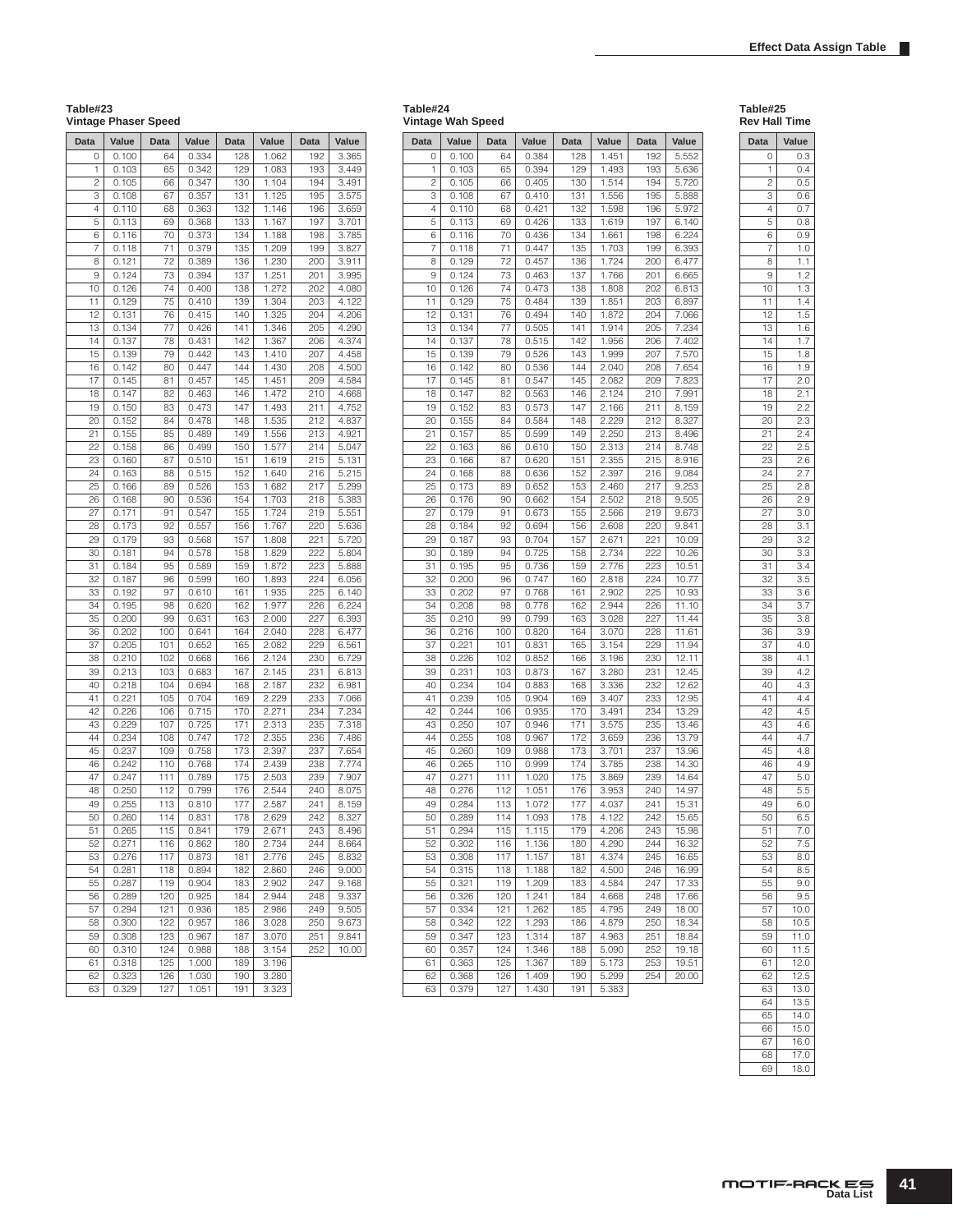**Table#27 Rev Plate Time Data Value**  $\begin{array}{|c|c|} \hline 0 & 0.3 \\ \hline 1 & 0.4 \\ \hline \end{array}$  $0.4$  $\overline{2}$  0.5

| Data            | Value             |
|-----------------|-------------------|
| 0               | 0.3               |
| 1               | 0.4               |
| $\overline{c}$  | 0.5               |
| 3               | 0.6               |
| 4               | 0.7               |
| 5               | 0.8               |
| 6               | 0.9               |
| 7               | 1.0               |
| 8               | 1.1               |
| 9               | 1.2               |
| 10              | 1.3               |
| 11              | 1.4               |
| 12              | 1.5               |
| 13              | 1.6               |
| $\overline{14}$ | 1.7               |
| 15              | 1.8               |
| 16              | 1.9               |
| 17              | 2.0               |
| 18              | 2.1               |
| 19              | $\overline{2.2}$  |
| 20              | 2.3               |
| 21              | 2.4               |
| 22              | 2.5               |
| 23              | 2.6               |
| 24              | 2.7               |
| 25              | $\overline{2}$ .8 |
| 26              | 2.9               |
| 27              | 3.0               |
| 28              | 3.1               |
| 29              | 3.2               |
| 30              | 3.3               |
| 31              | $\overline{3.4}$  |
| 32              | 3.5               |
| 33              | 3.6               |
| 34              | 3.7               |
| 35              | 3.8               |
| 36              | 3.9               |
| 37              | 4.0               |
| 38              | $4.\overline{1}$  |
| 39              | 4.2               |
| 40              | 4.3               |
| 41              | 4.4               |
| 42              | 4.5               |
| 43              | 4.6               |
| 44              | 4.7               |
| 45              | 4.8               |
| 46              | 4.9               |
| 47              | 5.0               |
| 48              | 5.1               |
| 49              | 5.2               |
| 50              | 5.3               |
| .<br>51         | 5.4               |
| 52              | 5.5               |
| 53              | 5.6               |
| -<br>54         | 5.7               |
| 55              | $\overline{5.8}$  |
| 56              | 5.9               |
| .<br>57         | 6.0               |
| 58              | 6.1               |
| 59              | 6.2               |
| 60              | 6.3               |
| 61              | 6.4               |
| 62              | 6.5               |
| 63              | 6.6               |
| 64              | 6.7               |
| 65              | 6.8               |
| 66              | 6.9               |
| 67              | 7.0               |
| 68              | 8.0               |

| 3       | 0.6               |
|---------|-------------------|
| 4       | 0.7               |
| 5       | 0.8               |
| 6       | 0.9               |
| 7       | 1.0               |
| 8       | 1.1               |
| 9       | 1.2               |
| 10      | $1.\overline{3}$  |
| 11      | 1.4               |
| 12      | 1.5               |
| 13      | 1.6               |
| 14      | 1.7               |
| 15      |                   |
|         | $\frac{1.8}{1}$   |
| 16      | 1.9               |
| 17      | 2.0               |
| 18      | 2.1               |
| 19      | 2.2               |
| 20      | 2.3               |
| $^{21}$ | 2.4               |
| 22      | 2.5               |
| 23      | 2.6               |
| 24      | 2.7               |
| 25      | 2.8               |
| 26      | 2.9               |
| 27      | 3.0               |
| 28      | 3.1               |
| 29      | 3.2               |
| 30      | 3.3               |
| 31      | 3.4               |
| 32      | 3.5               |
| 33      | $\overline{3.6}$  |
| 34      |                   |
|         | 3.7               |
| 35      | 3.8               |
| 36      | 3.9               |
| 37      | 4.0               |
| 38      | 4.1               |
| 39      | 4.2               |
| 40      | 4.3               |
| 41      | 4.4               |
| 42      | 4.5               |
| 43      | 4.6               |
| 44      | 4.7               |
| 45      | 4.8               |
| 46      | 4.9               |
| 47      | 5.0               |
| 48      | 5.5               |
| 49      | 6.0               |
| 50      | 6.5               |
| 51      | 7.0               |
| 52      | $rac{1}{7.5}$     |
| 53      | 8.0               |
| 54      | 8.5               |
|         |                   |
| 55      | 9.0               |
| 56      | 9.5               |
| 57      | 10.0              |
| 58      | 10.5              |
| 59      | 11.0              |
| 60      | 11.5              |
| 61      | 12.0              |
| 62      | 12.5              |
| 63      | 13.0              |
| 64      | 14.0              |
| 65      | 15.0              |
| 66      | 17.0              |
| 67      | 20.0              |
| 68      | $\overline{23.0}$ |
| 69      | $\overline{2}6.0$ |
|         |                   |

69 10.0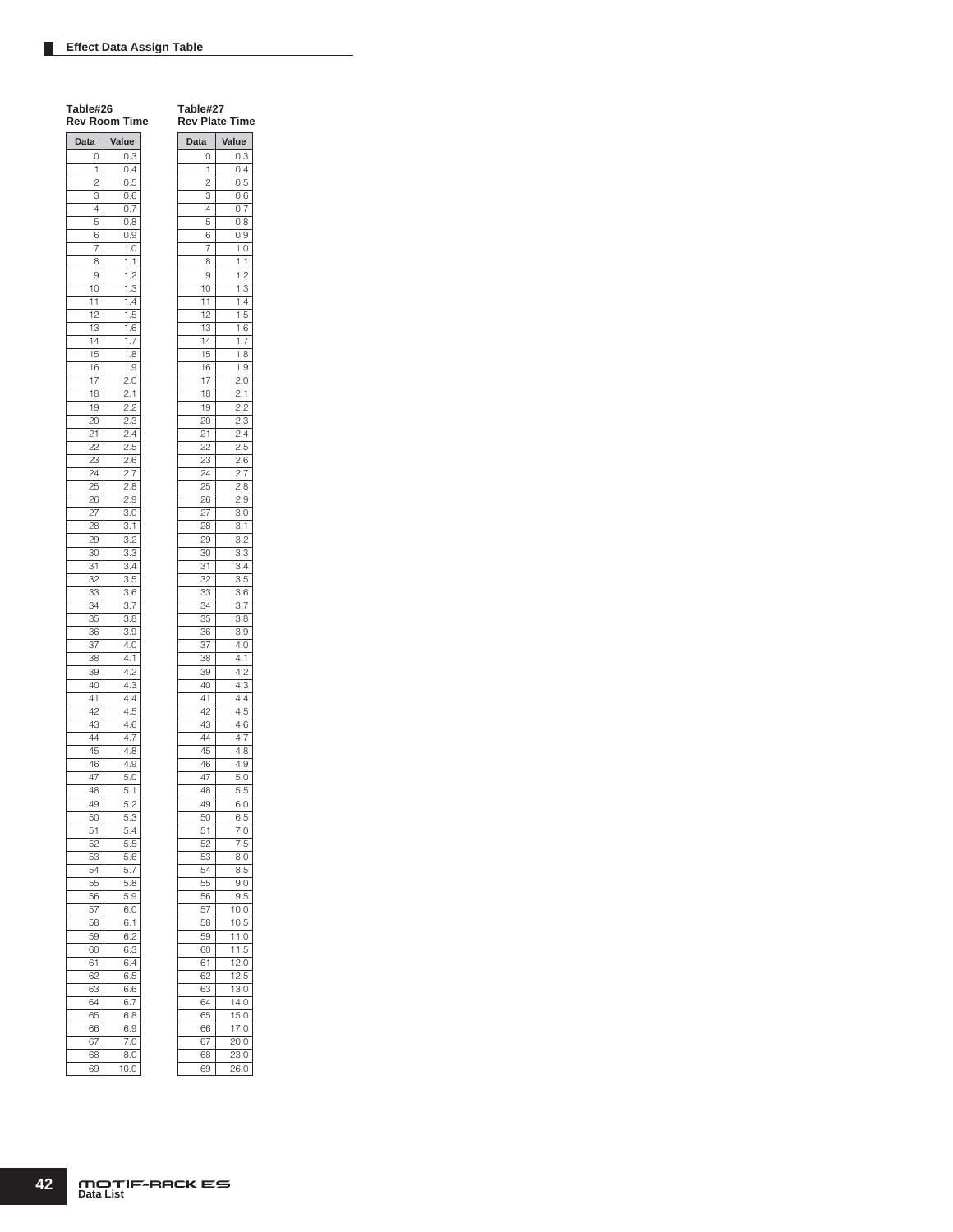| No.            | <b>Display</b> | <b>Description</b>         |
|----------------|----------------|----------------------------|
| 0              | off            | off                        |
| 1              | EQLow-G        | MEQ Low Gain               |
| $\mathfrak{p}$ | EQLow-F        | MEQ Low Frequency          |
| 3              | EQLow-Q        | MEQ Low Q                  |
| 4              | EQLoM-G        | MEQ Low Mid Gain           |
| 5              | EQLoM-F        | MEQ Low Mid Frequency      |
| 6              | EQLoM-Q        | MEQ Low Mid Q              |
| $\overline{7}$ | EQMid-G        | MEQ Mid Gain               |
| 8              | EQMid-F        | <b>MEQ Mid Frequency</b>   |
| 9              | EQMid-Q        | MEQ Mid Q                  |
| 10             | EQHIM-G        | MEQ High Mid Gain          |
| 11             | EQHIM-F        | MEQ High Mid Frequency     |
| 12             | EQHIM-Q        | MEQ High Mid Q             |
| 13             | EQHighG        | MEQ High Gain              |
| 14             | EQHighF        | <b>MEQ High Frequency</b>  |
| 15             | EQHighQ        | MEQ High Q                 |
| 16             | MEF-P1         | MEFF Parameter 1           |
| 31             | MEF-P16        | MEFF Parameter 16          |
| 32             | REV-P1         | Reverb Parameter 1         |
| ÷<br>47        | REV-P16        | ÷<br>Reverb Parameter 16   |
| 48             | <b>REV-Rtn</b> | Reverb Return              |
| 49             | REV-Pan        | Reverb Pan                 |
| 50             | CHO-P1         | Chorus Parameter 1         |
| 65             | CHO-P16        | Chorus Parameter 16        |
| 66             | CHO-Rtn        | Chorus Return              |
| 67             | CHO-Pan        | Chorus Pan                 |
| 68             | CHO>REV        | Send Chorus To Reverb      |
| 69             | ARP-Unt        | Arpeggio Unit Multiply     |
| 70             | ARP-Vel        | Arpeggio Velocity Rate     |
| 71             | ARP-Gat        | Arpeggio Gate Time Rate    |
| 72             | ARP-QuV        | Arpeggio Quantize Value    |
| 73             | ARP-QuS        | Arpeggio Quantize Strength |
| 74             | ARP-Swg        | Arpeggio Swing             |
| 75             | Tempo          | Arpeggio/Sequencer Tempo   |
| 76             | AEG-Atk        | <b>AEG Attack Time</b>     |
| 77             | AEG-Dcy        | AEG Decay Time             |
| 78             | AEG-Sus        | <b>AEG Sustain Level</b>   |
| 79             | AEG-Rel        | <b>AEG Release Time</b>    |
| 80             | FEG-Atk        | FEG Attack Time            |
| 81             | FEG-Dcy        | FEG Decay Time             |
| 82             | FEG-Rel        | FEG Release Time           |
| 83             | FEG-Dpt        | FEG Depth                  |
| 84             | Cutoff         | Cutoff Frequency           |
| 85             | Reso           | Resonance                  |

# **Assign A/B DESTINATION VOICE CONTROL SET DESTINATION**

| No.            | <b>Display</b> | <b>Description</b>                     | <b>Normal</b> | <b>Other</b> |
|----------------|----------------|----------------------------------------|---------------|--------------|
| 0              |                | off                                    | $\bigcirc$    | O            |
| $\mathbf{1}$   | Volume         | Voice Volume                           | $\bigcirc$    | $\bigcirc$   |
| $\overline{c}$ | RevSend        | Reverb Send                            | $\circ$       | $\bigcirc$   |
| 3              | ChoSend        | Chorus Send                            | $\circ$       | $\circ$      |
| $\overline{4}$ | INS1-P1        | Insertion Effect 1 Parameter 1         | $\bigcirc$    | $\circ$      |
| ÷<br>19        | INS1P16        | Insertion Effect 1 Parameter 16        | ÷<br>$\circ$  | ÷<br>O       |
| 20             | INS2-P1        | Insertion Effect 2 Parameter 1         | $\circ$       | $\circ$      |
| ÷              |                |                                        | ÷             | ÷            |
| 35             | INS2P16        | Insertion Effect 2 Parameter 16        | $\circ$       | O            |
| 36             | CLFOSpd        | Common LFO Speed                       | $\Omega$      |              |
| 37             | CLFO-D1        | Common LFO Depth1                      | $\bigcirc$    |              |
| 38             | CLFO-D2        | Common LFO Depth2                      | $\circ$       |              |
| 39             | CLFO-D3        | Common LFO Depth3                      | $\bigcirc$    |              |
| 40             | PorTime        | Portamento Time                        | $\bigcirc$    |              |
| 41             | ELM-Lvl        | Element Level                          | $\bigcirc$    | -            |
| 42             | ELM-Pan        | Element Pan                            | $\bigcirc$    | ۳            |
| 43             | ELM-Dly        | Element Key On Delay                   | $\bigcirc$    |              |
| 44             | ELFOSpd        | Element LFO Speed                      | $\bigcirc$    | ۳            |
| 45             | ELFO-PM        | Element LFO Pitch Modulation Depth     | $\bigcirc$    |              |
| 46             | ELFO-AM        | Element LFO Amplitude Modulation Depth | $\circ$       | ۳            |
| 47             | ELFO-FM        | Element LFO Filter Modulation Depth    | $\bigcirc$    |              |
| 48             | PCH-Crs        | Element Pitch Coarse                   | $\bigcirc$    | ÷,           |
| 49             | PCH-Fin        | Element Pitch Fine                     | O             |              |
| 50             | PEG-Dpt        | Element Pitch EG Depth                 | $\bigcirc$    |              |
| 51             | PEG-HId        | Element Pitch EG Hold Time             | $\bigcirc$    | L,           |
| 52             | PEG-Atk        | Element Pitch EG Attack Time           | $\circ$       | ۳            |
| 53             | PEG-D1         | Element Pitch EG Decay1 Time           | $\bigcirc$    | -            |
| 54             | PEG-D2         | Element Pitch EG Decay2 Time           | $\bigcirc$    |              |
| 55             | PEG-Rel        | Element Pitch EG Release Time          | O             |              |
| 56             | AEG-Atk        | Element Amplitude EG Attack Time       | $\circ$       |              |
| 57             | AEG-D1         | Element Amplitude EG Decay1 Time       | $\bigcirc$    |              |
| 58             | AEG-D2         | Element Amplitude EG Decay2 Time       | $\bigcirc$    | $\equiv$     |
| 59             | AEG-Rel        | Element Amplitude EG Release Time      | $\circ$       | ۳            |
| 60             | FEG-Dpt        | Element Filter EG Depth                | $\bigcirc$    | L.           |
| 61             | FEG-HId        | Element Filter EG Hold Time            | $\circ$       |              |
| 62             | FEG-Atk        | Element Filter EG Attack Time          | O             |              |
| 63             | FEG-D1         | Element Filter EG Decay1 Time          | $\bigcirc$    |              |
| 64             | FEG-D2         | Element Filter EG Decay2 Time          | $\bigcirc$    |              |
| 65             | FEG-Rel        | Element Filter EG Release Time         | $\circ$       | -            |
| 66             | FLT-Frg        | Element Filter Cutoff Frequency        | $\Omega$      | ۳            |
| 67             | FLT-Rez        | Element Filter Resonance               | O             |              |
| 68             | HPF-Frq        | Element HPF Cutoff Frequency           | $\circ$       | L.           |

O: available

# **Multi List**

| No.            | <b>Name</b> | No. | Name              |
|----------------|-------------|-----|-------------------|
| 1              | New R&B     | 17  | Samba             |
| $\overline{c}$ | Flip Hop    | 18  | Salsa             |
| 3              | Hip Hop 1   | 19  | Montuno           |
| $\overline{4}$ | Hip Hop 2   | 20  | Reggae            |
| 5              | Disco       | 21  | Trance            |
| 6              | Funk 1      | 22  | IbizaTranc        |
| $\overline{7}$ | Funk 2      | 23  | DreamDance        |
| 8              | 70's Rock   | 24  | Synth Pop         |
| 9              | Soft Rock   | 25  | Chill Out         |
| 10             | Unplugged   | 26  | Club House        |
| 11             | PianoClub   | 27  | LatinHouse        |
| 12             | Cool Funk   | 28  | Garage            |
| 13             | Analog Pop  | 29  | Retro Pop         |
| 14             | Guitar Pop  | 30  | <b>Xover Rock</b> |
| 15             | Slowfeel    | 31  | SpanishPop        |
| 16             | Combo Jazz  | 32  | TurkishPop        |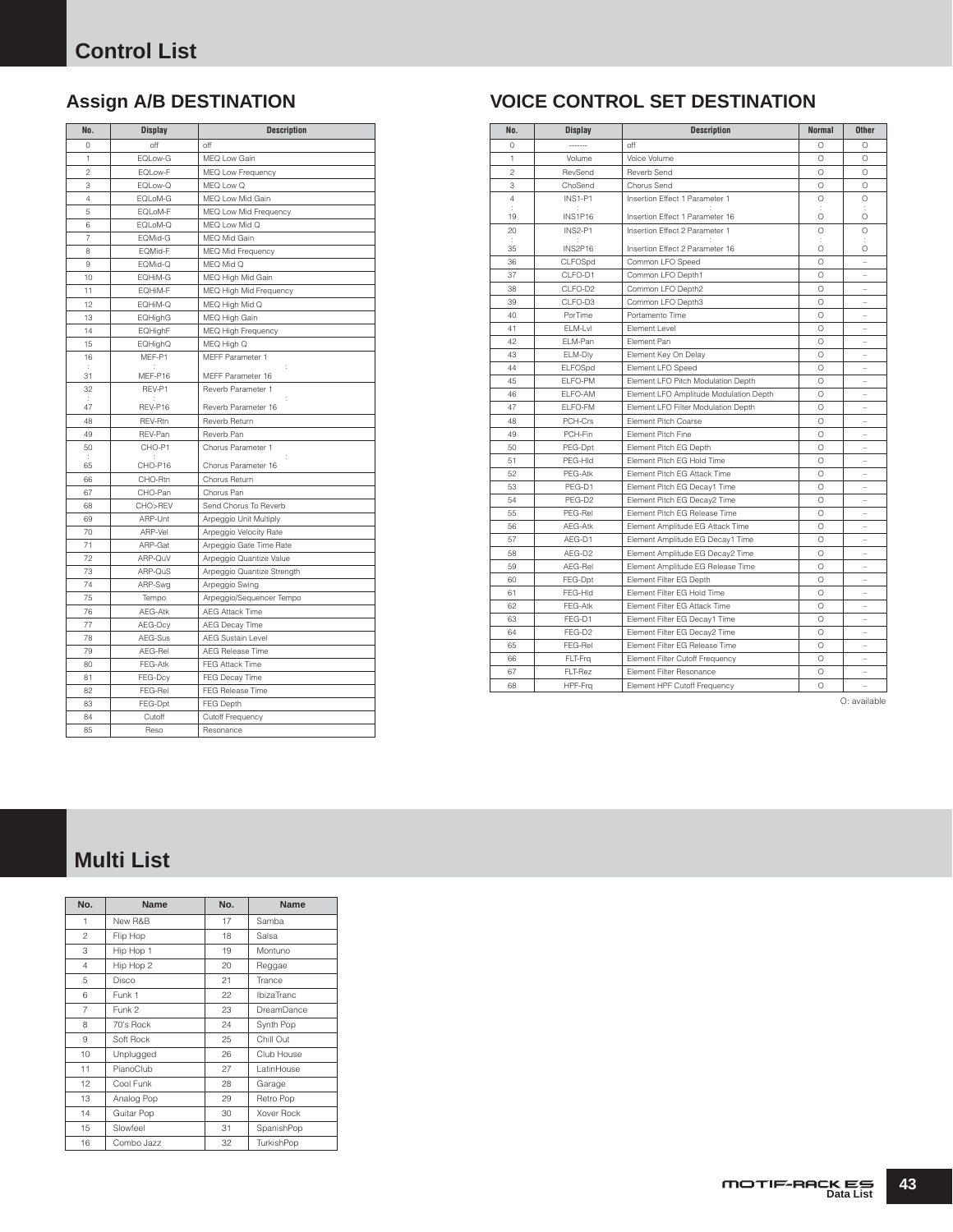# **Arpeggio Type List**

General Voice types which are most suitable for the respective Arpeggio Types are listed in the "Voice Type" column. Among these, the ones in quotation marks are specific Voices actually provided on the MOTIF-RACK ES.

| Category   | Arp#       | <b>ARP Name</b>      | Time<br><b>Signature</b> | Length                  | Original<br><b>Tempo</b> | <b>Voice Type</b>    |
|------------|------------|----------------------|--------------------------|-------------------------|--------------------------|----------------------|
| Seq        | 001        | UpOct1               | 4/4                      | 1                       | 120                      | Syn Comp/Lead        |
| Seq        | 002        | UpOct2               | 4/4                      | 1                       | 120                      | t,                   |
| Seq        | 003        | UpOct4               | 4/4                      | 1                       | 120                      | $\vdots$             |
| Seq        | 004        | DownOct1             | 4/4                      | 1                       | 120                      | t,                   |
| Seq        | 005        | DownOct2             | 4/4                      | 1                       | 120                      | $\vdots$             |
| Seq        | 006        | DownOct4             | 4/4                      | 1                       | 120                      | $\vdots$             |
| Seq        | 007        | U/DAOct1             | 4/4                      | 1                       | 120                      | $\vdots$             |
| Seq        | 008        | U/DAOct2             | 4/4                      | 1                       | 120                      | Ì                    |
| Seq        | 009        | U/DAOct4             | 4/4                      | 1                       | 120                      | $\ddot{\phantom{a}}$ |
| Seq        | 010        | U/DBOct1             | 4/4                      | 1                       | 120                      | $\vdots$             |
| Seq        | 011<br>012 | U/DBOct2<br>U/DBOct4 | 4/4                      | 1<br>1                  | 120<br>120               | ÷                    |
| Seq<br>Seq | 013        | RndmOct1             | 4/4<br>4/4               | 1                       | 120                      | $\vdots$<br>÷        |
| Seq        | 014        | RndmOct2             | 4/4                      | 1                       | 120                      | $\vdots$             |
| Seq        | 015        | RndmOct4             | 4/4                      | 1                       | 120                      | t.                   |
| Seq        | 016        | Oct2Up               | 4/4                      | 1                       | 120                      | t,                   |
| Seq        | 017        | Oct4Up               | 4/4                      | 1                       | 120                      | ł.                   |
| Seq        | 018        | UnisonUp             | 4/4                      | 1                       | 120                      | $\vdots$             |
| Seq        | 019        | Up&Down1             | 4/4                      | 1                       | 120                      | t,                   |
| Seq        | 020        | Up&Down2             | 4/4                      | 1                       | 120                      | $\ddot{\phantom{a}}$ |
| Seq        | 021        | Up&Down4             | 4/4                      | 1                       | 120                      | $\vdots$             |
| Seq        | 022        | Up&Alt1              | 4/4                      | 1                       | 120                      | $\vdots$             |
| Seq        | 023        | Up&Rndm1             | 4/4                      | 1                       | 120                      | Ì                    |
| Seq        | 024        | Up&Rndm2             | 4/4                      | 1                       | 120                      | $\ddot{\phantom{a}}$ |
| Seq        | 025        | Up&Rndm4             | 4/4                      | 1                       | 120                      | $\vdots$             |
| Seq        | 026        | SynArp1              | 4/4                      | 1                       | 130                      | ÷                    |
| Seq        | 027        | SynArp2              | 4/4                      | $\overline{c}$          | 130                      | $\vdots$             |
| Seq        | 028        | SynArp3              | 4/4                      | 1                       | 130                      | ÷                    |
| Seq        | 029        | SynArp4              | 4/4                      | 1                       | 130                      | t                    |
| Seq        | 030        | SynArp5              | 4/4                      | 1                       | 130                      | t.                   |
| Seq        | 031        | SynArp6              | 4/4                      | 1                       | 124                      | t,                   |
| Seq        | 032        | SynArp7              | 4/4                      | 1                       | 120                      | ł.                   |
| Seq        | 033        | SynArp8              | 4/4                      | 1                       | 130                      | Ì.                   |
| Seq        | 034        | SynArp9              | 4/4                      | 1<br>1                  | 130                      | t,                   |
| Seq<br>Seq | 035<br>036 | SynArp10             | 4/4<br>4/4               | $\overline{c}$          | 130<br>130               | $\ddot{\phantom{a}}$ |
| Seq        | 037        | SynArp11<br>SynArp12 | 4/4                      | 1                       | 90                       | Ì.<br>$\vdots$       |
| Seq        | 038        | SynArp13             | 4/4                      | $\overline{c}$          | 124                      | Ì                    |
| Seq        | 039        | SynArp14             | 4/4                      | 1                       | 130                      | $\ddot{\phantom{a}}$ |
| Seq        | 040        | SynArp15             | 4/4                      | 1                       | 130                      | $\vdots$             |
| Seq        | 041        | SynArp16             | 4/4                      | 1                       | 130                      | ÷                    |
| Seq        | 042        | SynArp17             | 4/4                      | 1                       | 90                       | $\vdots$             |
| Seq        | 043        | SynArp18             | 4/4                      | 1                       | 130                      | ÷                    |
| Seq        | 044        | SynArp19             | 4/4                      | 1                       | 120                      | İ.                   |
| Seq        | 045        | SynArp20             | 4/4                      | 1                       | 120                      | t.                   |
| Seq        | 046        | SynArp21             | 4/4                      | 1                       | 124                      | t,                   |
| Seq        | 047        | SynArp22             | 4/4                      | 1                       | 120                      | ł.                   |
| Seq        | 048        | SynArp23             | 4/4                      | 1                       | 138                      | t,                   |
| Seq        | 049        | SynArp24             | 4/4                      | 1                       | 138                      | $\ddot{\phantom{a}}$ |
| Seq        | 050        | SynArp25             | 4/4                      | 1                       | 120                      |                      |
| Seq        | 051        | SynArp26             | 4/4                      | 1                       | 120                      | Ì,                   |
| Seq        | 052        | SynArp27             | 4/4                      | 1                       | 120                      | t,                   |
| Seq        | 053        | SynArp28             | 1/4                      | 10                      | 125                      | Ì,                   |
| Seq<br>Seq | 054<br>055 | SynArp29<br>Techno1  | 4/4<br>4/4               | 5<br>$\overline{c}$     | 120<br>120               | t,<br>t,             |
| Seq        | 056        | Techno <sub>2</sub>  | 4/4                      | $\overline{\mathbf{c}}$ | 120                      | t,                   |
| Seq        | 057        | Techno3              | 4/4                      | 2                       | 120                      | t,                   |
| Seq        | 058        | Syncopa1             | 4/4                      | $\overline{c}$          | 120                      | ł.                   |
| Seq        | 059        | SyncpEco             | 4/4                      | 2                       | 120                      | t,                   |
| Seq        | 060        | PulsLine             | 4/4                      | 2                       | 120                      | ł.                   |
| Seq        | 061        | SeqS&H1              | 4/4                      | 4                       | 120                      | t,                   |
| Seq        | 062        | SeqS&H2              | 4/4                      | 4                       | 120                      | ÷.                   |
| Seq        | 063        | Ocean                | 4/4                      | 1                       | 120                      | ţ.                   |
| Seq        | 064        | Orbit                | 4/4                      | 1                       | 140                      | t,                   |
| Seq        | 065        | X-Sweep1             | 4/4                      | 1                       | 140                      | t,                   |
| Seq        | 066        | X-Sweep2             | 4/4                      | 1                       | 140                      | t,                   |
| Seq        | 067        | X-Sweep3             | 4/4                      | 1                       | 140                      | t,                   |
| Seq        | 068        | Lamb                 | 4/4                      | 1                       | 125                      | Ì,                   |
| Seq        | 069        | Harmo                | 4/4                      | 1                       | 150                      | t,                   |
| Seq        | 070        | Ascorbic             | 4/4                      | 1                       | 150                      | t,                   |
| Seq        | 071        | Doves                | 4/4                      | 1                       | 150                      | t,                   |
| Seq        | 072        | Chodal               | 4/4                      | 2                       | 150                      | ţ.                   |
| Seq        | 073        | Simple               | 4/4                      | 2                       | 150                      | ł.                   |
| Seq        | 074        | Waggle               | 4/4                      | 1                       | 140                      | $\vdots$             |

| Category   | Arp#       | <b>ARP Name</b>      | Time<br>Signature | Length              | Original<br><b>Tempo</b> | <b>Voice Type</b>    |
|------------|------------|----------------------|-------------------|---------------------|--------------------------|----------------------|
| Seq        | 075        | SuperArp             | 4/4               | $\overline{c}$      | 120                      | Syn Comp/Lead        |
| Seq        | 076        | SpaceArp             | 4/4               | $\overline{c}$      | 120                      | $\ddot{\phantom{a}}$ |
| Seq        | 077        | StepLine             | 4/4               | 1                   | 120                      | t                    |
| Seq        | 078        | AcidLine             | 4/4               | 1                   | 120                      | ÷                    |
| Seq        | 079        | SplitArp             | 4/4<br>4/4        | 1                   | 120                      | t                    |
| Seq<br>Seq | 080<br>081 | Step Seq<br>TekEcho1 | 4/4               | 1<br>$\overline{c}$ | 120<br>120               | t<br>ł.              |
| Seq        | 082        | Hardcore             | 4/4               | 3                   | 150                      | İ,                   |
| Seq        | 083        | MuteArp1             | 4/4               | 1                   | 120                      | t                    |
| Seq        | 084        | MuteArp2             | 4/4               | 1                   | 120                      | $\ddot{\phantom{a}}$ |
| Seq        | 085        | VelGruv1             | 4/4               | 1                   | 134                      | ÷                    |
| Seq        | 086        | VelGruv2             | 4/4               | 1                   | 134                      | $\ddot{\phantom{a}}$ |
| Seq        | 087        | MuteLine             | 4/4               | 1                   | 134                      | ÷                    |
| Seq        | 088        | PolyArp1             | 4/4               | 1                   | 120                      | t                    |
| Seq        | 089<br>090 | PolyArp2             | 4/4<br>4/4        | 1<br>1              | 120<br>120               | ÷                    |
| Seq<br>Seq | 091        | Ana Seq<br>Planet    | 4/4               | 1                   | 120                      | t<br>t               |
| Seq        | 092        | <b>Thips</b>         | 4/4               | 1                   | 100                      | t                    |
| Seq        | 093        | Boiler1              | 4/4               | 1                   | 120                      | ÷                    |
| Seq        | 094        | Boiler <sub>2</sub>  | 4/4               | 1                   | 120                      | t                    |
| Seq        | 095        | Boiler3              | 4/4               | 1                   | 120                      | t                    |
| Seq        | 096        | Boiler4              | 4/4               | 1                   | 110                      | ł.                   |
| Seq        | 097        | Bees1                | 4/4               | 1                   | 118                      | t                    |
| Seq        | 098        | Bees2                | 4/4               | 1                   | 118                      | t                    |
| Seq        | 099        | Bees3                | 4/4               | 1                   | 118                      | $\ddot{\phantom{a}}$ |
| Seq        | 100        | NewR&B2D             | 4/4               | $\overline{c}$      | 90                       | ÷                    |
| Seq        | 101        | NewR&B2E             | 4/4               | $\overline{c}$      | 90                       | $\ddot{\phantom{a}}$ |
| Seq        | 102        | NewR&B2F             | 4/4               | $\overline{c}$      | 90                       | ÷                    |
| Seq        | 103        | HipHop3D             | 4/4               | $\overline{c}$      | 104                      | ÷                    |
| Seq        | 104<br>105 | HipHop3E             | 4/4<br>4/4        | $\overline{c}$<br>1 | 104<br>104               | ÷                    |
| Seq        | 106        | HipHop3H<br>TranceC1 | 4/4               | 1                   | 140                      | t<br>t               |
| Seq<br>Seq | 107        | TranceB2             | 4/4               | $\overline{4}$      | 140                      | t                    |
| Seq        | 108        | TranceE2             | 4/4               | $\overline{4}$      | 140                      | ÷                    |
| Seq        | 109        | TranceA3             | 4/4               | 1                   | 140                      | t                    |
| Seq        | 110        | TranceF3             | 4/4               | 1                   | 140                      | t                    |
| Seq        | 111        | TranceC4             | 4/4               | 4                   | 140                      | ł.                   |
| Seq        | 112        | TranceG4             | 4/4               | $\overline{4}$      | 140                      | t                    |
| Seq        | 113        | TranceF5             | 4/4               | 1                   | 140                      | t                    |
| Seq        | 114        | TranceG5             | 4/4               | $\overline{4}$      | 140                      | $\ddot{\phantom{a}}$ |
| Seq        | 115        | TranceD6             | 4/4               | $\overline{4}$      | 140                      | ÷                    |
| Seq        | 116        | Dream D1             | 4/4               | 1                   | 136                      | $\ddot{\phantom{a}}$ |
| Seq        | 117        | Dream F1             | 4/4               | 1                   | 136                      | ÷                    |
| Seq        | 118<br>119 | Dream B2<br>Dream E2 | 4/4               | 1<br>1              | 136                      | ÷                    |
| Seq<br>Seq | 120        | Dream F <sub>2</sub> | 4/4<br>4/4        | 1                   | 136<br>136               | ÷<br>t               |
| Seq        | 121        | Dream C3             | 4/4               | 1                   | 136                      | t                    |
| Seq        | 122        | Ibiza E1             | 4/4               | $\overline{c}$      | 135                      | t                    |
| Seq        | 123        | Ibiza A1             | 4/4               | 8                   | 135                      | ÷                    |
| Seq        | 124        | Ibiza C2             | 4/4               | 2                   | 135                      | t                    |
| Seq        | 125        | Ibiza E2             | 4/4               | 2                   | 135                      | ł.                   |
| Seq        | 126        | Ibiza C3             | 4/4               | 2                   | 135                      | ÷.                   |
| Seq        | 127        | Ibiza D3             | 4/4               | $\overline{c}$      | 135                      | $\ddot{\cdot}$       |
| Seq        | 128        | ChllOutD             | 4/4               | 4                   | 79                       | ÷.                   |
| Seq        | 129        | ChllOutE             | 4/4               | $\overline{c}$      | 79                       | t,                   |
| Seq        | 130        | ChllOutH             | 4/4               | 1                   | 79                       | ł.                   |
| Seq        | 131        | SynPop1B             | 4/4               | 1                   | 90                       | t,                   |
| Seq        | 132        | SynPop1C             | 4/4               | 1                   | 90                       | ł.                   |
| Seq        | 133<br>134 | SynPop1E<br>SynPop1A | 4/4<br>4/4        | 1<br>1              | 90<br>90                 | t,                   |
| Seq<br>Seq | 135        | SynPop1F             | 4/4               | 1                   | 90                       | t,<br>ţ.             |
| Seq        | 136        | RetroPpB             | 4/4               | 1                   | 126                      | t,                   |
| Seq        | 137        | RetroPpD             | 4/4               | $\overline{c}$      | 126                      | ÷.                   |
| Seq        | 138        | RetroPpF             | 4/4               | 1                   | 100                      | ł.                   |
| Seq        | 139        | Disco C              | 4/4               | 2                   | 110                      | ÷.                   |
| Seq        | 140        | Disco D              | 4/4               | 2                   | 110                      | ł.                   |
| Seq        | 141        | LatinHsB             | 4/4               | 4                   | 138                      | ÷.                   |
| Seq        | 142        | LatinHsC             | 4/4               | 2                   | 138                      | t,                   |
| ChSq       | 001        | ChdAltB1             | 4/4               | 1                   | 120                      | ł,                   |
| ChSq       | 002        | ChdAltB2             | 4/4               | 1                   | 120                      | t,                   |
| ChSq       | 003        | ChdAltB4             | 4/4               | 1                   | 120                      | ł.                   |
| ChSq       | 004        | ChdRndm1             | 4/4               | 1                   | 120                      | t,                   |
| ChSq       | 005        | ChdRndm2             | 4/4               | 1                   | 120                      | ł,                   |
| ChSq       | 006        | ChdRndm4             | 4/4               | 1                   | 120                      | t,                   |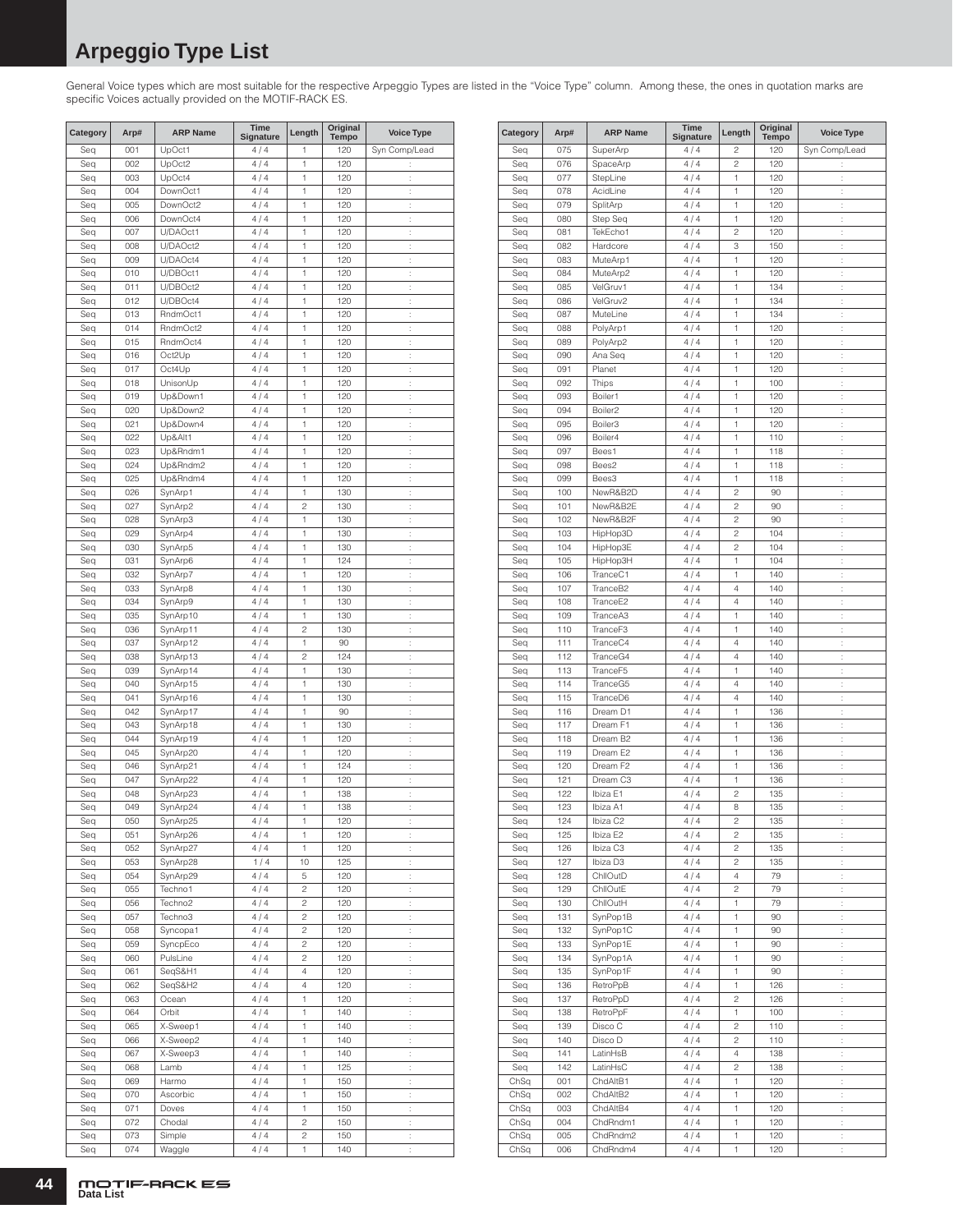| Category | Arp#       | <b>ARP Name</b> | Time<br>Signature | Length         | Original<br><b>Tempo</b> | <b>Voice Type</b>    |
|----------|------------|-----------------|-------------------|----------------|--------------------------|----------------------|
| ChSq     | 007        | SynChd1         | 4/4               | 1              | 130                      | Syn Comp/Lead        |
| ChSq     | 008        | SynChd2         | 4/4               | 1              | 90                       | t                    |
| ChSq     | 009        | SynChd3         | 4/4               | 1              | 120                      | t                    |
| ChSq     | 010        | SynChd4         | 4/4               | 1              | 130                      | ÷                    |
| ChSq     | 011        | SynChd5         | 4/4               | 1              | 130                      | ÷                    |
| ChSq     | 012        | SynChd6         | 4/4               | 1              | 130                      | ÷                    |
| ChSq     | 013        | SynChd7         | 4/4               | 1              | 130                      | ÷                    |
| ChSq     | 014        | SynChd8         | 4/4               | 1              | 90                       | $\ddot{\cdot}$       |
| ChSq     | 015        | SynChd9         | 4/4               | 1              | 120                      | ÷                    |
| ChSq     | 016        | SynChd10        | 4/4               | 1              | 116                      | Ì,                   |
| ChSq     | 017        | SynChd11        | 4/4               | $\overline{4}$ | 130                      | ÷                    |
| ChSq     | 018        | SynChd12        | 4/4               | 1              | 124                      | $\vdots$             |
| ChSq     | 019        | SynChd13        | 4/4               | 1              | 140                      | ÷                    |
| ChSq     | 020        | SynChd14        | 4/4               | $\overline{c}$ | 130                      | ÷                    |
| ChSq     | 021        | SynChd15        | 4/4               | $\overline{c}$ | 134                      | ÷                    |
| ChSq     | 022        | SynChd16        | 4/4               | 1              | 138                      | t                    |
| ChSq     | 023        | Syncopa2        | 4/4               | $\overline{c}$ | 120                      | ÷                    |
| ChSq     | 024        | TekEcho2        | 4/4               | $\overline{c}$ | 120                      | ÷                    |
| ChSq     | 025        | Rosync          | 4/4               | $\mathbf{1}$   | 120                      | ÷                    |
| ChSq     | 026        | Fugue           | 4/4               | $\overline{c}$ | 120                      | ÷                    |
| ChSq     | 027        | Dream A         | 4/4               | $\overline{c}$ | 136                      | ÷                    |
| ChSq     | 028        | Ibiza B         | 4/4               | 1              | 135                      | ÷                    |
| ChSq     | 029        | Ibiza C         | 4/4               | $\overline{c}$ | 135                      | $\ddot{\cdot}$       |
| ChSq     | 030        | Ibiza D         | 4/4               | $\overline{c}$ | 135                      | ÷                    |
| ChSq     | 031        | Ibiza E         | 4/4               | $\overline{c}$ | 135                      | Ì,                   |
| ChSq     | 032        | Ibiza A         | 4/4               | 8              | 135                      | ÷                    |
| ChSq     | 033        | Ibiza G         | 4/4               | 1              | 135                      | $\vdots$             |
| ChSq     | 034        | Ibiza H         | 4/4               | 1              | 135                      | ÷                    |
| ChSq     | 035        | Garage2C        | 4/4               | $\overline{c}$ | 127                      | ÷                    |
| ChSq     | 036        | Garage2D        | 4/4               | $\overline{c}$ | 127                      | ÷                    |
| ChSq     | 037        | Garage2E        | 4/4               | $\overline{c}$ | 127                      | t                    |
| ChSq     | 038        | Garage2A        | 4/4               | $\overline{c}$ | 127                      | ÷                    |
| ChSq     | 039        | Garage2F        | 4/4               | $\overline{c}$ | 127                      | ÷                    |
| ChSq     | 040        | ChllOutB        | 4/4               | $\overline{c}$ | 79                       | ÷                    |
| ChSq     | 041        | ChllOutC        | 4/4               | $\overline{c}$ | 79                       | ÷                    |
| ChSq     | 042        | ChllOutG        | 4/4               | 1              | 79                       | ÷                    |
| HySq     | 001        | Hybrid1         | 4/4               | 1              | 130                      | ÷                    |
|          | 002        |                 | 4/4               | 1              | 130                      |                      |
| HySq     | 003        | Hybrid2         |                   | 1              | 130                      | $\ddot{\cdot}$       |
| HySq     |            | Hybrid3         | 4/4               |                |                          | Ì,                   |
| HySq     | 004        | Hybrid4         | 4/4               | 1              | 130                      | Ì,                   |
| HySq     | 005        | Hybrid5         | 4/4               | 1              | 95                       | ÷                    |
| HySq     | 006        | Hybrid6         | 4/4               | 1              | 130                      | $\vdots$             |
| HySq     | 007        | Hybrid7         | 4/4               | 1<br>1         | 130<br>90                | ÷                    |
| HySq     | 008        | Hybrid8         | 4/4               | 1              |                          | $\vdots$             |
| HySq     | 009        | Hybrid9         | 4/4               |                | 130                      | ÷                    |
| HySq     | 010        | Hybrid10        | 4/4               | 1              | 130                      | Ì,                   |
| HySq     | 011<br>012 | Hybrid11        | 4/4               | 1              | 130                      | ł.                   |
| HySq     |            | Hybrid12        | 4/4               | 1              | 90                       | t                    |
| HySq     | 013        | Hybrid13        | 4/4               | 1              | 130                      | ÷                    |
| HySq     | 014        | Hybrid 14       | 4/4               | 1              | 130                      |                      |
| HySq     | 015        | Hybrid15        | 4/4               | 1              | 130                      | ÷                    |
| HySq     | 016        | Hybrid16        | 4/4               | 1              | 106                      | $\ddot{\cdot}$       |
| HySq     | 017        | Hybrid17        | 4/4               | 1              | 130                      | ÷.                   |
| HySq     | 018        | Hybrid18        | 4/4               | 1              | 110                      | ÷                    |
| HySq     | 019        | Hybrid19        | 4/4               | 1              | 100                      | $\ddot{\cdot}$       |
| HySq     | 020        | Hybrid20        | 4/4               | 1              | 116                      | ÷                    |
| HySq     | 021        | Hybr1CF1        | 4/4               | 1              | 130                      | $\ddot{\cdot}$       |
| HySq     | 022        | Hybr1CF2        | 4/4               | 1              | 130                      | ÷                    |
| HySq     | 023        | Hybr1CF3        | 4/4               | 1              | 130                      | ţ.                   |
| HySq     | 024        | Hybr1CF4        | 4/4               | 1              | 130                      | ÷                    |
| HySq     | 025        | Hybr3 CF        | 4/4               | 1              | 120                      | ţ.                   |
| HySq     | 026        | Hybr21CF        | 4/4               | 1              | 100                      | ÷                    |
| HySq     | 027        | Hybr22CF        | 4/4               | 1              | 138                      | $\ddot{\phantom{a}}$ |
| HySq     | 028        | Hybr23CF        | 4/4               | 1              | 130                      | ÷                    |
| HySq     | 029        | Hybr24CF        | 4/4               | 1              | 130                      | ÷                    |
| HySq     | 030        | Hybr25CF        | 4/4               | 1              | 96                       | ÷.                   |
| HySq     | 031        | HybVel 1*       | 4/4               | 1              | 96                       | $\ddot{\cdot}$       |
| HySq     | 032        | HybVel 2*       | 4/4               | 1              | 96                       | ÷.                   |
| HySq     | 033        | HybVel 3*       | 4/4               | 1              | 96                       | ÷                    |
| HySq     | 034        | HybVel 4*       | 4/4               | 1              | 96                       | $\ddot{\cdot}$       |
| HySq     | 035        | HybVel 5*       | 4/4               | 1              | 96                       | ÷                    |
| HySq     | 036        | HybVel 6*       | 4/4               | 1              | 96                       | $\ddot{\cdot}$       |
| HySq     | 037        | HybVel 7*       | 4/4               | 1              | 96                       | ÷                    |
| HySq     | 038        | HybVel 8*       | 4/4               | 1              | 96                       | ţ.                   |
| HySq     | 039        | HybVel 9*       | 4/4               | $\mathbf{2}$   | 120                      | ÷.                   |
| HySq     | 040        | HybVel10*       | 4/4               | $\overline{c}$ | 120                      | $\ddot{\phantom{a}}$ |

| Category | Arp# | <b>ARP Name</b>    | Time<br>Signature | Length                  | Original<br>Tempo | <b>Voice Type</b> |
|----------|------|--------------------|-------------------|-------------------------|-------------------|-------------------|
| HySq     | 041  | HybVel11*          | 4/4               | 2                       | 120               | Syn Comp/Lead     |
| HySq     | 042  | HybVel12*          | 4/4               | $\overline{c}$          | 120               |                   |
| HySq     | 043  | HybVel13*          | 4/4               | $\overline{c}$          | 120               | ÷                 |
| HySq     | 044  | HybVel14*          | 4/4               | $\overline{c}$          | 120               | ÷                 |
| HySq     | 045  | HybVel15*          | 4/4               | $\overline{c}$          | 120               | ÷                 |
| HySq     | 046  | HybVel16*          | 4/4               | $\overline{c}$          | 120               | ÷                 |
| ApKb     | 001  | PfArp1             | 4/4               | $\overline{\mathbf{c}}$ | 64                | A.Piano/E.Piano   |
|          |      |                    |                   |                         |                   |                   |
| ApKb     | 002  | PfArp2             | 4/4               | $\overline{c}$          | 74                | ÷                 |
| ApKb     | 003  | PfArp3             | 4/4               | $\overline{c}$          | 124               | t,                |
| ApKb     | 004  | PfArp4             | 4/4               | $\overline{c}$          | 130               | t                 |
| ApKb     | 005  | PfArp5             | 4/4               | $\overline{c}$          | 130               | ł,                |
| ApKb     | 006  | PfArp6             | 4 / 4             | $\overline{c}$          | 130               | t                 |
| ApKb     | 007  | PfArp7             | 4/4               | $\overline{c}$          | 130               | t                 |
| ApKb     | 008  | PfArp8             | 4/4               | $\overline{\mathbf{c}}$ | 65                | t                 |
| ApKb     | 009  | PfArp9             | 4/4               | 1                       | 116               | t                 |
| ApKb     | 010  | PfArp10            | 4/4               | 1                       | 96                | ÷                 |
| ApKb     | 011  | PfArp11            | 4/4               | 1                       | 82                | ÷                 |
| ApKb     | 012  | PfArp12            | 4/4               | 1                       | 90                | ÷                 |
| ApKb     | 013  | PfArp13            | 4/4               | 1                       | 90                | ÷                 |
| ApKb     | 014  | PfArp14            | 4/4               | 1                       | 90                | ÷                 |
|          |      |                    | 4/4               | 1                       | 90                |                   |
| ApKb     | 015  | PfArp15            |                   |                         |                   | t                 |
| ApKb     | 016  | PfArp16            | 4/4               | 1                       | 90                | ł.                |
| ApKb     | 017  | PfArp17            | 4/4               | 1                       | 100               | ÷                 |
| ApKb     | 018  | PfArp18            | 4/4               | 1                       | 90                | t,                |
| ApKb     | 019  | PfArp19            | 4/4               | 1                       | 84                | t                 |
| ApKb     | 020  | PfArp20            | 4/4               | 1                       | 90                | ł,                |
| ApKb     | 021  | PfArp21            | 4/4               | 1                       | 86                | t                 |
| ApKb     | 022  | PfArp22            | 4/4               | 1                       | 90                | t                 |
| ApKb     | 023  | PfArp23            | 4/4               | 1                       | 90                | t                 |
| ApKb     | 024  | PfArp24            | 4/4               | $\overline{\mathbf{c}}$ | 130               | İ,                |
| ApKb     | 025  | PfArp25            | 4/4               | $\overline{c}$          | 130               | ÷                 |
| ApKb     | 026  | PfArp26            | 4/4               | $\overline{c}$          | 130               | ÷                 |
| ApKb     | 027  | PfArp27            | 4/4               | $\overline{c}$          | 130               | ÷                 |
|          |      |                    |                   |                         |                   |                   |
| ApKb     | 028  | PfArp28            | 4/4               | $\overline{c}$          | 120               | ÷                 |
| ApKb     | 029  | PfArp29            | 4/4               | 1                       | 74                | ÷                 |
| ApKb     | 030  | BIIdEP1            | 4/4               | $\overline{c}$          | 74                | Electric Piano    |
| ApKb     | 031  | BlidEP2            | 4/4               | $\overline{\mathbf{c}}$ | 74                | t                 |
| ApKb     | 032  | BlldEP3            | 4/4               | $\overline{c}$          | 74                | ÷                 |
| ApKb     | 033  | EpChords           | 4/4               | $\overline{c}$          | 101               | t,                |
| ApKb     | 034  | SwingEP            | 4/4               | 1                       | 101               | t                 |
| ApKb     | 035  | Clavi1             | 4/4               | 1                       | 110               | Clavi             |
| ApKb     | 036  | Clavi2             | 4/4               | 1                       | 110               | ÷                 |
| ApKb     | 037  | Clavi3             | 4/4               | 1                       | 110               | t                 |
| ApKb     | 038  | Clavi4             | 4/4               | 1                       | 124               | t                 |
| ApKb     | 039  | Clavi <sub>5</sub> | 4/4               | 1                       | 124               | İ,                |
| ApKb     | 040  | Clavi6             | 4/4               | 1                       | 124               | t                 |
| ApKb     | 041  | Clavi7             | 4/4               | 1                       | 124               | ÷                 |
|          | 042  |                    | 4/4               | 4                       | 101               |                   |
| ApKb     |      | SuperClv           |                   |                         |                   | ÷                 |
| ApKb     | 043  | TouchClv           | 4/4               | 1                       | 101               | ÷                 |
| ApKb     | 044  | SvnClavi           | 4/4               | 1                       | 126               |                   |
| ApKb     | 045  | RocknPf            | 4/4               | 4                       | 130               | Acoustic Piano    |
| ApKb     | 046  | 70sRockB           | 4/4               | 2                       | 130               | ÷                 |
| ApKb     | 047  | 70sRockC           | 4/4               | 1                       | 130               | ÷                 |
| ApKb     | 048  | 70sRockD           | 4/4               | 2                       | 130               | t,                |
| ApKb     | 049  | 70sRockE           | 4/4               | 4                       | 130               | ţ.                |
| ApKb     | 050  | 70sRockF           | 4/4               | $\overline{c}$          | 130               | t                 |
| ApKb     | 051  | 70sRockG           | 4/4               | 1                       | 130               | ÷                 |
| ApKb     | 052  | 70sRockH           | 4/4               | 1                       | 130               | ÷                 |
| ApKb     | 053  | PnClubD1           | 4/4               | 1                       | 96                | t,                |
| ApKb     | 054  | PnClubE1           | 4/4               | 1                       | 96                | ţ.                |
| ApKb     | 055  | PnClubA1           | 4/4               | 1                       | 96                | ţ.                |
|          |      | PnClubE2           |                   |                         |                   |                   |
| ApKb     | 056  |                    | 4/4               | 2                       | 96                | ÷                 |
| ApKb     | 057  | PnClubA2           | 4/4               | 2                       | 96                | ÷.                |
| ApKb     | 058  | PnClubD3           | 4/4               | 2                       | 96                | Electric Piano    |
| ApKb     | 059  | PnClubA3           | 4/4               | 2                       | 96                | ÷                 |
| ApKb     | 060  | Slowfl B           | 4/4               | 1                       | 74                | t,                |
| ApKb     | 061  | Slowfl C           | 4/4               | 1                       | 74                | t,                |
| ApKb     | 062  | Slowfl D           | 4/4               | 1                       | 74                | ÷.                |
| ApKb     | 063  | Slowfl E           | 4/4               | 1                       | 74                | t,                |
| ApKb     | 064  | Slowfl F           | 4/4               | 1                       | 74                | t,                |
| ApKb     | 065  | Slowfl H           | 4/4               | 1                       | 74                | t,                |
|          |      |                    |                   | $\overline{\mathbf{c}}$ |                   | ÷                 |
| ApKb     | 066  | AnaPopC1           | 4/4               |                         | 93                |                   |
| ApKb     | 067  | AnaPopD2           | 4/4               | 2                       | 93                | Clavi             |
| ApKb     | 068  | AnaPopA2           | 4/4               | 1                       | 93                | ÷                 |
| ApKb     | 069  | Soul B             | 4/4               | 2                       | 117               | Acoustic Piano    |
| ApKb     | 070  | Soul C             | 4 / 4             | 1                       | 117               | ÷                 |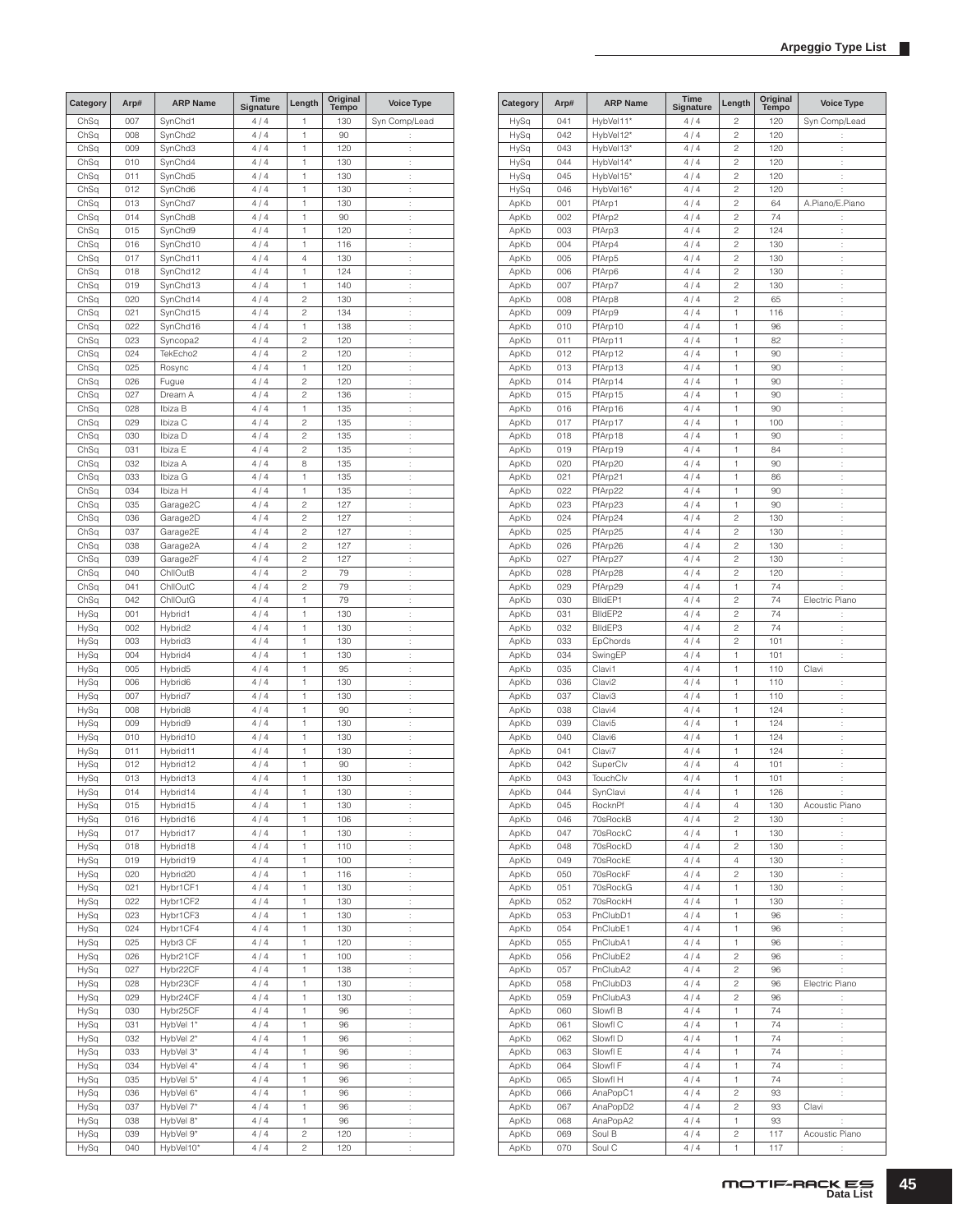| Category | Arp# | <b>ARP Name</b> | Time<br>Signature | Length         | Original<br>Tempo | <b>Voice Type</b>    |
|----------|------|-----------------|-------------------|----------------|-------------------|----------------------|
| ApKb     | 071  | Soul D          | 4/4               | 4              | 117               | Acoustic Piano       |
| ApKb     | 072  | Soul E          | 4/4               | 4              | 117               | ÷                    |
| ApKb     | 073  | Soul F          | 4 / 4             | 4              | 117               | İ.                   |
| ApKb     | 074  | CoolFnkE        | 4/4               | 2              | 96                | Electric Piano       |
| ApKb     | 075  | CoolFnkA        | 4/4               | $\overline{c}$ | 96                | İ.                   |
| ApKb     | 076  | CoolFnkG        | 4/4               | 1              | 96                | ÷                    |
| ApKb     | 077  | CoolFnkH        | 4/4               | 1              | 96                | ÷                    |
| ApKb     | 078  | Smooth1C        | 4/4               | 2              | 115               | ÷                    |
| ApKb     | 079  | Smooth1D        | 4/4               | $\overline{c}$ | 115               | ÷                    |
| ApKb     | 080  | HipHp1B1        | 4/4               | $\overline{c}$ | 105               | Harpsichord          |
| ApKb     | 081  | HipHp1C1        | 4/4               | $\overline{c}$ | 105               | ÷                    |
| ApKb     | 082  | HipHp1D1        | 4/4               | 2              | 105               | ÷                    |
| ApKb     | 083  | HipHp1H1        | 4/4               | 1              | 105               | ţ.                   |
| ApKb     | 084  | HipHp1B2        | 4/4               | $\overline{c}$ | 105               | Clavi                |
| ApKb     | 085  | HipHp1C2        | 4/4               | $\overline{c}$ | 105               | İ.                   |
| ApKb     | 086  | HipHp1D2        | 4/4               | $\overline{c}$ | 105               | $\ddot{\phantom{a}}$ |
| ApKb     | 087  | HipHp1H2        | 4/4               | 1              | 105               | t,                   |
| ApKb     | 088  | HipHop2F        | 4 / 4             | $\overline{c}$ | 94                | ÷                    |
| ApKb     | 089  | ClsHipB1        | 4/4               | 1              | 90                | Acoustic Piano       |
| ApKb     | 090  | ClsHipC1        | 4/4               | 1              | 90                | t                    |
|          | 091  | ClsHipA2        | 4/4               | $\overline{c}$ | 90                | Electric Piano       |
| ApKb     |      | NewGos B        |                   | $\overline{c}$ |                   |                      |
| ApKb     | 092  |                 | 4/4               |                | 90                | ÷                    |
| ApKb     | 093  | NewGos C        | 4/4               | 2              | 90                | ÷                    |
| ApKb     | 094  | NewGos D        | 4/4               | $\overline{c}$ | 90                | $\ddot{\phantom{a}}$ |
| ApKb     | 095  | NewGos E        | 4/4               | $\overline{c}$ | 90                | ÷                    |
| ApKb     | 096  | NewGos F        | 4/4               | $\overline{c}$ | 90                | ÷                    |
| ApKb     | 097  | NewGos G        | 4/4               | 1              | 90                | ÷                    |
| ApKb     | 098  | 6/8R&BB1        | 4/4               | $\overline{c}$ | 61                | Acoustic Piano       |
| ApKb     | 099  | 6/8R&BC1        | 4/4               | $\overline{c}$ | 61                | t                    |
| ApKb     | 100  | 6/8R&BD1        | 4/4               | $\overline{c}$ | 61                | t                    |
| ApKb     | 101  | 6/8R&BE1        | 4/4               | $\overline{c}$ | 61                | $\ddot{\phantom{a}}$ |
| ApKb     | 102  | 6/8R&BA1        | 4/4               | $\overline{c}$ | 61                | t,                   |
| ApKb     | 103  | 6/8R&BG1        | 4 / 4             | 1              | 61                | t                    |
| ApKb     | 104  | 6/8R&BH1        | 4/4               | 1              | 61                | ÷                    |
| ApKb     | 105  | 6/8R&BB2        | 4/4               | $\overline{c}$ | 61                | Electric Piano       |
| ApKb     | 106  | 6/8R&BC2        | 4/4               | $\overline{c}$ | 61                | t                    |
| ApKb     | 107  | 6/8R&BD2        | 4/4               | $\overline{c}$ | 61                | ÷                    |
| ApKb     | 108  | 6/8R&BE2        | 4/4               | 2              | 61                | ÷                    |
| ApKb     | 109  | 6/8R&BA2        | 4/4               | $\overline{c}$ | 61                | ÷                    |
| ApKb     | 110  | 6/8R&BG2        | 4/4               | 1              | 61                | ÷                    |
| ApKb     | 111  | 6/8R&BH2        | 4/4               | 1              | 61                | ÷                    |
| ApKb     | 112  | CmbJazzB        | 4/4               | 4              | 204               | Acoustic Piano       |
| ApKb     | 113  | CmbJazzC        | 4/4               | 4              | 204               | ÷                    |
| ApKb     | 114  | CmbJazzD        | 4/4               | 4              | 204               | $\ddot{\phantom{a}}$ |
| ApKb     | 115  | CmbJazzE        | 4/4               | 4              | 204               | t,                   |
| ApKb     | 116  | CmbJazzG        | 4/4               | 1              | 204               | ÷                    |
| ApKb     | 117  | ClubHs E        | 4/4               | 1              | 128               | Electric Piano       |
| ApKb     | 118  | ClubHs F        | 4 / 4             | $\overline{c}$ | 128               | $\ddot{\phantom{a}}$ |
| ApKb     | 119  | Garage2B        | 4/4               | 2              | 127               | Ì,                   |
| ApKb     | 120  | Disco B         | 4 / 4             | $\mathfrak{p}$ | 110               |                      |
| ApKb     | 121  | Disco E         | 4 / 4             | 2              | 110               | ÷                    |
| ApKb     | 122  | Disco F         | 4/4               | 2              | 110               | ÷                    |
| ApKb     | 123  | Disco H         | 4/4               | 1              | 110               | ÷                    |
| ApKb     | 124  | HousePf1        | 4/4               | 2              | 130               | Acoustic Piano       |
| ApKb     | 125  | HousePf2        | 4/4               | 1              | 130               | ÷                    |
| ApKb     | 126  | HousePf3        | 4/4               | 1              | 130               | ÷                    |
| ApKb     | 127  | HousePf4        | 4/4               | 1              | 130               | ÷                    |
| ApKb     | 128  | HousePf5        | 4/4               | 1              | 130               | ÷,                   |
| ApKb     | 129  | DAHouse         | 4/4               | 2              | 120               | ÷                    |
| ApKb     | 130  | LatinHsA        | 4/4               | 2              | 138               | ţ.                   |
| ApKb     | 131  | LatinHsF        | 4/4               | 2              | 138               | ÷                    |
| ApKb     | 132  | LatinHsG        | 4/4               | 2              | 138               | ÷,                   |
| ApKb     | 133  | LatnRkB1        | 4/4               | 2              | 120               | ţ.                   |
| ApKb     | 134  | LatnRkE1        | 4/4               | 4              | 120               | ţ.                   |
| ApKb     | 135  | LatnRkH1        | 4 / 4             | 1              | 120               | ÷,                   |
| ApKb     | 136  | LatnRkD2        | 4/4               | 2              | 120               | ÷                    |
| ApKb     | 137  | LatnRkG2        | 4/4               | 1              | 120               | ÷                    |
|          | 138  | Samba B         |                   | 1              | 114               | ÷                    |
| ApKb     |      |                 | 4/4               | 4              |                   |                      |
| ApKb     | 139  | Samba C         | 4/4               |                | 114               | ÷                    |
| ApKb     | 140  | Samba D         | 4/4               | 4              | 114               | ÷                    |
| ApKb     | 141  | PnoLatin        | 4/4               | 2              | 120               | ÷                    |
| ApKb     | 142  | Salsa B         | 4/4               | 1              | 123               | ÷                    |
| ApKb     | 143  | Salsa C         | 4/4               | 1              | 123               | ÷,                   |
| ApKb     | 144  | Salsa D         | 4/4               | 2              | 123               | ÷                    |
| ApKb     | 145  | Salsa E         | 4/4               | 4              | 123               | İ,                   |
| ApKb     | 146  | Salsa F         | 4 / 4             | 2              | 123               | ÷                    |

| Category     | Arp#       | <b>ARP Name</b>              | <b>Time</b><br>Signature | Length                           | Original<br><b>Tempo</b> | <b>Voice Type</b>    |
|--------------|------------|------------------------------|--------------------------|----------------------------------|--------------------------|----------------------|
| ApKb         | 147        | MontunoB                     | 4/4                      | 1                                | 100                      | Acoustic Piano       |
| ApKb         | 148        | MontunoD                     | 4/4                      | $\overline{c}$                   | 100                      | ÷                    |
| ApKb         | 149        | MontunoE                     | 4/4                      | $\overline{c}$                   | 100                      | ł.                   |
| ApKb         | 150        | MontunoF                     | 4/4                      | 1                                | 100                      | ł.                   |
| ApKb         | 151        | MontunoG                     | 4/4                      | 1                                | 100                      | ÷                    |
| ApKb         | 152        | Regge2C1                     | 4/4                      | $\overline{c}$                   | 92                       | Electric Piano       |
| ApKb         | 153        | Regge2E1                     | 4/4                      | $\overline{c}$                   | 92                       | ł,                   |
| ApKb         | 154        | Regge2G1                     | 4/4                      | 1                                | 92                       | t                    |
| ApKb         | 155        | Regge2H1                     | 4/4                      | 1                                | 92                       | ł,                   |
| ApKb         | 156        | Regge2B2                     | 4/4                      | $\overline{c}$                   | 92                       | Clavi                |
| ApKb         | 157        | Regge2C2                     | 4/4                      | $\overline{c}$                   | 92                       | t                    |
| ApKb         | 158<br>159 | Regge2E2                     | 4/4<br>4/4               | $\overline{c}$<br>$\overline{c}$ | 92<br>92                 | t                    |
| ApKb<br>ApKb | 160        | Regge2A2<br>Regge2G2         | 4/4                      | 1                                | 92                       | ÷<br>ł.              |
| Orgn         | 001        | FunkOrg1**                   | 4/4                      | $\overline{c}$                   | 110                      | Organ                |
| Orgn         | 002        | FunkOrg2**                   | 4/4                      | $\overline{c}$                   | 110                      | t                    |
| Orgn         | 003        | Funk2 C                      | 4/4                      | 4                                | 130                      | t                    |
| Orgn         | 004        | Soul B                       | 4/4                      | 1                                | 117                      | ł.                   |
| Orgn         | 005        | Soul C                       | 4/4                      | $\overline{4}$                   | 117                      | ł.                   |
| Orgn         | 006        | Soul H                       | 4/4                      | 1                                | 117                      | t,                   |
| Orgn         | 007        | HipHop1E                     | 4/4                      | $\overline{c}$                   | 105                      | t                    |
| Orgn         | 008        | HipHop1F                     | 4/4                      | $\overline{c}$                   | 105                      | t                    |
| Orgn         | 009        | HouseOr1                     | 4/4                      | 1                                | 130                      | ÷                    |
| Orgn         | 010        | HouseOr2                     | 4/4                      | 1                                | 130                      | t                    |
| Orgn         | 011        | HouseOr3                     | 4/4                      | 1                                | 130                      | ÷                    |
| Orgn         | 012        | HouseOr4                     | 4/4                      | 1                                | 130<br>126               | t                    |
| Orgn         | 013        | HouseOr5                     | 4/4                      | $\overline{c}$<br>1              |                          | t                    |
| Orgn<br>Orgn | 014<br>015 | LatinOrg**<br>LatinRkB       | 4/4<br>4/4               | $\overline{c}$                   | 110<br>120               | t<br>ł.              |
| Orgn         | 016        | LatinRkC                     | 4/4                      | $\overline{c}$                   | 120                      | ł.                   |
| Orgn         | 017        | ReggeOr1**                   | 4/4                      | $\overline{c}$                   | 120                      | ł.                   |
| Orgn         | 018        | ReggeOr2**                   | 4/4                      | 1                                | 120                      | ÷                    |
| Orgn         | 019        | Reggae1B                     | 4/4                      | $\overline{4}$                   | 102                      | ł.                   |
| Orgn         | 020        | Reggae1C                     | 4/4                      | $\overline{4}$                   | 102                      | ł.                   |
| Orgn         | 021        | Reggae1E                     | 4/4                      | 4                                | 90                       | t,                   |
| Orgn         | 022        | Reggae1H                     | 4/4                      | 1                                | 102                      | t                    |
| Orgn         | 023        | Reggae2B                     | 4/4                      | 1                                | 92                       | t                    |
| Orgn         | 024        | Reggae2C                     | 4/4                      | $\overline{c}$                   | 92                       | ÷                    |
| Orgn         | 025        | Reggae2D                     | 4/4                      | $\overline{c}$                   | 92                       | t                    |
| Orgn         | 026        | Reggae2E                     | 4/4                      | 1                                | 92                       | ł.                   |
| Orgn         | 027        | Reggae2A                     | 4/4                      | $\overline{c}$                   | 92                       | t                    |
| Orgn         | 028        | Reggae2H                     | 4/4                      | 1                                | 92                       | ÷                    |
| GtPI<br>GtPl | 001<br>002 | Strum1<br>Strum <sub>2</sub> | 4/4<br>4/4               | 1<br>$\overline{c}$              | 120<br>120               | Acoustic Guitar<br>t |
| <b>GtPI</b>  | 003        | Strum3                       | 4/4                      | $\overline{4}$                   | 120                      | ł.                   |
| GtPI         | 004        | Strum4                       | 4/4                      | $\overline{c}$                   | 120                      | ł.                   |
| <b>GtPI</b>  | 005        | Strum <sub>5</sub>           | 4/4                      | $\overline{c}$                   | 120                      | ÷                    |
| GtPI         | 006        | Strum6                       | 4/4                      | $\overline{c}$                   | 120                      | t,                   |
| <b>GtPI</b>  | 007        | Strum7                       | 4/4                      | $\overline{c}$                   | 120                      | ł.                   |
| GtPl         | 008        | Strum8                       | 4/4                      | 2                                | 120                      | ÷                    |
| GtPI         | 009        | Strum9                       | 4/4                      | 2                                | 120                      | ł.                   |
| GtPl         | 010        | Strum10                      | 4/4                      | $\overline{\mathbf{c}}$          | 120                      | $\vdots$             |
| GtPI         | 011        | RolliArp                     | 4/4                      | 4                                | 60                       | ł.                   |
| GtPI         | 012        | 12Guitr1                     | 4/4                      | 1                                | 97                       | ł,                   |
| GtPI         | 013        | 12Guitr2                     | 4/4                      | 1                                | 100                      | ł.                   |
| GtPI         | 014        | Pickin1                      | 4/4                      | 3                                | 120                      | t,                   |
| GtPI         | 015        | Pickin <sub>2</sub>          | 4/4                      | 2                                | 120                      | t,                   |
| GtPI<br>GtPI | 016<br>017 | Pickin3<br>Guit1Arp          | 4/4<br>4/4               | $\overline{c}$<br>1              | 120<br>120               | ÷<br>÷               |
| GtPI         | 018        | Guit2Arp                     | 4/4                      | 1                                | 120                      | Clean Guitar         |
| GtPI         | 019        | Guit3Arp                     | 4/4                      | 1                                | 120                      | ÷                    |
| GtPI         | 020        | Guit4Arp                     | 4/4                      | 1                                | 120                      | ÷                    |
| GtPI         | 021        | CleanGt1                     | 4/4                      | 2                                | 120                      | t,                   |
| GtPI         | 022        | CleanGt2                     | 4/4                      | $\overline{c}$                   | 120                      | ÷.                   |
| GtPI         | 023        | CleanGt3                     | 4/4                      | 2                                | 120                      | t,                   |
| GtPI         | 024        | CleanGt4                     | 4/4                      | $\overline{c}$                   | 120                      | t,                   |
| GtPI         | 025        | Funky1                       | 4/4                      | $\overline{\mathbf{c}}$          | 120                      | $\ddot{\cdot}$       |
| GtPI         | 026        | Funky2                       | 4/4                      | 2                                | 120                      | ł,                   |
| GtPI         | 027        | Funky3                       | 4/4                      | $\mathbf{2}$                     | 120                      | ł,                   |
| GtPI         | 028        | Funky4                       | 4/4                      | 1                                | 120                      | $\ddot{\phantom{a}}$ |
| GtPI         | 029        | FunkGtr                      | 4/4                      | $\sqrt{2}$                       | 116                      | t,                   |
| GtPI         | 030        | Spanky                       | 4/4                      | 2                                | 105                      | t,                   |
| GtPI         | 031        | News1                        | 4/4                      | $\overline{c}$                   | 120                      | ÷                    |
| GtPl         | 032        | News2                        | 4/4                      | $\overline{c}$                   | 120                      | ÷                    |
| GtPl<br>GtPI | 033<br>034 | RockGtr1<br>RockGtr2         | $4\ / \ 4$<br>4 / 4      | 1<br>1                           | 120<br>120               | Od/Dist Guitar       |
|              |            |                              |                          |                                  |                          | ÷                    |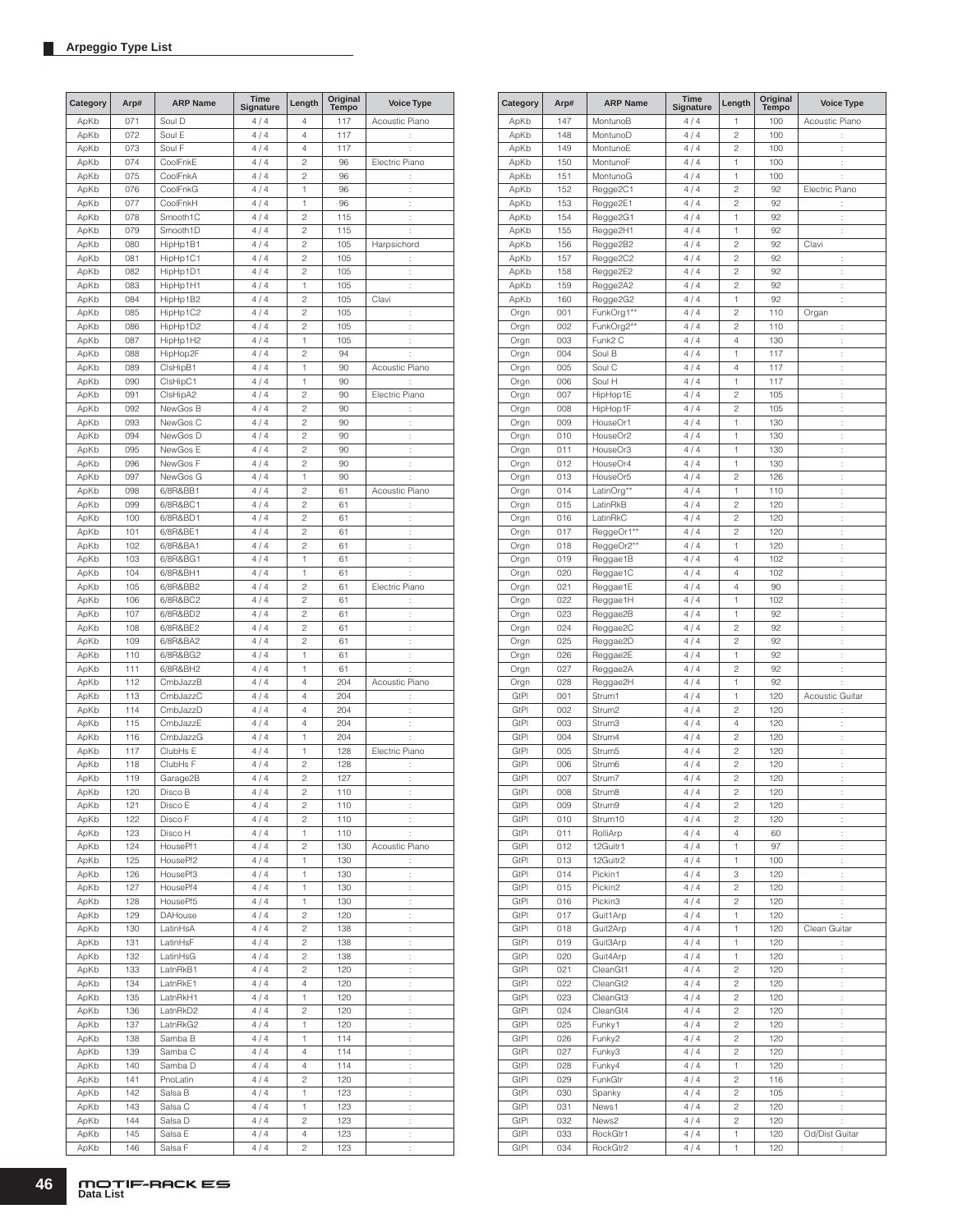| Category     | Arp# | <b>ARP Name</b>      | <b>Time</b><br>Signature | Length                  | Original<br>Tempo | <b>Voice Type</b>    |
|--------------|------|----------------------|--------------------------|-------------------------|-------------------|----------------------|
| GtPl         | 035  | RockGtr3             | 4/4                      | 1                       | 120               | Od/Dist Guitar       |
| GtPI         | 036  | Lick1                | 4/4                      | 4                       | 120               | ÷                    |
| GtPI         | 037  | Lick2                | 4/4                      | 4                       | 120               | ÷                    |
| GtPI         | 038  | Lick3                | 4/4                      | 4                       | 120               | ÷                    |
| GtPI         | 039  | Lick4                | 4/4                      | $\overline{c}$          | 120               | $\ddot{\phantom{a}}$ |
| GtPI         | 040  | Lick5                | 4/4                      | 4                       | 120               | ÷                    |
| GtPI         | 041  | Lick6                | 4/4                      | 1                       | 120               | $\ddot{\phantom{a}}$ |
| GtPI         | 042  | Slowfl B             | 4/4                      | 1                       | 74                | Acoustic Guitar      |
| GtPI         | 043  | Slowfl C             | 4/4                      | 1                       | 74                | ÷                    |
| GtPI         | 044  | Slowfl E             | 4/4                      | 1                       | 74                | Mute Guitar          |
| GtPI         | 045  | GtrPopB1             | 4/4                      | $\overline{c}$          | 90                | Acoustic Guitar      |
| GtPI         | 046  | GtrPopC1             | 4/4                      | 1                       | 90                | $\vdots$             |
| GtPI         | 047  |                      |                          | $\overline{c}$          | 90                |                      |
|              |      | GtrPopD1<br>GtrPopA1 | 4 / 4                    |                         |                   | t                    |
| GtPI         | 048  |                      | 4/4                      | 1                       | 90                | $\vdots$             |
| GtPI         | 049  | GtrPopB2             | 4/4                      | 1                       | 90                | ÷                    |
| GtPI         | 050  | GtrPopA2             | 4/4                      | 1                       | 90                | t                    |
| GtPI         | 051  | FngrPckB             | 4/4                      | $\overline{c}$          | 94                | ÷                    |
| GtPl         | 052  | FngrPckC             | 4/4                      | $\overline{c}$          | 94                | ÷                    |
| GtPI         | 053  | FngrPckD             | 4/4                      | $\overline{c}$          | 94                | ÷                    |
| GtPI         | 054  | FngrPckE             | 4/4                      | 3                       | 94                | t                    |
| GtPI         | 055  | FngrPckA             | 4/4                      | 1                       | 94                | ÷                    |
| GtPI         | 056  | FngrPckG             | 4/4                      | 1                       | 94                | $\ddot{\phantom{a}}$ |
| GtPI         | 057  | FngrPckH             | 4/4                      | 1                       | 94                | ÷                    |
| GtPI         | 058  | XovrRkD1             | 4/4                      | $\overline{c}$          | 100               | Distortion Gt        |
| GtPI         | 059  | XovrRkE1             | 4/4                      | $\overline{c}$          | 100               | t                    |
| GtPI         | 060  | XovrRkF1             | 4/4                      | $\overline{c}$          | 100               | $\ddot{\phantom{a}}$ |
| GtPI         | 061  | XovrRkH1             | 4/4                      | 1                       | 100               | t                    |
| GtPI         | 062  | XovrRkB2             | 4/4                      | $\overline{c}$          | 100               | Jazz Guitar          |
| GtPI         | 063  | XovrRkC2             | 4/4                      | 1                       | 100               | t.                   |
| GtPI         | 064  | XovrRkA2             | 4/4                      | $\overline{c}$          | 100               | ÷                    |
| GtPI         | 065  | XovrRkG2             | 4/4                      | 1                       | 100               | ÷                    |
|              |      |                      |                          | $\overline{c}$          |                   |                      |
| GtPI         | 066  | Smooth1B             | 4/4                      |                         | 115               | Acoustic Guitar      |
| GtPl         | 067  | Smooth1C             | 4/4                      | $\overline{c}$          | 115               | ÷                    |
| GtPI         | 068  | Smooth1D             | 4/4                      | $\overline{c}$          | 115               | ÷                    |
| GtPI         | 069  | Smooth1E             | 4/4                      | $\overline{c}$          | 115               | $\ddot{\phantom{a}}$ |
| GtPI         | 070  | Smooth1A             | 4/4                      | 1                       | 115               | ÷                    |
| GtPI         | 071  | Smooth1F             | 4/4                      | $\overline{c}$          | 115               | $\ddot{\phantom{a}}$ |
| GtPI         | 072  | Smooth1G             | 4/4                      | 1                       | 115               | ÷                    |
| GtPI         | 073  | Smooth1H             | 4/4                      | 1                       | 115               | t                    |
| GtPI         | 074  | NewR&B2B             | 4/4                      | $\overline{c}$          | 90                | ÷                    |
| GtPl         | 075  | NewR&B2C             | 4/4                      | $\overline{c}$          | 90                | ÷                    |
| GtPI         | 076  | NewR&B2D             | 4/4                      | $\overline{c}$          | 90                | ÷                    |
| GtPI         | 077  | NewR&B2E             | 4 / 4                    | $\overline{c}$          | 90                | ÷                    |
| GtPI         | 078  | FipHp1B1             | 4/4                      | 1                       | 132               | Mute Guitar          |
| GtPI         | 079  | FipHp1C1             | 4/4                      | $\overline{c}$          | 132               | $\vdots$             |
| GtPI         | 080  | FlpHp1D1             | 4/4                      | $\overline{c}$          | 132               | t                    |
| GtPI         | 081  | FipHp1E1             | 4/4                      | $\overline{c}$          | 132               | ÷                    |
| GtPI         | 082  | FipHp1F1             | 4/4                      | 1                       | 132               | $\ddot{\phantom{a}}$ |
| GtPI         | 083  | FlpHp1G1             | 4/4                      | 1                       | 132               | ÷                    |
| GtPl         | 084  | FipHp1B2             | 4 / 4                    | 1                       | 132               | Acoustic Guitar      |
| GtPI         | 085  | FlpHp1C2             | 4/4                      | 1                       | 132               | ÷                    |
|              | 086  |                      |                          |                         | 132               |                      |
| GtPI         |      | FipHp1F2<br>HipHop2B | 4/4<br>4/4               | 2<br>$\mathbf{2}$       |                   | ÷                    |
| GtPl<br>GtPI | 087  |                      |                          |                         | 94                | Mute Guitar          |
|              | 088  | HipHop2D             | 4/4                      | $\mathbf{2}$            | 94                | ÷                    |
| GtPI         | 089  | HipHop2E             | 4/4                      | $\overline{c}$          | 94                | ÷,                   |
| GtPI         | 090  | HipHop2A             | 4/4                      | $\overline{\mathbf{c}}$ | 94                | ÷                    |
| GtPl         | 091  | HipHp3B1             | 4/4                      | $\mathbf{2}$            | 104               | Acoustic Guitar      |
| GtPl         | 092  | HipHp3C1             | 4/4                      | $\overline{\mathbf{c}}$ | 104               | ÷                    |
| GtPI         | 093  | HipHp3D1             | 4/4                      | 2                       | 104               | Ì,                   |
| GtPI         | 094  | HipHp3E1             | 4/4                      | $\overline{c}$          | 104               | ÷                    |
| GtPI         | 095  | HipHp3F1             | 4/4                      | 2                       | 104               | ţ.                   |
| GtPI         | 096  | HipHp3B2             | 4/4                      | $\mathbf{2}$            | 104               | Mute Guitar          |
| GtPI         | 097  | HipHp3C2             | 4/4                      | $\overline{c}$          | 104               | ÷.                   |
| GtPl         | 098  | HipHp3E2             | 4/4                      | $\overline{c}$          | 104               | ÷                    |
| GtPl         | 099  | HipHp3F2             | 4/4                      | $\overline{c}$          | 104               | $\ddot{\phantom{a}}$ |
| GtPl         | 100  | HipHp3G2             | 4/4                      | 1                       | 104               | ÷                    |
| GtPI         | 101  | NewGos B             | 4/4                      | $\overline{c}$          | 90                | ÷,                   |
| GtPl         | 102  | NewGos C             | 4/4                      | 2                       | 90                | ÷.                   |
| GtPI         | 103  | NewGos D             | 4/4                      | $\overline{\mathbf{c}}$ | 90                | ÷,                   |
| GtPI         | 104  | NewGos E             | 4/4                      | $\overline{\mathbf{c}}$ | 90                | $\ddot{\cdot}$       |
|              |      |                      |                          | 1                       |                   |                      |
| GtPI         | 105  | NewGos A             | 4/4                      |                         | 90                | ÷                    |
| GtPl         | 106  | NewGos F             | 4/4                      | 2                       | 90                | $\ddot{\cdot}$       |
| GtPl         | 107  | NewGos G             | 4/4                      | 1                       | 90                | $\ddot{\cdot}$       |
| GtPI         | 108  | NewGos H             | 4/4                      | 1                       | 90                | $\ddot{\cdot}$       |
| GtPl         | 109  | 6/8R&B E             | 4/4                      | $\overline{\mathbf{c}}$ | 61                | Clean Guitar         |
| GtPl         | 110  | 6/8R&B F             | 4 / 4                    | 2                       | 61                | t                    |

| Category     | Arp# | <b>ARP Name</b>      | Time<br>Signature | Length                           | Original<br>Tempo | <b>Voice Type</b>      |
|--------------|------|----------------------|-------------------|----------------------------------|-------------------|------------------------|
| GtPl         | 111  | 6/8R&B G             | 4/4               | 1                                | 61                | Clean Guitar           |
| GtPl         | 112  | 6/8R&B H             | 4/4               | 1                                | 61                | t                      |
| GtPl         | 113  | CmbJazzB             | 4/4               | 4                                | 204               | Jazz Guitar            |
| GtPl         | 114  | CmbJazzC             | 4/4               | 4                                | 204               |                        |
| GtPl         | 115  | CmbJazzD             | 4/4               | $\overline{4}$                   | 204               | $\ddot{\phantom{a}}$   |
| GtPl         | 116  | CmbJazzE             | 4/4               | $\overline{4}$                   | 204               | $\ddot{\phantom{a}}$   |
| GtPI         | 117  | CmbJazzA             | 4/4               | $\overline{4}$                   | 204               | ÷                      |
| GtPI         | 118  | CmbJazzF             | 4/4               | $\overline{4}$                   | 204               | ÷                      |
| GtPl         | 119  | CmbJazzG             | 4/4               | 1                                | 204               | ÷                      |
| GtPl         | 120  | CmbJazzH             | 4/4               | 1                                | 204               | t                      |
| GtPI         | 121  | ChilOutB             | 4/4               | 2                                | 79                | Clean Guitar           |
| GtPl         | 122  | Disco C              | 4/4               | $\overline{c}$                   | 110               | Mute Guitar            |
| GtPI         | 123  | Disco D              | 4/4               | $\overline{c}$                   | 110               | ÷                      |
| GtPl         | 124  | Disco E              | 4/4               | $\overline{c}$                   | 110               | $\ddot{\phantom{a}}$   |
| GtPI         | 125  | Disco F              | 4/4               | $\overline{c}$                   | 110               | t                      |
| GtPl         | 126  | Disco H              | 4/4               | 1                                | 110               | t                      |
| GtPl         | 127  | LatinRkD             | 4/4               | 2                                | 120               | Clean Guitar           |
| GtPl         | 128  | LatinRkH             | 4/4               | 1                                | 120               |                        |
| GtPl         | 129  | LatinPH1             | 4/4               | $\overline{c}$                   | 120               | <b>Acoustic Guitar</b> |
| GtPl         | 130  | LatinPH2             | 4/4               | $\overline{c}$                   | 120               | t,                     |
| GtPl         | 131  | LatinPH3             | 4/4               | 1                                | 120               | t                      |
| GtPI         | 132  | Samba B              | 4/4               | $\overline{4}$                   | 114               | $\ddot{\phantom{a}}$   |
| GtPI         | 133  | Samba C              | 4/4               | $\overline{4}$                   | 114               | t                      |
| GtPl         | 134  | Samba E              | 4/4               | 4                                | 114               | ÷                      |
|              |      |                      |                   |                                  |                   |                        |
| GtPl<br>GtPI | 135  | Samba A<br>MontunoB  | 4/4<br>4/4        | $\overline{c}$<br>$\overline{c}$ | 114               | t                      |
|              | 136  |                      |                   |                                  | 100               | ÷                      |
| GtPl         | 137  | MontunoC             | 4/4               | $\overline{c}$                   | 100               | $\ddot{\phantom{a}}$   |
| GtPI         | 138  | MontnoD1             | 4/4               | $\overline{c}$                   | 100               | ÷                      |
| GtPl         | 139  | MontnoD <sub>2</sub> | 4/4               | $\overline{4}$                   | 100               | $\ddot{\phantom{a}}$   |
| GtPI         | 140  | MontnoE1             | 4/4               | 2                                | $100 -$           | $\ddot{\phantom{a}}$   |
| GtPI         | 141  | MontnoE2             | 4/4               | 2                                | 100               | ÷                      |
| GtPl         | 142  | MontunoA             | 4/4               | 2                                | 100               | $\ddot{\phantom{a}}$   |
| GtPl         | 143  | MontunoF             | 4/4               | 1                                | 100               | $\ddot{\cdot}$         |
| GtPl         | 144  | MontunoG             | 4/4               | 1                                | 100               | t                      |
| GtPl         | 145  | Regge1B1             | 4/4               | 1                                | 102               | Clean Guitar           |
| GtPl         | 146  | Regge1C1             | 4/4               | $\overline{c}$                   | 102               | t                      |
| GtPI         | 147  | Regge1E1             | 4/4               | $\overline{c}$                   | 90                | ÷                      |
| GtPI         | 148  | Regge1A1             | 4/4               | 1                                | 102               | t                      |
| GtPI         | 149  | Regge1F1             | 4/4               | $\overline{c}$                   | 96                | ÷                      |
| GtPl         | 150  | Regge1B2             | 4/4               | 4                                | 102               | Mute Guitar            |
| GtPl         | 151  | Regge1C2             | 4/4               | 4                                | 102               | t.                     |
| GtPl         | 152  | Reggae2B             | 4/4               | $\overline{c}$                   | 92                | Clean Guitar           |
| GtPI         | 153  | Reggae2C             | 4/4               | 1                                | 92                | ÷                      |
| GtPl         | 154  | Reggae2A             | 4/4               | $\overline{c}$                   | 92                | ÷                      |
| GtPI         | 155  | SpanshB1             | 4/4               | $\overline{c}$                   | 120               | Acoustic Guitar        |
| GtPI         | 156  | SpanshC1             | 4/4               | $\overline{c}$                   | 120               | t                      |
| GtPl         | 157  | SpanshE1             | 4/4               | 2                                | 120               | t                      |
|              |      |                      | 4/4               | 1                                |                   |                        |
| GtPl         | 158  | SpanshG1             |                   |                                  | 120               | $\ddot{\cdot}$         |
| GtPl         | 159  | SpanshH1             | 4 / 4             | 1                                | 120               | t                      |
| GtPl         | 160  | SpanshA2             | 4 / 4             | 4                                | 120               |                        |
| GtPI         | 161  | SpanshF2             | 4/4               | 3                                | 120               | $\ddot{\cdot}$         |
| GtPI         | 162  | TurkshC1             | 4/4               | 2                                | 105               | Kanun                  |
| GtPI         | 163  | TurkshE1             | 9/8               | 2                                | 125               | ÷                      |
| GtPI         | 164  | TurkshA1             | 4/4               | $\overline{c}$                   | 86                | ÷                      |
| GtPI         | 165  | TurkshF1             | 4/4               | $\overline{c}$                   | 105               | ÷                      |
| GtPI         | 166  | TurkshG2             | 4/4               | 2                                | 105               | Oud                    |
| GtPI         | 167  | TurkshB3             | 4/4               | $\overline{\mathbf{c}}$          | 105               | Saz                    |
| <b>GtPI</b>  | 168  | Harp1                | 4/4               | $\overline{c}$                   | 120               | Harp                   |
| GtPI         | 169  | Harp2                | 4/4               | $\overline{c}$                   | 120               | $\ddot{\cdot}$         |
| GtPI         | 170  | Harp3                | 4/4               | 1                                | 120               | $\ddot{\phantom{a}}$   |
| GtPI         | 171  | Harp4                | 4/4               | 1                                | 120               | ÷                      |
| GtPI         | 172  | NewR&B1D             | 4/4               | 1                                | 97                | $\ddot{\phantom{a}}$   |
| GtPI         | 173  | NewR&B1E             | 4 / 4             | 1                                | 97                | ÷                      |
| GtPI         | 174  | HipHp3E3             | 4/4               | $\overline{\mathbf{c}}$          | 104               | ł,                     |
| GtKM         | 001  | KM StGt1             | 4/4               | 4                                | 138               | "Mega Steel"           |
| GtKM         | 002  | KM StGt2             | 4/4               | 4                                | 138               |                        |
|              | 003  |                      |                   | 4                                |                   | ţ.                     |
| GtKM         |      | KM StGt3             | 4/4               |                                  | 138               | $\ddot{\phantom{a}}$   |
| GtKM         | 004  | KM StGt4             | 4/4               | 4                                | 138               | $\ddot{\phantom{a}}$   |
| GtKM         | 005  | Unplug B             | 4/4               | 4                                | 120               | ÷                      |
| GtKM         | 006  | Unplug C             | 4/4               | $\overline{c}$                   | 120               | ÷                      |
| GtKM         | 007  | Unplug D             | 4/4               | 2                                | 120               | ÷                      |
| GtKM         | 008  | Unplug E             | 4/4               | $\sqrt{2}$                       | 120               | $\ddot{\phantom{a}}$   |
| GtKM         | 009  | Unplug G             | 4/4               | 1                                | 120               | ÷                      |
| GtKM         | 010  | Unplug H             | 4/4               | 1                                | 120               | $\ddot{\phantom{a}}$   |
| GtKM         | 011  | FolkRkB1             | 4/4               | $\overline{c}$                   | 118               | $\ddot{\phantom{a}}$   |
| GtKM         | 012  | FolkRkC1             | 4/4               | $\overline{\mathbf{c}}$          | 118               | ÷                      |
|              |      |                      |                   |                                  |                   |                        |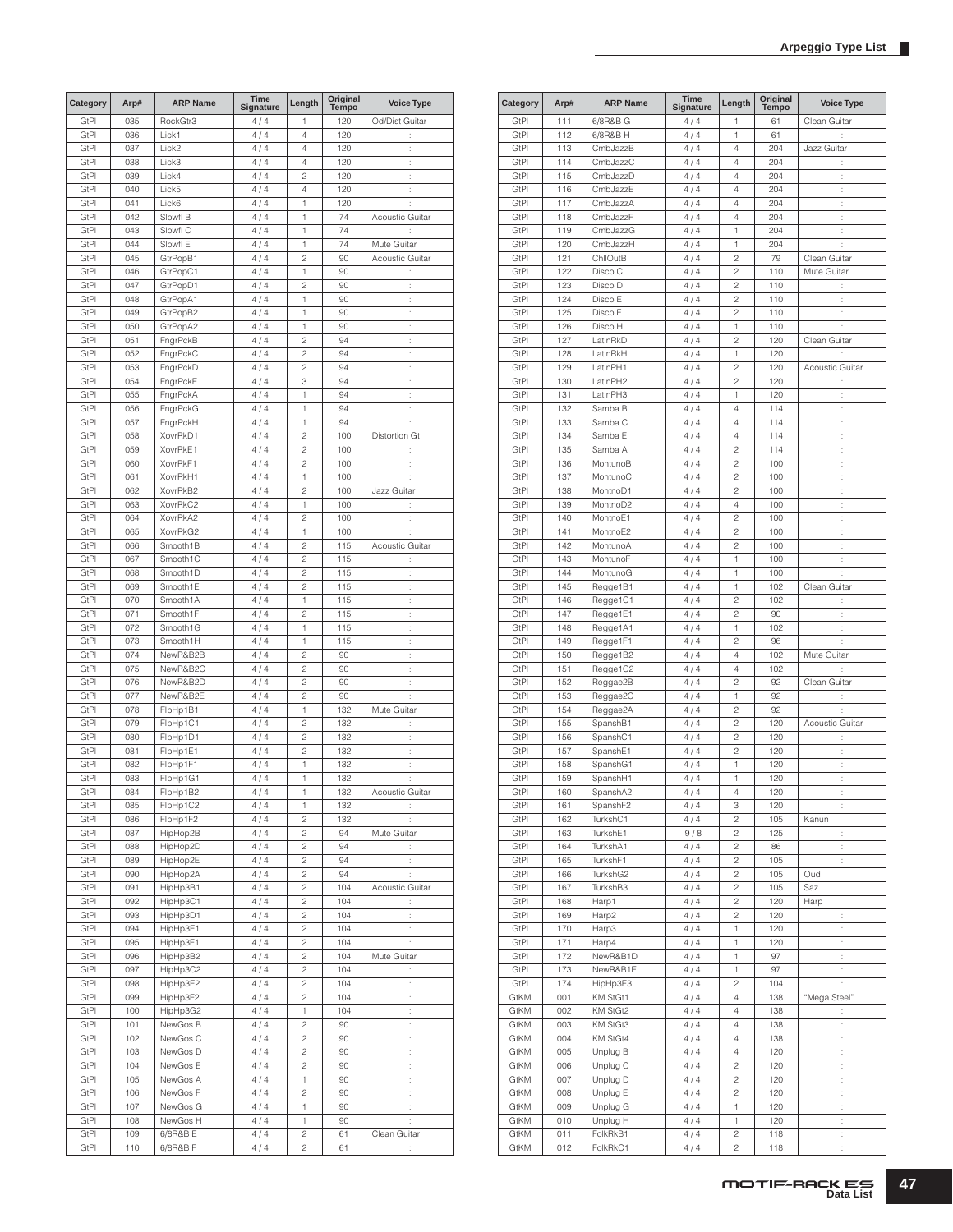| Category                   | Arp#       | <b>ARP Name</b>      | Time<br><b>Signature</b> | Length                           | Original<br>Tempo | <b>Voice Type</b>    |
|----------------------------|------------|----------------------|--------------------------|----------------------------------|-------------------|----------------------|
| <b>GtKM</b>                | 013        | FolkRkA1             | 4/4                      | 1                                | 118               | "Mega Steel"         |
| <b>GtKM</b>                | 014        | SoftRkB1             | 4/4                      | 4                                | 75                | ÷                    |
| <b>GtKM</b>                | 015        | SoftRkC1             | 4/4                      | 4                                | 75                | $\vdots$             |
| <b>GtKM</b>                | 016        | SoftRkD1             | 4/4                      | $\overline{c}$                   | 75                | t,                   |
| <b>GtKM</b>                | 017        | SoftRkE1             | 4/4                      | $\overline{c}$                   | 75                | t.                   |
| <b>GtKM</b>                | 018        | SoftRkA1             | 4/4                      | 1                                | 75                | ÷                    |
| <b>GtKM</b>                | 019        | SoftRkG1             | 4/4                      | 1                                | 75                | t,                   |
| <b>GtKM</b>                | 020        | SoftRkH1             | 4/4                      | 1                                | 75                | t,                   |
| <b>GtKM</b>                | 021        | FngrPckB             | 4/4                      | $\overline{c}$                   | 94                | t.                   |
| <b>GtKM</b>                | 022        | FngrPckC             | 4/4                      | $\overline{c}$                   | 94                | t,                   |
| <b>GtKM</b><br><b>GtKM</b> | 023<br>024 | FngrPckD<br>FngrPckE | 4/4<br>4/4               | $\overline{c}$<br>$\overline{c}$ | 94<br>94          | t,<br>t,             |
| <b>GtKM</b>                | 025        | FngrPckA             | 4/4                      | $\overline{c}$                   | 94                | t,                   |
| <b>GtKM</b>                | 026        | FngrPckG             | 4/4                      | 1                                | 94                | t,                   |
| <b>GtKM</b>                | 027        | FngrPckH             | 4/4                      | 1                                | 94                | ÷                    |
| <b>GtKM</b>                | 028        | NewR&B1B             | 4/4                      | 1                                | 97                | ÷                    |
| <b>GtKM</b>                | 029        | NewR&B1C             | 4/4                      | 1                                | 97                | Ì.                   |
| <b>GtKM</b>                | 030        | NewR&B1D             | 4/4                      | 1                                | 97                | t,                   |
| <b>GtKM</b>                | 031        | NewR&B1A             | 4/4                      | $\overline{c}$                   | 97                | t,                   |
| <b>GtKM</b>                | 032        | NewR&B1G             | 4/4                      | 1                                | 97                | t,                   |
| <b>GtKM</b>                | 033        | NewR&B1H             | 4/4                      | 1                                | 97                | ÷                    |
| <b>GtKM</b>                | 034        | ChllOutB             | 4/4                      | 1                                | 79                | t,                   |
| GtKM                       | 035        | ChllOutD             | 4/4                      | $\overline{c}$                   | 79                | t,                   |
| GtKM                       | 036        | ChllOutE             | 4/4                      | $\overline{c}$                   | 79                | t.                   |
| <b>GtKM</b>                | 037        | ChllOutC             | 4/4                      | $\overline{c}$                   | 79                | t,                   |
| <b>GtKM</b>                | 038        | RtroPpB1             | 4/4                      | $\overline{c}$                   | 126               | t,                   |
| <b>GtKM</b>                | 039        | LatinRkC             | 4/4                      | 1                                | 120               | t,                   |
| <b>GtKM</b>                | 040        | LatinRkD             | 4/4                      | $\overline{c}$                   | 120               | t,                   |
| <b>GtKM</b>                | 041        | SpanishB             | 4/4                      | $\overline{c}$                   | 120               | t,                   |
| <b>GtKM</b>                | 042        | SpanishC             | 4/4                      | $\overline{c}$                   | 120               | ÷                    |
| <b>GtKM</b>                | 043        | SpanishD             | 4/4                      | $\overline{c}$                   | 120               | ÷                    |
| <b>GtKM</b>                | 044        | SpanishE             | 4/4                      | $\overline{c}$                   | 120               | $\vdots$             |
| <b>GtKM</b>                | 045        | SpanishA             | 4/4                      | 4                                | 120               | t,                   |
| <b>GtKM</b>                | 046        | SpanishG             | 4/4                      | 1                                | 120               | t,                   |
| <b>GtKM</b>                | 047        | SpanishH             | 4/4                      | 1                                | 120               | t.                   |
| <b>GtKM</b>                | 048        | <b>KM 12Gt1</b>      | 4/4                      | 4                                | 118               | "Mega 12str"         |
| <b>GtKM</b>                | 049        | <b>KM 12Gt2</b>      | 4/4                      | 4                                | 118               | İ.                   |
| <b>GtKM</b>                | 050        | KM 12Gt3             | 4/4                      | 4                                | 118               | t,                   |
| GtKM                       | 051        | <b>KM 12Gt4</b>      | 4/4                      | 4                                | 118               | t,                   |
| <b>GtKM</b>                | 052        | <b>KM 12Gt5</b>      | 4/4                      | $\overline{4}$                   | 118               | t,                   |
| <b>GtKM</b>                | 053        | FolkRkB2             | 4/4                      | $\overline{c}$                   | 118               | t,                   |
| <b>GtKM</b>                | 054        | FolkRkC2             | 4/4                      | $\overline{c}$                   | 118               | t,                   |
| <b>GtKM</b>                | 055        | FolkRkD2             | 4/4                      | $\overline{c}$                   | 118               | Ì                    |
| <b>GtKM</b>                | 056        | FolkRkA2             | 4/4                      | 1                                | 118               |                      |
| <b>GtKM</b>                | 057        | KM CIGt1             | 4/4                      | 4                                | 107               | "Mega Clean"         |
| <b>GtKM</b>                | 058        | KM CIGt2             | 4/4                      | 4                                | 107               | $\vdots$             |
| <b>GtKM</b>                | 059        | KM CIGt3             | 4/4                      | 4                                | 107               | $\vdots$             |
| <b>GtKM</b>                | 060        | KM CIGt4             | 4/4                      | $\overline{4}$                   | 107               | t,                   |
| <b>GtKM</b>                | 061        | KM CIGt5             | 4/4                      | 4                                | 107               | $\vdots$             |
| <b>GtKM</b>                | 062        | Funk2 B              | 4 / 4                    | $\overline{c}$                   | 130               |                      |
| GtKM                       | 063        | Funk2 C              | 4/4                      | 2                                | 130               | ÷                    |
| GtKM                       | 064        | Funk2 D              | 4/4                      | 1                                | 130               | t.                   |
| <b>GtKM</b>                | 065        | Funk2 E              | 4/4                      | 2                                | 130               | t,                   |
| GtKM                       | 066        | Funk <sub>2</sub> A  | 4/4                      | 2                                | 130               | t,                   |
| GtKM                       | 067        | Funk2 F<br>Funk2 H   | 4/4<br>4/4               | 1<br>1                           | 130               | t.                   |
| GtKM<br>GtKM               | 068<br>069 | Funk3 B              | 4/4                      | $\overline{\mathbf{c}}$          | 130<br>132        | ţ.<br>t,             |
| GtKM                       | 070        | Funk3 C              | 4/4                      | 1                                | 132               | Ì,                   |
| GtKM                       | 071        | Funk3 D              | 4/4                      | 1                                | 132               | t,                   |
| GtKM                       | 072        | Funk3 E              | 4/4                      | 4                                | 132               | t,                   |
| GtKM                       | 073        | Funk3 A              | 4/4                      | 1                                | 132               | $\vdots$             |
| GtKM                       | 074        | Funk3 F              | 4/4                      | 2                                | 132               | t,                   |
| GtKM                       | 075        | Funk3 H              | 4/4                      | 1                                | 132               | t,                   |
| GtKM                       | 076        | CoolFnkB             | 4/4                      | 2                                | 96                | t,                   |
| GtKM                       | 077        | CoolFnkC             | 4/4                      | 1                                | 96                | ÷.                   |
| GtKM                       | 078        | CoolFnkE             | 4/4                      | $\overline{c}$                   | 96                | ÷                    |
| GtKM                       | 079        | CoolFnkA             | 4/4                      | 2                                | 96                | t.                   |
| GtKM                       | 080        | CoolFnkF             | 4/4                      | 1                                | 96                | t,                   |
| GtKM                       | 081        | Soul B               | 4/4                      | 1                                | 117               | ţ.                   |
| GtKM                       | 082        | Soul C               | 4 / 4                    | 1                                | 117               | ţ.                   |
| GtKM                       | 083        | Soul D               | 4/4                      | 1                                | 117               | ţ.                   |
| GtKM                       | 084        | Soul E               | 4 / 4                    | 4                                | 117               | t,                   |
| GtKM                       | 085        | Soul F               | 4/4                      | 4                                | 117               | t,                   |
| GtKM                       | 086        | ClsHipC1             | 4/4                      | 2                                | 90                | ţ.                   |
| GtKM                       | 087        | ClsHipD1             | 4/4                      | 2                                | 90                | t,                   |
| GtKM                       | 088        | CIsHipB2             | 4/4                      | 2                                | 90                | $\ddot{\phantom{a}}$ |

| Category                   | Arp#       | <b>ARP Name</b>      | <b>Time</b><br>Signature | Length                           | Original<br>Tempo | <b>Voice Type</b>    |
|----------------------------|------------|----------------------|--------------------------|----------------------------------|-------------------|----------------------|
| GtKM                       | 089        | ClsHipC2             | 4/4                      | 2                                | 90                | "Mega Clean"         |
| <b>GtKM</b>                | 090        | CIsHipD2             | 4/4                      | $\overline{c}$                   | 90                | ÷                    |
| <b>GtKM</b>                | 091        | CIsHipA2             | 4/4                      | 4                                | 90                | $\vdots$             |
| <b>GtKM</b>                | 092        | CIsHipE3             | 4/4                      | $\overline{c}$                   | 90                | t                    |
| <b>GtKM</b>                | 093        | CIsHipF3             | 4/4                      | $\overline{c}$                   | 90                | $\ddot{\phantom{a}}$ |
| <b>GtKM</b>                | 094        | 70sRckB1             | 4/4                      | $\overline{c}$                   | 130               | ł.                   |
| GtKM                       | 095        | 70sRckC1             | 4/4                      | $\overline{c}$                   | 130               | ÷                    |
| <b>GtKM</b>                | 096        | 70sRckD1             | 4/4                      | 4                                | 130               | ł.                   |
| <b>GtKM</b><br><b>GtKM</b> | 097<br>098 | 70sRckE1<br>FolkRkD3 | 4/4<br>4/4               | $\overline{c}$<br>$\overline{c}$ | 130<br>118        | t<br>ł.              |
| <b>GtKM</b>                | 099        | FolkRkE3             | 4/4                      | $\overline{c}$                   | 118               | t                    |
| GtKM                       | 100        | FolkRkG3             | 4/4                      | 1                                | 118               | t,                   |
| GtKM                       | 101        | AnaPop B             | 4/4                      | $\overline{c}$                   | 93                | t                    |
| <b>GtKM</b>                | 102        | AnaPop D             | 4/4                      | 1                                | 93                | t                    |
| GtKM                       | 103        | AnaPop A             | 4/4                      | 1                                | 93                | ł,                   |
| <b>GtKM</b>                | 104        | ClubHs B             | 4/4                      | $\overline{c}$                   | 128               | t                    |
| <b>GtKM</b>                | 105        | ClubHs C             | 4/4                      | $\overline{c}$                   | 128               | ÷                    |
| <b>GtKM</b>                | 106        | ClubHs D             | 4/4                      | $\overline{c}$                   | 128               | t                    |
| <b>GtKM</b>                | 107        | ClubHs E             | 4/4                      | $\overline{c}$                   | 128               | t                    |
| <b>GtKM</b>                | 108        | ClubHs A             | 4/4                      | 4                                | 128               | $\ddot{\phantom{a}}$ |
| <b>GtKM</b>                | 109        | ClubHs F             | 4/4                      | 4                                | 128               | ł.                   |
| GtKM                       | 110        | ClubHs G<br>ClubHs H | 4/4<br>4/4               | 1                                | 128               | t                    |
| <b>GtKM</b><br><b>GtKM</b> | 111<br>112 | RtroPpB2             | 4/4                      | 1<br>$\overline{c}$              | 128<br>126        | ł.<br>÷              |
| <b>GtKM</b>                | 113        | KM OdGt1             | 4/4                      | 4                                | 120               | "Mega OvrDv"         |
| <b>GtKM</b>                | 114        | KM OdGt2             | 4/4                      | 4                                | 120               | ÷                    |
| GtKM                       | 115        | KM OdGt3             | 4/4                      | 4                                | 120               | t,                   |
| GtKM                       | 116        | KM OdGt4             | 4/4                      | 4                                | 120               | t                    |
| <b>GtKM</b>                | 117        | KM OdGt5             | 4/4                      | 4                                | 120               | t                    |
| GtKM                       | 118        | 70sRckC2             | 4/4                      | 4                                | 130               | ÷                    |
| <b>GtKM</b>                | 119        | 70sRckD2             | 4/4                      | $\overline{c}$                   | 130               | t                    |
| <b>GtKM</b>                | 120        | 70sRckE2             | 4/4                      | $\overline{c}$                   | 130               | ÷                    |
| <b>GtKM</b>                | 121        | 70sRckF2             | 4/4                      | $\overline{c}$                   | 130               | ÷                    |
| <b>GtKM</b>                | 122        | 70sRckB3             | 4/4                      | $\overline{c}$                   | 130               | "Mega Dist"          |
| <b>GtKM</b>                | 123        | 70sRckC3             | 4/4                      | $\overline{c}$                   | 130               | t                    |
| <b>GtKM</b>                | 124        | 70sRckD3             | 4/4                      | 1                                | 130               | t                    |
| GtKM                       | 125        | 70sRckE3             | 4/4                      | 4                                | 130               | ÷                    |
| <b>GtKM</b><br><b>GtKM</b> | 126<br>127 | SoftRkE2<br>SoftRkH2 | 4/4<br>4/4               | $\overline{c}$<br>1              | 75<br>75          | ł.<br>t              |
| <b>GtKM</b>                | 128        | OverTop1             | 4/4                      | $\overline{c}$                   | 120               | "OverTheTop"         |
| <b>GtKM</b>                | 129        | OverTop2             | 4/4                      | $\overline{c}$                   | 120               | t                    |
| GtKM                       | 130        | OverTop3             | 4/4                      | $\overline{c}$                   | 120               | ţ.                   |
| <b>GtKM</b>                | 131        | OverTop4             | 4/4                      | 4                                | 120               | ÷                    |
| <b>GtKM</b>                | 132        | OverTop5             | 4/4                      | 4                                | 120               | ł.                   |
| Bass                       | 001        | FngrBas1             | 4/4                      | 1                                | 115               | <b>Finger Bass</b>   |
| Bass                       | 002        | FngrBas2             | 4/4                      | 1                                | 115               | t                    |
| Bass                       | 003        | FngrBas3             | 4/4                      | 3                                | 115               | t                    |
| Bass                       | 004        | FngrBas4             | 4/4                      | 1                                | 115               | t                    |
| Bass                       | 005        | FngrBas5             | 4/4                      | 1                                | 115               | t                    |
| Bass                       | 006        | FngrBas6             | 4/4                      | 1                                | 115               | ĵ.                   |
| Bass                       | 007        | FngrBas7<br>FngrBas8 | 4/4                      | $\overline{c}$<br>$\overline{c}$ | 120               | ţ.                   |
| Bass<br>Bass               | 008<br>009 | FngrBas9             | 4/4<br>4/4               | $\overline{c}$                   | 150<br>150        | ÷<br>ł.              |
| Bass                       | 010        | FngrBa10             | 4/4                      | $\overline{c}$                   | 89                | ÷                    |
| Bass                       | 011        | FngrBa11             | 4/4                      | $\overline{c}$                   | 89                | ł.                   |
| Bass                       | 012        | FngrBa12             | 4/4                      | 1                                | 115               | ł.                   |
| Bass                       | 013        | FngrBa13             | 4/4                      | 1                                | 115               | ÷.                   |
| Bass                       | 014        | FngrBa14             | 4/4                      | 1                                | 115               | t,                   |
| Bass                       | 015        | PnoClubB             | 4/4                      | $\overline{\mathbf{c}}$          | 96                | $\ddot{\cdot}$       |
| Bass                       | 016        | PnoClubC             | 4/4                      | $\overline{c}$                   | 96                | ł.                   |
| Bass                       | 017        | PnoClubD             | 4/4                      | $\overline{\mathbf{c}}$          | 96                | ţ.                   |
| Bass                       | 018        | PnoClubE             | 4/4                      | 1                                | 96                | ł.                   |
| Bass                       | 019        | PnoClubA             | 4/4                      | $\overline{\mathbf{c}}$          | 96                | ţ.                   |
| Bass                       | 020        | PnoClubF             | 4/4                      | 4                                | 96                | t,                   |
| Bass                       | 021        | PnoClubG             | 4/4                      | 1                                | 96                | ţ.                   |
| Bass                       | 022        | PnoClubH             | 4/4                      | 1                                | 96                | t,                   |
| Bass                       | 023<br>024 | CoolFnkB             | 4/4<br>4/4               | $\overline{c}$<br>$\overline{c}$ | 96<br>96          | ÷<br>ł.              |
| Bass<br>Bass               | 025        | CoolFnkC<br>CoolFnkD | 4/4                      | $\overline{c}$                   | 96                | ÷                    |
| Bass                       | 026        | CoolFnkE             | 4/4                      | 4                                | 96                | t,                   |
| Bass                       | 027        | CoolFnkA             | 4/4                      | $\overline{c}$                   | 96                | ł.                   |
| Bass                       | 028        | CoolFnkF             | 4/4                      | 1                                | 96                | ÷.                   |
| Bass                       | 029        | CoolFnkG             | 4/4                      | 1                                | 96                | ÷                    |
| Bass                       | 030        | CoolFnkH             | 4/4                      | 1                                | 96                | ł.                   |
| Bass                       | 031        | SlapBas1             | 4/4                      | 3                                | 120               | Slap Bass            |
| Bass                       | 032        | SlapBas2             | 4/4                      | 1                                | 120               | ţ.                   |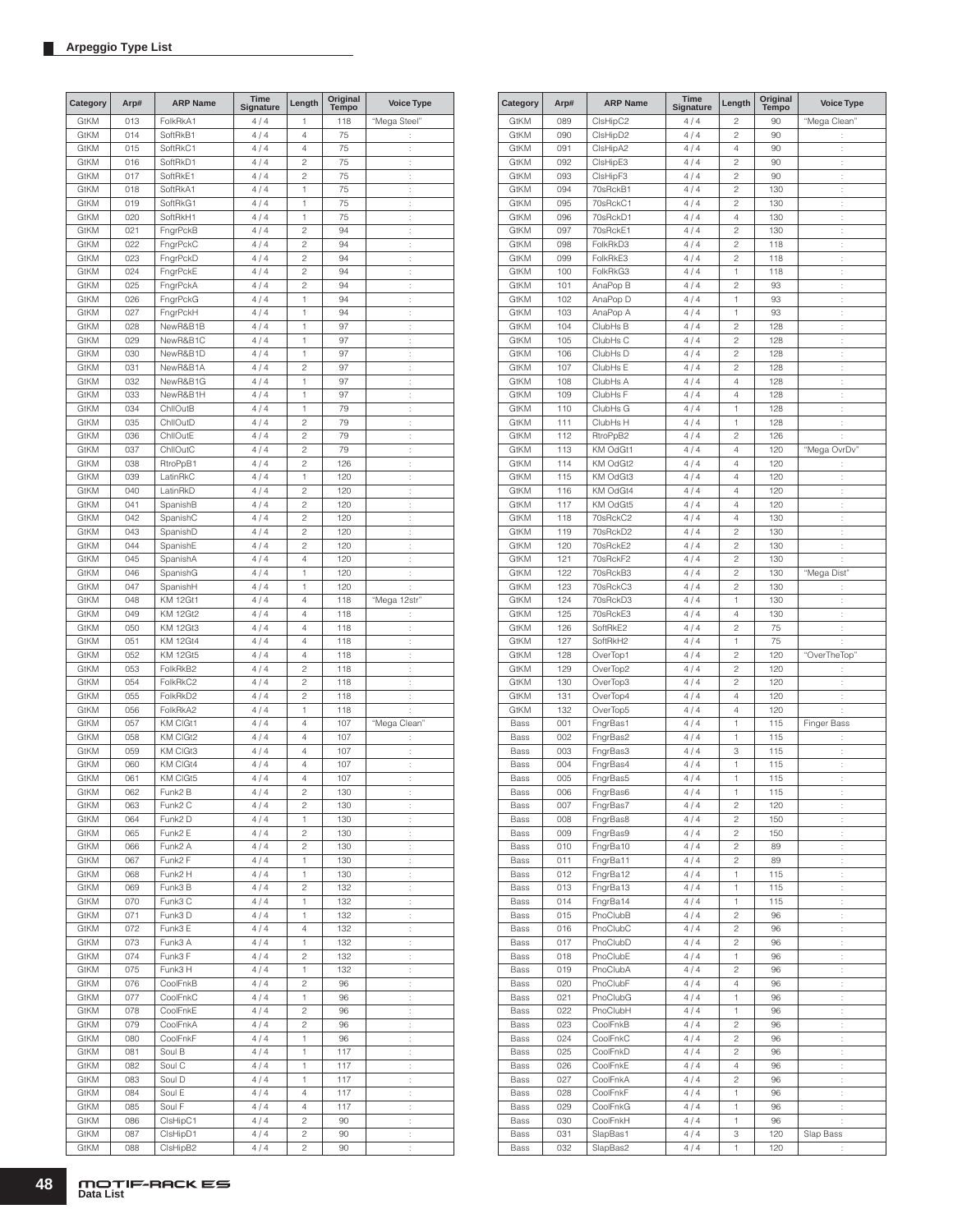| Category | Arp# | <b>ARP Name</b> | Time<br>Signature | Length                  | Original<br><b>Tempo</b> | <b>Voice Type</b>    |
|----------|------|-----------------|-------------------|-------------------------|--------------------------|----------------------|
| Bass     | 033  | Walkin          | 4 / 4             | 3                       | 103                      | Acoustic Bass        |
| Bass     | 034  | CmbJazB1        | 4/4               | $\overline{4}$          | 204                      | t.                   |
| Bass     | 035  | CmbJazB2        | 4/4               | $\overline{4}$          | 204                      | $\ddot{\phantom{a}}$ |
| Bass     | 036  | CmbJazB3        | 4/4               | $\overline{4}$          | 204                      | ÷                    |
| Bass     | 037  | CmbJazB4        | 4/4               | 4                       | 204                      | t                    |
| Bass     | 038  | CmbJazC1        | 4/4               | 4                       | 204                      | Ì,                   |
| Bass     | 039  | CmbJazC2        | 4 / 4             | 4                       | 204                      | ÷                    |
| Bass     | 040  | CmbJazC3        | 4/4               | $\overline{4}$          | 204                      | ÷                    |
| Bass     | 041  | CmbJazC4        | 4/4               | $\overline{4}$          | 204                      | ÷                    |
| Bass     | 042  | CmbJazD1        | 4/4               | $\overline{4}$          | 204                      | ÷                    |
| Bass     | 043  | CmbJazD2        | 4/4               | $\overline{4}$          | 204                      | ÷                    |
| Bass     | 044  | CmbJazD3        | 4/4               | 4                       | 204                      | ÷                    |
| Bass     | 045  | CmbJazD4        | 4/4               | $\overline{4}$          | 204                      | ÷                    |
| Bass     | 046  | CmbJazE1        | 4 / 4             | 4                       | 204                      | t,                   |
| Bass     | 047  | CmbJazE2        | 4/4               | $\overline{4}$          | 204                      | ÷                    |
| Bass     | 048  | CmbJazE3        | 4/4               | $\overline{4}$          | 204                      | t                    |
| Bass     | 049  | CmbJazE4        | 4/4               | $\overline{4}$          | 204                      | ÷                    |
| Bass     | 050  | CmbJazzA        | 4/4               | $\overline{4}$          | 204                      | ÷                    |
|          |      |                 |                   |                         |                          |                      |
| Bass     | 051  | CmbJazzF        | 4/4               | $\overline{4}$          | 204                      | ÷                    |
| Bass     | 052  | CmbJazzG        | 4/4               | 1                       | 204                      | t                    |
| Bass     | 053  | CmbJazzH        | 4/4               | 1                       | 204                      | ÷                    |
| Bass     | 054  | GruvBass        | 4 / 4             | $\overline{c}$          | 120                      | Synth Bass           |
| Bass     | 055  | SynBass1        | 4/4               | 1                       | 120                      | ÷                    |
| Bass     | 056  | SynBass2        | 4/4               | 1                       | 120                      | ÷                    |
| Bass     | 057  | SynBass3        | 4/4               | 1                       | 120                      | ÷                    |
| Bass     | 058  | SynBass4        | 4/4               | 1                       | 120                      | ÷                    |
| Bass     | 059  | SynBass5        | 4/4               | 1                       | 120                      | ÷                    |
| Bass     | 060  | NewR&B1B        | 4/4               | 1                       | 97                       | ÷                    |
| Bass     | 061  | NewR&B1C        | 4/4               | 1                       | 97                       | t,                   |
| Bass     | 062  | NewR&B1D        | 4/4               | 1                       | 97                       | ÷                    |
| Bass     | 063  | NewR&B1E        | 4/4               | 1                       | 97                       | t                    |
| Bass     | 064  | NewR&B1A        | 4/4               | $\overline{c}$          | 97                       | ÷                    |
| Bass     | 065  | NewR&B1F        | 4/4               | $\overline{c}$          | 97                       | ÷                    |
| Bass     | 066  | NewR&B1G        | 4/4               | 1                       | 97                       | ÷                    |
| Bass     | 067  | NewR&B1H        | 4/4               | 1                       | 97                       | t                    |
|          |      |                 | 4/4               | $\overline{c}$          |                          |                      |
| Bass     | 068  | NewR&B2C        |                   |                         | 90                       | Ì,                   |
| Bass     | 069  | NewR&B2D        | 4 / 4             | $\overline{c}$          | 90                       | ÷                    |
| Bass     | 070  | NewR&B2E        | 4/4               | $\overline{c}$          | 90                       | ÷                    |
| Bass     | 071  | NewR&B2A        | 4/4               | $\overline{c}$          | 90                       | ÷                    |
| Bass     | 072  | NewR&B2F        | 4/4               | $\overline{c}$          | 90                       | ÷                    |
| Bass     | 073  | NewR&B2G        | 4/4               | 1                       | 90                       | ÷                    |
| Bass     | 074  | NewR&B2H        | 4/4               | 1                       | 90                       | ÷                    |
| Bass     | 075  | FlipHp1B        | 4/4               | $\overline{c}$          | 132                      | ÷                    |
| Bass     | 076  | FlipHp1C        | 4 / 4             | $\overline{c}$          | 132                      | t,                   |
| Bass     | 077  | FlipHp1D        | 4/4               | $\overline{c}$          | 132                      | ÷                    |
| Bass     | 078  | FlipHp1E        | 4/4               | $\overline{c}$          | 132                      | ÷                    |
| Bass     | 079  | FlipHp1A        | 4/4               | $\overline{c}$          | 132                      | ÷                    |
| Bass     | 080  | HipHop1B        | 4/4               | $\overline{c}$          | 105                      | $\ddot{\phantom{a}}$ |
| Bass     | 081  | HipHop1C        | 4/4               | $\overline{c}$          | 105                      | ÷                    |
| Bass     | 082  | HipHop1D        | 4/4               | $\overline{\mathbf{c}}$ | 105                      |                      |
| Bass     | 083  | HipHop1E        | 4/4               | 2                       | 105                      | Ì,                   |
| Bass     | 084  | HipHop1F        | 4/4               | 2                       | 105                      | $\ddot{\cdot}$       |
| Bass     | 085  | HipHop1G        | 4/4               | 1                       | 105                      | $\ddot{\cdot}$       |
| Bass     | 086  | HipHop1H        | 4/4               | 1                       | 105                      | $\ddot{\cdot}$       |
| Bass     | 087  | HipHop2B        | 4/4               | $\overline{c}$          | 94                       | $\ddot{\cdot}$       |
| Bass     | 088  | HipHop2C        | 4/4               | $\overline{c}$          | 94                       | $\ddot{\cdot}$       |
| Bass     | 089  | HipHop2D        | 4/4               | $\overline{c}$          | 94                       | $\ddot{\cdot}$       |
|          |      |                 | 4/4               | $\overline{c}$          | 94                       | ÷                    |
| Bass     | 090  | HipHop2E        | 4/4               |                         |                          |                      |
| Bass     | 091  | HipHop2F        |                   | 2                       | 94                       | $\ddot{\phantom{a}}$ |
| Bass     | 092  | HipHop2G        | 4/4               | 1                       | 94                       | ÷.                   |
| Bass     | 093  | HipHop2H        | 4/4               | 1                       | 94                       | ÷                    |
| Bass     | 094  | HipHop3B        | 4/4               | $\overline{c}$          | 104                      | ÷.                   |
| Bass     | 095  | HipHop3C        | 4/4               | $\overline{c}$          | 104                      | ÷,                   |
| Bass     | 096  | HipHop3D        | 4/4               | $\overline{c}$          | 104                      | $\ddot{\cdot}$       |
| Bass     | 097  | HipHop3E        | 4/4               | $\overline{c}$          | 104                      | $\ddot{\cdot}$       |
| Bass     | 098  | HipHop3F        | 4/4               | $\overline{c}$          | 104                      | $\ddot{\cdot}$       |
| Bass     | 099  | ClscHipB        | 4/4               | 2                       | 90                       | ÷                    |
| Bass     | 100  | ClscHipC        | 4/4               | $\overline{c}$          | 90                       | Ì,                   |
| Bass     | 101  | ClscHipD        | 4/4               | $\overline{c}$          | 90                       | $\ddot{\cdot}$       |
| Bass     | 102  | ClscHipE        | 4/4               | $\overline{c}$          | 90                       | ţ.                   |
| Bass     | 103  | ClscHipF        | 4/4               | 1                       | 90                       | $\ddot{\cdot}$       |
| Bass     | 104  | Smooth1B        | 4/4               | $\overline{c}$          | 115                      | $\ddot{\cdot}$       |
| Bass     | 105  | Smooth1C        | 4/4               | $\overline{c}$          | 115                      | ÷                    |
| Bass     | 106  | Smooth1D        | 4 / 4             | 2                       | 115                      | $\ddot{\phantom{a}}$ |
| Bass     | 107  | Smooth1E        | 4/4               | 2                       | 115                      | ÷.                   |
| Bass     | 108  | Smooth1F        | 4 / 4             | $\overline{\mathbf{c}}$ | 115                      | $\vdots$             |
|          |      |                 |                   |                         |                          |                      |

| Category | Arp# | <b>ARP Name</b> | Time<br><b>Signature</b> | Length                  | Original<br>Tempo | <b>Voice Type</b>            |
|----------|------|-----------------|--------------------------|-------------------------|-------------------|------------------------------|
| Bass     | 109  | Smooth1G        | 4/4                      | 1                       | 115               | Synth Bass                   |
| Bass     | 110  | Smooth1H        | 4/4                      | 1                       | 115               | t                            |
| Bass     | 111  | NewGos B        | 4/4                      | 2                       | 90                | ÷                            |
| Bass     | 112  | NewGos C        | 4/4                      | 2                       | 90                | t                            |
| Bass     | 113  | NewGos D        | 4/4                      | 2                       | 90                | t,                           |
|          |      |                 | 4/4                      |                         |                   |                              |
| Bass     | 114  | NewGos E        |                          | $\overline{c}$          | 90                | t.                           |
| Bass     | 115  | NewGos F        | 4/4                      | $\overline{c}$          | 90                | ÷                            |
| Bass     | 116  | NewGos G        | 4/4                      | 1                       | 90                | t                            |
| Bass     | 117  | 6/8R&B B        | 4/4                      | 2                       | 61                | $\vdots$                     |
| Bass     | 118  | 6/8R&B D        | 4/4                      | 2                       | 61                | t                            |
| Bass     | 119  | 6/8R&B E        | 4/4                      | 2                       | 61                | $\vdots$                     |
| Bass     | 120  | 6/8R&B F        | 4 / 4                    | 2                       | 61                | $\ddot{\cdot}$               |
| Bass     | 121  | 6/8R&B G        | 4/4                      | 1                       | 61                | $\ddot{\cdot}$               |
| Bass     | 122  | 6/8R&B H        | 4/4                      | 1                       | 61                | t                            |
| Bass     | 123  | GtrPop B        | 4/4                      | $\overline{c}$          | 90                | <b>Finger Bass</b>           |
| Bass     | 124  | GtrPop C        | 4/4                      | 1                       | 90                | t                            |
|          |      |                 |                          |                         |                   |                              |
| Bass     | 125  | GtrPop D        | 4/4                      | $\overline{c}$          | 90                | t                            |
| Bass     | 126  | GtrPop E        | 4/4                      | 2                       | 90                | ÷                            |
| Bass     | 127  | GtrPop F        | 4/4                      | 2                       | 90                | t                            |
| Bass     | 128  | GtrPop H        | 4/4                      | 1                       | 90                | t,                           |
| Bass     | 129  | 70sRockC        | 4/4                      | 4                       | 130               | t.                           |
| Bass     | 130  | 70sRockD        | 4/4                      | $\overline{c}$          | 130               | ÷                            |
| Bass     | 131  | 70sRockE        | 4/4                      | 4                       | 130               | t                            |
| Bass     | 132  | 70sRockG        | 4/4                      | 1                       | 130               | $\vdots$                     |
| Bass     | 133  | <b>XovrRckB</b> | 4/4                      | 1                       | 100               | t                            |
| Bass     | 134  | <b>XovrRckC</b> | 4/4                      | 1                       | 100               | $\vdots$                     |
|          | 135  | <b>XovrRckD</b> |                          | 2                       | 100               |                              |
| Bass     |      |                 | 4/4                      |                         |                   | t                            |
| Bass     | 136  | <b>XovrRckE</b> | 4/4                      | 2                       | 100               | t                            |
| Bass     | 137  | <b>XovrRckA</b> | 4/4                      | $\overline{c}$          | 100               | ÷                            |
| Bass     | 138  | <b>XovrRckF</b> | 4/4                      | $\overline{c}$          | 100               | t                            |
| Bass     | 139  | <b>XovrRckH</b> | 4/4                      | 1                       | 100               | t.                           |
| Bass     | 140  | AcidBas1        | 4/4                      | 1                       | 86                | Synth Bass                   |
| Bass     | 141  | AcidBas2        | 4/4                      | 1                       | 120               | t,                           |
| Bass     | 142  | TekBass1        | 4/4                      | 1                       | 138               | t                            |
| Bass     | 143  | TekBass2        | 4/4                      | 1                       | 138               | t,                           |
| Bass     | 144  | TekBass3        | 4/4                      | 8                       | 138               | t.                           |
| Bass     | 145  | Trance B        | 4/4                      | 1                       | 140               | ÷                            |
|          | 146  | Trance F        |                          | 4                       | 140               |                              |
| Bass     |      |                 | 4/4                      |                         |                   | t                            |
| Bass     | 147  | Trance G        | 4/4                      | 1                       | 140               | $\vdots$                     |
| Bass     | 148  | Dream B         | 4/4                      | 2                       | 136               | $\vdots$                     |
| Bass     | 149  | Dream C         | 4/4                      | 1                       | 136               | $\vdots$                     |
| Bass     | 150  | Dream D         | 4/4                      | 4                       | 136               | t                            |
| Bass     | 151  | Dream E         | 4/4                      | 4                       | 136               | t                            |
| Bass     | 152  | Dream G         | 4/4                      | 1                       | 136               | t                            |
| Bass     | 153  | Ibiza B         | 4/4                      | $\overline{c}$          | 135               | $\vdots$                     |
| Bass     | 154  | Ibiza C         | 4/4                      | $\overline{c}$          | 135               | t                            |
| Bass     | 155  | Ibiza D         | 4/4                      | $\overline{c}$          | 135               | t                            |
| Bass     | 156  | Ibiza E         | 4/4                      | 2                       | 135               | t.                           |
|          |      |                 |                          |                         |                   |                              |
| Bass     | 157  | Ibiza A         | 4/4                      | 1                       | 135               | t                            |
| Bass     | 158  | Ibiza F         | 4/4                      | 4                       | 135               |                              |
| Bass     | 159  | HouseBas        | 4/4                      | 4                       | 120               | t,                           |
| Bass     | 160  | ClubHs B        | 4/4                      | 1                       | 128               | ţ.                           |
| Bass     | 161  | ClubHs C        | 4/4                      | 1                       | 128               | ÷                            |
| Bass     | 162  | ClubHs D        | 4/4                      | 1                       | 128               | t,                           |
| Bass     | 163  | ClubHs E        | 4/4                      | 1                       | 128               | ţ.                           |
| Bass     | 164  | ClubHs A        | 4/4                      | 1                       | 128               | Ì.                           |
| Bass     | 165  | ClubHs G        | 4 / 4                    | 1                       | 128               | t,                           |
| Bass     | 166  | ClubHs H        | 4/4                      | 1                       | 128               | $\vdots$                     |
| Bass     | 167  | Garage2B        | 4/4                      | $\overline{\mathbf{c}}$ | 127               | t                            |
|          |      | Garage2C        |                          | $\overline{\mathbf{c}}$ |                   |                              |
| Bass     | 168  |                 | 4/4                      |                         | 127               | Ì.                           |
| Bass     | 169  | Garage2D        | 4/4                      | 2                       | 127               | ţ.                           |
| Bass     | 170  | Garage2E        | 4/4                      | 2                       | 127               | t,                           |
| Bass     | 171  | Garage2A        | 4/4                      | 2                       | 127               | ÷.                           |
| Bass     | 172  | Garage2F        | 4/4                      | 2                       | 127               | t.                           |
| Bass     | 173  | ChllOutC        | 4 / 4                    | 2                       | 79                | Finger Bass                  |
| Bass     | 174  | ChllOutD        | 4/4                      | 4                       | 79                | t,                           |
| Bass     | 175  | ChllOutE        | 4/4                      | 1                       | 79                | ÷.                           |
| Bass     | 176  | ChllOutA        | 4/4                      | 3                       | 79                | ÷.                           |
| Bass     | 177  | ChllOutF        | 4 / 4                    | 4                       | 79                | ÷                            |
| Bass     | 178  | ChllOutG        | 4/4                      | 1                       | 79                | Finger Bass<br>(PB Range=12) |
| Bass     |      |                 | 4/4                      |                         | 90                |                              |
|          | 179  | SynPop1C        |                          | 2                       |                   | Synth Bass                   |
| Bass     | 180  | SynPop1E        | 4/4                      | $\overline{c}$          | 90                | ÷                            |
| Bass     | 181  | SynPop1F        | 4/4                      | 2                       | 90                | ţ.                           |
| Bass     | 182  | RetroPpB        | 4/4                      | 2                       | 126               | ţ.                           |
| Bass     | 183  | Disco B         | 4 / 4                    | 2                       | 110               | $\vdots$                     |
| Bass     | 184  | Disco C         | 4 / 4                    | $\overline{c}$          | 110               | ł.                           |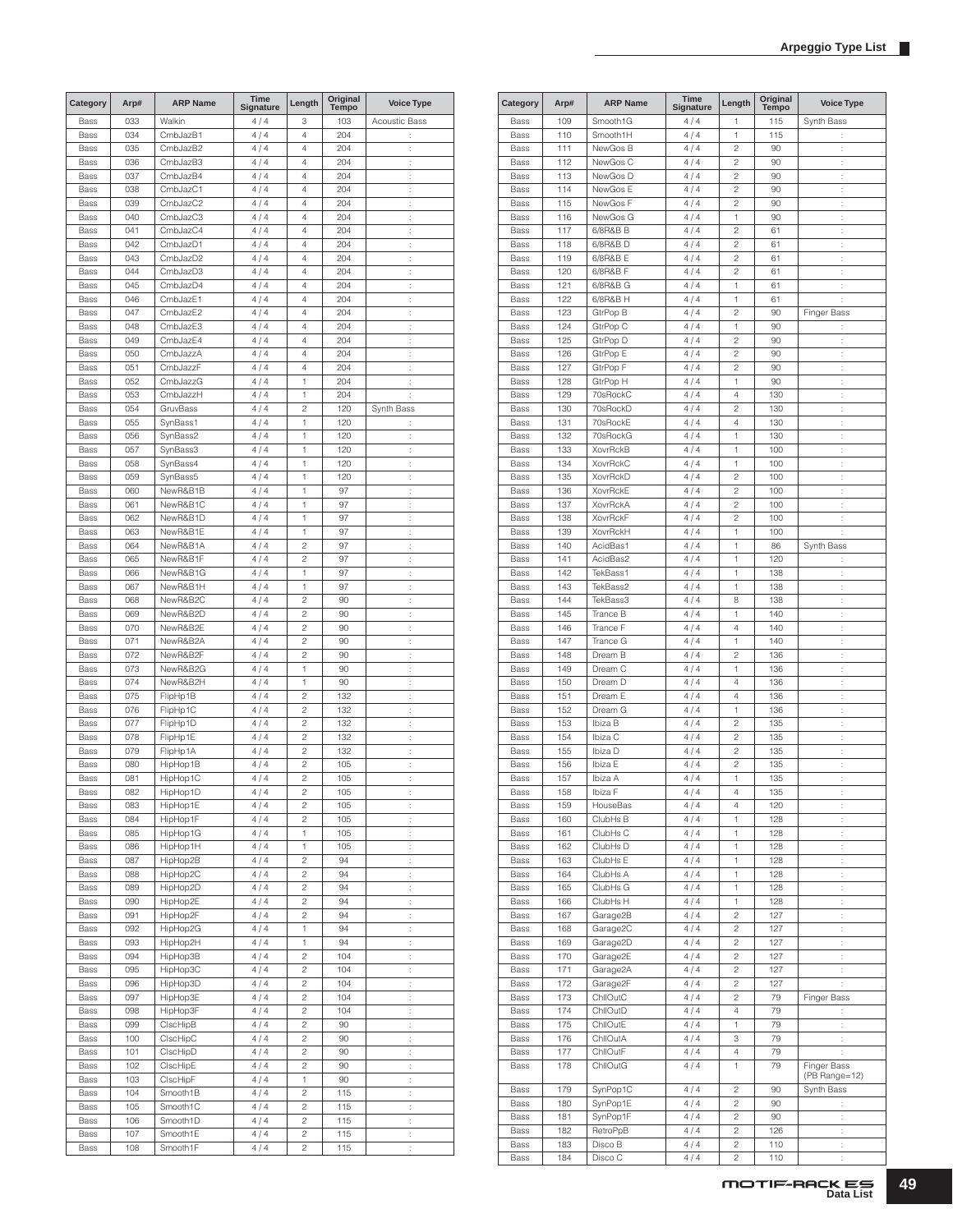| Category    | Arp# | <b>ARP Name</b>     | Time<br>Signature | Length         | Original<br>Tempo | <b>Voice Type</b>    |
|-------------|------|---------------------|-------------------|----------------|-------------------|----------------------|
| Bass        | 185  | Disco D             | 4/4               | $\overline{c}$ | 110               | Synth Bass           |
| Bass        | 186  | Disco E             | 4/4               | $\overline{c}$ | 110               | $\vdots$             |
| Bass        | 187  | Disco F             | 4/4               | $\overline{c}$ | 110               | t                    |
| Bass        | 188  | Disco G             | 4/4               | 1              | 110               | ÷                    |
| Bass        | 189  | Disco H             | 4/4               | 1              | 110               | ÷                    |
| Bass        | 190  | LatinHsB            | 4/4               | 4              | 138               | Finger Bass          |
| Bass        | 191  | LatinHsD            | 4/4               | 4              | 138               | Finger Bass          |
| Bass        | 192  | LatinHsG            | 4/4               | 4              | 138               | Synth Bass           |
| Bass        | 193  | MontunoB            | 4/4               | 4              | 100               | Finger Bass          |
| Bass        | 194  | MontnoD1            | 4/4               | 4              | 100               | ÷                    |
| Bass        | 195  | MontnoD2            | 4/4               | 4              | 100               | ţ.                   |
| Bass        | 196  | MontnoE1            | 4/4               | 4              | 100               | t                    |
| Bass        | 197  | MontnoE2            | 4/4               | 4              | 100               | t,                   |
| Bass        | 198  | MontnoE3            | 4/4               | 4              | 100               | $\ddot{\phantom{a}}$ |
| Bass        | 199  | MontnoE4            | 4/4               | 4              | 100               | ÷                    |
| Bass        | 200  | MontunoF            | 4/4               | 4              | 100               | $\ddot{\cdot}$       |
| Bass        | 201  | MontnoG1            | 4/4               | 1              | 100               | $\vdots$             |
| Bass        | 202  | MontnoG2            |                   | 1              | 100               |                      |
|             |      |                     | 4/4               | 4              |                   | t                    |
| Bass        | 203  | Reggae1B            | 4/4               |                | 102               | ÷                    |
| Bass        | 204  | Reggae1C            | 4/4               | 4              | 102               | $\ddot{\phantom{a}}$ |
| Bass        | 205  | Reggae1D            | 4/4               | 4              | 80                | t                    |
| Bass        | 206  | Reggae1E            | 4/4               | 4              | 90                | t                    |
| Bass        | 207  | Reggae1A            | 4/4               | 4              | 102               | t                    |
| Bass        | 208  | Reggae1F            | 4/4               | 4              | 96                | ÷                    |
| Bass        | 209  | Reggae1G            | 4/4               | 1              | 96                | ÷                    |
| Bass        | 210  | Reggae1H            | 4/4               | 1              | 90                | $\vdots$             |
| Bass        | 211  | Reggae2B            | 4/4               | $\overline{c}$ | 92                | t                    |
| Bass        | 212  | Reggae2C            | 4/4               | $\overline{c}$ | 92                | l.                   |
| Bass        | 213  | Reggae2D            | 4/4               | $\overline{c}$ | 92                | $\ddot{\phantom{a}}$ |
| Bass        | 214  | Reggae2E            | 4/4               | $\overline{c}$ | 92                | ÷                    |
| Bass        | 215  | Reggae2A            | 4/4               | $\overline{c}$ | 92                | $\ddot{\cdot}$       |
| Bass        | 216  | Reggae2G            | 4/4               | 1              | 92                | $\vdots$             |
| Bass        | 217  | Reggae2H            | 4/4               | 1              | 92                | t                    |
| Bass        | 218  | TurkishB            | 4/4               | $\overline{c}$ | 105               | ÷                    |
| Bass        | 219  | TurkishC            | 4/4               | $\overline{c}$ | 105               | $\ddot{\phantom{a}}$ |
| Bass        | 220  | TurkishD            | 9/8               | $\overline{c}$ | 125               | t                    |
| Bass        | 221  | TurkishE            | 9/8               | $\overline{c}$ | 125               | t                    |
| Bass        | 222  | TurkishA            | 4/4               | $\overline{c}$ | 86                | t                    |
| Bass        | 223  | TurkishF            | 4/4               | $\overline{c}$ | 105               | ÷                    |
| Bass        | 224  | TurkishG            | 4/4               | $\overline{c}$ | 105               | İ.                   |
| <b>BaKM</b> | 001  | KM FnBa1            | 4/4               | 4              | 107               | "Mega Fingr"         |
| <b>BaKM</b> | 002  | KM FnBa2            | 4/4               | 4              | 107               | t                    |
| <b>BaKM</b> | 003  | KM FnBa3            | 4/4               | 4              | 107               | t,                   |
| BaKM        | 004  | KM FnBa4            | 4/4               | 4              | 107               | $\ddot{\phantom{a}}$ |
| BaKM        | 005  | KM FnBa5            | 4/4               | 4              | 107               | ÷                    |
| BaKM        | 006  | Funk2 B             | 4/4               | $\overline{c}$ | 130               | $\ddot{\cdot}$       |
| BaKM        | 007  | Funk <sub>2</sub> C | 4/4               | 4              | 130               | $\vdots$             |
| <b>BaKM</b> | 008  | Funk2 D             | 4/4               | 4              | 130               | t                    |
| <b>BaKM</b> | 009  | Funk2 E             | 4/4               | 4              | 130               | $\vdots$             |
| BaKM        | 010  | Funk <sub>2</sub> F | 4 / 4             | 1              | 130               |                      |
| BaKM        | 011  | Funk3 B             | 4/4               | 2              | 132               | ÷                    |
| BaKM        | 012  | Funk3 C             | 4/4               | 2              | 132               | t.                   |
| BaKM        | 013  | Funk3 D             | 4/4               | 4              | 132               | t,                   |
| BaKM        | 014  | Funk3 E             | 4/4               | 4              | 132               | ÷.                   |
| BaKM        | 015  | Funk3 A             | 4/4               | 1              | 132               | ÷                    |
| BaKM        | 016  | Funk3 H             | 4/4               | 1              | 132               | ÷.                   |
| BaKM        | 017  | CoolFnkB            | 4/4               | 2              | 96                | ţ.                   |
| BaKM        | 018  | CoolFnkC            | 4/4               | 2              | 96                | t,                   |
| BaKM        | 019  | CoolFnkD            | 4/4               | 2              | 96                | t                    |
| BaKM        | 020  | CoolFnkE            | 4/4               | 4              | 96                | t,                   |
| BaKM        | 021  | CoolFnkA            | 4 / 4             | 2              | 96                | $\ddot{\cdot}$       |
| BaKM        | 022  | CoolFnkF            | 4/4               | 1              | 96                | ţ.                   |
| BaKM        | 023  | CoolFnkG            | 4/4               | 1              | 96                | ţ.                   |
| BaKM        | 024  | CoolFnkH            | 4 / 4             | 1              | 96                | t,                   |
| BaKM        | 025  | Soul B              | 4/4               | 4              | 117               | ÷                    |
| BaKM        | 026  | Soul C              | 4/4               | 1              | 117               | t.                   |
| BaKM        | 027  | Soul D              | 4/4               | 4              | 117               | t.                   |
| BaKM        | 028  | Soul E              | 4/4               | 4              | 117               | t,                   |
| BaKM        | 029  | FolkRckC            | 4/4               | 1              | 118               | ÷.                   |
| BaKM        | 030  | FolkRckD            |                   | 1              | 118               |                      |
|             |      |                     | 4 / 4             |                |                   | ÷,                   |
| BaKM        | 031  | FolkRckE            | 4/4               | 1              | 118               | ÷,                   |
| BaKM        | 032  | FolkRckF            | 4/4               | 1              | 118               | ţ.                   |
| BaKM        | 033  | <b>FolkRckG</b>     | 4/4               | 1              | 118               | t,                   |
| BaKM        | 034  | SoftRckB            | 4/4               | 1              | 75                | t                    |
| BaKM        | 035  | SoftRckC            | 4 / 4             | 1              | 75                | $\vdots$             |
| BaKM        | 036  | SoftRckD            | 4/4               | 1              | 75                | Ì.                   |

| Category     | Arp#       | <b>ARP Name</b>      | <b>Time</b><br>Signature | Length                  | Original<br>Tempo | <b>Voice Type</b>    |
|--------------|------------|----------------------|--------------------------|-------------------------|-------------------|----------------------|
| BaKM         | 037        | SoftRckE             | 4 / 4                    | 1                       | 75                | "Mega Fingr"         |
| BaKM         | 038        | SoftRckA             | 4/4                      | 1                       | 75                |                      |
| BaKM         | 039        | SoftRckG             | 4 / 4                    | 1                       | 75                | $\vdots$             |
| BaKM         | 040        | SoftRckH             | 4 / 4                    | 1                       | 75                | t                    |
| BaKM         | 041        | FngrPckB             | 4/4                      | 1                       | 94                | $\ddot{\phantom{a}}$ |
| BaKM         | 042        | FngrPckC             | 4/4                      | $\overline{c}$          | 94                | ł.                   |
| BaKM         | 043        | FngrPckD             | 4/4                      | 1                       | 94                | ÷                    |
| BaKM         | 044        | FngrPckE             | 4/4                      | 1                       | 94                | ł.                   |
| BaKM<br>BaKM | 045        | FngrPckF             | 4 / 4<br>4/4             | 1<br>1                  | 94                | t<br>ł.              |
| BaKM         | 046<br>047 | FngrPckG<br>FngrPckH | 4/4                      | 1                       | 94<br>94          | t                    |
| <b>BaKM</b>  | 048        | LatinRkB             | 4/4                      | $\overline{c}$          | 120               | t,                   |
| BaKM         | 049        | LatinRkC             | 4/4                      | $\overline{c}$          | 120               | t                    |
| BaKM         | 050        | LatinRkD             | 4/4                      | $\overline{c}$          | 120               | t                    |
| BaKM         | 051        | LatinRkE             | 4/4                      | $\overline{4}$          | 120               | ċ                    |
| BaKM         | 052        | LatinRkA             | 4 / 4                    | 2                       | 120               | ÷                    |
| BaKM         | 053        | LatinRkG             | 4 / 4                    | 1                       | 120               | ÷                    |
| BaKM         | 054        | LatinRkH             | 4 / 4                    | 1                       | 120               | $\vdots$             |
| BaKM         | 055        | Samba B              | 4 / 4                    | $\overline{c}$          | 114               | t                    |
| BaKM         | 056        | Samba D              | 4/4                      | 4                       | 114               | $\ddot{\phantom{a}}$ |
| BaKM         | 057        | Samba E              | 4/4                      | 4                       | 114               | ł.                   |
| BaKM         | 058        | Samba A              | 4/4                      | $\overline{c}$          | 114               | ÷                    |
| BaKM         | 059        | SpanishB             | 4/4                      | 1                       | 120               | ł.                   |
| BaKM<br>BaKM | 060        | SpanishC             | 4 / 4<br>4/4             | $\overline{c}$<br>1     | 120<br>120        | t<br>ł.              |
| BaKM         | 061<br>062 | SpanishD<br>SpanishE | 4 / 4                    | 1                       | 120               | ł.                   |
| <b>BaKM</b>  | 063        | SpanishF             | 4/4                      | $\overline{c}$          | 120               | ł.                   |
| BaKM         | 064        | SpanishG             | 4/4                      | 1                       | 120               | t                    |
| BaKM         | 065        | KM Slap1             | 4/4                      | 4                       | 120               | "Mega Slap"          |
| BaKM         | 066        | KM Slap2             | 4/4                      | $\overline{c}$          | 120               | t                    |
| BaKM         | 067        | KM Slap3             | 4 / 4                    | 1                       | 124               | t                    |
| BaKM         | 068        | KM Slap4             | 4 / 4                    | 1                       | 124               | ÷                    |
| BaKM         | 069        | <b>KM Slap5</b>      | 4 / 4                    | $\overline{c}$          | 124               | $\vdots$             |
| BaKM         | 070        | KM Slap6             | 4 / 4                    | 1                       | 105               | t                    |
| BaKM         | 071        | KM Slap7             | 4/4                      | 1                       | 105               | $\ddot{\phantom{a}}$ |
| BaKM         | 072        | KM Slap8             | 4/4                      | 1                       | 105               | ÷                    |
| BaKM         | 073        | KM Slap9             | 4 / 4                    | $\overline{c}$          | 110               | ÷                    |
| BaKM         | 074        | KM Slp10             | 4/4                      | 1                       | 110               | ÷                    |
| BaKM<br>BaKM | 075<br>076 | KM Slp11<br>KM PkBa1 | 4 / 4<br>4/4             | 1<br>4                  | 90<br>120         | t<br>"Mega Pick"     |
| BaKM         | 077        | KM PkBa2             | 4 / 4                    | 4                       | 120               | t,                   |
| <b>BaKM</b>  | 078        | KM PkBa3             | 4/4                      | 4                       | 120               | t,                   |
| BaKM         | 079        | KM PkBa4             | 4/4                      | 4                       | 120               | t                    |
| BaKM         | 080        | KM PkBa5             | 4/4                      | 4                       | 120               | t                    |
| BaKM         | 081        | AnaPop B             | 4/4                      | $\overline{c}$          | 93                | ċ                    |
| BaKM         | 082        | AnaPop C             | 4 / 4                    | $\overline{\mathbf{c}}$ | 93                | $\vdots$             |
| BaKM         | 083        | AnaPop D             | 4 / 4                    | $\overline{c}$          | 93                | ÷                    |
| BaKM         | 084        | AnaPop E             | 4 / 4                    | 4                       | 93                | $\vdots$             |
| <b>BaKM</b>  | 085        | AnaPop A             | 4/4                      | $\overline{c}$          | 93                | t                    |
| BaKM         | 086        | AnaPop F             | 4/4                      | 2                       | 93                |                      |
| BaKM         | 087        | AnaPop G             | 4/4                      | 1                       | 93                | ţ.                   |
| BaKM         | 088        | AnaPop H             | 4/4                      | 1                       | 93                | ÷                    |
| BaKM         | 089        | KM FIBa1<br>KM FIBa2 | 4/4<br>4/4               | 4                       | 124               | "Mega Frtls"         |
| BaKM<br>BaKM | 090<br>091 | KM FIBa3             | 4/4                      | 4<br>4                  | 124<br>124        | ÷.<br>÷.             |
| <b>BaKM</b>  | 092        | KM FIBa4             | 4/4                      | 4                       | 124               | ÷                    |
| BaKM         | 093        | KM FIBa5             | 4/4                      | 4                       | 124               | t,                   |
| BaKM         | 094        | Slowfl B             | 4/4                      | 1                       | 74                | ł.                   |
| BaKM         | 095        | Slowfl C             | 4/4                      | 1                       | 74                | ţ.                   |
| BaKM         | 096        | Slowfl D             | 4/4                      | 1                       | 74                | ł,                   |
| BaKM         | 097        | Slowfl E             | 4/4                      | 1                       | 74                | ţ.                   |
| BaKM         | 098        | Slowfl A             | 4/4                      | $\overline{c}$          | 74                | ł.                   |
| BaKM         | 099        | Slowfl F             | 4/4                      | $\overline{\mathbf{c}}$ | 74                | ţ.                   |
| BaKM         | 100        | Slowfl G             | 4/4                      | 1                       | 74                | $\vdots$             |
| BaKM         | 101        | Slowfl H             | 4/4                      | 1                       | 74                | ÷                    |
| BaKM         | 102        | KM AcBa1             | 4/4                      | 4                       | 132               | "Mega Acous"         |
| BaKM         | 103        | KM AcBa2             | 4 / 4                    | 4                       | 132               | t,                   |
| BaKM         | 104        | KM AcBa3             | 4/4                      | 4                       | 132               | ł.                   |
| BaKM<br>BaKM | 105<br>106 | KM AcBa4<br>KM AcBa5 | 4 / 4<br>4/4             | 8<br>4                  | 132<br>132        | ÷                    |
| BaKM         | 107        | Salsa B              | 4/4                      | 4                       | 123               | t,<br>ł.             |
| BaKM         | 108        | Salsa C              | 4/4                      | 4                       | 123               | ÷.                   |
| BaKM         | 109        | Salsa F              | 4/4                      | $\overline{c}$          | 123               | ÷.                   |
| BaKM         | 110        | Salsa G              | 4/4                      | 1                       | 123               | t,                   |
| Strn         | 001        | Strings1             | 4 / 4                    | 1                       | 101               | Strings              |
| Strn         | 002        | Strings2             | 4 / 4                    | 1                       | 101               | ţ.                   |
|              |            |                      |                          |                         |                   |                      |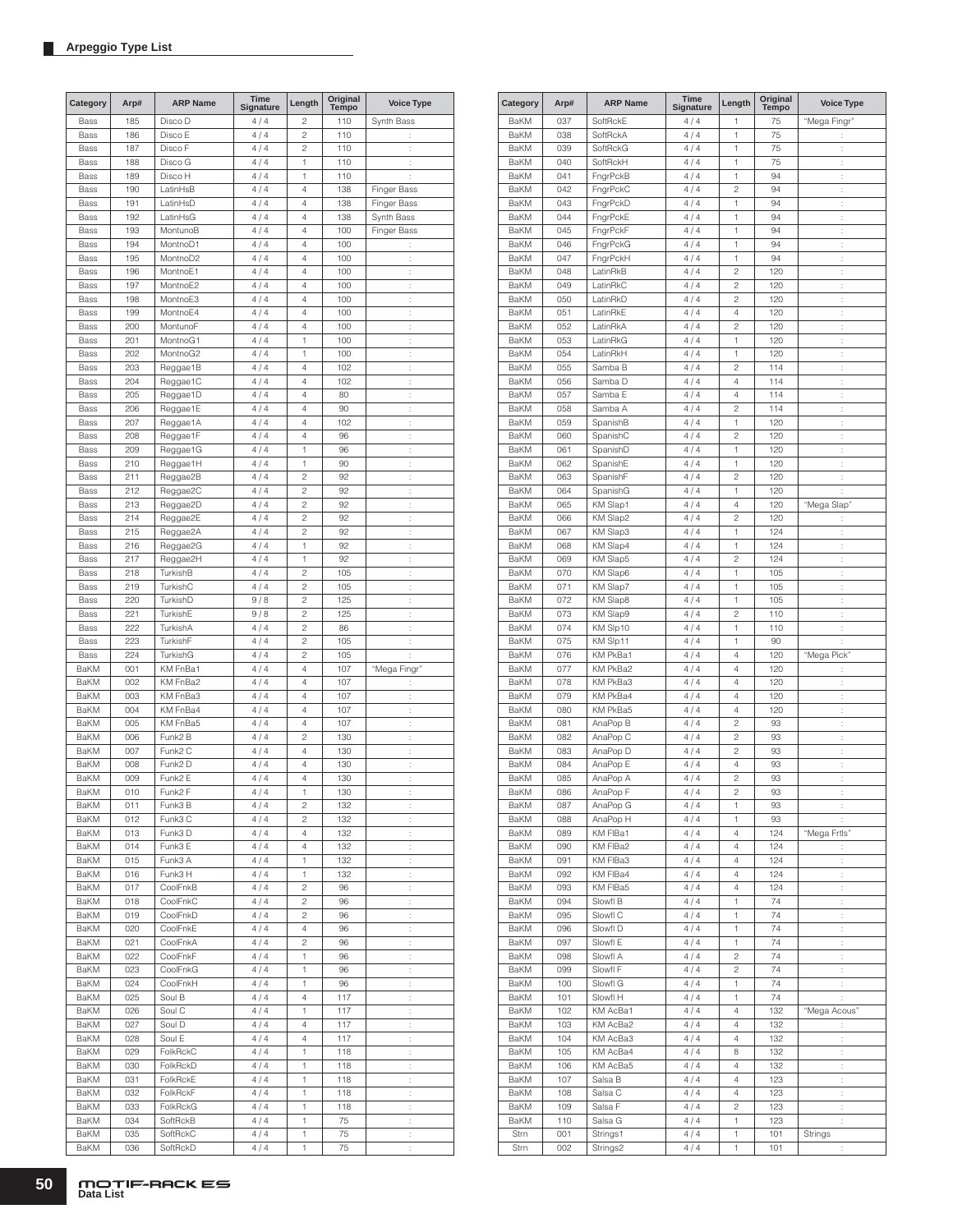| Category    | Arp# | <b>ARP Name</b>       | Time<br>Signature | Length         | Original<br><b>Tempo</b> | <b>Voice Type</b>    |
|-------------|------|-----------------------|-------------------|----------------|--------------------------|----------------------|
| Strn        | 003  | Strings3              | 4/4               | 1              | 101                      | Strings              |
| Strn        | 004  | Strings4              | 4/4               | 1              | 101                      | $\ddot{\phantom{a}}$ |
| Strn        | 005  | Strings5              | 4/4               | 1              | 101                      | t                    |
| Strn        | 006  | Strings6              | 4/4               | 1              | 101                      | ÷                    |
| Strn        | 007  | Strings7              | 4/4               | 1              | 101                      | ÷                    |
| Strn        | 008  | Strings8              | 4/4               | 1              | 101                      | t                    |
| Strn        | 009  | Strings9**            | 4/4               | $\overline{c}$ | 120                      | ÷                    |
| Strn        | 010  | Cello1**              | 4/4               | $\overline{c}$ | 120                      | Cello                |
| Strn        | 011  | Cello <sub>2</sub> ** | 4/4               | $\overline{c}$ | 120                      | ÷                    |
| Strn        | 012  | StrngUp1**            | 4/4               | 1              | 120                      | Strings              |
| Strn        | 013  | StrngDw1**            | 4/4               | 1              | 120                      | t                    |
| Strn        | 014  | StrngUp2              | 4/4               | 1              | 120                      | ÷                    |
| Strn        | 015  | StrngDw2              | 4/4               | 1              | 120                      | ÷                    |
| Strn        | 016  | Orchestr              | 4/4               | 4              | 126                      | t                    |
| Strn        | 017  | OrchChrd              | 4/4               | $\overline{4}$ | 126                      | ÷                    |
| Strn        | 018  | Jupiter               | 4/4               | $\overline{4}$ | 120                      | t                    |
| Strn        | 019  | NewR&B2B              | 4/4               | $\overline{c}$ | 90                       | ÷                    |
| Strn        | 020  | NewR&B2C              | 4/4               | $\overline{c}$ | 90                       | ÷                    |
| Strn        | 021  | NewR&B2D              | 4/4               | $\overline{c}$ | 90                       | ÷                    |
| Strn        | 022  | NwR&B2E1              | 4/4               | $\overline{c}$ | 90                       | ÷                    |
| Strn        | 023  | NwR&B2E2              | 4/4               | $\overline{c}$ | 90                       | Ì,                   |
|             |      |                       |                   | $\overline{c}$ |                          |                      |
| Strn        | 024  | NewR&B2F              | 4/4               |                | 90                       | ÷                    |
| Strn        | 025  | NewR&B2G              | 4/4               | 1              | 90                       | ÷                    |
| Strn        | 026  | TurkishE              | 9/8               | $\overline{c}$ | 125                      | ÷                    |
| Strn        | 027  | TurkishA              | 4/4               | $\overline{c}$ | 86                       | ÷                    |
| Strn        | 028  | TurkishG              | 4/4               | $\overline{c}$ | 105                      | ÷                    |
| Strn        | 029  | Pizz1                 | 4/4               | 1              | 120                      | Pizz Strings         |
| Strn        | 030  | Pizz2                 | 4/4               | 1              | 120                      | ÷                    |
| Strn        | 031  | Pizz3                 | 4/4               | 1              | 120                      | t                    |
| Strn        | 032  | Pizz4                 | 4/4               | 1              | 124                      | ÷                    |
| Strn        | 033  | Pizz <sub>5</sub>     | 4/4               | 1              | 124                      | t                    |
| Strn        | 034  | Smooth1D              | 4/4               | $\overline{c}$ | 115                      | ÷                    |
| Strn        | 035  | Smooth1E              | 4/4               | $\overline{c}$ | 115                      | ÷                    |
| Strn        | 036  | FlipHp1D              | 4/4               | $\overline{c}$ | 132                      | ÷                    |
| Strn        | 037  | FlipHp1E              | 4/4               | $\overline{c}$ | 132                      | ÷                    |
| Strn        | 038  | FlipHp1H              | 4/4               | 1              | 132                      | Ì,                   |
| Strn        | 039  | HipHop1D              | 4/4               | $\overline{c}$ | 105                      | ÷                    |
| Strn        | 040  | HipHop1E              | 4/4               | $\overline{c}$ | 105                      | ÷                    |
| Strn        | 041  | HipHop1H              | 4/4               | 1              | 105                      | $\ddot{\cdot}$       |
| <b>Bras</b> | 001  | BrasSec1              | 4/4               | 1              | 120                      | <b>Brass Section</b> |
| <b>Bras</b> | 002  | BrasSec2              | 4/4               | 1              | 120                      | ÷                    |
| <b>Bras</b> | 003  | BrasSec3              | 4/4               | 1              | 120                      | ÷                    |
| <b>Bras</b> | 004  | BrasSec4              | 4/4               | 1              | 120                      | ÷                    |
| <b>Bras</b> | 005  | BrasSec5              | 4/4               | 1              | 120                      | t                    |
|             | 006  | BrasSec6              | 4/4               | 1              | 120                      |                      |
| <b>Bras</b> |      |                       |                   |                |                          | ÷                    |
| <b>Bras</b> | 007  | BrasSec7              | 4/4               | 1              | 120                      | ÷                    |
| <b>Bras</b> | 008  | Funk2 D               | 4/4               | $\overline{4}$ | 130                      | ÷                    |
| <b>Bras</b> | 009  | Funk2 E1              | 4/4               | $\overline{4}$ | 130                      | t                    |
| <b>Bras</b> | 010  | Funk2 E2              | 4/4               | 1              | 130                      | ÷                    |
| <b>Bras</b> | 011  | Funk2 A               | 4/4               | 1              | 130                      |                      |
| <b>Bras</b> | 012  | Funk2 F               | 4/4               | 1              | 130                      | ŧ                    |
| Bras        | 013  | Funk3 C               | 4/4               | 2              | 132                      | $\vdots$             |
| <b>Bras</b> | 014  | Funk3 D               | 4/4               | 4              | 132                      | $\ddot{\cdot}$       |
| Bras        | 015  | Funk3 E               | 4/4               | 2              | 132                      | $\ddot{\cdot}$       |
| Bras        | 016  | Funk3 A               | 4/4               | 1              | 132                      | $\ddot{\cdot}$       |
| Bras        | 017  | Funk3 G               | 4/4               | 1              | 132                      | ţ.                   |
| <b>Bras</b> | 018  | Funk3 H               | $4\,/\,4$         | 1              | 132                      | ţ.                   |
| Bras        | 019  | Soul G                | 4/4               | 1              | 117                      | ÷                    |
| Bras        | 020  | NewGos F              | 4/4               | 2              | 90                       | ÷                    |
| Bras        | 021  | Samba E1              | 4/4               | 4              | 114                      | ÷                    |
| Bras        | 022  | Samba A1              | 4/4               | 2              | 114                      | $\ddot{\phantom{a}}$ |
| Bras        | 023  | Samba F1              | 4/4               | 2              | 114                      | ÷.                   |
| <b>Bras</b> | 024  | Samba C2              | 4/4               | 4              | 114                      | ţ.                   |
| <b>Bras</b> | 025  | Samba D <sub>2</sub>  | 4/4               | 4              | 114                      | $\ddot{\cdot}$       |
| Bras        | 026  | Salsa C1              | 4/4               | 1              | 123                      | ţ.                   |
| Bras        | 027  | Salsa D1              | 4/4               | 1              | 123                      | $\ddot{\cdot}$       |
| Bras        | 028  | Salsa F1              | 4 / 4             | 2              | 123                      | $\vdots$             |
|             |      |                       |                   |                |                          |                      |
| Bras        | 029  | Salsa B <sub>2</sub>  | 4/4               | 1              | 123                      | $\ddot{\cdot}$       |
| Bras        | 030  | Salsa C2              | 4/4               | 4              | 120                      | $\ddot{\cdot}$       |
| Bras        | 031  | Salsa B3              | 4/4               | 2              | 123                      | ţ.                   |
| Bras        | 032  | Salsa C3              | 4 / 4             | $\overline{c}$ | 123                      | $\ddot{\phantom{a}}$ |
| Bras        | 033  | Salsa D3              | 4 / 4             | $\overline{c}$ | 123                      | ţ.                   |
| Bras        | 034  | Salsa F3              | 4/4               | 1              | 123                      | ÷                    |
| Bras        | 035  | Salsa G3              | 4/4               | 1              | 123                      | ÷                    |
| Bras        | 036  | TurkishD              | 9/8               | 2              | 125                      | ÷.                   |
| RdPp        | 001  | Flute1                | 4 / 4             | 1              | 120                      | Flute                |

| Category     | Arp#       | <b>ARP Name</b>      | <b>Time</b><br>Signature | Length                  | Original<br>Tempo | <b>Voice Type</b>    |
|--------------|------------|----------------------|--------------------------|-------------------------|-------------------|----------------------|
| RdPp         | 002        | Flute2               | 4/4                      | 1                       | 120               | Flute                |
| RdPp         | 003        | Flute3               | 4/4                      | 1                       | 120               | t                    |
| RdPp         | 004        | Flutter1             | 4/4                      | 1                       | 120               | Flute/Reed           |
| RdPp         | 005        | Flutter <sub>2</sub> | 4/4                      | 1                       | 120               | t                    |
| RdPp         | 006        | Flutter3             | 4 / 4                    | 1                       | 120               | t                    |
| RdPp         | 007        | Soul C               | 4/4                      | 4                       | 117               | Saxophone            |
| RdPp         | 008        | Soul D               | 4/4                      | 4                       | 117               | $\ddot{\phantom{a}}$ |
| RdPp         | 009        | Soul F               | 4/4                      | 1                       | 117               | t                    |
| RdPp         | 010        | Soul H<br>HipHop1E   | 4/4<br>4/4               | 1<br>$\overline{c}$     | 117<br>105        | t                    |
| RdPp<br>RdPp | 011<br>012 | HipHop1F             | 4/4                      | $\overline{c}$          | 105               | t<br>ł.              |
| RdPp         | 013        | Samba B              | 4/4                      | $\overline{c}$          | 114               | ÷                    |
| RdPp         | 014        | Samba D              | 4/4                      | 4                       | 114               | ł.                   |
| RdPp         | 015        | Samba E              | 4/4                      | 4                       | 114               | t                    |
| RdPp         | 016        | Samba F              | 4/4                      | $\overline{c}$          | 114               | ÷.                   |
| RdPp         | 017        | TurkshB1             | 4/4                      | $\overline{c}$          | 105               | Ney                  |
| RdPp         | 018        | TurkshG1             | 4/4                      | $\overline{c}$          | 105               | ÷                    |
| RdPp         | 019        | TurkshC2             | 4/4                      | $\overline{c}$          | 105               | Saxophone            |
| RdPp         | 020        | TurkshD2             | 9/8                      | $\overline{c}$          | 125               | $\ddot{\phantom{a}}$ |
| RdPp         | 021        | TurkshE2             | 9/8                      | $\overline{c}$          | 125               | $\ddot{\phantom{a}}$ |
| RdPp         | 022        | TurkshF2             | 4/4                      | $\overline{c}$          | 105               | ÷                    |
| Lead<br>Lead | 001<br>002 | Disco C<br>Disco D   | 4/4                      | $\overline{c}$<br>1     | 110               | Synth Lead           |
| Lead         | 003        | Disco E              | 4/4<br>4/4               | $\overline{c}$          | 110<br>110        | t<br>t               |
| Lead         | 004        | Disco F              | 4/4                      | $\overline{c}$          | 110               | t                    |
| Lead         | 005        | Disco G              | 4/4                      | 1                       | 110               | ł.                   |
| Lead         | 006        | Disco H              | 4 / 4                    | 1                       | 110               | t                    |
| PdMe         | 001        | Ripples              | 4/4                      | 4                       | 82                | Synth Pad            |
| PdMe         | 002        | Cycle1               | 4/4                      | 3                       | 120               | t                    |
| PdMe         | 003        | Cycle2               | 4/4                      | 6                       | 120               | ÷                    |
| PdMe         | 004        | Cycle3               | 4/4                      | 14                      | 118               | t                    |
| PdMe         | 005        | AnaPop D             | 4/4                      | 1                       | 93                | ł.                   |
| PdMe         | 006        | AnaPop E             | 4/4                      | 1                       | 93                | t                    |
| PdMe         | 007        | Smooth1E             | 4/4                      | $\overline{c}$          | 115               | Synth Voice          |
| PdMe         | 008        | Smooth1F             | 4 / 4                    | $\overline{c}$          | 115               | t                    |
| PdMe         | 009        | HipHop2A             | 4/4                      | 1                       | 94                | Hit                  |
| PdMe         | 010        | HipHop2F             | 4/4                      | $\overline{c}$          | 94                | t                    |
| CPrc<br>CPrc | 001<br>002 | Ethnic1<br>Ethnic2   | 6/4<br>7/4               | 5<br>3                  | 118<br>120        | Chromatic Perc.<br>t |
| CPrc         | 003        | MOD1                 | 4/4                      | 1                       | 120               | t                    |
| CPrc         | 004        | MOD <sub>2</sub>     | 4/4                      | $\overline{c}$          | 120               | ł.                   |
| CPrc         | 005        | MOD3                 | 4 / 4                    | 1                       | 120               | t                    |
| CPrc         | 006        | Trill 1              | 4/4                      | 1                       | 120               | ł.                   |
| CPrc         | 007        | Trill 2              | 4/4                      | $\overline{c}$          | 120               | t                    |
| CPrc         | 008        | Trill 3              | 4/4                      | $\overline{c}$          | 120               | ÷.                   |
| CPrc         | 009        | Cresendo             | 4/4                      | 1                       | 120               | ÷                    |
| CPrc         | 010        | Trance D             | 4/4                      | 4                       | 140               | Wood Percussion      |
| CPrc         | 011        | Disco F              | 4/4                      | $\overline{c}$          | 110               | Glockenspiel         |
| CPrc         | 012        | Disco H              | 4/4                      | 1                       | 110               | t                    |
| DrPc         | 001        | Funk1 B1             | 4/4                      | 4                       | 107               | "Hyper Std"          |
| DrPc         | 002        | Funk1 C1             | 4/4                      | 4                       | 107               | ÷                    |
| DrPc<br>DrPc | 003        | Funk1D<br>Funk1 E    | 4/4<br>4/4               | 4                       | 107               | $\ddot{\phantom{a}}$ |
| DrPc         | 004<br>005 | Funk1 A              | 4/4                      | 4<br>4                  | 107<br>107        | $\ddot{\cdot}$<br>t, |
| <b>DrPc</b>  | 006        | Funk1 F1             | 4/4                      | 1                       | 107               | t,                   |
| DrPc         | 007        | Funk1 G              | 4/4                      | 1                       | 107               | ÷.                   |
| DrPc         | 008        | Funk1 H1             | 4/4                      | 1                       | 107               | ÷.                   |
| DrPc         | 009        | Funk1 B2             | 4/4                      | 2                       | 107               | ÷.                   |
| DrPc         | 010        | Funk1 C2             | 4/4                      | 4                       | 107               | ÷.                   |
| DrPc         | 011        | Funk1 F2             | 4/4                      | 1                       | 107               | ÷.                   |
| DrPc         | 012        | Funk1 H2             | 4/4                      | 1                       | 107               | $\ddot{\phantom{a}}$ |
| DrPc         | 013        | Funk2 B              | 4/4                      | 4                       | 130               | "DryStandrd"         |
| DrPc         | 014        | Funk2 C              | 4/4                      | 4                       | 130               | ÷                    |
| DrPc         | 015        | Funk2 D              | 4/4                      | 4                       | 130               | ţ.                   |
| DrPc         | 016        | Funk2 E              | 4/4                      | 4                       | 130               | t                    |
| DrPc         | 017        | Funk <sub>2</sub> A  | 4/4                      | $\overline{\mathbf{c}}$ | 130               | t,                   |
| DrPc         | 018        | Funk2 F              | 4/4                      | 1                       | 130               | $\ddot{\phantom{a}}$ |
| DrPc<br>DrPc | 019<br>020 | Funk2 G<br>Funk2 H   | 4/4<br>4/4               | 1<br>1                  | 130<br>130        | $\ddot{\phantom{a}}$ |
| DrPc         | 021        | Funk3 B              | $4\,/\,4$                | 2                       | 132               | t,<br>t,             |
| DrPc         | 022        | Funk3 C              | 4/4                      | $\overline{c}$          | 132               | ł.                   |
| DrPc         | 023        | Funk3D               | 4/4                      | 4                       | 132               | ÷.                   |
| DrPc         | 024        | Funk3 E              | 4/4                      | 4                       | 132               | ÷.                   |
| DrPc         | 025        | Funk3 A              | 4/4                      | 1                       | 132               | ÷                    |
| DrPc         | 026        | Funk3 F              | 4/4                      | 2                       | 132               | $\ddot{\cdot}$       |
| DrPc         | 027        | Funk3 G              | 4/4                      | 1                       | 132               | ÷.                   |
|              |            |                      |                          |                         |                   |                      |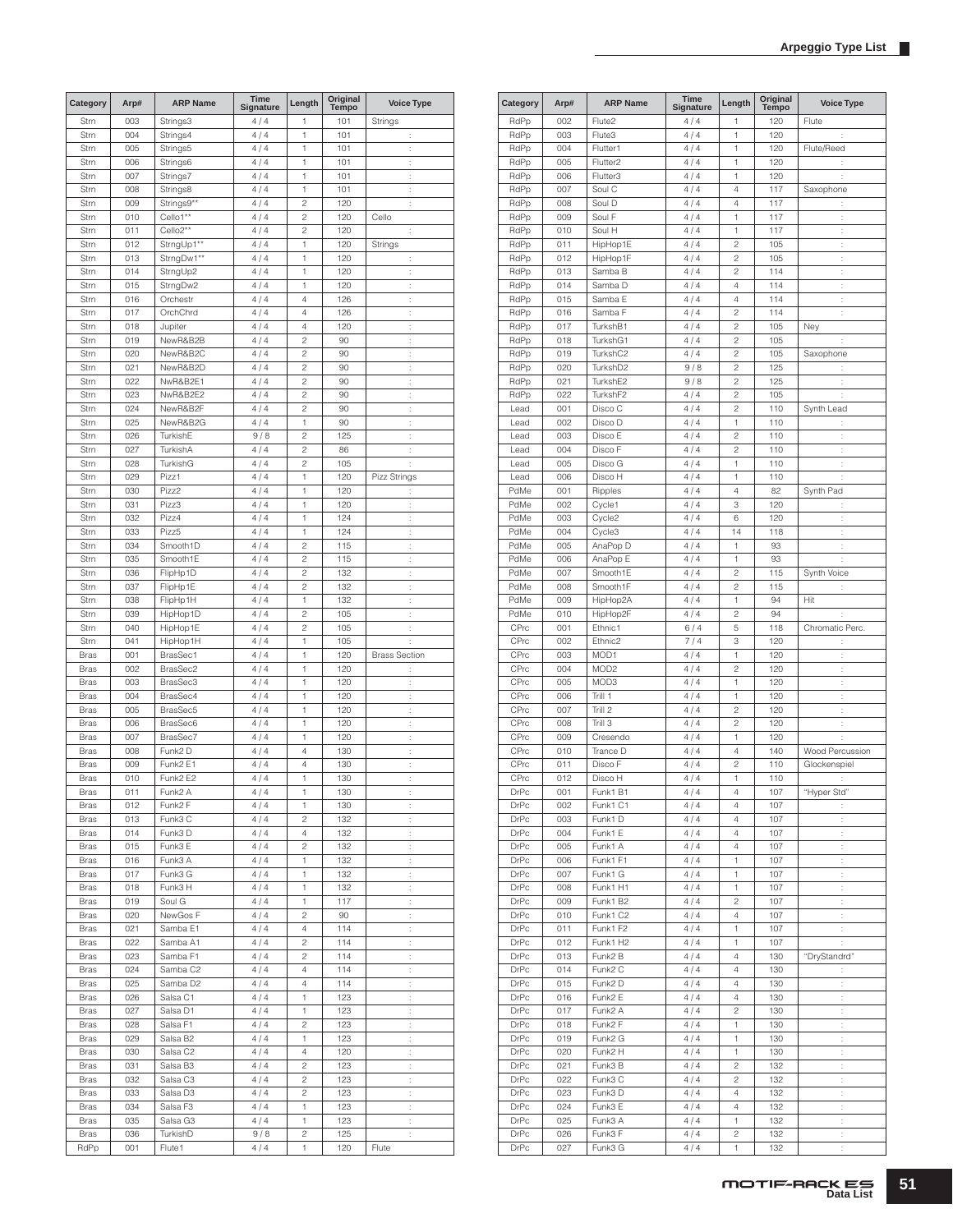| Category                   | Arp#       | <b>ARP Name</b>      | Time<br>Signature | Length                  | Original<br><b>Tempo</b> | <b>Voice Type</b>    |
|----------------------------|------------|----------------------|-------------------|-------------------------|--------------------------|----------------------|
| <b>DrPc</b>                | 028        | Funk3 H              | 4/4               | 1                       | 132                      | "DryStandrd"         |
| <b>DrPc</b>                | 029        | Funk4 A              | 4/4               | $\overline{c}$          | 110                      |                      |
| <b>DrPc</b>                | 030        | Funk4 B              | 4/4               | $\overline{c}$          | 110                      | $\ddot{\phantom{a}}$ |
| <b>DrPc</b>                | 031        | Funk4 C              | 4/4               | 4                       | 110                      | t                    |
| <b>DrPc</b>                | 032        | Funk4 D              | 4/4               | 4                       | 110                      | ÷                    |
| <b>DrPc</b>                | 033        | CoolFnkB             | 4/4               | $\overline{c}$          | 96                       | "Hyper Std"          |
| <b>DrPc</b>                | 034        | CoolFnkC             | 4/4               | $\overline{c}$          | 96                       | t,                   |
| <b>DrPc</b>                | 035        | CoolFnkD             | 4/4               | $\overline{c}$          | 96                       | $\ddot{\phantom{a}}$ |
| <b>DrPc</b>                | 036        | CoolFnkE             | 4/4               | $\overline{c}$          | 96                       | t,                   |
| <b>DrPc</b>                | 037        | CoolFnkA             | 4/4               | $\overline{c}$          | 96                       | $\vdots$             |
| <b>DrPc</b>                | 038        | CoolFnkF             | 4/4               | $\overline{c}$          | 96                       | l.                   |
| <b>DrPc</b>                | 039        | CoolFnkG             | 4/4               | 1                       | 96                       | $\ddot{\phantom{a}}$ |
| <b>DrPc</b>                | 040        | CoolFnkH             | 4/4               | 1                       | 96                       | t                    |
| <b>DrPc</b>                | 041        | Soul B               | 4/4               | 4                       | 117                      | "DryStandrd"         |
| <b>DrPc</b>                | 042        | Soul C               | 4/4               | 4                       | 117                      |                      |
| <b>DrPc</b>                | 043        | Soul D               | 4/4               | 4                       | 117                      | t                    |
| <b>DrPc</b>                | 044        | Soul E               | 4/4               | 4                       | 117                      | t                    |
| <b>DrPc</b>                | 045        | Soul A               | 4/4               | 1                       | 117                      | $\ddot{\phantom{a}}$ |
| <b>DrPc</b>                | 046        | Soul F               | 4/4               | 4                       | 117                      | t                    |
| <b>DrPc</b>                | 047        | Soul G               | 4/4               | 1                       | 117                      | t,                   |
| <b>DrPc</b>                | 048        | Soul H               | 4/4               | 1                       | 117                      | t                    |
| <b>DrPc</b>                | 049        | NewR&B1B             | 4/4               | 1                       | 97                       | "Hip Hop3"           |
| <b>DrPc</b>                | 050        | NewR&B1C             | 4/4               | 1                       | 97                       | ÷                    |
| <b>DrPc</b>                | 051        | NewR&B1D             | 4/4               | 1                       | 97                       | $\ddot{\cdot}$       |
| <b>DrPc</b>                | 052        | NewR&B1E             | 4/4               | 1                       | 97                       | $\vdots$             |
| <b>DrPc</b>                | 053        | NewR&B1A             | 4/4               | $\overline{c}$          | 97                       | l.                   |
| <b>DrPc</b>                | 054        | NewR&B1F             | 4/4               | $\overline{c}$          | 97                       | $\ddot{\phantom{a}}$ |
| <b>DrPc</b>                | 055        | NewR&B1G             | 4/4               | 1                       | 97                       | $\ddot{\phantom{a}}$ |
| <b>DrPc</b>                | 056        | NewR&B1H             | 4/4               | 1                       | 97                       | $\ddot{\cdot}$       |
| <b>DrPc</b>                | 057        | NewR&B2B             | 4/4               | $\overline{c}$          | 90                       | $\ddot{\cdot}$       |
| <b>DrPc</b>                | 058        | NewR&B2C             | 4/4               | $\overline{c}$          | 90                       | t                    |
| <b>DrPc</b>                | 059        | NewR&B2D             | 4/4               | $\overline{c}$          | 90                       | t                    |
| <b>DrPc</b>                | 060        | NewR&B2E             | 4/4               | $\overline{c}$          | 90                       | $\ddot{\phantom{a}}$ |
| <b>DrPc</b>                | 061        | NewR&B2A             | 4/4               | $\overline{c}$          | 90                       | t                    |
| <b>DrPc</b>                | 062        | NewR&B2F             | 4/4               | $\overline{c}$          | 90                       | t,                   |
| <b>DrPc</b>                | 063        | NewR&B2G             | 4/4               | 1                       | 90                       | ÷                    |
| <b>DrPc</b><br><b>DrPc</b> | 064<br>065 | NewR&B2H             | 4/4               | 1<br>$\overline{c}$     | 90<br>132                | ÷                    |
| <b>DrPc</b>                | 066        | FlipHp1B<br>FlipHp1C | 4/4<br>4/4        | $\overline{c}$          | 132                      | ÷<br>t,              |
| <b>DrPc</b>                | 067        | FlipHp1D             | 4/4               | $\overline{c}$          | 132                      | $\vdots$             |
| <b>DrPc</b>                | 068        | FlipHp1E             | 4/4               | $\overline{c}$          | 132                      | l.                   |
| <b>DrPc</b>                | 069        | FlipHp1A             | 4/4               | $\overline{c}$          | 132                      | $\ddot{\phantom{a}}$ |
| <b>DrPc</b>                | 070        | FlipHp1F             | 4/4               | 4                       | 132                      | $\ddot{\phantom{a}}$ |
| DrPc                       | 071        | FlipHp1G             | 4/4               | 1                       | 132                      | $\ddot{\cdot}$       |
| <b>DrPc</b>                | 072        | FlipHp1H             | 4/4               | 1                       | 132                      | $\ddot{\cdot}$       |
| <b>DrPc</b>                | 073        | FlipHp2A             | 4/4               | 4                       | 125                      | t                    |
| <b>DrPc</b>                | 074        | FlipHp2B             | 4/4               | 4                       | 125                      | t                    |
| <b>DrPc</b>                | 075        | FlipHp2C             | 4/4               | 4                       | 125                      | $\ddot{\phantom{a}}$ |
| <b>DrPc</b>                | 076        | FlipHp2D             | 4/4               | 4                       | 125                      | t                    |
| <b>DrPc</b>                | 077        | HipHop1B             | 4/4               | $\overline{c}$          | 105                      |                      |
| DrPc                       | 078        | HipHop1C             | 4/4               | 2                       | 105                      | İ.                   |
| DrPc                       | 079        | HipHop1D             | 4/4               | 2                       | 105                      | t,                   |
| DrPc                       | 080        | HipHop1E             | 4/4               | 2                       | 105                      | ÷                    |
| DrPc                       | 081        | HipHop1A             | 4/4               | 1                       | 105                      | t,                   |
| DrPc                       | 082        | HipHop1F             | 4/4               | 2                       | 105                      | $\ddot{\cdot}$       |
| DrPc                       | 083        | HipHop1G             | 4/4               | 1                       | 105                      | Ì,                   |
| DrPc                       | 084        | HipHop1H             | 4/4               | 1                       | 105                      | ÷                    |
| <b>DrPc</b>                | 085        | HipHop2B             | 4/4               | 2                       | 104                      | Ì.                   |
| DrPc                       | 086        | HipHop2C             | 4/4               | 2                       | 104                      | $\vdots$             |
| DrPc                       | 087        | HipHop2D             | 4/4               | 2                       | 104                      | Ì,                   |
| DrPc                       | 088        | HipHop2E             | 4/4               | $\overline{c}$          | 104                      | $\ddot{\cdot}$       |
| DrPc                       | 089        | HipHop2A             | 4/4               | 1                       | 104                      | t,                   |
| DrPc                       | 090        | HipHop2F             | 4/4               | $\overline{\mathbf{c}}$ | 104                      | ÷,                   |
| DrPc                       | 091        | HipHop2G             | 4/4               | 1                       | 104                      | t,                   |
| DrPc                       | 092        | HipHop2H             | 4/4               | 1                       | 104                      | t.                   |
| DrPc                       | 093        | HipHop3B             | 4/4               | 2                       | 94                       | "Break Kit"          |
| DrPc                       | 094        | HipHop3C             | 4/4               | 2                       | 94                       | t,                   |
| DrPc                       | 095        | HipHop3D             | 4/4               | 2                       | 94                       | $\ddot{\phantom{a}}$ |
| DrPc                       | 096        | HipHop3E             | 4/4               | 2                       | 94                       | $\ddot{\cdot}$       |
| DrPc                       | 097        | HipHop3A             | 4/4               | $\overline{\mathbf{c}}$ | 94                       | $\ddot{\cdot}$       |
| DrPc                       | 098        | HipHop3F             | 4/4               | $\overline{c}$          | 94                       | Ì,                   |
| DrPc                       | 099        | HipHop3G             | 4/4               | 1                       | 94                       | $\ddot{\cdot}$       |
| DrPc                       | 100        | HipHop3H             | 4/4               | 1                       | 94                       | t.                   |
| DrPc                       | 101        | HipHop4              | 4/4               | 2                       | 96                       | "Hip Hop1"           |
| DrPc                       | 102        | ClscHipB             | 4/4               | 2                       | 90                       | "Hip Hop3"           |
| DrPc                       | 103        | ClscHipC             | 4/4               | 1                       | 90                       |                      |

| Category    | Arp# | <b>ARP Name</b>       | <b>Time</b><br>Signature | Length                  | Original<br>Tempo | <b>Voice Type</b> |
|-------------|------|-----------------------|--------------------------|-------------------------|-------------------|-------------------|
| DrPc        | 104  | ClscHipD              | 4/4                      | 1                       | 90                | "Hip Hop3"        |
| <b>DrPc</b> | 105  | CIscHipE              | 4/4                      | $\overline{c}$          | 90                | ĵ.                |
| <b>DrPc</b> | 106  | ClsHipA1              | 4/4                      | $\overline{c}$          | 90                | t                 |
| <b>DrPc</b> | 107  | ClsHipA2              | 4/4                      | 1                       | 90                | t                 |
| <b>DrPc</b> | 108  | ClscHipG              | 4/4                      | 1                       | 90                | t.                |
| <b>DrPc</b> | 109  | ClscHipH              | 4/4                      | 1                       | 90                | ł.                |
| <b>DrPc</b> | 110  | CIsHipA3              | 4/4                      | 4                       | 90                | t                 |
| <b>DrPc</b> | 111  | GangstaA              | 4/4                      | $\overline{c}$          | 98                | "Hip Hop4"        |
| <b>DrPc</b> | 112  | GangstaB              | 4/4                      | 4                       | 98                | t,                |
| <b>DrPc</b> | 113  | GangstaC              | 4/4                      | 4                       | 98                | ÷                 |
| <b>DrPc</b> | 114  | GangstaD              | 4/4                      | $\overline{c}$          | 98                | t                 |
| <b>DrPc</b> | 115  | i-Hop A               | 4/4                      | 4                       | 98                | "T9HipKit1"       |
|             |      |                       |                          | 4                       |                   |                   |
| <b>DrPc</b> | 116  | i-Hop B               | 4/4                      |                         | 98                | ÷                 |
| <b>DrPc</b> | 117  | i-Hop C               | 4/4                      | 4                       | 98                | t                 |
| <b>DrPc</b> | 118  | i-Hop D               | 4/4                      | 1                       | 98                | t                 |
| <b>DrPc</b> | 119  | Smooth1B              | 4/4                      | $\overline{\mathbf{c}}$ | 115               | "Hip Hop3"        |
| <b>DrPc</b> | 120  | Smooth1C              | 4/4                      | $\overline{c}$          | 115               | $\ddot{\cdot}$    |
| <b>DrPc</b> | 121  | Smooth1D              | 4/4                      | $\overline{c}$          | 115               | t                 |
| <b>DrPc</b> | 122  | Smooth1E              | 4/4                      | $\overline{c}$          | 115               | t                 |
| <b>DrPc</b> | 123  | Smooth1A              | 4/4                      | $\overline{c}$          | 115               | t.                |
| <b>DrPc</b> | 124  | Smooth1F              | 4/4                      | $\overline{c}$          | 115               | ł.                |
| <b>DrPc</b> | 125  | Smooth1G              | 4/4                      | 1                       | 115               | ÷                 |
| <b>DrPc</b> | 126  | Smooth1H              | 4/4                      | 1                       | 115               | ÷                 |
| <b>DrPc</b> | 127  | Smooth <sub>2A</sub>  | 4/4                      | 4                       | 64                | "Hip Hop1"        |
| <b>DrPc</b> | 128  | Smooth <sub>2</sub> B | 4/4                      | 4                       | 64                | t,                |
| <b>DrPc</b> | 129  | Smooth <sub>2C</sub>  | 4/4                      | 4                       | 64                | t                 |
| <b>DrPc</b> | 130  | Smooth2D              | 4/4                      | 4                       | 64                | t                 |
| <b>DrPc</b> | 131  | NewGos B              | 4/4                      | $\overline{c}$          | 90                | "Hip Hop3"        |
| <b>DrPc</b> | 132  | NewGos C              | 4/4                      | 2                       | 90                | $\ddot{\cdot}$    |
| <b>DrPc</b> | 133  | NewGos D              | 4/4                      | $\overline{c}$          | 90                | t                 |
| <b>DrPc</b> | 134  | NewGos E              | 4/4                      | $\overline{c}$          | 90                | $\vdots$          |
| <b>DrPc</b> | 135  | NewGos A              | 4/4                      | 1                       | 90                |                   |
|             |      |                       |                          | $\overline{c}$          |                   | t                 |
| <b>DrPc</b> | 136  | NewGos F              | 4/4                      |                         | 90                | t                 |
| <b>DrPc</b> | 137  | NewGos G              | 4/4                      | 1                       | 90                | t                 |
| <b>DrPc</b> | 138  | NewGos H              | 4/4                      | 1                       | 90                | t                 |
| <b>DrPc</b> | 139  | Gospel A              | 3/4                      | 4                       | 126               | "DryStandrd"      |
| <b>DrPc</b> | 140  | Gospel B              | 3/4                      | $\overline{c}$          | 126               |                   |
| <b>DrPc</b> | 141  | 6/8R&B B              | 4/4                      | $\overline{c}$          | 61                | "Hip Hop3"        |
| <b>DrPc</b> | 142  | 6/8R&B C              | 4/4                      | $\overline{c}$          | 61                | t,                |
| <b>DrPc</b> | 143  | 6/8R&B D              | 4/4                      | $\overline{c}$          | 61                | ÷                 |
| <b>DrPc</b> | 144  | 6/8R&B E              | 4/4                      | $\overline{c}$          | 61                | İ,                |
| <b>DrPc</b> | 145  | 6/8R&B A              | 4/4                      | $\overline{c}$          | 61                | İ,                |
| <b>DrPc</b> | 146  | 6/8R&B F              | 4/4                      | $\overline{c}$          | 61                | ÷                 |
| <b>DrPc</b> | 147  | 6/8R&B G              | 4/4                      | 1                       | 61                | ÷                 |
| <b>DrPc</b> | 148  | 6/8R&B H              | 4/4                      | 1                       | 61                |                   |
| DrPc        | 149  | CmbJazzB              | 4/4                      | 4                       | 204               | "DryStandrd"      |
| <b>DrPc</b> | 150  | CmbJazzC              | 4/4                      | 4                       | 204               | Ì                 |
| <b>DrPc</b> | 151  | CmbJazzD              | 4 / 4                    | 4                       | 204               | t                 |
| <b>DrPc</b> | 152  | CmbJazzE              | 4/4                      | 4                       | 204               | t                 |
| DrPc        | 153  | CmbJazzA              | 4 / 4                    | 4                       | 204               |                   |
| <b>DrPc</b> | 154  | CmbJazzF              | 4 / 4                    | 4                       | 204               | ÷                 |
| <b>DrPc</b> | 155  | CmbJazzG              | 4/4                      | 1                       | 204               | t,                |
| <b>DrPc</b> | 156  | CmbJazzH              | 4/4                      | 1                       | 204               | ł.                |
| <b>DrPc</b> | 157  | Bebop A               | 4/4                      | 4                       | 152               | ÷.                |
| DrPc        | 158  | Bebop B               | 4/4                      | 4                       | 152               | ÷                 |
| DrPc        | 159  | JazzHop               | 4/4                      | $\overline{c}$          | 106               | "Hip Hop2"        |
| DrPc        | 160  | Abstract              | 4/4                      | $\overline{c}$          | 86                | ţ.                |
|             | 161  |                       |                          | 1                       | 118               | "DryStandrd"      |
| DrPc        |      | FolkRckB<br>FolkRkC1  | 4/4                      |                         |                   |                   |
| DrPc        | 162  |                       | 4/4                      | 4                       | 118               | ĵ.                |
| DrPc        | 163  | FolkRckE              | 4/4                      | 1                       | 118               | t                 |
| DrPc        | 164  | FolkRckA              | 4/4                      | 1                       | 118               | $\vdots$          |
| DrPc        | 165  | FolkRckF              | 4/4                      | 1                       | 118               | $\ddot{\cdot}$    |
| DrPc        | 166  | FolkRckG              | 4/4                      | 1                       | 118               | ţ.                |
| DrPc        | 167  | FolkRckH              | 4/4                      | 1                       | 118               | $\ddot{\cdot}$    |
| DrPc        | 168  | FolkRkC2              | 4/4                      | 1                       | 118               | ÷                 |
| <b>DrPc</b> | 169  | SoftRckB              | 4/4                      | 4                       | 75                | ÷.                |
| DrPc        | 170  | SoftRckC              | 4/4                      | 4                       | 75                | t,                |
| DrPc        | 171  | SoftRckD              | 4/4                      | 4                       | 75                | ÷.                |
| DrPc        | 172  | SoftRckE              | 4/4                      | 4                       | 75                | ÷.                |
| DrPc        | 173  | SoftRckA              | 4/4                      | 1                       | 75                | $\ddot{\cdot}$    |
| DrPc        | 174  | SoftRckF              | 4/4                      | 1                       | 75                | ÷.                |
| DrPc        | 175  | SoftRckG              | 4/4                      | 1                       | 75                | t,                |
| <b>DrPc</b> | 176  | SoftRckH              | 4/4                      | 1                       | 75                | t                 |
| DrPc        | 177  | Ballad1A              | 4/4                      | $\overline{\mathbf{c}}$ | 72                | "Hyper Std"       |
| DrPc        | 178  | Ballad1B              | 4/4                      | $\overline{\mathbf{c}}$ | 72                | ÷                 |
| DrPc        | 179  | Ballad1C              | 4 / 4                    | $\sqrt{2}$              | 72                | ţ.                |
|             |      |                       |                          |                         |                   |                   |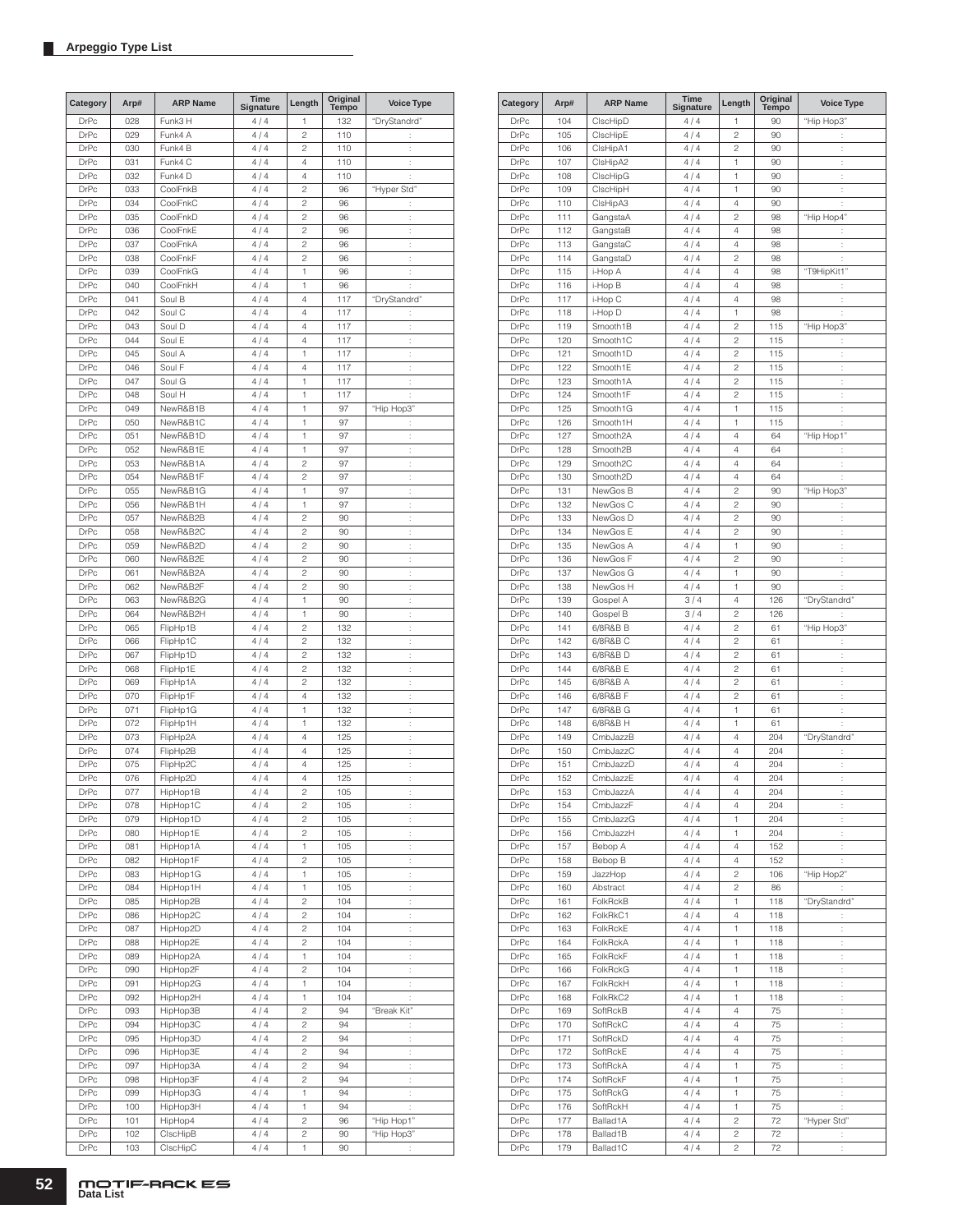| Category     | Arp#       | <b>ARP Name</b>       | <b>Time</b><br><b>Signature</b> | Length                  | Original<br>Tempo | <b>Voice Type</b>                      |
|--------------|------------|-----------------------|---------------------------------|-------------------------|-------------------|----------------------------------------|
| <b>DrPc</b>  | 180        | Ballad1D              | 4/4                             | 1                       | 72                | "Hyper Std"                            |
| <b>DrPc</b>  | 181        | Ballad <sub>2</sub> A | 4/4                             | $\overline{c}$          | 72                | $\ddot{\phantom{a}}$                   |
| <b>DrPc</b>  | 182        | Ballad <sub>2</sub> B | 4/4                             | $\overline{c}$          | 72                | ÷                                      |
| <b>DrPc</b>  | 183        | Unplug B              | 4/4                             | 4                       | 120               | "DryStandrd"                           |
| <b>DrPc</b>  | 184        | Unplug C              | 4/4                             | 4                       | 120               | t.                                     |
| <b>DrPc</b>  | 185        | Unplug D              | 4/4                             | 4                       | 120               | ÷                                      |
| <b>DrPc</b>  | 186        | Unplug E              | 4/4                             | 4                       | 120               | t,                                     |
| <b>DrPc</b>  | 187        | Unplug A              | 4/4                             | 1                       | 120               | ÷                                      |
| <b>DrPc</b>  | 188        | Unplug F              | 4/4                             | 1                       | 120               | ÷                                      |
| DrPc         | 189        | Unplug G              | 4/4                             | 1                       | 120               | ÷                                      |
| <b>DrPc</b>  | 190        | Unplug H              | 4/4                             | 1                       | 120               | ÷                                      |
| <b>DrPc</b>  | 191        | FngrPckB              | 4/4                             | 4                       | 94                | ÷                                      |
| <b>DrPc</b>  | 192        | FngrPckC              | 4/4                             | 4                       | 94                | ł,                                     |
| <b>DrPc</b>  | 193        | FngrPckD              | 4/4                             | 4                       | 94                | ÷                                      |
| <b>DrPc</b>  | 194        | FngrPckE              | 4/4                             | 4                       | 94                | ÷                                      |
| DrPc         | 195        | FngrPkA1              | 4/4                             | 1                       | 94                | $\ddot{\cdot}$                         |
| <b>DrPc</b>  | 196        | FngrPkA2              | 4/4                             | 1                       | 94                | ÷                                      |
| <b>DrPc</b>  | 197        | FngrPckF              | 4/4                             | 1                       | 94                | t                                      |
| <b>DrPc</b>  | 198        | FngrPckG              | 4/4                             | 1                       | 94                | ÷                                      |
| <b>DrPc</b>  | 199        | FngrPckH              | 4/4                             | 1                       | 94                | $\ddot{\phantom{a}}$                   |
| <b>DrPc</b>  | 200        | Slowfl B              | 4/4                             | 1                       | 74                | "Hyper Std"                            |
| <b>DrPc</b>  | 201        | Slowfl C              | 4/4                             | 1                       | 74                | t.                                     |
| <b>DrPc</b>  | 202        | Slowfl D              | 4/4                             | 1                       | 74                | ÷                                      |
| <b>DrPc</b>  | 203        | Slowfl E              | 4/4                             | 1                       | 74                | ÷                                      |
| <b>DrPc</b>  | 204        | Slowfl A              | 4/4                             | $\overline{c}$          | 74                | ÷                                      |
| <b>DrPc</b>  | 205        | Slowfl F              | 4/4                             | $\overline{c}$          | 74                | ÷                                      |
| <b>DrPc</b>  | 206        | Slowfl G              | 4/4                             | 1                       | 74                | ÷                                      |
| <b>DrPc</b>  | 207        | Slowfl H              | 4/4                             | 1                       | 74                | t                                      |
| <b>DrPc</b>  | 208        | GtrPop B              | 4/4                             | $\overline{c}$          | 90                | "DryStandrd"                           |
| <b>DrPc</b>  | 209        | GtrPop C              | 4/4                             | 1                       | 90                | $\vdots$                               |
| DrPc         | 210        | GtrPopD1              | 4/4                             | $\overline{c}$          | 90                | $\ddot{\cdot}$                         |
| <b>DrPc</b>  | 211        | GtrPopE1              | 4/4                             | $\overline{c}$          | 90                | ÷                                      |
| <b>DrPc</b>  | 212        | GtrPop A              | 4/4                             | $\overline{c}$          | 90                | t                                      |
| <b>DrPc</b>  | 213        | GtrPopF1              | 4/4                             | $\overline{c}$          | 90                | ÷                                      |
| <b>DrPc</b>  | 214        | GtrPopG1              | 4/4                             | 1                       | 90                | ÷                                      |
| <b>DrPc</b>  | 215        | GtrPop H              | 4/4                             | 1                       | 90                | ÷                                      |
| <b>DrPc</b>  | 216        | GtrPopD2              | 4/4                             | $\overline{c}$          | 90                | "Latin Perc"                           |
| <b>DrPc</b>  | 217        | GtrPopE2              | 4/4                             | $\overline{c}$          | 90                | ÷                                      |
| <b>DrPc</b>  | 218        | GtrPopF2              | 4/4                             | $\overline{c}$          | 90                | t                                      |
| <b>DrPc</b>  | 219        | GtrPopG2              | 4/4                             | 1                       | 90                | ÷                                      |
| <b>DrPc</b>  | 220        | AnaPop B              | 4/4                             | $\overline{c}$          | 93                | "AnalogT8"                             |
| <b>DrPc</b>  | 221        | AnaPop C              | 4/4                             | $\overline{c}$          | 93                | t,                                     |
| <b>DrPc</b>  | 222        | AnaPop D              | 4/4                             | $\overline{c}$          | 93                | ÷                                      |
| <b>DrPc</b>  | 223        | AnaPop E              | 4/4                             | 4                       | 93                | ÷                                      |
| <b>DrPc</b>  | 224        | AnaPop A              | 4/4                             | $\overline{c}$          | 93                | ÷                                      |
| DrPc         | 225        | AnaPop F              | 4/4                             | $\overline{c}$          | 93                | $\vdots$                               |
| <b>DrPc</b>  | 226        | AnaPop G              | 4/4                             | 1                       | 93                | ÷                                      |
| <b>DrPc</b>  | 227        | AnaPop H              | 4/4                             | 1                       | 93                | ÷                                      |
| <b>DrPc</b>  | 228        | PnoClubB              | 4/4                             | $\overline{c}$          | 96                | "Hyper Std"                            |
| DrPc         | 229        | PnoClubC              | 4 / 4                           | 2                       | 96                |                                        |
| <b>DrPc</b>  | 230        | PnoClubD              | 4/4                             | $\overline{c}$          | 96                | $\ddot{\phantom{a}}$                   |
| DrPc         | 231        | PnoClubE              | 4/4                             | 2                       | 96                | t.                                     |
| DrPc         | 232        | PnClubA1              | 4/4                             | $\overline{\mathbf{c}}$ | 96                | ÷                                      |
| <b>DrPc</b>  | 233        | PnClubA2              | 4/4                             | $\overline{c}$          | 96                | $\ddot{\cdot}$                         |
| DrPc         | 234        | PnClubF1              | 4/4                             | $\overline{c}$          | 96                | ÷.                                     |
| DrPc         | 235        | PnClubF2              | 4/4                             | 1                       | 96                | ÷,                                     |
| DrPc         | 236        | PnoClubG              | 4/4                             | 1                       | 96                | $\ddot{\cdot}$                         |
| <b>DrPc</b>  | 237        | PnoClubH              | 4/4                             | 1                       | 96                | ÷                                      |
| DrPc         | 238        | 70sRockB              | 4/4                             | 4                       | 130               | "DryStandrd"                           |
| DrPc         | 239        | 70sRockC              | 4/4                             | 4                       | 130               | ÷                                      |
| DrPc         | 240        | 70sRockD              | 4/4                             | 4                       | 130               | $\vdots$                               |
| <b>DrPc</b>  | 241        | 70sRockE              | 4/4                             | $\overline{4}$          | 130               | $\ddot{\cdot}$                         |
| DrPc         | 242        | 70sRockA              | 4/4                             | 1                       | 130               | ţ.                                     |
| DrPc         | 243        | 70sRockF              | 4/4                             | $\overline{c}$          | 130               | ÷                                      |
| DrPc         | 244        | 70sRockG              | 4 / 4                           | 1                       | 130               | ÷                                      |
| <b>DrPc</b>  | 245        | 70sRockH              | 4/4                             | 1                       | 130               | ÷                                      |
| DrPc         | 246        | PopRck1A              | 4/4                             | $\overline{c}$          | 126               | "RockSt1"                              |
| DrPc         | 247        | PopRck1B              | 4/4                             | $\mathbf{2}$            | 126               | ÷                                      |
| DrPc         | 248        | PopRck1C              | 4/4                             | $\overline{c}$          | 126               | ÷                                      |
| DrPc         | 249        | PopRck1D              | 4/4                             | 2                       | 126               | $\ddot{\phantom{a}}$                   |
| DrPc         | 250        | PopRck2A              | 4/4                             | 2                       | 120               | "RockSt2"                              |
| DrPc         | 251        | PopRck2B              | 4/4                             | $\overline{c}$          | 120               | ţ.                                     |
| DrPc         | 252        | PopRck2C              | 4/4                             | $\overline{c}$          | 120               | $\ddot{\cdot}$                         |
| DrPc         | 253<br>254 | PopRck2D              | 4/4<br>4/4                      | $\overline{c}$<br>2     | 120<br>120        | Ì,                                     |
| DrPc<br>DrPc | 255        | Rock1<br>Rock2        | 4/4                             | 2                       | 115               | $\ddot{\cdot}$<br>$\ddot{\phantom{a}}$ |
|              |            |                       |                                 |                         |                   |                                        |

| Category    | Arp# | <b>ARP Name</b> | Time<br>Signature | Length         | Original<br><b>Tempo</b> | <b>Voice Type</b>    |
|-------------|------|-----------------|-------------------|----------------|--------------------------|----------------------|
| <b>DrPc</b> | 256  | Rock3           | 4/4               | 4              | 120                      | "RockSt2"            |
| DrPc        | 257  | MondoRkA        | 4/4               | 2              | 94                       | ÷                    |
| DrPc        | 258  | MondoRkB        | 4/4               | $\overline{c}$ | 94                       | t                    |
| DrPc        | 259  | MondoRkC        | 4/4               | $\overline{c}$ | 94                       | $\ddot{\phantom{a}}$ |
| DrPc        | 260  | MondoRkD        | 4/4               | 4              | 94                       | t                    |
| <b>DrPc</b> | 261  | <b>XovrRckB</b> | 4/4               | $\overline{c}$ | 100                      | "RockSt1"            |
| DrPc        | 262  | <b>XovrRckC</b> | 4/4               | 1              | 100                      | ÷                    |
| <b>DrPc</b> | 263  | <b>XovrRckD</b> | 4/4               | $\overline{c}$ | 100                      | ÷                    |
| DrPc        | 264  | XovrRckE        | 4/4               | $\overline{c}$ | 100                      | ÷                    |
| <b>DrPc</b> | 265  | <b>XovrRckA</b> | 4/4               | 2              | 100                      | t                    |
| DrPc        | 266  | XovrRkF1        | 4 / 4             | 2              | 100                      | ÷                    |
| <b>DrPc</b> | 267  | XovrRkG1        | 4/4               | 1              | 100                      | ÷                    |
| <b>DrPc</b> | 268  | <b>XovrRckH</b> | 4/4               | 1              | 100                      | ÷                    |
| <b>DrPc</b> | 269  | XovrRkF2        | 4/4               | 1              | 100                      | "Scratches"          |
| <b>DrPc</b> | 270  | XovrRkG2        | 4/4               | 1              | 100                      |                      |
| DrPc        | 271  | LoBeat1         | 4/4               | 2              | 140                      | "Break Kit"          |
| DrPc        | 272  | LoBeat2         | 4/4               | 2              | 130                      |                      |
|             |      |                 |                   |                |                          | t                    |
| <b>DrPc</b> | 273  | LoBeat3         | 4 / 4             | 1              | 122                      | ÷                    |
| <b>DrPc</b> | 274  | LoBeat4         | 4/4               | 1              | 115                      | ÷                    |
| DrPc        | 275  | Electrn1        | 4/4               | 1              | 118                      | "Tekno Kit"          |
| <b>DrPc</b> | 276  | Electrn2        | 4/4               | 1              | 118                      | "AnalogT9"           |
| DrPc        | 277  | BgBeat1A        | 4/4               | $\overline{c}$ | 120                      | "Big Kit"            |
| DrPc        | 278  | BgBeat1B        | 4/4               | 1              | 120                      | t                    |
| <b>DrPc</b> | 279  | BigBeat2        | 4/4               | 1              | 138                      | ÷                    |
| <b>DrPc</b> | 280  | BigBeat3        | 4/4               | 1              | 128                      | ÷                    |
| DrPc        | 281  | DrumnBa1        | 4 / 4             | 1              | 170                      | "Jungle Kit"         |
| <b>DrPc</b> | 282  | DrumnBa2        | 4/4               | $\overline{c}$ | 165                      | ÷                    |
| DrPc        | 283  | DrumBa3A        | 4/4               | $\overline{c}$ | 154                      | "Drum'nBass"         |
| <b>DrPc</b> | 284  | DrumBa3B        | 4/4               | 2              | 154                      | ÷                    |
| <b>DrPc</b> | 285  | DrumBa3C        | 4/4               | $\overline{c}$ | 154                      | t                    |
| DrPc        | 286  | DrumBa3D        | 4/4               | 1              | 154                      | t                    |
| DrPc        | 287  | DrumBa3E        | 4/4               | $\overline{c}$ | 154                      | t                    |
| <b>DrPc</b> | 288  | EuroTekA        | 4 / 4             | $\overline{c}$ | 140                      | "Tekno Kit"          |
| <b>DrPc</b> | 289  | EuroTekB        | 4/4               | $\overline{c}$ | 140                      | t                    |
|             |      |                 |                   |                |                          |                      |
| DrPc        | 290  | EuroTekC        | 4/4               | $\overline{c}$ | 140                      | t                    |
| <b>DrPc</b> | 291  | EuroTekD        | 4/4               | $\overline{c}$ | 140                      | t                    |
| DrPc        | 292  | EuroTekE        | 4/4               | $\overline{c}$ | 140                      | ÷                    |
| DrPc        | 293  | Trance B        | 4/4               | 4              | 140                      | "AnalogT9"           |
| DrPc        | 294  | Trance C        | 4/4               | $\overline{4}$ | 140                      | ÷                    |
| <b>DrPc</b> | 295  | Trance D        | 4/4               | 4              | 140                      | t                    |
| DrPc        | 296  | Trance E        | 4 / 4             | 4              | 140                      | ÷                    |
| <b>DrPc</b> | 297  | Trance A        | 4/4               | 4              | 140                      | ÷                    |
| DrPc        | 298  | Trance F        | 4/4               | 4              | 140                      | ÷.                   |
| <b>DrPc</b> | 299  | Trance G        | 4/4               | 4              | 140                      | t                    |
| <b>DrPc</b> | 300  | Trance H        | 4/4               | 4              | 140                      | t                    |
| DrPc        | 301  | TrancBd1        | 4/4               | $\overline{4}$ | 140                      | t                    |
| <b>DrPc</b> | 302  | TrancBd2        | 4/4               | 4              | 140                      | ÷                    |
| DrPc        | 303  | TrancBd3        | 4 / 4             | 4              | 140                      | t                    |
| DrPc        | 304  | TrancBd4        | 4 / 4             | 4              | 140                      | ÷                    |
| DrPc        | 305  | TrancSdf        | 4 / 4             | 4              | 140                      |                      |
| DrPc        | 306  | TrancClp        | 4/4               | 4              | 140                      | ÷                    |
| DrPc        | 307  | TrancHh1        | 4/4               | 4              | 140                      | ÷                    |
| DrPc        | 308  | TrancHh2        | 4/4               | 2              | 140                      | t                    |
| DrPc        | 309  | TrancHh3        | 4/4               | 1              | 140                      | ÷                    |
| DrPc        | 310  | TrancHh4        | 4/4               | 1              | 140                      | ÷                    |
| DrPc        | 311  | TrancHh5        | 4 / 4             | 1              | 140                      | ÷                    |
|             |      |                 |                   |                |                          |                      |
| DrPc        | 312  | TrancHh6        | 4/4               | 1              | 140                      | ÷                    |
| <b>DrPc</b> | 313  | TrancHh7        | 4/4               | 1              | 140                      | ÷                    |
| DrPc        | 314  | Dream B         | 4/4               | 4              | 136                      | "T9HipKit1"          |
| DrPc        | 315  | Dream D         | 4/4               | 4              | 136                      | ÷                    |
| DrPc        | 316  | Dream E         | 4/4               | 4              | 136                      | ÷                    |
| DrPc        | 317  | Dream A         | 4/4               | 4              | 136                      | t                    |
| DrPc        | 318  | DreamBd1        | 4/4               | 4              | 136                      | t                    |
| DrPc        | 319  | DreamBd2        | 4/4               | 1              | 136                      | t                    |
| DrPc        | 320  | DreamBd3        | 4/4               | 4              | 136                      | t                    |
| DrPc        | 321  | DreamBd4        | 4/4               | 4              | 136                      | t                    |
| DrPc        | 322  | DreamBd5        | 4/4               | 4              | 136                      | ÷                    |
| DrPc        | 323  | DreamSdf        | 4/4               | 4              | 136                      | t                    |
| DrPc        | 324  | DreamHh1        | 4/4               | 1              | 136                      | ÷                    |
| DrPc        | 325  | DreamHh2        | 4/4               | 4              | 136                      | ÷                    |
| DrPc        | 326  | DreamHh3        | 4/4               | 2              | 136                      | ÷.                   |
| DrPc        | 327  | DreamHh4        | 4/4               | 4              | 136                      | "AnalogT8"           |
| <b>DrPc</b> | 328  | DreamClp        | 4/4               | 4              | 136                      | "T9HipKit1"          |
|             |      |                 |                   | 4              |                          |                      |
| DrPc        | 329  | DreamPc1        | 4/4               |                | 136                      | "Percussion"         |
| DrPc        | 330  | DreamPc2        | 4/4               | 2              | 136                      | "AnalogT8"           |
| DrPc        | 331  | DreamPc3        | 4/4               | 4              | 136                      | ÷                    |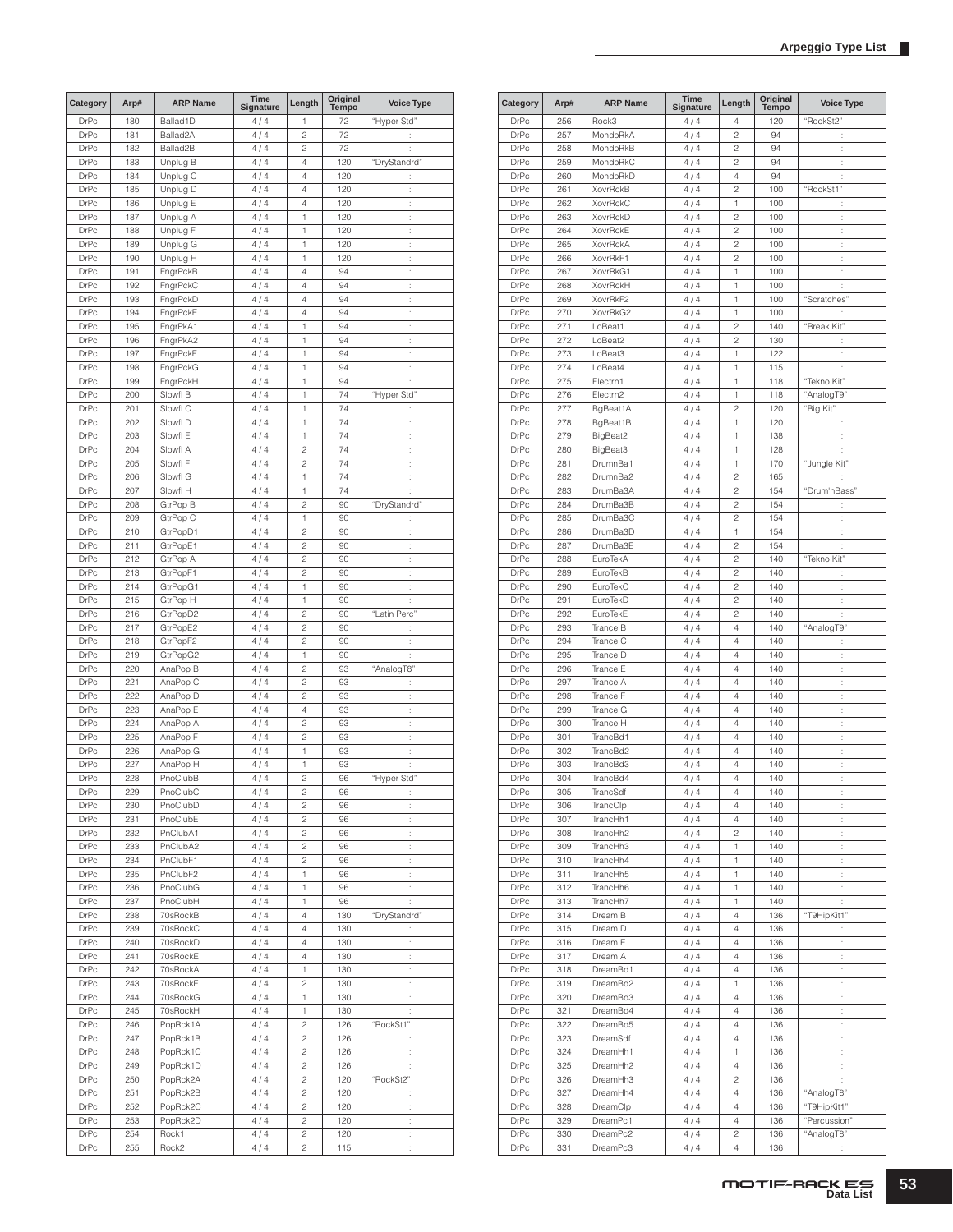| Category    | Arp# | <b>ARP Name</b>      | Time<br>Signature | Length                  | Original<br><b>Tempo</b> | <b>Voice Type</b>    |
|-------------|------|----------------------|-------------------|-------------------------|--------------------------|----------------------|
| <b>DrPc</b> | 332  | House1               | 4/4               | $\overline{c}$          | 123                      | "AnalogT9"           |
| <b>DrPc</b> | 333  | House2               | 4/4               | 1                       | 123                      | "Garage"             |
| <b>DrPc</b> | 334  | House3               | 4/4               | $\overline{c}$          | 127                      |                      |
| <b>DrPc</b> | 335  | House4A              | 4/4               | $\overline{c}$          | 130                      | "T9HipKit1"          |
| <b>DrPc</b> | 336  | House4B              | 4/4               | $\overline{c}$          | 130                      | t.                   |
| <b>DrPc</b> | 337  | House4C              | 4/4               | $\overline{c}$          | 130                      |                      |
|             |      |                      |                   |                         |                          | t                    |
| <b>DrPc</b> | 338  | House <sub>5</sub> A | 4/4               | $\overline{4}$          | 120                      | "House Kit1"         |
| <b>DrPc</b> | 339  | House5B              | 4/4               | 1                       | 120                      | ÷                    |
| <b>DrPc</b> | 340  | House <sub>5</sub> C | 4/4               | 1                       | 120                      | $\vdots$             |
| <b>DrPc</b> | 341  | House5D              | 4/4               | 1                       | 120                      | t,                   |
| <b>DrPc</b> | 342  | House6A              | 4/4               | 1                       | 120                      | t,                   |
| <b>DrPc</b> | 343  | House6B              | 4/4               | 1                       | 120                      | ÷                    |
| <b>DrPc</b> | 344  | House6C              | 4/4               | 1                       | 120                      | ÷                    |
| <b>DrPc</b> | 345  | House7A              | 4/4               | 1                       | 120                      | ÷                    |
| <b>DrPc</b> | 346  | House7B              | 4/4               | 1                       | 120                      | ÷                    |
| <b>DrPc</b> | 347  | House8               | 4/4               | $\overline{c}$          | 120                      | t                    |
| <b>DrPc</b> | 348  | House9               | 4/4               | 4                       | 120                      | ÷                    |
| <b>DrPc</b> | 349  | House10A             | 4/4               | 1                       | 120                      | $\ddot{\phantom{a}}$ |
| <b>DrPc</b> | 350  | House10B             | 4/4               | 1                       | 120                      | ÷                    |
| <b>DrPc</b> | 351  | House11A             | 4/4               | 1                       | 120                      | t,                   |
| <b>DrPc</b> | 352  | House11B             | 4/4               | 1                       | 120                      |                      |
|             |      |                      |                   |                         |                          | ÷                    |
| <b>DrPc</b> | 353  | House11C             | 4/4               | 1                       | 120                      | ÷                    |
| <b>DrPc</b> | 354  | House12              | 4/4               | $\overline{c}$          | 120                      | ÷                    |
| <b>DrPc</b> | 355  | House13              | 4/4               | $\overline{c}$          | 120                      | $\ddot{\cdot}$       |
| <b>DrPc</b> | 356  | <b>UKGargeA</b>      | 4/4               | 4                       | 130                      | ÷                    |
| <b>DrPc</b> | 357  | UKGargeB             | 4/4               | 4                       | 130                      | t,                   |
| <b>DrPc</b> | 358  | <b>UKGargeC</b>      | 4/4               | 4                       | 130                      | ÷                    |
| <b>DrPc</b> | 359  | 2 Step               | 4/4               | $\overline{c}$          | 120                      | ÷                    |
| <b>DrPc</b> | 360  | Ibiza B1             | 4/4               | $\overline{c}$          | 135                      | ÷                    |
| <b>DrPc</b> | 361  | Ibiza C              | 4/4               | $\overline{c}$          | 135                      | ÷                    |
| <b>DrPc</b> | 362  | Ibiza D              | 4/4               | $\overline{c}$          | 135                      | t                    |
| <b>DrPc</b> | 363  | Ibiza E              | 4/4               | $\overline{c}$          | 135                      | ÷                    |
|             |      |                      |                   |                         |                          |                      |
| <b>DrPc</b> | 364  | Ibiza A              | 4/4               | 8                       | 135                      | $\ddot{\phantom{a}}$ |
| <b>DrPc</b> | 365  | Ibiza F              | 4/4               | $\overline{c}$          | 135                      | ÷                    |
| <b>DrPc</b> | 366  | Ibiza G              | 4/4               | 1                       | 135                      | ÷.                   |
| <b>DrPc</b> | 367  | Ibiza H1             | 4/4               | 1                       | 135                      | ÷                    |
| <b>DrPc</b> | 368  | Ibiza B2             | 4/4               | $\overline{c}$          | 135                      | "DryStandrd"         |
| <b>DrPc</b> | 369  | Ibiza H <sub>2</sub> | 4/4               | 1                       | 135                      | "DryStandrd"         |
|             |      |                      |                   |                         |                          | (PB Range=24)        |
| <b>DrPc</b> | 370  | ClubHs B             | 4/4               | 1                       | 128                      | "House Kit1"         |
| <b>DrPc</b> | 371  | ClubHs C             | 4/4               | 1                       | 128                      | ÷                    |
| <b>DrPc</b> | 372  | ClubHs D             | 4/4               | 1                       | 128                      | ţ.                   |
| <b>DrPc</b> | 373  | ClubHsE1             | 4/4               | 1                       | 128                      | t                    |
| <b>DrPc</b> | 374  | ClubHsA1             | 4/4               | $\overline{c}$          | 128                      | $\vdots$             |
| <b>DrPc</b> | 375  | ClubHsA2             | 4/4               | 1                       | 128                      | ÷                    |
| <b>DrPc</b> | 376  | ClubHs F             | 4/4               | $\overline{c}$          | 128                      | ÷                    |
| <b>DrPc</b> | 377  | ClubHs G             | 4/4               | $\mathbf{1}$            | 128                      | ÷                    |
| <b>DrPc</b> | 378  | ClubHsH1             | 4/4               | 1                       | 128                      | t                    |
|             |      |                      |                   |                         |                          |                      |
| <b>DrPc</b> | 379  | ClubHsE2             | 4/4               | 1                       | 128                      | "Hyper Std"          |
| <b>DrPc</b> | 380  | ClubHsH2             | 4/4               | 1                       | 128                      |                      |
| DrPc        | 381  | Garage1              | 4/4               | $\overline{c}$          | 130                      | "Garage"             |
| DrPc        | 382  | Garage2B             | 4/4               | $\overline{c}$          | 127                      | "House Kit1"         |
| DrPc        | 383  | Garage2C             | 4/4               | $\overline{c}$          | 127                      | İ.                   |
| DrPc        | 384  | Garage2D             | 4/4               | $\overline{c}$          | 127                      | t,                   |
| DrPc        | 385  | Garage2E             | 4/4               | $\overline{c}$          | 127                      | $\ddot{\cdot}$       |
| DrPc        | 386  | Garge2A1             | 4/4               | 1                       | 127                      | ÷                    |
| DrPc        | 387  | Garge2A2             | 4/4               | 1                       | 127                      | ÷.                   |
| DrPc        | 388  | Garage2F             | 4/4               | $\overline{c}$          | 127                      | $\ddot{\cdot}$       |
| DrPc        | 389  | Garage2G             | 4/4               | 1                       | 127                      | t,                   |
| DrPc        | 390  | ChlOutB1             | 4/4               | $\overline{c}$          | 79                       | "DryStandrd"         |
| DrPc        | 391  | ChlOutC1             | 4/4               | 2                       | 79                       |                      |
|             |      |                      |                   |                         |                          | t,                   |
| DrPc        | 392  | ChlOutD1             | 4/4               | 4                       | 79                       | $\ddot{\cdot}$       |
| DrPc        | 393  | ChlOutE1             | 4/4               | $\overline{\mathbf{c}}$ | 79                       | t,                   |
| DrPc        | 394  | ChlOutA1             | 4/4               | 1                       | 79                       | $\ddot{\cdot}$       |
| DrPc        | 395  | ChlOutF1             | 4/4               | $\overline{4}$          | 79                       | Ì,                   |
| DrPc        | 396  | ChlOutG1             | 4/4               | 1                       | 79                       | $\ddot{\cdot}$       |
| DrPc        | 397  | ChlOutH1             | 4/4               | 1                       | 79                       | ÷                    |
| DrPc        | 398  | ChlOutB2             | 4/4               | $\overline{c}$          | 79                       | "Break Kit"          |
| DrPc        | 399  | ChlOutC2             | 4/4               | $\overline{c}$          | 79                       | t,                   |
| DrPc        | 400  | ChlOutD2             | 4/4               | $\overline{4}$          | 79                       | $\ddot{\cdot}$       |
| DrPc        | 401  | ChlOutE2             | 4/4               | $\overline{c}$          | 79                       | ÷                    |
| DrPc        | 402  | ChlOutA2             | 4/4               | 4                       | 79                       | $\ddot{\cdot}$       |
|             |      |                      |                   | 4                       | 79                       |                      |
| DrPc        | 403  | ChlOutF2             | 4/4               |                         |                          | $\ddot{\cdot}$       |
| DrPc        | 404  | ChlOutG2             | 4/4               | 1                       | 79                       | ţ.                   |
| DrPc        | 405  | ChlOutH2             | 4/4               | 1                       | 79                       | İ.                   |
| DrPc        | 406  | SynPop1B             | 4/4               | 4                       | 90                       | "T9HipKit1"          |
| DrPc        | 407  | SynPop1C             | 4/4               | 4                       | 90                       |                      |

| Category    | Arp# | <b>ARP Name</b>      | Time<br>Signature | Length                  | Original<br>Tempo | <b>Voice Type</b>    |
|-------------|------|----------------------|-------------------|-------------------------|-------------------|----------------------|
| DrPc        | 408  | SynPp1D1             | 4/4               | 4                       | 90                | "T9HipKit1"          |
| <b>DrPc</b> | 409  | SynPp1E1             | 4/4               | $\overline{4}$          | 90                | ÷                    |
| <b>DrPc</b> | 410  | SynPp1F1             | 4/4               | 4                       | 90                | ţ.                   |
| <b>DrPc</b> | 411  | SynPp1D2             | 4/4               | $\overline{c}$          | 90                | ł.                   |
| <b>DrPc</b> | 412  | SynPp1E2             | 4/4               | $\overline{c}$          | 90                | t                    |
| <b>DrPc</b> | 413  | SynPp1F2             | 4/4               | 4                       | 90                | ł,                   |
| <b>DrPc</b> | 414  | SyPp1Clp             | 4/4               | $\overline{c}$          | 90                | t                    |
| <b>DrPc</b> | 415  | SynPp1Hh             | 4/4               | $\overline{c}$          | 90                | ł.                   |
| <b>DrPc</b> | 416  | SynPop2A             | 4/4               | $\overline{c}$          | 90                | "SynPopKit"          |
| DrPc        | 417  | SynPop2B             | 4/4               | $\overline{c}$          | 90                | $\ddot{\phantom{a}}$ |
| <b>DrPc</b> | 418  | SynPop2C             | 4/4               | $\overline{c}$          | 90                | t                    |
| <b>DrPc</b> | 419  | SynPop2D             | 4/4               | $\overline{c}$          | 90                | t                    |
| <b>DrPc</b> | 420  | SynPop2E             | 4/4               | $\overline{c}$          | 90                | ł.                   |
| <b>DrPc</b> | 421  | RetroPpB             | 4/4               | 1                       | 126               | "House Kit1"         |
| <b>DrPc</b> | 422  | RetroPpD             | 4/4               | $\overline{c}$          | 126               | t.                   |
| <b>DrPc</b> | 423  | RetroPpF             | 4/4               | 1                       | 126               | t                    |
| <b>DrPc</b> | 424  | Disco B              | 4/4               | $\overline{c}$          | 110               | "DryStandrd"         |
| <b>DrPc</b> | 425  | Disco C              | 4/4               | $\overline{c}$          | 110               | ÷                    |
| <b>DrPc</b> | 426  | Disco D              | 4/4               | $\overline{c}$          | 110               | ł.                   |
| <b>DrPc</b> | 427  | Disco E              | 4/4               | $\overline{c}$          | 110               | t                    |
| <b>DrPc</b> | 428  | Disco A              | 4/4               | 1                       | 110               | ł,                   |
| <b>DrPc</b> | 429  | Disco F              | 4/4               | $\overline{c}$          | 110               | t                    |
| <b>DrPc</b> | 430  | Disco G              | 4/4               | 1                       | 110               | ł.                   |
| <b>DrPc</b> | 431  | Disco H              | 4/4               | 1                       | 110               | ÷                    |
| DrPc        | 432  | LatinHsB             | 4/4               | $\overline{4}$          | 138               | "House Kit1"         |
| <b>DrPc</b> | 433  | LatinHsF             | 4/4               | $\overline{4}$          | 138               | $\ddot{\phantom{a}}$ |
| <b>DrPc</b> | 434  | LatinHsH             | 4/4               | $\overline{4}$          | 138               | ÷                    |
| <b>DrPc</b> | 435  | LatinRkB             | 4/4               | $\overline{c}$          | 120               | "DryStandrd"         |
| <b>DrPc</b> | 436  | LatinRkC             | 4/4               | $\overline{c}$          | 120               | t,                   |
| <b>DrPc</b> | 437  | LatinRkD             | 4/4               | $\overline{c}$          | 120               | ł.                   |
| <b>DrPc</b> | 438  | LatinRkE             | 4/4               | $\overline{4}$          | 120               | t                    |
| <b>DrPc</b> | 439  | LatinRkA             | 4/4               | $\overline{c}$          | 120               | ł.                   |
| <b>DrPc</b> | 440  | LatinRkF             | 4/4               | 1                       | 120               | t,                   |
| DrPc        | 441  | LatinRkG             | 4/4               | 1                       | 120               | ł.                   |
| <b>DrPc</b> | 442  | LatinRkH             | 4/4               | 1                       | 120               | t                    |
| <b>DrPc</b> | 443  | Samba B              | 4/4               | 4                       | 114               | ł,                   |
| <b>DrPc</b> | 444  | Samba C              | 4/4               | 4                       | 114               | ÷                    |
| <b>DrPc</b> | 445  | Samba D              | 4/4               | 4                       | 114               | ÷                    |
| <b>DrPc</b> | 446  | Samba E              | 4/4               | $\overline{4}$          | 114               | t                    |
| DrPc        | 447  | Samba A              | 4/4               | $\overline{c}$          | 114               | t                    |
| <b>DrPc</b> | 448  | Samba F              | 4/4               | $\overline{c}$          | 114               | t                    |
| <b>DrPc</b> | 449  | Samba G              | 4/4               | 1                       | 114               | t                    |
| <b>DrPc</b> | 450  | Samba H              | 4/4               | 1                       | 114               | ł.                   |
| <b>DrPc</b> | 451  | Salsa B1             | 4/4               | $\overline{c}$          | 123               | t                    |
| <b>DrPc</b> | 452  | Salsa C1             | 4/4               | $\overline{c}$          | 123               | ł.                   |
| DrPc        | 453  | Salsa D1             | 4/4               | $\overline{c}$          | 123               | t                    |
| <b>DrPc</b> | 454  | Salsa E1             | 4/4               | $\overline{4}$          | 123               | ł.                   |
| <b>DrPc</b> | 455  | Salsa A1             | 4/4               | $\overline{c}$          | 123               | t,                   |
| <b>DrPc</b> | 456  | Salsa A3             | 4/4               | $\overline{c}$          | 123               | ł.                   |
| DrPc        | 457  | Salsa F1             | 4/4               | $\overline{\mathbf{c}}$ | 123               |                      |
| DrPc        | 458  | Salsa G1             | 4/4               | 1                       | 123               | $\ddot{\cdot}$       |
| DrPc        | 459  | Salsa H1             | 4/4               | 1                       | 123               |                      |
| DrPc        | 460  | Salsa B2             | 4/4               | 4                       | 123               | "Cuban"              |
| DrPc        | 461  | Salsa C2             | 4/4               | 4                       | 123               | $\ddot{\phantom{a}}$ |
| <b>DrPc</b> | 462  | Salsa D <sub>2</sub> | 4/4               | 4                       | 123               | $\vdots$             |
| DrPc        | 463  | Salsa E2             | 4/4               | 4                       | 123               | ţ.                   |
| DrPc        | 464  | Salsa A2             | 4/4               | 4                       | 123               | ţ.                   |
| <b>DrPc</b> | 465  | Salsa F2             | 4/4               | $\overline{c}$          | 123               | ł.                   |
| DrPc        | 466  | Salsa G2             | 4/4               | 1                       | 123               | ÷.                   |
| DrPc        | 467  | Salsa H2             | 4/4               | 1                       | 123               | ÷.                   |
| DrPc        | 468  | MontnoB1             | 4/4               | $\sqrt{2}$              | 100               | "DryStandrd"         |
| DrPc        | 469  | MontnoC1             | 4/4               | 2                       | 100               | ÷.                   |
| DrPc        | 470  | MontnoD1             | 4/4               | 2                       | 100               | ţ.                   |
| DrPc        | 471  | MontnoE1             | 4/4               | 2                       | 100               | t,                   |
| DrPc        | 472  | MontnoA1             | 4/4               | $\sqrt{2}$              | 100               | ţ.                   |
| DrPc        | 473  | MontnoF1             | 4/4               | $\sqrt{2}$              | 100               | $\vdots$             |
| DrPc        | 474  | MontnoG1             | 4/4               | 1                       | 100               | t,                   |
| DrPc        | 475  | MontnoH1             | 4/4               | 1                       | 100               | t,                   |
| DrPc        | 476  | MontnoB2             | 4/4               | 4                       | 100               | "Latin Perc"         |
| DrPc        | 477  | MontnoC2             | 4/4               | 4                       | 100               | ÷                    |
| DrPc        | 478  | MontnoD2             | 4/4               | 4                       | 100               | ţ.                   |
| DrPc        | 479  | MontnoE2             | 4/4               | 4                       | 100               | ţ.                   |
| <b>DrPc</b> | 480  | MontnoA2             | 4/4               | 4                       | 100               | ł.                   |
| DrPc        | 481  | MontnoF2             | 4/4               | 4                       | 100               | ÷                    |
| DrPc        | 482  | MontnoG2             | 4/4               | 1                       | 100               | t,                   |
| DrPc        | 483  | MontnoH <sub>2</sub> | 4/4               |                         | 100               |                      |
|             |      |                      |                   | 1                       |                   | ţ.                   |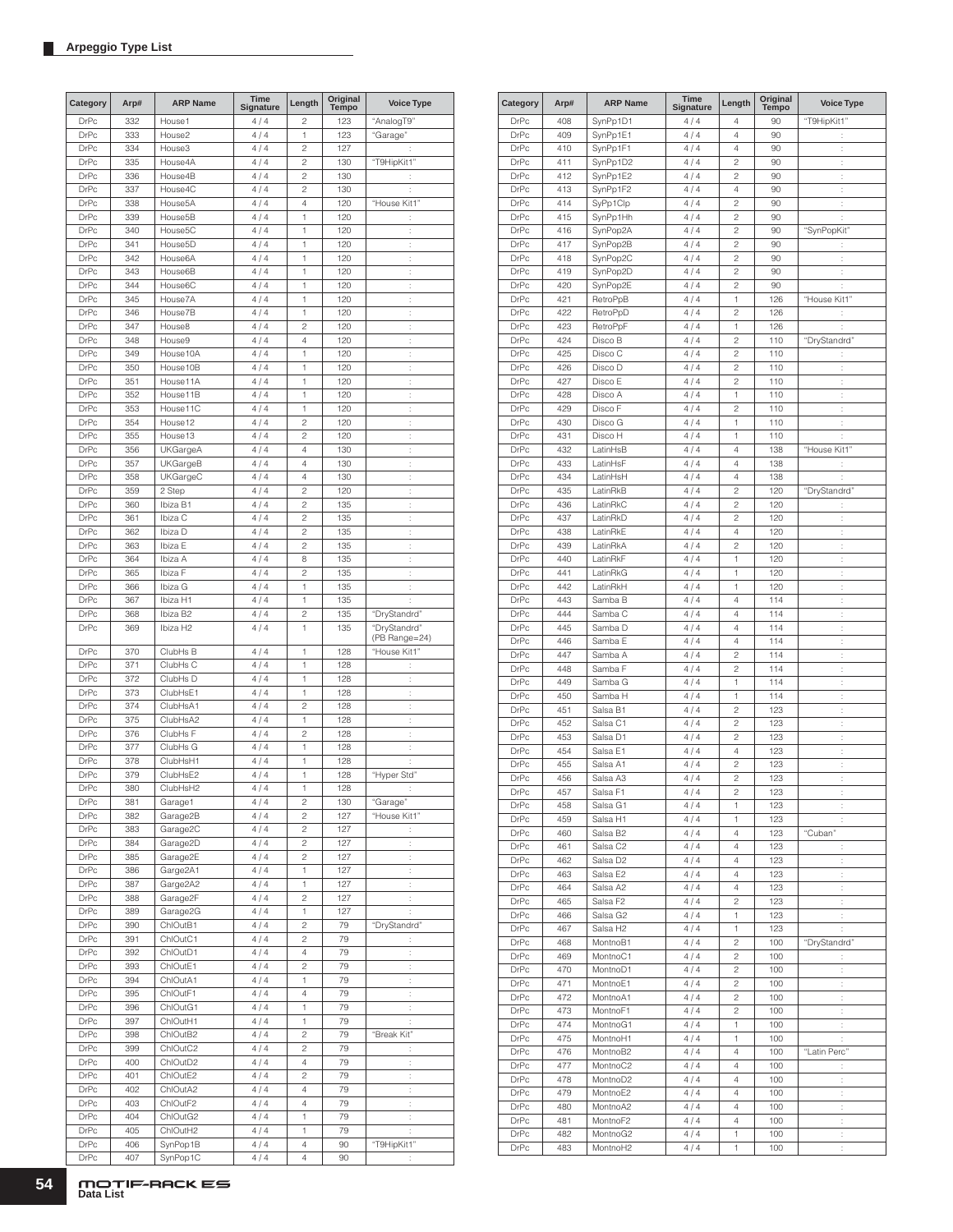| Category                   | Arp#       | <b>ARP Name</b>             | Time<br>Signature | Length                  | Original<br>Tempo | <b>Voice Type</b>           |
|----------------------------|------------|-----------------------------|-------------------|-------------------------|-------------------|-----------------------------|
| <b>DrPc</b>                | 484        | Latin A                     | 4/4               | 4                       | 120               | "Latin Perc"                |
| <b>DrPc</b>                | 485        | Latin B                     | 4/4               | 4                       | 120               | ÷                           |
| <b>DrPc</b>                | 486        | Latin C                     | 4/4               | 4                       | 120               | $\ddot{\phantom{a}}$        |
| <b>DrPc</b>                | 487        | Latin D                     | 4/4               | 4                       | 120               | ÷                           |
| <b>DrPc</b>                | 488        | Latin E                     | 4/4               | 4                       | 120               | t,                          |
| <b>DrPc</b>                | 489        | Regge1B1                    | 4/4               | 4                       | 102               | "DryStandrd"                |
| <b>DrPc</b><br><b>DrPc</b> | 490<br>491 | Regge1C1<br>Regge1D1        | 4/4<br>4/4        | 4<br>4                  | 102<br>80         | t<br>$\vdots$               |
| <b>DrPc</b>                | 492        | Regge1E1                    | 4/4               | 4                       | 90                | ÷                           |
| <b>DrPc</b>                | 493        | Regge1A1                    | 4/4               | 4                       | 102               | t.                          |
| <b>DrPc</b>                | 494        | Regge1F1                    | 4/4               | 4                       | 96                | ÷                           |
| DrPc                       | 495        | Reggae1G                    | 4/4               | 1                       | 96                | Ì,                          |
| <b>DrPc</b>                | 496        | Reggae1H                    | 4/4               | 1                       | 102               | ÷                           |
| <b>DrPc</b>                | 497        | Regge1B2                    | 4/4               | 4                       | 102               | "Percussion"                |
| <b>DrPc</b>                | 498        | Regge1C2                    | 4/4               | 4                       | 102               | ł.                          |
| <b>DrPc</b>                | 499        | Regge1D2                    | 4/4               | 4                       | 80                | İ.                          |
| <b>DrPc</b>                | 500        | Regge1E2                    | 4/4               | 4                       | 90                | ÷                           |
| <b>DrPc</b>                | 501        | Regge1A2                    | 4/4               | 4                       | 102               | t                           |
| <b>DrPc</b><br><b>DrPc</b> | 502<br>503 | Regge1F2                    | 4/4               | 4<br>$\overline{c}$     | 96<br>92          | ÷                           |
| <b>DrPc</b>                | 504        | Reggae2B<br>Reggae2C        | 4/4<br>4/4        | $\overline{c}$          | 92                | "DryStandrd"                |
| <b>DrPc</b>                | 505        | Reggae2D                    | 4/4               | $\overline{c}$          | 92                | $\vdots$<br>t,              |
| <b>DrPc</b>                | 506        | Reggae2E                    | 4/4               | $\overline{c}$          | 92                | ÷                           |
| <b>DrPc</b>                | 507        | Regge2A1                    | 4/4               | 1                       | 92                | ÷                           |
| <b>DrPc</b>                | 508        | Regge2A2                    | 4/4               | 1                       | 92                | t.                          |
| <b>DrPc</b>                | 509        | Reggae2F                    | 4/4               | 1                       | 92                | ÷                           |
| DrPc                       | 510        | Reggae2G                    | 4/4               | 1                       | 92                | Ì,                          |
| <b>DrPc</b>                | 511        | Reggae2H                    | 4/4               | 1                       | 92                | ÷                           |
| <b>DrPc</b>                | 512        | SpanishB                    | 4/4               | $\overline{c}$          | 120               | "Hyper Std"                 |
| <b>DrPc</b>                | 513        | SpanishC                    | 4/4               | $\overline{c}$          | 120               | ÷                           |
| <b>DrPc</b>                | 514        | SpanishD                    | 4/4               | $\overline{c}$          | 120               | İ.                          |
| <b>DrPc</b>                | 515        | SpanishE                    | 4/4               | $\overline{c}$          | 120               | ÷                           |
| <b>DrPc</b>                | 516        | SpanshA1                    | 4/4               | 1                       | 120               | t                           |
| <b>DrPc</b>                | 517        | SpanshA2                    | 4/4               | 1                       | 120               | ÷                           |
| <b>DrPc</b>                | 518        | SpanishF                    | 4/4               | 1                       | 120               | ţ.                          |
| <b>DrPc</b><br><b>DrPc</b> | 519<br>520 | SpanishG<br>SpanishH        | 4/4<br>4/4        | 1<br>1                  | 120<br>120        | t.                          |
| <b>DrPc</b>                | 521        | TurkshB1                    | 4/4               | $\overline{c}$          | 105               | "Arabic Mix"                |
| <b>DrPc</b>                | 522        | TurkshC1                    | 4/4               | $\overline{c}$          | 105               | $\ddot{\cdot}$              |
| <b>DrPc</b>                | 523        | TurkshD1                    | 9/8               | $\overline{c}$          | 125               | t.                          |
| <b>DrPc</b>                | 524        | TurkshE1                    | 9/8               | $\overline{c}$          | 125               | $\vdots$                    |
| DrPc                       | 525        | TurkshA1                    | 4/4               | 1                       | 86                | t                           |
| <b>DrPc</b>                | 526        | TurkshA3                    | 4/4               | 1                       | 86                | t.                          |
| <b>DrPc</b>                | 527        | TurkshF1                    | 4/4               | $\overline{c}$          | 105               | t,                          |
| <b>DrPc</b>                | 528        | TurkshG1                    | 4/4               | $\overline{c}$          | 105               | ł.                          |
| <b>DrPc</b>                | 529        | TurkshH1                    | 4/4               | 1                       | 120               | t,                          |
| <b>DrPc</b>                | 530        | TurkshB2                    | 4/4               | $\overline{c}$          | 105               | ÷                           |
| <b>DrPc</b>                | 531        | TurkshC2                    | 4/4               | $\overline{\mathbf{c}}$ | 105               | t                           |
| <b>DrPc</b>                | 532        | TurkshD2                    | 9/8               | $\overline{c}$          | 125               | ÷                           |
| DrPc<br><b>DrPc</b>        | 533        | TurkshE2                    | 9/8               | 2                       | 125               |                             |
| DrPc                       | 534<br>535 | TurkshA2<br>TurkshA4        | 4/4<br>4/4        | 1<br>1                  | 86<br>86          | ţ.<br>ţ.                    |
| DrPc                       | 536        | TurkshF2                    | 4/4               | 2                       | 105               | ÷,                          |
| DrPc                       | 537        | TurkshG2                    | 4/4               | 2                       | 105               | t,                          |
| DrPc                       | 538        | TurkshH2                    | 4/4               | 1                       | 120               | ÷                           |
| DrPc                       | 539        | Roll 1                      | 4/4               | 1                       | 120               | GM map kit                  |
| DrPc                       | 540        | Roll 2                      | 4/4               | 1                       | 120               | ÷                           |
| DrPc                       | 541        | Roll 3                      | 4/4               | 1                       | 120               |                             |
| DrPc                       | 542        | Roll 4                      | 4/4               | 1                       | 120               |                             |
| DrPc                       | 543        | BigBeat4                    | 4/4               | 4                       | 136               | "Big Kit"                   |
| DrPc                       | 544        | BigBeat5                    | 4/4               | 1                       | 135               | ÷                           |
| <b>DrPc</b>                | 545        | BigBeat6                    | 4/4               | 1                       | 132               | ÷                           |
| DrPc                       | 546        | BigBeat7                    | 4/4               | 2                       | 124               | ÷                           |
| DrPc                       | 547<br>548 | BigBeat8<br><b>BrkTrnce</b> | 4/4               | 1<br>1                  | 120<br>130        | ÷                           |
| DrPc<br>DrPc               | 549        | House14                     | 4/4<br>4/4        | 1                       | 123               | "Tekno Kit"<br>"House Kit1" |
| DrPc                       | 550        | House15                     | 4/4               | 2                       | 128               | ÷                           |
| DrPc                       | 551        | LoBeat5                     | 4/4               | 4                       | 180               | "Break Kit"                 |
| DrPc                       | 552        | LoBeat6                     | 4/4               | 1                       | 87                | ţ.                          |
| DrPc                       | 553        | Linear                      | 4/4               | 1                       | 120               |                             |
| DrPc                       | 554        | 08beat1                     | 4/4               | 1                       | 135               | Sliced Dr Loop              |
| DrPc                       | 555        | 08beat2                     | 4/4               | 1                       | 135               | t,                          |
| DrPc                       | 556        | 08beat3                     | 4/4               | 1                       | 135               | ÷                           |
| DrPc                       | 557        | 16beat1                     | 4/4               | 1                       | 135               | ÷                           |
| DrPc                       | 558        | 16beat2                     | 4/4               | 1                       | 135               | ÷                           |
| DrPc                       | 559        | 1Bar                        | 4/4               | 1                       | 135               | t,                          |

| Category    | Arp# | <b>ARP Name</b>      | <b>Time</b><br>Signature | Length         | Original<br><b>Tempo</b> | <b>Voice Type</b> |
|-------------|------|----------------------|--------------------------|----------------|--------------------------|-------------------|
| <b>DrPc</b> | 560  | 1BarRndm             | 4/4                      | 1              | 135                      | Sliced Dr Loop    |
| Comb        | 001  | Trancy1              | 4/4                      | 1              | 140                      | Performance       |
| Comb        | 002  | Trancy <sub>2</sub>  | 4/4                      | 4              | 140                      | ÷                 |
| Comb        | 003  | Trancy3              | 4/4                      | 16             | 140                      | ÷                 |
| Comb        | 004  | SynPopA              | 4/4                      | 4              | 90                       | ÷                 |
| Comb        | 005  | SynPopB              | 4/4                      | $\overline{4}$ | 90                       |                   |
| Cntr        | 001  | GateCut1             | 4/4                      | $\overline{4}$ | 120                      | (CC#10, 71, 74)   |
| Cntr        | 002  | GateCut2             | 4/4                      | 1              | 120                      | (CC#74)           |
| Cntr        | 003  | GateCut3             | 4/4                      | 8              | 120                      | (CC#71,74)        |
| Cntr        | 004  | ModCtrl              | 4/4                      | 4              | 64                       | (CC#1)            |
| Cntr        | 005  | ModCtrlU             | 4/4                      | 4              | 90                       |                   |
| Cntr        | 006  | ArmDown              | 4/4                      | $\overline{4}$ | 120                      | (PB, PB Range=12) |
| Cntr        | 007  | BendVib              | 4/4                      | $\overline{4}$ | 120                      | ÷                 |
| Cntr        | 008  | <b>BotDwVib</b>      | 4/4                      | 4              | 120                      | t                 |
| Cntr        | 009  | BotUpVib             | 4/4                      | 4              | 120                      | ÷                 |
| Cntr        | 010  | CHVib                | 4/4                      | 4              | 120                      | ÷                 |
| Cntr        | 011  | HamVib               | 4/4                      | $\overline{4}$ | 120                      | t                 |
| Cntr        | 012  | PullVibA             | 4/4                      | 4              | 120                      | t                 |
| Cntr        | 013  | PullVibB             | 4/4                      | 4              | 120                      | ċ                 |
| Cntr        | 014  | SlideVib             | 4/4                      | $\overline{4}$ | 120                      | ÷                 |
| Cntr        | 015  | Trill 4              | 4/4                      | 4              | 120                      | ÷                 |
| Cntr        | 016  | Trill 5              | 4/4                      | 4              | 120                      | ÷                 |
| Cntr        | 017  | <b>UDCHVib</b>       | 4/4                      | 4              | 120                      | ł.                |
| Cntr        | 018  | Vibra1               | 4/4                      | 4              | 120                      | ÷                 |
| Cntr        | 019  | Vibra2               | 4 / 4                    | 4              | 120                      | t                 |
| Cntr        | 020  | HipHop2C             | 4/4                      | $\overline{c}$ | 94                       | (CC#10)           |
| Cntr        | 021  | HipHop2D             | 4/4                      | $\overline{c}$ | 94                       | (CC#71,74)        |
| Cntr        | 022  | HipHop2H             | 4/4                      | 1              | 94                       | (CC#71, 74)       |
| Cntr        | 023  | ClubHs A             | 4/4                      | $\overline{c}$ | 128                      | (CC#10)           |
| Cntr        | 024  | Garage <sub>2C</sub> | 4/4                      | $\overline{c}$ | 127                      | (CC#74)           |
| Cntr        | 025  | Garage2D             | 4/4                      | $\mathfrak{p}$ | 127                      | ÷                 |
| Cntr        | 026  | Garage2G             | 4/4                      | 1              | 127                      |                   |
| Cntr        | 027  | NewGos A             | 4/4                      | 1              | 90                       | (CC#10, 11)       |
| Cntr        | 028  | NewGos C             | 4/4                      | $\overline{c}$ | 90                       |                   |
| Cntr        | 029  | NewGos D             | 4/4                      | $\overline{c}$ | 90                       | ÷                 |
| Cntr        | 030  | Trance A             | 4/4                      | 4              | 140                      | (CC#74)           |
| Cntr        | 031  | Dream A              | 4/4                      | 4              | 136                      |                   |
| Cntr        | 032  | ClubHs D             | 4/4                      | $\mathfrak{p}$ | 128                      | (CCH71, 74)       |
| Cntr        | 033  | ClubHs G             | 4/4                      | 1              | 128                      | (CC#71)           |
| Cntr        | 034  | ChilOutB             | 4/4                      | $\overline{c}$ | 79                       | (CC#74)           |
| Cntr        | 035  | ChilOutE             | 4/4                      | $\overline{c}$ | 79                       | (CC#11,74)        |
| Cntr        | 036  | ChllOutA             | 4/4                      | $\overline{4}$ | 79                       | (CC#74)           |
| Cntr        | 037  | ChllOutH             | 4/4                      | 1              | 79                       |                   |

(\* Note Limit settings most appropriate for each Element of a Voice: 1-70, 71-90, 91-110, 111-127) (\*\* contents provided by Keyfax New Media - www.keyfax.com)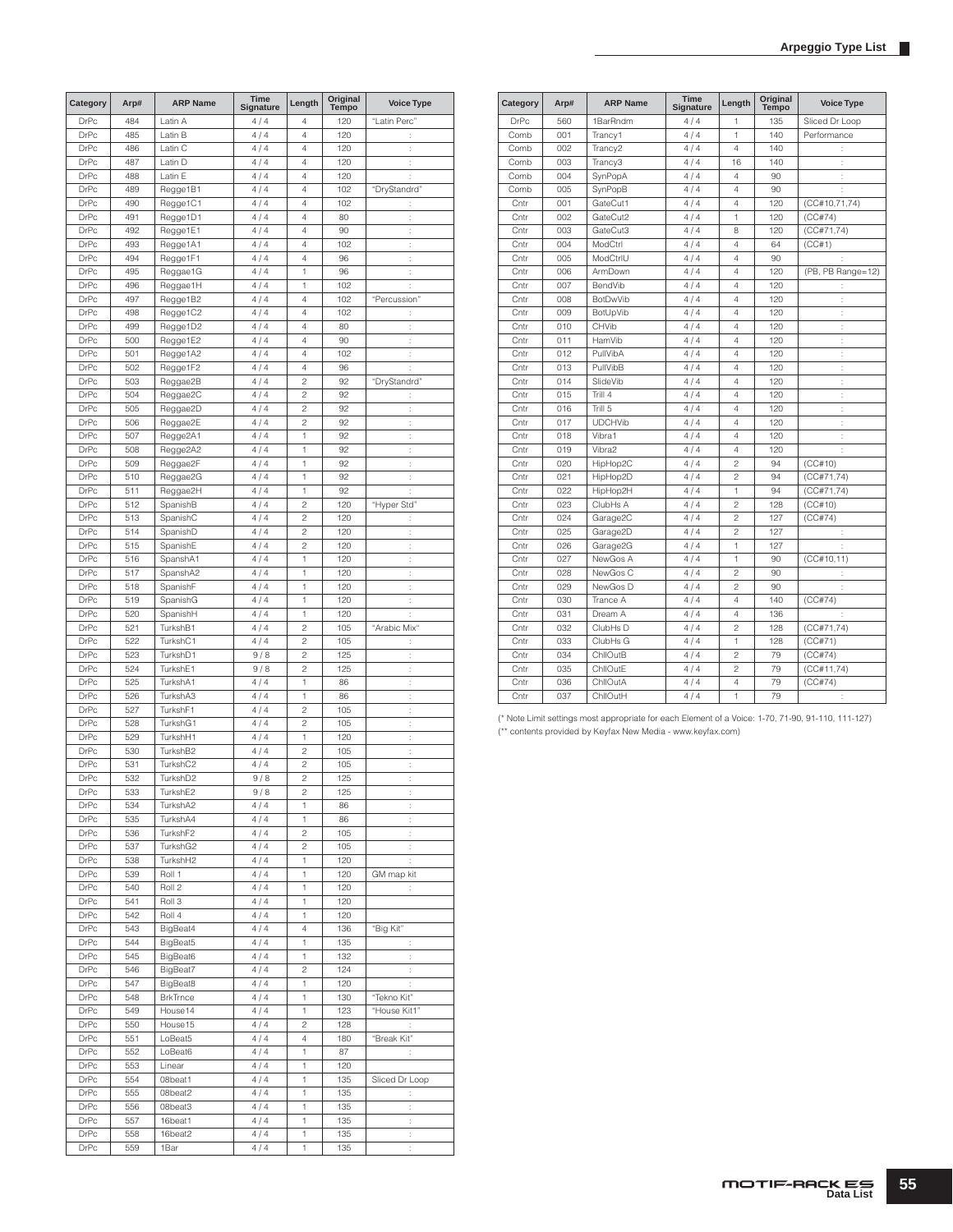# **Audition Phrase List**

| No.      | Name                                |
|----------|-------------------------------------|
| 1        | Ap Balld1                           |
| 2        | Ap Balld2                           |
| 3        | Ap Balld3                           |
| 4        | Ap Clasic                           |
| 5        | Ap Houze                            |
| 6        | Ap House                            |
| 7        | Ap Hntonk                           |
| 8        | Ap Jazz1                            |
| 9        | Ap Jazz2                            |
| 10       | Ap Rock1                            |
| 11       | Ba Acoust                           |
| 12       | Ba Analog                           |
| 13       | Ba BoomBx                           |
| 14       | <b>Ba Brief</b>                     |
| 15       | Ba Dark                             |
| 16       | <b>Ba Frtles</b>                    |
| 17<br>18 | <b>Ba Gnarl</b><br><b>Ba OldHse</b> |
| 19       | Ba R'n'B                            |
| 20       | Ba Rock1                            |
| 21       | Ba Rock2                            |
| 22       | Ba Seq1                             |
| 23       | Ba Seq2                             |
| 24       | Ba Seq3                             |
| 25       | Ba Seg4                             |
| 26       | Ba Seq5                             |
| 27       | Ba Slap                             |
| 28       | <b>Ba Smooth</b>                    |
| 29       | Ba Techno                           |
| 30       | Ba Termin                           |
| 31       | Br FanFr1                           |
| 32       | Br FanFr2                           |
| 33       | Br FanFr3                           |
| 34       | Br Horn                             |
| 35       | <b>Br</b> Sect                      |
| 36       | <b>Br SftEns</b>                    |
| 37       | Br Synth                            |
| 38       | Br Tbone                            |
| 39       | <b>Br Trmpet</b>                    |
| 40       | Br Trpmte                           |
| 41       | Br Tuba                             |
| 42       | <b>Br</b> Tutti                     |
| 43<br>44 | Co AhDnce                           |
| 45       | Co BassLd                           |
| 46       | Co Holidy<br>Co JapnAp              |
| 47       | Co MGulAp                           |
| 48       | Co MinArp                           |
| 49       | Co PingPg                           |
| 50       | Co Rabbit                           |
| 51       | Co ShprAp                           |
| 52       | Co Sorted                           |
| 53       | Co SpcRun                           |
| 54       | Co TitnAp                           |
| 55       | Co VceCui                           |
| 56       | Co VinArp                           |
| 57       | Co WscrAp                           |
| 58       | Cp Steel                            |
| 59       | Dr 16bt1                            |
| 60       | Dr 16bt2                            |
| 61       | Dr AfroAp                           |
| 62       | Dr Agogo                            |
| 63       | Dr Bossa                            |
| 64       | Dr Brush                            |

| No.        | Name                   |
|------------|------------------------|
| 65         | Dr D'n'B1              |
| 66         | Dr D'n'B2              |
| 67         | Dr D'n'B3              |
| 68         | Dr Dub                 |
| 69         | Dr DubKit              |
| 70         | Dr Esnare              |
| 71         | Dr EthnAp              |
| 72         | Dr Funk1               |
| 73         | Dr Funk2               |
| 74         | Dr Hhop1               |
| 75         | Dr Hhop2               |
| 76<br>77   | Dr Hhop3<br>Dr Hhop4   |
| 78         | Dr Hhop5               |
| 79         | Dr House               |
| 80         | Dr Jazz1               |
| 81         | Dr Jazz2               |
| 82         | Dr Latin1              |
| 83         | Dr Latin2              |
| 84         | Dr Latin3              |
| 85         | Dr Orch                |
| 86         | Dr Percus              |
| 87         | Dr R'n'B1              |
| 88         | Dr R'n'B2              |
| 89         | Dr R'n'B3              |
| 90         | Dr Rock1               |
| 91         | Dr Rock2               |
| 92         | Dr Rock3               |
| 93         | Dr Rock4               |
| 94         | Dr Snares<br>Dr Techno |
| 95<br>96   | Dr Toms                |
| 97         | Dr TribAp              |
| 98         | Ep Acid                |
| 99         | Ep Ballad              |
| 100        | Ep County              |
| 101        | Ep DXbal1              |
| 102        | Ep DXbal2              |
| 103        | Ep Dyna                |
| 104        | Ep IcePno              |
| 105        | Ep epPad               |
| 106        | Ep Roads               |
| 107        | Ep Wurly1              |
| 108        | Ep Wurly2              |
| 109        | Gt 12strg              |
| 110        | Gt Banjo<br>Gt BassLd  |
| 111<br>112 | Gt ChsAp2              |
| 113        | Gt ChsAp1              |
| 114        | <b>Gt ChStrt</b>       |
| 115        | Gt Clean               |
| 116        | Gt FlkApg              |
| 117        | Gt FnkApg              |
| 118        | Gt FunkAp              |
| 119        | Gt Grung1              |
| 120        | Gt Grung2              |
| 121        | Gt Grung3              |
| 122        | Gt Jazz1               |
| 123        | Gt Jazz2               |
| 124        | Gt Latin               |
| 125        | Gt Lead1               |
| 126        | Gt Lead2               |
| 127        | Gt Lead3               |
| 128        | Gt Lead4               |

| No.        | Name                  |
|------------|-----------------------|
| 129        | Gt Mute1              |
| 130        | Gt Mute2              |
| 131        | Gt Nylapg             |
| 132        | <b>Gt RckaBl</b>      |
| 133        | Gt Sitar              |
| 134        | Gt Spank              |
| 135<br>136 | Gt Spansh             |
| 137        | Gt StrApg<br>Gt Strum |
| 138        | Gt TexMex             |
| 139        | Gt Thug               |
| 140        | Gt WahWah             |
| 141        | Kb Clav1              |
| 142        | Kb Clav2              |
| 143        | Kb Clav3              |
| 144        | Kb Comp               |
| 145        | Ld Lead1              |
| 146        | Ld Lead2              |
| 147        | Ld Lead3              |
| 148        | Ld Lead4              |
| 149        | Ld Lead5              |
| 150        | Ld Lead6              |
| 151        | Ld Lead7              |
| 152        | Me Champ1             |
| 153        | Me D or A             |
| 154        | Me EtnlAp             |
| 155        | Me SiamAp             |
| 156        | Or Barock             |
| 157        | Or Bird               |
| 158        | Or Bossa1             |
| 159        | Or Church             |
| 160<br>161 | Or Circus<br>Or Funk  |
| 162        | Or Gospl1             |
| 163        | Or House              |
| 164        | Or Jazz1              |
| 165        | Or Jazz2              |
| 166        | Or Ohpipe             |
| 167        | Or Pipe               |
| 168        | Or Rock1              |
| 169        | Or Rock2              |
| 170        | Or Shufle             |
| 171        | Or<br>Tango           |
| 172        | Pc BaliAp             |
| 173        | Pc Celest             |
| 174        | Pc Dulcim             |
| 175        | Pc Glock              |
| 176        | Pc Harpsi             |
| 177        | Pc IndApg             |
| 178        | Pc Kalmba             |
| 179        | Pc Koto               |
| 180        | Pc Mbox1              |
| 181        | Pc Mbox2              |
| 182        | Pc Marmb1             |
| 183        | Pc Marmb2             |
| 184        | Pc Shami1             |
| 185        | Pc Tbell1             |
| 186        | Pc Tbell2             |
| 187        | Pc TripAp             |
| 188        | Pc Vibe               |
| 189        | Pc Xylo               |
| 190<br>191 | Pd Bronx<br>Pd Chord1 |
| 192        | Pd Chord2             |
|            |                       |

| No.        | Name                   |
|------------|------------------------|
| 193        | Pd Chord3              |
| 194        | Pd Ethnic              |
| 195        | Pd FstAk1              |
| 196        | Pd FstAk2              |
| 197        | Pd FstAk3              |
| 198        | Pd Glass1              |
| 199        | Pd Glass2              |
| 200        | Pd Glass3              |
| 201        | Pd NewAge              |
| 202        | Pd PrcVox              |
| 203        | Pd Slow1               |
| 204        | Pd Slow2               |
| 205        | Pd Slow3               |
| 206<br>207 | Pd Swell1<br>Pd Swell2 |
| 208        | Pd Vox1                |
| 209        | Pd Vox2                |
| 210        | Pd withMW              |
| 211        | Ph Seq1                |
| 212        | Ph Seq2                |
| 213        | Ph Seq3                |
| 214        | Ph Seq4                |
| 215        | Ph Seq5                |
| 216        | Ph Seq6                |
| 217        | Ph Seq7                |
| 218        | Ph Seq8                |
| 219        | Ph Seq9                |
| 220        | Ph Seq10               |
| 221        | Ph Seq11               |
| 222        | Ph Seq12               |
| 223        | Pk Harp                |
| 224        | Rd AltSax              |
| 225        | Rd BarSax              |
| 226        | <b>Rd Clarin</b>       |
| 227        | Rd Harp1               |
| 228        | Rd Harp2               |
| 229<br>230 | Rd SaxEns<br>Rd SprSax |
| 231        | Rp Shanai              |
| 232        | Sc Poly1               |
| 233        | Sc Poly2               |
| 234        | Sc Poly3               |
| 235        | Sc Poly4               |
| 236        | Se Amoeba              |
| 237        | Se Choper              |
| 238        | Se Frets               |
| 239        | Se Goa                 |
| 240        | Se Gunsht              |
| 241        | Se Phone               |
| 242        | Se Racer               |
| 243        | Se S'n'H               |
| 244        | Se Tweet               |
| 245        | St BckGnd              |
| 246        | St BigEn1              |
| 247        | St BigEn2              |
| 248        | St Bigfst              |
| 249        | St BigStr              |
| 250        | St BrsStr              |
| 251        | St Cbass1              |
| 252        | St Cbass2              |
| 253<br>254 | St Cello               |
| 255        | St Fiddle<br>St Pizz   |
| 256        |                        |
|            | St Quart1              |

| No. | Name            |
|-----|-----------------|
| 257 | St Quart2       |
| 258 | <b>St Sitar</b> |
| 259 | St Viola        |
| 260 | St Violn1       |
| 261 | St Violn2       |
| 262 | Ww BagPip       |
| 263 | Ww Bottle       |
| 264 | Ww Ensble       |
| 265 | Ww Flute1       |
| 266 | Ww Flute2       |
| 267 | Ww Flute3       |
| 268 | Ww Shaka1       |
| 269 | Ww Shaka2       |
| 270 | Ww Whstle       |
| 271 | Cd 1 note       |
| 272 | Cd maj          |
| 273 | Cd maj6         |
| 274 | Cd maj7         |
| 275 | Cd maj9         |
| 276 | Cd min          |
| 277 | Cd min7         |
| 278 | Cd <sub>7</sub> |
| 279 | $Cd 7+9$        |
| 280 | Cd 7-9          |
| 281 | Cd 79+11        |
| 282 | Cd 11           |
| 283 | Cd 13           |
| 284 | Cd dim          |
| 285 | Cd sus4         |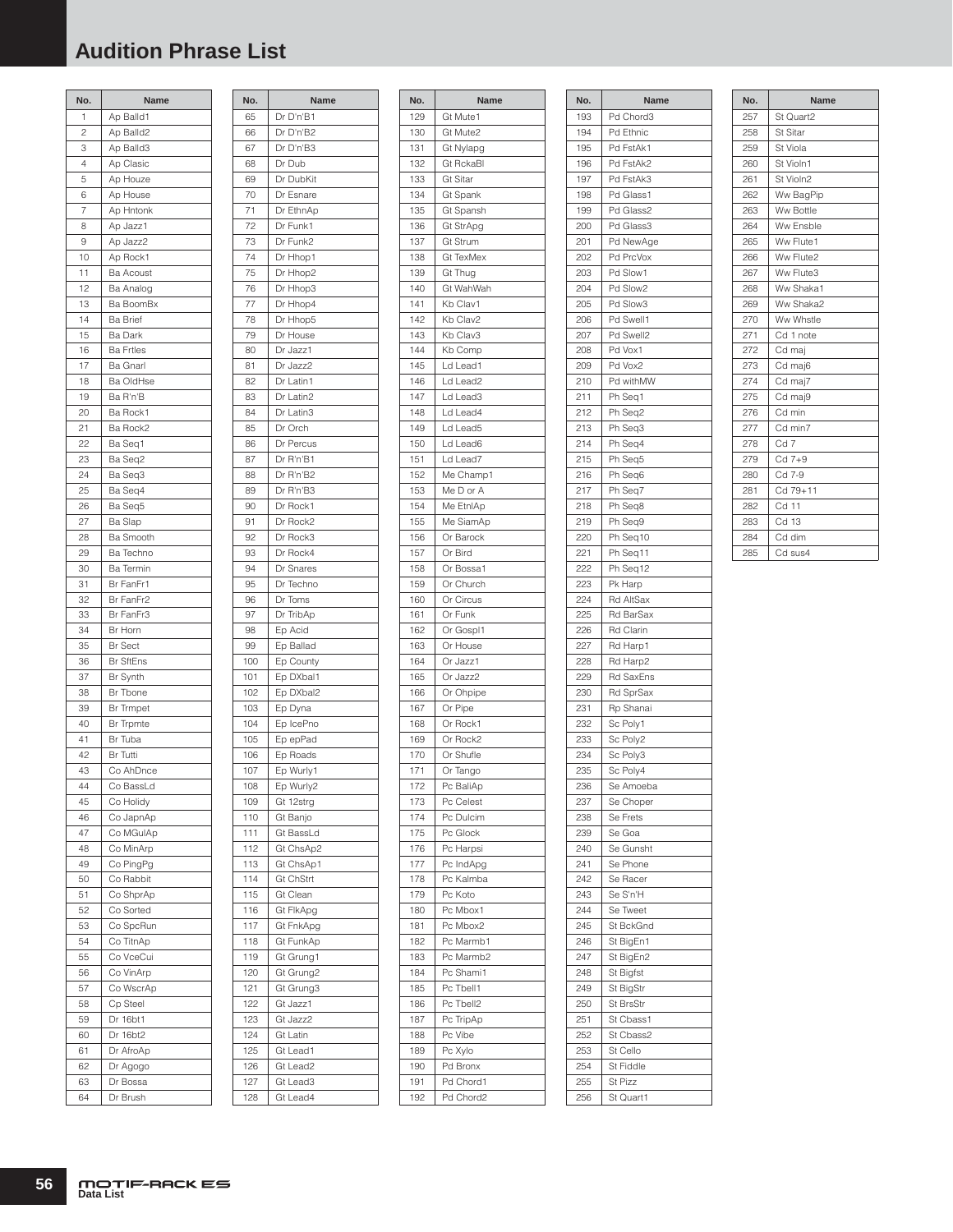### **Bank Select**

Available Bank Select/Program Change

| <b>MSB</b> | (HEX) | <b>LSB</b>     |                | (HEX) Program No.                         | <b>Type</b>    | <b>Memory</b>    | <b>Description</b>                                                    |
|------------|-------|----------------|----------------|-------------------------------------------|----------------|------------------|-----------------------------------------------------------------------|
| $\Omega$   | 00    | $\Omega$       | 00             | $0 - 127$                                 | Normal Voice   | <b>GM Voice</b>  |                                                                       |
| 127        | 7F    | $\circ$        | 00             | $\Omega$                                  | Drum Voice     | <b>GM Drum</b>   |                                                                       |
| 63         | 3F    | $\Omega$       | 00             | $0 - 127$                                 | Normal Voice   | Preset 1         |                                                                       |
|            |       | 1              | 01             | $0 - 127$                                 |                | Preset 2         |                                                                       |
|            |       | $\overline{c}$ | 02             | $0 - 127$                                 |                | Preset 3         |                                                                       |
|            |       | 3              | 03             | $0 - 127$                                 |                | Preset 4         |                                                                       |
|            |       | $\overline{4}$ | 04             | $0 - 127$                                 |                | Preset 5         |                                                                       |
|            |       | 5              | $0.5^{\circ}$  | $0 - 127$                                 |                | Preset 6         |                                                                       |
|            |       | 8              | 08             | $0 - 127$                                 |                | User 1           |                                                                       |
|            |       | 9              | 09             | $0 - 127$                                 |                | User 2           |                                                                       |
|            |       | 10             | 0A             | $0 - 127$                                 |                | User 3           |                                                                       |
|            |       | 32             | $20 -$         | $0 - 63$                                  | Drum Voice     | Preset           |                                                                       |
|            |       | 40             | 28             | $0 - 31$                                  |                | User             |                                                                       |
|            |       | 24             | 18             | $0 - 63$                                  | Plug-in Voice  | User 1 (Slot1)   |                                                                       |
|            |       | 25             | 19             | $0 - 63$                                  |                | User 2 (Slot2)   |                                                                       |
|            |       | 70             | 46             | $0 - 63$                                  |                | Preset 1 (Slot1) | Can be selected when the<br>Plug-in Board has been<br>installed to 1. |
|            |       | 71             | 47             | $0 - 63$                                  |                | Preset 2 (Slot1) |                                                                       |
|            |       | 72             | 48             | $0 - 63$                                  |                | Preset 3 (Slot1) |                                                                       |
|            |       | 73             | 49             | $0 - 63$                                  |                | Preset 1 (Slot2) | Can be selected when the<br>Plug-in Board has been<br>installed to 2. |
|            |       | 74             | 4A             | $0 - 63$                                  |                | Preset 2 (Slot2) |                                                                       |
|            |       | 75             | 4 <sub>B</sub> | $0 - 63$                                  |                | Preset 3 (Slot2) |                                                                       |
|            |       |                |                | Depending on the installed Plug-in Board. | Plug-in Direct |                  |                                                                       |
| 63         | 3F    | 64             | 40             | $0 - 127$                                 | Performance    | User (Internal)  |                                                                       |
|            |       | 65             | 41             | $0 - 127$                                 | Multi          | User (Internal)  |                                                                       |

When only a Program Change message (without Bank Select) is received after any of the modes, the corresponding voice in the currently selected Type/Memory is called up.

The Voice/Performance/Multi mode can be changed only via a Parameter Change message.

In the Performance mode, the Part Voice cannot be changed via a Program Change message.

### **Parameter Base Address**

| <b>Parameter Block</b>       |                    |          |          | <b>Description</b>          |  |
|------------------------------|--------------------|----------|----------|-----------------------------|--|
|                              | <b>Top Address</b> |          |          |                             |  |
|                              | н                  | M        | L        |                             |  |
| SYSTEM                       | 00                 | 00       | 00       | System                      |  |
|                              | 00                 | 10       | 00       | Plug-in Board Native System |  |
|                              | 00                 | 20       | 00       | Master EQ for Voice         |  |
|                              | 00                 | 21       | 00       | Master Effect for Voice     |  |
| MODE CHANGE                  | 0A                 | 00       | 00       | Mode Change                 |  |
| <b>BULK CONTROL</b>          | 0E                 | 00       | 00       | Header                      |  |
|                              | 0F                 | 00       | 00       | Footer                      |  |
| MULTIPLE BULK CONTROL        | 10                 | 00       | 00       | Header                      |  |
|                              | 11                 | 00       | 00       | Footer                      |  |
| PERFORMANCE COMMON           | 30                 | 00       | 00       | Performance Common          |  |
| PERFORMANCE PART             | 31                 | 00       | 00       | Part 1                      |  |
|                              |                    |          |          | ł,                          |  |
|                              | 31                 | 03       | 00       | Part 4                      |  |
|                              | 31                 | 60       | 00       | Plug-in 1 Part              |  |
|                              | 31                 | 61       | 00       | Plug-in 2 Part              |  |
|                              | 31                 | 62       | 00       | (Plug-in 3 Part)            |  |
| NORMAL VOICE COMMON          | 40                 | 00       | 00       | Common 1                    |  |
|                              | 40                 | 00       | 40       | Common 2                    |  |
|                              | 40                 | 01       | 00       | Reverb                      |  |
|                              | 40                 | 02       | 00       | Chorus                      |  |
|                              | 40                 | 03       | 00       | Insertion 1                 |  |
|                              | 40                 | 04       | 00       | Insertion 2                 |  |
|                              | 40<br>40           | 05<br>06 | 00<br>00 | Controller<br>LFO           |  |
|                              | 40                 | 07       | 00       | Audition                    |  |
|                              | 40                 | 70       | 00       | Extra                       |  |
| NORMAL VOICE ELEMENT GROUP 1 | 41                 | ee       | 00       | ee: Element No.             |  |
| NORMAL VOICE ELEMENT GROUP 2 | 42                 | ee       | 00       | ee: Element No.             |  |
| NORMAL VOICE ELEMENT GROUP 3 | 43                 | ee       | 00       | ee: Element No.             |  |
| NORMAL VOICE ELEMENT GROUP 4 | 44                 | ee       | 00       | ee: Element No.             |  |
| DRUM COMMON                  | 46                 | 00       | 00       | Common 1                    |  |
|                              | 46                 | 00       | 40       | Common 2                    |  |
|                              | 46                 | 01       | 00       | Reverb                      |  |
|                              | 46                 | 02       | 00       | Chorus                      |  |
|                              | 46                 | 03       | 00       | Insertion 1                 |  |
|                              | 46                 | 04       | 00       | Insertion 2                 |  |
|                              | 46                 | 05       | 00       | Controller                  |  |
|                              | 46                 | 06       | 00       | Audition                    |  |
|                              | 46                 | 70       | 00       | Extra                       |  |
| DRUM ELEMENT GROUP 1         | 47                 | ee       | 00       | ee: Element No.             |  |
| DRUM ELEMENT GROUP 2         | 48                 | ee       | 00       | ee: Element No.             |  |
| DRUM ELEMENT GROUP 3         | 49                 | ee       | 00       | ee: Element No.             |  |
| DRUM ELEMENT GROUP 4         | 4A                 | ee       | 00       | ee: Element No.             |  |
| <b>VOICE PLUG-IN</b>         | 4C                 | 00       | 00       | Common<br>Reverb            |  |
|                              | 4C<br>4C           | 01<br>02 | 00<br>00 | Chorus                      |  |
|                              | 4C                 | 03       | 00       | Insertion 1                 |  |
|                              | 4C                 | 04       | 00       | Insertion 2                 |  |
|                              | 4C                 | 05       | 00       | Controller                  |  |
|                              | 4C                 | 06       | 00       | Audition                    |  |
|                              | 4C                 | 10       | 00       | Plug-in XG Part             |  |
|                              | 4C                 | 20       | 00       | Native                      |  |
|                              | 4C                 | 70       | 00       | Extra                       |  |
| MULTI                        | 36                 | $^{00}$  | 00       | Multi Common                |  |
|                              | 37                 | $00\,$   | 00       | Part 1                      |  |
|                              |                    |          |          | ÷                           |  |
|                              | 37                 | 0F       | $00\,$   | Part 16                     |  |
|                              | 37                 | 60       | 00       | Plug-in 1 Part              |  |
|                              | 37                 | 61       | $00\,$   | Plug-in 2 Part              |  |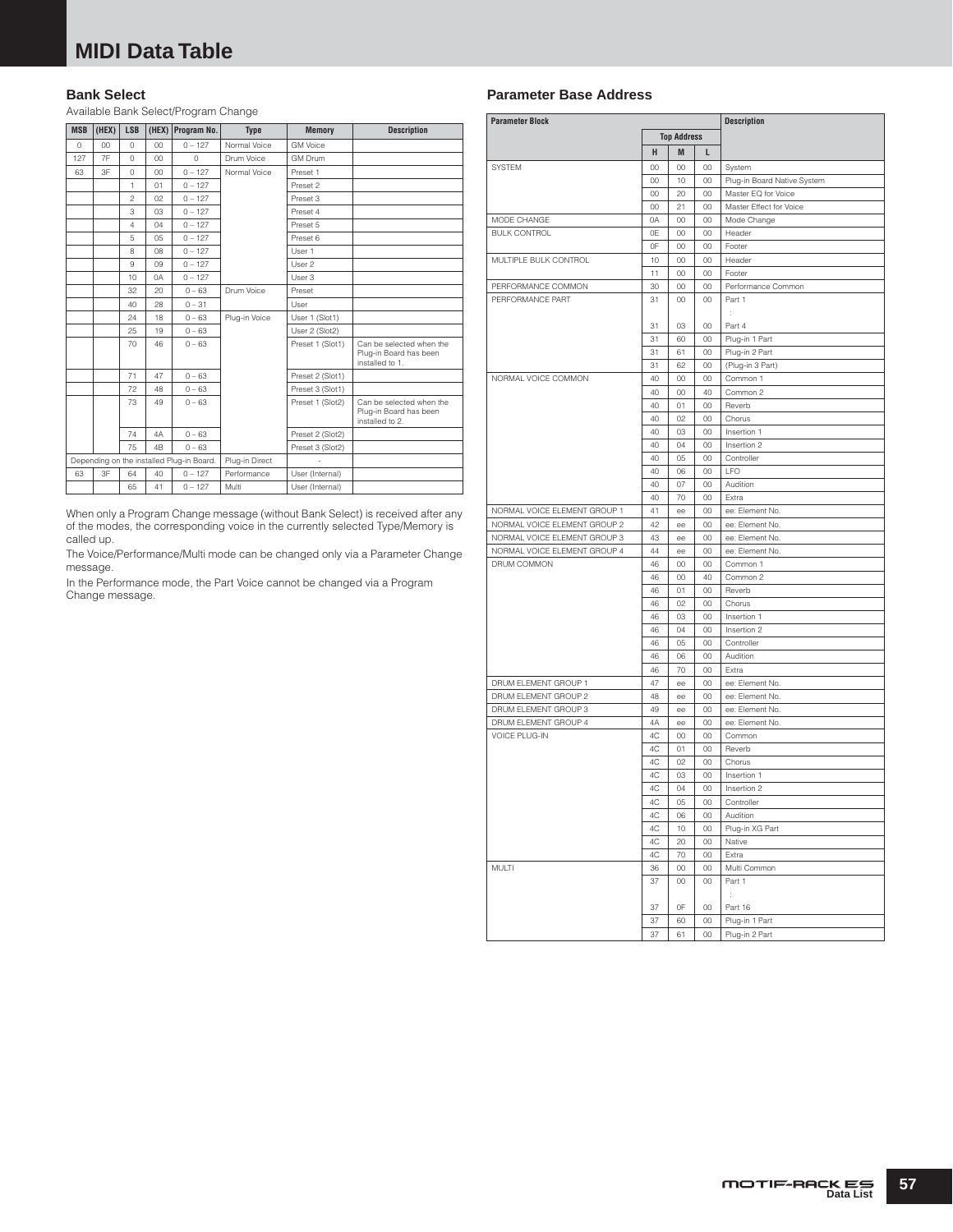#### **Bulk Dump Block**

"Top Address" indicates the top address of each block designated by the bulk dump operation.

"Byte Count" indicates the data size contained in each block designated by the bulk dump operation.

A block of Performance and Voice data, demarcated by an initial Bulk Header and an ending Bulk Footer, can be received regardless of the data order. Data can also be received even if certain parameter data is not transmitted. Data of invalid blocks cannot be received.

To execute 1 Performance/1 Voice bulk dump request, designate its corresponding Bulk Header address.

For information on the "mm" and "nn" values shown in the following list, refer to MIDI PARAMETER CHANGE TABLE (BULK CONTROL) below.

| <b>Parameter Block</b> | <b>Description</b> | <b>Byte Count</b> |     | <b>Top Address</b> |   |  |  |
|------------------------|--------------------|-------------------|-----|--------------------|---|--|--|
|                        |                    | <b>Dec</b>        | Hex | п                  | M |  |  |
|                        |                    |                   |     |                    |   |  |  |

| <b>SYSTEM</b> | System                         | 60 | 003C | 00 | CO | 00 |
|---------------|--------------------------------|----|------|----|----|----|
|               | Plug-in Board Native System    | 48 | 0030 | 00 | 10 | OO |
|               | Master EQ (for Voice Mode)     | 20 | 0014 | 00 | 20 | OO |
|               | Master Effect (for Voice Mode) | 35 | 0023 | 00 |    | OO |

| PERFORMANCE  | <b>Bulk Header</b> | 0   | 00       | 0E | mm      | nn      |
|--------------|--------------------|-----|----------|----|---------|---------|
| COMMON       | Common             | 101 | 0065     | 30 | $^{00}$ | 00      |
|              | Reverb             | 36  | 0024     | 30 | 01      | 00      |
|              | Chorus             | 37  | 0025     | 30 | 02      | $00\,$  |
|              | Master EQ          | 20  | 0014     | 30 | 10      | $00\,$  |
|              | Master Effect      | 35  | 0023     | 30 | 11      | 00      |
| PART         | Part 1             | 58  | 003A     | 31 | CO      | $00 \,$ |
|              |                    |     | 4 Blocks | J. | ٠<br>ł. |         |
|              | Part 4             | 58  | 003A     | 31 | 03      | 00      |
| PLUG-IN PART | Plug-in 1 Part     | 58  | 003A     | 31 | 60      | 00      |
|              | Plug-in 2 Part     | 58  | 003A     | 31 | 61      | $00\,$  |
|              | <b>Bulk Footer</b> | 0   | $00\,$   | 0F | mm      | nn      |

| VOICE (NORMAL) | <b>Bulk Header</b> | $\circ$        | 00     | 0E | mm      | nn      |
|----------------|--------------------|----------------|--------|----|---------|---------|
| COMMON         | Extra              | 82             | 0052   | 40 | 70      | $00\,$  |
|                | Common 1           | 17             | 0011   | 40 | 00      | $00\,$  |
|                | Common 2           | $\overline{4}$ | 0004   | 40 | 00      | 40      |
|                | Reverb             | 36             | 0024   | 40 | 01      | $00\,$  |
|                | Chorus             | 37             | 0025   | 40 | 02      | $00\,$  |
|                | Insertion 1        | 34             | 0022   | 40 | 03      | 00      |
|                | Insertion 2        | 34             | 0022   | 40 | 04      | $00\,$  |
|                | Controller         | 30             | 001E   | 40 | 05      | $00\,$  |
|                | <b>LFO</b>         | 38             | 0026   | 40 | 06      | $00\,$  |
|                | Audition           | $\overline{4}$ | 0004   | 40 | 07      | OO      |
| ELEMENT 1      | Oscillator         | 29             | 001D   | 41 | 00      | $00\,$  |
|                | Amplitude          | 30             | 001E   | 41 | 00      | 20      |
|                | Pitch              | 30             | 001E   | 42 | 00      | $00\,$  |
|                | Filter             | 50             | 0032   | 43 | $00\,$  | OO      |
|                | EQ                 | 8              | 0008   | 44 | 00      | $00\,$  |
|                | LFO <sub>1</sub>   | 8              | 0008   | 44 | 00      | 40      |
|                | LFO <sub>2</sub>   | $\overline{4}$ | 0004   | 44 | $^{00}$ | 50      |
| ELEMENT 2      | Oscillator         | 29             | 001D   | 41 | 01      | $00\,$  |
|                | Amplitude          | 30             | 001E   | 41 | 01      | 20      |
|                | Pitch              | 30             | 001E   | 42 | 01      | $00\,$  |
|                | Filter             | 50             | 0032   | 43 | 01      | 00      |
|                | EQ                 | 8              | 0008   | 44 | 01      | $^{00}$ |
|                | LFO <sub>1</sub>   | 8              | 0008   | 44 | 01      | 40      |
|                | LFO <sub>2</sub>   | $\overline{4}$ | 0004   | 44 | 01      | 50      |
| ELEMENT 3      | Oscillator         | 29             | 001D   | 41 | 02      | $00\,$  |
|                | Amplitude          | 30             | 001E   | 41 | 02      | 20      |
|                | Pitch              | 30             | 001E   | 42 | 02      | $00\,$  |
|                | Filter             | 50             | 0032   | 43 | 02      | $00\,$  |
|                | EQ                 | 8              | 0008   | 44 | 02      | $00\,$  |
|                | LFO <sub>1</sub>   | 8              | 0008   | 44 | 02      | 40      |
|                | LFO <sub>2</sub>   | $\overline{4}$ | 0004   | 44 | 02      | 50      |
| ELEMENT 4      | Oscillator         | 29             | 001D   | 41 | 03      | 00      |
|                | Amplitude          | 30             | 001E   | 41 | 03      | 20      |
|                | Pitch              | 30             | 001E   | 42 | 03      | $00\,$  |
|                | Filter             | 50             | 0032   | 43 | 03      | $00\,$  |
|                | EQ                 | 8              | 0008   | 44 | 03      | 00      |
|                | LFO <sub>1</sub>   | 8              | 0008   | 44 | 03      | 40      |
|                | LFO <sub>2</sub>   | 4              | 0004   | 44 | 03      | 50      |
|                | <b>Bulk Footer</b> | $\circ$        | $00\,$ | 0F | mm      | nn      |

| <b>Parameter Block</b>                                    | <b>Description</b>               |                | <b>Byte Count</b> | <b>Top Address</b> |          |          |  |
|-----------------------------------------------------------|----------------------------------|----------------|-------------------|--------------------|----------|----------|--|
|                                                           |                                  | <b>Dec</b>     | Hex               | н                  | M        | L        |  |
|                                                           |                                  |                |                   |                    |          |          |  |
| VOICE (DRUM)                                              | <b>Bulk Header</b>               | 0              | 00                | 0E                 | mm       | nn       |  |
| COMMON                                                    | Extra                            | 82             | 0052              | 46                 | 70       | 00       |  |
|                                                           | Common 1                         | 8              | 0008              | 46                 | 00       | 00       |  |
|                                                           | Common 2                         | $\overline{4}$ | 0004              | 46                 | 00       | 40       |  |
|                                                           | Reverb                           | 36             | 0024              | 46                 | 01       | 00       |  |
|                                                           | Chorus                           | 37             | 0025              | 46                 | 02       | 00       |  |
|                                                           | Insertion 1                      | 34             | 0022              | 46                 | 03       | 00       |  |
|                                                           | Insertion 2                      | 34             | 0022              | 46                 | 04       | 00       |  |
|                                                           | Controller                       | 30             | 001E              | 46                 | 05       | 00       |  |
|                                                           | Audition                         | $\overline{4}$ | 0004              | 46                 | 06       | 00       |  |
| KEY C 0                                                   | Oscillator                       | 19             | 0013              | 47                 | 00       | 00       |  |
|                                                           | Amplitude                        | 12             | 000C              | 47                 | 00       | 20       |  |
|                                                           | Pitch                            | 3              | 0003              | 48                 | 00       | 00       |  |
|                                                           | Filter                           | 8              | 0008              | 49                 | 00       | 00       |  |
|                                                           | EQ                               | 8              | 0008              | 4A                 | 00       | $00\,$   |  |
|                                                           | ÷                                |                | 73 Blocks         | ÷                  | ÷        | ÷        |  |
| KEY C 6                                                   | Oscillator                       | 19             | 0013              | 47                 | 48       | 0O       |  |
|                                                           | Amplitude                        | 12             | 000C              | 47                 | 48       | 20       |  |
|                                                           | Pitch                            | 3              | 0003              | 48                 | 48       | 00       |  |
|                                                           | Filter                           | 8              | 0008              | 49                 | 48       | 00       |  |
|                                                           | EQ                               | 8              | 0008              | 4A                 | 48       | 00       |  |
|                                                           | <b>Bulk Footer</b>               | $\circ$        | 00                | 0F                 | mm       | nn       |  |
|                                                           |                                  |                |                   |                    |          |          |  |
| VOICE (PLUG-IN)                                           | <b>Bulk Header</b>               | 0              | 00                | 0E                 | mm       | nn       |  |
| COMMON                                                    | Extra                            | 82             | 0052              | 4C                 | 70       | 00       |  |
| * Receives the Plug-in Bulk<br>Dump of the CS6x (ID=0x64) | Common                           | 13             | 000D              | 4C                 | 00       | 00       |  |
| and complies with the Dump                                | Reverb                           | 36             | 0024              | 4C                 | 01       | 00       |  |
| Request.                                                  | Chorus                           | 37             | 0025              | 4C                 | 02       | CO       |  |
|                                                           | Insertion 1                      | 34             | 0022              | 4C                 | 03       | 00       |  |
|                                                           | Insertion 2                      | 34             | 0022              | 4C                 | 04       | 00       |  |
|                                                           | Controller                       | 10             | 000A              | 4C                 | 05       | 00       |  |
|                                                           | Audition                         | $\overline{4}$ | 0004              | 4C                 | 06       | 00       |  |
|                                                           | Plug-in XG Part                  | 35             | 0023              | 4C                 | 10       | 00       |  |
|                                                           | Native                           | 68             | 0044              | 4C                 | 20       | 00       |  |
|                                                           | <b>Bulk Footer</b>               | $\circ$        | 00                | 0F                 | mm       | nn       |  |
|                                                           |                                  |                |                   |                    |          |          |  |
| <b>MULTI</b>                                              | <b>Bulk Header</b>               | 0              | $^{00}$           | 0E                 | mm       | nn       |  |
| COMMON                                                    | Common                           | 101            | 0065              | 36                 | 00       | 00       |  |
|                                                           | Reverb                           | 36             | 0024              | 36                 | 01       | 00       |  |
|                                                           | Chorus                           | 37             | 0025              | 36                 | 02       | 00       |  |
|                                                           | Master EQ                        | 20             | 0014              | 36                 | 10       | 00       |  |
|                                                           | Master Effect                    | 35             | 0023              | 36                 | 11       | 00       |  |
|                                                           |                                  |                |                   | 37                 | 00       | 00       |  |
| PART                                                      | Part 1                           | 58             | 003A              |                    |          |          |  |
|                                                           |                                  |                |                   | t                  | t        | ł        |  |
|                                                           |                                  |                | 16 Blocks         |                    |          |          |  |
|                                                           | Part 16                          | 58             | 003A              | 37                 | 0F       | 00       |  |
| PLUG-IN PART                                              | Plug-in 1 Part<br>Plug-in 2 Part | 58<br>58       | 003A<br>003A      | 37<br>37           | 60<br>61 | 00<br>00 |  |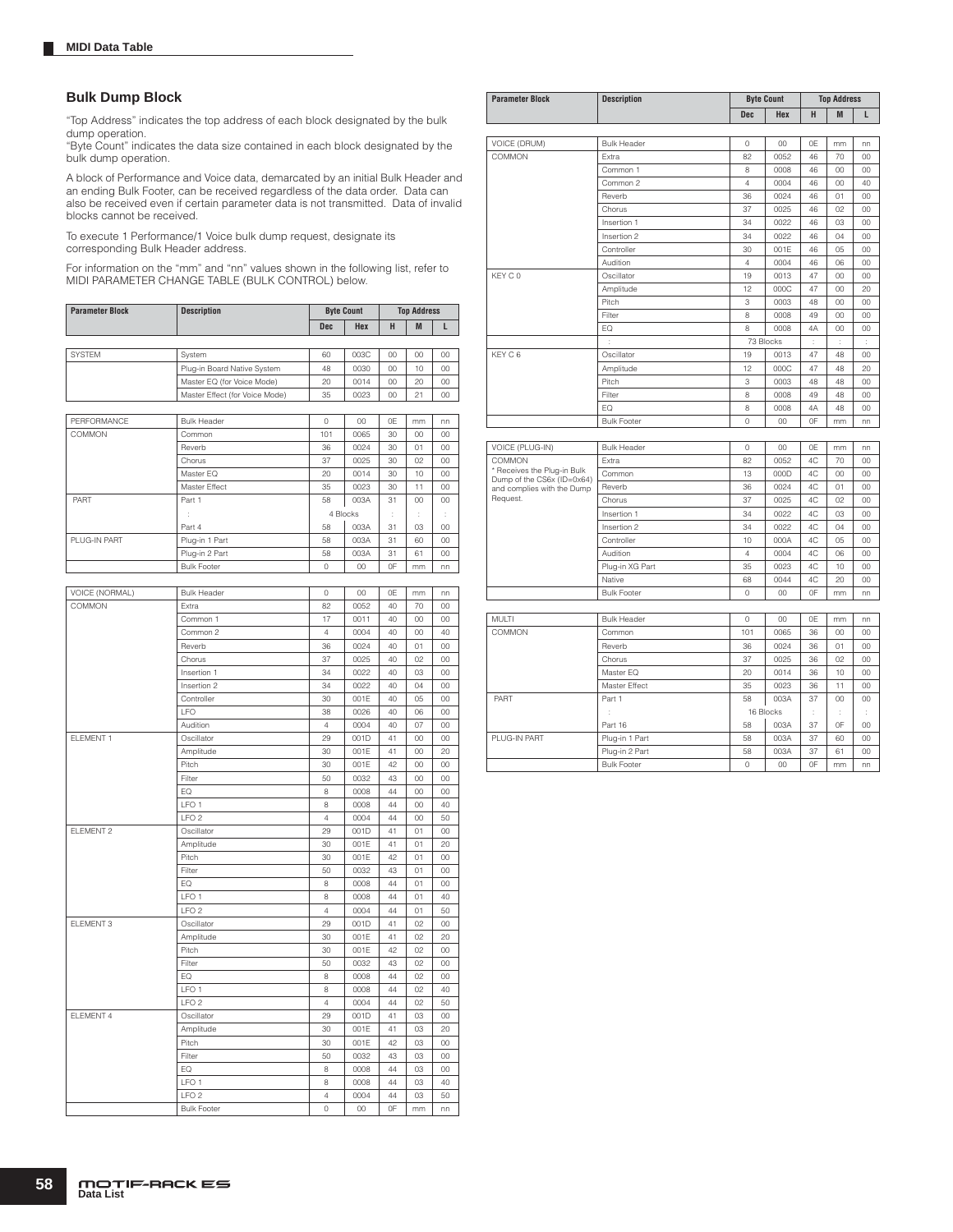# **MIDI PARAMETER CHANGE TABLE (Mode Change)**

|    | <b>Address</b> |    | <b>Size</b> | Data Range<br>(HEX) | <b>Parameter Name</b> | <b>Description</b>                                       | <b>Notes</b> |
|----|----------------|----|-------------|---------------------|-----------------------|----------------------------------------------------------|--------------|
| 0A | 00<br>00       |    |             | $00 - 7F$           | reserved              | $0 - 127$                                                |              |
|    |                | 01 |             | $00 - 03$           | MODE CHANGE           | 0: Voice,<br>1: Performance.<br>2: Reserved.<br>3: Multi | Receive Only |

### **MIDI PARAMETER CHANGE TABLE (BULK CONTROL)**

|    | <b>Address</b>      |    |              | Size Data Range<br>(HEX)         | <b>Parameter Name</b> | <b>Description</b>                  | <b>Notes</b> |
|----|---------------------|----|--------------|----------------------------------|-----------------------|-------------------------------------|--------------|
| 0E | $00\,$              | nn | 1            | $\overline{a}$                   | <b>Bulk Header</b>    | Normal Voice PRE1 (nn = 0 - 127)    |              |
|    | 01                  | nn | 1            |                                  |                       | Normal Voice PRE2 (nn = $0 - 127$ ) |              |
|    | 02                  | nn | 1            | L                                |                       | Normal Voice PRE3 (nn = 0 - 127)    |              |
|    | 03                  | nn | 1            | L,                               |                       | Normal Voice PRE4 (nn = $0 - 127$ ) |              |
|    | $\Omega$            | nn | 1            | L.                               |                       | Normal Voice PRE5 (nn = $0 - 127$ ) |              |
|    | 05                  | nn | 1            |                                  |                       | Normal Voice PRE6 (nn = 0 - 127)    |              |
|    | 06                  | nn | 1            | Ĭ.                               |                       | Normal Voice GM (nn = $0 - 127$ )   |              |
|    | 08                  | nn | $\mathbf{1}$ |                                  |                       |                                     |              |
|    | 09                  | nn | 1            |                                  |                       | Normal Voice USER1 (nn = 0 - 127)   |              |
|    |                     |    |              | L                                |                       | Normal Voice USER2 (nn = 0 - 127)   |              |
|    | 0A                  | nn | 1            |                                  |                       | Normal Voice USER3 (nn = 0 - 127)   |              |
|    | 0F                  | nn | 1            | Ĭ.                               |                       | Normal Voice Edit Buffer (nn = 0)   |              |
|    | 18                  | nn | 1            |                                  |                       | Plug-in Voice PLG1 (nn = $0 - 63$ ) |              |
|    | 19                  | nn | 1            |                                  |                       | Plug-in Voice PLG2 (nn = $0 - 63$ ) |              |
|    | 1F                  | nn | 1            | L,                               |                       | Plug-in Voice Edit Buffer (nn = 0)  |              |
|    | 20                  | nn | 1            | L.                               |                       | Drum Voice PRE (nn = $0 - 63$ )     |              |
|    | 21                  | nn | 1            |                                  |                       | Drum Voice GM (nn = 0)              |              |
|    | 28                  | nn | 1            |                                  |                       | Drum Voice USER (nn = $0 - 31$ )    |              |
|    | 29                  | nn | 1            | L                                |                       | reserved                            |              |
|    | 2F                  | nn | 1            | Ĭ.                               |                       | Drum Voice Edit Buffer (nn = 0)     |              |
|    | 30                  | nn | 1            |                                  |                       | reserved                            |              |
|    | 31                  | nn | 1            |                                  |                       | reserved                            |              |
|    | 40                  | nn | 1            | L                                |                       | Performance INT (nn = 0 - 127)      |              |
|    | 41<br>nn<br>1       |    |              | Multi USER (nn = $0 - 127$ )     |                       |                                     |              |
|    | 4F<br>1<br>nn       |    |              | Performance Edit Buffer (nn = 0) |                       |                                     |              |
|    | 5F<br>nn<br>1<br>÷, |    |              |                                  |                       |                                     |              |
|    | 68                  |    | 1            | L                                |                       | Multi Edit Buffer (nn = 0)          |              |
|    | nn<br>6F<br>1<br>nn |    |              | reserved                         |                       |                                     |              |
|    |                     |    |              |                                  |                       | reserved                            |              |
|    | 70                  | nn | 1            | L.                               |                       | reserved                            |              |
|    | 7F                  | nn | 1            | L.                               |                       | reserved                            |              |
| 0F | 00                  | nn | 1            |                                  | <b>Bulk Footer</b>    | Normal Voice PRE1 (nn = $0 - 127$ ) |              |
|    | 01                  | nn | 1            | i.                               |                       | Normal Voice PRE2 (nn = $0 - 127$ ) |              |
|    | 02                  | nn | 1            | $\overline{a}$                   |                       | Normal Voice PRE3 (nn = 0 - 127)    |              |
|    | 03                  | nn | 1            |                                  |                       | Normal Voice PRE4 (nn = $0 - 127$ ) |              |
|    | 04                  | nn | 1            | $\overline{a}$                   |                       | Normal Voice PRE5 (nn = $0 - 127$ ) |              |
|    | 05                  | nn | 1            | i.                               |                       | Normal Voice PRE6 (nn = $0 - 127$ ) |              |
|    | 06                  | nn | 1            |                                  |                       | Normal Voice GM (nn = $0 - 127$ )   |              |
|    | 08                  | nn | 1            |                                  |                       | Normal Voice USER1 (nn = 0 - 127)   |              |
|    | 09                  | nn | 1            | $\overline{a}$                   |                       | Normal Voice USER2 (nn = 0 - 127)   |              |
|    | 0A                  | nn | 1            |                                  |                       | Normal Voice USER3 (nn = 0 - 127)   |              |
|    | 0F                  | nn | 1            |                                  |                       | Normal Voice Edit Buffer (nn = 0)   |              |
|    | 18                  | nn | 1            |                                  |                       | Plug-in Voice PLG1 (nn = $0 - 63$ ) |              |
|    | 19                  | nn | 1            | L                                |                       |                                     |              |
|    |                     |    |              |                                  |                       | Plug-in Voice PLG2 (nn = $0 - 63$ ) |              |
|    | 1F                  | nn | 1            |                                  |                       | Plug-in Voice Edit Buffer (nn = 0)  |              |
|    | 20                  | nn | 1            | i.                               |                       | Drum Voice PRE ( $nn = 0 - 63$ )    |              |
|    | 21                  | nn | 1            |                                  |                       | Drum Voice GM (nn = 0)              |              |
|    | 28                  | nn | 1            | L                                |                       | Drum Voice USER (nn = $0 - 31$ )    |              |
|    | 29                  | nn | 1            |                                  |                       | reserved                            |              |
|    | 2F                  | nn | 1            | $\overline{a}$                   |                       | Drum Voice Edit Buffer (nn = 0)     |              |
|    | 30                  | nn | 1            |                                  |                       | reserved                            |              |
|    | 31                  | nn | 1            |                                  |                       | reserved                            |              |
|    | 40                  | nn | 1            |                                  |                       | Performance INT (nn = $0 - 127$ )   |              |
|    | 41                  | nn | 1            | $\overline{a}$                   |                       | Multi USER (nn = $0 - 127$ )        |              |
|    | 4F                  | nn | 1            |                                  |                       | Performance Edit Buffer (nn = 0)    |              |
|    | 5F                  | nn | 1            | $\overline{a}$                   |                       | Multi Edit Buffer (nn = 0)          |              |
|    | 68                  | nn | 1            |                                  |                       | reserved                            |              |
|    | 6F                  | nn | 1            |                                  |                       | reserved                            |              |
|    | 70                  | nn | 1            |                                  |                       | reserved                            |              |
|    |                     |    |              | L.                               |                       |                                     |              |
|    | 7F                  | nn | 1            |                                  |                       | reserved                            |              |

# **MIDI PARAMETER CHANGE TABLE (SYSTEM)**

|    | <b>Address</b> |          | <b>Size</b>    | <b>Data Range</b><br>(HEX) | <b>Parameter Name</b>                              | <b>Description</b>                                                     | <b>Notes</b>                  |
|----|----------------|----------|----------------|----------------------------|----------------------------------------------------|------------------------------------------------------------------------|-------------------------------|
| 00 | 00             | 00       | 1              | $00 - 7F$                  | Master Volume                                      | $0 - 127$                                                              | <b>MIDI</b> Master            |
|    |                |          |                |                            |                                                    |                                                                        | Volume                        |
|    |                | 01       | 1              | $28 - 58$                  | Master Note Shift                                  | $-24 - +24$ [semitones]                                                |                               |
|    |                | 02       | $\overline{4}$ | $00 - 0F$<br>$00 - 0F$     | Master Tune                                        | $-102.4 - +102.3$ [cent]<br>1st bit 3-0 $\rightarrow$ bit 15-12        | MIDI Master<br>Tuning         |
|    |                |          |                | $00 - 0F$                  |                                                    | 2nd bit 3-0 $\rightarrow$ bit 11-8                                     |                               |
|    |                |          |                | $00 - 0F$                  |                                                    | 3rd bit 3-0 $\rightarrow$ bit 7-4<br>4th bit 3-0 $\rightarrow$ bit 3-0 |                               |
|    |                | 06       | 1              | $00 - 01$                  | <b>Controller Reset</b>                            | hold, reset                                                            |                               |
|    |                | 07       | 1              | $35 - 4B$                  | reserved                                           |                                                                        |                               |
|    |                | 08       | 1              | $3D - 43$                  | reserved                                           |                                                                        |                               |
|    |                | 09       | $\mathbf{1}$   |                            | reserved                                           |                                                                        |                               |
|    |                | 0A       | 1              | $00 - 10, 7F$              | <b>Basic Receive Channel</b>                       | $1 - 16$ , omni, off                                                   |                               |
|    |                | 0B       | 1              | $00 - 0F$ , $7F$           | Keyboard Transmit Channel                          | $1 - 16$ , off                                                         |                               |
|    |                | ОC       | 1              | $00 - 5F$                  | ARP Select Control Number                          | off, 1 - 95                                                            | Control Number<br>for ARP 1-5 |
|    |                |          |                |                            |                                                    |                                                                        | Selection                     |
|    |                | 0D       | 1              | $00 - 01$                  | reserved                                           | off, on                                                                |                               |
|    |                | 0E       | 1              | $00 - 01$                  | STEREO L&R OUTPUT GAIN                             | 00: 0dB, 01: +6dB                                                      |                               |
|    |                | 0F       | 1              | $00 - 01$                  | Assign Out 1/2 Output Gain                         | 00: 0dB, 01: +6dB                                                      |                               |
|    |                | 10<br>11 | 1<br>1         | $00 - 03$<br>$00 - 03$     | Assign Out 3/4 Output Gain<br>reserved             | 00: 0dB, 01: +6dB                                                      |                               |
|    |                | 12       | 1              | $00 - 04$                  | reserved                                           | norm, soft, hard, wide,                                                |                               |
|    |                |          |                |                            |                                                    | fixed                                                                  |                               |
|    |                | 13       | 1              | $01 - 7F$                  | reserved                                           | $1 - 127$                                                              |                               |
|    |                | 14       | 1              | $00 - 01$                  | Receive GM/XG On for Multi<br>Part PB              | off, on                                                                |                               |
|    |                | 15       | 1              | $00 - 01$                  | Receive/Transmit Bank Select                       | off, on                                                                |                               |
|    |                | 16       | 1              | $00 - 01$                  | Receive/Transmit Program                           | off, on                                                                |                               |
|    |                |          |                |                            | Change                                             |                                                                        |                               |
|    | 17             |          | 1              | $00 - 01$                  | MIDI Control Mode                                  | mode 1, mode 2                                                         |                               |
|    | 18             |          | 1              | $00 - 07$                  | Thru Port for USB                                  | $1 - 8$                                                                |                               |
|    |                | 19       | 1              | $00 - 02$                  | MIDI IN/OUT                                        | MIDI, USB                                                              |                               |
|    |                | 1A       | 1              | $00 - 07$                  | Effect Bypass for System<br>Effect                 | bit 0: Reverb,<br>bit 1: Chorus                                        |                               |
|    |                | 1B       | 1              | $00 - 01$                  | Effect Bypass for Master                           | off, on                                                                |                               |
|    |                |          |                |                            | Effect                                             |                                                                        |                               |
|    |                | 1C       | 1              | $00 - 03$                  | Effect Bypass for Insertion<br>Effect              | bit 0: Internal                                                        |                               |
|    |                | 1D       | 1              | $00 - 01$                  | reserved                                           | off, on                                                                |                               |
|    |                | 1E       | 1              | $00 - 01$                  | Plug-In AutoLoad Switch                            | off, on                                                                | Plug-in Auto                  |
|    |                |          |                |                            |                                                    |                                                                        | Load On/Off<br>Selection      |
|    |                | 1F       | 1              | $00 - 04$                  | Power on Mode                                      | Multi, Voice (INT), Voice                                              |                               |
|    |                |          |                |                            |                                                    | (PRE1), GM, Performance                                                |                               |
|    |                | 20       | 1              | $00 - 04$                  | <b>Bulk Interval</b>                               | 00: Fast, -, 04: Slow                                                  | Bulk<br>transmission          |
|    |                |          |                |                            |                                                    |                                                                        | internal                      |
|    |                | 21       | 1              | $00 - 02$                  | reserved                                           |                                                                        |                               |
|    |                | 22       | 1              | $00 - 02$                  | reserved                                           |                                                                        |                               |
|    |                | 23       | 1              | $00 - 01$                  | reserved                                           |                                                                        |                               |
|    |                | 24       | 1              |                            | reserved                                           |                                                                        |                               |
|    |                | 25<br>26 | 1<br>1         | $00 - 01$                  | reserved<br>reserved                               |                                                                        |                               |
|    |                | 27       | 1              | $00 - 01$                  | reserved                                           |                                                                        |                               |
|    |                | 28       | 1              | $00 - 01$                  | reserved                                           |                                                                        |                               |
|    |                | 29       | 1              | $00 - 01$                  | reserved                                           |                                                                        |                               |
|    |                | 2A       | 1              | $00 - 55$                  | Assign A Destination                               | off, 1 - 85                                                            |                               |
|    |                | 2B       | 1              | $00 - 55$                  | Assign B Destination                               | $off, 1 - 85$                                                          |                               |
|    |                | 2C       | 1              | $00 - 01$                  | ARP Select Switch Mode                             | 00: Inc Type, 01: Direct<br>Type                                       | ARP 1-5<br>Selection Mode     |
|    |                | 2D       | 1              | $00 - 5F$                  | Assign A Control Number                            | off, 1 - 95                                                            |                               |
|    |                | 2E       | 1              | $00 - 5F$                  | Assign B Control Number                            | $off, 1 - 95$                                                          |                               |
|    |                | 2F       | 1              | $00 - 01$                  | reserved                                           |                                                                        |                               |
|    |                | 30       | 1              | $00 - 5F$                  | RB Control Number                                  | off, 1 - 95                                                            |                               |
|    |                | 31       | 1              | $00 - 5F$                  | FS Assign                                          | $off, 1 - 95$                                                          |                               |
|    |                | 32       | 1              | $00 - 5F$                  | ARP Switch Control Number                          | off, 1 - 95                                                            |                               |
|    |                | 33       | 1              | $00 - 5F$                  | ARP Hold Control Number                            | off, 1 - 95                                                            |                               |
|    |                | 34       | 1              | $00 - 01$                  | ARP MIDI Out Switch                                | off, on                                                                | for Voice Mode                |
|    |                | 35       | 1              | $00 - 0F$                  | ARP MIDI Out Channel                               | $1 - 16$                                                               | ÷                             |
|    |                | 36<br>37 | 1<br>1         | $00 - 5F$<br>$00 - 5F$     | Assign 1 Control Number<br>Assign 2 Control Number | off, 1 - 95<br>off, 1 - 95                                             | ÷<br>÷                        |
|    |                | 38       | 1              | $00 - 5F$                  | <b>BC Control Number</b>                           | off, 1 - 95                                                            | ÷.                            |
|    |                | 39       | 1              | $00 - 5F$                  | FC2 Control Number                                 | off, 1 – 95                                                            | ţ.                            |
|    |                | ЗΑ       | 1              | $00 - 5F$                  | FC1 Control Number                                 | off, 1 - 95                                                            |                               |
|    |                | 3B       | 1              |                            | reserved                                           |                                                                        |                               |

TOTAL SIZE =  $60 - 3C$  (HEX)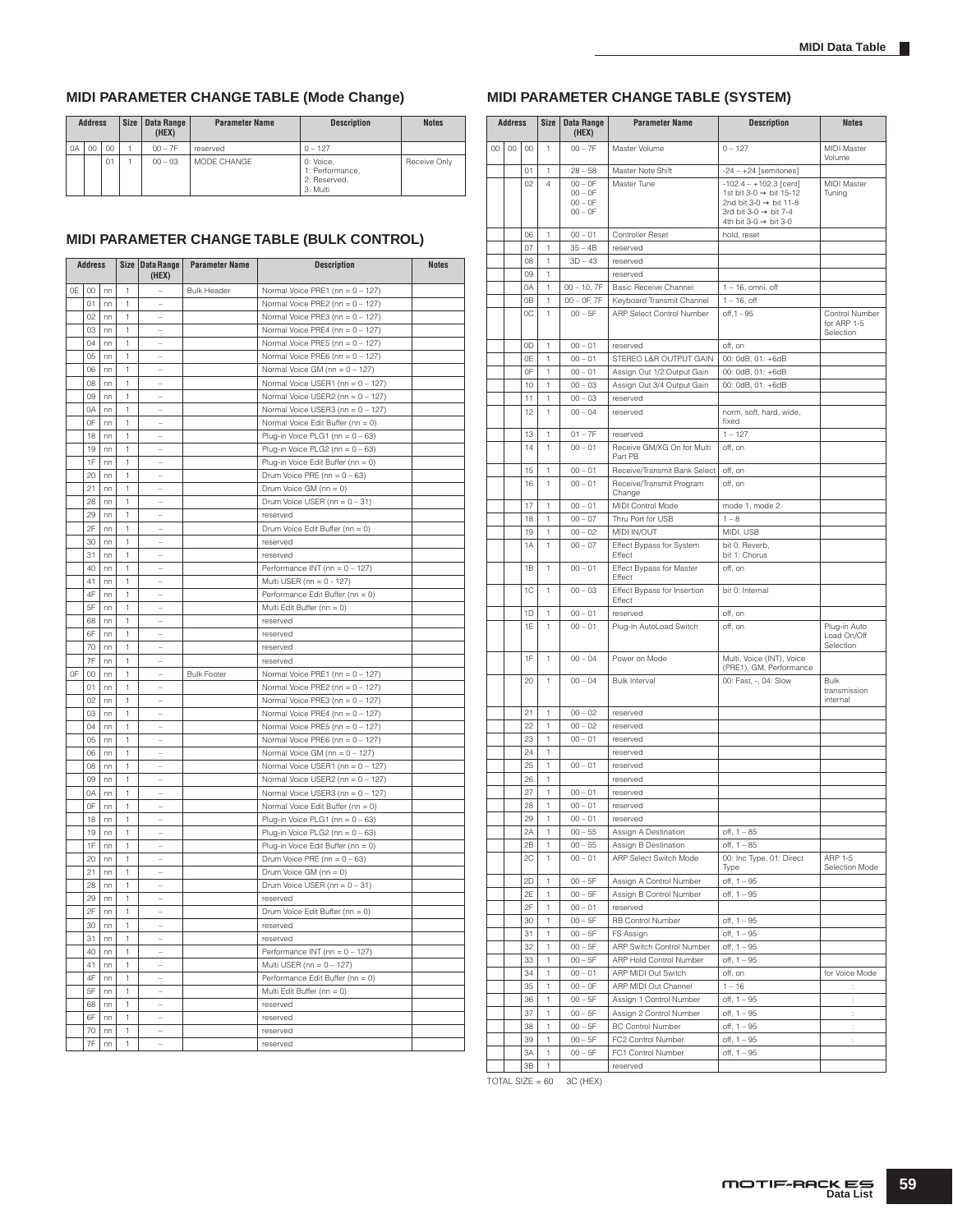|                 | <b>Address</b>    |  | Size      | Data Range<br>(HEX)                  | <b>Parameter Name</b>                | <b>Description</b>       | <b>Notes</b> |
|-----------------|-------------------|--|-----------|--------------------------------------|--------------------------------------|--------------------------|--------------|
| 00 <sub>0</sub> | CO<br>16<br>10    |  | $00 - 7F$ | Plug-in 1 Native System<br>Parameter | Depends on Plug-in Board             |                          |              |
|                 | 10<br>16          |  |           | $00 - 7F$                            | Plug-in 2 Native System<br>Parameter | Depends on Plug-in Board |              |
|                 | 20<br>16          |  | $00 - 7F$ | reserved                             | Depends on Plug-in Board             |                          |              |
|                 | TOTAL SIZE = $48$ |  |           | 30 (HEX)                             |                                      |                          |              |

| 20 | $00\,$ | 1 | $34 - 4C$ | EQ Gain 1       | $-12 - +12$ [dB]                                                   | for Voice Mode |
|----|--------|---|-----------|-----------------|--------------------------------------------------------------------|----------------|
|    | 01     | 1 | $04 - 28$ | EQ Frequency 1  | shape = shelv: $32 - 2000$ [Hz],<br>shape = peak: $63 - 2000$ [Hz] |                |
|    | 02     | 1 | $01 - 78$ | EQ 01           | $0.1 - 12.0$                                                       |                |
|    | 03     | 1 | $00 - 01$ | EQ Shape 1      | shelv, peak                                                        |                |
|    | 04     | 1 | $34 - 4C$ | EQ Gain 2       | $-12 - +12$ [dB]                                                   |                |
|    | 05     | 1 | $OE - 36$ | EQ Frequency 2  | 100 - 10.0 [kHz]                                                   |                |
|    | 06     | 1 | $01 - 78$ | EQ Q2           | $0.1 - 12.0$                                                       |                |
|    |        | 1 | 01        | reserved        |                                                                    |                |
|    | 08     | 1 | $34 - 4C$ | EQ Gain 3       | $-12 - +12$ [dB]                                                   |                |
|    | 09     | 1 | $OE - 36$ | EQ Frequency 3  | 100 - 10.0 [kHz]                                                   |                |
|    | 0A     | 1 | $01 - 78$ | EQ Q3           | $0.1 - 12.0$                                                       |                |
|    |        | 1 |           | NOT USED        |                                                                    |                |
|    | 0C     | 1 | $34 - 4C$ | EQ Gain 4       | $-12 - +12$ [dB]                                                   |                |
|    | 0D     | 1 | $OE - 36$ | EQ Frequency 4  | 100 - 10.0 [kHz]                                                   |                |
|    | 0F     | 1 | $01 - 78$ | EQ Q4           | $0.1 - 12.0$                                                       |                |
|    |        | 1 |           | <b>NOT USED</b> |                                                                    |                |
|    | 10     | 1 | $34 - 4C$ | EQ Gain 5       | $-12 - +12$ [dB]                                                   |                |
|    | 11     | 1 | $1C - 3A$ | EQ Frequency 5  | $0.5 - 16.0$ [kHz]                                                 |                |
|    | 12     | 1 | $01 - 78$ | EQ Q5           | $0.1 - 12.0$                                                       |                |
|    | 13     | 1 | $00 - 01$ | EQ Shape 5      | shelv, peak                                                        |                |
|    |        |   |           |                 |                                                                    |                |

TOTAL SIZE =  $20 - 14$  (HEX)

|                 | <b>Address</b>        |                      | <b>Size</b>    | <b>Data Range</b><br>(HEX) | <b>Parameter Name</b>                                             | <b>Description</b>                   | <b>Notes</b>   |
|-----------------|-----------------------|----------------------|----------------|----------------------------|-------------------------------------------------------------------|--------------------------------------|----------------|
| 00 <sub>0</sub> | 21                    | 00                   | $\mathfrak{p}$ | $00 - 7F$<br>$00 - 7F$     | Master Effect Type MSB<br>Master Effect Type LSB                  | Refer to "Effect<br>Parameter List." | for Voice Mode |
|                 |                       | 02                   | $\mathfrak{p}$ | $00 - 7F$<br>$00 - 7F$     | Master Effect Parameter 1 MSB<br>Master Effect Parameter 1 I SB   |                                      |                |
|                 |                       | 04                   | $\mathfrak{p}$ | $00 - 7F$<br>$00 - 7F$     | Master Effect Parameter 2 MSB<br>Master Effect Parameter 2 LSB    | ÷.                                   |                |
|                 | 06                    |                      | $\mathfrak{p}$ | $00 - 7F$<br>$00 - 7F$     | Master Effect Parameter 3 MSB<br>Master Effect Parameter 3   SB   | ÷                                    |                |
|                 | O <sub>8</sub>        |                      | $\mathfrak{p}$ | $00 - 7F$<br>$00 - 7F$     | Master Effect Parameter 4 MSB<br>Master Effect Parameter 4 I SB   | t                                    |                |
|                 | $\mathfrak{p}$<br>0A  |                      |                | $00 - 7F$<br>$00 - 7F$     | Master Effect Parameter 5 MSB<br>Master Effect Parameter 5 LSB    | ł.                                   |                |
|                 | OC.<br>$\mathfrak{p}$ |                      |                | $00 - 7F$<br>$00 - 7F$     | Master Effect Parameter 6 MSB<br>Master Effect Parameter 6 LSB    | t                                    |                |
|                 | 0F<br>$\mathfrak{p}$  |                      |                | $00 - 7F$<br>$00 - 7F$     | Master Effect Parameter 7 MSB<br>Master Effect Parameter 7 I SB   | t                                    |                |
|                 |                       | 10                   | $\mathfrak{p}$ | $00 - 7F$<br>$00 - 7F$     | Master Effect Parameter 8 MSB<br>Master Effect Parameter 8 LSB    | t                                    |                |
|                 |                       | 12                   | $\mathfrak{p}$ | $00 - 7F$<br>$00 - 7F$     | Master Effect Parameter 9 MSB<br>Master Effect Parameter 9 LSB    | t                                    |                |
|                 |                       | 14                   | $\mathfrak{p}$ | $00 - 7F$<br>$00 - 7F$     | Master Effect Parameter 10 MSB<br>Master Effect Parameter 10 I SB | ÷                                    |                |
|                 |                       | 16                   | $\mathfrak{p}$ | $00 - 7F$<br>$00 - 7F$     | Master Effect Parameter 11 MSB<br>Master Effect Parameter 11   SB | t                                    |                |
|                 |                       | 18                   | $\mathfrak{D}$ | $00 - 7F$<br>$00 - 7F$     | Master Effect Parameter 12 MSB<br>Master Effect Parameter 12 I SB | t                                    |                |
|                 |                       | 1A                   | $\mathfrak{p}$ | $00 - 7F$<br>$00 - 7F$     | Master Effect Parameter 13 MSB<br>Master Effect Parameter 13 I SB | ÷                                    |                |
|                 |                       | 1C<br>$\mathfrak{p}$ |                | $00 - 7F$<br>$00 - 7F$     | Master Effect Parameter 14 MSB<br>Master Effect Parameter 14 I SB |                                      |                |
|                 |                       | 1F                   | $\mathfrak{p}$ | $00 - 7F$<br>$00 - 7F$     | Master Effect Parameter 15 MSB<br>Master Effect Parameter 15 LSB  |                                      |                |
|                 |                       | $20 -$               | $\mathfrak{p}$ | $00 - 7F$<br>$00 - 7F$     | Master Effect Parameter 16 MSB<br>Master Effect Parameter 16 LSB  | t                                    |                |
|                 |                       | 22                   | 1              | $00 - 01$                  | Master Effect ON/OFF                                              | $0:$ OFF. 1: ON                      |                |

TOTAL SIZE = 35 23 (HEX)

# **MIDI PARAMETER CHANGE TABLE (PERFORMANCE COMMON)**

|    | <b>Address</b> |    | Size           | <b>Data Range</b><br>(HEX) | <b>Parameter Name</b>                              | <b>Description</b>                                              | <b>Notes</b>                                            |
|----|----------------|----|----------------|----------------------------|----------------------------------------------------|-----------------------------------------------------------------|---------------------------------------------------------|
| 30 | $^{00}$        | 00 | 1              | $20 - 7E$                  | Performance Name 1                                 | 32 - 126 (ASCII)                                                |                                                         |
|    |                | 01 | 1              | $20 - 7E$                  | Performance Name 2                                 | 32 - 126 (ASCII)                                                |                                                         |
|    |                | 02 | 1              | $20 - 7E$                  | Performance Name 3                                 | 32 - 126 (ASCII)                                                |                                                         |
|    |                | 03 | 1              | $20 - 7E$                  | Performance Name 4                                 | 32 - 126 (ASCII)                                                |                                                         |
|    |                | 04 | 1              | $20 - 7E$                  | Performance Name 5                                 | 32 - 126 (ASCII)                                                |                                                         |
|    |                | 05 | 1              | $20 - 7E$                  | Performance Name 6                                 | 32 - 126 (ASCII)                                                |                                                         |
|    |                | 06 | 1              | $20 - 7E$                  | Performance Name 7                                 | 32 - 126 (ASCII)                                                |                                                         |
|    |                | 07 | 1              | $20 - 7E$                  | Performance Name 8                                 | 32 - 126 (ASCII)                                                |                                                         |
|    |                | 08 | 1              | $20 - 7E$                  | Performance Name 9                                 | 32 - 126 (ASCII)                                                |                                                         |
|    |                | 09 | 1              | $20 - 7E$                  | Performance Name 10                                | 32 - 126 (ASCII)                                                |                                                         |
|    |                | 0A | 1              |                            | reserved                                           |                                                                 |                                                         |
|    |                | 0B | 1              |                            | reserved                                           |                                                                 |                                                         |
|    |                | OС | 1              | $00 - 10$                  | Performance Category (Main)                        | $0 - 16$ ( $---$ Co)                                            | Ap, Kb, Or, Gt,                                         |
|    |                |    |                |                            |                                                    |                                                                 | Ba, St, Br, Rp,<br>Ld, Pd, Sc,<br>Cp. Dr. Se.<br>Me, Co |
|    |                | 0D | 1              | $00 - 03$                  | Performance Category (Sub)                         | $0 - 3$ (-- $-$ Sub 1 $-$ Sub 3)                                | Depends on<br>Main Category.                            |
|    |                | 0E | 1              |                            | reserved                                           |                                                                 |                                                         |
|    |                | 0F | 1              |                            | reserved                                           |                                                                 |                                                         |
|    |                | 10 | 1              | $00 - 10$                  | reserved                                           |                                                                 |                                                         |
|    |                | 11 | 1              | $00 - 01$                  | ARP MIDI Out Switch                                | off, on                                                         |                                                         |
|    |                | 12 | 1              | $00 - 10$                  | ARP MIDI Out Channel                               | $1 - 16$ , kbd-ch                                               |                                                         |
| 30 | 00             | 13 | 1              |                            | reserved                                           |                                                                 |                                                         |
|    |                | 14 | $\overline{c}$ | $00 - 7F$<br>$00 - 7F$     | ARP Type MSB<br>ARP Type LSB                       | 0-1786: Preset                                                  |                                                         |
|    |                | 16 | 1              | $00 - 01$                  | <b>ARP Switch</b>                                  | off, on                                                         |                                                         |
|    | 17             |    | 1              | $00 - 02$                  | ARP Hold                                           | sync-off, off, on                                               |                                                         |
|    |                | 18 | 1              | $00 - 06$                  | <b>ARP Unit Multiply</b>                           | 50%, 66%, 75%, 100%,                                            |                                                         |
|    |                |    |                |                            |                                                    | 133%, 150%, 200%                                                |                                                         |
|    | 19             |    | 1              | $00 - 7F$                  | ARP Note Limit Low                                 | $C - 2 - G8$                                                    |                                                         |
|    | 1A             |    | 1              | $00 - 7F$                  | ARP Note Limit High                                | $C - 2 - G8$                                                    |                                                         |
|    | 1B             |    | 1              | $01 - 7F$                  | <b>ARP Velocity Limit Low</b>                      | $1 - 127$                                                       |                                                         |
|    |                | 1C | 1              | $01 - 7F$                  | ARP Velocity Limit High                            | $1 - 127$                                                       |                                                         |
|    | 1D             |    | 1              | $00 - 04$                  | ARP Key Mode                                       | sort, thru, direct,                                             |                                                         |
|    |                |    |                |                            |                                                    | sort+direct, thru+direct                                        |                                                         |
|    |                | 1E | 1              | $00 - 01$                  | ARP Vel Mode                                       | original, thru                                                  |                                                         |
|    |                | 1F | 1              | $00 - 01$                  | ARP Change Timing                                  | realtime, measure                                               |                                                         |
|    |                | 20 | 1              | $00 - 06$                  | <b>ARP Quantize Value</b>                          | 32th, 16th Triplet, 16th, 8th<br>Triplet, 8th, 4th Triplet, 4th |                                                         |
|    |                | 21 | 1              | $00 - 64$                  | ARP Quantize Strength                              | $0 - 100%$                                                      |                                                         |
|    |                | 22 | $\overline{c}$ | $0000 -$                   | ARP Velocity Rate MSB                              | $0 - 200%$                                                      |                                                         |
|    |                |    |                | 00C8                       | <b>ARP Velocity Rate LSB</b>                       |                                                                 |                                                         |
|    |                | 24 | $\mathfrak{p}$ | $0000 -$                   | ARP Gate Time Rate MSB                             | $0 - 200%$                                                      |                                                         |
|    |                |    | $\overline{c}$ | 00C8                       | ARP Gate Time Rate LSB                             |                                                                 |                                                         |
|    |                | 26 |                |                            | ARP Swing MSB<br>ARP Swing LSB                     | $-120 - 0 - +120$                                               |                                                         |
|    |                | 28 | $\mathbf{2}$   | $0001 -$<br>012C           | ARP Tempo MSB<br>ARP Tempo LSB                     | $1 - 300$                                                       |                                                         |
|    |                | 2A | $\mathfrak{p}$ | $00 - 7F$                  | ARP SF1 Assign Type MSB                            | 0 - 1786: Preset,                                               |                                                         |
|    |                |    |                | $00 - 7F$                  | ARP SF1 Assign Type LSB                            | 16383: No Type                                                  |                                                         |
|    |                | 2C | $\mathfrak{p}$ | $00 - 7F$                  | ARP SF2 Assign Type MSB                            | 0 - 1786: Preset,                                               |                                                         |
|    |                |    |                | $00 - 7F$                  | ARP SF2 Assign Type LSB                            | 16383: No Type                                                  |                                                         |
|    |                | 2E | $\overline{c}$ | $00 - 7F$<br>$00 - 7F$     | ARP SF3 Assign Type MSB<br>ARP SF3 Assign Type LSB | 0-1786: Preset,<br>16383: No Type                               |                                                         |
|    |                | 30 | $\mathbf{2}$   | $00 - 7F$                  | ARP SF4 Assign Type MSB                            | 0 - 1786: Preset,                                               |                                                         |
|    |                |    |                | $00 - 7F$                  | ARP SF4 Assign Type LSB                            | 16383: No Type                                                  |                                                         |
|    |                | 32 | $\mathbf{2}$   | $00 - 7F$                  | ARP SF5 Assign Type MSB                            | 0 - 1786: Preset,                                               |                                                         |
|    |                |    |                | $00 - 7F$                  | ARP SF5 Assign Type LSB                            | 16383: No Type                                                  |                                                         |
| 30 | 00             | 34 | 1              | $00 - 05$                  | reserved                                           |                                                                 |                                                         |
|    |                | 35 | 1              | $01 - 7F$                  | Pan                                                | $L63 - C - R63$                                                 |                                                         |
|    |                | 36 | 1              |                            | reserved                                           |                                                                 |                                                         |
|    |                | 37 | 1              | $00 - 7F$                  | QED Decay Time                                     | $-64 - +63$                                                     |                                                         |
|    |                | 38 | 1              | $00 - 7F$                  | <b>QED Sustain Level</b>                           | $-64 - +63$                                                     |                                                         |
|    |                | 39 | 1              | $00 - 7F$                  | QED FEG Attack Time                                | $-64 - +63$                                                     |                                                         |
|    |                | ЗA | 1              | $00 - 7F$                  | QED FEG Decay Time                                 | $-64 - +63$                                                     |                                                         |
|    |                | 3B | 1              | $00 - 7F$                  | QED FEG Release Time                               | $-64 - +63$                                                     |                                                         |
|    |                | 3C | 1              |                            | reserved                                           |                                                                 |                                                         |
|    |                | 3D | 1              | $00 - 7F$                  | QED FEG Depth                                      | $-64 - +63$                                                     |                                                         |
|    |                | 3E | 1              | $00 - 7F$                  | Knob A                                             | $-64 - +63$                                                     |                                                         |
|    |                | 3F | 1              | $00 - 7F$                  | Knob B                                             | $-64 - +63$                                                     |                                                         |
|    |                | 40 | 1              |                            | reserved                                           |                                                                 |                                                         |
|    |                | 41 | 1              | $00 - 7F$                  | EQ Low Gain                                        | $-64 - +63$                                                     |                                                         |
|    |                | 42 | 1              | $00 - 7F$                  | EQ Low Mid Gain                                    | $-64 - +63$                                                     |                                                         |
|    |                | 43 | 1              | $00 - 7F$                  | EQ High Mid Gain                                   | $-64 - +63$                                                     |                                                         |
|    |                | 44 | 1              | $00 - 7F$                  | EQ High Gain                                       | $-64 - +63$                                                     |                                                         |
|    |                | 45 | 1              | $00 - 7F$                  | Assign 1                                           | $-64 - +63$                                                     |                                                         |
|    |                | 46 | 1              | $00 - 7F$                  | Assign 2                                           | $-64 - +63$                                                     |                                                         |
|    |                | 47 | 1              | $00 - 7F$                  |                                                    | $-64 - +63$                                                     |                                                         |
|    |                | 48 | 1              | $00 - 7F$                  | Cutoff Frequency<br>Resonance                      | $-64 - +63$                                                     |                                                         |
|    |                | 49 | 1              | $00 - 7F$                  |                                                    | $-64 - +63$                                                     |                                                         |
|    |                |    |                |                            | Attack Time                                        |                                                                 |                                                         |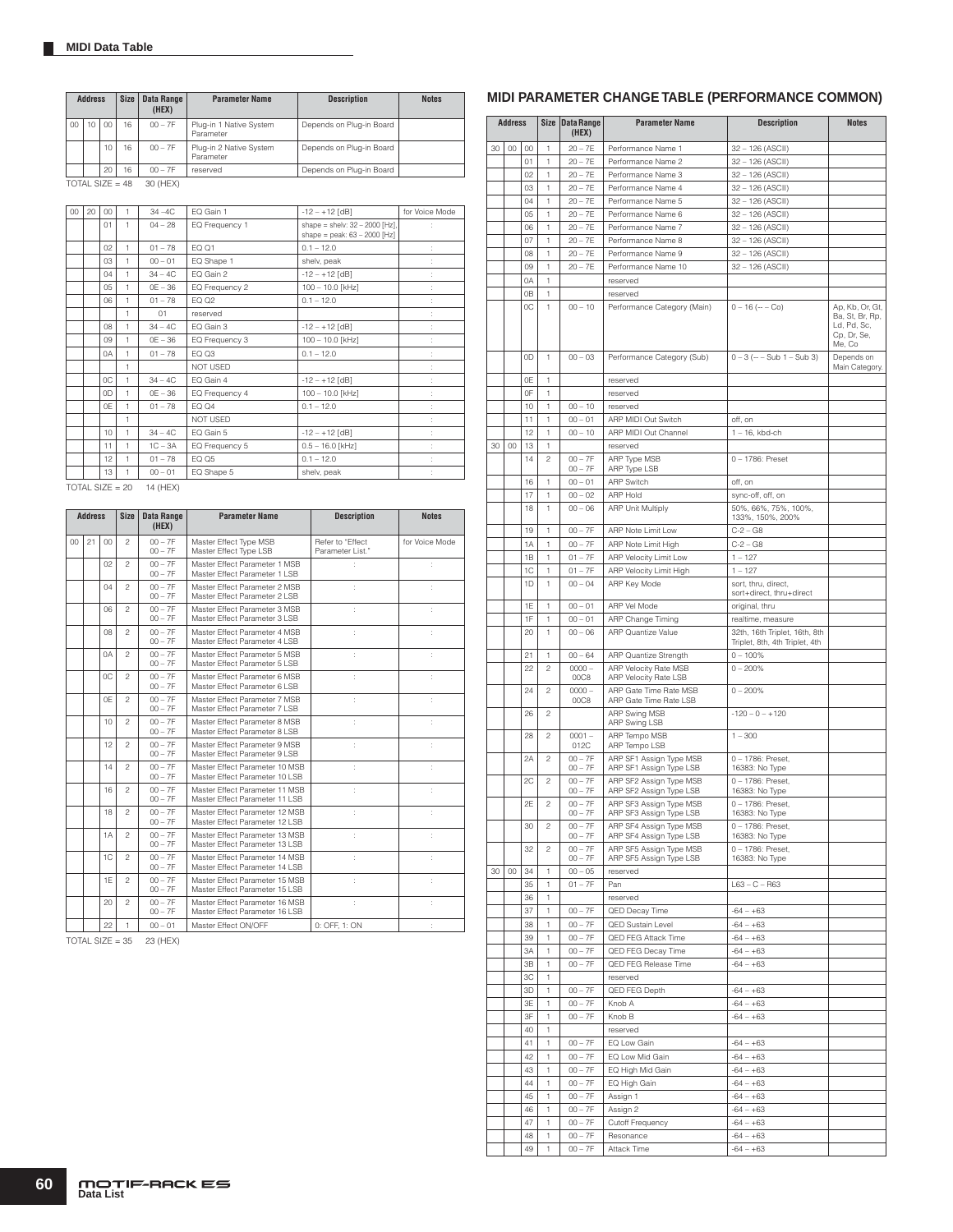**Parameter Name Description Notes** 

|    | <b>Address</b> |                |                | Size Data Range<br>(HEX)    | <b>Parameter Name</b>    | <b>Description</b>                             | <b>Notes</b> |    | <b>Address</b>    |              |                              | Size Data Range<br>(HEX) |
|----|----------------|----------------|----------------|-----------------------------|--------------------------|------------------------------------------------|--------------|----|-------------------|--------------|------------------------------|--------------------------|
|    |                | 4A             | 1              | $00 - 7F$                   | Release Time             | $-64 - +63$                                    |              | 30 | 02                | 00           | $\mathfrak{D}$               | $00 - 7F$                |
|    |                | 4 <sub>R</sub> | 1              |                             | reserved                 |                                                |              |    |                   |              |                              | $00 - 7F$                |
|    |                | 4C             | $\mathbf{1}$   |                             | reserved                 |                                                |              |    |                   | 02           | $\overline{c}$               | $00 - 7F$<br>$00 - 7F$   |
|    |                | 4D             | 1              |                             | reserved                 |                                                |              |    |                   | 04           | $\mathfrak{p}$               | $00 - 7F$                |
|    |                | 4E             | 1              |                             | reserved                 |                                                |              |    |                   |              |                              | $00 - 7F$                |
|    |                | 4F             | 1              |                             | reserved                 |                                                |              |    |                   | 06           | $\mathfrak{p}$               | $00 - 7F$                |
|    |                | 50             | 1              |                             | reserved                 |                                                |              |    |                   |              |                              | $00 - 7F$                |
|    |                | 51             | 1              |                             | reserved                 |                                                |              |    |                   | 08           | $\mathfrak{p}$               | $00 - 7F$<br>$00 - 7F$   |
| 30 | $00\,$         | 52             | 1              | $00 - 7F$                   | Volume                   | $0 - 127$                                      |              |    |                   |              | $\mathfrak{p}$               | $00 - 7F$                |
|    |                | 53             | 1              | $00 - 7F$                   | QED Portamento Time      | $-64 - +63$                                    |              |    |                   | 0A           |                              | $00 - 7F$                |
|    |                | 54             | 1              | $00 - 01$                   | QED Portamento Switch    | off. on                                        |              |    |                   | 0C           | $\overline{c}$               | $00 - 7F$                |
|    |                | 55             | 1              | $00 - 7F$                   | Reverb Send              | $0 - 127$                                      |              |    |                   |              |                              | $00 - 7F$                |
|    |                | 56             | 1              | $00 - 7F$                   | Chorus Send              | $0 - 127$                                      |              |    |                   | 0E           | $\overline{c}$               | $00 - 7F$                |
|    |                | 57             | 1              |                             | reserved                 |                                                |              |    |                   |              |                              | $00 - 7F$<br>$00 - 7F$   |
|    |                | 58             | 1              | $00 - 5F$                   | Assign 1 Control Number  | off, 1 - 95                                    |              |    |                   | 10           | $\overline{c}$               | $00 - 7F$                |
|    |                | 59             | 1              | $00 - 5F$                   | Assign 2 Control Number  | off, 1 - 95                                    |              |    |                   | 12           | $\mathfrak{p}$               | $00 - 7F$                |
|    |                | 5A             | 1              | $00 - 5F$                   | <b>BC Control Number</b> | off, 1 - 95                                    |              |    |                   |              |                              | $00 - 7F$                |
|    |                | 5 <sub>B</sub> | 1              | $00 - 5F$                   | FC2 Control Number       | off, 1 - 95                                    |              |    |                   | 14           | $\mathfrak{p}$               | $00 - 7F$                |
|    |                | 5C             | 1              | $00 - 5F$                   | FC1 Control Number       | $off, 1 - 95$                                  |              |    |                   |              |                              | $00 - 7F$                |
|    |                | 5 <sub>D</sub> | 1              |                             | reserved                 |                                                |              |    |                   | 16           | $\overline{c}$               | $00 - 7F$<br>$00 - 7F$   |
|    |                | 5E             | 1              | $00 - 5F$                   | <b>RB Control Number</b> | $off, 1 - 95$                                  |              |    |                   | 18           | $\overline{c}$               | $00 - 7F$                |
|    |                | 5F             | 1              |                             | reserved                 |                                                |              |    |                   |              |                              | $00 - 7F$                |
|    |                | 60             | $\overline{4}$ | 00                          | Insertion Part Sw        | reserved                                       |              |    |                   | 1A           | $\mathfrak{p}$               | $00 - 7F$                |
|    |                |                |                | $00 - 3C$                   |                          | bit 0: reserved<br>bit 1: reserved             |              |    |                   |              |                              | $00 - 7F$                |
|    |                |                |                |                             |                          | bit 2: off, on PBPart 1                        |              |    |                   | 1C           | $\overline{c}$               | $00 - 7F$<br>$00 - 7F$   |
|    |                |                |                |                             |                          | bit 3: off, on PBPart 2                        |              |    |                   | <b>1E</b>    | $\mathfrak{p}$               | $00 - 7F$                |
|    |                |                |                |                             |                          | bit 4: reserved<br>bit 5: reserved             |              |    |                   |              |                              | $00 - 7F$                |
|    |                |                |                |                             |                          | bit 6: reserved                                |              |    |                   | 20           | $\mathfrak{p}$               | $00 - 7F$                |
|    |                |                |                | 00                          |                          | reserved                                       |              |    |                   |              |                              | $00 - 7F$                |
|    |                |                |                | $00 - 0F$                   |                          | bit 0: off, on Part 1                          |              |    |                   | 22           | 1                            | $00 - 7F$                |
|    |                |                |                |                             |                          | bit 1: off, on Part 2<br>bit 2: off, on Part 3 |              |    |                   | 23           | $\mathbf{1}$                 | $01 - 7F$                |
|    |                |                |                |                             |                          | bit 3: off, on Part 4                          |              |    |                   | 24           | $\mathbf{1}$                 | $00 - 7F$                |
|    |                |                |                |                             |                          | bit 4: reserved<br>bit 5: reserved             |              |    | $TOTAL SIZE = 37$ |              |                              | 25 (HEX)                 |
|    |                |                |                |                             |                          | bit 6: reserved                                |              |    |                   |              |                              |                          |
|    |                | 64             | 1              |                             | reserved                 |                                                |              |    |                   |              |                              |                          |
|    |                |                |                | TOTAL SIZE = $101$ 65 (HEX) |                          |                                                |              | 30 | $10-10$           | $00\,$<br>01 | $\mathbf{1}$<br>$\mathbf{1}$ | $34 - 4C$<br>$0A - 2R$   |

|         |                | UU                     |                                                    | reserveg                                       |                   |    |                 |                |                        |                            |
|---------|----------------|------------------------|----------------------------------------------------|------------------------------------------------|-------------------|----|-----------------|----------------|------------------------|----------------------------|
|         |                | $00 - 0F$              |                                                    | bit 0: off, on Part 1<br>bit 1: off. on Part 2 |                   |    | 22              | $\mathbf{1}$   | $00 - 7F$              | Chorus Ret                 |
|         |                |                        |                                                    | bit 2: off, on Part 3                          |                   |    | 23              | 1              | $01 - 7F$              | Chorus Par                 |
|         |                |                        |                                                    | bit 3: off, on Part 4<br>bit 4: reserved       |                   |    | 24              | $\mathbf{1}$   | $00 - 7F$              | Send Chor                  |
|         |                |                        |                                                    | bit 5: reserved<br>bit 6: reserved             | $TOTAL$ SIZE = 37 |    |                 |                | 25 (HEX)               |                            |
| 64      | 1              |                        | reserved                                           |                                                | 30                | 10 | 00              | 1              | $34 - 4C$              | EQ Gain 1                  |
|         | $ZE = 101$     | 65 (HEX)               |                                                    |                                                |                   |    | 01              | $\mathbf{1}$   | $04 - 28$              | EQ Freque                  |
|         |                |                        |                                                    |                                                |                   |    | 02              | $\mathbf{1}$   | $01 - 78$              | EQ 01                      |
| $^{00}$ | $\mathfrak{p}$ | $00 - 7F$              | Reverb Type MSB                                    | Refer to "Effect Parameter                     |                   |    | 03              | $\mathbf{1}$   | $00 - 01$              | EQ Shape                   |
|         |                | $00 - 7F$              | Reverb Type LSB                                    | I ist."                                        |                   |    | 04              | $\mathbf{1}$   | $34 - 4C$              | EQ Gain 2                  |
| 02      | $\mathfrak{p}$ | $00 - 7F$<br>$00 - 7F$ | Reverb Parameter 1 MSB<br>Reverb Parameter 1 LSB   |                                                |                   |    | 0 <sub>5</sub>  | $\mathbf{1}$   | $OE - 36$              | EQ Freque                  |
| 04      | $\mathfrak{p}$ | $00 - 7F$              | Reverb Parameter 2 MSB                             |                                                |                   |    | 06              | $\mathbf{1}$   | $01 - 78$              | EQ 02                      |
|         |                | $00 - 7F$              | Reverb Parameter 2 LSB                             |                                                |                   |    |                 | $\mathbf{1}$   | 01                     | EQ Shape                   |
| 06      | $\mathfrak{p}$ | $00 - 7F$              | Reverb Parameter 3 MSB                             | ÷                                              |                   |    | 08              | $\mathbf{1}$   | $34 - 4C$              | EQ Gain 3                  |
|         |                | $00 - 7F$              | Reverb Parameter 3 LSB                             |                                                |                   |    | 0.9             | $\mathbf{1}$   | $OE - 36$              | EQ Freque                  |
| 80      | $\mathfrak{p}$ | $00 - 7F$<br>$00 - 7F$ | Reverb Parameter 4 MSB<br>Reverb Parameter 4 LSB   | ÷                                              |                   |    | 0A              | $\mathbf{1}$   | $01 - 78$              | EQ Q3                      |
| 0A      | $\mathfrak{p}$ | $00 - 7F$              | Reverb Parameter 5 MSB                             | ÷                                              |                   |    |                 | $\mathbf{1}$   |                        | Not Used                   |
|         |                | $00 - 7F$              | Reverb Parameter 5 LSB                             |                                                |                   |    | 0C              | $\mathbf{1}$   | $34 - 4C$              | EQ Gain 4                  |
| 0C      | $\mathfrak{p}$ | $00 - 7F$              | Reverb Parameter 6 MSB                             | ÷                                              |                   |    | 0D              | $\mathbf{1}$   | $OE - 36$              | EQ Freque                  |
|         |                | $00 - 7F$              | Reverb Parameter 6 LSB                             |                                                |                   |    | 0F              | $\mathbf{1}$   | $01 - 78$              | EQ Q4                      |
| 0E      | $\mathfrak{p}$ | $00 - 7F$<br>$00 - 7F$ | Reverb Parameter 7 MSB<br>Reverb Parameter 7 I SB  | ÷                                              |                   |    |                 | $\mathbf{1}$   |                        | Not Used                   |
| 10      | $\mathfrak{p}$ | $00 - 7F$              | Reverb Parameter 8 MSB                             | ÷                                              |                   |    | 10              | $\mathbf{1}$   | $34 - 4C$              | EQ Gain 5                  |
|         |                | $00 - 7F$              | Reverb Parameter 8 LSB                             |                                                |                   |    | 11              | $\mathbf{1}$   | $1C - 3A$              | EQ Freque                  |
| 12      | $\mathfrak{p}$ | $00 - 7F$              | Reverb Parameter 9 MSB                             | ÷                                              |                   |    | 12              | $\mathbf{1}$   | $01 - 78$              | EQ 05                      |
|         |                | $00 - 7F$              | Reverb Parameter 9   SB                            |                                                |                   |    | 13              | $\mathbf{1}$   | $00 - 01$              | EQ Shape                   |
| 14      | $\overline{c}$ | $00 - 7F$<br>$00 - 7F$ | Reverb Parameter 10 MSB<br>Reverb Parameter 10 LSB | ÷                                              | $TOTAL$ SIZE = 20 |    |                 |                | 14 (HEX)               |                            |
| 16      | $\mathfrak{p}$ | $00 - 7F$<br>$00 - 7F$ | Reverb Parameter 11 MSB<br>Reverb Parameter 11 LSB | ÷                                              | 30                | 11 | 00 <sub>0</sub> | $\mathfrak{p}$ | $00 - 7F$              | Master Effe                |
| 18      | $\mathfrak{p}$ | $00 - 7F$              | Reverb Parameter 12 MSB                            | ÷                                              |                   |    |                 |                | $00 - 7F$              | Master Effe                |
| 1A      | $\mathfrak{p}$ | $00 - 7F$<br>$00 - 7F$ | Reverb Parameter 12 LSB<br>Reverb Parameter 13 MSB | ÷                                              |                   |    | 02              | $\mathfrak{p}$ | $00 - 7F$<br>$00 - 7F$ | Master Effe<br>Master Effe |
|         |                | $00 - 7F$              | Reverb Parameter 13 LSB                            |                                                |                   |    | 04              | $\mathfrak{p}$ | $00 - 7F$<br>$00 - 7F$ | Master Effe<br>Master Effe |
| 1C      | $\mathfrak{p}$ | $00 - 7F$<br>$00 - 7F$ | Reverb Parameter 14 MSB<br>Reverb Parameter 14 LSB |                                                |                   |    | 06              | $\mathfrak{p}$ | $00 - 7F$              | Master Effe                |
| 1E      | $\mathfrak{p}$ | $00 - 7F$<br>$00 - 7F$ | Reverb Parameter 15 MSB<br>Reverb Parameter 15 LSB |                                                |                   |    | 08              | $\overline{c}$ | $00 - 7F$<br>$00 - 7F$ | Master Effe<br>Master Effe |

| 30 | 02 <sup>°</sup> | 00 <sub>0</sub> | 2              | $00 - 7F$<br>$00 - 7F$ | Chorus Type MSB<br>Chorus Type LSB                 | Refer to "Effect Parameter<br>List."        |  |
|----|-----------------|-----------------|----------------|------------------------|----------------------------------------------------|---------------------------------------------|--|
|    |                 | 02              | $\mathfrak{p}$ | $00 - 7F$<br>$00 - 7F$ | Chorus Parameter 1 MSB<br>Chorus Parameter 1 LSB   | ÷                                           |  |
|    |                 | 04              | $\mathfrak{p}$ | $00 - 7F$<br>$00 - 7F$ | Chorus Parameter 2 MSB<br>Chorus Parameter 2 LSB   | ÷                                           |  |
|    |                 | 06              | $\mathfrak{p}$ | $00 - 7F$<br>$00 - 7F$ | Chorus Parameter 3 MSB<br>Chorus Parameter 3 LSB   | ł.                                          |  |
|    |                 | 80              | $\mathfrak{p}$ | $00 - 7F$<br>$00 - 7F$ | Chorus Parameter 4 MSB<br>Chorus Parameter 4 LSB   |                                             |  |
|    |                 | 0A              | $\mathfrak{p}$ | $00 - 7F$<br>$00 - 7F$ | Chorus Parameter 5 MSB<br>Chorus Parameter 5 LSB   |                                             |  |
|    |                 | 0C              | $\overline{c}$ | $00 - 7F$<br>$00 - 7F$ | Chorus Parameter 6 MSB<br>Chorus Parameter 6 LSB   |                                             |  |
|    |                 | 0E              | $\overline{c}$ | $00 - 7F$<br>$00 - 7F$ | Chorus Parameter 7 MSB<br>Chorus Parameter 7 LSB   | ÷                                           |  |
|    |                 | 10              | 2              | $00 - 7F$<br>$00 - 7F$ | Chorus Parameter 8 MSB<br>Chorus Parameter 8   SB  | t,                                          |  |
|    |                 | 12              | $\overline{c}$ | $00 - 7F$<br>$00 - 7F$ | Chorus Parameter 9 MSB<br>Chorus Parameter 9 LSB   | ÷                                           |  |
|    |                 | 14              | $\mathfrak{p}$ | $00 - 7F$<br>$00 - 7F$ | Chorus Parameter 10 MSB<br>Chorus Parameter 10 LSB | ÷                                           |  |
|    |                 | 16              | $\mathfrak{p}$ | $00 - 7F$<br>$00 - 7F$ | Chorus Parameter 11 MSB<br>Chorus Parameter 11 LSB | ÷                                           |  |
|    |                 | 18              | $\mathfrak{p}$ | $00 - 7F$<br>$00 - 7F$ | Chorus Parameter 12 MSB<br>Chorus Parameter 12 LSB | ł.                                          |  |
|    |                 | 1A              | $\mathfrak{p}$ | $00 - 7F$<br>$00 - 7F$ | Chorus Parameter 13 MSB<br>Chorus Parameter 13 LSB |                                             |  |
|    |                 | 1C              | $\mathfrak{p}$ | $00 - 7F$<br>$00 - 7F$ | Chorus Parameter 14 MSB<br>Chorus Parameter 14 LSB |                                             |  |
|    |                 | 1E              | $\mathfrak{p}$ | $00 - 7F$<br>$00 - 7F$ | Chorus Parameter 15 MSB<br>Chorus Parameter 15 LSB |                                             |  |
|    |                 | 20              | $\overline{c}$ | $00 - 7F$<br>$00 - 7F$ | Chorus Parameter 16 MSB<br>Chorus Parameter 16 LSB | ÷                                           |  |
|    |                 | 22              | 1              | $00 - 7F$              | Chorus Return                                      | $-$ ∞dB - 0dB - $+6$ dB<br>$(0 - 96 - 127)$ |  |
|    |                 | 23              | 1              | $01 - 7F$              | Chorus Pan                                         | $L63 - C - R63$                             |  |
|    |                 | 24              | 1              | $00 - 7F$              | Send Chorus To Reverb                              | $-$ ∞dB $-$ 0dB (0 $-$ 127)                 |  |

| 30                  | 10 | 00 | 1            | $34 - 4C$ | EQ Gain 1      | $-12 - +12$ [dB]   |
|---------------------|----|----|--------------|-----------|----------------|--------------------|
|                     |    | 01 | 1            | $04 - 28$ | EQ Frequency 1 | $32 - 2000$ [Hz]   |
|                     |    | 02 | 1            | $01 - 78$ | EQ Q1          | $0.1 - 12.0$       |
|                     |    | 03 | 1            | $00 - 01$ | EQ Shape 1     | shelv, peak        |
|                     |    | 04 | 1            | $34 - 4C$ | EQ Gain 2      | $-12 - +12$ [dB]   |
|                     |    | 05 | 1            | $OE - 36$ | EQ Frequency 2 | $100 - 10.0$ [kHz] |
|                     |    | 06 | 1            | $01 - 78$ | EQ Q2          | $0.1 - 12.0$       |
|                     |    |    | 1            | 01        | EQ Shape 2     | peaking            |
|                     |    | 08 | 1            | $34 - 4C$ | EQ Gain 3      | $-12 - +12$ [dB]   |
|                     |    | 09 | 1            | $OE - 36$ | EQ Frequency 3 | 100 - 10.0 [kHz]   |
|                     |    | 0A | 1            | $01 - 78$ | EQ Q3          | $0.1 - 12.0$       |
|                     |    |    | 1            |           | Not Used       |                    |
|                     |    | 0C | $\mathbf{1}$ | $34 - 4C$ | EQ Gain 4      | $-12 - +12$ [dB]   |
|                     |    | 0D | 1            | $OE - 36$ | EQ Frequency 4 | 100 - 10.0 [kHz]   |
|                     |    | 0E | 1            | $01 - 78$ | EQ Q4          | $0.1 - 12.0$       |
|                     |    |    | 1            |           | Not Used       |                    |
|                     |    | 10 | 1            | $34 - 4C$ | EQ Gain 5      | $-12 - +12$ [dB]   |
|                     |    | 11 | 1            | $1C - 3A$ | EQ Frequency 5 | $0.5 - 16.0$ [kHz] |
|                     |    | 12 | 1            | $01 - 78$ | EQ Q5          | $0.1 - 12.0$       |
|                     |    | 13 | 1.           | $00 - 01$ | EQ Shape 5     | shelv, peak        |
| <b>MONTAL OLDER</b> |    |    | <b>COLOR</b> | $\cdots$  |                |                    |

| 30 | 11 | 00 | $\mathfrak{p}$ | $00 - 7F$<br>$00 - 7F$ | Master Effect Type MSB<br>Master Effect Type LSB                  | Refer to "Effect Parameter<br>List." |  |
|----|----|----|----------------|------------------------|-------------------------------------------------------------------|--------------------------------------|--|
|    |    | 02 | $\mathfrak{p}$ | $00 - 7F$<br>$00 - 7F$ | Master Effect Parameter 1 MSB<br>Master Effect Parameter 1 I SB   |                                      |  |
|    |    | 04 | $\mathfrak{p}$ | $00 - 7F$<br>$00 - 7F$ | Master Effect Parameter 2 MSB<br>Master Effect Parameter 2   SB   | ÷                                    |  |
|    |    | 06 | $\mathfrak{D}$ | $00 - 7F$<br>$00 - 7F$ | Master Effect Parameter 3 MSB<br>Master Effect Parameter 3 LSB    | ÷                                    |  |
|    |    | 08 | $\mathfrak{p}$ | $00 - 7F$<br>$00 - 7F$ | Master Effect Parameter 4 MSB<br>Master Effect Parameter 4 I SB   |                                      |  |
|    |    | 0A | $\mathfrak{D}$ | $00 - 7F$<br>$00 - 7F$ | Master Effect Parameter 5 MSB<br>Master Effect Parameter 5 LSB    | ÷                                    |  |
|    |    | 0C | $\mathfrak{p}$ | $00 - 7F$<br>$00 - 7F$ | Master Effect Parameter 6 MSB<br>Master Effect Parameter 6 LSB    | ÷                                    |  |
|    |    | 0F | $\mathfrak{p}$ | $00 - 7F$<br>$00 - 7F$ | Master Effect Parameter 7 MSB<br>Master Effect Parameter 7 I SB   |                                      |  |
|    |    | 10 | $\mathfrak{p}$ | $00 - 7F$<br>$00 - 7F$ | Master Effect Parameter 8 MSB<br>Master Effect Parameter 8 LSB    | ÷                                    |  |
|    |    | 12 | $\mathfrak{p}$ | $00 - 7F$<br>$00 - 7F$ | Master Effect Parameter 9 MSB<br>Master Effect Parameter 9 LSB    | ÷                                    |  |
|    |    | 14 | $\mathfrak{p}$ | $00 - 7F$<br>$00 - 7F$ | Master Effect Parameter 10 MSB<br>Master Effect Parameter 10 LSB  |                                      |  |
|    |    | 16 | $\mathfrak{p}$ | $00 - 7F$<br>$00 - 7F$ | Master Effect Parameter 11 MSB<br>Master Effect Parameter 11   SB |                                      |  |

30 01 23 1 01 – 7F Reverb Pan L63 – C – R63

 $TOTAL SIZE = 36 24 (HEX)$ 

 $30 01 00 2$ 

20 2 00 – 7F 00 – 7F

Reverb Parameter 16 MSB Reverb Parameter 16 LSB 30 01 22 1 00 – 7F Reverb Return -∞dB – 0dB – +6dB (0 – 96 – 127)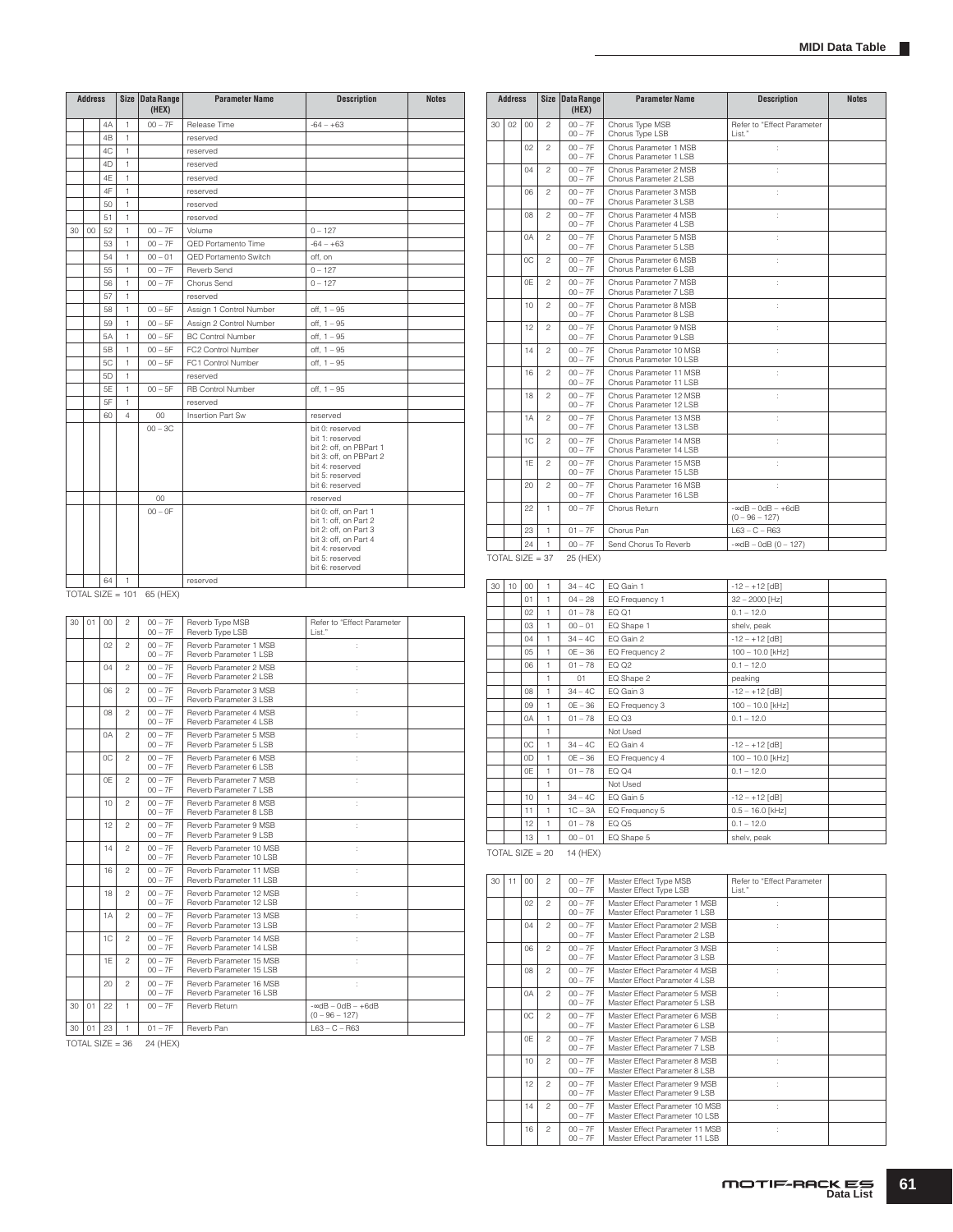|  | 18 | $\mathfrak{D}$  | $00 - 7F$<br>$00 - 7F$ | Master Effect Parameter 12 MSB<br>Master Effect Parameter 12 LSB  |               |  |
|--|----|-----------------|------------------------|-------------------------------------------------------------------|---------------|--|
|  | 1A | 2               | $00 - 7F$<br>$00 - 7F$ | Master Effect Parameter 13 MSB<br>Master Effect Parameter 13   SB |               |  |
|  | 1C | $\mathfrak{p}$  | $00 - 7F$<br>$00 - 7F$ | Master Effect Parameter 14 MSB<br>Master Effect Parameter 14 LSB  |               |  |
|  | 1F | $\mathfrak{D}$  | $00 - 7F$<br>$00 - 7F$ | Master Effect Parameter 15 MSB<br>Master Effect Parameter 15 LSB  |               |  |
|  | 20 | $\mathfrak{D}$  | $00 - 7F$<br>$00 - 7F$ | Master Effect Parameter 16 MSB<br>Master Effect Parameter 16   SB |               |  |
|  | 22 |                 | $00 - 01$              | Master Effect ON/OFF                                              | 0: OFF. 1: ON |  |
|  |    | TOTAL SIZE = 35 | 23 (HFX)               |                                                                   |               |  |

 $LSIZE = 35$  23 (HEX)

# **MIDI PARAMETER CHANGE TABLE (PERFORMANCE PART)**

|    | <b>Address</b> |                |                | Size Data Range<br>(HEX) | <b>Parameter Name</b>                                                                                    | <b>Description</b>                                                                                                                                             | <b>Notes</b>                                     |
|----|----------------|----------------|----------------|--------------------------|----------------------------------------------------------------------------------------------------------|----------------------------------------------------------------------------------------------------------------------------------------------------------------|--------------------------------------------------|
| 31 | pp             | $^{00}$        | 1              | $00 - 7F$                | <b>Bank Select MSB</b>                                                                                   | $0 - 127$                                                                                                                                                      |                                                  |
|    |                | 01             | 1              | $00 - 7F$                | <b>Bank Select LSB</b>                                                                                   | $0 - 127$                                                                                                                                                      |                                                  |
|    |                | 02             | 1              |                          |                                                                                                          |                                                                                                                                                                |                                                  |
|    |                |                |                | $00 - 7F$                | Program Number                                                                                           | $1 - 128$                                                                                                                                                      |                                                  |
|    |                | 03             | 1              | $00 - 0F$ , $7F$         | reserved                                                                                                 |                                                                                                                                                                |                                                  |
|    |                | 04             | 1              | $00 - 01$                | Part Mode                                                                                                | mono, poly                                                                                                                                                     |                                                  |
|    |                | 05             | 1              | $01 - 7F$                | Velocity Limit Low                                                                                       | $1 - 127$                                                                                                                                                      |                                                  |
|    |                | 06             | 1              | $01 - 7F$                | Velocity Limit High                                                                                      | $1 - 127$                                                                                                                                                      |                                                  |
|    |                | 07             | 1              | $00 - 7F$                | Note Limit Low                                                                                           | $C - 2 - G8$                                                                                                                                                   |                                                  |
|    |                | 08             | 1              | $00 - 7F$                | Note Limit High                                                                                          | $C - 2 - G8$                                                                                                                                                   |                                                  |
|    |                | 09             | 1              | $10 - 58$                | Pitch Bend Range Upper                                                                                   | $-48 - +24$<br>(PB Part: -24 - +24)                                                                                                                            |                                                  |
|    |                | 0A             | 1              | $10 - 58$                | Pitch Bend Range Lower                                                                                   | $-48 - +24$                                                                                                                                                    |                                                  |
|    |                | 0 <sub>B</sub> | 1              | $00 - 7F$                | Velocity Sense Depth                                                                                     | $0 - 127$                                                                                                                                                      |                                                  |
|    |                |                |                |                          |                                                                                                          |                                                                                                                                                                |                                                  |
|    |                | 0C             | 1              | $00 - 7F$                | Velocity Send Offset                                                                                     | $0 - 127$                                                                                                                                                      |                                                  |
|    |                | 0D             | 1              | $00 - 7F$                | Volume                                                                                                   | $0 - 127$                                                                                                                                                      |                                                  |
|    |                | 0E             | 1              | $01 - 7F$                | Pan                                                                                                      | $L63 - C - R63$                                                                                                                                                |                                                  |
|    |                | 0F             | 1              |                          | reserved                                                                                                 |                                                                                                                                                                |                                                  |
|    |                | 10             | $\overline{c}$ | $00 - 0F$<br>$00 - 0F$   | Detune MSB<br>Detune LSB                                                                                 | $-12.8 - +12.7$ [Hz]<br>1st bit 3-0 $\rightarrow$ bit 7-4<br>2nd bit 3-0 $\rightarrow$ bit 3-0                                                                 |                                                  |
|    |                | 12             | 1              | $00 - 7F$                | Reverb Send                                                                                              | $0 - 127$                                                                                                                                                      |                                                  |
|    |                | 13             | 1              | $00 - 7F$                | Chorus Send                                                                                              | $0 - 127$                                                                                                                                                      |                                                  |
|    |                |                |                |                          |                                                                                                          |                                                                                                                                                                |                                                  |
|    |                | 14             | 1              | $00 - 7F$                | reserved                                                                                                 |                                                                                                                                                                |                                                  |
|    |                | 15             | 1              | $00 - 7F$                | Dry Level                                                                                                | $0 - 127$                                                                                                                                                      |                                                  |
|    |                | 16             | 1              | $28 - 58$                | Note Shift                                                                                               | $-24 - +24$ [semitones]                                                                                                                                        |                                                  |
|    |                | 17             | 1              | $00 - 7F$                | Filter Cutoff Frequency                                                                                  | $-64 - +63$                                                                                                                                                    |                                                  |
|    |                | 18             | 1              | $00 - 7F$                | Filter Resonance/Width                                                                                   | $-64 - +63$                                                                                                                                                    |                                                  |
|    |                | 19             | 1              |                          | reserved                                                                                                 |                                                                                                                                                                |                                                  |
|    |                |                |                |                          |                                                                                                          |                                                                                                                                                                |                                                  |
|    |                | 1A             | 1              | $00 - 01$                | Portamento Switch                                                                                        | off, on                                                                                                                                                        |                                                  |
|    |                | 1B             | 1              | $00 - 7F$                | Portamento Time                                                                                          | $0 - 127$                                                                                                                                                      |                                                  |
|    |                | 1C             | 1              | $00 - 01$                | Portamento Mode                                                                                          | fingered, fulltime                                                                                                                                             |                                                  |
|    |                | 1D             | 1              |                          | reserved                                                                                                 |                                                                                                                                                                |                                                  |
|    |                | 1E             | 1              | $00 - 7F$                | Output Select                                                                                            | 0: L&R<br>8: asn1&2, 9: asn3&4,<br>64 - 67: asn1, asn2, asn3,<br>asn4<br>127: drum (or L&R)                                                                    |                                                  |
| 31 | pp             | 1F             | 1              | $00 - 7F$                | Layer Sw<br>Arpeggio Sw<br>Receive Control Change<br>Receive AT                                          | bit 0: Layer Sw off, on<br>bit 1: Arpeggio Sw off, on<br>bit 2: off, on Control Change<br>bit 3: reserved<br>bit 4: reserved<br>bit 5: off, on AT              | Part 1: on, Other: off<br>Part 1: on, Other: off |
|    |                |                |                |                          | Receive PB                                                                                               | bit 6: off, on PB                                                                                                                                              |                                                  |
|    |                | 20             | 1              | $00 - 7F$                | Receive Expression<br>Receive Sustain/Sostenuto<br>Receive MW                                            | bit 0: off, on Expression<br>bit 1: reserved<br>bit 2: reserved<br>bit 3: off, on Sustain/Sostenuto<br>bit 4: reserved<br>bit 5: off, on MW<br>bit 6: reserved |                                                  |
|    |                | 21             | 1              | $00 - 7F$                | Receive FC2<br>Receive FS<br>Receive FC1<br>Receive BC<br>Receive Knob 1<br>Receive Knob 2<br>Receive RB | bit 0: off, on FC2<br>bit 1: off, on FS<br>bit 2: off, on FC1<br>bit 3: off, on BC<br>bit 4: off, on KN1<br>bit 5: off, on KN2<br>bit 6: off, on RB            |                                                  |
| 31 | pp             | 22             | 1              | $00 - 7F$                | AEG Decay 2 Level<br>(EG Sustain Level)                                                                  | $-64 - +63$                                                                                                                                                    |                                                  |
|    |                | 23             | 1              | $00 - 7F$                | AEG Attack Time<br>(EG Attack Time)                                                                      | $-64 - +63$                                                                                                                                                    |                                                  |
|    |                | 24             | 1              | $00 - 01$                | Voice Pan on/off                                                                                         | off, on                                                                                                                                                        |                                                  |
|    |                | 25             | 1              | $00 - 7F$                | AEG Decay 2 Time<br>(EG Decay Time)                                                                      | $-64 - +63$                                                                                                                                                    |                                                  |
|    |                | 26             | 1              | $00 - 7F$                | AEG Release Time<br>(EG Release Time)                                                                    | $-64 - +63$                                                                                                                                                    |                                                  |
|    |                | 27             | 1              | $00 - 7F$                | FEG Decay 2 Level<br>(EG Sustain Level)                                                                  | $-64 - +63$                                                                                                                                                    |                                                  |
|    |                | 28             | 1              | $00 - 7F$                | FEG Attack Time<br>(EG Attack Time)                                                                      | $-64 - +63$                                                                                                                                                    |                                                  |
|    |                | 29             | 1              |                          | reserved                                                                                                 |                                                                                                                                                                |                                                  |
|    |                | 2A             | 1              | $00 - 7F$                | FEG Decay 2 Time<br>(EG Decay Time)                                                                      | $-64 - +63$                                                                                                                                                    |                                                  |

|    | <b>Address</b>    |    |                | Size Data Range<br>(HEX) | <b>Parameter Name</b>                           | <b>Description</b> | <b>Notes</b> |
|----|-------------------|----|----------------|--------------------------|-------------------------------------------------|--------------------|--------------|
|    |                   | 2B | 1              | $00 - 7F$                | FEG Release Time<br>(EG Release Time)           | $-64 - +63$        |              |
|    |                   | 2C | 1              | $00 - 7F$                | FEG Depth                                       | $-64 - +63$        |              |
| 31 | pp                | 2D | 1              | $00 -$                   | reserved                                        |                    |              |
|    |                   | 2E | $\mathfrak{p}$ | $002E -$<br>0136         | Low Frequency MSB<br>Low Frequency LSB          | $50.1 - 2.00k$     |              |
|    |                   | 30 | 1              | $20 - 60$                | Low Gain                                        | $-32 - +32$        |              |
|    |                   | 31 | 1              | $00 -$                   | reserved                                        |                    |              |
|    |                   | 32 | $\mathfrak{p}$ | $0053 -$<br>0171         | Mid Frequency MSB<br>Mid Frequency LSB          | $139.7 - 10.1k$    |              |
|    |                   | 34 | 1              | $20 - 60$                | Mid Gain                                        | $-32 - +32$        |              |
|    |                   | 35 | 1              | $00 - 1F$                | Mid Resonance                                   | $0 - 31$           |              |
|    |                   | 36 | $\mathfrak{p}$ | $0103 -$<br>017F         | <b>High Frequency MSB</b><br>High Frequency LSB | $503.8 - 14k$      |              |
|    |                   | 38 | 1              | $20 - 60$                | High Gain                                       | $-32 - +32$        |              |
|    |                   | 39 | 1              | $00\,$                   | reserved                                        |                    |              |
|    | TOTAL SIZE = $58$ |    |                | 3A (HEX)                 |                                                 |                    |              |

pp = part number 00 – 03 Part 1 – 4 (Normal, Drum) 60 Part Plug-in 1 (User, Preset, Direct) 61 Part Plug-in 2 (User, Preset, Direct)

### **MIDI PARAMETER CHANGE TABLE (NORMAL VOICE COMMON)**

|    | <b>Address</b> |    |                | Size Data Range<br>(HEX)            | <b>Parameter Name</b>                              | <b>Description</b>                                              | <b>Notes</b>                                                            |
|----|----------------|----|----------------|-------------------------------------|----------------------------------------------------|-----------------------------------------------------------------|-------------------------------------------------------------------------|
| 40 | 70             | 00 | 1              | $20 - 7E$<br>$20 - 7E$<br>$20 - 7E$ | Voice Name 1                                       | 32 - 126 (ASCII)                                                |                                                                         |
|    |                | 01 | 1              |                                     | Voice Name 2                                       | 32 - 126 (ASCII)                                                |                                                                         |
|    |                | 02 | 1              |                                     | Voice Name 3                                       | 32 - 126 (ASCII)                                                |                                                                         |
|    |                | 03 | 1              | $20 - 7E$                           | Voice Name 4                                       | 32 - 126 (ASCII)                                                |                                                                         |
|    |                | 04 | 1              | $20 - 7E$                           | Voice Name 5                                       | 32 - 126 (ASCII)                                                |                                                                         |
|    |                | 05 | 1              | $20 - 7E$                           | Voice Name 6                                       | 32 - 126 (ASCII)                                                |                                                                         |
|    |                | 06 | 1              | $20 - 7E$                           | Voice Name 7                                       | 32 - 126 (ASCII)                                                |                                                                         |
|    |                | 07 | 1              | $20 - 7E$                           | Voice Name 8                                       | 32 - 126 (ASCII)                                                |                                                                         |
|    |                | 08 | 1              | $20 - 7E$                           | Voice Name 9                                       | 32 - 126 (ASCII)                                                |                                                                         |
|    |                | 09 | 1              | $20 - 7E$                           | Voice Name 10                                      | 32 - 126 (ASCII)                                                |                                                                         |
|    |                | 0A | 1              |                                     | reserved                                           |                                                                 |                                                                         |
|    |                | 0B | 1              |                                     | reserved                                           |                                                                 |                                                                         |
|    |                | 0C | 1              | $00 - 10$                           | Voice Category (Main)                              | $0 - 16$ ( $- -$ Co)                                            | Ap, Kb, Or, Gt,<br>Ba, St, Br, Rp,<br>Ld, Pd, Sc, Cp,<br>Dr, Se, Me, Co |
|    |                | 0D | 1              | $00 - 03$                           | Voice Category (Sub)                               | $0 - 3$ (-- $-$ Sub 1 - Sub 3)                                  | Depends on<br>Main Category.                                            |
|    |                | 0E | $\mathbf{1}$   |                                     | reserved                                           |                                                                 |                                                                         |
|    |                | 0F | 1              |                                     | reserved                                           |                                                                 |                                                                         |
|    |                | 10 | 1              |                                     | reserved                                           |                                                                 |                                                                         |
|    |                | 11 | $\mathbf{1}$   |                                     | reserved                                           |                                                                 |                                                                         |
|    |                | 12 | 1              |                                     | reserved                                           |                                                                 |                                                                         |
| 40 | 70             | 13 | 1              |                                     | reserved                                           |                                                                 |                                                                         |
|    |                | 14 | $\overline{c}$ | $00 - 7F$<br>$00 - 7F$              | ARP Type MSB<br>ARP Type LSB                       | 0-1786: Preset                                                  |                                                                         |
|    |                | 16 | 1              | $00 - 01$                           | <b>ARP Switch</b>                                  | off, on                                                         |                                                                         |
|    |                | 17 | 1              | $00 - 02$                           | ARP Hold                                           | sync-off, off, on                                               |                                                                         |
|    |                | 18 | $\mathbf{1}$   | $00 - 06$                           | <b>ARP Unit Multiply</b>                           | 50%, 66%, 75%, 100%,<br>133%, 150%, 200%                        |                                                                         |
|    |                | 19 | 1              | $00 - 7F$                           | ARP Note Limit Low                                 | $C-2 - G8$                                                      |                                                                         |
|    |                | 1A | 1              | $00 - 7F$                           | ARP Note Limit High                                | $C - 2 - G8$                                                    |                                                                         |
|    |                | 1B | 1              | $01 - 7F$                           | <b>ARP Velocity Limit Low</b>                      | $1 - 127$                                                       |                                                                         |
|    |                | 1C | 1              | $01 - 7F$                           | <b>ARP Velocity Limit High</b>                     | $1 - 127$                                                       |                                                                         |
|    |                | 1D | 1              | $00 - 04$                           | ARP Key Mode                                       | sort, thru, direct,<br>sort+direct, thru+direct                 |                                                                         |
|    |                | 1E | 1              | $00 - 01$                           | ARP Vel Mode                                       | original, thru                                                  |                                                                         |
|    |                | 1F | 1              | $00 - 01$                           | ARP Change Timing                                  | realtime, measure                                               |                                                                         |
|    |                | 20 | 1              | $00 - 06$                           | ARP Quantize Value                                 | 32th, 16th Triplet, 16th, 8th<br>Triplet, 8th, 4th Triplet, 4th |                                                                         |
|    |                | 21 | 1              | $00 - 64$                           | ARP Quantize Strength                              | $0 - 100%$                                                      |                                                                         |
|    |                | 22 | $\overline{c}$ | $0000 -$<br>00C8                    | ARP Velocity Rate MSB<br>ARP Velocity Rate LSB     | $0 - 200%$                                                      |                                                                         |
|    |                | 24 | 2              | $0000 -$<br>00C8                    | ARP Gate Time Rate MSB<br>ARP Gate Time Rate LSB   | $0 - 200%$                                                      |                                                                         |
|    |                | 26 | $\mathfrak{p}$ | $0008 -$<br>00F8                    | <b>ARP Swing MSB</b><br>ARP Swing LSB              | $-120 - 0 - +120$                                               |                                                                         |
|    |                | 28 | $\overline{c}$ | $0001 -$<br>012C                    | ARP Tempo MSB<br>ARP Tempo LSB                     | $1 - 300$                                                       |                                                                         |
|    |                | 2A | $\overline{c}$ | $00 - 7F$<br>$00 - 7F$              | ARP SF1 Assign Type MSB<br>ARP SF1 Assign Type LSB | 0-1786: Preset,<br>16383: No Type                               |                                                                         |
|    |                | 2C | $\overline{c}$ | $00 - 7F$<br>$00 - 7F$              | ARP SF2 Assign Type MSB<br>ARP SF2 Assign Type LSB | 0 - 1786: Preset,<br>16383: No Type                             |                                                                         |
|    |                | 2E | 2              | $00 - 7F$<br>$00 - 7F$              | ARP SF3 Assign Type MSB<br>ARP SF3 Assign Type LSB | 0-1786: Preset,<br>16383: No Type                               |                                                                         |
|    |                | 30 | $\overline{c}$ | $00 - 7F$<br>$00 - 7F$              | ARP SF4 Assign Type MSB<br>ARP SF4 Assign Type LSB | 0 - 1786: Preset.<br>16383: No Type                             |                                                                         |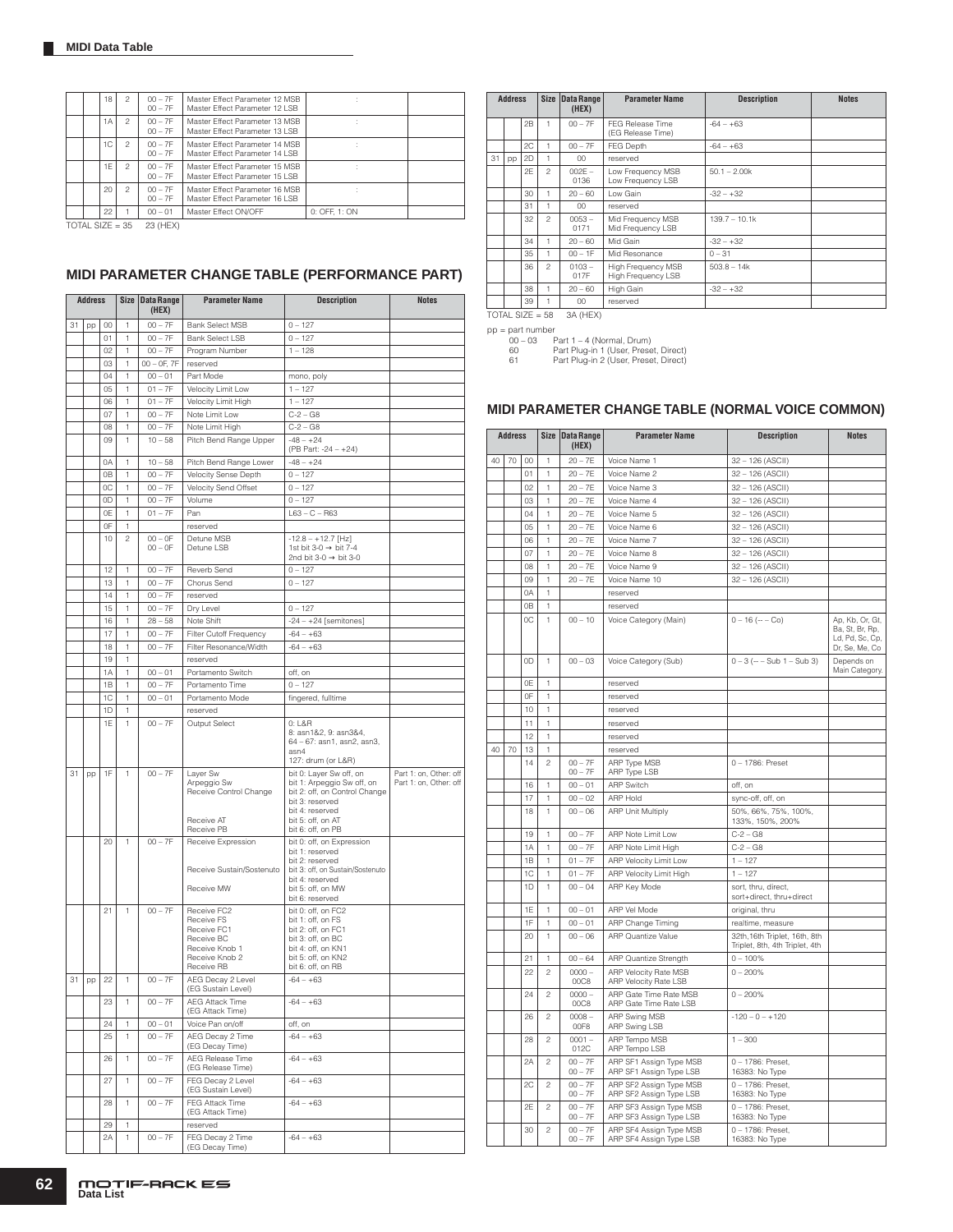|    | <b>Address</b> |    |                   | Size Data Range<br>(HEX) | <b>Parameter Name</b>                              | <b>Description</b>                  | <b>Notes</b> |    | <b>Address</b>    |        |                | Size Data Range<br>(HEX) |
|----|----------------|----|-------------------|--------------------------|----------------------------------------------------|-------------------------------------|--------------|----|-------------------|--------|----------------|--------------------------|
|    |                | 32 | $\mathfrak{p}$    | $00 - 7F$<br>$00 - 7F$   | ARP SF5 Assign Type MSB<br>ARP SF5 Assign Type LSB | 0 - 1786: Preset.<br>16383: No Type |              | 40 | 01                | $00\,$ | $\mathfrak{D}$ | $00 - 7F$<br>$00 - 7F$   |
| 40 | 70             | 34 | $\mathbf{1}$      | $00 - 05$                | reserved                                           |                                     |              |    |                   | 02     | $\mathfrak{D}$ | $00 - 7F$                |
|    |                | 35 | $\mathbf{1}$      | $01 - 7F$                | Pan                                                | $L63 - C - R63$                     |              |    |                   |        |                | $00 - 7F$                |
|    |                | 36 | $\mathbf{1}$      | 40                       | reserved                                           |                                     |              |    |                   | 04     | $\mathfrak{p}$ | $00 - 7F$<br>$00 - 7F$   |
|    |                | 37 | 1                 | $00 - 7F$                | Decay Time                                         | $-64 - +63$                         |              |    |                   | 06     | $\mathfrak{p}$ | $00 - 7F$                |
|    |                | 38 | $\mathbf{1}$      | $00 - 7F$                | Sustain Level                                      | $-64 - +63$                         |              |    |                   |        |                | $00 - 7F$                |
|    |                | 39 | $\mathbf{1}$      | $00 - 7F$                | FEG Attack Time                                    | $-64 - +63$                         |              |    |                   | 08     | $\mathfrak{p}$ | $00 - 7F$                |
|    |                | 3A | 1                 | $00 - 7F$                | FEG Decay Time                                     | $-64 - +63$                         |              |    |                   |        |                | $00 - 7F$                |
|    |                | 3B | $\mathbf{1}$      | $00 - 7F$                | <b>FEG Release Time</b>                            | $-64 - +63$                         |              |    |                   | 0A     | $\overline{c}$ | $00 - 7F$<br>$00 - 7F$   |
|    |                | 3C | $\mathbf{1}$      |                          | reserved                                           |                                     |              |    |                   | 0C     | $\mathfrak{D}$ | $00 - 7F$                |
|    |                | 3D | 1                 | $00 - 7F$                | FEG Depth                                          | $-64 - +63$                         |              |    |                   |        |                | $00 - 7F$                |
|    |                | 3E | $\mathbf{1}$      | $00 - 7F$                | Assign A                                           | $-64 - +63$                         |              |    |                   | 0E     | $\mathfrak{D}$ | $00 - 7F$                |
|    |                | 3F | 1                 | $00 - 7F$                | Assign B                                           | $-64 - +63$                         |              |    |                   |        |                | $00 - 7F$                |
|    |                | 40 | 1                 |                          | reserved                                           |                                     |              |    |                   | 10     | $\mathfrak{p}$ | $00 - 7F$<br>$00 - 7F$   |
|    | 41             |    | 1                 | $00 - 7F$                | EQ Low Gain                                        | $-64 - +63$                         |              |    |                   |        |                | $00 - 7F$                |
|    |                | 42 | $\mathbf{1}$      | $00 - 7F$                | EQ Low Mid Gain                                    | $-64 - +63$                         |              |    |                   | 12     | $\mathfrak{p}$ | $00 - 7F$                |
|    |                | 43 | $\mathbf{1}$      | $00 - 7F$                | EQ High Mid Gain                                   | $-64 - +63$                         |              |    |                   | 14     | $\mathfrak{D}$ | $00 - 7F$                |
|    |                | 44 | $\mathbf{1}$      | $00 - 7F$                | EQ High Gain                                       | $-64 - +63$                         |              |    |                   |        |                | $00 - 7F$                |
|    |                | 45 | $\mathbf{1}$      | $00 - 7F$                | Assign 1                                           | $-64 - +63$                         |              |    |                   | 16     | $\mathfrak{p}$ | $00 - 7F$                |
|    |                | 46 | $\mathbf{1}$      | $00 - 7F$                | Assign 2                                           | $-64 - +63$                         |              |    |                   |        |                | $00 - 7F$                |
|    |                | 47 | $\mathbf{1}$      | $00 - 7F$                | Cutoff Frequency                                   | $-64 - +63$                         |              |    |                   | 18     | $\mathfrak{p}$ | $00 - 7F$<br>$00 - 7F$   |
|    |                | 48 | 1                 | $00 - 7F$                | Resonance                                          | $-64 - +63$                         |              |    |                   | 1A     | $\overline{c}$ | $00 - 7F$                |
|    |                | 49 | $\mathbf{1}$      | $00 - 7F$                | Attack Time                                        | $-64 - +63$                         |              |    |                   |        |                | $00 - 7F$                |
|    |                | 4A | $\mathbf{1}$      | $00 - 7F$                | Release Time                                       | $-64 - +63$                         |              |    |                   | 1C     | $\mathfrak{D}$ | $00 - 7F$                |
|    |                | 4B | $\mathbf{1}$      |                          | reserved                                           |                                     |              |    |                   |        |                | $00 - 7F$                |
|    |                | 4C | $\mathbf{1}$      |                          | reserved                                           |                                     |              |    |                   | 1E     | $\mathfrak{D}$ | $00 - 7F$<br>$00 - 7F$   |
|    |                | 4D | $\mathbf{1}$      |                          | reserved                                           |                                     |              |    |                   | 20     | $\overline{c}$ | $00 - 7F$                |
|    |                | 4E | $\mathbf{1}$      |                          | reserved                                           |                                     |              |    |                   |        |                | $00 - 7F$                |
|    |                | 4F | $\mathbf{1}$      |                          | reserved                                           |                                     |              |    |                   | 22     | $\mathbf{1}$   | $00 - 7F$                |
|    |                | 50 | $\mathbf{1}$      |                          | reserved                                           |                                     |              |    |                   |        |                |                          |
|    |                | 51 | $\mathbf{1}$      |                          | reserved                                           |                                     |              |    |                   | 23     | $\mathbf{1}$   | $01 - 7F$                |
|    |                |    | $TOTAL SIZE = 82$ | 52 (HEX)                 |                                                    |                                     |              |    | $TOTAL$ SIZE = 36 |        |                | 24 (HEX)                 |

|    | <b>Address</b> |    | <b>Size</b>    | <b>Data Range</b><br>(HEX) | <b>Parameter Name</b>                               | <b>Description</b>                          | <b>Notes</b> |
|----|----------------|----|----------------|----------------------------|-----------------------------------------------------|---------------------------------------------|--------------|
| 40 | 01             | 00 | $\mathfrak{p}$ | $00 - 7F$<br>$00 - 7F$     | Reverb Type MSB<br>Reverb Type LSB                  | Refer to "Effect Parameter<br>List."        |              |
|    |                | 02 | $\mathfrak{p}$ | $00 - 7F$<br>$00 - 7F$     | Reverb Parameter 1 MSB<br>Reverb Parameter 1   SB   | ċ                                           |              |
|    |                | 04 | $\overline{c}$ | $00 - 7F$<br>$00 - 7F$     | Reverb Parameter 2 MSB<br>Reverb Parameter 2   SB   | t                                           |              |
|    |                | 06 | $\overline{c}$ | $00 - 7F$<br>$00 - 7F$     | Reverb Parameter 3 MSB<br>Reverb Parameter 3 LSB    | ċ                                           |              |
|    |                | 08 | $\overline{c}$ | $00 - 7F$<br>$00 - 7F$     | Reverb Parameter 4 MSB<br>Reverb Parameter 4   SB   | t                                           |              |
|    |                | 0A | $\mathfrak{p}$ | $00 - 7F$<br>$00 - 7F$     | Reverb Parameter 5 MSB<br>Reverb Parameter 5 LSB    | t                                           |              |
|    |                | 0C | $\mathfrak{p}$ | $00 - 7F$<br>$00 - 7F$     | Reverb Parameter 6 MSB<br>Reverb Parameter 6 LSB    | ċ                                           |              |
|    |                | 0F | $\mathfrak{p}$ | $00 - 7F$<br>$00 - 7F$     | Reverb Parameter 7 MSB<br>Reverb Parameter 7   SB   | ł.                                          |              |
|    |                | 10 | $\overline{c}$ | $00 - 7F$<br>$00 - 7F$     | Reverb Parameter 8 MSB<br>Reverb Parameter 8   SB   | ċ                                           |              |
|    |                | 12 | $\mathfrak{p}$ | $00 - 7F$<br>$00 - 7F$     | Reverb Parameter 9 MSB<br>Reverb Parameter 9   SB   | t                                           |              |
|    |                | 14 | $\overline{c}$ | $00 - 7F$<br>$00 - 7F$     | Reverb Parameter 10 MSB<br>Reverb Parameter 10 I SB | t                                           |              |
|    |                | 16 | $\overline{c}$ | $00 - 7F$<br>$00 - 7F$     | Reverb Parameter 11 MSB<br>Reverb Parameter 11 LSB  | t                                           |              |
|    |                | 18 | $\mathfrak{p}$ | $00 - 7F$<br>$00 - 7F$     | Reverb Parameter 12 MSB<br>Reverb Parameter 12 LSB  | t                                           |              |
|    |                | 1A | $\mathfrak{D}$ | $00 - 7F$<br>$00 - 7F$     | Reverb Parameter 13 MSB<br>Reverb Parameter 13 LSB  | ċ                                           |              |
|    |                | 1C | $\overline{c}$ | $00 - 7F$<br>$00 - 7F$     | Reverb Parameter 14 MSB<br>Reverb Parameter 14   SB | ł.                                          |              |
|    |                | 1F | $\overline{c}$ | $00 - 7F$<br>$00 - 7F$     | Reverb Parameter 15 MSB<br>Reverb Parameter 15   SB | t                                           |              |
|    |                | 20 | $\mathfrak{p}$ | $00 - 7F$<br>$00 - 7F$     | Reverb Parameter 16 MSB<br>Reverb Parameter 16   SB | t                                           |              |
|    |                | 22 | 1              | $00 - 7F$                  | Reverb Return                                       | $-$ ∞dB - 0dB - $+6$ dB<br>$(0 - 96 - 127)$ |              |
|    |                | 23 | 1              | $01 - 7F$                  | Reverb Pan                                          | $L63 - C - R63$                             |              |

| 40 | 00 | CO             | 1 | $00 - 7F$ | reserved                          |                                                                                                                                                  |
|----|----|----------------|---|-----------|-----------------------------------|--------------------------------------------------------------------------------------------------------------------------------------------------|
|    |    | 01             | 1 | $00 - 7F$ | Volume                            | $0 - 127$                                                                                                                                        |
|    |    | 02             | 1 | $00 - 01$ | Same Note Number Key On<br>Assign | single, multi                                                                                                                                    |
|    |    | 03             | 1 | $00 - 01$ | QED Mono/Poly Mode                | mono, poly                                                                                                                                       |
|    |    | 04             | 1 | $00 - 0C$ | Micro Tuning Scale                | Equal, PureMajor, PureMinor,<br>Werckmeist, Kirnberger,<br>Vallot&Yng, 1/4 Shift,<br>1/4 Tone, 1/8 Tone, Indian,<br>Arabic 1, Arabic 2, Arabic 3 |
|    |    | 05             | 1 | $10 - 58$ | QED Pitch Bend Range Upper        | $-48 - +24$ [semitones]                                                                                                                          |
|    |    | 06             | 1 | $10 - 58$ | QED Pitch Bend Range Lower        | $-48 - +24$ [semitones]                                                                                                                          |
|    |    | 07             | 1 | $00 - 01$ | OFD Portamento Mode               | fingered, fulltime                                                                                                                               |
|    |    | 08             | 1 | $00 - 01$ | QED Portamento Switch             | off. on                                                                                                                                          |
|    |    | 09             | 1 | $00 - 7F$ | OFD Portamento Time               | $0 - 127$                                                                                                                                        |
|    |    | 0A             | 1 | $00 - 03$ | Portamento Time Mode              | rate1, time1, rate2, time2                                                                                                                       |
|    |    | 0 <sub>B</sub> | 1 | $00 - 7F$ | Reverb Send                       | $-$ edB $-$ OdB                                                                                                                                  |
|    |    | 0C             | 1 | $00 - 7F$ | Chorus Send                       | $-$ ∞dB $-$ 0dB                                                                                                                                  |
|    |    | 0D             | 1 |           | reserved                          |                                                                                                                                                  |
|    |    | 0E             | 1 |           | reserved                          |                                                                                                                                                  |
|    |    | 0F             | 1 | $00 - 0B$ | Micro Tuning Root                 | $C - B$                                                                                                                                          |
|    |    | 10             | 1 | $00 - 07$ | Legato Slope                      | $0 - 7$                                                                                                                                          |

 $TOTAL SIZE = 17$  11 (HEX)

| 40 | 00 | 40 | $00 - 02$ | Insertion Connect Type | Para, $1\rightarrow 2$ , $2\rightarrow 1$ |  |
|----|----|----|-----------|------------------------|-------------------------------------------|--|
|    |    | 41 | 7F        | reserved               |                                           |  |
|    |    | 42 | 7F        | reserved               |                                           |  |
|    |    | 43 | 00        | reserved               |                                           |  |

TOTAL SIZE =  $4$  04 (HEX)

| 40 | 02 | 00  | $\overline{c}$ | $00 - 7F$<br>$00 - 7F$ | Chorus Type MSB<br>Chorus Type LSB                  | Refer to "Effect Parameter<br>List."        |
|----|----|-----|----------------|------------------------|-----------------------------------------------------|---------------------------------------------|
|    |    | 02  | $\mathfrak{p}$ | $00 - 7F$<br>$00 - 7F$ | Chorus Parameter 1 MSB<br>Chorus Parameter 1 LSB    | ÷                                           |
|    |    | 04  | $\overline{c}$ | $00 - 7F$<br>$00 - 7F$ | Chorus Parameter 2 MSB<br>Chorus Parameter 2 LSB    |                                             |
|    |    | 06  | $\mathfrak{p}$ | $00 - 7F$<br>$00 - 7F$ | Chorus Parameter 3 MSB<br>Chorus Parameter 3 LSB    |                                             |
|    |    | 08  | $\mathfrak{p}$ | $00 - 7F$<br>$00 - 7F$ | Chorus Parameter 4 MSB<br>Chorus Parameter 4 LSB    |                                             |
|    |    | 0A  | $\overline{c}$ | $00 - 7F$<br>$00 - 7F$ | Chorus Parameter 5 MSB<br>Chorus Parameter 5   SB   | ÷                                           |
|    |    | OC. | $\mathfrak{p}$ | $00 - 7F$<br>$00 - 7F$ | Chorus Parameter 6 MSB<br>Chorus Parameter 6 LSB    | ÷                                           |
|    |    | 0E  | $\overline{c}$ | $00 - 7F$<br>$00 - 7F$ | Chorus Parameter 7 MSB<br>Chorus Parameter 7 LSB    | ÷                                           |
|    |    | 10  | $\overline{c}$ | $00 - 7F$<br>$00 - 7F$ | Chorus Parameter 8 MSB<br>Chorus Parameter 8 LSB    | ÷                                           |
|    |    | 12  | $\mathfrak{p}$ | $00 - 7F$<br>$00 - 7F$ | Chorus Parameter 9 MSB<br>Chorus Parameter 9 LSB    | ÷                                           |
|    |    | 14  | $\mathfrak{p}$ | $00 - 7F$<br>$00 - 7F$ | Chorus Parameter 10 MSB<br>Chorus Parameter 10 LSB  | ÷                                           |
|    |    | 16  | $\mathfrak{p}$ | $00 - 7F$<br>$00 - 7F$ | Chorus Parameter 11 MSB<br>Chorus Parameter 11 LSB  | ÷                                           |
|    |    | 18  | $\mathfrak{p}$ | $00 - 7F$<br>$00 - 7F$ | Chorus Parameter 12 MSB<br>Chorus Parameter 12 LSB  | ÷.                                          |
|    |    | 1A  | $\overline{c}$ | $00 - 7F$<br>$00 - 7F$ | Chorus Parameter 13 MSB<br>Chorus Parameter 13 LSB  | ÷                                           |
|    |    | 1C  | $\mathfrak{p}$ | $00 - 7F$<br>$00 - 7F$ | Chorus Parameter 14 MSB<br>Chorus Parameter 14 LSB  |                                             |
|    |    | 1F  | $\overline{c}$ | $00 - 7F$<br>$00 - 7F$ | Chorus Parameter 15 MSB<br>Chorus Parameter 15 LSB  |                                             |
|    |    | 20  | $\mathfrak{p}$ | $00 - 7F$<br>$00 - 7F$ | Chorus Parameter 16 MSB<br>Chorus Parameter 16   SB |                                             |
|    |    | 22  | 1              | $00 - 7F$              | Chorus Return                                       | $-$ ∞dB - 0dB - $+6$ dB<br>$(0 - 96 - 127)$ |
|    |    | 23  | 1              | $01 - 7F$              | Chorus Pan                                          | $163 - C - B63$                             |
|    |    | 24  | $\mathbf{1}$   | $00 - 7F$              | Send Chorus To Reverb                               | $-$ ∞dB $-$ 0dB (0 $-$ 127)                 |

 $\overline{TOTAL SIZE} = 37$  25 (HEX)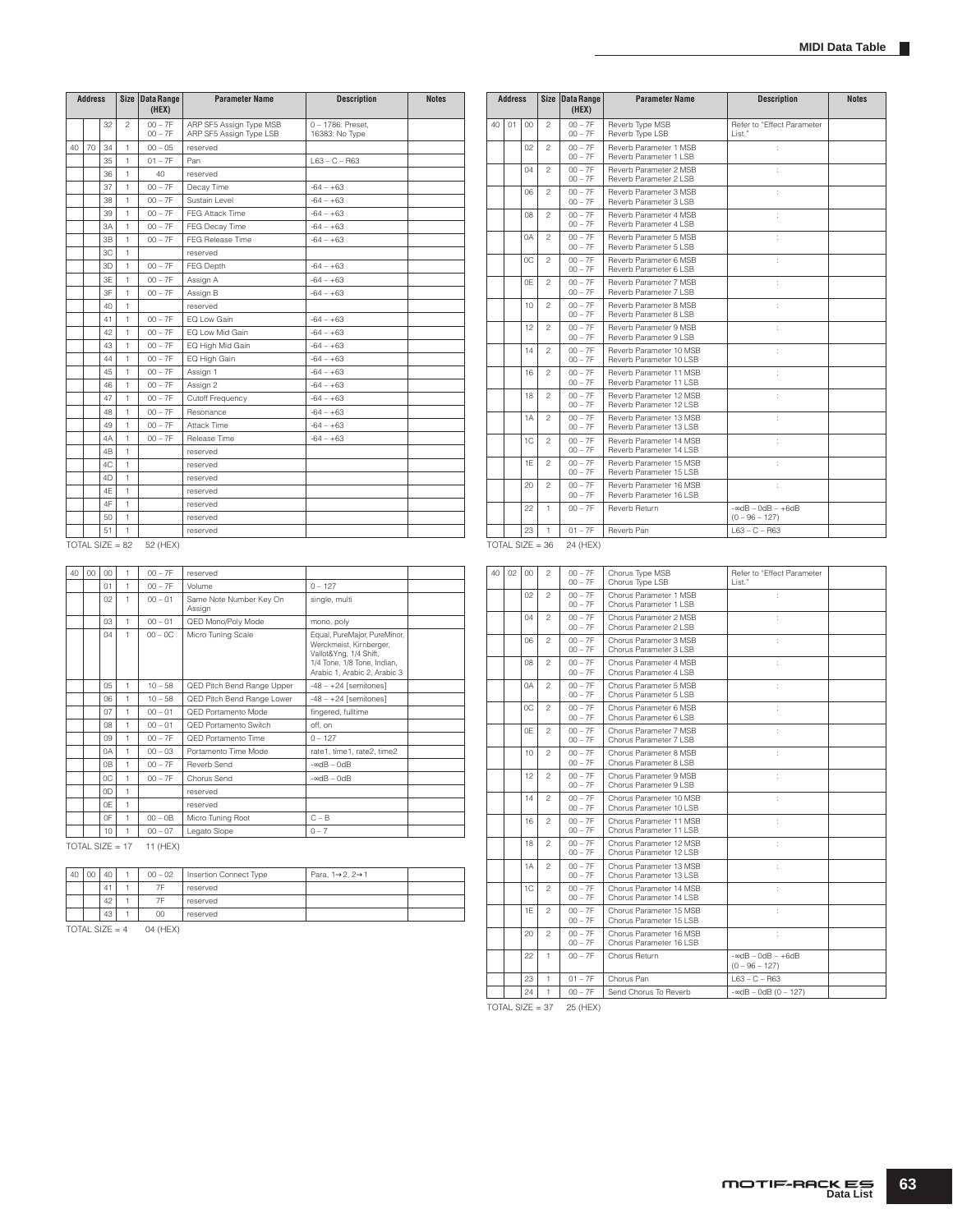|    | <b>Address</b> |     | <b>Size</b>                   | <b>Data Range</b><br>(HEX) | <b>Parameter Name</b>                                        | <b>Description</b>                    | <b>Notes</b> |
|----|----------------|-----|-------------------------------|----------------------------|--------------------------------------------------------------|---------------------------------------|--------------|
| 40 | 03             | 00  | $\mathfrak{p}$                | $00 - 7F$<br>$00 - 7F$     | Insertion-1 Type MSB<br>Insertion-1 Type LSB                 | Refer to "Effect Parameter<br>I ist." |              |
|    |                | 02  | 2                             | $00 - 7F$<br>$00 - 7F$     | Insertion-1 Parameter 1 MSB<br>Insertion-1 Parameter 1 LSB   |                                       |              |
|    |                | 04  | $\mathfrak{p}$                | $00 - 7F$<br>$00 - 7F$     | Insertion-1 Parameter 2 MSB<br>Insertion-1 Parameter 2 LSB   | ţ.                                    |              |
|    |                | 06  | $\mathfrak{p}$                | $00 - 7F$<br>$00 - 7F$     | Insertion-1 Parameter 3 MSB<br>Insertion-1 Parameter 3 LSB   |                                       |              |
|    |                | 08  | $\overline{c}$                | $00 - 7F$<br>$00 - 7F$     | Insertion-1 Parameter 4 MSB<br>Insertion-1 Parameter 4 LSB   |                                       |              |
|    |                | 0A  | $\mathfrak{p}$                | $00 - 7F$<br>$00 - 7F$     | Insertion-1 Parameter 5 MSB<br>Insertion-1 Parameter 5 LSB   |                                       |              |
|    |                | OC. | $\mathfrak{p}$                | $00 - 7F$<br>$00 - 7F$     | Insertion-1 Parameter 6 MSB<br>Insertion-1 Parameter 6 LSB   |                                       |              |
|    |                | 0F  | $\mathfrak{p}$                | $00 - 7F$<br>$00 - 7F$     | Insertion-1 Parameter 7 MSB<br>Insertion-1 Parameter 7 LSB   | t                                     |              |
|    |                | 10  | 2                             | $00 - 7F$<br>$00 - 7F$     | Insertion-1 Parameter 8 MSB<br>Insertion-1 Parameter 8 LSB   | t                                     |              |
|    |                | 12  | 2                             | $00 - 7F$<br>$00 - 7F$     | Insertion-1 Parameter 9 MSB<br>Insertion-1 Parameter 9 LSB   | ÷.                                    |              |
|    |                | 14  | 2                             | $00 - 7F$<br>$00 - 7F$     | Insertion-1 Parameter 10 MSB<br>Insertion-1 Parameter 10 LSB | ÷.                                    |              |
|    |                | 16  | $\overline{c}$                | $00 - 7F$<br>$00 - 7F$     | Insertion-1 Parameter 11 MSB<br>Insertion-1 Parameter 11 LSB | ÷.                                    |              |
|    |                | 18  | $\overline{c}$                | $00 - 7F$<br>$00 - 7F$     | Insertion-1 Parameter 12 MSB<br>Insertion-1 Parameter 12 LSB | ÷.                                    |              |
|    |                | 1A  | $\overline{c}$                | $00 - 7F$<br>$00 - 7F$     | Insertion-1 Parameter 13 MSB<br>Insertion-1 Parameter 13 LSB | ł.                                    |              |
|    |                | 1C  | $\overline{c}$                | $00 - 7F$<br>$00 - 7F$     | Insertion-1 Parameter 14 MSB<br>Insertion-1 Parameter 14 LSB | ÷.                                    |              |
|    |                | 1F  | $\mathfrak{p}$                | $00 - 7F$<br>$00 - 7F$     | Insertion-1 Parameter 15 MSB<br>Insertion-1 Parameter 15 LSB | ÷.                                    |              |
|    |                | 20  | 2                             | $00 - 7F$<br>$00 - 7F$     | Insertion-1 Parameter 16 MSB<br>Insertion-1 Parameter 16 LSB | ÷.                                    |              |
|    |                |     | $T\cap T\Delta 1$ $S17F = 3A$ | 22 (HEY)                   |                                                              |                                       |              |

TOTAL SIZE =  $34$  22 (HEX)

| 40 | 04 | 00             | $\overline{c}$ | $00 - 7F$<br>$00 - 7F$ | Insertion-2 Type MSB<br>Insertion-2 Type LSB                  | Refer to "Effect Parameter<br>List." |
|----|----|----------------|----------------|------------------------|---------------------------------------------------------------|--------------------------------------|
|    |    | $02^{1}$       | $\mathfrak{p}$ | $00 - 7F$<br>$00 - 7F$ | Insertion-2 Parameter 1 MSB<br>Insertion-2 Parameter 1 LSB    | ÷                                    |
|    |    | 04             | $\overline{c}$ | $00 - 7F$<br>$00 - 7F$ | Insertion-2 Parameter 2 MSB<br>Insertion-2 Parameter 2   SB   | ÷.                                   |
|    |    | 06             | $\mathfrak{p}$ | $00 - 7F$<br>$00 - 7F$ | Insertion-2 Parameter 3 MSB<br>Insertion-2 Parameter 3   SB   |                                      |
|    |    | O <sub>8</sub> | $\mathfrak{p}$ | $00 - 7F$<br>$00 - 7F$ | Insertion-2 Parameter 4 MSB<br>Insertion-2 Parameter 4 LSB    |                                      |
|    |    | 0A             | $\mathfrak{p}$ | $00 - 7F$<br>$00 - 7F$ | Insertion-2 Parameter 5 MSB<br>Insertion-2 Parameter 5 LSB    |                                      |
|    |    | OC.            | $\mathfrak{p}$ | $00 - 7F$<br>$00 - 7F$ | Insertion-2 Parameter 6 MSB<br>Insertion-2 Parameter 6 LSB    | ł.                                   |
|    |    | 0F             | $\mathfrak{p}$ | $00 - 7F$<br>$00 - 7F$ | Insertion-2 Parameter 7 MSB<br>Insertion-2 Parameter 7 LSB    | ÷                                    |
|    |    | 10             | $\overline{c}$ | $00 - 7F$<br>$00 - 7F$ | Insertion-2 Parameter 8 MSB<br>Insertion-2 Parameter 8   SB   | t                                    |
|    |    | 12             | $\mathfrak{p}$ | $00 - 7F$<br>$00 - 7F$ | Insertion-2 Parameter 9 MSB<br>Insertion-2 Parameter 9 LSB    |                                      |
|    |    | 14             | $\mathfrak{p}$ | $00 - 7F$<br>$00 - 7F$ | Insertion-2 Parameter 10 MSB<br>Insertion-2 Parameter 10 I SB |                                      |
|    |    | 16             | $\mathfrak{p}$ | $00 - 7F$<br>$00 - 7F$ | Insertion-2 Parameter 11 MSB<br>Insertion-2 Parameter 11 LSB  | ÷.                                   |
|    |    | 18             | $\mathfrak{p}$ | $00 - 7F$<br>$00 - 7F$ | Insertion-2 Parameter 12 MSB<br>Insertion-2 Parameter 12 LSB  | ÷.                                   |
|    |    | 1A             | $\overline{c}$ | $00 - 7F$<br>$00 - 7F$ | Insertion-2 Parameter 13 MSB<br>Insertion-2 Parameter 13 LSB  | ÷                                    |
|    |    | 1C             | $\mathfrak{p}$ | $00 - 7F$<br>$00 - 7F$ | Insertion-2 Parameter 14 MSB<br>Insertion-2 Parameter 14 LSB  | t                                    |
|    |    | 1F             | $\mathfrak{p}$ | $00 - 7F$<br>$00 - 7F$ | Insertion-2 Parameter 15 MSB<br>Insertion-2 Parameter 15   SB |                                      |
|    |    | 20             | $\overline{c}$ | $00 - 7F$<br>$00 - 7F$ | Insertion-2 Parameter 16 MSB<br>Insertion-2 Parameter 16   SB |                                      |

TOTAL SIZE =  $34$  22 (HEX)

|    | <b>Address</b> |                |                | Size Data Range<br>(HEX) | <b>Parameter Name</b>                                                | <b>Description</b>                                                             | <b>Notes</b> |
|----|----------------|----------------|----------------|--------------------------|----------------------------------------------------------------------|--------------------------------------------------------------------------------|--------------|
| 40 | 0 <sub>5</sub> | 00             | 1.             | $00 - 0C$                | Controller Set 1 Source                                              | 0:PB, 1: MW, 3: AT, 4: FC,<br>5: FS, 6: RB, 7: BC, 8: AS1,<br>9: AS2, 12: FC2  |              |
|    |                | 01             | $\mathfrak{p}$ | $00\,$<br>$00 - 44$      | Controller Set 1 Destination MSB<br>Controller Set 1 Destination LSB | $0 - 68$                                                                       |              |
|    |                | 03             | 1              | $00 - 7F$                | Controller Set 1 Depth                                               | $-64 - +63$                                                                    |              |
|    |                | 04             | $\mathbf{1}$   |                          | reserved                                                             |                                                                                |              |
|    |                | $0.5^{\circ}$  | $\mathbf{1}$   | $00 - 0C$                | Controller Set 2 Source                                              | 0: PB, 1: MW, 3: AT, 4: FC,<br>5: FS, 6: RB, 7: BC, 8: AS1,<br>9: AS2, 12: FC2 |              |
|    |                | 06             | $\mathfrak{p}$ | $00\,$<br>$00 - 44$      | Controller Set 2 Destination MSB<br>Controller Set 2 Destination LSB | $0 - 68$                                                                       |              |
|    |                | 08             | 1              | $00 - 7F$                | Controller Set 2 Depth                                               | $-64 - +63$                                                                    |              |
|    |                | 09             | 1              |                          | reserved                                                             |                                                                                |              |
|    |                | 0A             | $\mathbf{1}$   | $00 - 0C$                | Controller Set 3 Source                                              | 0: PB, 1: MW, 3: AT, 4: FC,<br>5: FS, 6: RB, 7: BC, 8: AS1,<br>9: AS2, 12: FC2 |              |
|    |                | 0 <sub>B</sub> | $\mathfrak{p}$ | $00 -$<br>$00 - 44$      | Controller Set 3 Destination MSB<br>Controller Set 3 Destination LSB | $0 - 68$                                                                       |              |
|    |                | 0D             | 1              | $00 - 7F$                | Controller Set 3 Depth                                               | $-64 - +63$                                                                    |              |
|    |                | 0E             | 1              |                          | reserved                                                             |                                                                                |              |
|    |                | 0F             | 1              | $00 - 0C$                | Controller Set 4 Source                                              | 0: PB, 1: MW, 3: AT, 4: FC,<br>5: FS, 6: RB, 7: BC, 8: AS1,<br>9: AS2, 12: FC2 |              |
|    |                | 10             | 2              | $00 -$<br>$00 - 44$      | Controller Set 4 Destination MSB<br>Controller Set 4 Destination LSB | $0 - 68$                                                                       |              |
|    |                | 12             | 1              | $00 - 7F$                | Controller Set 4 Depth                                               | $-64 - +63$                                                                    |              |
|    |                | 13             | 1              |                          | reserved                                                             |                                                                                |              |
|    |                | 14             | $\mathbf{1}$   | $00 - 0C$                | Controller Set 5 Source                                              | 0: PB, 1: MW, 3: AT, 4: FC,<br>5: FS, 6: RB, 7: BC, 8: AS1,<br>9: AS2, 12: FC2 |              |
|    |                | 15             | $\overline{c}$ | $00 -$<br>$00 - 44$      | Controller Set 5 Destination MSB<br>Controller Set 5 Destination LSB | $0 - 68$                                                                       |              |
|    |                | 17             | 1              | $00 - 7F$                | Controller Set 5 Depth                                               | $-64 - +63$                                                                    |              |
|    |                | 18             | 1              |                          | reserved                                                             |                                                                                |              |
|    |                | 19             | $\mathbf{1}$   | $00 - 0C$                | Controller Set 6 Source                                              | 0: PB, 1: MW, 3: AT, 4: FC,<br>5: FS, 6: RB, 7: BC, 8: AS1,<br>9: AS2, 12: FC2 |              |
|    |                | 1A             | $\mathfrak{p}$ | $00\,$<br>$00 - 44$      | Controller Set 6 Destination MSB<br>Controller Set 6 Destination LSB | $0 - 68$                                                                       |              |
|    |                | 1C             | $\mathbf{1}$   | $00 - 7F$                | Controller Set 6 Depth                                               | $-64 - +63$                                                                    |              |
|    |                | 1D             | $\mathbf{1}$   | $00 - 0F$                | reserved                                                             |                                                                                |              |

 $TOTAL SIZE = 30$  1E (HEX)

| 40 | 06 | $00\,$           | 1            | $00 - 05$ | LFO Phase              | 0, 90, 120, 180, 240, 270                                                                       |                                                                                                                                       |
|----|----|------------------|--------------|-----------|------------------------|-------------------------------------------------------------------------------------------------|---------------------------------------------------------------------------------------------------------------------------------------|
|    |    | 01               | 1            | $00 - 0C$ | <b>LFO</b> Wave        | tri, tri+, sawup, sawdwn,<br>squ1/4, squ1/3, squ, squ2/3,<br>squ3/4, trpzd, S/H1, S/H2,<br>user |                                                                                                                                       |
|    |    | 02               | $\mathbf{1}$ | $00 - 3F$ | <b>LFO</b> Speed       | $0 - 63$<br>(available only when Tempo<br>Sync is set to off)                                   |                                                                                                                                       |
|    |    | 03               | $\mathbf{1}$ | $05 - 15$ | LFO TEMPO SPEED        | $5 - 21$<br>(available only when Tempo<br>Sync is set to on)                                    | 16th, 8th/3,<br>16th., 8th.<br>4th/3, 8th.,<br>4th, 2th/3,<br>4th., 2nd,<br>Whole/3, 2nd.,<br>4thX4, 4thX5,<br>4thX6, 4thX7,<br>4thX8 |
|    |    | 04               | 1            | $00 - 01$ | LFO TEMPO SYNC         | OFF, ON                                                                                         |                                                                                                                                       |
|    |    | 0.5 <sub>0</sub> | 1            | $00 - 7F$ | LFO Delay Time         | $0 - 127$                                                                                       |                                                                                                                                       |
|    |    | 06               | 1            | $00 - 7F$ | LFO Fade In Time       | $0 - 127$                                                                                       |                                                                                                                                       |
|    |    | 07               | 1            | $00 - 7F$ | I FO Hold Time         | $0 - 127$                                                                                       |                                                                                                                                       |
|    |    | 08               | 1            | $00 - 7F$ | I FO Fade Out Time     | $0 - 127$                                                                                       |                                                                                                                                       |
|    |    | 09               | $\mathbf{1}$ | $00 - 02$ | LFO Key On Reset       | off, each-on, 1st-on                                                                            |                                                                                                                                       |
|    |    | 0A               | 1            | $00 - 05$ | LFO Box 1 Destination  | AMD, PMD, FMD, RESO,<br>PAN, ELEMENT LFO SPEED                                                  |                                                                                                                                       |
|    |    | 0B               | $\mathbf{1}$ | $00 - 7F$ | LFO Box 1 Depth        | $0 - 127$                                                                                       |                                                                                                                                       |
|    |    | 0C               | 1            |           | reserved               |                                                                                                 |                                                                                                                                       |
|    |    | 0D               | 1            | $00 - 05$ | LFO Box 2 Destination  | AMD, PMD, FMD, RESO,<br>PAN. ELEMENT LFO SPEED                                                  |                                                                                                                                       |
|    |    | 0E               | 1            | $00 - 7F$ | LFO Box 2 Depth        | $0 - 127$                                                                                       |                                                                                                                                       |
|    |    | 0F               | 1            |           | reserved               |                                                                                                 |                                                                                                                                       |
|    |    | 10               | 1            | $00 - 05$ | LFO Box 3 Destination  | AMD, PMD, FMD, RESO,<br>PAN, ELEMENT LFO SPEED                                                  |                                                                                                                                       |
|    |    | 11               | 1            | $00 - 7F$ | LFO Box 3 Depth        | $0 - 127$                                                                                       |                                                                                                                                       |
|    |    | 12               | $\mathbf{1}$ |           | reserved               |                                                                                                 |                                                                                                                                       |
|    |    | 13               | 1            | $00 - 06$ | USER WAVE TOTAL STEP   | 2, 3, 4, 6, 8, 12, 16                                                                           |                                                                                                                                       |
|    |    | 14               | 1            | $00 - 03$ | USER WAVE SLOPE        | OFF, UP, DOWN, UP&DOWN                                                                          |                                                                                                                                       |
|    |    | 15               | 1            | $00 - 7F$ | USER WAVE STEP VALUE 1 | $0 - 127$                                                                                       |                                                                                                                                       |
|    |    | 16               | 1            | $00 - 7F$ | USER WAVE STEP VALUE 2 | $0 - 127$                                                                                       |                                                                                                                                       |
|    |    | 17               | 1            | $00 - 7F$ | USER WAVE STEP VALUE 3 | $0 - 127$                                                                                       |                                                                                                                                       |
|    |    | 18               | 1            | $00 - 7F$ | USER WAVE STEP VALUE 4 | $0 - 127$                                                                                       |                                                                                                                                       |
|    |    | 19               | $\mathbf{1}$ | $00 - 7F$ | USER WAVE STEP VALUE 5 | $0 - 127$                                                                                       |                                                                                                                                       |
|    |    | 1A               | $\mathbf{1}$ | $00 - 7F$ | USER WAVE STEP VALUE 6 | $0 - 127$                                                                                       |                                                                                                                                       |
|    |    | 1B               | 1            | $00 - 7F$ | USER WAVE STEP VALUE 7 | $0 - 127$                                                                                       |                                                                                                                                       |
|    |    | 1C               | $\mathbf{1}$ | $00 - 7F$ | USER WAVE STEP VALUE 8 | $0 - 127$                                                                                       |                                                                                                                                       |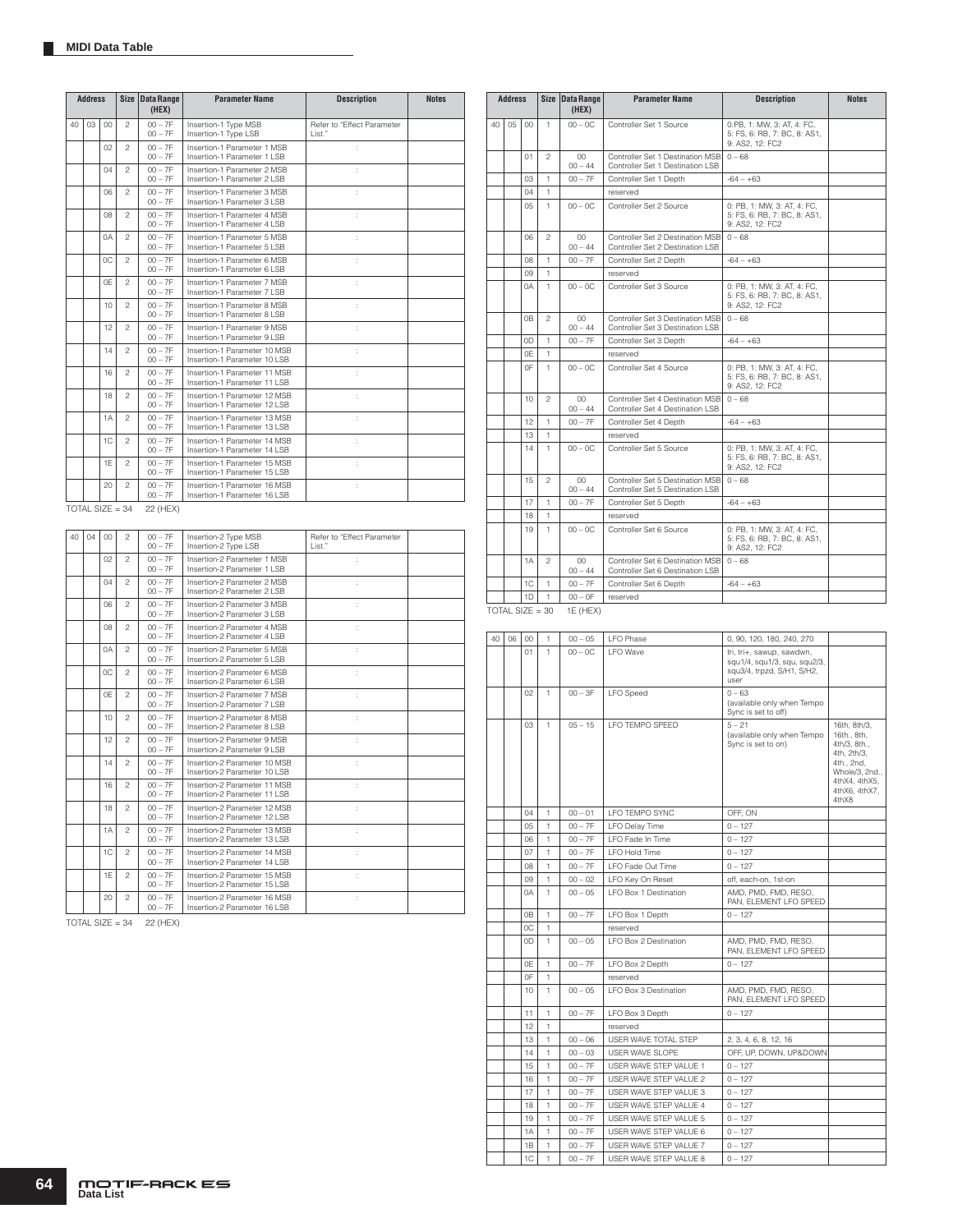|  | 1 <sub>D</sub>  |                   | $00 - 7F$ | USER WAVE STEP VALUE 9  | $0 - 127$ |  |
|--|-----------------|-------------------|-----------|-------------------------|-----------|--|
|  | 1E              |                   | $00 - 7F$ | USER WAVE STEP VALUE 10 | $0 - 127$ |  |
|  | 1F              |                   | $00 - 7F$ | USER WAVE STEP VALUE 11 | $0 - 127$ |  |
|  | 20 <sub>1</sub> |                   | $00 - 7F$ | USER WAVE STEP VALUE 12 | $0 - 127$ |  |
|  | 21              |                   | $00 - 7F$ | USER WAVE STEP VALUE 13 | $0 - 127$ |  |
|  | 22              |                   | $00 - 7F$ | USER WAVE STEP VALUE 14 | $0 - 127$ |  |
|  | 23              |                   | $00 - 7F$ | USER WAVE STEP VALUE 15 | $0 - 127$ |  |
|  | 24              |                   | $00 - 7F$ | USER WAVE STEP VALUE 16 | $0 - 127$ |  |
|  | 25              |                   | $00 - 7F$ | LFO RANDOM SPEED DEPTH  | $0 - 127$ |  |
|  |                 | TOTAL SIZE = $38$ | 26 (HEX)  |                         |           |  |

| 40 l | . 07 | $00 -$          | $00 - 02$<br>$00 - 7F$ | Audition Phrase Number MSB<br>Audition Phrase Number I SB | $000 - 285$ |  |
|------|------|-----------------|------------------------|-----------------------------------------------------------|-------------|--|
|      |      | 02              | $28 - 58$              | <b>Audition Note Shift</b>                                | $-24 - 24$  |  |
|      |      | 03 <sup>2</sup> | $00 - 7F$              | Audition Velocity Shift                                   | $-64 - 63$  |  |

 $\overline{TOTAL SIZE} = 4$  04 (HEX)

#### **MIDI PARAMETER CHANGE TABLE (NORMAL VOICE ELEMENT)**

|    | <b>Address</b> |         | <b>Size</b><br><b>Data Range</b><br><b>Parameter Name</b><br>(HEX) |                        | <b>Description</b>                 | <b>Notes</b>                                                                                                                                                                          |  |
|----|----------------|---------|--------------------------------------------------------------------|------------------------|------------------------------------|---------------------------------------------------------------------------------------------------------------------------------------------------------------------------------------|--|
| 41 | ee             | $^{00}$ | 1                                                                  | $00 - 01$              | <b>ELEMENT ASSIGN</b>              | 0: OFF. 1: ON                                                                                                                                                                         |  |
|    |                | 01      | 1                                                                  | $^{00}$                | reserved                           |                                                                                                                                                                                       |  |
|    |                | 02      | 1                                                                  |                        | not used                           |                                                                                                                                                                                       |  |
|    |                | 03      | $\overline{c}$                                                     | $00 - 7F$<br>$00 - 7F$ | Wave Number MSB<br>Wave Number LSB | $1 - 1859$<br>1st bit 6-0 $\rightarrow$ bit 13-7                                                                                                                                      |  |
|    |                | 05      | 1                                                                  |                        | not used                           |                                                                                                                                                                                       |  |
|    |                | 06      | 1                                                                  |                        | not used                           |                                                                                                                                                                                       |  |
|    |                | 07      | 1                                                                  |                        | not used                           |                                                                                                                                                                                       |  |
|    |                | 08      | 1                                                                  | $01 - 7F$              | Pan                                | $L63 - C - R63$                                                                                                                                                                       |  |
|    |                | 09      | 1                                                                  | $00 - 7F$              | Random Pan Depth                   | $0 - 127$                                                                                                                                                                             |  |
|    |                | 0A      | 1                                                                  | $00 - 7F$              | Alternate Pan Depth                | $L64 - 0 - R63$                                                                                                                                                                       |  |
|    |                | 0B      | 1                                                                  | $00 - 7F$              | Scaling Pan Depth                  | $-64 - +63$                                                                                                                                                                           |  |
|    |                | OC.     | 1                                                                  | $00 - 7F$              | Note Limit Low                     | $0 - 127$                                                                                                                                                                             |  |
|    |                | 0D      | 1                                                                  | $00 - 7F$              | Note Limit High                    | $0 - 127$                                                                                                                                                                             |  |
|    |                | 0E      | 1                                                                  | $01 - 7F$              | Velocity Limit Low                 | $1 - 127$                                                                                                                                                                             |  |
|    |                | 0F      | 1                                                                  | $01 - 7F$              | Velocity Limit High                | $1 - 127$                                                                                                                                                                             |  |
|    |                | 10      | 1                                                                  | $00 - 7F$              | Velocity Cross Fade                | $0 - 127$                                                                                                                                                                             |  |
|    |                | 11      | 1                                                                  | $00 - 7F$              | Key On Delay                       | 0 - 127 (available only when<br>the Tempo Sync is set to off)                                                                                                                         |  |
|    |                | 12      | 1                                                                  | $00 - 01$              | Key On Delay Tempo Sync            | 0: OFF. 1: ON                                                                                                                                                                         |  |
|    |                | 13      | 1                                                                  |                        | not used                           |                                                                                                                                                                                       |  |
|    |                | 14      | 1                                                                  |                        | not used                           |                                                                                                                                                                                       |  |
|    |                | 15      | 1                                                                  | 00                     | reserved                           |                                                                                                                                                                                       |  |
|    |                | 16      | 1                                                                  | $00 - 02$              | Insertion Effect Switch            | thru, ins1, ins2                                                                                                                                                                      |  |
|    |                | 17      | 1                                                                  |                        | not used                           |                                                                                                                                                                                       |  |
|    |                | 18      | $\mathfrak{p}$                                                     | $00 - 00$<br>$00 - 3F$ | CONTROL BOX SW                     | BIT 0 - 6: RESERVE<br>BIT 0 - 5: BOX 1 - BOX 6.<br><b>BIT 6: RESERVE</b>                                                                                                              |  |
|    |                | 1A      | $\mathfrak{p}$                                                     | $00 - 00$<br>$00 - 07$ | LFO BOX SW                         | BIT 0 - 6: RESERVE<br>BIT 0 - 2: BOX 1 - BOX 3.<br>BIT 3 - 6: RESERVE                                                                                                                 |  |
|    |                | 1C      | 1                                                                  | $05 - 15$              | Key On Delay Tempo                 | 5 - 21 (available only when<br>the Tempo Sync is set to on)<br>16th, 8th/3, 16th., 8th, 4th/3,<br>8th., 4th, 2th/3, 4th., 2nd,<br>Whole/3, 2nd., 4thX4, 4thX5,<br>4thX6, 4thX7, 4thX8 |  |

TOTAL SIZE =  $29$  1D (HEX)

|    | <b>Address</b>    |                |                | Size Data Range<br>(HEX) | <b>Parameter Name</b>           | <b>Description</b>                 | <b>Notes</b>                                      |
|----|-------------------|----------------|----------------|--------------------------|---------------------------------|------------------------------------|---------------------------------------------------|
| 41 | ee                | 20             | 1              | $00 - 7F$                | Flement Level                   | $0 - 127$                          |                                                   |
|    |                   | 21             | 1              | $00 - 7F$                | Level Velocity Sensitivity      | $-64 - +63$                        |                                                   |
|    |                   | 22             | 1              | $00 - 04$                | Level Sens Velocity Curve       | 00 - 04 ZDDAD                      |                                                   |
|    |                   | 23             | 1              | 00                       | reserved                        |                                    |                                                   |
|    |                   | 24             | 1              | $00 - 7F$                | <b>AEG Attack Time</b>          | $0 - 127$                          |                                                   |
|    |                   | 25             | 1              | $00 - 7F$                | AEG Decay 1 Time                | $0 - 127$                          |                                                   |
|    |                   | 26             | 1              | $00 - 7F$                | AEG Decay 2 Time                | $0 - 127$                          |                                                   |
|    |                   | 27             | 1              | $00 - 7F$                | <b>AEG Release Time</b>         | $0 - 127$                          |                                                   |
|    |                   | 28             | 1              | $00 - 7F$                | AEG Init Level                  | $0 - 127$                          |                                                   |
|    |                   | 29             | $\mathbf{1}$   | $00 - 7F$                | <b>AEG Attack Level</b>         | $0 - 127$                          |                                                   |
|    |                   | 2A             | 1              | $00 - 7F$                | AEG Decay 1 Level               | $0 - 127$                          |                                                   |
|    |                   | 2 <sub>B</sub> | 1              | $00 - 7F$                | AEG Decay 2 Level               | $0 - 127$                          |                                                   |
|    |                   | 2C             | 1              | 00                       | reserved                        |                                    |                                                   |
|    |                   | 2D             | 1              | $00 - 04$                | AEG Time Velocity Segment       | ATK, ATK+DCY, DCY,<br>ATK+RLS, ALL |                                                   |
|    |                   | 2F             | 1              | $00 - 7F$                | AEG Time Velocity Sensitivity   | $-64 - +63$                        |                                                   |
|    |                   | 2F             | 1              | $00 - 7F$                | Level Key Follow Sensitivity    | $-200\% - +200\%$                  |                                                   |
|    |                   | 30             | 1              | $00 - 7C$                | Level Scaling Break Point 1     | $C - 2 - F8$                       | BP1 <bp2<bp3<br><math>&lt;</math>BP4</bp2<bp3<br> |
|    |                   | 31             | 1.             | $01 - 7D$                | Level Scaling Break Point 2     | $C# -2 - F8$                       | BP1 <bp2<bp3<br><math>&lt;</math>BP4</bp2<bp3<br> |
|    |                   | 32             | 1              | $02 - 7F$                | Level Scaling Break Point 3     | $D - 2 - F$ #8                     | BP1 <bp2<bp3<br><math>&lt;</math>BP4</bp2<bp3<br> |
|    |                   | 33             | 1              | $03 - 7F$                | Level Scaling Break Point 4     | $D# - 2 - G8$                      | BP1 <bp2<bp3<br><math>&lt;</math>BP4</bp2<bp3<br> |
|    |                   | 34             | $\mathfrak{p}$ | $00 - 01$<br>$00 - 7F$   | Level Scaling Offset 1          | $-128 - +127$                      |                                                   |
|    |                   | 36             | $\mathfrak{p}$ | $00 - 01$<br>$00 - 7F$   | Level Scaling Offset 2          | $-128 - +127$                      |                                                   |
|    |                   | 38             | $\overline{c}$ | $00 - 01$<br>$00 - 7F$   | Level Scaling Offset 3          | $-128 - +127$                      |                                                   |
|    |                   | 3A             | $\mathfrak{p}$ | $00 - 01$<br>$00 - 7F$   | Level Scaling Offset 4          | $-128 - +127$                      |                                                   |
|    |                   | 3C             | 1              | $00 - 7F$                | AEG Time Key Follow Sensitivity | $-64 - +63$                        |                                                   |
|    |                   | 3D             | 1              | $00 - 7F$                | AEG Time Key Follow Center Note | $C - 2 - G8$                       |                                                   |
|    | $TOTAL SIZE = 30$ |                |                | 1E (HEX)                 |                                 |                                    |                                                   |

42 | ee | 00 | 1 | 10 – 70 | Coarse Tune | -48 – +48 01 | 1 | 00 – 7F | Fine Tune -64 – +63  $02 \mid 1 \mid 00 - 7F \mid$  Velocity  $\rightarrow$  Pitch Sensitivity  $-64 - +63$ 03 | 1 | 00 reserved 04 | 1 | 00 – 7F | Random Pitch Depth | 0 – 127 05 1 00 – 7F PEG Hold Time 0 – 127 06 1 00 – 7F PEG Attack Time 0 – 127 07 1 00 – 7F PEG Decay 1 Time 0 – 127 08 1 00 – 7F PEG Decay 2 Time 0 – 127 09 1 00 – 7F PEG Release Time 0A 2 00 – 01<br>00 – 7F  $PFG$  Hold Level  $-128 - +127$  $(-4800 - +4800$  [cent])  $0C$  2  $00 - 01$ 00 – 7F PEG Attack Level  $-128 - 127$ <br>(-4800 – +4800 [cent]) 0E 2 00 – 01<br>00 – 7F PEG Decay 1 Level (-4800 – +4800 [cent])  $\begin{array}{|c|c|c|c|c|} \hline 10 & 2 & 00 & -01 \\ \hline 00 & -75 & & \hline \end{array}$ PEG Decay 2 Level  $-128 - +127$ <br>(-4800 – +4800 [cent])  $\begin{array}{|c|c|c|c|c|}\n 12 & 2 & 00 & -01 \\
 & 00 & -75 & & \n\end{array}$ PEG Release Level  $-128 - +127$ <br>(-4800 – +4800 [cent]) 14 1 00 – 7F PEG Depth -64 – +63 15 1 00 – 04 PEG Time Velocity Segment ATK, ATK+DCY, DCY,<br>ATK+RLS, ALL 16 1 00 – 7F PEG Time Velocity Sensitivity -64 – +63<br>17 1 00 – 7F PEG Level Velocity Sensitivity -64 – +63 1 00 – 7F PEG Level Velocity Sensitivity -64 – +63<br>1 00 – 04 PEG Level Sens Velocity Curve 00 – 04 2000 18 1 00 – 04 PEG Level Sens Velocity Curve 19 1 00 – 7F Pitch Key Follow Sensitivity -200% – +200% 1A 1 00 – 7F Pitch Key Follow Center Note C-2 – G8 1B 1 00 – 7F PEG Time Key Follow Sensitivity -64 – +63 1C | 1 | 00 – 7F | PEG Time Key Follow Center Note | C-2 – G8 1D | 1 | 00 – 7F | Pitch Fine Scaling Sensitivity | -64 – +63

 $TOTAL = 30$  1E (HEX)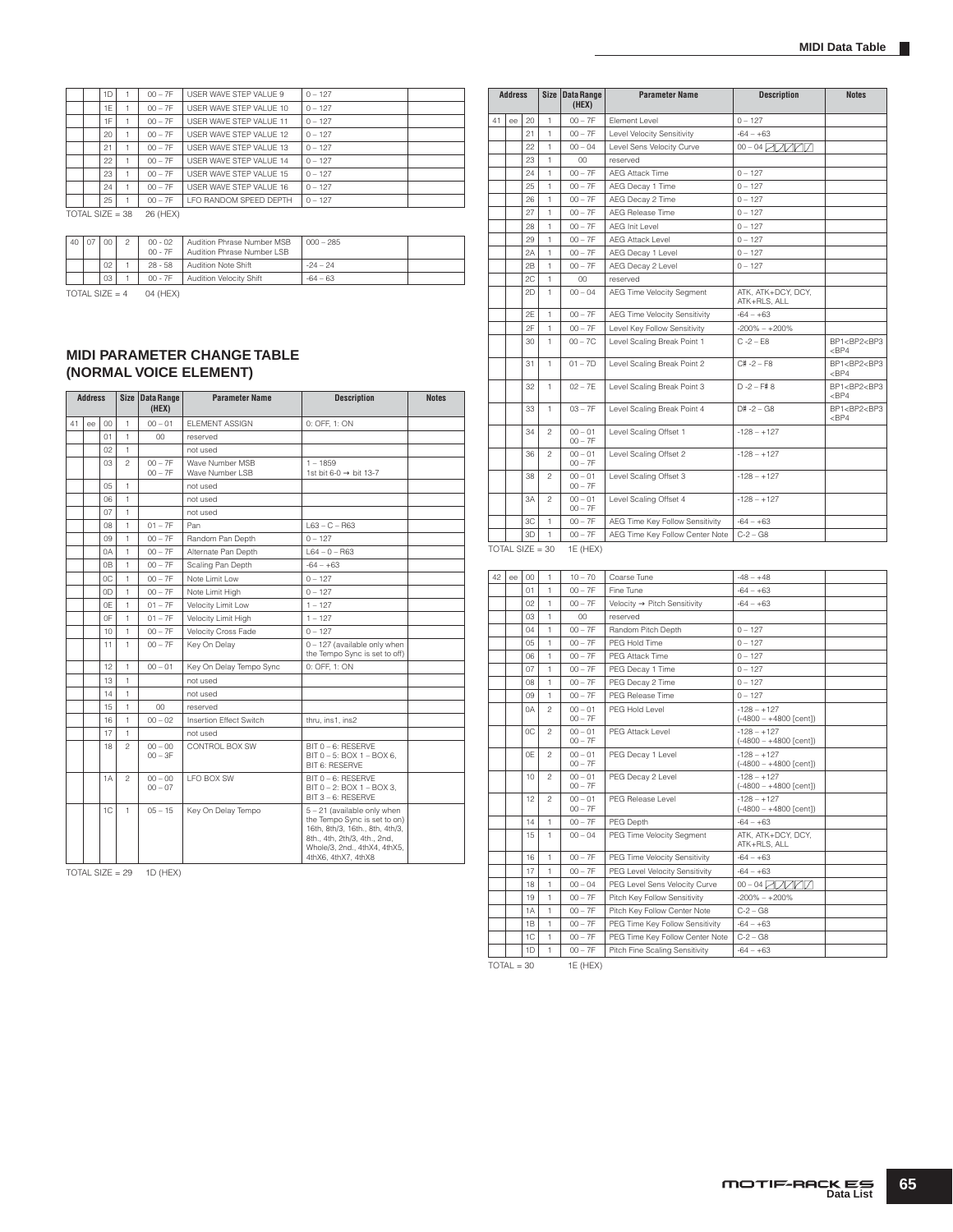|    | <b>Address</b> |                |                | Size Data Range<br>(HEX)    | <b>Parameter Name</b>                    | <b>Description</b>                                                                                                                                                    | <b>Notes</b>                                      |
|----|----------------|----------------|----------------|-----------------------------|------------------------------------------|-----------------------------------------------------------------------------------------------------------------------------------------------------------------------|---------------------------------------------------|
| 43 | ee             | 00             | 1              | $00 - 15$                   | Filter Type                              | LPF24D, LPF24A,<br>LPF18, LPF18s, LPF12,<br>LPF6, HPF24D, HPF12,<br>BPF12D, BPFw, BPF6,<br>BEF12, BEF6, DualLPF,<br>DualHPF, DualBPF,<br>DualBEF, LPF12+BPF6,<br>THRU |                                                   |
|    |                | 01             | $\overline{c}$ | $00 - 01$<br>$00 - 7F$      | Filter Cutoff Frequency                  | $0 - 255$                                                                                                                                                             |                                                   |
|    |                | 03             | 1              | $00 - 7F$                   | Filter Cutoff Velocity Sensitivity       | $-64 - +63$                                                                                                                                                           |                                                   |
|    |                | 04             | 1              |                             | reserved                                 |                                                                                                                                                                       |                                                   |
|    |                | 05             | 1              | $00 - 7F$                   | Filter Resonance/Width/Band              | $0 - 127$                                                                                                                                                             |                                                   |
|    |                | 06             | 1              | $00 - 7F$                   | Filter Resonance Velocity<br>Sensitivity | $-64 - +63$                                                                                                                                                           |                                                   |
|    |                | 07             | $\mathfrak{p}$ | $00 - 01$<br>$00 - 7F$      | <b>HPF Cutoff Frequency</b>              | $0 - 255$                                                                                                                                                             |                                                   |
|    |                | 09             | 1              | 40                          | reserved                                 |                                                                                                                                                                       |                                                   |
|    |                | 0A             | $\mathfrak{p}$ | $00 - 01$<br>$00 - 7F$      | Distance                                 | 0 - 255 (available only<br>when the Dual Type<br>Filter is selected)                                                                                                  |                                                   |
|    |                | OC.            | $\mathfrak{p}$ | $00 - 01$<br>$00 - 7F$      | Filter Gain                              | $0 - 255$                                                                                                                                                             |                                                   |
|    |                | 0E             | 1              | $00 - 7F$                   | FEG Hold Time                            | $0 - 127$                                                                                                                                                             |                                                   |
|    |                | 0F             | 1              | $00 - 7F$                   | FEG Attack Time                          | $0 - 127$                                                                                                                                                             |                                                   |
|    |                | 10             | 1              | $00 - 7F$                   | FEG Decay 1 Time                         | $0 - 127$                                                                                                                                                             |                                                   |
|    |                | 11             | 1              | $00 - 7F$                   | FEG Decay 2 Time                         | $0 - 127$                                                                                                                                                             |                                                   |
|    |                | 12             | 1              | $00 - 7F$                   | FEG Release Time                         | $0 - 127$                                                                                                                                                             |                                                   |
|    |                | 13             | $\overline{c}$ | $00 - 01$<br>$00 - 7F$      | FEG Hold Level                           | $-128 - +127$<br>$(-9600 - +9600$ [cent])                                                                                                                             |                                                   |
|    |                | 15             | 2              | $00 - 01$<br>$00 - 7F$      | FEG Attack Level                         | $-128 - +127$<br>$(-9600 - +9600$ [cent])                                                                                                                             |                                                   |
|    |                | 17             | $\mathfrak{p}$ | $00 - 01$<br>$00 - 7F$      | FEG Decay 1 Level                        | $-128 - +127$<br>$(-9600 - +9600$ [cent])                                                                                                                             |                                                   |
|    |                | 19             | $\overline{c}$ | $00 - 01$<br>$00 - 7F$      | FEG Decay 2 Level                        | $-128 - +127$<br>$(-9600 - +9600$ [cent])                                                                                                                             |                                                   |
|    |                | 1B             | $\mathfrak{p}$ | $00 - 01$<br>$00 - 7F$      | FEG Release Level                        | $-128 - +127$<br>$(-9600 - +9600$ [cent])                                                                                                                             |                                                   |
|    |                | 1 <sub>D</sub> | 1              | $00 - 7F$                   | FEG Depth                                | $-64 - +63$                                                                                                                                                           |                                                   |
|    |                | 1F             | 1              | $00 - 04$                   | FEG Time Velocity Segment                | ATK, ATK+DCY, DCY,<br>ATK+RLS, ALL                                                                                                                                    |                                                   |
|    |                | 1F             | 1              | $00 - 7F$                   | FEG Time Velocity Sensitivity            | $-64 - +63$                                                                                                                                                           |                                                   |
|    |                | 20             | 1              | $00 - 7F$                   | FEG Level Velocity Sensitivity           | $-64 - +63$                                                                                                                                                           |                                                   |
|    |                | 21             | 1              | $00 - 04$                   | FEG Level Velocity Curve                 | 00 - 04 ZQZQZ                                                                                                                                                         |                                                   |
|    |                | 22             | 1              | $00 - 7F$                   | Filter Cutoff Key Follow Sensitivity     | $-200\% - +200\%$                                                                                                                                                     |                                                   |
|    |                | 23             | 1              | $00 - 7C$                   | Filter Cutoff Scaling Break Point 1      | $C - 2 - E8$                                                                                                                                                          | BP1 <bp2<bp3<br><math>&lt;</math>BP4</bp2<bp3<br> |
|    |                | 24             | 1              | $01 - 7D$                   | Filter Cutoff Scaling Break Point 2      | $C# -2 - F8$                                                                                                                                                          | BP1 <bp2<bp3<br><math>&lt;</math>BP4</bp2<bp3<br> |
|    |                | 25             | 1              | $02 - 7E$                   | Filter Cutoff Scaling Break Point 3      | $D -2 - F# 8$                                                                                                                                                         | BP1 <bp2<bp3<br><math>&lt;</math>BP4</bp2<bp3<br> |
|    |                | 26             | 1              | $03 - 7F$                   | Filter Cutoff Scaling Break Point 4      | $D# -2 - G8$                                                                                                                                                          | BP1 <bp2<bp3<br><math>&lt;</math>BP4</bp2<bp3<br> |
|    |                | 27             | $\mathfrak{D}$ | $00 - 01$<br>$00 - 7F$      | Filter Cutoff Scaling Offset 1           | $-128 - +127$                                                                                                                                                         |                                                   |
|    |                | 29             | $\mathfrak{p}$ | $00 - 01$<br>$00 - 7F$      | Filter Cutoff Scaling Offset 2           | $-128 - +127$                                                                                                                                                         |                                                   |
|    |                | 2B             | $\overline{c}$ | $00 - 01$<br>$00 - 7F$      | Filter Cutoff Scaling Offset 3           | $-128 - +127$                                                                                                                                                         |                                                   |
|    |                | 2D             | $\mathfrak{p}$ | $00 - 01$<br>$00 - 7F$      | Filter Cutoff Scaling Offset 4           | $-128 - +127$                                                                                                                                                         |                                                   |
|    |                | 2F             | 1              | $00 - 7F$                   | HPF Cutoff Key Follow Sensitivity        | $-200\% - +200\%$                                                                                                                                                     |                                                   |
|    |                | 30             | 1              | $00 - 7F$                   | FEG Time Key Follow Sensitivity          | $-64 - +63$                                                                                                                                                           |                                                   |
|    | TOTAL CIZE     | 31             | 1<br>$E \cap$  | $00 - 7F$<br><b>22 /UEV</b> | FEG Time Key Follow Center Note          | $C - 2 - G8$                                                                                                                                                          |                                                   |

TOTAL SIZE =  $50$  32 (HEX)

| 44 | ee | 00 <sup>°</sup> |                | $00 - 05$              | EQ Type        | EQ L/H, P.EQ, Boost6,<br>Boost12, Boost18, thru |  |
|----|----|-----------------|----------------|------------------------|----------------|-------------------------------------------------|--|
|    |    | 01              |                | $00 - 1F$              | EQ Resonance   | $0 - 31$                                        |  |
|    |    | 02              | $\mathfrak{p}$ | $00 - 01$<br>$00 - 7F$ | EQ 1 Frequency | EQ L/H: 46 - 182.<br>P.EQ: 83 - 251             |  |
|    |    | 04              |                | $20 - 60$              | EQ 1 Gain      | $-32 - +32$                                     |  |
|    |    | 0.5             | 2              | $00 - 01$<br>$00 - 7F$ | EQ 2 Frequency | EQ L/H: 131 - 241                               |  |
|    |    | 07              |                | $20 - 60$              | EQ 2 Gain      | $-32 - +32$                                     |  |

TOTAL SIZE =  $8$  08 (HEX)

| 44 | ee | 40 | $00 - 02$ | <b>LFO</b> Wave       | saw, tri, squ |
|----|----|----|-----------|-----------------------|---------------|
|    |    | 41 | $00 - 01$ | LFO Key On Sync       | off. on       |
|    |    | 42 | $00 - 7F$ | LFO KEY ON DELAY TIME | $0 - 127$     |
|    |    | 43 | $00 - 3F$ | <b>LFO</b> Speed      | $0 - 63$      |
|    |    | 44 | $00 - 7F$ | LFO AMod Depth        | $0 - 127$     |
|    |    | 45 | $00 - 7F$ | LFO PMod Depth        | $0 - 127$     |
|    |    | 46 | $00 - 7F$ | LFO FMod Depth        | $0 - 127$     |
|    |    | 47 | $00 - 7F$ | LFO FADE IN TIME      | $0 - 127$     |

 $TOTAL SIZE = 8$  08 (HEX)

|    | <b>Address</b> |      | Size Data Range<br>(HEX) |           | <b>Parameter Name</b>                  | <b>Description</b>                     | <b>Notes</b> |
|----|----------------|------|--------------------------|-----------|----------------------------------------|----------------------------------------|--------------|
| 44 | ee             | . 50 |                          | $00 - 05$ | COMMON LFO PHASE OFFSET                | $+0, +90, +120, +180,$<br>$+240. +270$ |              |
|    |                | 51   |                          | $00 - 7F$ | COMMON LFO BOX 1 DEPTH<br><b>RATIO</b> | $0 - 127$                              |              |
|    |                | 52   |                          | $00 - 7F$ | COMMON LFO BOX 2 DEPTH<br><b>RATIO</b> | $0 - 127$                              |              |
|    |                | 53   |                          | $00 - 7F$ | COMMON LFO BOX 3 DEPTH<br>RATIO        | $0 - 127$                              |              |

TOTAL SIZE =  $4$  04 (HEX)

# **MIDI PARAMETER CHANGE TABLE (DRUM VOICE COMMON)**

|    | <b>Address</b> |    |                | Size Data Range<br>(HEX) | <b>Parameter Name</b>                              | <b>Description</b>                              | <b>Notes</b>                                            |
|----|----------------|----|----------------|--------------------------|----------------------------------------------------|-------------------------------------------------|---------------------------------------------------------|
| 46 | 70             | 00 | 1              | $20 - 7E$                | Voice Name 1                                       | 32 - 126 (ASCII)                                |                                                         |
|    |                | 01 | 1              | $20 - 7E$                | Voice Name 2                                       | 32 - 126 (ASCII)                                |                                                         |
|    |                | 02 | 1              | $20 - 7E$                | Voice Name 3                                       | 32 - 126 (ASCII)                                |                                                         |
|    |                | 03 | 1              | $20 - 7E$                | Voice Name 4                                       | 32 - 126 (ASCII)                                |                                                         |
|    |                | 04 | 1              | $20 - 7E$                | Voice Name 5                                       | 32 - 126 (ASCII)                                |                                                         |
|    |                | 05 | 1              | $20 - 7E$                | Voice Name 6                                       | 32 - 126 (ASCII)                                |                                                         |
|    |                | 06 | 1              | $20 - 7E$                | Voice Name 7                                       | 32 - 126 (ASCII)                                |                                                         |
|    |                | 07 | 1              | $20 - 7E$                | Voice Name 8                                       | 32 - 126 (ASCII)                                |                                                         |
|    |                | 08 | 1              | $20 - 7E$                | Voice Name 9                                       | 32 - 126 (ASCII)                                |                                                         |
|    |                | 09 | 1              | $20 - 7E$                | Voice Name 10                                      | 32 - 126 (ASCII)                                |                                                         |
|    |                | 0A | 1              |                          | reserved                                           |                                                 |                                                         |
|    |                | 0B | 1              |                          | reserved                                           |                                                 |                                                         |
|    |                | 0C | 1              | $00 - 10$                | Voice Category (Main)                              | $0 - 16$ ( $- -$ Co)                            | Ap, Kb, Or, Gt,                                         |
|    |                |    |                |                          |                                                    |                                                 | Ba, St, Br, Rp,<br>Ld, Pd, Sc,<br>Cp, Dr, Se,<br>Me, Co |
|    |                | 0D | 1              | $00 - 03$                | Voice Category (Sub)                               | $0 - 3$ (-- $-$ Sub 1 $-$ Sub 3)                | Depends on<br>Main Category.                            |
|    |                | 0E | 1              |                          | reserved                                           |                                                 |                                                         |
|    |                | 0F | 1              |                          | reserved                                           |                                                 |                                                         |
|    |                | 10 | 1              |                          | reserved                                           |                                                 |                                                         |
|    |                | 11 | 1              |                          | reserved                                           |                                                 |                                                         |
|    |                | 12 | 1              |                          | reserved                                           |                                                 |                                                         |
| 46 | 70             | 13 | 1              |                          | reserved                                           |                                                 |                                                         |
|    |                | 14 | $\mathfrak{p}$ | $00 - 7F$                | ARP Type MSB                                       | 0-1786: Preset                                  |                                                         |
|    |                |    |                | $00 - 7F$                | ARP Type LSB                                       |                                                 |                                                         |
|    |                | 16 | 1              | $00 - 01$                | <b>ARP Switch</b>                                  | off, on                                         |                                                         |
|    |                | 17 | 1              | $00 - 02$                | ARP Hold                                           | sync-off, off, on                               |                                                         |
|    |                | 18 | 1              | $00 - 06$                | <b>ARP Unit Multiply</b>                           | 50%, 66%, 75%, 100%,<br>133%, 150%, 200%        |                                                         |
|    |                | 19 | 1              | $00 - 7F$                | ARP Note Limit Low                                 | $C-2 - G8$                                      |                                                         |
|    |                |    |                | $00 - 7F$                |                                                    |                                                 |                                                         |
|    |                | 1A | 1              |                          | ARP Note Limit High                                | $C-2 - G8$                                      |                                                         |
|    |                | 1B | 1              | $01 - 7F$                | ARP Velocity Limit Low                             | $1 - 127$                                       |                                                         |
|    |                | 1C | 1              | $01 - 7F$                | ARP Velocity Limit High                            | $1 - 127$                                       |                                                         |
|    |                | 1D | $\mathbf{1}$   | $00 - 04$                | ARP Key Mode                                       | sort, thru, direct,<br>sort+direct, thru+direct |                                                         |
|    |                | 1E | 1              | $00 - 01$                | ARP Vel Mode                                       | original, thru                                  |                                                         |
|    |                | 1F | 1              | $00 - 01$                | ARP Change Timing                                  | realtime, measure                               |                                                         |
|    |                | 20 | 1              | $00 - 06$                | <b>ARP Quantize Value</b>                          | 32th, 16th Triplet, 16th, 8th                   |                                                         |
|    |                |    |                |                          |                                                    | Triplet, 8th, 4th Triplet, 4th                  |                                                         |
|    |                | 21 | 1              | $00 - 64$                | ARP Quantize Strength                              | $0 - 100%$                                      |                                                         |
|    |                | 22 | $\overline{c}$ | $0000 -$<br>00C8         | ARP Velocity Rate MSB<br>ARP Velocity Rate LSB     | $0 - 200%$                                      |                                                         |
|    |                | 24 | 2              | $0000 -$<br>00C8         | ARP Gate Time Rate MSB<br>ARP Gate Time Rate LSB   | $0 - 200%$                                      |                                                         |
|    |                | 26 | $\mathfrak{p}$ | $0008 -$<br>00F8         | ARP Swing MSB<br>ARP Swing LSB                     | $-120 - 0 - +120$                               |                                                         |
|    |                | 28 | $\overline{c}$ | $0001 -$<br>012C         | ARP Tempo MSB<br>ARP Tempo LSB                     | $1 - 300$                                       |                                                         |
|    |                | 2A | $\mathbf{2}$   | $00 - 7F$<br>$00 - 7F$   | ARP SF1 Assign Type MSB<br>ARP SF1 Assign Type LSB | 0 - 1786: Preset,<br>16383: No Type             |                                                         |
|    |                | 2C | $\mathfrak{p}$ | $00 - 7F$<br>$00 - 7F$   | ARP SF2 Assign Type MSB<br>ARP SF2 Assign Type LSB | 0 - 1786: Preset,<br>16383: No Type             |                                                         |
|    |                | 2E | $\overline{c}$ | $00 - 7F$<br>$00 - 7F$   | ARP SF3 Assign Type MSB<br>ARP SF3 ASSIGN TYPE LSB | 0 - 1786: Preset.<br>тьзвэ: імо туре            |                                                         |
|    |                | 30 | 2              | $00 - 7F$<br>$00 - 7F$   | ARP SF4 Assign Type MSB<br>ARP SF4 Assign Type LSB | 0 - 1786: Preset,<br>16383: No Type             |                                                         |
|    |                | 32 | 2              | $00 - 7F$<br>$00 - 7F$   | ARP SF5 Assign Type MSB<br>ARP SF5 Assign Type LSB | 0 - 1786: Preset,<br>16383: No Type             |                                                         |
| 46 | 70             | 34 | 1              | $00 - 03$                | reserved                                           |                                                 |                                                         |
|    |                | 35 | 1              | $01 - 7F$                | Pan                                                | $L63 - C - R63$                                 |                                                         |
|    |                | 36 | 1              |                          | reserved                                           |                                                 |                                                         |
|    |                | 37 | 1              | $00 - 7F$                | QED Decay Time                                     | $-64 - +63$                                     |                                                         |
|    |                | 38 | 1              |                          | reserved                                           |                                                 |                                                         |
|    |                | 39 | 1              |                          | reserved                                           |                                                 |                                                         |
|    |                | ЗA | 1              |                          | reserved                                           |                                                 |                                                         |
|    |                | 3B | 1              |                          | reserved                                           |                                                 |                                                         |
|    |                | 3C | 1              |                          | reserved                                           |                                                 |                                                         |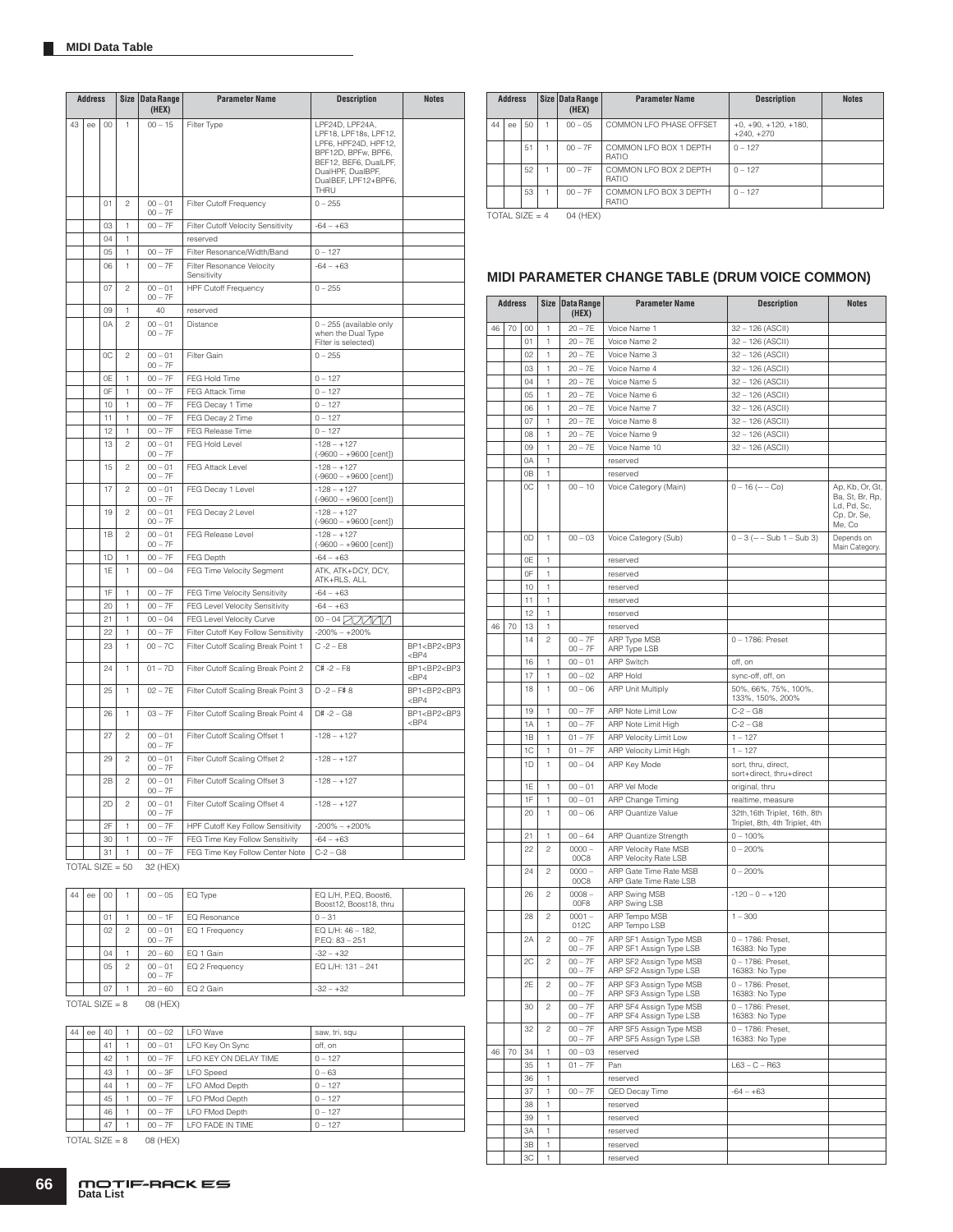|    | Address           |          |                         | Size Data Range<br>(HEX) | <b>Parameter Name</b>                              | <b>Description</b>                                      | <b>Notes</b> |                   | <b>Address</b> |    |                | Size   Data Range<br>(HEX) |           |
|----|-------------------|----------|-------------------------|--------------------------|----------------------------------------------------|---------------------------------------------------------|--------------|-------------------|----------------|----|----------------|----------------------------|-----------|
|    |                   | 3D       | 1                       |                          | reserved                                           |                                                         |              | 46                | 02             | 00 | $\overline{c}$ | $00 - 7F$<br>$00 - 7F$     | C         |
|    |                   | 3E<br>3F | $\overline{1}$<br>1     | $00 - 7F$<br>$00 - 7F$   | Knob A<br>Knob B                                   | $-64 - +63$<br>$-64 - +63$                              |              |                   |                | 02 | $\overline{c}$ | $00 - 7F$                  | С<br>C    |
|    |                   | 40       | 1                       |                          | reserved                                           |                                                         |              |                   |                | 04 | $\mathbf{2}$   | $00 - 7F$                  | С<br>C    |
|    |                   | 41       | $\mathbf{1}$            | $00 - 7F$                | EQ Low Gain                                        | $-64 - +63$                                             |              |                   |                |    |                | $00 - 7F$<br>$00 - 7F$     | С         |
|    |                   | 42<br>43 | 1<br>1                  | $00 - 7F$<br>$00 - 7F$   | EQ Low Mid Gain<br>EQ High Mid Gain                | $-64 - +63$<br>$-64 - +63$                              |              |                   |                | 06 | 2              | $00 - 7F$<br>$00 - 7F$     | C<br>С    |
|    |                   | 44       | $\mathbf{1}$            | $00 - 7F$                | EQ High Gain                                       | $-64 - +63$                                             |              |                   |                | 08 | $\overline{c}$ | $00 - 7F$                  | C         |
|    |                   | 45       | 1                       | $00 - 7F$                | Assign 1                                           | $-64 - +63$                                             |              |                   |                | 0A | 2              | $00 - 7F$<br>$00 - 7F$     | С<br>C    |
|    |                   | 46<br>47 | 1<br>$\mathbf{1}$       | $00 - 7F$                | Assign 2                                           | $-64 - +63$                                             |              |                   |                |    |                | $00 - 7F$                  | С         |
|    |                   | 48       | 1                       | $00 - 7F$<br>$00 - 7F$   | Cutoff Frequency<br>Resonance                      | $-64 - +63$<br>$-64 - +63$                              |              |                   |                | 0C | 2              | $00 - 7F$<br>$00 - 7F$     | С<br>С    |
|    |                   | 49       | 1                       | $00 - 7F$                | Attack Time                                        | $-64 - +63$                                             |              |                   |                | 0E | $\overline{c}$ | $00 - 7F$                  | C         |
|    |                   | 4A<br>4B | $\mathbf{1}$<br>1       |                          | reserved                                           |                                                         |              |                   |                | 10 | 2              | $00 - 7F$<br>$00 - 7F$     | С<br>C    |
|    |                   | 4C       | 1                       |                          | reserved<br>reserved                               |                                                         |              |                   |                |    |                | $00 - 7F$                  | С<br>C    |
|    |                   | 4D       | $\mathbf{1}$            |                          | reserved                                           |                                                         |              |                   |                | 12 | $\overline{c}$ | $00 - 7F$<br>$00 - 7F$     | С         |
|    |                   | 4E<br>4F | 1                       |                          | reserved                                           |                                                         |              |                   |                | 14 | $\overline{c}$ | $00 - 7F$<br>$00 - 7F$     | C<br>С    |
|    |                   | 50       | 1<br>$\mathbf{1}$       |                          | reserved<br>reserved                               |                                                         |              |                   |                | 16 | $\overline{c}$ | $00 - 7F$                  | С         |
|    |                   | 51       | 1                       |                          | reserved                                           |                                                         |              |                   |                | 18 | $\overline{c}$ | $00 - 7F$<br>$00 - 7F$     | С<br>C    |
|    | $TOTAL$ SIZE = 82 |          |                         | 52 (HEX)                 |                                                    |                                                         |              |                   |                |    |                | $00 - 7F$                  | С         |
| 46 | 00                | $^{00}$  | 1                       | $00 - 7F$                | Volume                                             | $0 - 127$                                               |              |                   |                | 1A | $\overline{c}$ | $00 - 7F$<br>$00 - 7F$     | C<br>С    |
|    |                   | 01       | 1                       |                          | reserved                                           |                                                         |              |                   |                | 1C | $\overline{c}$ | $00 - 7F$<br>$00 - 7F$     | C<br>С    |
|    |                   | 02       | $\mathbf{1}$            | $10 - 58$                | QED Pitch Bend Range Upper                         | $-48 - +24$ [semitones]                                 |              |                   |                | 1Е | 2              | $00 - 7F$                  | C         |
|    |                   | 03<br>04 | 1<br>1                  | $10 - 58$<br>$00 - 7F$   | QED Pitch Bend Range Lower<br>Reverb Send          | $-48 - +24$ [semitones]<br>$ \triangleleft B - 0$ d $B$ |              |                   |                |    |                | $00 - 7F$                  | С         |
|    |                   | 05       | $\overline{1}$          | $00 - 7F$                | Chorus Send                                        | $-$ ∞dB $-$ 0dB                                         |              |                   |                | 20 | $\overline{c}$ | $00 - 7F$<br>$00 - 7F$     | C<br>С    |
|    |                   | 06       | 1                       |                          | reserved                                           |                                                         |              |                   |                | 22 | 1              | $00 - 7F$                  | C         |
|    |                   | 07       | 1                       |                          | reserved                                           |                                                         |              |                   |                | 23 | 1              | $01 - 7F$                  | C         |
|    | $TOTAL SIZE = 8$  |          |                         | 08 (HEX)                 |                                                    |                                                         |              |                   |                | 24 | $\mathbf{1}$   | $00 - 7F$                  | S         |
| 46 | $00\,$            | 40       | -1                      | $00 - 02$                | Insertion Connect Type                             | Para, 1→2, 2→1                                          |              | $TOTAL SIZE = 37$ |                |    |                | 25 (HEX)                   |           |
|    |                   | 41       | 1                       | $00 - 7F$                | Ins-EF Reverb Send Level                           | $0 - 127$                                               |              | 46                | 03             | 00 | $\overline{c}$ | $00 - 7F$                  | In        |
|    |                   | 42<br>43 | 1<br>$\mathbf{1}$       | $00 - 7F$<br>$^{00}$     | Ins-EF Chorus Send Level<br>reserved               | $0 - 127$                                               |              |                   |                |    |                | $00 - 7F$                  | In        |
|    | TOTAL SIZE = $4$  |          |                         | 04 (HEX)                 |                                                    |                                                         |              |                   |                | 02 | $\overline{c}$ | $00 - 7F$<br>$00 - 7F$     | In<br>In  |
|    |                   |          |                         |                          |                                                    |                                                         |              |                   |                | 04 | 2              | $00 - 7F$<br>$00 - 7F$     | In<br>In  |
| 46 | 01                | 00       | $\overline{c}$          | $00 - 7F$<br>$00 - 7F$   | Reverb Type MSB<br>Reverb Type LSB                 | Refer to "Effect Parameter<br>List."                    |              |                   |                | 06 | $\overline{c}$ | $00 - 7F$                  | In        |
|    |                   | 02       | $\overline{\mathbf{c}}$ | $00 - 7F$                | Reverb Parameter 1 MSB                             | ÷                                                       |              |                   |                | 08 | 2              | $00 - 7F$<br>$00 - 7F$     | In<br>In  |
|    |                   | 04       | $\overline{c}$          | $00 - 7F$<br>$00 - 7F$   | Reverb Parameter 1 LSB<br>Reverb Parameter 2 MSB   | ÷                                                       |              |                   |                |    |                | $00 - 7F$                  | In        |
|    |                   |          |                         | $00 - 7F$                | Reverb Parameter 2 LSB                             |                                                         |              |                   |                | 0A | $\overline{c}$ | $00 - 7F$<br>$00 - 7F$     | In<br>In  |
|    |                   | 06       | $\overline{c}$          | $00 - 7F$<br>$00 - 7F$   | Reverb Parameter 3 MSB<br>Reverb Parameter 3 LSB   | ÷                                                       |              |                   |                | 0C | $\overline{c}$ | $00 - 7F$<br>$00 - 7F$     | In<br>In  |
|    |                   | 08       | $\overline{c}$          | $00 - 7F$<br>$00 - 7F$   | Reverb Parameter 4 MSB<br>Reverb Parameter 4 LSB   | ÷                                                       |              |                   |                | 0E | 2              | $00 - 7F$                  | In        |
|    |                   | 0A       | $\mathfrak{p}$          | $00 - 7F$                | Reverb Parameter 5 MSB                             | ÷                                                       |              |                   |                | 10 | 2              | $00 - 7F$<br>$00 - 7F$     | In<br>In  |
|    |                   | ОC       | $\overline{c}$          | $00 - 7F$<br>$00 - 7F$   | Reverb Parameter 5 LSB<br>Reverb Parameter 6 MSB   | t                                                       |              |                   |                |    |                | $00 - 7F$                  | In        |
|    |                   |          |                         | $00 - 7F$                | Reverb Parameter 6 LSB                             |                                                         |              |                   |                | 12 | $\overline{c}$ | $00 - 7F$<br>$00 - 7F$     | In<br>-In |
|    |                   | 0E       | 2                       | $00 - 7F$<br>$00 - 7F$   | Reverb Parameter 7 MSB<br>Reverb Parameter 7 LSB   | ÷                                                       |              |                   |                | 14 | $\overline{c}$ | $00 - 7F$<br>$00 - 7F$     | In<br>In  |
|    |                   | 10       | $\mathfrak{p}$          | $00 - 7F$                | Reverb Parameter 8 MSB                             | ÷                                                       |              |                   |                | 16 | $\overline{c}$ | $00 - 7F$                  | In        |
|    |                   | 12       | $\overline{c}$          | $00 - 7F$<br>$00 - 7F$   | Reverb Parameter 8 LSB<br>Reverb Parameter 9 MSB   | ÷                                                       |              |                   |                | 18 | $\overline{c}$ | $00 - 7F$<br>$00 - 7F$     | In<br>In  |
|    |                   |          |                         | $00 - 7F$                | Reverb Parameter 9 LSB                             |                                                         |              |                   |                |    |                | $00 - 7F$                  | In        |
|    |                   | 14       | $\overline{c}$          | $00 - 7F$<br>$00 - 7F$   | Reverb Parameter 10 MSB<br>Reverb Parameter 10 LSB | ÷                                                       |              |                   |                | 1A | $\mathfrak{p}$ | $00 - 7F$<br>$00 - 7F$     | In<br>In  |
|    |                   | 16       | $\overline{c}$          | $00 - 7F$<br>$00 - 7F$   | Reverb Parameter 11 MSB<br>Reverb Parameter 11 LSB | ÷                                                       |              |                   |                | 1C | $\overline{c}$ | $00 - 7F$                  | In        |
|    |                   | 18       | $\overline{c}$          | $00 - 7F$                | Reverb Parameter 12 MSB                            | ÷                                                       |              |                   |                | 1E | $\mathfrak{p}$ | $00 - 7F$<br>$00 - 7F$     | In<br>In  |
|    |                   | 1A       | $\overline{c}$          | $00 - 7F$<br>$00 - 7F$   | Reverb Parameter 12 LSB<br>Reverb Parameter 13 MSB | ÷                                                       |              |                   |                |    |                | $00 - 7F$                  | In        |
|    |                   |          |                         | $00 - 7F$                | Reverb Parameter 13 LSB                            |                                                         |              |                   |                | 20 | $\overline{c}$ | $00 - 7F$<br>$00 - 7F$     | In<br>In  |
|    |                   | 1C       | $\overline{c}$          | $00 - 7F$<br>$00 - 7F$   | Reverb Parameter 14 MSB<br>Reverb Parameter 14 LSB | ÷                                                       |              | TOTAL SIZE $= 34$ |                |    |                | 22 (HEX)                   |           |
|    |                   | 1E       | $\overline{c}$          | $00 - 7F$                | Reverb Parameter 15 MSB                            | ÷                                                       |              |                   |                |    |                |                            |           |
|    |                   | 20       | $\overline{c}$          | $00 - 7F$<br>$00 - 7F$   | Reverb Parameter 15 LSB<br>Reverb Parameter 16 MSB | ÷                                                       |              |                   |                |    |                |                            |           |
|    |                   |          |                         | $00 - 7F$                | Reverb Parameter 16 LSB                            |                                                         |              |                   |                |    |                |                            |           |
|    |                   | 22       | $\mathbf{1}$            | $00 - 7F$                | Reverb Return                                      | $-$ ∞dB $-$ 0dB $-$ +6dB<br>$(0 - 96 - 127)$            |              |                   |                |    |                |                            |           |
|    |                   | 23       | 1                       | $01 - 7F$                | Reverb Pan                                         | $L63 - C - R63$                                         |              |                   |                |    |                |                            |           |

|    | <b>Address</b> |                 |                | Size Data Range<br>(HEX) | <b>Parameter Name</b>                               | <b>Description</b>                           | <b>Notes</b> |
|----|----------------|-----------------|----------------|--------------------------|-----------------------------------------------------|----------------------------------------------|--------------|
| 46 | 02             | $00\,$          | $\overline{c}$ | $00 - 7F$<br>$00 - 7F$   | Chorus Type MSB<br>Chorus Type LSB                  | Refer to "Effect Parameter<br>List."         |              |
|    |                | 02              | 2              | $00 - 7F$<br>$00 - 7F$   | Chorus Parameter 1 MSB<br>Chorus Parameter 1 LSB    | ÷                                            |              |
|    |                | 04              | $\mathfrak{p}$ | $00 - 7F$<br>$00 - 7F$   | Chorus Parameter 2 MSB<br>Chorus Parameter 2 LSB    |                                              |              |
|    |                | 06              | $\mathfrak{p}$ | $00 - 7F$<br>$00 - 7F$   | Chorus Parameter 3 MSB<br>Chorus Parameter 3 LSB    |                                              |              |
|    |                | 80              | $\mathfrak{p}$ | $00 - 7F$<br>$00 - 7F$   | Chorus Parameter 4 MSB<br>Chorus Parameter 4 LSB    | ÷                                            |              |
|    |                | 0A              | $\mathfrak{p}$ | $00 - 7F$<br>$00 - 7F$   | Chorus Parameter 5 MSB<br>Chorus Parameter 5 LSB    | t                                            |              |
|    |                | OC.             | $\mathfrak{p}$ | $00 - 7F$<br>$00 - 7F$   | Chorus Parameter 6 MSB<br>Chorus Parameter 6 LSB    |                                              |              |
|    |                | 0F              | $\mathfrak{p}$ | $00 - 7F$<br>$00 - 7F$   | Chorus Parameter 7 MSB<br>Chorus Parameter 7 LSB    | ł                                            |              |
|    |                | 10 <sup>1</sup> | $\mathfrak{p}$ | $00 - 7F$<br>$00 - 7F$   | Chorus Parameter 8 MSB<br>Chorus Parameter 8 LSB    | ÷                                            |              |
|    |                | 12              | $\mathfrak{p}$ | $00 - 7F$<br>$00 - 7F$   | Chorus Parameter 9 MSB<br>Chorus Parameter 9   SB   | t                                            |              |
|    |                | 14              | $\mathfrak{D}$ | $00 - 7F$<br>$00 - 7F$   | Chorus Parameter 10 MSB<br>Chorus Parameter 10 LSB  | t                                            |              |
|    |                | 16              | $\mathfrak{p}$ | $00 - 7F$<br>$00 - 7F$   | Chorus Parameter 11 MSB<br>Chorus Parameter 11   SB | ÷                                            |              |
|    |                | 18              | $\mathfrak{p}$ | $00 - 7F$<br>$00 - 7F$   | Chorus Parameter 12 MSB<br>Chorus Parameter 12   SB | ÷                                            |              |
|    |                | 1A              | $\mathfrak{p}$ | $00 - 7F$<br>$00 - 7F$   | Chorus Parameter 13 MSB<br>Chorus Parameter 13   SB | t                                            |              |
|    |                | 1C              | $\mathfrak{p}$ | $00 - 7F$<br>$00 - 7F$   | Chorus Parameter 14 MSB<br>Chorus Parameter 14 LSB  |                                              |              |
|    |                | 1E              | $\mathfrak{p}$ | $00 - 7F$<br>$00 - 7F$   | Chorus Parameter 15 MSB<br>Chorus Parameter 15 LSB  | ÷                                            |              |
|    |                | 20              | $\overline{c}$ | $00 - 7F$<br>$00 - 7F$   | Chorus Parameter 16 MSB<br>Chorus Parameter 16 LSB  | t                                            |              |
|    |                | 22              | 1.             | $00 - 7F$                | Chorus Return                                       | $-$ ∞dB $-$ 0dB $-$ +6dB<br>$(0 - 96 - 127)$ |              |
|    |                | 23              | 1              | $01 - 7F$                | Chorus Pan                                          | $L63 - C - R63$                              |              |
|    |                | 24              | 1              | $00 - 7F$                | Send Chorus To Reverb                               | $-$ ∞dB $-$ 0dB (0 $-$ 127)                  |              |

| 46 | 03 | 00             | $\overline{c}$ | $00 - 7F$<br>$00 - 7F$ | Insertion-1 Type MSB<br>Insertion-1 Type LSB                  | Refer to "Effect Parameter<br>List." |
|----|----|----------------|----------------|------------------------|---------------------------------------------------------------|--------------------------------------|
|    |    | 02             | $\mathfrak{D}$ | $00 - 7F$<br>$00 - 7F$ | Insertion-1 Parameter 1 MSB<br>Insertion-1 Parameter 1 LSB    | ÷                                    |
|    |    | 04             | $\overline{c}$ | $00 - 7F$<br>$00 - 7F$ | Insertion-1 Parameter 2 MSB<br>Insertion-1 Parameter 2   SB   | ÷                                    |
|    |    | 06             | $\mathfrak{D}$ | $00 - 7F$<br>$00 - 7F$ | Insertion-1 Parameter 3 MSB<br>Insertion-1 Parameter 3   SB   | ÷                                    |
|    |    | O <sub>8</sub> | $\mathfrak{p}$ | $00 - 7F$<br>$00 - 7F$ | Insertion-1 Parameter 4 MSB<br>Insertion-1 Parameter 4 LSB    |                                      |
|    |    | 0A             | $\overline{c}$ | $00 - 7F$<br>$00 - 7F$ | Insertion-1 Parameter 5 MSB<br>Insertion-1 Parameter 5   SB   |                                      |
|    |    | OC.            | $\mathfrak{p}$ | $00 - 7F$<br>$00 - 7F$ | Insertion-1 Parameter 6 MSB<br>Insertion-1 Parameter 6 LSB    | ÷                                    |
|    |    | 0F             | $\overline{c}$ | $00 - 7F$<br>$00 - 7F$ | Insertion-1 Parameter 7 MSB<br>Insertion-1 Parameter 7 LSB    | ÷                                    |
|    |    | 10             | $\mathfrak{D}$ | $00 - 7F$<br>$00 - 7F$ | Insertion-1 Parameter 8 MSB<br>Insertion-1 Parameter 8   SB   | ÷                                    |
|    |    | 12             | $\mathfrak{p}$ | $00 - 7F$<br>$00 - 7F$ | Insertion-1 Parameter 9 MSB<br>Insertion-1 Parameter 9 LSB    |                                      |
|    |    | 14             | $\mathfrak{p}$ | $00 - 7F$<br>$00 - 7F$ | Insertion-1 Parameter 10 MSB<br>Insertion-1 Parameter 10 LSB  | ÷                                    |
|    |    | 16             | $\mathfrak{p}$ | $00 - 7F$<br>$00 - 7F$ | Insertion-1 Parameter 11 MSB<br>Insertion-1 Parameter 11 LSB  | ÷                                    |
|    |    | 18             | $\overline{c}$ | $00 - 7F$<br>$00 - 7F$ | Insertion-1 Parameter 12 MSB<br>Insertion-1 Parameter 12 LSB  | ÷                                    |
|    |    | 1A             | $\mathfrak{p}$ | $00 - 7F$<br>$00 - 7F$ | Insertion-1 Parameter 13 MSB<br>Insertion-1 Parameter 13 LSB  | ÷                                    |
|    |    | 1C             | $\mathfrak{p}$ | $00 - 7F$<br>$00 - 7F$ | Insertion-1 Parameter 14 MSB<br>Insertion-1 Parameter 14 LSB  |                                      |
|    |    | 1F             | $\overline{c}$ | $00 - 7F$<br>$00 - 7F$ | Insertion-1 Parameter 15 MSB<br>Insertion-1 Parameter 15   SB | ÷                                    |
|    |    | 20             | $\mathfrak{p}$ | $00 - 7F$<br>$00 - 7F$ | Insertion-1 Parameter 16 MSB<br>Insertion-1 Parameter 16 LSB  | t                                    |

 $TOTAL$  SIZE = 36 24 (HEX)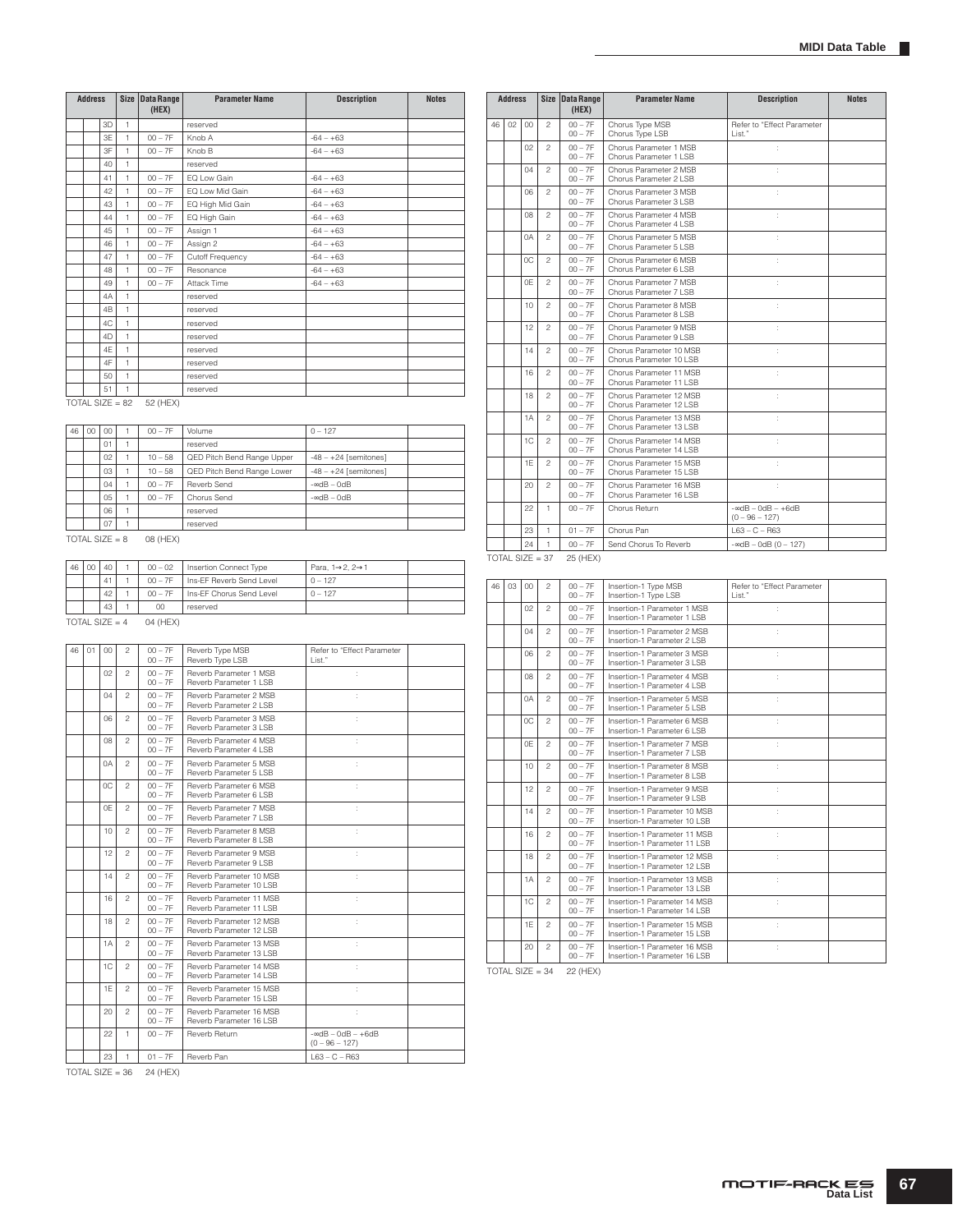|    | <b>Address</b> |    | <b>Size</b>    | <b>Data Range</b><br>(HEX) | <b>Parameter Name</b>                                         | <b>Description</b>                    | <b>Notes</b> |
|----|----------------|----|----------------|----------------------------|---------------------------------------------------------------|---------------------------------------|--------------|
| 46 | 04             | 00 | $\mathfrak{p}$ | $00 - 7F$<br>$00 - 7F$     | Insertion-2 Type MSB<br>Insertion-2 Type LSB                  | Refer to "Fffect Parameter<br>I ist." |              |
|    |                | 02 | $\mathfrak{p}$ | $00 - 7F$<br>$00 - 7F$     | Insertion-2 Parameter 1 MSB<br>Insertion-2 Parameter 1 LSB    | $\ddot{\phantom{a}}$                  |              |
|    |                | 04 | $\mathfrak{p}$ | $00 - 7F$<br>$00 - 7F$     | Insertion-2 Parameter 2 MSB<br>Insertion-2 Parameter 2   SB   | ÷.                                    |              |
|    |                | 06 | $\overline{c}$ | $00 - 7F$<br>$00 - 7F$     | Insertion-2 Parameter 3 MSB<br>Insertion-2 Parameter 3 LSB    | ÷.                                    |              |
|    |                | 08 | $\mathfrak{p}$ | $00 - 7F$<br>$00 - 7F$     | Insertion-2 Parameter 4 MSB<br>Insertion-2 Parameter 4 LSB    | t                                     |              |
|    |                | 0A | $\mathfrak{p}$ | $00 - 7F$<br>$00 - 7F$     | Insertion-2 Parameter 5 MSB<br>Insertion-2 Parameter 5 LSB    | t                                     |              |
|    |                | 0C | $\mathfrak{p}$ | $00 - 7F$<br>$00 - 7F$     | Insertion-2 Parameter 6 MSB<br>Insertion-2 Parameter 6   SB   | ł.                                    |              |
|    |                | 0F | $\mathfrak{p}$ | $00 - 7F$<br>$00 - 7F$     | Insertion-2 Parameter 7 MSB<br>Insertion-2 Parameter 7   SB   |                                       |              |
|    |                | 10 | $\mathfrak{p}$ | $00 - 7F$<br>$00 - 7F$     | Insertion-2 Parameter 8 MSB<br>Insertion-2 Parameter 8   SB   |                                       |              |
|    |                | 12 | $\mathfrak{p}$ | $00 - 7F$<br>$00 - 7F$     | Insertion-2 Parameter 9 MSB<br>Insertion-2 Parameter 9 LSB    |                                       |              |
|    |                | 14 | $\mathfrak{p}$ | $00 - 7F$<br>$00 - 7F$     | Insertion-2 Parameter 10 MSB<br>Insertion-2 Parameter 10 I SB |                                       |              |
|    |                | 16 | $\mathfrak{p}$ | $00 - 7F$<br>$00 - 7F$     | Insertion-2 Parameter 11 MSB<br>Insertion-2 Parameter 11 LSB  | t                                     |              |
|    |                | 18 | $\mathfrak{p}$ | $00 - 7F$<br>$00 - 7F$     | Insertion-2 Parameter 12 MSB<br>Insertion-2 Parameter 12   SB | t                                     |              |
|    |                | 1A | $\mathfrak{D}$ | $00 - 7F$<br>$00 - 7F$     | Insertion-2 Parameter 13 MSB<br>Insertion-2 Parameter 13 LSB  | t                                     |              |
|    |                | 1C | $\mathfrak{D}$ | $00 - 7F$<br>$00 - 7F$     | Insertion-2 Parameter 14 MSB<br>Insertion-2 Parameter 14 LSB  | t                                     |              |
|    |                | 1F | $\mathfrak{p}$ | $00 - 7F$<br>$00 - 7F$     | Insertion-2 Parameter 15 MSB<br>Insertion-2 Parameter 15 LSB  | ł.                                    |              |
|    |                | 20 | $\overline{c}$ | $00 - 7F$<br>$00 - 7F$     | Insertion-2 Parameter 16 MSB<br>Insertion-2 Parameter 16 LSB  | ł.                                    |              |

 $TOTAL SIZE = 34 22 (HEX)$ 

| 46 | 05 | $^{00}$ | 1.             | $00 - 0C$                | Controller Set 1 Source                                              | 0: PB, 1: MW, 3: AT, 4: FC,<br>5: FS, 6: RB, 7: BC, 8: AS1,<br>9: AS2, 12: FC2 |  |
|----|----|---------|----------------|--------------------------|----------------------------------------------------------------------|--------------------------------------------------------------------------------|--|
|    |    | 01      | $\mathfrak{p}$ | $^{00}$<br>$00 - 23$     | Controller Set 1 Destination MSB<br>Controller Set 1 Destination LSB | $0 - 35$                                                                       |  |
|    |    | CO.     | 1              | $00 - 7F$                | Controller Set 1 Depth                                               | $-64 - +63$                                                                    |  |
|    |    | 04      | 1              |                          | reserved                                                             |                                                                                |  |
|    |    | 05      | 1              | $00 - 0C$                | Controller Set 2 Source                                              | 0: PB, 1: MW, 3: AT, 4: FC,<br>5: FS, 6: RB, 7: BC, 8: AS1,<br>9: AS2, 12: FC2 |  |
|    |    | 06      | $\mathfrak{p}$ | CO<br>$00 - 23$          | Controller Set 2 Destination MSB<br>Controller Set 2 Destination LSB | $0 - 35$                                                                       |  |
|    |    | 08      | 1              | $00 - 7F$                | Controller Set 2 Depth                                               | $-64 - +63$                                                                    |  |
|    |    | 09      | $\mathbf{1}$   |                          | reserved                                                             |                                                                                |  |
|    |    | 0A      | 1              | $00 - 0C$                | Controller Set 3 Source                                              | 0: PB, 1: MW, 3: AT, 4: FC,<br>5: FS, 6: RB, 7: BC, 8: AS1,<br>9: AS2, 12: FC2 |  |
|    |    | 0B      | $\mathfrak{p}$ | $^{00}$<br>$00 - 23$     | Controller Set 3 Destination MSB<br>Controller Set 3 Destination LSB | $0 - 35$                                                                       |  |
|    |    | 0D      | 1              | $00 - 7F$                | Controller Set 3 Depth                                               | $-64 - +63$                                                                    |  |
|    |    | 0E      | 1              |                          | reserved                                                             |                                                                                |  |
|    |    | 0F      | 1              | $00 - 0C$                | Controller Set 4 Source                                              | 0: PB, 1: MW, 3: AT, 4: FC,<br>5: FS, 6: RB, 7: BC, 8: AS1,<br>9: AS2, 12: FC2 |  |
|    |    | 10      | $\mathfrak{p}$ | CO<br>$00 - 23$          | Controller Set 4 Destination MSB<br>Controller Set 4 Destination LSB | $0 - 35$                                                                       |  |
|    |    | 12      | 1              | $00 - 7F$                | Controller Set 4 Depth                                               | $-64 - +63$                                                                    |  |
|    |    | 13      | 1              |                          | reserved                                                             |                                                                                |  |
|    |    | 14      | 1              | $00 - 0C$                | Controller Set 5 Source                                              | 0: PB, 1: MW, 3: AT, 4: FC,<br>5: FS, 6: RB, 7: BC, 8: AS1,<br>9: AS2, 12: FC2 |  |
|    |    | 15      | $\mathfrak{p}$ | CO<br>$00 - 23$          | Controller Set 5 Destination MSB<br>Controller Set 5 Destination LSB | $0 - 35$                                                                       |  |
|    |    | 17      | 1              | $00 - 7F$                | Controller Set 5 Depth                                               | $-64 - +63$                                                                    |  |
|    |    | 18      | 1              |                          | reserved                                                             |                                                                                |  |
|    |    | 19      | 1.             | $00 - 0C$                | Controller Set 6 Source                                              | 0: PB. 1: MW. 3: AT. 4: FC.<br>5: FS, 6: RB, 7: BC, 8: AS1,<br>9: AS2, 12: FC2 |  |
|    |    | 1A      | $\overline{c}$ | $^{00}$<br>$00 - 23$     | Controller Set 6 Destination MSB<br>Controller Set 6 Destination LSB | $0 - 35$                                                                       |  |
|    |    | 1C      | 1              | $00 - 7F$                | Controller Set 6 Depth                                               | $-64 - +63$                                                                    |  |
|    |    | 1D      | 1              |                          | reserved                                                             |                                                                                |  |
|    |    |         |                | TOTAL CIZE = 20 1E (HEV) |                                                                      |                                                                                |  |

 $TOTAL SIZE = 30$  1E (HEX)

| 46 | 06 | $00 -$          | $00 - 7F$ | 00 - 02   Audition Phrase Number MSB<br>Audition Phrase Number LSB | $000 - 285$ |  |
|----|----|-----------------|-----------|--------------------------------------------------------------------|-------------|--|
|    |    | 02              |           | 28 - 58   Audition Note Shift                                      | $-24 - 24$  |  |
|    |    | 03 <sup>2</sup> |           | 00 - 7F   Audition Velocity Shift                                  | $-64 - 63$  |  |

TOTAL SIZE =  $4$  04 (HEX)

### **MIDI PARAMETER CHANGE TABLE (DRUM VOICE KEY)**

|    | <b>Address</b> |                |                | Size Data Range<br>(HEX)            | <b>Parameter Name</b>                                          | <b>Description</b>                                                      | <b>Notes</b>         |
|----|----------------|----------------|----------------|-------------------------------------|----------------------------------------------------------------|-------------------------------------------------------------------------|----------------------|
| 47 | ee             | 00             | $\mathbf{1}$   | $00 - 01$                           | Element Assian                                                 | off. on                                                                 |                      |
|    |                | 01             | 1.             | $00 - 02$                           | Wave Type                                                      | 0: PresetWave, 1: Voice                                                 |                      |
|    |                | 02             | $\mathbf{1}$   | 00                                  | reserved                                                       |                                                                         |                      |
|    |                | 03             | 1              | $00 - 01$                           | Receive Note Off                                               | off. on                                                                 |                      |
|    |                | 04             | $\mathbf{1}$   | $00 - 01$                           | Assign Mode                                                    | single, multi                                                           | $*1$                 |
|    |                | $0.5^{\circ}$  | $\mathbf{1}$   | $00 - 7F$                           | Alternate Group                                                | $0:$ off, $1 - 127$                                                     |                      |
|    |                | 06             | $\mathfrak{D}$ | $00 - 7F$<br>$00 - 7F$              | Wave Number MSB<br>Wave Number I SB                            | 1st bit 6-0 $\rightarrow$ bit 13-7<br>2nd bit 6-0 $\rightarrow$ bit 6-0 |                      |
|    |                | 08             | 3              | $00 - 7F$<br>$00 - 7F$<br>$00 - 7F$ | Voice Bank Number MSB<br>Voice Bank Number LSB<br>Voice Number | $0 - 127$<br>$0 - 127$<br>$0 - 127$                                     | $*1$<br>$*1$<br>$*1$ |
|    |                | 0 <sub>B</sub> | $\mathbf{1}$   | $01 - 7F$                           | Pan                                                            | $L63 - C - R63$                                                         | $*1$                 |
|    |                | OC.            | 1              | $00 - 7F$                           | Random Pan Depth                                               | $0 - 127$                                                               |                      |
|    |                | 0D             | 1              | $00 - 7F$                           | Alternate Pan Depth                                            | $L64 - 0 - R63$                                                         |                      |
|    |                | 0F             | 1              | $00 - 7F$                           | Reverb Send Level                                              | $0 - 127$                                                               | $*1$                 |
|    |                | 0F             | 1              | $00 - 7F$                           | Chorus Send Level                                              | $0 - 127$                                                               | $*1$                 |
|    |                | 10             | 1              |                                     | reserved                                                       |                                                                         |                      |
|    |                | 11             | 1              | $00 - 02$                           | <b>Insertion Effect Switch</b>                                 | thru, ins1, ins2                                                        | $*1$                 |
|    |                | 12             | $\mathbf{1}$   | $00 - 4F$                           | Output Select                                                  | 0:1.8R<br>8: asn1&2, 9: asn3&4,<br>64 - 67: asn1, asn2, asn3,<br>asn4   | $*1$                 |

 $TOTAL SIZE = 19$  13 (HEX)

| 47 | ee | 20 |   | $00 - 7F$ | Element Level              | $0 - 127$        | $*1$ |
|----|----|----|---|-----------|----------------------------|------------------|------|
|    |    | 21 | 1 | $00 - 7F$ | Level Velocity Sensitivity | $-64 - +63$      |      |
|    |    | 22 | 1 | $00\,$    | reserved                   |                  |      |
|    |    | 23 | 1 | $00 - 7F$ | <b>AEG Attack Time</b>     | $0 - 127$        |      |
|    |    | 24 | 1 | $00 - 7F$ | AEG Decay 1 Time           | $0 - 127$        |      |
|    |    | 25 | 1 | $00 - 7F$ | AEG Decay 2 Time           | $0 - 126$ , hold |      |
|    |    | 26 | 1 | $00\,$    | reserved                   |                  |      |
|    |    | 27 | 1 | $00\,$    | reserved                   |                  |      |
|    |    | 28 | 1 | $00\,$    | reserved                   |                  |      |
|    |    | 29 | 1 | $00 - 7F$ | AEG Decay 1 Level          | $0 - 127$        |      |
|    |    | 2A | 1 | $00\,$    | reserved                   |                  |      |
|    |    | 2B |   | $00\,$    | reserved                   |                  |      |

 $TOTAL SIZE = 12$  0C (HEX)

| 48 | ee          | $00\,$ |  | $10 - 70$ | Coarse Tune                | $-48 - +48$ |  |  |  |  |
|----|-------------|--------|--|-----------|----------------------------|-------------|--|--|--|--|
|    |             | 01     |  | $00 - 7F$ | Fine Tune                  | $-64 - +63$ |  |  |  |  |
|    |             | 02     |  | $00 - 7F$ | Pitch Velocity Sensitivity | $-64 - +63$ |  |  |  |  |
|    | ___________ |        |  |           |                            |             |  |  |  |  |

TOTAL SIZE =  $3$  03 (HEX)

| 49 | ee | 00  |   | $00\,$                 | reserved                                                           |             |  |
|----|----|-----|---|------------------------|--------------------------------------------------------------------|-------------|--|
|    |    | 01  | 2 | $00 - 01$<br>$00 - 7F$ | LPF Cutoff Frequency MSB<br>LPF Cutoff Frequency LSB               | $0 - 255$   |  |
|    |    | 03  |   | $00 - 7F$              | <b>LPF Cutoff Velocity Sensitivity</b>                             | $-64 - +63$ |  |
|    |    | 04  |   | $00 - 7F$              | <b>LPF</b> Resonance                                               | $0 - 127$   |  |
|    |    | 0.5 |   | 40                     | reserved                                                           |             |  |
|    |    | 06  | 2 | $00 - 01$<br>$00 - 7F$ | <b>HPF Cutoff Frequency MSB</b><br><b>HPF Cutoff Frequency LSB</b> | $0 - 255$   |  |

TOTAL SIZE =  $8$  08 (HEX)

| 4A | ee | $00 -$ |                | $00 - 05$              | EQ Type                                  | EQ L/H, P.EQ, Boost6,<br>Boost12, Boost18, thru |  |
|----|----|--------|----------------|------------------------|------------------------------------------|-------------------------------------------------|--|
|    |    | 01     |                | $00 - 1F$              | EQ Resonance                             | $0 - 31$                                        |  |
|    |    | 02     | 2              | $00 - 01$<br>$00 - 7F$ | EQ 1 Frequency MSB<br>EQ 1 Frequency LSB | EQ L/H: 46 - 182,<br>P.EQ: 83 - 251             |  |
|    |    | 04     |                | $20 - 60$              | EQ 1 GAIN                                | $-32 - +32$                                     |  |
|    |    | 05     | $\mathfrak{p}$ | $00 - 01$<br>$00 - 7F$ | EQ 2 Frequency MSB<br>EQ 2 Frequency LSB | EQ L/H: 131 - 241                               |  |
|    |    | 07     |                | $20 - 60$              | EQ 2 GAIN                                | $-32 - +32$                                     |  |

 $TOTAL SIZE = 8$  08 (HEX)

ee = Element Number (00 – 48: C0 – C6)

\*1 When the Wave/Voice type is set to "voice," only these parameters are available.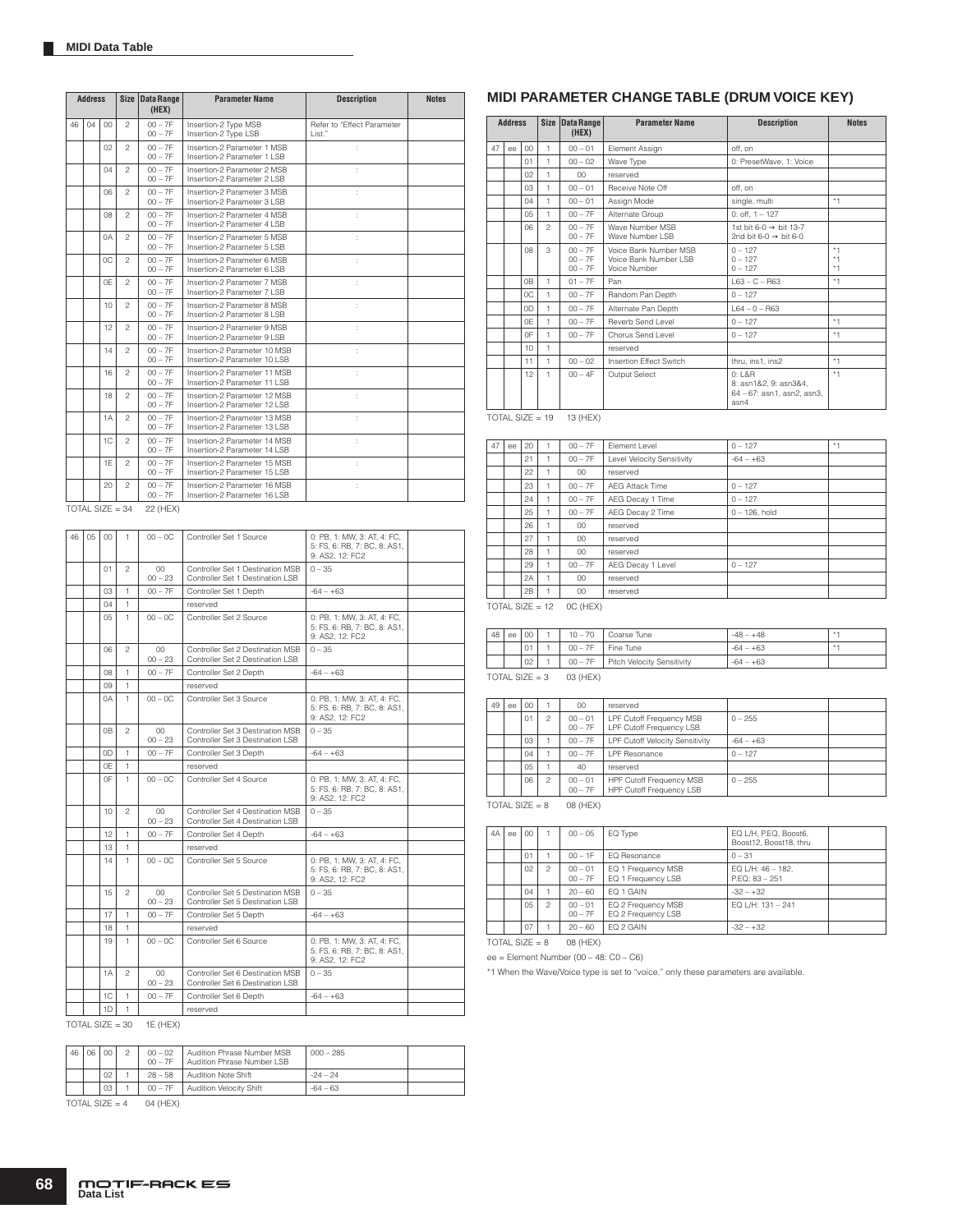### **MIDI PARAMETER CHANGE TABLE (PLUG-IN VOICE)**

\* Receives the Plug-in Voice Parameter Change of the CS6x (ID=0x64) and complies with the Parameter Request.

|    | <b>Address</b> |          |                | Size Data Range        | <b>Parameter Name</b>                              | <b>Description</b>                                                 | <b>Notes</b>                                                               |
|----|----------------|----------|----------------|------------------------|----------------------------------------------------|--------------------------------------------------------------------|----------------------------------------------------------------------------|
|    |                |          |                | (HEX)                  |                                                    |                                                                    |                                                                            |
| 4C | 70             | 00       | 1              | $20 - 7E$              | Voice Name 1                                       | 32 - 126 (ASCII)                                                   |                                                                            |
|    |                | 01       | 1              | $20 - 7E$              | Voice Name 2                                       | 32 - 126 (ASCII)                                                   |                                                                            |
|    |                | 02       | 1              | $20 - 7E$              | Voice Name 3                                       | 32 - 126 (ASCII)                                                   |                                                                            |
|    |                | 03       | 1              | $20 - 7E$<br>$20 - 7E$ | Voice Name 4<br>Voice Name 5                       | 32 - 126 (ASCII)                                                   |                                                                            |
|    |                | 04<br>05 | 1<br>1         | $20 - 7E$              | Voice Name 6                                       | 32 - 126 (ASCII)<br>32 - 126 (ASCII)                               |                                                                            |
|    |                | 06       | 1              | $20 - 7E$              | Voice Name 7                                       | 32 - 126 (ASCII)                                                   |                                                                            |
|    |                | 07       | 1              | $20 - 7E$              | Voice Name 8                                       | 32 - 126 (ASCII)                                                   |                                                                            |
|    |                | 08       | 1              | $20 - 7E$              | Voice Name 9                                       | 32 - 126 (ASCII)                                                   |                                                                            |
|    |                | 09       | 1              | $20 - 7E$              | Voice Name 10                                      | 32 - 126 (ASCII)                                                   |                                                                            |
|    |                | 0A       | 1              |                        | reserved                                           |                                                                    |                                                                            |
|    |                | 0B       | 1              |                        | reserved                                           |                                                                    |                                                                            |
|    |                | 0C       | 1              | $00 - 10$              | Voice Category (Main)                              | $0 - 16$ ( $- -$ Co)                                               | Ap, Kb, Or, Gt,<br>Ba, St, Br, Rp,<br>Ld, Pd, Sc,<br>Cp, Dr, Se,<br>Me, Co |
|    |                | 0D       | 1              | $00 - 03$              | Voice Category (Sub)                               | $0 - 3$ (-- $-$ Sub 1 $-$ Sub 3)                                   | Depends on<br>Main Category.                                               |
|    |                | 0E       | 1              |                        | reserved                                           |                                                                    |                                                                            |
|    |                | 0F       | 1              |                        | reserved                                           |                                                                    |                                                                            |
|    |                | 10       | 1              |                        | reserved                                           |                                                                    |                                                                            |
|    |                | 11<br>12 | 1<br>1         |                        | reserved<br>reserved                               |                                                                    |                                                                            |
| 4C | 70             | 13       | 1              |                        | reserved                                           |                                                                    |                                                                            |
|    |                | 14       | $\overline{c}$ | $00 - 7F$              | ARP Type MSB                                       | $0 - 1786$ : Preset                                                |                                                                            |
|    |                |          |                | $00 - 7F$              | ARP Type LSB                                       |                                                                    |                                                                            |
|    |                | 16       | 1              | $00 - 01$              | <b>ARP Switch</b>                                  | off, on                                                            |                                                                            |
|    |                | 17       | 1              | $00 - 02$              | <b>ARP Hold</b>                                    | sync-off, off, on                                                  |                                                                            |
|    |                | 18       | 1              | $00 - 06$              | <b>ARP Unit Multiply</b>                           | 50%, 66%, 75%, 100%,                                               |                                                                            |
|    |                |          |                | $00 - 7F$              |                                                    | 133%, 150%, 200%<br>$C-2 - G8$                                     |                                                                            |
|    |                | 19<br>1A | 1<br>1         | $00 - 7F$              | ARP Note Limit Low<br>ARP Note Limit High          | $C-2 - G8$                                                         |                                                                            |
|    |                | 1B       | 1              | $01 - 7F$              | <b>ARP Velocity Limit Low</b>                      | $1 - 127$                                                          |                                                                            |
|    |                | 1C       | 1              | $01 - 7F$              | ARP Velocity Limit High                            | $1 - 127$                                                          |                                                                            |
|    |                | 1D       | 1              | $00 - 04$              | ARP Key Mode                                       | sort, thru, direct,                                                |                                                                            |
|    |                |          |                |                        |                                                    | sort+direct, thru+direct                                           |                                                                            |
|    |                | 1E       | 1              | $00 - 01$              | ARP Vel Mode                                       | original, thru                                                     |                                                                            |
|    |                | 1F       | 1              | $00 - 01$              | ARP Change Timing                                  | realtime, measure                                                  |                                                                            |
|    |                | 20       | 1              | $00 - 06$              | <b>ARP Quantize Value</b>                          | 32th, 16th Triplet, 16th,<br>8th Triplet, 8th, 4th Triplet,<br>4th |                                                                            |
|    |                | 21       | 1              | $00 - 64$              | ARP Quantize Strength                              | $0 - 100\%$                                                        |                                                                            |
|    |                | 22       | $\overline{c}$ | $0000 -$<br>00C8       | ARP Velocity Rate MSB<br>ARP Velocity Rate LSB     | $0 - 200%$                                                         |                                                                            |
|    |                | 24       | $\mathfrak{p}$ | $0000 -$<br>00C8       | ARP Gate Time Rate MSB<br>ARP Gate Time Rate LSB   | $0 - 200%$                                                         |                                                                            |
|    |                | 26       | $\overline{c}$ |                        | ARP Swing MSB<br>ARP Swing LSB                     | $-120 - 0 - +120$                                                  |                                                                            |
|    |                | 28       | $\overline{c}$ | $0001 -$<br>012C       | ARP Tempo MSB<br>ARP Tempo LSB                     | $1 - 300$                                                          |                                                                            |
|    |                | 2A       | $\mathfrak{p}$ | $00 - 7F$<br>$00 - 7F$ | ARP SF1 Assign Type MSB<br>ARP SF1 Assign Type LSB | 0 - 1786: Preset,<br>16383: No Type                                |                                                                            |
|    |                | 2C       | $\mathfrak{p}$ | $00 - 7F$<br>$00 - 7F$ | ARP SF2 Assign Type MSB<br>ARP SF2 Assign Type LSB | 0 - 1786: Preset,<br>16383: No Type                                |                                                                            |
|    |                | 2E       | $\sqrt{2}$     | $00 - 7F$<br>$00 - 7F$ | ARP SF3 Assign Type MSB<br>ARP SF3 Assign Type LSB | 0 - 1786: Preset,<br>16383: No Type                                |                                                                            |
|    |                | 30       | 2              | $00 - 7F$              | ARP SF4 Assign Type MSB                            | 0 - 1786: Preset,                                                  |                                                                            |
|    |                |          |                | $00 - 7F$              | ARP SF4 Assign Type LSB                            | 16383: No Type                                                     |                                                                            |
|    |                | 32       | $\mathfrak{p}$ | $00 - 7F$<br>$00 - 7F$ | ARP SF5 Assign Type MSB<br>ARP SF5 Assign Type LSB | 0 - 1786: Preset,<br>16383: No Type                                |                                                                            |
| 4C | 70             | 34       | 1              | $00 - 04$              | reserved                                           |                                                                    |                                                                            |
|    |                | 35       | 1              | $01 - 7F$              | Pan                                                | $L63 - C - R63$                                                    |                                                                            |
|    |                | 36       | 1              |                        | reserved                                           |                                                                    |                                                                            |
|    |                | 37       | 1              | $00 - 7F$              | QED Decay Time                                     | $-64 - +63$                                                        |                                                                            |
|    |                | 38       | 1              |                        | reserved                                           |                                                                    |                                                                            |
|    |                | 39       | 1              |                        | reserved                                           |                                                                    |                                                                            |
|    |                | 3A       | 1              |                        | reserved                                           |                                                                    |                                                                            |
|    |                | 3B       | 1              |                        | reserved                                           |                                                                    |                                                                            |
|    |                | 3C       | 1              |                        | reserved                                           |                                                                    |                                                                            |
|    |                | ЗD       | 1              | $00 - 7F$              | reserved                                           |                                                                    |                                                                            |
|    |                | 3E<br>3F | 1<br>1         | $00 - 7F$              | Knob A<br>Knob B                                   | $-64 - +63$<br>$-64 - +63$                                         |                                                                            |
|    |                | 40       | 1              |                        | reserved                                           |                                                                    |                                                                            |
|    |                | 41       | 1              | $00 - 7F$              | EQ Low Gain                                        | $-64 - +63$                                                        |                                                                            |
|    |                | 42       | 1              | $00 - 7F$              | EQ Low Mid Gain                                    | $-64 - +63$                                                        |                                                                            |
|    |                | 43       | 1              | $00 - 7F$              | EQ High Mid Gain                                   | $-64 - +63$                                                        |                                                                            |
|    |                | 44       | 1              | $00 - 7F$              | EQ High Gain                                       | $-64 - +63$                                                        |                                                                            |
|    |                | 45       | 1              | $00 - 7F$              | Assign 1                                           | $-64 - +63$                                                        |                                                                            |
|    |                | 46       | 1              | $00 - 7F$              | Assign 2                                           | $-64 - +63$                                                        |                                                                            |
|    |                | 47       | 1              | $00 - 7F$              | Cutoff Frequency                                   | $-64 - +63$                                                        |                                                                            |

| <b>Address</b> |                   |   | Size Data Range<br>(HEX) | <b>Parameter Name</b> | <b>Description</b> | <b>Notes</b> |
|----------------|-------------------|---|--------------------------|-----------------------|--------------------|--------------|
|                | 48                | 1 | $00 - 7F$                | Resonance             | $-64 - +63$        |              |
|                | 49                |   | $00 - 7F$                | Attack Time           | $-64 - +63$        |              |
|                | 4A                | 1 | $00 - 7F$                | Release Time          | $-64 - +63$        |              |
|                | 4B                | 1 |                          | reserved              |                    |              |
|                | 4C                | 1 |                          | reserved              |                    |              |
|                | 4D                | 1 |                          | reserved              |                    |              |
|                | 4E                | 1 |                          | reserved              |                    |              |
|                | 4F                | 1 |                          | reserved              |                    |              |
|                | 50                | 1 |                          | reserved              |                    |              |
|                | 51                | 1 |                          | reserved              |                    |              |
|                | TOTAL SIZE = $82$ |   | 52 (HEX)                 |                       |                    |              |

| 4C | 00 | $00 -$           |    | $00 - 7F$ | Volume                            | $0 - 127$                           |  |
|----|----|------------------|----|-----------|-----------------------------------|-------------------------------------|--|
|    |    | 01               | ٠  |           | reserved                          |                                     |  |
|    |    | 02               | H. | $00 - 01$ | Same Note Number Key On<br>Assign | single, multi                       |  |
|    |    | 03               |    | $00 - 01$ | QED Mono/Poly Mode                | mono, poly                          |  |
|    |    | 04               | ٠  |           | reserved                          |                                     |  |
|    |    | 0.5 <sub>0</sub> | ٠  | $28 - 58$ | QED Pitch Bend Range              | $-24 - +24$ [semitones]             |  |
|    |    | 06               | 1  |           | reserved                          |                                     |  |
|    |    | 07               | ٠  |           | reserved                          |                                     |  |
|    |    | 08               | ۰  | $00 - 01$ | QED Portamento Switch             | off. on                             |  |
|    |    | 0.9 <sub>o</sub> | ٠  | $00 - 7F$ | QED Portamento Time               | $0 - 127$                           |  |
|    |    | 0A               |    | $01 - 02$ | Insertion Connect Type            | $1\rightarrow 2$ , $2\rightarrow 1$ |  |
|    |    | 0 <sub>B</sub>   | ۹  | $00 - 7F$ | Reverb Send                       | $-$ ∞dB – 0dB                       |  |
|    |    | 0C               |    | $00 - 7F$ | Chorus Send                       | $-$ ∞dB – 0dB                       |  |

TOTAL SIZE = 13 0D (HEX)

| 4C | 01 | 00 <sup>0</sup> | 2              | $00 - 7F$<br>$00 - 7F$ | Reverb Type MSB<br>Reverb Type LSB                  | Refer to "Effect Parameter<br>List."         |  |
|----|----|-----------------|----------------|------------------------|-----------------------------------------------------|----------------------------------------------|--|
|    |    | 02              | $\mathfrak{p}$ | $00 - 7F$<br>$00 - 7F$ | Reverb Parameter 1 MSB<br>Reverb Parameter 1 LSB    | ÷                                            |  |
|    |    | 04              | $\mathfrak{p}$ | $00 - 7F$<br>$00 - 7F$ | Reverb Parameter 2 MSB<br>Reverb Parameter 2 LSB    | ł.                                           |  |
|    |    | 06              | $\mathfrak{p}$ | $00 - 7F$<br>$00 - 7F$ | Reverb Parameter 3 MSB<br>Reverb Parameter 3 LSB    | ÷                                            |  |
|    |    | 08              | $\mathfrak{p}$ | $00 - 7F$<br>$00 - 7F$ | Reverb Parameter 4 MSB<br>Reverb Parameter 4   SB   | ÷                                            |  |
|    |    | 0A              | $\mathfrak{p}$ | $00 - 7F$<br>$00 - 7F$ | Reverb Parameter 5 MSB<br>Reverb Parameter 5 LSB    | ÷                                            |  |
|    |    | OC.             | $\mathfrak{p}$ | $00 - 7F$<br>$00 - 7F$ | Reverb Parameter 6 MSB<br>Reverb Parameter 6 LSB    | ÷                                            |  |
|    |    | 0E              | $\overline{c}$ | $00 - 7F$<br>$00 - 7F$ | Reverb Parameter 7 MSB<br>Reverb Parameter 7   SB   | ÷                                            |  |
|    |    | 10              | $\overline{c}$ | $00 - 7F$<br>$00 - 7F$ | Reverb Parameter 8 MSB<br>Reverb Parameter 8   SB   | ł.                                           |  |
|    |    | 12              | $\mathfrak{p}$ | $00 - 7F$<br>$00 - 7F$ | Reverb Parameter 9 MSB<br>Reverb Parameter 9 LSB    | ł.                                           |  |
|    |    | 14              | $\mathfrak{p}$ | $00 - 7F$<br>$00 - 7F$ | Reverb Parameter 10 MSB<br>Reverb Parameter 10   SB | ł.                                           |  |
|    |    | 16              | $\mathfrak{p}$ | $00 - 7F$<br>$00 - 7F$ | Reverb Parameter 11 MSB<br>Reverb Parameter 11 I SB | ł.                                           |  |
|    |    | 18              | $\overline{c}$ | $00 - 7F$<br>$00 - 7F$ | Reverb Parameter 12 MSB<br>Reverb Parameter 12   SB | ċ                                            |  |
|    |    | 1A              | 2              | $00 - 7F$<br>$00 - 7F$ | Reverb Parameter 13 MSB<br>Reverb Parameter 13 LSB  | t                                            |  |
|    |    | 1C              | 2              | $00 - 7F$<br>$00 - 7F$ | Reverb Parameter 14 MSB<br>Reverb Parameter 14 LSB  |                                              |  |
|    |    | 1F              | 2              | $00 - 7F$<br>$00 - 7F$ | Reverb Parameter 15 MSB<br>Reverb Parameter 15 LSB  |                                              |  |
|    |    | 20              | $\mathfrak{p}$ | $00 - 7F$<br>$00 - 7F$ | Reverb Parameter 16 MSB<br>Reverb Parameter 16 LSB  |                                              |  |
|    |    | 22              | 1.             | $00 - 7F$              | Reverb Return                                       | $-$ ∞dB $-$ 0dB $-$ +6dB<br>$(0 - 96 - 127)$ |  |
|    |    | 23              | 1              | $01 - 7F$              | Reverb Pan                                          | $L63 - C - R63$                              |  |

 $TOTAL SIZE = 36$  24 (HEX)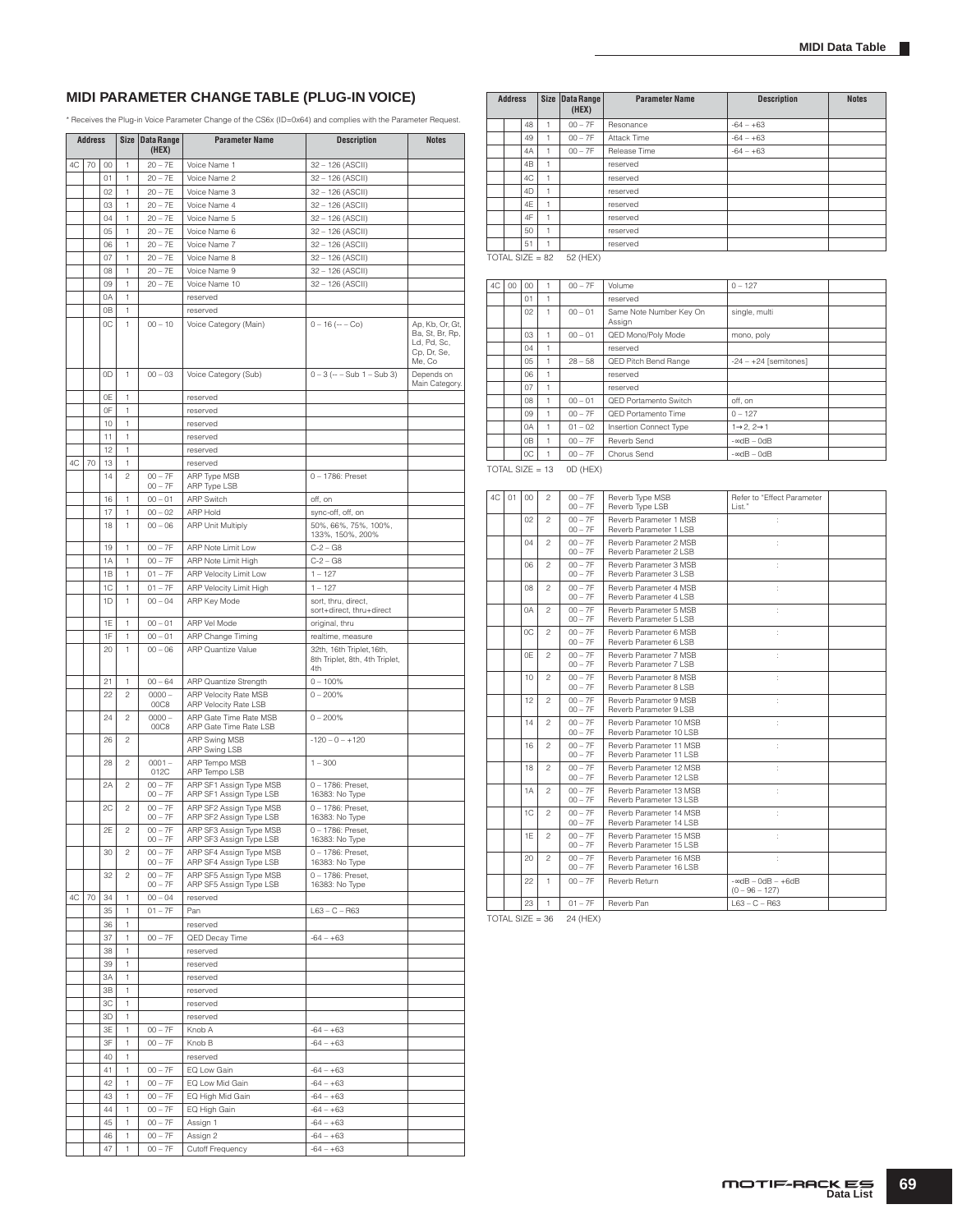|    | <b>Address</b>    |        | Size           | <b>Data Range</b><br>(HEX) | <b>Parameter Name</b>                               | <b>Description</b>                           | <b>Notes</b> |
|----|-------------------|--------|----------------|----------------------------|-----------------------------------------------------|----------------------------------------------|--------------|
| 4C | 02                | $00\,$ | $\overline{c}$ | $00 - 7F$<br>$00 - 7F$     | Chorus Type MSB<br>Chorus Type LSB                  | Refer to "Effect Parameter<br>List."         |              |
|    |                   | 02     | $\mathfrak{p}$ | $00 - 7F$<br>$00 - 7F$     | Chorus Parameter 1 MSB<br>Chorus Parameter 1 LSB    | t                                            |              |
|    |                   | 04     | $\mathfrak{p}$ | $00 - 7F$<br>$00 - 7F$     | Chorus Parameter 2 MSB<br>Chorus Parameter 2 LSB    | ÷.                                           |              |
|    |                   | 06     | $\mathfrak{p}$ | $00 - 7F$<br>$00 - 7F$     | Chorus Parameter 3 MSB<br>Chorus Parameter 3 LSB    | t                                            |              |
|    |                   | 08     | 2              | $00 - 7F$<br>$00 - 7F$     | Chorus Parameter 4 MSB<br>Chorus Parameter 4 LSB    | ÷.                                           |              |
|    |                   | 0A     | $\mathfrak{p}$ | $00 - 7F$<br>$00 - 7F$     | Chorus Parameter 5 MSB<br>Chorus Parameter 5 LSB    | t                                            |              |
|    |                   | 0C     | $\mathfrak{p}$ | $00 - 7F$<br>$00 - 7F$     | Chorus Parameter 6 MSB<br>Chorus Parameter 6 LSB    |                                              |              |
|    |                   | 0F     | $\mathfrak{p}$ | $00 - 7F$<br>$00 - 7F$     | Chorus Parameter 7 MSB<br>Chorus Parameter 7 LSB    | t                                            |              |
|    |                   | 10     | $\mathfrak{p}$ | $00 - 7F$<br>$00 - 7F$     | Chorus Parameter 8 MSB<br>Chorus Parameter 8 LSB    | ł.                                           |              |
|    |                   | 12     | $\mathfrak{p}$ | $00 - 7F$<br>$00 - 7F$     | Chorus Parameter 9 MSB<br>Chorus Parameter 9 LSB    | ÷.                                           |              |
|    |                   | 14     | $\mathfrak{p}$ | $00 - 7F$<br>$00 - 7F$     | Chorus Parameter 10 MSB<br>Chorus Parameter 10 LSB  | t                                            |              |
|    |                   | 16     | $\mathfrak{p}$ | $00 - 7F$<br>$00 - 7F$     | Chorus Parameter 11 MSB<br>Chorus Parameter 11 LSB  | ÷.                                           |              |
|    |                   | 18     | $\mathfrak{p}$ | $00 - 7F$<br>$00 - 7F$     | Chorus Parameter 12 MSB<br>Chorus Parameter 12 LSB  | ÷.                                           |              |
|    |                   | 1A     | $\mathfrak{D}$ | $00 - 7F$<br>$00 - 7F$     | Chorus Parameter 13 MSB<br>Chorus Parameter 13   SB | ÷.                                           |              |
|    |                   | 1C     | 2              | $00 - 7F$<br>$00 - 7F$     | Chorus Parameter 14 MSB<br>Chorus Parameter 14 LSB  | t                                            |              |
|    |                   | 1E     | $\overline{c}$ | $00 - 7F$<br>$00 - 7F$     | Chorus Parameter 15 MSB<br>Chorus Parameter 15 LSB  | t                                            |              |
|    |                   | 20     | $\mathfrak{p}$ | $00 - 7F$<br>$00 - 7F$     | Chorus Parameter 16 MSB<br>Chorus Parameter 16 LSB  | t                                            |              |
|    |                   | 22     | 1.             | $00 - 7F$                  | Chorus Return                                       | $-$ ∞dB $-$ 0dB $-$ +6dB<br>$(0 - 96 - 127)$ |              |
|    |                   | 23     | 1              | $01 - 7F$                  | Chorus Pan                                          | $163 - C - B63$                              |              |
|    |                   | 24     | 1              | $00 - 7F$                  | Send Chorus To Reverb                               | $-$ ∞dB - 0dB (0 - 127)                      |              |
|    | $TOTAL SIZE = 37$ |        |                | 25 (HEX)                   |                                                     |                                              |              |

| 4C | 03 | 00             | $\overline{c}$ | $00 - 7F$<br>$00 - 7F$ | Insertion-1 Type MSB<br>Insertion-1 Type LSB                 | Refer to "Effect Parameter<br>I ist." |
|----|----|----------------|----------------|------------------------|--------------------------------------------------------------|---------------------------------------|
|    |    | 02             | $\overline{c}$ | $00 - 7F$<br>$00 - 7F$ | Insertion-1 Parameter 1 MSB<br>Insertion-1 Parameter 1 I SB  |                                       |
|    |    | 04             | $\mathfrak{p}$ | $00 - 7F$<br>$00 - 7F$ | Insertion-1 Parameter 2 MSB<br>Insertion-1 Parameter 2   SB  |                                       |
|    |    | 06             | $\mathfrak{p}$ | $00 - 7F$<br>$00 - 7F$ | Insertion-1 Parameter 3 MSB<br>Insertion-1 Parameter 3 LSB   |                                       |
|    |    | 08             | $\mathfrak{p}$ | $00 - 7F$<br>$00 - 7F$ | Insertion-1 Parameter 4 MSB<br>Insertion-1 Parameter 4 LSB   | t                                     |
|    |    | 0A             | $\mathfrak{p}$ | $00 - 7F$<br>$00 - 7F$ | Insertion-1 Parameter 5 MSB<br>Insertion-1 Parameter 5 LSB   |                                       |
|    |    | 0C             | $\overline{c}$ | $00 - 7F$<br>$00 - 7F$ | Insertion-1 Parameter 6 MSB<br>Insertion-1 Parameter 6 LSB   |                                       |
|    |    | 0E             | $\overline{c}$ | $00 - 7F$<br>$00 - 7F$ | Insertion-1 Parameter 7 MSB<br>Insertion-1 Parameter 7 LSB   |                                       |
|    |    | 10             | $\overline{c}$ | $00 - 7F$<br>$00 - 7F$ | Insertion-1 Parameter 8 MSB<br>Insertion-1 Parameter 8   SB  | t                                     |
|    |    | 12             | $\overline{c}$ | $00 - 7F$<br>$00 - 7F$ | Insertion-1 Parameter 9 MSB<br>Insertion-1 Parameter 9 LSB   |                                       |
|    |    | 14             | $\mathfrak{p}$ | $00 - 7F$<br>$00 - 7F$ | Insertion-1 Parameter 10 MSB<br>Insertion-1 Parameter 10 LSB |                                       |
|    |    | 16             | $\mathfrak{p}$ | $00 - 7F$<br>$00 - 7F$ | Insertion-1 Parameter 11 MSB<br>Insertion-1 Parameter 11 LSB |                                       |
|    |    | 18             | $\overline{c}$ | $00 - 7F$<br>$00 - 7F$ | Insertion-1 Parameter 12 MSB<br>Insertion-1 Parameter 12 LSB |                                       |
|    |    | 1A             | $\overline{c}$ | $00 - 7F$<br>$00 - 7F$ | Insertion-1 Parameter 13 MSB<br>Insertion-1 Parameter 13 LSB |                                       |
|    |    | 1 <sup>C</sup> | $\mathfrak{p}$ | $00 - 7F$<br>$00 - 7F$ | Insertion-1 Parameter 14 MSB<br>Insertion-1 Parameter 14 LSB |                                       |
|    |    | 1F             | $\mathfrak{D}$ | $00 - 7F$<br>$00 - 7F$ | Insertion-1 Parameter 15 MSB<br>Insertion-1 Parameter 15 LSB | ÷.                                    |
|    |    | 20             | $\mathfrak{p}$ | $00 - 7F$<br>$00 - 7F$ | Insertion-1 Parameter 16 MSB<br>Insertion-1 Parameter 16 LSB |                                       |

 $TOTAL SIZE = 34 22 (HEX)$ 

|    | <b>Address</b>    |     | <b>Size</b>    | <b>Data Range</b><br>(HEX) | <b>Parameter Name</b>                                         | <b>Description</b>                   | <b>Notes</b> |
|----|-------------------|-----|----------------|----------------------------|---------------------------------------------------------------|--------------------------------------|--------------|
| AC | 04                | 00  | $\mathfrak{p}$ | $00 - 7F$<br>$00 - 7F$     | Insertion-2 Type MSB<br>Insertion-2 Type LSB                  | Refer to "Effect Parameter<br>List." |              |
|    |                   | 02  | $\mathfrak{p}$ | $00 - 7F$<br>$00 - 7F$     | Insertion-2 Parameter 1 MSB<br>Insertion-2 Parameter 1 LSB    |                                      |              |
|    |                   | 04  | $\mathfrak{p}$ | $00 - 7F$<br>$00 - 7F$     | Insertion-2 Parameter 2 MSB<br>Insertion-2 Parameter 2 LSB    | t                                    |              |
|    |                   | 06  | $\mathfrak{p}$ | $00 - 7F$<br>$00 - 7F$     | Insertion-2 Parameter 3 MSB<br>Insertion-2 Parameter 3 LSB    |                                      |              |
|    |                   | 80  | $\mathfrak{p}$ | $00 - 7F$<br>$00 - 7F$     | Insertion-2 Parameter 4 MSB<br>Insertion-2 Parameter 4 I SB   |                                      |              |
|    |                   | 0A  | $\mathfrak{p}$ | $00 - 7F$<br>$00 - 7F$     | Insertion-2 Parameter 5 MSB<br>Insertion-2 Parameter 5 LSB    | t                                    |              |
|    |                   | OC. | $\mathfrak{p}$ | $00 - 7F$<br>$00 - 7F$     | Insertion-2 Parameter 6 MSB<br>Insertion-2 Parameter 6 LSB    | t                                    |              |
|    |                   | 0F  | $\mathfrak{p}$ | $00 - 7F$<br>$00 - 7F$     | Insertion-2 Parameter 7 MSB<br>Insertion-2 Parameter 7 I SB   | t                                    |              |
|    |                   | 10  | $\mathfrak{p}$ | $00 - 7F$<br>$00 - 7F$     | Insertion-2 Parameter 8 MSB<br>Insertion-2 Parameter 8 LSB    | t                                    |              |
|    |                   | 12  | $\mathfrak{p}$ | $00 - 7F$<br>$00 - 7F$     | Insertion-2 Parameter 9 MSB<br>Insertion-2 Parameter 9 LSB    | ċ                                    |              |
|    |                   | 14  | $\mathfrak{p}$ | $00 - 7F$<br>$00 - 7F$     | Insertion-2 Parameter 10 MSB<br>Insertion-2 Parameter 10   SB | ċ                                    |              |
|    |                   | 16  | $\mathfrak{D}$ | $00 - 7F$<br>$00 - 7F$     | Insertion-2 Parameter 11 MSB<br>Insertion-2 Parameter 11   SB | ł.                                   |              |
|    |                   | 18  | $\mathfrak{p}$ | $00 - 7F$<br>$00 - 7F$     | Insertion-2 Parameter 12 MSB<br>Insertion-2 Parameter 12   SB | ł.                                   |              |
|    |                   | 1A  | $\mathfrak{p}$ | $00 - 7F$<br>$00 - 7F$     | Insertion-2 Parameter 13 MSB<br>Insertion-2 Parameter 13   SB | ł.                                   |              |
|    |                   | 1C  | $\mathfrak{p}$ | $00 - 7F$<br>$00 - 7F$     | Insertion-2 Parameter 14 MSB<br>Insertion-2 Parameter 14   SB | ł.                                   |              |
|    |                   | 1F  | $\mathfrak{p}$ | $00 - 7F$<br>$00 - 7F$     | Insertion-2 Parameter 15 MSB<br>Insertion-2 Parameter 15 LSB  | ÷                                    |              |
|    |                   | 20  | $\mathfrak{p}$ | $00 - 7F$<br>$00 - 7F$     | Insertion-2 Parameter 16 MSB<br>Insertion-2 Parameter 16 LSB  | ÷                                    |              |
|    | TOTAL SIZE = $34$ |     |                | 22 (HEX)                   |                                                               |                                      |              |

| 4C | 05 | 00               |                | $00 - 0C$           | Controller Set 1 Source                                              | 0: PB. 1: MW. 3: AT. 4:FC.<br>5: FS, 6: RB, 7: BC, 8: AS1,<br>9: AS2, 12: FC2 |  |
|----|----|------------------|----------------|---------------------|----------------------------------------------------------------------|-------------------------------------------------------------------------------|--|
|    |    | 01               | $\mathfrak{p}$ | $00 -$<br>$00 - 23$ | Controller Set 1 Destination MSB<br>Controller Set 1 Destination LSB | $0 - 35$                                                                      |  |
|    |    | 03               |                | $00 - 7F$           | Controller Set 1 Depth                                               | $-64 - +63$                                                                   |  |
|    |    | 04               |                |                     | reserved                                                             |                                                                               |  |
|    |    | 0.5 <sub>0</sub> | $\mathbf{1}$   | $00 - 0C$           | Controller Set 2 Source                                              | 0: PB. 1: MW. 3: AT. 4:FC.<br>5: FS, 6: RB, 7: BC, 8: AS1,<br>9: AS2, 12: FC2 |  |
|    |    | 06               | $\mathfrak{p}$ | $00\,$<br>$00 - 23$ | Controller Set 2 Destination MSB<br>Controller Set 2 Destination LSB | $0 - 35$                                                                      |  |
|    |    | 08               |                | $00 - 7F$           | Controller Set 2 Depth                                               | $-64 - +63$                                                                   |  |
|    |    | 09               |                |                     | reserved                                                             |                                                                               |  |
|    |    |                  |                |                     |                                                                      |                                                                               |  |

 $TOTAL SIZE = 10$  0A (HEX)

| 46 | 06 | 0 <sup>0</sup> | 2 | $00 - 02$<br>$00 - 7F$ | Audition Phrase Number MSB<br>Audition Phrase Number LSB | $000 - 285$ |  |
|----|----|----------------|---|------------------------|----------------------------------------------------------|-------------|--|
|    |    | 02             |   | $28 - 58$              | Audition Note Shift                                      | $-24 - 24$  |  |
|    |    | 03             |   | $00 - 7F$              | Audition Velocity Shift                                  | $-64 - 63$  |  |

 $TOTAL SIZE = 4$  04 (HEX)

|    | <b>Address</b> |                | <b>Size</b>  | <b>Data Range</b><br>(HEX) | <b>Parameter Name</b>                 | <b>Description</b>          | <b>Notes</b> |
|----|----------------|----------------|--------------|----------------------------|---------------------------------------|-----------------------------|--------------|
| 4C | 10             | 00             | $\mathbf{1}$ | $00 - 7F$                  | Voice Bank MSB                        | $0 - 127$                   |              |
|    |                | 01             | $\mathbf{1}$ | $00 - 7F$                  | Voice Bank LSB                        | $0 - 127$                   |              |
|    |                | 02             | 1            | $00 - 7F$                  | Voice Number                          | $0 - 127$                   |              |
|    |                | 03             | $\mathbf{1}$ | $28 - 58$                  | Note Shift                            | $-24 - 0 - +24$ [semitones] |              |
|    |                | 04             | $\mathbf{1}$ | $00 - 7F$                  | Velocity Sense Depth                  | $0 - 127$                   |              |
|    |                | $0.5^{\circ}$  | 1            | $00 - 7F$                  | Velocity Sense Offset                 | $0 - 127$                   |              |
|    |                | 06             | 1            | $00 - 7F$                  | (Vibrato Rate) LFO Speed              | $-64 - +63$                 |              |
|    |                | 07             | 1            | $00 - 7F$                  | (Vibrato Depth) LFO Pitch Depth       | $-64 - +63$                 |              |
|    |                | 08             | $\mathbf{1}$ | $00 - 7F$                  | (Vibrato Delay) LFO Delay             | $-64 - +63$                 |              |
|    |                | 09             | 1            | $00 - 7F$                  | MW Filter Control                     | $-64 - +63$                 |              |
|    |                | 0A             | $\mathbf{1}$ | 40                         | reserved                              | $\Omega$                    |              |
|    |                | 0 <sub>B</sub> | 1            | $00 - 7F$                  | MW LFO Pitch Modulation Depth         | $0 - 127$                   |              |
|    |                | OC.            | $\mathbf{1}$ | $00 - 7F$                  | MW LFO Filter Modulation Depth        | $0 - 127$                   |              |
|    |                | 0D             | $\mathbf{1}$ | $00 - 7F$                  | MW LFO Amplitude Modulation<br>Depth  | $0 - 127$                   |              |
|    |                | 0F             | 1            | $28 - 58$                  | CAT Pitch Control                     | $-24 - +24$ [semitones]     |              |
|    |                | 0F             | $\mathbf{1}$ | $00 - 7F$                  | <b>CAT Filter Control</b>             | $-64 - +63$                 |              |
|    |                | 10             | $\mathbf{1}$ | 40                         | reserved                              | $-64 - +63$                 |              |
|    |                | 11             | 1            | $00 - 7F$                  | CAT LFO Pitch Modulation Depth        | $0 - 127$                   |              |
|    |                | 12             | 1            | $00 - 7F$                  | CAT LFO Filter Modulation Depth       | $0 - 127$                   |              |
|    |                | 13             | 1            | $00 - 7F$                  | CAT LFO Amplitude Modulation<br>Depth | $0 - 127$                   |              |
|    |                | 14             | 1            | $00 - 5F$                  | <b>AC1 Controller Number</b>          | $0 - 95$                    |              |
|    |                | 15             | 1            | $00 - 7F$                  | <b>AC1 Filter Control</b>             | $-64 - +63$                 |              |
|    |                | 16             | 1            | 40                         | reserved                              | $-64 - +63$                 |              |
|    |                | 17             | $\mathbf{1}$ | $00 - 7F$                  | AC1 LFO Pitch Modulation Depth        | $0 - 127$                   |              |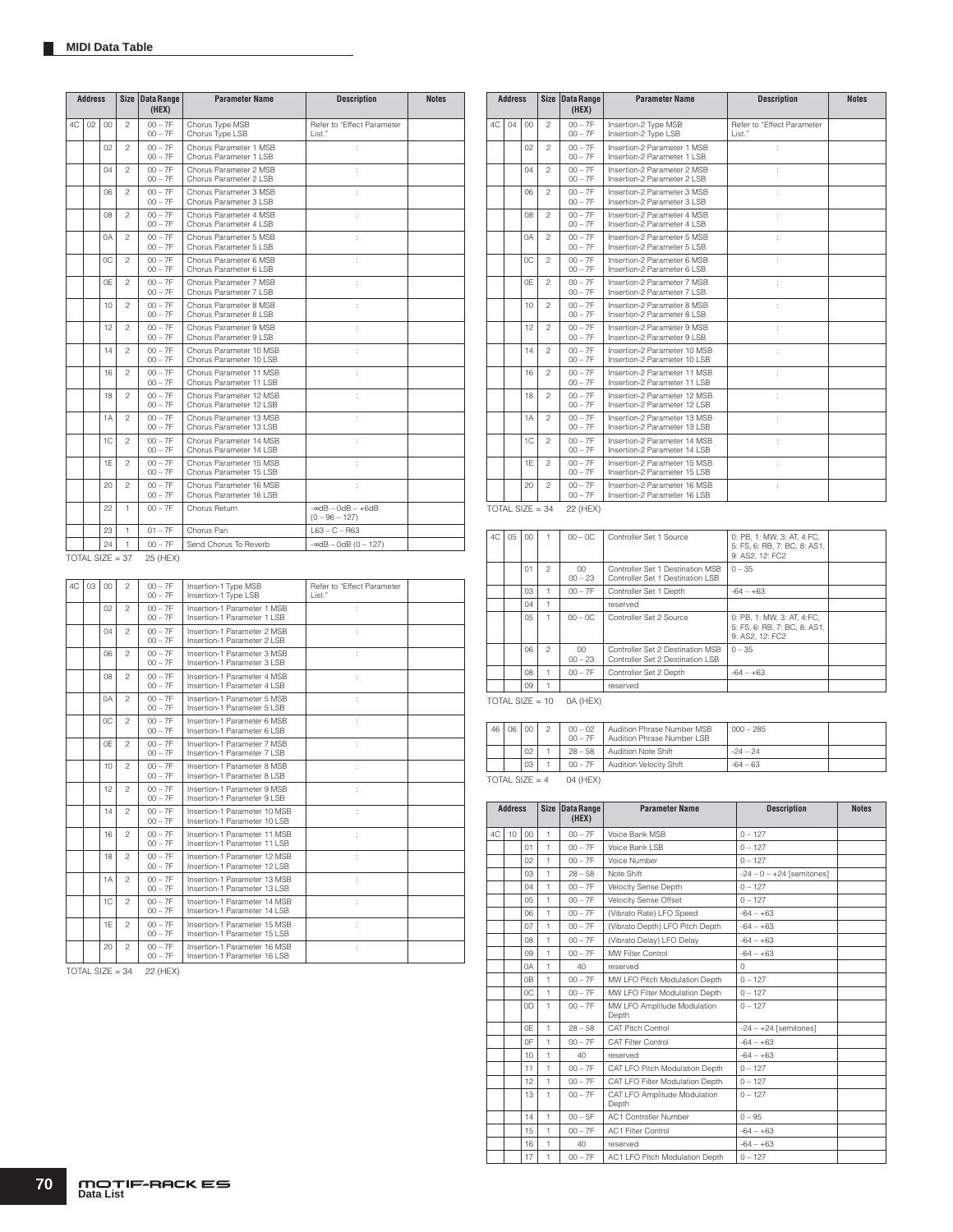| <b>Address</b> |                |        | Size Data Range<br>(HEX) | <b>Parameter Name</b>                 | <b>Description</b>          | <b>Notes</b> |
|----------------|----------------|--------|--------------------------|---------------------------------------|-----------------------------|--------------|
|                | 18             |        | $00 - 7F$                | AC1 LFO Filter Modulation Depth       | $0 - 127$                   |              |
|                | 19             |        | $00 - 7F$                | AC1 LFO Amplitude Modulation<br>Depth | $0 - 127$                   |              |
|                | 1A             | 1      | $00 - 7F$                | Pitch EG Initial Level                | $-64 - +63$                 |              |
|                | 1 <sub>B</sub> |        | $00 - 7F$                | Pitch EG Attack Time                  | $-64 - +63$                 |              |
|                | 1C             |        | $00 - 7F$                | Pitch EG Release Level                | $-64 - +63$                 |              |
|                | 1D             |        | $00 - 7F$                | Pitch EG Release Time                 | $-64 - +63$                 |              |
|                | 1E             |        | $00 - 7F$                | EQ Low Gain                           | $-64 - +63(-12 - +12$ [dB]) |              |
|                | 1F             |        | $00 - 7F$                | EQ High Gain                          | $-64 - +63(-12 - +12$ [dB]) |              |
|                | 20             |        | $04 - 28$                | EQ Low Frequency                      | $32 - 2.0k$ [Hz]            |              |
|                | 21             |        | $1C - 3A$                | EQ High Frequency                     | 500 - 16.0k [Hz]            |              |
|                | 22             |        | $00 - 7F$                | <b>HPF Cutoff Frequency</b>           | $-64 - 0 - +63$             |              |
| TOTAL OUT      |                | $\sim$ | $00$ $(11 - 10)$         |                                       |                             |              |

 $\overline{TOTAL}$  SIZE = 35 23 (HEX)

| AC | 20 | 00 | 64 | $00 - 7F$                           | Plug-in Board Native Parameter                                                   | Depends on Plug-in Board |  |
|----|----|----|----|-------------------------------------|----------------------------------------------------------------------------------|--------------------------|--|
|    |    | 40 |    | $00 - 7F$<br>$00 - 7F$<br>$00 - 7F$ | Plug-in Board Type MSB<br>Plug-in Board Type LSB<br>Plug-in Board Version Number |                          |  |
|    |    | 43 |    | $00 - 7F$                           | reserved                                                                         |                          |  |

TOTAL SIZE =  $68 - 44$  (HEX)

# **MIDI PARAMETER CHANGE TABLE (MULTI COMMON)**

|    | <b>Address</b><br><b>Size</b><br><b>Data Range</b><br><b>Parameter Name</b><br>(HEX) |                | <b>Description</b> | <b>Notes</b>           |                                                    |                                                                 |  |
|----|--------------------------------------------------------------------------------------|----------------|--------------------|------------------------|----------------------------------------------------|-----------------------------------------------------------------|--|
| 36 | 00                                                                                   | 00             | 1                  | $20 - 7E$              | Multi Name 1                                       | 32-126 (ASCII)                                                  |  |
|    |                                                                                      | 01             | 1                  | $20 - 7E$              | Multi Name 2                                       | 32 - 126 (ASCII)                                                |  |
|    |                                                                                      | 02             | 1                  | $20 - 7E$              | Multi Name 3                                       | 32 - 126 (ASCII)                                                |  |
|    |                                                                                      | 03             | 1                  | $20 - 7E$              | Multi Name 4                                       | 32-126 (ASCII)                                                  |  |
|    |                                                                                      | 04             | 1                  | $20 - 7E$              | Multi Name 5                                       | 32 - 126 (ASCII)                                                |  |
|    |                                                                                      | 05             | 1                  | $20 - 7E$              | Multi Name 6                                       | 32 - 126 (ASCII)                                                |  |
|    |                                                                                      | 06             | 1                  | $20 - 7E$              | Multi Name 7                                       | 32 - 126 (ASCII)                                                |  |
|    |                                                                                      | 07             | 1                  | $20 - 7E$              | Multi Name 8                                       | 32-126 (ASCII)                                                  |  |
|    |                                                                                      | 08             | 1                  | $20 - 7E$              | Multi Name 9                                       | 32 - 126 (ASCII)                                                |  |
|    |                                                                                      | 09             | 1                  | $20 - 7E$              | Multi Name 10                                      | 32 - 126 (ASCII)                                                |  |
|    |                                                                                      | 0A             | 1                  |                        | reserved                                           |                                                                 |  |
|    |                                                                                      | 0 <sub>B</sub> | 1                  |                        | reserved                                           |                                                                 |  |
|    |                                                                                      | 0C             | 1                  |                        | reserved                                           |                                                                 |  |
|    |                                                                                      | 0D             | 1                  |                        | reserved                                           |                                                                 |  |
|    |                                                                                      | 0E             | 1                  |                        | reserved                                           |                                                                 |  |
|    |                                                                                      | 0F             | 1                  |                        | reserved                                           |                                                                 |  |
|    |                                                                                      | 10             | 1                  |                        | reserved                                           |                                                                 |  |
|    |                                                                                      | 11             | 1                  | $00 - 01$              | ARP MIDI Out Switch                                | off, on                                                         |  |
|    |                                                                                      | 12             | 1                  | $00 - 10$              | ARP MIDI Out Channel                               | $1 - 16$ , kbd-ch                                               |  |
| 36 | 00                                                                                   | 13             | 1                  |                        | reserved                                           |                                                                 |  |
|    |                                                                                      | 14             | $\overline{c}$     | $00 - 7F$<br>$00 - 7F$ | ARP Type MSB<br>ARP Type LSB                       | 0-1786: Preset                                                  |  |
|    |                                                                                      | 16             | 1                  | $00 - 01$              | <b>ARP Switch</b>                                  | off, on                                                         |  |
|    |                                                                                      | 17             | 1                  | $00 - 02$              | <b>ARP Hold</b>                                    | sync-off, off, on                                               |  |
|    |                                                                                      | 18             | 1                  | $00 - 06$              | <b>ARP Unit Multiply</b>                           | 50%, 66%, 75%, 100%,<br>133%, 150%, 200%                        |  |
|    |                                                                                      | 19             | 1                  | $00 - 7F$              | ARP Note Limit Low                                 | $C - 2 - G8$                                                    |  |
|    |                                                                                      | 1A             | 1                  | $00 - 7F$              | ARP Note Limit High                                | $C-2 - G8$                                                      |  |
|    |                                                                                      | 1B             | 1                  | $01 - 7F$              | ARP Velocity Limit Low                             | $1 - 127$                                                       |  |
|    |                                                                                      | 1C             | 1                  | $01 - 7F$              | ARP Velocity Limit High                            | $1 - 127$                                                       |  |
|    |                                                                                      | 1D             | 1                  | $00 - 04$              | ARP Key Mode                                       | sort, thru, direct,<br>sort+direct, thru+direct                 |  |
|    |                                                                                      | 1E             | 1                  | $00 - 01$              | ARP Vel Mode                                       | original, thru                                                  |  |
|    |                                                                                      | 1F             | 1                  | $00 - 01$              | ARP Change Timing                                  | realtime, measure                                               |  |
|    |                                                                                      | 20             | 1                  | $00 - 06$              | ARP Quantize Value                                 | 32th, 16th Triplet, 16th, 8th<br>Triplet, 8th, 4th Triplet, 4th |  |
|    |                                                                                      | 21             | 1                  | $00 - 64$              | ARP Quantize Strength                              | $0 - 100%$                                                      |  |
|    |                                                                                      | 22             | $\overline{c}$     | $0000 -$<br>00C8       | ARP Velocity Rate MSB<br>ARP Velocity Rate LSB     | $0 - 200%$                                                      |  |
|    |                                                                                      | 24             | $\overline{c}$     | $0000 -$<br>00C8       | ARP Gate Time Rate MSB<br>ARP Gate Time Rate LSB   | $0 - 200%$                                                      |  |
|    |                                                                                      | 26             | $\overline{c}$     |                        | <b>ARP Swing MSB</b><br>ARP Swing LSB              | $-120 - 0 - +120$                                               |  |
|    |                                                                                      | 28             | 1                  | $0001 -$<br>012C       | ARP Tempo MSB<br>ARP Tempo LSB                     | $1 - 300$                                                       |  |
|    |                                                                                      | 2A             | $\overline{c}$     | $00 - 7F$<br>$00 - 7F$ | ARP SF1 Assign Type MSB<br>ARP SF1 Assign Type LSB | 0-1786: Preset,<br>16383: No Type                               |  |
|    |                                                                                      | 2C             | $\mathfrak{p}$     | $00 - 7F$<br>$00 - 7F$ | ARP SF2 Assign Type MSB<br>ARP SF2 Assign Type LSB | 0-1786: Preset,<br>16383: No Type                               |  |
|    |                                                                                      | 2E             | $\overline{c}$     | $00 - 7F$<br>$00 - 7F$ | ARP SF3 Assign Type MSB<br>ARP SF3 Assign Type LSB | 0 -1 786: Preset,<br>16383: No Type                             |  |
|    |                                                                                      | 30             | 2                  | $00 - 7F$<br>$00 - 7F$ | ARP SF4 Assign Type MSB<br>ARP SF4 Assign Type LSB | 0 - 1786: Preset,<br>16383: No Type                             |  |
|    |                                                                                      | 32             | $\overline{c}$     | $00 - 7F$<br>$00 - 7F$ | ARP SF5 Assign Type MSB<br>ARP SF5 Assign Type LSB | 0 - 1786: Preset.<br>16383: No Type                             |  |

|    | <b>Address</b><br>00<br>34 |    |              | Size   Data Range<br>(HEX) | <b>Parameter Name</b>    | <b>Description</b>                                                                                                                                                               | <b>Notes</b>                                                |
|----|----------------------------|----|--------------|----------------------------|--------------------------|----------------------------------------------------------------------------------------------------------------------------------------------------------------------------------|-------------------------------------------------------------|
| 36 |                            |    | 1            | $00 - 05$<br>reserved      |                          |                                                                                                                                                                                  |                                                             |
|    |                            | 35 | 1            |                            | reserved                 |                                                                                                                                                                                  |                                                             |
|    |                            | 36 | 1            |                            | reserved                 |                                                                                                                                                                                  |                                                             |
|    |                            | 37 | 1            |                            | reserved                 |                                                                                                                                                                                  |                                                             |
|    |                            | 38 | 1            |                            |                          |                                                                                                                                                                                  |                                                             |
|    |                            | 39 | 1            |                            | reserved<br>reserved     |                                                                                                                                                                                  |                                                             |
|    |                            | 3A |              |                            |                          |                                                                                                                                                                                  |                                                             |
|    |                            |    | 1            |                            | reserved                 |                                                                                                                                                                                  |                                                             |
|    |                            | 3B | 1            |                            | reserved                 |                                                                                                                                                                                  |                                                             |
|    |                            | 3C | 1            |                            | reserved                 |                                                                                                                                                                                  |                                                             |
|    |                            | 3D | 1            |                            | reserved                 |                                                                                                                                                                                  |                                                             |
|    |                            | 3E | 1            | $00 - 7F$                  | Assign A                 | $-64 - +63$                                                                                                                                                                      |                                                             |
|    |                            | 3F | 1            | $00 - 7F$                  | Assign B                 | $-64 - +63$                                                                                                                                                                      |                                                             |
|    |                            | 40 | 1            |                            | reserved                 |                                                                                                                                                                                  |                                                             |
|    |                            | 41 | 1            | $00 - 7F$                  | EQ Low Gain              | $-64 - +63$                                                                                                                                                                      |                                                             |
|    |                            | 42 | 1            | $00 - 7F$                  | EQ Low Mid Gain          | $-64 - +63$                                                                                                                                                                      |                                                             |
|    |                            | 43 | 1            | $00 - 7F$                  | EQ High Mid Gain         | $-64 - +63$                                                                                                                                                                      |                                                             |
|    |                            | 44 | 1            | $00 - 7F$                  | EQ High Gain             | $-64 - +63$                                                                                                                                                                      |                                                             |
|    |                            | 45 | 1            | $00 - 7F$                  | Assign 1                 | $-64 - +63$                                                                                                                                                                      |                                                             |
|    |                            | 46 | 1            | $00 - 7F$                  | Assign 2                 | $-64 - +63$                                                                                                                                                                      |                                                             |
|    |                            | 47 | 1            |                            | reserved                 |                                                                                                                                                                                  |                                                             |
|    |                            | 48 | 1            |                            | reserved                 |                                                                                                                                                                                  |                                                             |
|    |                            | 49 | $\mathbf{1}$ |                            | reserved                 |                                                                                                                                                                                  |                                                             |
|    |                            | 4A | 1            |                            | reserved                 |                                                                                                                                                                                  |                                                             |
|    |                            | 4B | 1            |                            | reserved                 |                                                                                                                                                                                  |                                                             |
|    |                            | 4C | 1            |                            | reserved                 |                                                                                                                                                                                  |                                                             |
|    |                            | 4D | 1            |                            | reserved                 |                                                                                                                                                                                  |                                                             |
|    |                            | 4E | 1            |                            | reserved                 |                                                                                                                                                                                  |                                                             |
|    |                            | 4F | 1            |                            | reserved                 |                                                                                                                                                                                  |                                                             |
|    |                            | 50 | 1            |                            | reserved                 |                                                                                                                                                                                  |                                                             |
|    |                            | 51 | 1            |                            | reserved                 |                                                                                                                                                                                  |                                                             |
| 36 | $00\,$                     | 52 | 1            |                            | reserved                 |                                                                                                                                                                                  |                                                             |
|    |                            | 53 | 1            |                            | reserved                 |                                                                                                                                                                                  |                                                             |
|    |                            | 54 | 1            |                            | reserved                 |                                                                                                                                                                                  |                                                             |
|    |                            | 55 | 1            |                            | reserved                 |                                                                                                                                                                                  |                                                             |
|    |                            | 56 | 1            |                            | reserved                 |                                                                                                                                                                                  |                                                             |
|    |                            | 57 | 1            |                            | reserved                 |                                                                                                                                                                                  |                                                             |
|    |                            |    |              |                            |                          |                                                                                                                                                                                  |                                                             |
|    |                            | 58 | 1            | $00 - 5F$                  | Assign 1 Control Number  | $off, 1 - 95$                                                                                                                                                                    |                                                             |
|    |                            | 59 | 1            | $00 - 5F$                  | Assign 2 Control Number  | $off, 1 - 95$                                                                                                                                                                    |                                                             |
|    |                            | 5A | 1            | $00 - 5F$                  | <b>BC Control Number</b> | off, 1 - 95                                                                                                                                                                      |                                                             |
|    |                            | 5B | $\mathbf{1}$ | $00 - 5F$                  | FC2 Control Number       | off, 1 - 95                                                                                                                                                                      |                                                             |
|    |                            | 5C | 1            | $00 - 5F$                  | FC1 Control Number       | $off, 1 - 95$                                                                                                                                                                    |                                                             |
|    |                            | 5D | 1            | $00 - 01$                  | reserved                 |                                                                                                                                                                                  |                                                             |
|    |                            | 5E | 1            | $00 - 5F$                  | RB Control Number        | $off, 1 - 95$                                                                                                                                                                    |                                                             |
|    |                            | 5F | 1            | $01 - 02$                  | reserved                 |                                                                                                                                                                                  |                                                             |
|    |                            | 60 | 4            | $00\,$                     | Insertion Part Sw        | reserved                                                                                                                                                                         | Up to eight<br>parts can be<br>turned on<br>simultaneously. |
|    |                            |    |              | $00 - 7F$                  |                          | bit 0: off, on Part 15<br>bit 1: off, on Part 16<br>bit 2: off, on PBPart 1<br>bit 3: off, on PBPart 2<br>bit 4: reserved<br>bit 5: reserved<br>bit 6: reserved                  |                                                             |
|    |                            |    |              | $00 - 7F$                  |                          | bit 0: off, on Part 8<br>bit 1: off, on Part 9<br>bit 2: off, on Part 10<br>bit 3: off, on Part 11<br>bit 4: off, on Part 12<br>bit 5: off, on Part 13<br>bit 6: off, on Part 14 |                                                             |
|    |                            |    |              | $00 - 7F$                  |                          | bit 0: off, on Part 1<br>bit 1: off, on Part 2<br>bit 2: off, on Part 3<br>bit 3: off, on Part 4<br>bit 4: off, on Part 5<br>bit 5: off, on Part 6<br>bit 6: off, on Part 7      |                                                             |
|    |                            | 64 | 1            |                            | reserved                 |                                                                                                                                                                                  |                                                             |
|    |                            |    |              |                            |                          |                                                                                                                                                                                  |                                                             |

TOTAL SIZE = 101 65 (HEX)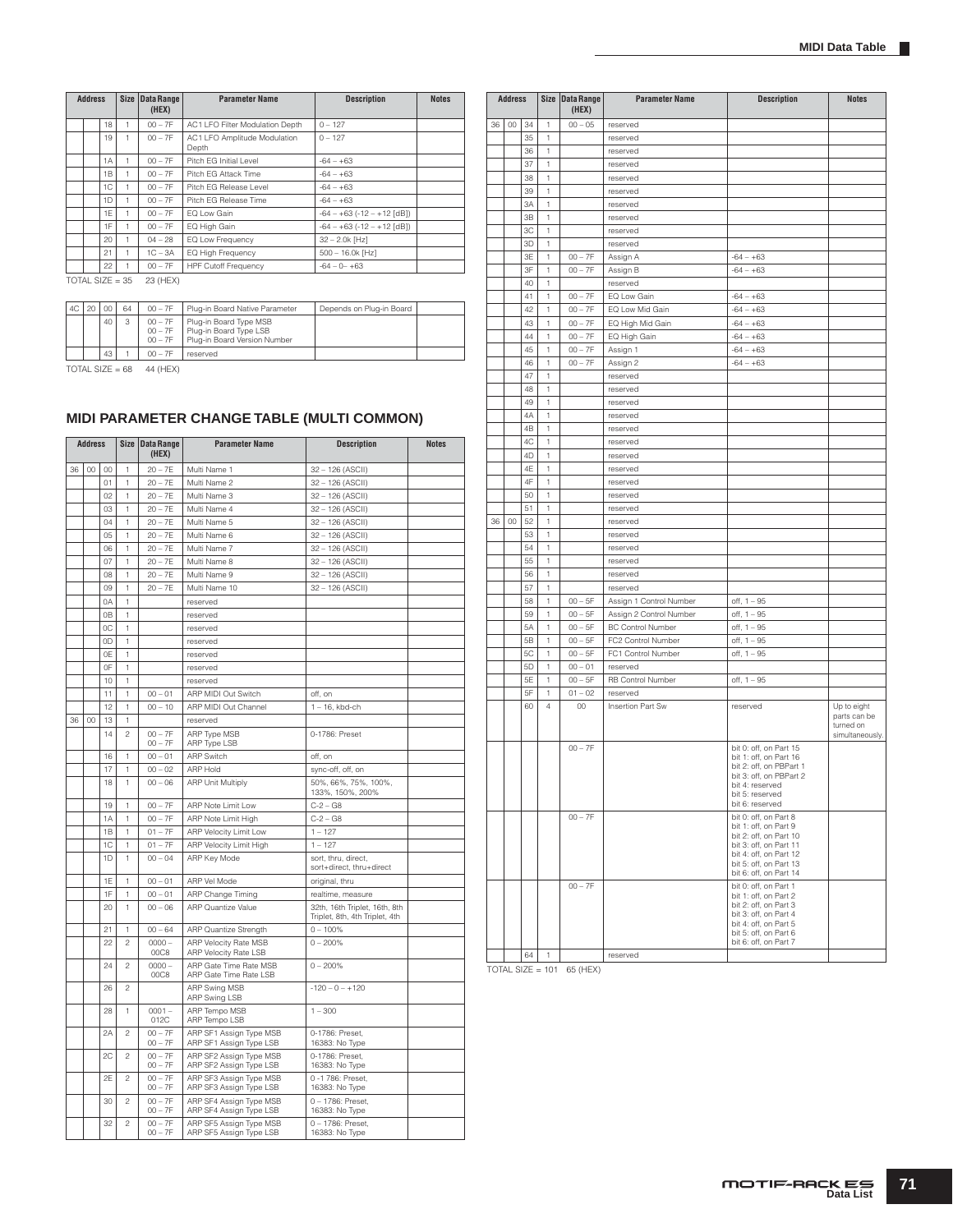|    | <b>Address</b> |        | <b>Size</b>       | <b>Data Range</b><br>(HEX) | <b>Parameter Name</b>                               | <b>Description</b>                           | <b>Notes</b> |
|----|----------------|--------|-------------------|----------------------------|-----------------------------------------------------|----------------------------------------------|--------------|
| 36 | 01             | 00     | $\mathfrak{p}$    | $00 - 7F$<br>$00 - 7F$     | Reverb Type MSB<br>Reverb Type LSB                  | Refer to "Effect Parameter<br>List."         |              |
|    |                | 02     | $\overline{c}$    | $00 - 7F$<br>$00 - 7F$     | Reverb Parameter 1 MSB<br>Reverb Parameter 1 LSB    | ÷                                            |              |
|    |                | 04     | $\mathfrak{p}$    | $00 - 7F$<br>$00 - 7F$     | Reverb Parameter 2 MSB<br>Reverb Parameter 2 LSB    | ÷.                                           |              |
|    |                | 06     | $\mathfrak{p}$    | $00 - 7F$<br>$00 - 7F$     | Reverb Parameter 3 MSB<br>Reverb Parameter 3 LSB    | ÷.                                           |              |
|    |                | 08     | $\mathfrak{p}$    | $00 - 7F$<br>$00 - 7F$     | Reverb Parameter 4 MSB<br>Reverb Parameter 4 LSB    | ł.                                           |              |
|    |                | 0A     | $\mathfrak{p}$    | $00 - 7F$<br>$00 - 7F$     | Reverb Parameter 5 MSB<br>Reverb Parameter 5 LSB    | ł.                                           |              |
|    |                | 0C     | $\mathfrak{p}$    | $00 - 7F$<br>$00 - 7F$     | Reverb Parameter 6 MSB<br>Reverb Parameter 6 LSB    | ł.                                           |              |
|    |                | 0F     | $\mathfrak{p}$    | $00 - 7F$<br>$00 - 7F$     | Reverb Parameter 7 MSB<br>Reverb Parameter 7 LSB    | ł.                                           |              |
|    |                | 10     | $\mathfrak{p}$    | $00 - 7F$<br>$00 - 7F$     | Reverb Parameter 8 MSB<br>Reverb Parameter 8 LSB    | ł.                                           |              |
|    |                | 12     | $\mathfrak{p}$    | $00 - 7F$<br>$00 - 7F$     | Reverb Parameter 9 MSB<br>Reverb Parameter 9 LSB    | ł.                                           |              |
|    |                | 14     | $\mathfrak{p}$    | $00 - 7F$<br>$00 - 7F$     | Reverb Parameter 10 MSB<br>Reverb Parameter 10 LSB  | ł.                                           |              |
|    |                | 16     | $\mathfrak{p}$    | $00 - 7F$<br>$00 - 7F$     | Reverb Parameter 11 MSB<br>Reverb Parameter 11 LSB  | ł.                                           |              |
|    |                | 18     | $\mathfrak{p}$    | $00 - 7F$<br>$00 - 7F$     | Reverb Parameter 12 MSB<br>Reverb Parameter 12 LSB  | ł.                                           |              |
|    |                | 1A     | $\mathfrak{p}$    | $00 - 7F$<br>$00 - 7F$     | Reverb Parameter 13 MSB<br>Reverb Parameter 13   SB | ł.                                           |              |
|    |                | 1C     | $\mathfrak{p}$    | $00 - 7F$<br>$00 - 7F$     | Reverb Parameter 14 MSB<br>Reverb Parameter 14 LSB  | t                                            |              |
|    |                | 1F     | $\mathfrak{p}$    | $00 - 7F$<br>$00 - 7F$     | Reverb Parameter 15 MSB<br>Reverb Parameter 15 LSB  | ÷.                                           |              |
|    |                | 20     | $\mathfrak{p}$    | $00 - 7F$<br>$00 - 7F$     | Reverb Parameter 16 MSB<br>Reverb Parameter 16 LSB  | ł.                                           |              |
|    |                | 22     | 1                 | $00 - 7F$                  | Reverb Return                                       | $-$ ∞dB $-$ 0dB $-$ +6dB<br>$(0 - 96 - 127)$ |              |
|    |                | 23     | 1                 | $01 - 7F$                  | Reverb Pan                                          | $L63 - C - R63$                              |              |
|    |                |        | $TOTAL$ SIZE = 36 | 24 (HEX)                   |                                                     |                                              |              |
| 36 | 02             | $00\,$ | $\mathfrak{p}$    | $00 - 7F$<br>$00 - 7F$     | Chorus Type MSB<br>Chorus Type LSB                  | Refer to "Effect Parameter<br>List."         |              |
|    |                | 02     | $\mathfrak{p}$    | $00 - 7F$<br>$00 - 7F$     | Chorus Parameter 1 MSB<br>Chorus Parameter 1 LSB    | ÷                                            |              |
|    |                | 04     | $\mathfrak{p}$    | $00 - 7F$<br>$00 - 7F$     | Chorus Parameter 2 MSB<br>Chorus Parameter 2 LSB    | ÷                                            |              |
|    |                | 06     | $\mathfrak{p}$    | $00 - 7F$<br>$00 - 7F$     | Chorus Parameter 3 MSB<br>Chorus Parameter 3 LSB    | ÷                                            |              |

| <b>Address</b> |                  | Size Data Range<br>(HEX) |              | <b>Parameter Name</b> | <b>Description</b> | <b>Notes</b>                                                       |  |
|----------------|------------------|--------------------------|--------------|-----------------------|--------------------|--------------------------------------------------------------------|--|
| 36             | 10 <sup>10</sup> | 00 <sub>0</sub>          | 1            | $34 - 4C$             | EQ Gain 1          | $-12 - +12$ [dB]                                                   |  |
|                |                  | 01                       | 1            | $04 - 28$             | EQ Frequency 1     | shape = shelv: $32 - 2000$ [Hz].<br>shape = peak: $63 - 2000$ [Hz] |  |
|                |                  | 02                       | $\mathbf{1}$ | $01 - 78$             | EQ Q1              | $0.1 - 12.0$                                                       |  |
|                |                  | 03                       | $\mathbf{1}$ | $00 - 01$             | EQ Shape 1         | shelv, peak                                                        |  |
|                |                  | 04                       | 1            | $34 - 4C$             | EQ Gain 2          | $-12 - +12$ [dB]                                                   |  |
|                |                  | 0.5 <sub>0</sub>         | 1            | $OE - 36$             | EQ Frequency 2     | 100 - 10.0 [kHz]                                                   |  |
|                |                  | 06                       | 1            | $01 - 78$             | EQ Q2              | $0.1 - 12.0$                                                       |  |
|                |                  |                          | $\mathbf{1}$ | 01                    | hezu ton           |                                                                    |  |
|                |                  | 08                       | 1            | $34 - 4C$             | EQ Gain 3          | $-12 - +12$ [dB]                                                   |  |
|                |                  | 0.9 <sub>o</sub>         | $\mathbf{1}$ | $OE - 36$             | EQ Frequency 3     | 100 - 10.0 [kHz]                                                   |  |
|                |                  | 0A                       | 1            | $01 - 78$             | EQ Q3              | $0.1 - 12.0$                                                       |  |
|                |                  |                          | $\mathbf{1}$ |                       | not used           |                                                                    |  |
|                |                  | OC.                      | 1            | $34 - 4C$             | EQ Gain 4          | $-12 - +12$ [dB]                                                   |  |
|                |                  | 0D                       | $\mathbf{1}$ | $OE - 36$             | EQ Frequency 4     | 100 - 10.0 [kHz]                                                   |  |
|                |                  | 0F                       | 1            | $01 - 78$             | EQ Q4              | $0.1 - 12.0$                                                       |  |
|                |                  |                          | 1            |                       | not used           |                                                                    |  |
|                |                  | 10                       | $\mathbf{1}$ | $34 - 4C$             | EQ Gain5           | $-12 - +12$ [dB]                                                   |  |
|                |                  | 11                       | 1            | $1C - 3A$             | EQ Frequency 5     | $0.5 - 16.0$ [kHz]                                                 |  |
|                |                  | 12                       | 1            | $01 - 78$             | EQ Q5              | $0.1 - 12.0$                                                       |  |
|                |                  | 13                       | 1            | $00 - 01$             | EQ Shape 5         | shelv, peak                                                        |  |
|                |                  | TOTAL SIZE = $20$        |              | 14 (HEX)              |                    |                                                                    |  |

| 36 | 11 | 00  | $\mathfrak{p}$ | $00 - 7F$<br>$00 - 7F$ | Master Effect Type MSB<br>Master Effect Type LSB                  | Refer to "Effect Parameter<br>List." |
|----|----|-----|----------------|------------------------|-------------------------------------------------------------------|--------------------------------------|
|    |    | 02  | $\mathfrak{p}$ | $00 - 7F$<br>$00 - 7F$ | Master Effect Parameter 1 MSB<br>Master Effect Parameter 1 LSB    | ÷                                    |
|    |    | 04  | $\mathfrak{p}$ | $00 - 7F$<br>$00 - 7F$ | Master Effect Parameter 2 MSB<br>Master Effect Parameter 2 LSB    | t                                    |
|    |    | 06  | $\mathfrak{p}$ | $00 - 7F$<br>$00 - 7F$ | Master Effect Parameter 3 MSB<br>Master Effect Parameter 3 LSB    | t                                    |
|    |    | 80  | $\mathfrak{p}$ | $00 - 7F$<br>$00 - 7F$ | Master Effect Parameter 4 MSB<br>Master Effect Parameter 4 I SB   | t                                    |
|    |    | 0A  | $\mathfrak{p}$ | $00 - 7F$<br>$00 - 7F$ | Master Effect Parameter 5 MSB<br>Master Effect Parameter 5   SB   | t                                    |
|    |    | OC. | $\overline{c}$ | $00 - 7F$<br>$00 - 7F$ | Master Effect Parameter 6 MSB<br>Master Effect Parameter 6 LSB    | ċ                                    |
|    |    | 0F  | $\mathfrak{p}$ | $00 - 7F$<br>$00 - 7F$ | Master Effect Parameter 7 MSB<br>Master Effect Parameter 7 LSB    | ÷                                    |
|    |    | 10  | $\mathfrak{p}$ | $00 - 7F$<br>$00 - 7F$ | Master Effect Parameter 8 MSB<br>Master Effect Parameter 8 LSB    | ł                                    |
|    |    | 12  | $\mathfrak{p}$ | $00 - 7F$<br>$00 - 7F$ | Master Effect Parameter 9 MSB<br>Master Effect Parameter 9   SB   |                                      |
|    |    | 14  | $\mathfrak{p}$ | $00 - 7F$<br>$00 - 7F$ | Master Effect Parameter 10 MSB<br>Master Effect Parameter 10 LSB  |                                      |
|    |    | 16  | $\mathfrak{p}$ | $00 - 7F$<br>$00 - 7F$ | Master Fffect Parameter 11 MSB<br>Master Effect Parameter 11 LSB  |                                      |
|    |    | 18  | $\mathfrak{p}$ | $00 - 7F$<br>$00 - 7F$ | Master Effect Parameter 12 MSB<br>Master Effect Parameter 12 LSB  |                                      |
|    |    | 1A  | $\mathfrak{p}$ | $00 - 7F$<br>$00 - 7F$ | Master Effect Parameter 13 MSB<br>Master Effect Parameter 13   SB | t                                    |
|    |    | 1C  | $\overline{c}$ | $00 - 7F$<br>$00 - 7F$ | Master Effect Parameter 14 MSB<br>Master Effect Parameter 14 LSB  | ċ                                    |
|    |    | 1E  | $\overline{c}$ | $00 - 7F$<br>$00 - 7F$ | Master Effect Parameter 15 MSB<br>Master Effect Parameter 15 LSB  |                                      |
|    |    | 20  | $\mathfrak{p}$ | $00 - 7F$<br>$00 - 7F$ | Master Effect Parameter 16 MSB<br>Master Effect Parameter 16 LSB  | t                                    |
|    |    | 22  | 1              | $00 - 01$              | Master Effect ON/OFF                                              | 0: OFF. 1: ON                        |

TOTAL SIZE =  $35$  23 (HEX)

TOTAL SIZE =  $37$  25 (HEX)

16 2 00 – 7F 00 – 7F

08 2 00 – 7F 00 – 7F Chorus Parameter 4 MSB Chorus Parameter 4 LSB 0A 2 00 – 7F 00 – 7F Chorus Parameter 5 MSB Chorus Parameter 5 LSB 0C 2 00 – 7F 00 – 7F Chorus Parameter 6 MSB Chorus Parameter 6 LSB 0E 2 00 – 7F 00 – 7F Chorus Parameter 7 MSB Chorus Parameter 7 LSB 10 2 00 – 7F 00 – 7F Chorus Parameter 8 MSB Chorus Parameter 8 LSB 12 2 00 – 7F 00 – 7F Chorus Parameter 9 MSB Chorus Parameter 9 LSB 14 2 00 – 7F 00 – 7F Chorus Parameter 10 MSB Chorus Parameter 10 LSB

18 2 00 – 7F 00 – 7F Chorus Parameter 12 MSB Chorus Parameter 12 LSB 1A 2 00 – 7F 00 – 7F Chorus Parameter 13 MSB Chorus Parameter 13 LSB 1C 2 00 – 7F 00 – 7F Chorus Parameter 14 MSB Chorus Parameter 14 LSB 1E 2 00 – 7F 00 – 7F Chorus Parameter 15 MSB Chorus Parameter 15 LSB 20 2 00 – 7F 00 – 7F Chorus Parameter 16 MSB Chorus Parameter 16 LSB  $22$  1 00 – 7F Chorus Return

Chorus Parameter 11 MSB Chorus Parameter 11 LSB

23 1 01 – 7F Chorus Pan L63 – C – R63  $24$  1 00 – 7F Send Chorus To Reverb  $-∞dB - 0dB (0 - 127)$ 

 $-\infty dB - 0dB - +6dB$ <br>(0 – 96 – 127)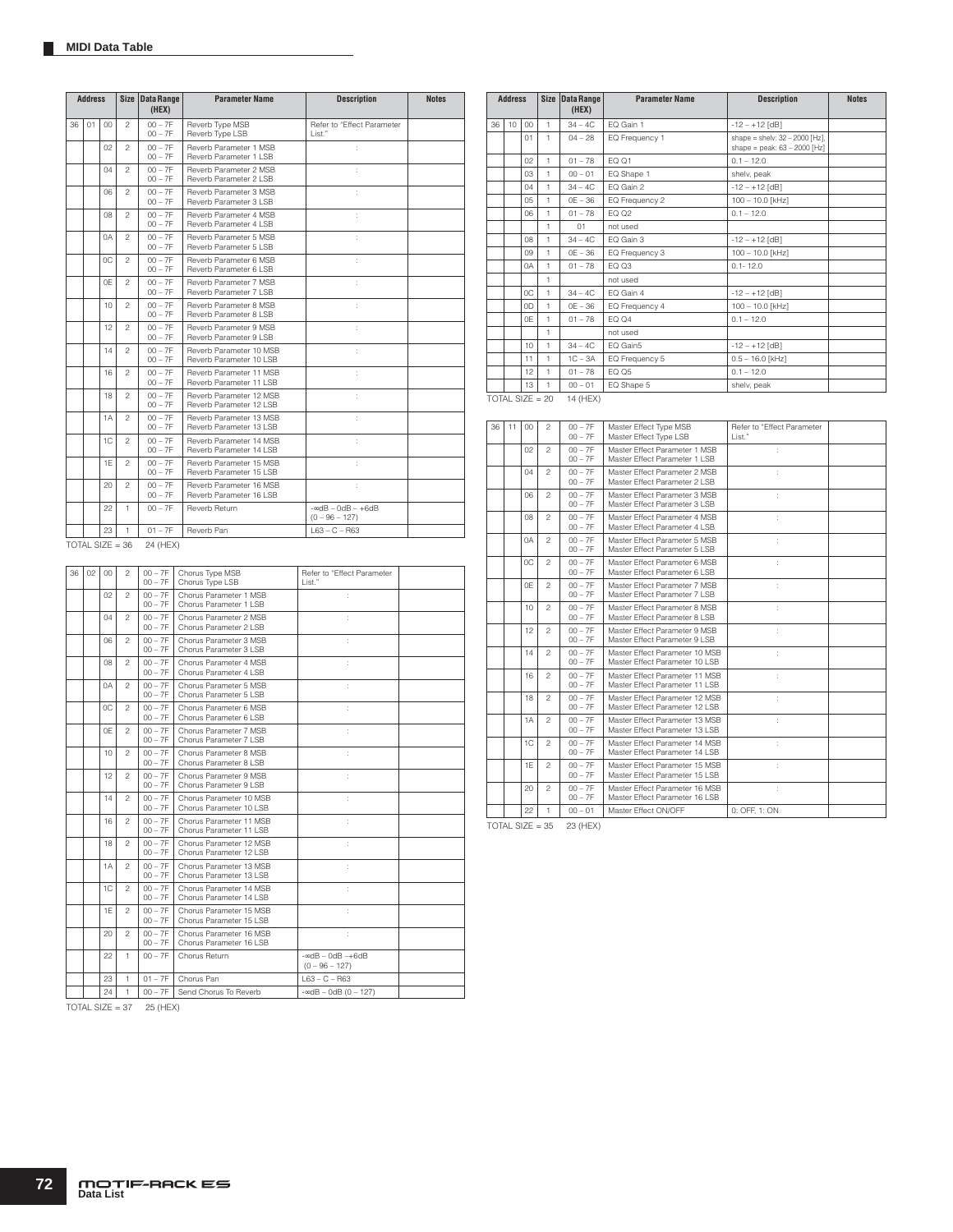## **MIDI PARAMETER CHANGE TABLE (MULTI PART)**

| <b>Address</b> |    |    | Size Data Range<br>(HEX) | <b>Parameter Name</b> | <b>Description</b>                                                                                                             | <b>Notes</b>                                                                                                                                                                            |                                         |
|----------------|----|----|--------------------------|-----------------------|--------------------------------------------------------------------------------------------------------------------------------|-----------------------------------------------------------------------------------------------------------------------------------------------------------------------------------------|-----------------------------------------|
| 37             | pp | 00 | 1                        | $00 - 7F$             | <b>Bank Select MSB</b>                                                                                                         | $0 - 127$                                                                                                                                                                               |                                         |
|                |    |    |                          |                       |                                                                                                                                |                                                                                                                                                                                         |                                         |
|                |    | 01 | 1                        | $00 - 7F$             | <b>Bank Select LSB</b>                                                                                                         | $0 - 127$                                                                                                                                                                               |                                         |
|                |    | 02 | 1                        | $00 - 7F$             | Program Number                                                                                                                 | $1 - 128$                                                                                                                                                                               |                                         |
|                |    | 03 | 1                        | $00 - 0F$ , $7F$      | Receive Channel                                                                                                                | $1 - 16$ , off (7F)                                                                                                                                                                     |                                         |
|                |    | 04 | 1                        | $00 - 01$             | Part Mode                                                                                                                      | mono, poly                                                                                                                                                                              |                                         |
|                |    | 05 | 1                        | $01 - 7F$             | Velocity Limit Low                                                                                                             | $1 - 127$                                                                                                                                                                               |                                         |
|                |    | 06 | 1                        | $01 - 7F$             | Velocity Limit High                                                                                                            | $1 - 127$                                                                                                                                                                               |                                         |
|                |    | 07 | 1                        | $00 - 7F$             | Note Limit Low                                                                                                                 | $C-2 - G8$                                                                                                                                                                              |                                         |
|                |    | 08 |                          |                       |                                                                                                                                | $C-2 - G8$                                                                                                                                                                              |                                         |
|                |    |    | 1                        | $00 - 7F$             | Note Limit High                                                                                                                |                                                                                                                                                                                         |                                         |
|                |    | 09 | 1                        | $10 - 58$             | Pitch Bend Range Upper                                                                                                         | $-48 - +24$ (PB Part: $-24 - +24$ )                                                                                                                                                     |                                         |
|                |    | 0A | 1                        | $10 - 58$             | Pitch Bend Range Lower                                                                                                         | $-48 - +24$                                                                                                                                                                             |                                         |
|                |    | 0B | 1                        | $00 - 7F$             | Velocity Sense Depth                                                                                                           | $0 - 127$                                                                                                                                                                               |                                         |
|                |    | 0C | 1                        | $00 - 7F$             | Velocity Sense Offset                                                                                                          | $0 - 127$                                                                                                                                                                               |                                         |
|                |    | 0D | 1                        | $00 - 7F$             | Volume                                                                                                                         | $0 - 127$                                                                                                                                                                               |                                         |
|                |    | 0E | 1                        | $01 - 7F$             | Pan                                                                                                                            | $L63 - C - R63$                                                                                                                                                                         |                                         |
|                |    |    |                          |                       |                                                                                                                                |                                                                                                                                                                                         |                                         |
|                |    | 0F | 1                        |                       | reserved                                                                                                                       |                                                                                                                                                                                         |                                         |
|                |    | 10 | $\overline{c}$           | $00 - 0F$             | Detune MSB                                                                                                                     | $-12.8 - +12.7$ [Hz]                                                                                                                                                                    |                                         |
|                |    |    |                          | $00 - 0F$             | Detune LSB                                                                                                                     | 1st bit 3-0 $\rightarrow$ bit 7-4                                                                                                                                                       |                                         |
|                |    |    |                          |                       |                                                                                                                                | 2nd bit 3-0 $\rightarrow$ bit 3-0                                                                                                                                                       |                                         |
|                |    | 12 | 1                        | $00 - 7F$             | Reverb Send                                                                                                                    | $0 - 127$                                                                                                                                                                               |                                         |
|                |    | 13 | 1                        | $00 - 7F$             | Chorus Send                                                                                                                    | $0 - 127$                                                                                                                                                                               |                                         |
|                |    | 14 | 1                        | $00 - 7F$             | reserved                                                                                                                       |                                                                                                                                                                                         |                                         |
|                |    | 15 | 1                        | $00 - 7F$             | Dry Level                                                                                                                      | $0 - 127$                                                                                                                                                                               |                                         |
|                |    | 16 | 1                        | $28 - 58$             | Note Shift                                                                                                                     | $-24 - +24$ [semitones]                                                                                                                                                                 |                                         |
|                |    |    |                          |                       |                                                                                                                                |                                                                                                                                                                                         |                                         |
|                |    | 17 | 1                        | $00 - 7F$             | Filter Cutoff Frequency                                                                                                        | $-64 - +63$                                                                                                                                                                             |                                         |
|                |    | 18 | 1                        | $00 - 7F$             | Filter Resonance/Width                                                                                                         | $-64 - +63$                                                                                                                                                                             |                                         |
|                |    | 19 | 1                        |                       | reserved                                                                                                                       |                                                                                                                                                                                         |                                         |
|                |    | 1A | 1                        | $00 - 01$             | Portamento Switch                                                                                                              | off, on                                                                                                                                                                                 |                                         |
|                |    | 1B | 1                        | $00 - 7F$             | Portamento Time                                                                                                                | $0 - 127$                                                                                                                                                                               |                                         |
|                |    | 1C | 1                        | $00 - 01$             | Portamento Mode                                                                                                                | fingered, fulltime                                                                                                                                                                      |                                         |
|                |    |    |                          |                       |                                                                                                                                |                                                                                                                                                                                         |                                         |
|                |    | 1D | 1                        |                       | reserved                                                                                                                       |                                                                                                                                                                                         |                                         |
|                |    | 1E | 1                        | $00 - 7F$             | Output Select                                                                                                                  | 0: L&R<br>8: asn1&2, 9: asn3&4,<br>64 - 67: asn1, asn2, asn3, asn4<br>127: drum (or L&R)                                                                                                | Fixed to L&R<br>for parts $17 -$<br>32. |
| 37             | pp | 1F | 1                        | $00 - 7F$             | reserved<br>Arpeggio Sw<br>Receive Control Change<br>Receive Bank Select<br>Receive Program Change<br>Receive AT<br>Receive PB | bit 0: reserved<br>bit 1: Arpeggio Sw off, on<br>bit 2: off, on Control Change<br>bit 3: off, on Bank Select<br>bit 4: off, on Program Change<br>bit 5: off, on AT<br>bit 6: off, on PB |                                         |
|                |    | 20 | 1                        | $00 - 7F$             | Receive Volume/Expression<br>Receive Pan<br>Receive Sustain/Sostenuto<br>Receive MW                                            | bit 0: off, on Volume/Expression<br>bit 1: off, on Pan<br>bit 2: reserved<br>bit 3: off, on Sustain/Sostenuto<br>bit 4: reserved<br>bit 5: off, on MW<br>bit 6: reserved                |                                         |
|                |    | 21 | 1                        | $00 - 7F$             | Receive FC2<br>Receive FS<br>Receive FC1<br>Receive BC<br>Receive Knob 1<br>Receive Knob 2<br>Receive RB                       | bit 0: off, on FC2<br>bit 1: off, on FS<br>bit 2: off, on FC1<br>bit 3: off, on BC<br>bit 4: off, on KN1<br>bit 5: off, on KN2<br>bit 6: off, on RB                                     |                                         |
| 37             | pp | 22 | 1                        | $00 - 7F$             | AEG Decay 2 Level<br>(EG Sustain Level)                                                                                        | $-64 - +63$                                                                                                                                                                             |                                         |
|                |    | 23 | 1                        | $00 - 7F$             | <b>AEG Attack Time</b><br>(EG Attack Time)                                                                                     | $-64 - +63$                                                                                                                                                                             |                                         |
|                |    | 24 | 1                        | $00 - 01$             | Voice Pan on/off                                                                                                               | off, on                                                                                                                                                                                 |                                         |
|                |    | 25 | 1                        | $00 - 7F$             | AEG Decay 2 Time                                                                                                               | $-64 - +63$                                                                                                                                                                             |                                         |
|                |    |    |                          |                       | (EG Decay Time)                                                                                                                |                                                                                                                                                                                         |                                         |
|                |    | 26 | 1                        | $00 - 7F$             | AEG Release Time<br>(EG Release Time)                                                                                          | $-64 - +63$                                                                                                                                                                             |                                         |
|                |    | 27 | 1                        | $00 - 7F$             | FEG Decay 2 Level<br>(EG Sustain Level)                                                                                        | $-64 - +63$                                                                                                                                                                             |                                         |
|                |    | 28 | 1                        | $00 - 7F$             | FEG Attack Time<br>(EG Attack Time)                                                                                            | $-64 - +63$                                                                                                                                                                             |                                         |
|                |    | 29 | 1                        |                       | reserved                                                                                                                       |                                                                                                                                                                                         |                                         |
|                |    | 2A | 1                        | $00 - 7F$             | FEG Decay 2 Time<br>(EG Decay Time)                                                                                            | $-64 - +63$                                                                                                                                                                             |                                         |
|                |    | 2B | 1                        | $00 - 7F$             | FEG Release Time<br>(EG Release Time)                                                                                          | $-64 - +63$                                                                                                                                                                             |                                         |
|                |    | 2C | 1                        | $00 - 7F$             | FEG Depth                                                                                                                      | $-64 - +63$                                                                                                                                                                             |                                         |

| <b>Address</b> |                   |    | <b>Size</b>    | <b>Data Range</b><br>(HEX) | <b>Parameter Name</b>                    | <b>Description</b> | <b>Notes</b> |
|----------------|-------------------|----|----------------|----------------------------|------------------------------------------|--------------------|--------------|
| 37             | pp                | 2D | 1              | 00                         | reserved                                 |                    |              |
|                |                   | 2F | $\mathfrak{p}$ | $002E -$<br>00B6           | Low Frequency MSB<br>Low Frequency LSB   | $50.1 - 2.00k$     |              |
|                |                   | 30 | 1              | $20 - 60$                  | Low Gain                                 | $-32 - +32$        |              |
|                |                   | 31 | 1              | 00                         | reserved                                 |                    |              |
|                |                   | 32 | $\mathfrak{p}$ | $0053 -$<br>OOF1           | Mid Frequency MSB<br>Mid Frequency LSB   | $139.7 - 10.1k$    |              |
|                |                   | 34 | 1              | $20 - 60$                  | Mid Gain                                 | $-32 - +32$        |              |
|                |                   | 35 | 1              | $00 - 1F$                  | Mid Resonance                            | $0 - 31$           |              |
|                |                   | 36 | $\mathfrak{D}$ | $0103 -$<br>017F           | High Frequency MSB<br>High Frequency LSB | $503.8 - 14k$      |              |
|                |                   | 38 | 1              | $20 - 60$                  | High Gain                                | $-32 - +32$        |              |
|                |                   | 39 | 1              | 00                         | reserved                                 |                    |              |
|                | TOTAL SIZE = $58$ |    |                | 3A (HEX)                   |                                          |                    |              |

pp = part number<br>
00 – 0F Part 1 – 16 (Normal, Drum, Sample)<br>
60 Part Plug-in 1 (User, Preset, Direct)<br>
61 Part Plug-in Board Part (not included in the Multi)<br>
10 – 1F Multi Plug-in Board Part (not included in the Multi)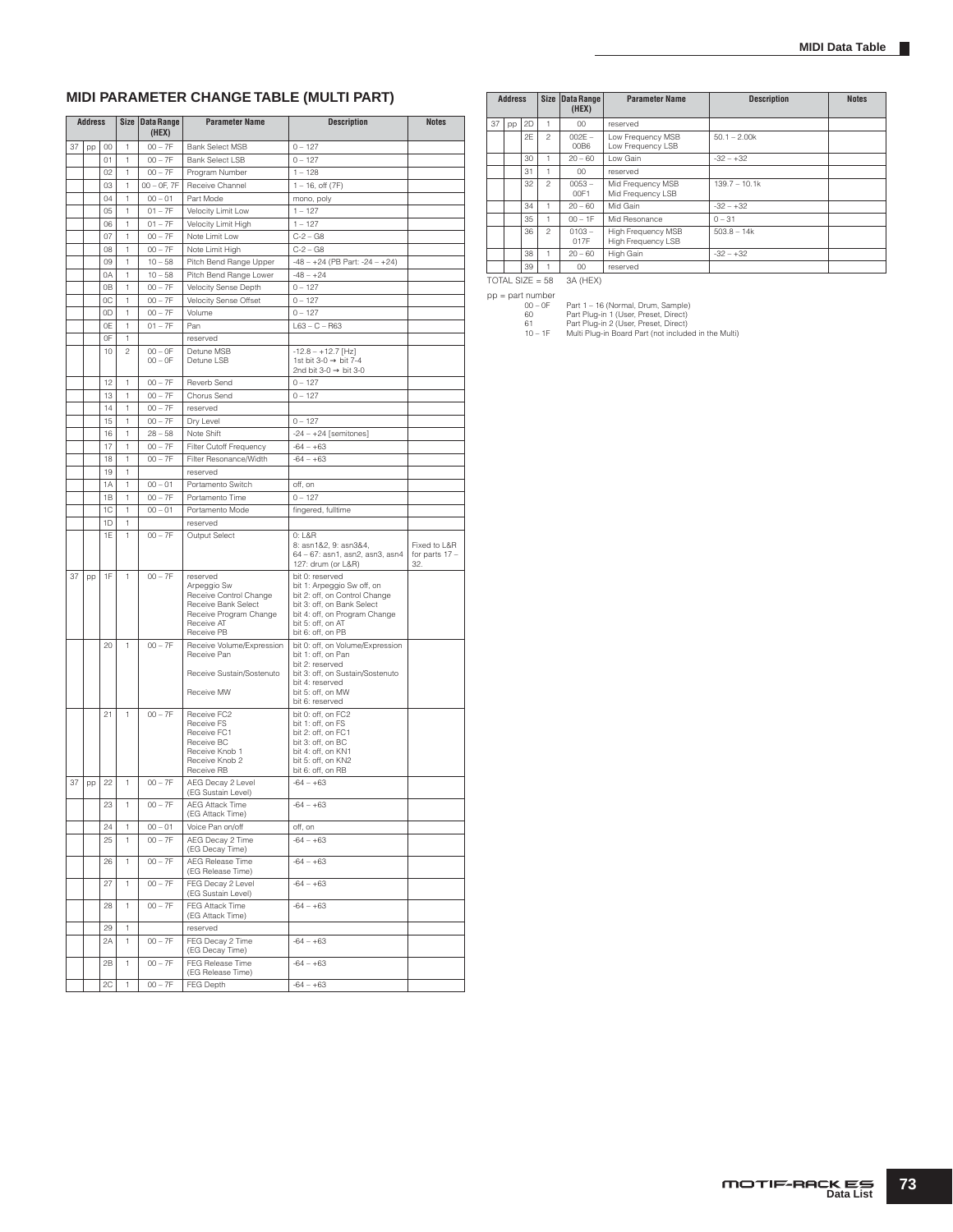Model MOTIF-RACK ES MIDI Implementation Chart Version : 1.0

YAMAHA [ Tone Generator ] Date :09-JUN-2004

| Function                                                                                                                                             | Transmitted                                                                                                                       | Recognized                                                                                                                                                                                               | Remarks                                                                                                                                                        |  |  |  |  |
|------------------------------------------------------------------------------------------------------------------------------------------------------|-----------------------------------------------------------------------------------------------------------------------------------|----------------------------------------------------------------------------------------------------------------------------------------------------------------------------------------------------------|----------------------------------------------------------------------------------------------------------------------------------------------------------------|--|--|--|--|
| Default<br>Basic<br>Channel<br>Changed                                                                                                               | $1 - 16$<br>$1 - 16$                                                                                                              | $1 - 16$<br>$1 - 16$                                                                                                                                                                                     | Memorized                                                                                                                                                      |  |  |  |  |
| Default<br>Mode<br>Messages<br>Altered                                                                                                               | $\times$<br>$\times$<br>**************                                                                                            | 1<br>$*2$<br>$1 - 4$ (m=1)<br>$\times$                                                                                                                                                                   | Memorized                                                                                                                                                      |  |  |  |  |
| Note<br>Number : True voice                                                                                                                          | $\times$<br>**************                                                                                                        | $0 - 127$<br>$0 - 127$                                                                                                                                                                                   |                                                                                                                                                                |  |  |  |  |
| Velocity<br>Note ON<br>Note OFF                                                                                                                      | $\times$<br>$\mathsf{X}$                                                                                                          | $O v=1-127$<br>$\times$                                                                                                                                                                                  |                                                                                                                                                                |  |  |  |  |
| After<br>Key's<br>Touch<br>Ch's                                                                                                                      | $\times$<br>$\times$                                                                                                              | $\times$<br>$\circ$<br>$*1$                                                                                                                                                                              |                                                                                                                                                                |  |  |  |  |
| Pitch Bend                                                                                                                                           | $\times$                                                                                                                          | $*1$<br>$\circ$                                                                                                                                                                                          |                                                                                                                                                                |  |  |  |  |
| 0, 32<br>1,7,10,11<br>6, 38<br>64<br>Control<br>65<br>66<br>$71 - 75$<br>Change<br>91,93<br>$96 - 97$<br>$100 - 101$<br>$1 - 95$                     | $*1$<br>O<br>$\times$<br>$\times$<br>$\times$<br>$\times$<br>$\times$<br>$\times$<br>$\times$<br>$\times$<br>$\times$<br>$\times$ | $*1$<br>O<br>$\circ$<br>$*1$<br>$\circ$<br>$*1$<br>$*1$<br>$\circ$<br>$\circ$<br>$*1$<br>$\circ$<br>$*1$<br>$\circ$<br>$*1$<br>$\circ$<br>$*1$<br>$\circ$<br>$*1$<br>$\circ$<br>$*1$<br>$\Omega$<br>$*1$ | Bank Select<br>Data Entry<br>Sustain Sw<br>Portamento Sw<br>Sosutenuto<br>Sound Controller<br>Effect Depth<br>RPN Inc, Dec<br>RPN LSB, MSB<br>Assignable Cntrl |  |  |  |  |
| Prog<br>Change : True #                                                                                                                              | $0 0 - 127$<br>$*1$<br>**************                                                                                             | $0 0 - 127$<br>*1<br>$0 - 127$<br>$*1$                                                                                                                                                                   |                                                                                                                                                                |  |  |  |  |
| System Exclusive                                                                                                                                     | $\circ$                                                                                                                           | $\circ$                                                                                                                                                                                                  |                                                                                                                                                                |  |  |  |  |
| Common<br>: Song Pos.<br>: Song Sel.<br>: Tune                                                                                                       | $\times$<br>$\times$<br>$\times$                                                                                                  | $\times$<br>$\times$<br>$\times$                                                                                                                                                                         |                                                                                                                                                                |  |  |  |  |
| System : Clock<br>Real Time : Commands                                                                                                               | $\times$<br>$\times$                                                                                                              | O<br>$\times$                                                                                                                                                                                            |                                                                                                                                                                |  |  |  |  |
| : All Sound Off<br>: All Sound Off X<br>Aux : Reset All Cntrls X<br>: Local ON/OFF X<br>Mes- : All Notes OFF X<br>sages: Active Sense X<br>: Reset X |                                                                                                                                   | O(120, 126, 127)<br>O(121)<br>$\times$<br>$O(123 - 125)$<br>$\circ$<br>$\times$                                                                                                                          |                                                                                                                                                                |  |  |  |  |
| *1 receive/transmit if switch is on.<br>Notes:<br>*2 m is always treated as "1" regardless of its value.                                             |                                                                                                                                   |                                                                                                                                                                                                          |                                                                                                                                                                |  |  |  |  |

**74**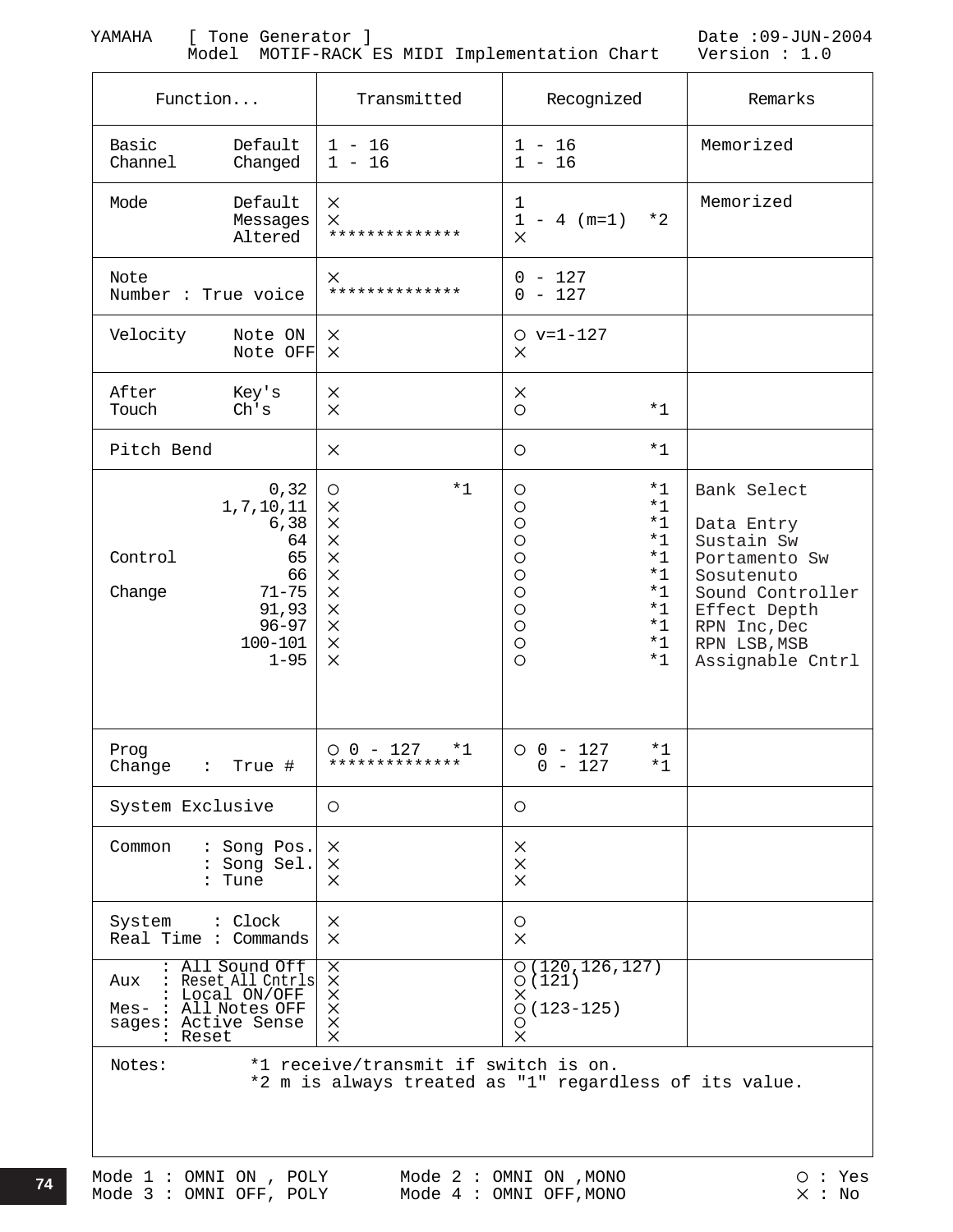## **MEMO**